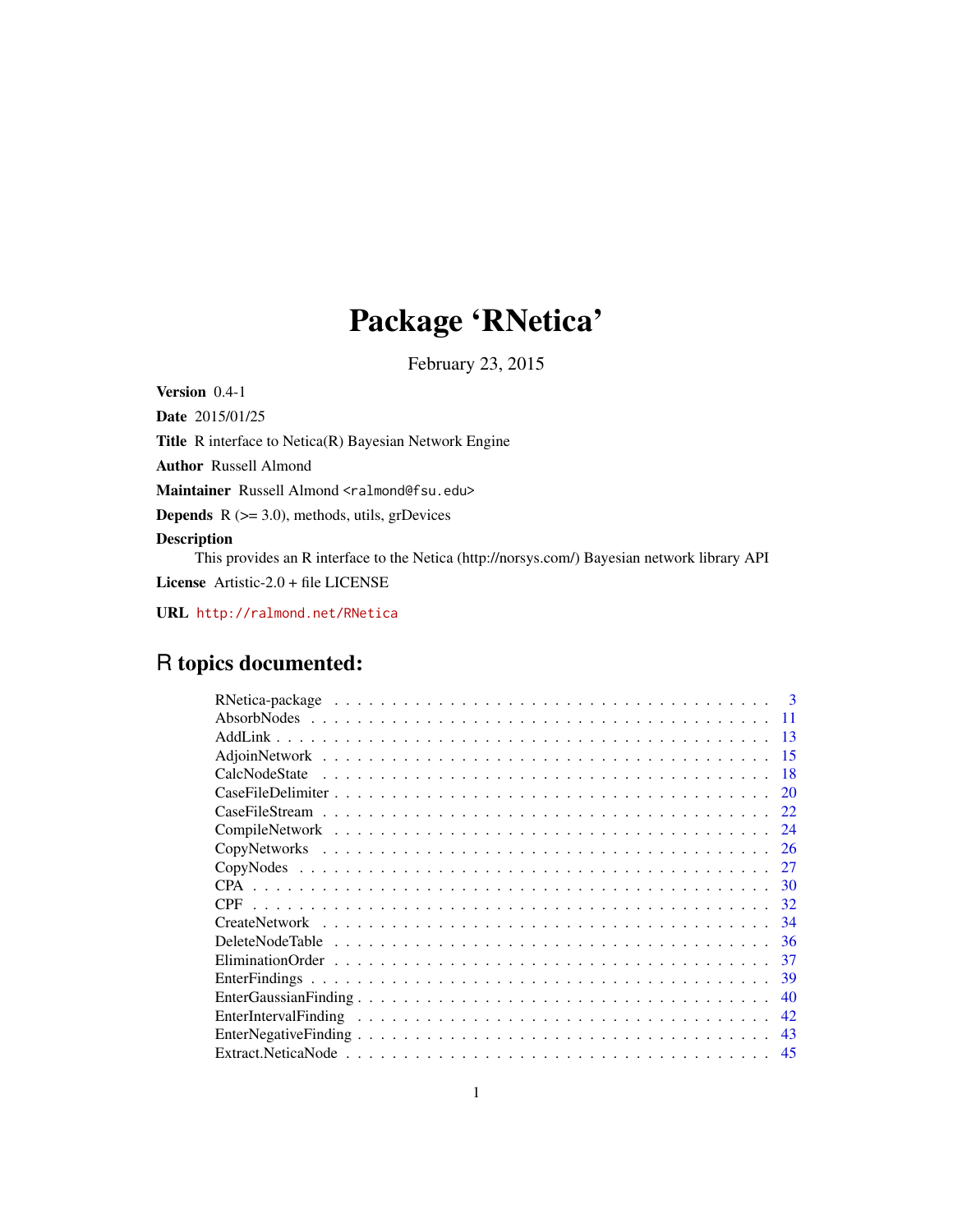|                                                                                                               | 59 |
|---------------------------------------------------------------------------------------------------------------|----|
|                                                                                                               | 61 |
|                                                                                                               | 62 |
|                                                                                                               | 64 |
|                                                                                                               | 65 |
|                                                                                                               | 67 |
|                                                                                                               | 68 |
|                                                                                                               | 70 |
|                                                                                                               | 71 |
| is. Node Related $\ldots \ldots \ldots \ldots \ldots \ldots \ldots \ldots \ldots \ldots \ldots \ldots \ldots$ | 72 |
|                                                                                                               | 75 |
|                                                                                                               | 76 |
|                                                                                                               | 78 |
|                                                                                                               | 79 |
|                                                                                                               | 81 |
|                                                                                                               | 88 |
|                                                                                                               |    |
|                                                                                                               |    |
|                                                                                                               |    |
|                                                                                                               |    |
|                                                                                                               |    |
|                                                                                                               |    |
|                                                                                                               |    |
|                                                                                                               |    |
|                                                                                                               |    |
|                                                                                                               |    |
|                                                                                                               |    |
|                                                                                                               |    |
|                                                                                                               |    |
|                                                                                                               |    |
|                                                                                                               |    |
|                                                                                                               |    |
|                                                                                                               |    |
|                                                                                                               |    |
|                                                                                                               |    |
|                                                                                                               |    |
|                                                                                                               |    |
|                                                                                                               |    |
|                                                                                                               |    |
|                                                                                                               |    |
|                                                                                                               |    |
|                                                                                                               |    |
| NodeFinding                                                                                                   |    |
|                                                                                                               |    |
|                                                                                                               |    |
| NodeLevels                                                                                                    |    |
|                                                                                                               |    |
|                                                                                                               |    |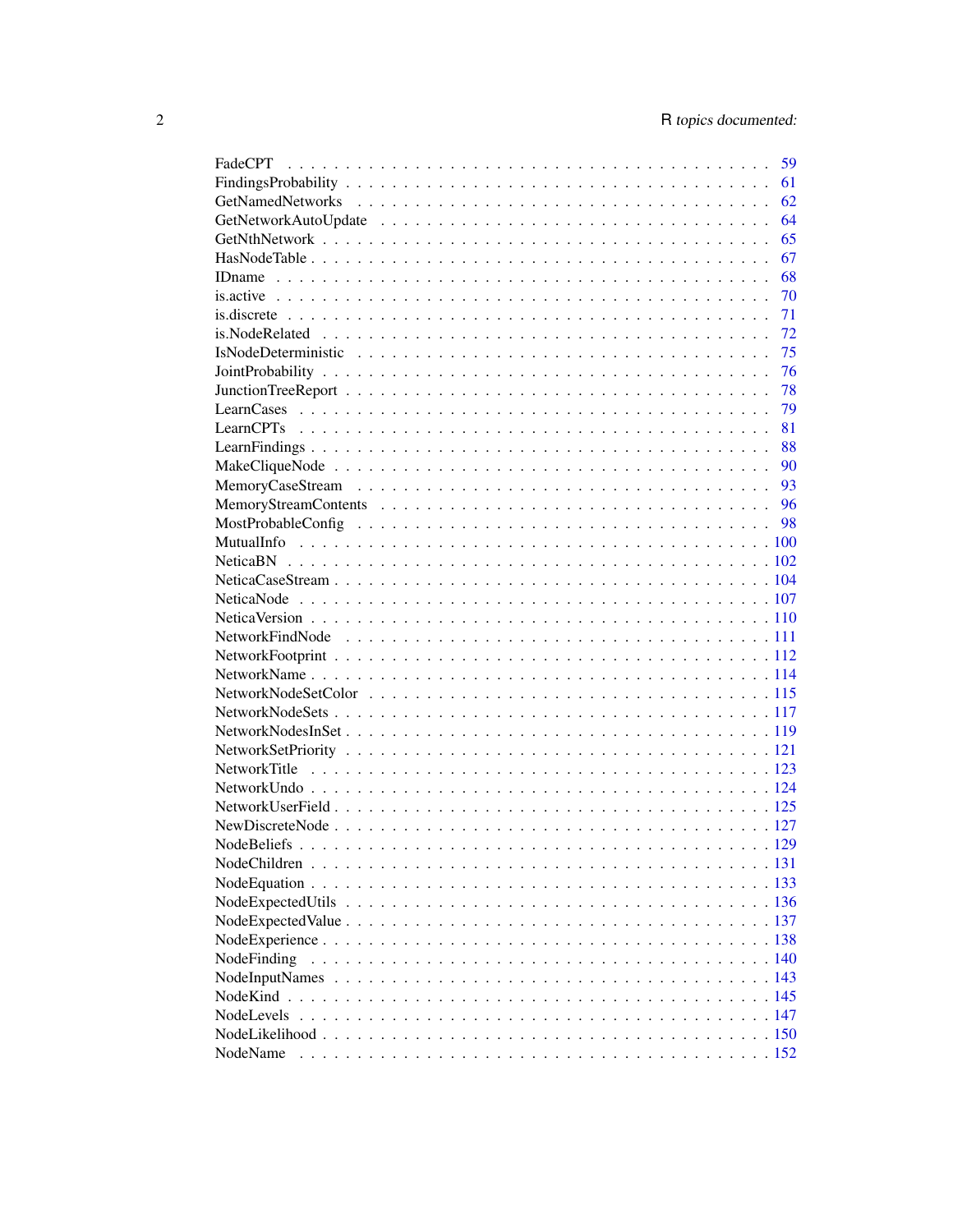# <span id="page-2-0"></span>RNetica-package 3

RNetica-package *R interface to Netica(R) Bayesian Network Engine*

# Description

This provides an R interface to the Netica, in particular, it binds many of the functions in the Netica C API into the R langauge. RNetica can create and modify networks, enter evidence and extract the conditional probabilities from a Netica network.

# Details

| Package:   | RNetica                                                      |
|------------|--------------------------------------------------------------|
| Version:   | $0.2 - 6$                                                    |
| Date:      | 2012/11/22                                                   |
| Depends:   | $R$ ( $>= 2.0$ ), methods, utils, grDevices                  |
| $(http)$ : | //norsys.com/) Bayesian network library API                  |
| License:   | Artistic- $2.0 +$ file LICENSE                               |
| URL:       | http://ralmond.net/RNetica                                   |
| Built:     | R 2.15.2; x86_64-pc-linux-gnu; 2012-11-22 19:38:18 UTC; unix |
|            |                                                              |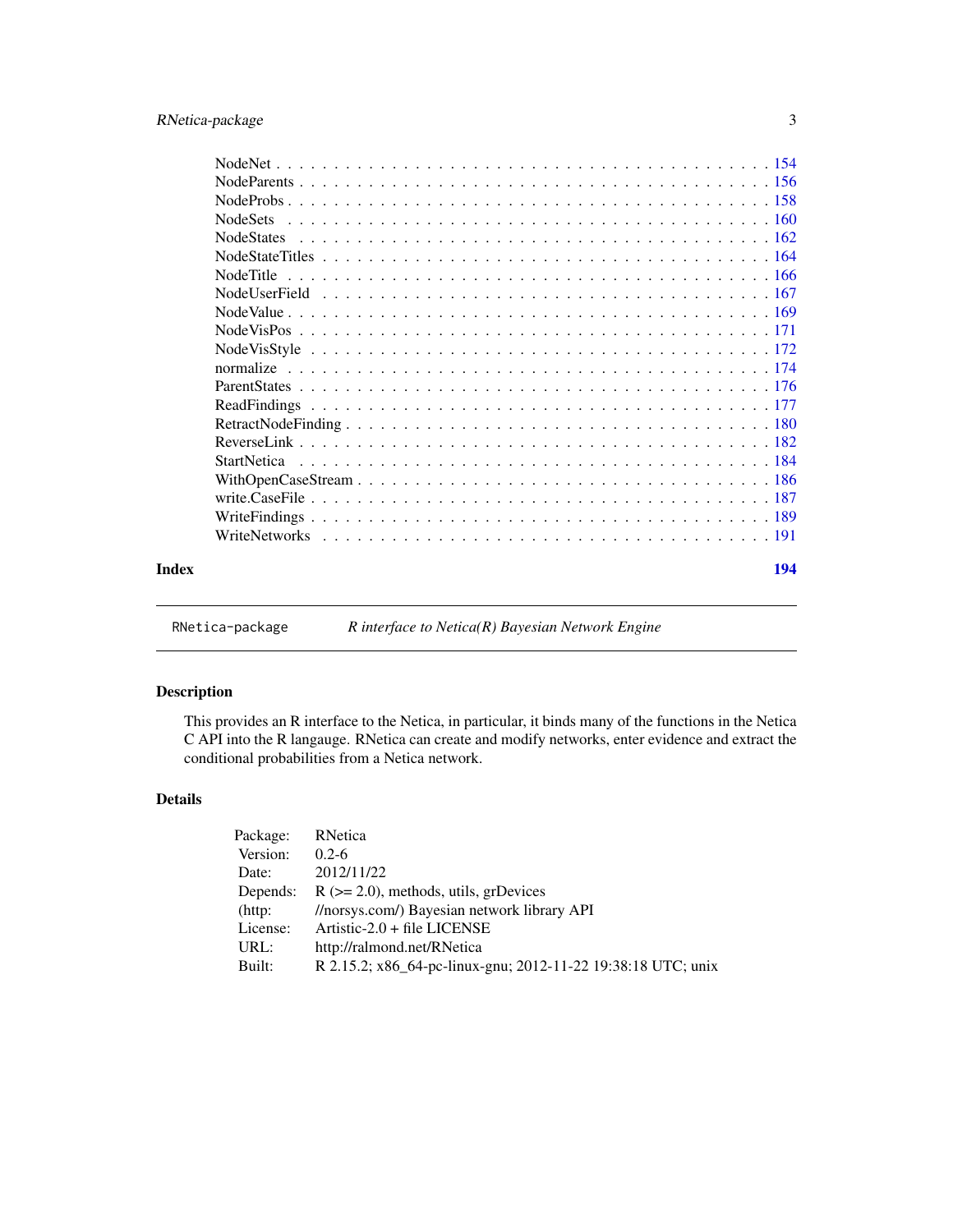# License

While RNetica (the combination of R and C code that connects R and Netica) is free software, as is R, Netica is a commercial product. Users of RNetica will need to purchase a Netica API license key (which is different from the GUI license key) from Norsys(R) (<http://www.norsys.com/>).

Once you have a license key, you can use it in one of two ways. First, it can be used as an argument to the function [StartNetica\(](#page-183-1)). As this function is called when RNetica is loaded, you may need to call StopNetica() first and restart the licensed version. Alternatively, if you set the variable NeticaLicenseKey in the R top-level environment before the call to library(RNetica), RNetica will pick up the license key from that location.

Without the license key, the Netica shared library will be restricted to a student/demonstration mode with limited functionality. Note that all of the example code (and hence R CMD check RNetica) can be run using the limited version.

# Index

| AbsorbNodes          | Delete a Netica nodes in a way that maintains<br>the connectivity.             |
|----------------------|--------------------------------------------------------------------------------|
| AddLink              | Adds or removes a link between two nodes in a<br>Netican network.              |
| AdjoinNetwork        | Links an evidence model network to a system<br>model netwok.                   |
| <b>CPA</b>           | Representation of a conditional probability<br>table as an array.              |
| <b>CPF</b>           | Representation of a conditional probability<br>table as a data frame.          |
| CompileNetwork       | Builds the junction tree for a Netica Network                                  |
| CopyNetworks         | Makes copies of Netica networks.                                               |
| CopyNodes            | Copies or duplicates nodes in a Netica network.                                |
| CreateNetwork        | Creates (destroys) a new Netica network.                                       |
| DeleteNodeTable      | Deletes the conditional probability table of a<br>Netica node.                 |
| EliminationOrder     | Retrieves or sets the elimination order used in<br>compiling a Netica network. |
| EnterFindings        | Enters findings for multiple nodes in a Netica<br>network.                     |
| EnterNegativeFinding | Sets findings for a Netaca node to a list of<br>ruled out values.              |
| Extract.NeticaNode   | Extracts portions of the conditional<br>probability table of a Netica node.    |
| FindingsProbability  | Finds the probability of the findings entered<br>into a Netica network.        |
| GetNamedNetworks     | Finds a Netica network (if it exists) for the<br>name.                         |
| GetNetworkAutoUpdate | Turns Netica automatic updating on or off for a<br>network.                    |
| GetNthNetwork        | Fetch a Netica network by its position in the<br>Netica list.                  |
| HasNodeTable         | Tests to see if a Netica node has a conditional                                |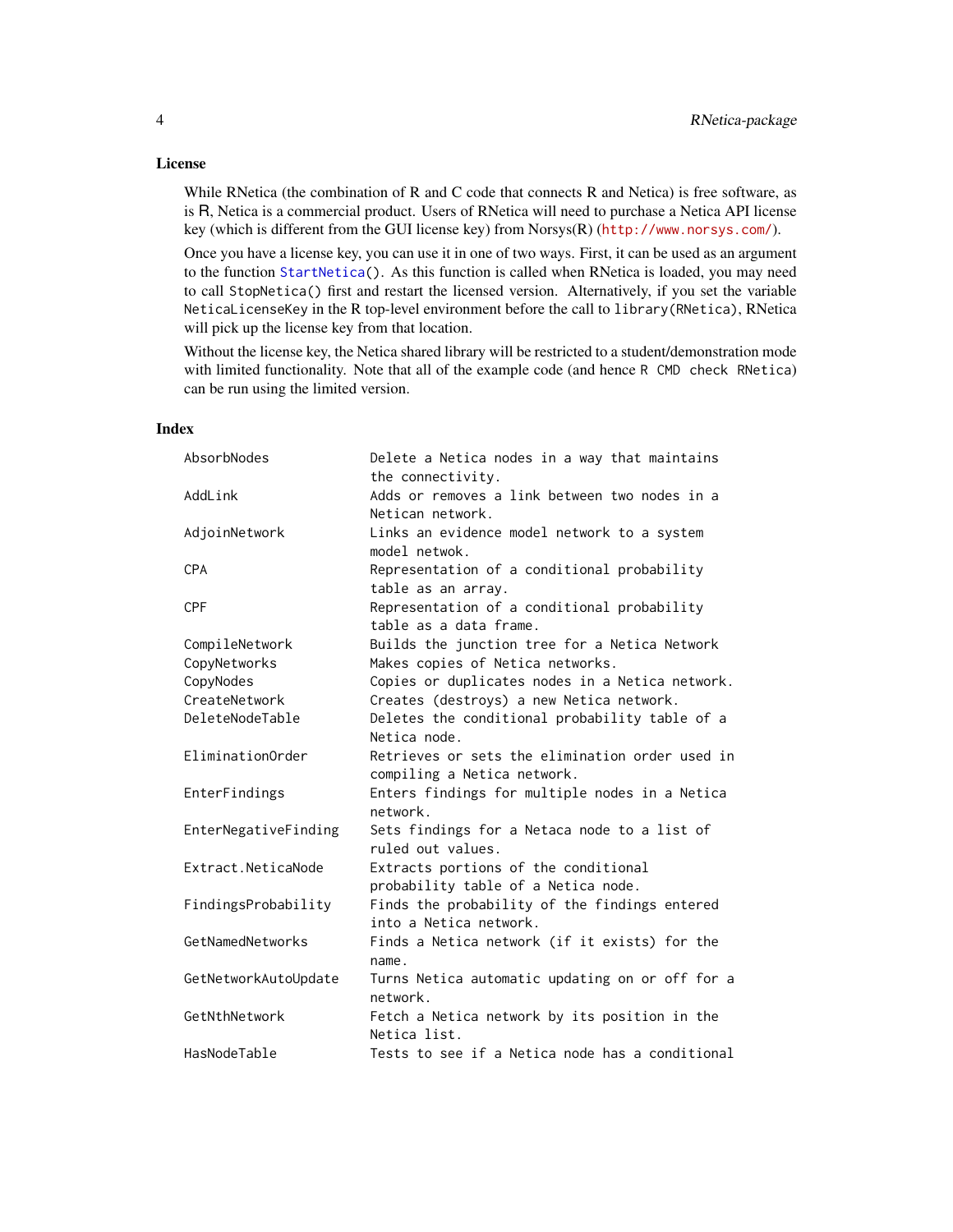RNetica-package 5

|                     | probability table.                                                                    |
|---------------------|---------------------------------------------------------------------------------------|
| IDname              | Tests to see if a string is a valid as a Netica                                       |
|                     | Identifier.                                                                           |
| IsNodeDeterministic | Determines if a node in a Netica Network is<br>deterministic or not.                  |
| JointProbability    | Calculates the joint probability over several                                         |
|                     | network nodes.                                                                        |
| JunctionTreeReport  | Produces a report about the junction tree from                                        |
|                     | a compiled Netica network.                                                            |
| MakeCliqueNode      | Forces a collection of nodes in a Netica                                              |
|                     | network to be in the same clique.                                                     |
|                     |                                                                                       |
| MostProbableConfig  | Finds the configuration of the nodes most likel<br>to have lead to observed findings. |
| NeticaBN            | An object referencing a Bayesian network in                                           |
|                     | Netica.                                                                               |
| NeticaNode          | An object referencing a node in a Netica                                              |
|                     | Bayesian network.                                                                     |
| NeticaVersion       | Fetches the version number of Netica.                                                 |
| NetworkFindNode     | Finds nodes in a Netica network.                                                      |
|                     |                                                                                       |
| NetworkFootprint    | Returns a list of names of unconnected edges.                                         |
| NetworkName         | Gets or Sets the name of a Netica network.                                            |
| NetworkNodeSetColor | Returns or sets a display colour to use with a<br>netica node b                       |
| NetworkNodeSets     | Returns a list of node sets associated with a                                         |
|                     | Netica network.                                                                       |
| NetworkNodesInSet   | Returns a list of node labeled with the given                                         |
|                     | node set in a Netica Network.                                                         |
| NetworkSetPriority  | Changes the priority order of the node sets.                                          |
| NetworkTitle        | Gets the title or comments associated with a                                          |
|                     | Netica network.                                                                       |
| NetworkUndo         | Undoes (redoes) a Netica operation on a                                               |
|                     | network.                                                                              |
| NetworkUserField    | Gets user definable fields associated with a                                          |
|                     | Netica network.                                                                       |
| NewDiscreteNode     | Creates (or destroys) a node in a Netica                                              |
|                     | Bayesian network.                                                                     |
| NodeBeliefs         | Returns the current marginal probability                                              |
|                     | distribution associated with a node in a Netica                                       |
|                     | network.                                                                              |
| NodeChildren        | Returns a list of the children of a node in a                                         |
|                     | Netica network.                                                                       |
| NodeFinding         | Returns of sets the observed value associated                                         |
|                     | with a Netica node.                                                                   |
|                     |                                                                                       |
| NodeInputNames      | Associates names with incomming edges on a                                            |
|                     | Netica node.                                                                          |
| NodeKind            | Gets or changes the kind of a node in a Netica                                        |
|                     | network.                                                                              |
| NodeLevels          | Accesses the levels associated with a Netica                                          |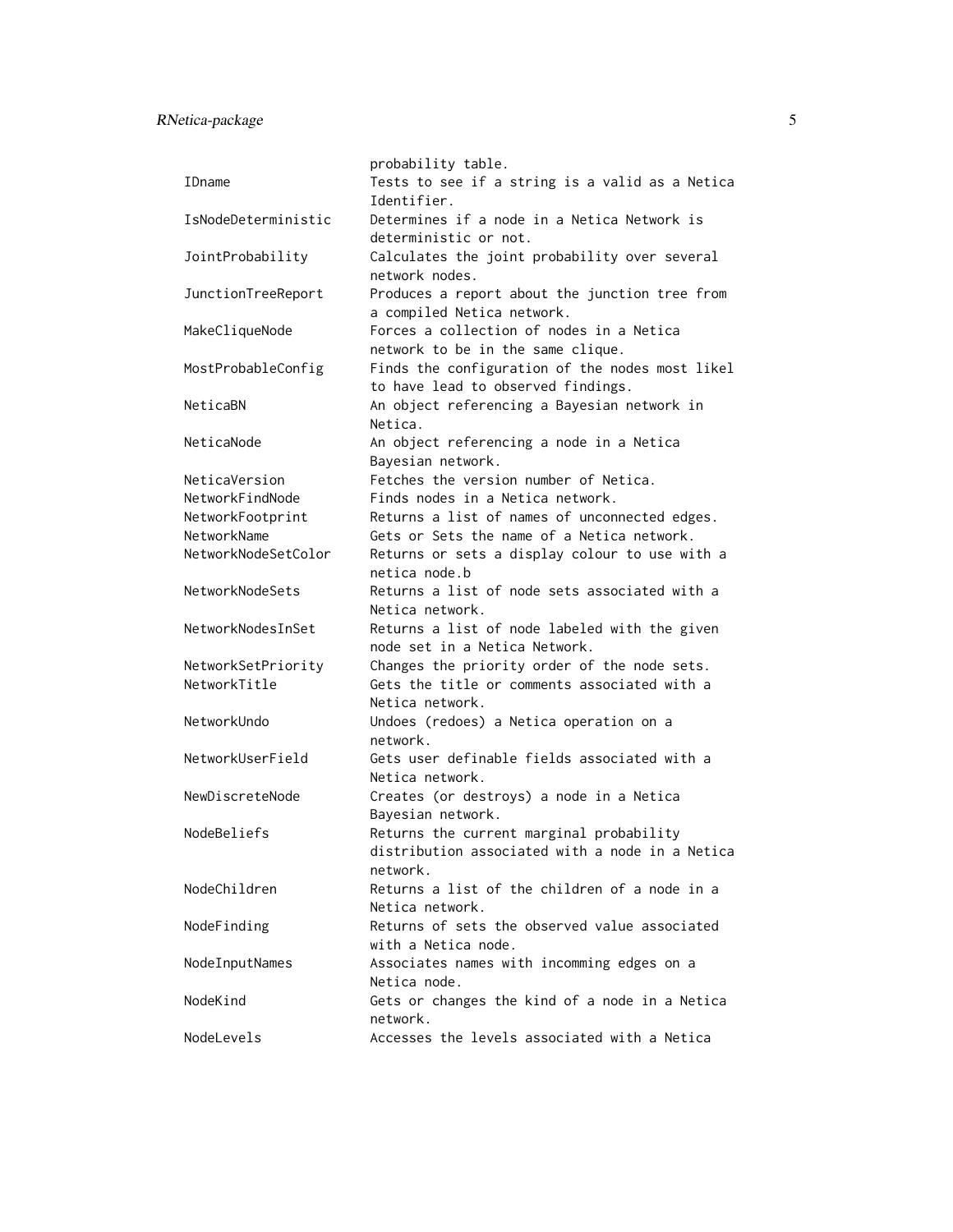|                    | node.                                                                  |
|--------------------|------------------------------------------------------------------------|
| NodeLikelihood     | Returns or sets the virtual evidence associated<br>with a Netica node. |
| NodeName           | Gets or set of a Netica node.                                          |
| NodeNet            | Finds which Netica network a node comes from.                          |
| NodeParents        | Gets or sets the parents of a node in a Netica                         |
|                    | network.                                                               |
| NodeProbs          | Gets or sets the conditional probability table                         |
|                    | associated with a Netica node.                                         |
| NodeSets           | Lists or changes the node sets associated with<br>a Netica node.       |
|                    | Accessors for the titles and comments                                  |
| NodeStateTitles    | associated with states of Netica nodes.                                |
| NodeStates         | Accessor for states of a Netica node.                                  |
| NodeTitle          | Gets the title or Description associated with a                        |
|                    | Netica node.                                                           |
| NodeUserField      | Gets user definable fields associated with a                           |
|                    | Netica node.                                                           |
| NodeVisPos         | Gets, sets the visual position of the node on                          |
|                    | the Netica display.                                                    |
| NodeVisStyle       | Gets/sets the nodes visual appearence in                               |
|                    | Netica.                                                                |
| ParentStates       | Returns a list of the names of the states of                           |
|                    | the parents of a Netica node.                                          |
| RetractNodeFinding | Clears any findings for a Netica node or                               |
|                    | network.                                                               |
| ReverseLink        | Reverses a link in a Netica network.                                   |
| StartNetica        | Starting and stopping the Netica shared                                |
|                    | library.                                                               |
| WriteNetworks      | Reads or writes a Netica network from a file.                          |
| is.NodeRelated     | Computes topological properities of a 'Netica'                         |
|                    | network.                                                               |
| is.active          | Check to see if a Netica network or node object                        |
|                    | is still valid.                                                        |
| is.discrete        | Determines whether a Netica node is discrete or                        |
|                    | continuous.                                                            |
| normalize          | Normalizes a conditional probability table.                            |

# RNetica Environment and Netica Objects

Netica exists in both as a stand alone graphical tool for building and manipulating Bayesian networks (the Netica GUI) and as a shared library for manipulating Bayesian networks (the Netica API). The RNetica package binds the API version of Netica to a series of R functions which do much of the work of manipulating the network. The file format for the GUI and API version of Netica is identical, so analysts can easily move back and forth between the two.

The function [StartNetica\(](#page-183-1)) (invoked automatically when library(RNetica)) builds a Netica environment which can be accessed from R. Networks created and loaded into the RNetica environment can then be manipulted from inside of R. Note that the RNetica environment is separate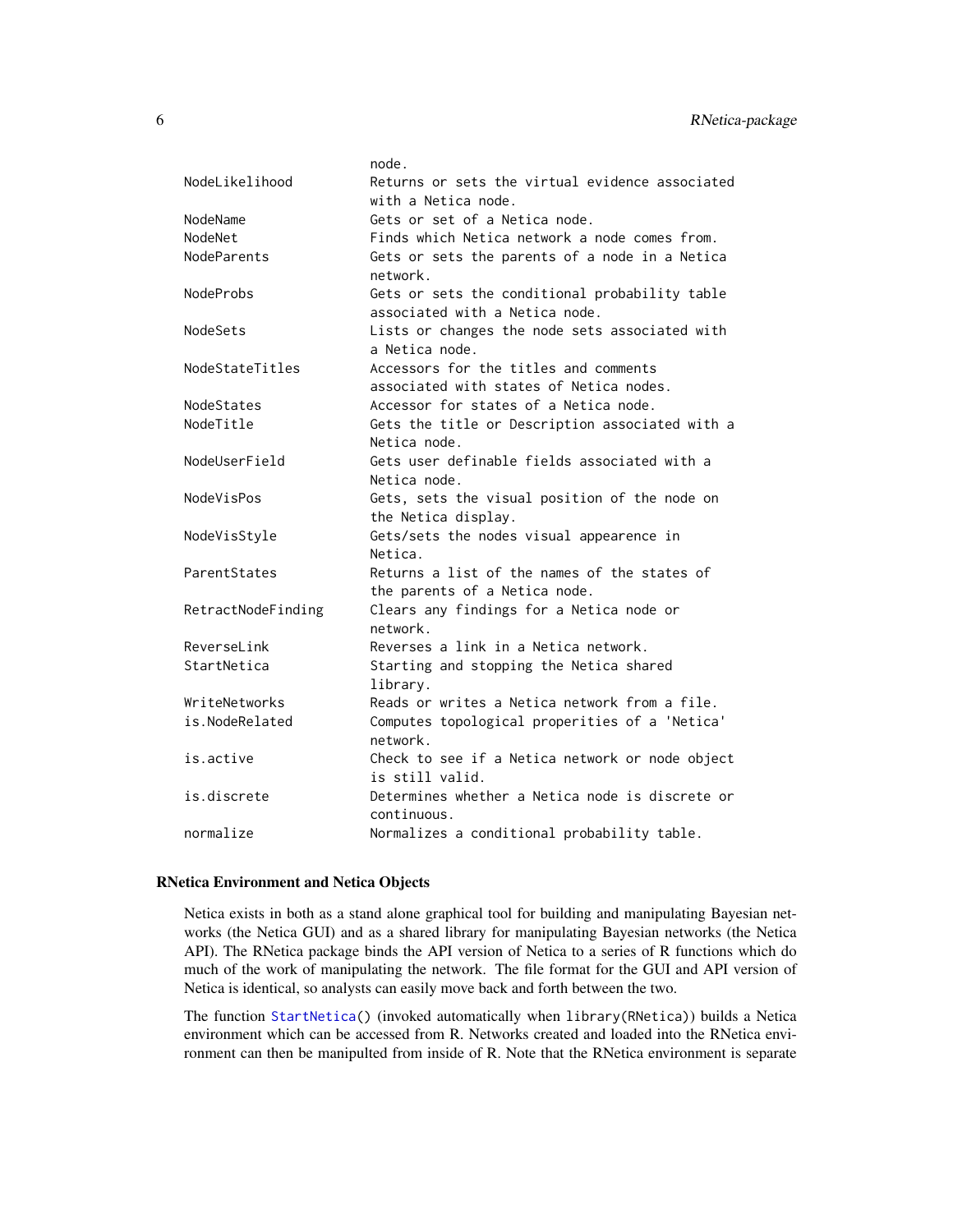# RNetica-package 7

from other Netica environments that may be created using the Netica GUI (or API invoked from a different program); RNetica can only manipulate the networks that are currently loaded into its environment.

The key to this process is that the two most common functions for creating networks, [CreateNetwork\(](#page-33-1)) and [ReadNetworks\(](#page-190-1)) both return a special object of class [NeticaBN](#page-101-1) which encapsulates a pointer back to the Bayesian network in the RNetica environment. This object can be manipulated with the functions in this package.

Netica nodes (created through [NewDiscreteNode\(](#page-126-1)) or [NewContinuousNode\(](#page-126-2)), or retrieved from the network using [NetworkFindNode\(](#page-110-1)), [NetworkAllNodes\(](#page-110-2)), [NetworkNodesInSet\(](#page-118-1)), or one of a variety of other functions that return nodes) are represented as special objects of class NeticaNode which contain pointers to the node in a Netica network. Netica nodes know which network they belong to, so each node implicitly references its network.

Note that if more than one network is loaded they may have identically named nodes that are not identical. For example, net1 and net2 may both have a node named "Proficiency". If the R variable Proficiency is bound to the NeticaNode object correspoinding to the variable "Proficiency" in net1, it can only be used to access the instance of that variable in net1, not the one in net2.

Because of the way R likes to hang onto references to objects, it is quite possible for a NeticaBN or NeticaNode object to hang around after it has been deleted, renamed or otherwise rendered invalid. The function [is.active\(](#page-69-1)) does a quick check to make sure that the pointer to the object in the RNetica environment has not be set to NULL.

Note that unlike ordinary R objects, NeticaBN and NeticaNode objects only last as long as the RNetica environment lasts. In particular, if [StopNetica\(](#page-183-2)) is called to close the RNetica environment, or the R session is exited (either cleanly or through a crash), then all of the NeticaBN and NeticaNode objects should become inactive. It is an error to execute RNetica functions with the old objects.

For networks, the simplest solution is to save each network to a file using [WriteNetworks\(](#page-190-2)). If a NeticaBN object net is used in either a net <- ReadNetworks() or WriteNetworks(net) call, then the R object will be badged with the name of the last used filename. Thus, after saving and restoring a R session, the expression net <- ReadNetworks(net) will recreate net as an object pointing to a new network that is identical to the last saved version.

For nodes, the best solution is to use a query function to return a list of the desired nodes, in particular, [NetworkFindNode\(](#page-110-1)) or [NetworkAllNodes\(](#page-110-2)). If a particular subset of nodes should be loaded every time the network is loaded, then they can be placed in a node set, and the function [NetworkNodesInSet\(](#page-118-1)) can be used to retrieve just the interesting nodes. All of these functions return a list of NeticaBN objects, which can be used to provide convenient access. For example, if net was previously saved and "Proficiency" is a node in net, then:

```
net <- ReadNetworks(net)
net.nodes <- NetworkAllNodes(net)
```
will load all of the nodes in net, and the expression net.nodes\$Proficiency will access the "Proficiency" node.

# Creating and Editing Networks

Operations with Bayesian networks generally proceed in two phases: Building network, and conducting inference. This section describes the most commonly used options for building networks. The following section describes the most commonly used options for inference.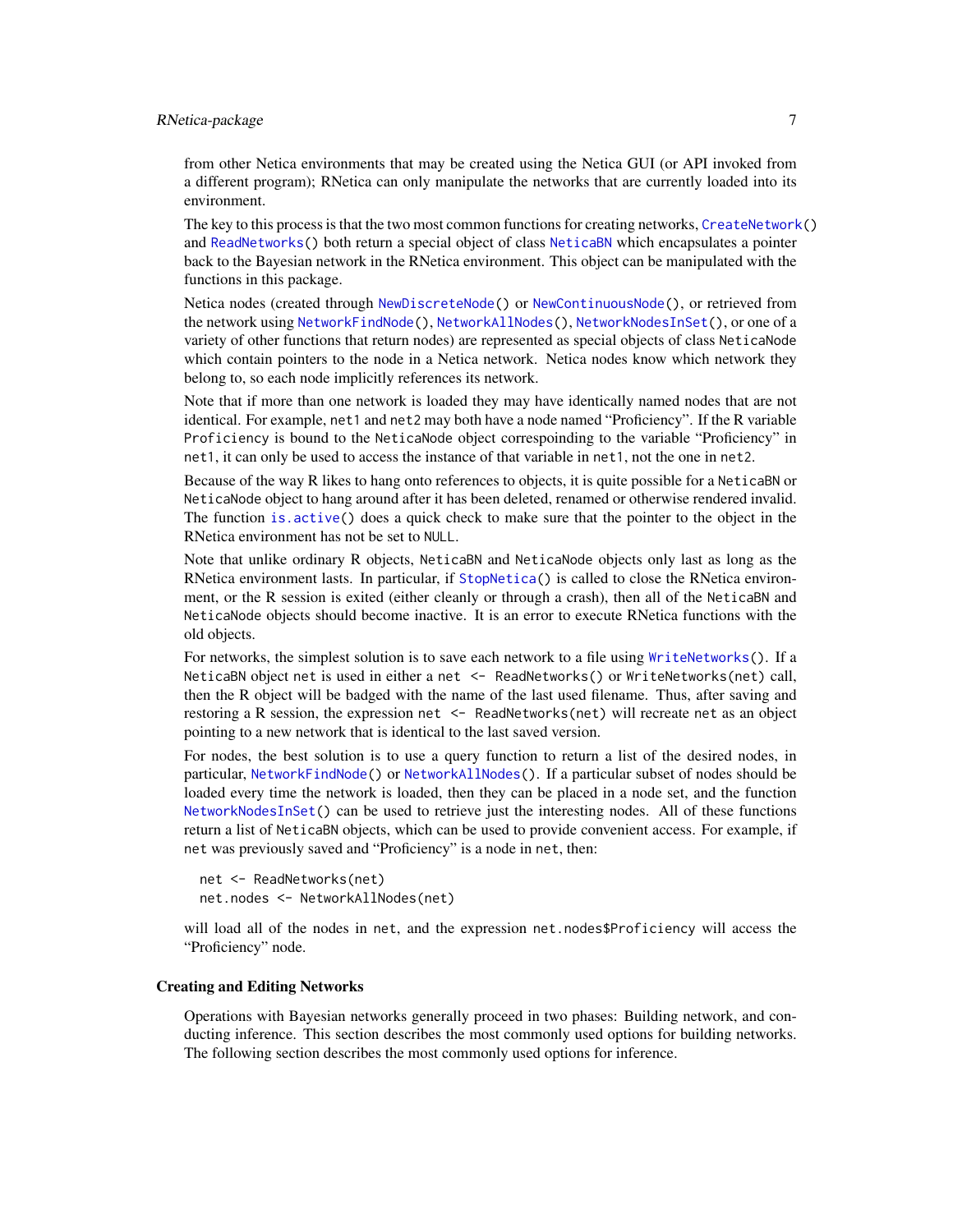First, the function [CreateNetwork\(](#page-33-1)) is used to create an empty network. Multiple networks can be open within the RNetica environment, but each must have a unique name. Names must conform to Netica's [IDname](#page-67-1) rules.

Nodes can be added to a network with the functions [NewDiscreteNode\(](#page-126-1)) and [NewContinuousNode\(](#page-126-2)). Note that Netica makes an internal distinction between these two types of nodes and a node cannot be changed from one type to another. Nodes must all have a unique (within the network) name which must conform to the [IDname](#page-67-1) rules.

Edges between nodes are created using the [AddLink\(](#page-12-1)parent,child) function. This forms a directed graph which must be acyclic (that is it must not be possible to follow a path along the direction of the arrows and return to the starting place). The function [NodeParents\(](#page-155-1)child) returns the current set of parents for the node child (nodes which have edges pointing towards child). NodeParents(child) may be set, which serves several purposes. First, it allows connections to be added and removed. Second, setting one of the parent locations to NULL produces a special *Stub* node, which serves as a placeholder for a later connection. Third, it allows one to reorder the nodes, which determines the order of the dimensions of the conditional probability table.

A completed Bayesian network has a conditional probability table (CPT) associated with each node. The CPT provies the conditional probability distributions of the node given the states of its parents in the graph. RNetica provides two functions for accessing and setting this CPT. The function [NodeProbs\(](#page-157-1)) returns (or sets) the conditional probability table as a multi-dimensional array. However, using the array extractor  $\lceil$ . NeticaNode allows the conditional probability table to be manipulated as a data frame, where the first several columns provide the states of the parent variables, and the remaining columns the probabilities of the the node being in each of thoses states given the parent configurations. This latter approach has a number of features for working with large tables and tables with complex structure.

Finally, when the network is complete, the function [WriteNetworks\(](#page-190-2)) can be used to save it to a file, which can either be later read into RNetica, or can be used with the Netica GUI or other applications that use the Netica API.

#### Inference

The basic purpose for building a Bayesian network is to raplidly calculate conditional probabilities. In Netica language, one enters "findings" (conditions) on the known or hypothesized variables and then calculates "beliefs" (conditional probalities) on certain variables of interest.

Netica, like most Bayesian network software, uses two different graphical representations, one for model construction and one for inference. The acyclic directed graph is use for model construction (previous section). The function [CompileNetwork\(](#page-23-1)) builds the second graphical representation: the junction tree. The function [JunctionTreeReport\(](#page-77-1)) provides information about the compiled representation.

While compiling can take a long time (depending on the size and connectivity of the network), repeated compilations appear to be harmless. There is an [UncompileNetwork\(](#page-23-2)) function, but performing any editing operation (adding or removing nodes or edges) will automatically return the network to an uncompiled state. Netica tries to preserve finding information. In particular the function [AbsorbNodes\(](#page-10-1)) provides a mechanism for removing nodes from a network without changing the joint probability (including influence of findings) of the remaining nodes. (The network must be recompiled after a call to AbsorbNodes() though.)

The principle way to enter observed evidence is setting  $NodeFinding(node) \leq$  $NodeFinding(node) \leq$  value. The function [NodeLikelihood\(](#page-149-1)) can be used to enter "virtual evidence", however, some care must be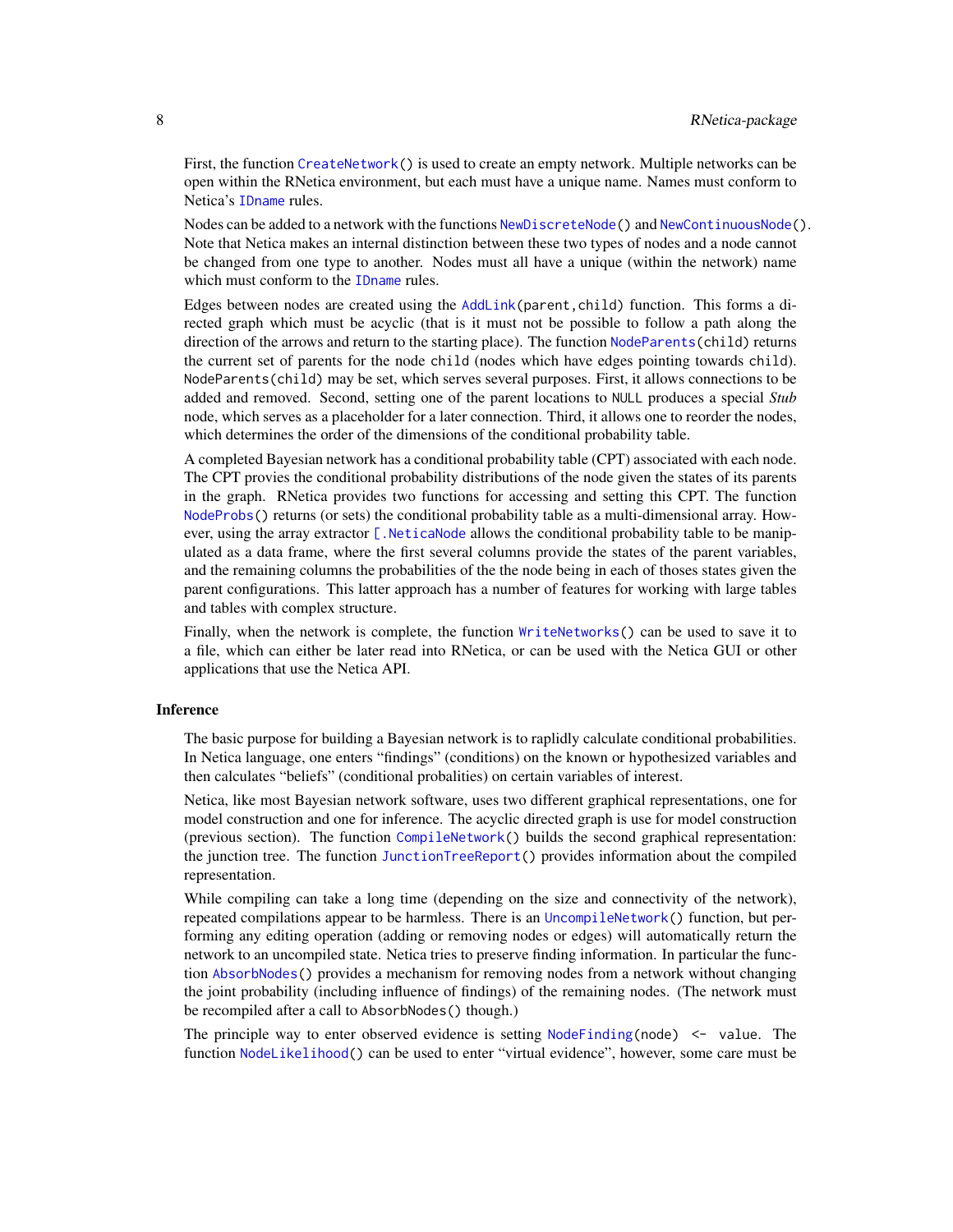# RNetica-package 9

taken as it alters the meanings of several of the other functions.

The conditional (given the entered findings and likelihoods) probability distribution can be queried at any time using the function  $NodeBeliefs()$  $NodeBeliefs()$ . The function [JointProbability\(](#page-75-1)) calculates the joint distribution over a collection of nodes, and the function [FindingsProbability\(](#page-60-1)) calculates the prior probability of the observed findings. The function [MostProbableConfig\(](#page-97-1)) finds the mode of the joint probability distribution (given the current findings and likelihood).

Note that in the default state, when findings are entered, the beliefs about all other nodes in the network are then updated. This can be time consuming in large networks. The function [SetNetworkAutoUpdate\(](#page-63-1)) can be used to change this to a lazy updating mode, when the evidence from the findings are only propagated when required for a call to NodeBeliefs() or a similar function. The function [WithoutAutoUpdate\(](#page-63-1)net,expr) is useful for setting findings in a large number of nodes in net without the overhead of belief updating.

# Node Sets

The function [NodeSets\(](#page-159-1)) allows the modeller to attach labels to the nodes in the network. For the most part, Netica ignores these labels, except that it will colour nodes from various sets different colours ([NetworkNodeSetColor\(](#page-114-1))). Aside from a few internal labels used by Netica, these node sets are reserved for user programming.

RNetica provides some functions that make node sets incredibly convenient ways to describe the indended usage of the nodes. In particular, the function [NetworkNodesInSet\(](#page-118-1)) returns a list of all nodes which are tagged as being in a particular node set. For example, suppose that the modeller has marked a number of nodes as being in the node set "ReportingVar". Then the following code would generate a report about the network:

```
net.ReportingVars <- NetworkNodesInSet(net, "ReportingVar")
lapply(net.ReportingVars, NodeBeliefs)
```
#### Warning

The current status of RNetica is that of a late alpha to early beta release. The code base is stable enough to do useful work, but more testing is still required. Users are advised to work in such a way that they can easily recover from problems.

In particular, because RNetica calls C code, there is a possiblity that it will crash R. There is also a possibility that pointers embedded in [NeticaBN](#page-101-1) and [NeticaNode](#page-106-1) objects will become corrupted. If such problems occur, it is best to restart R and reload the networks.

Please send information about both serious and not-so-serious problems to the maintainer.

#### Legal Stuff

Netica and Norsys are registered trademarks of Norsys, LLC, used by permission.

Although Norsys is generally supportive of the RNetica project, it does not officially support RNetica, and all questions should be sent to the package maintainers.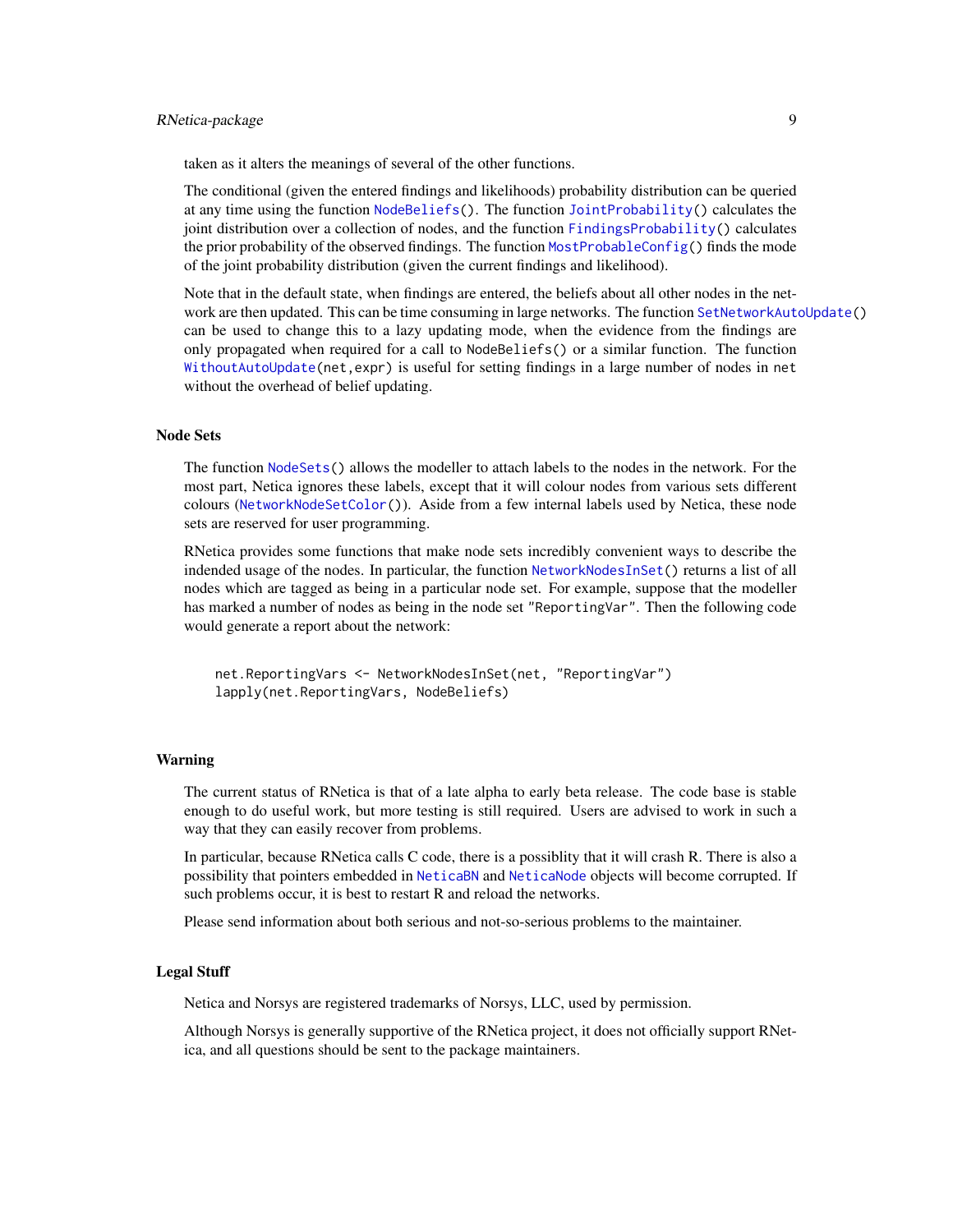#### Author(s)

Russell Almond Maintainer: Russell Almond <almond@acm.org>

# References

The general Netica manual can be found at: <http://www.norsys.com/WebHelp/NETICA.htm>

The Netica API documentation can be found at [http://norsys.com/onLineAPIManual/index.](http://norsys.com/onLineAPIManual/index.html) [html](http://norsys.com/onLineAPIManual/index.html).

Almond, R. G. & Mislevy, R. J. (1999) Graphical models and computerized adaptive testing. *Applied Psychological Measurement*, 23, 223–238.

Almond, R. G., Mislevy, R. J., Steinberg, L. S., Yan, D. & Williamson, D. M. (2015) *Bayesian Networks in Educational Assessment*. Springer.

#### Examples

```
###########################################################
## Network Construction:
abc <- CreateNetwork("ABC")
A <- NewDiscreteNode(abc,"A",c("A1","A2","A3","A4"))
B <- NewDiscreteNode(abc,"B",c("B1","B2","B3"))
C <- NewDiscreteNode(abc,"C",c("C1","C2"))
AddLink(A,B)
NodeParents(C) <- list(A,B)
NodeProbs(A)<-c(.1,.2,.3,.4)
NodeProbs(B) <- normalize(matrix(1:12,4,3))
NodeProbs(C) <- normalize(array(1:24,c(4,3,2)))
abcFile <- tempfile("peanut",fileext=".dne")
WriteNetworks(abc,abcFile)
DeleteNetwork(abc)
###################################################################
## Inference using the EM-SM algorithm (Almond & Mislevy, 1999).
## System/Student model
EMSMSystem <- ReadNetworks(paste(library(help="RNetica")$path,
                           "sampleNets","System.dne",
                           sep=.Platform$file.sep))
## Evidence model for Task 1a
EMTask1a <- ReadNetworks(paste(library(help="RNetica")$path,
                           "sampleNets","EMTask1a.dne",
                           sep=.Platform$file.sep))
## Evidence model for Task 2a
EMTask2a <- ReadNetworks(paste(library(help="RNetica")$path,
```
"sampleNets","EMTask2a.dne",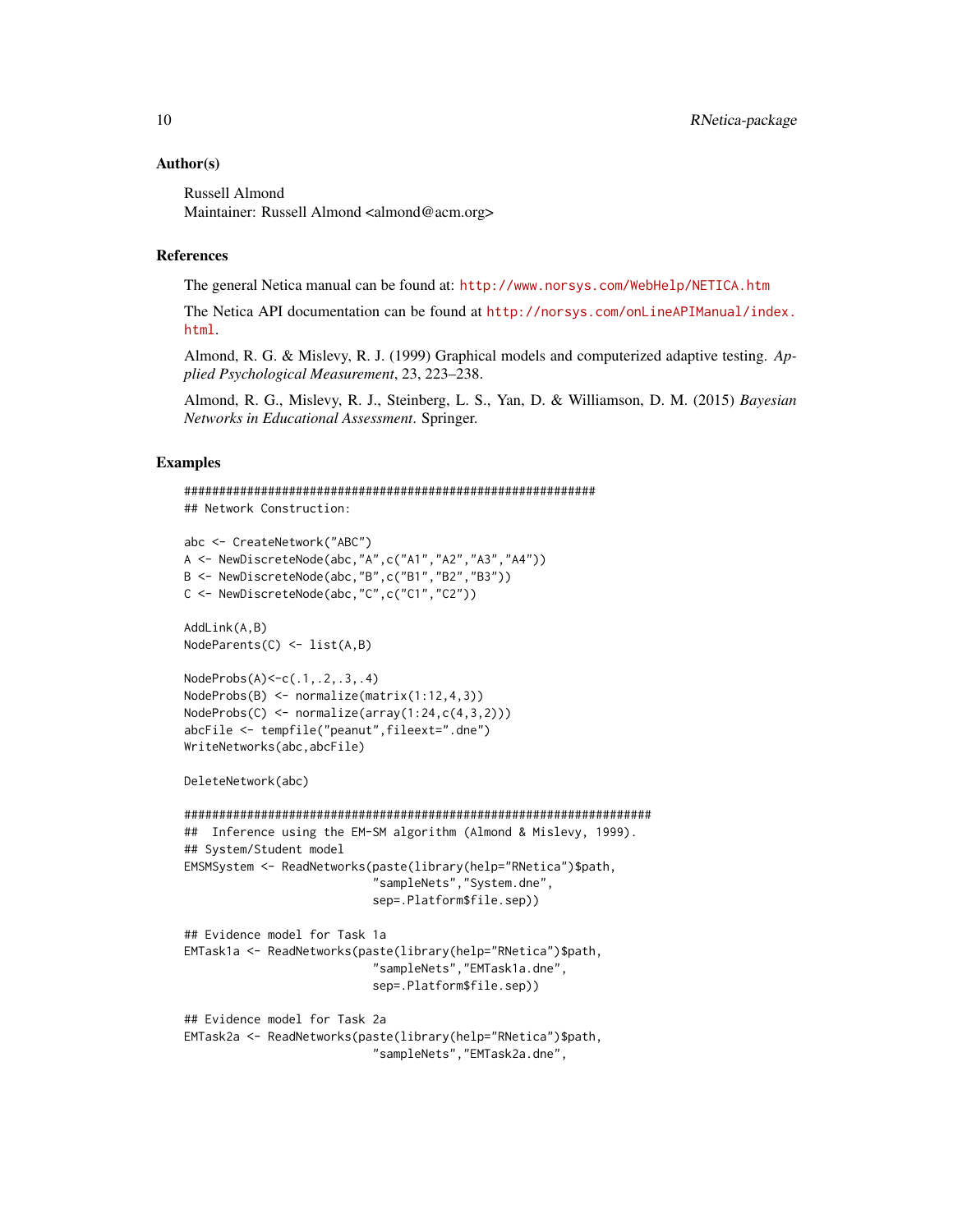# <span id="page-10-0"></span>AbsorbNodes 11

#### sep=.Platform\$file.sep))

```
## Task 1a has a footprint of Skill1 and Skill2 (those are the
## referenced student model nodes. So we want joint the footprint into
## a single clique.
MakeCliqueNode(NetworkFindNode(EMSMSystem, NetworkFootprint(EMTask1a)))
## The footprint for Task2 a is already a clique, so no need to do
## anything.
## Make a copy for student 1
student1 <- CopyNetworks(EMSMSystem,"student1")
## Monitor nodes for proficiency
student1.prof <- NetworkNodesInSet(student1,"Proficiency")
student1.t1a <- AdjoinNetwork(student1,EMTask1a)
## We are done with the original EMTask1a now
DeleteNetwork(EMTask1a)
## Now add findings
CompileNetwork(student1)
NodeFinding(student1.t1a$Obs1a1) <- "Right"
NodeFinding(student1.t1a$Obs1a2) <- "Right"
student1.probt1a <- JointProbability(student1.prof)
## Done with the observables, absorb them
AbsorbNodes(student1.t1a)
CompileNetwork(student1)
student1.probt1ax <- JointProbability(student1.prof)
## Now Task 2
student1.t2a <- AdjoinNetwork(student1,EMTask2a,"t2a")
DeleteNetwork(EMTask2a)
## Add findings
CompileNetwork(student1)
NodeFinding(student1.t2a$Obs2a) <- "Half"
AbsorbNodes(student1.t2a)
CompileNetwork(student1)
student1.probt1a2ax <- JointProbability(student1.prof)
```

```
DeleteNetwork(list(student1, EMSMSystem))
```
<span id="page-10-1"></span>AbsorbNodes *Delete a Netica nodes in a way that maintains the connectivity.*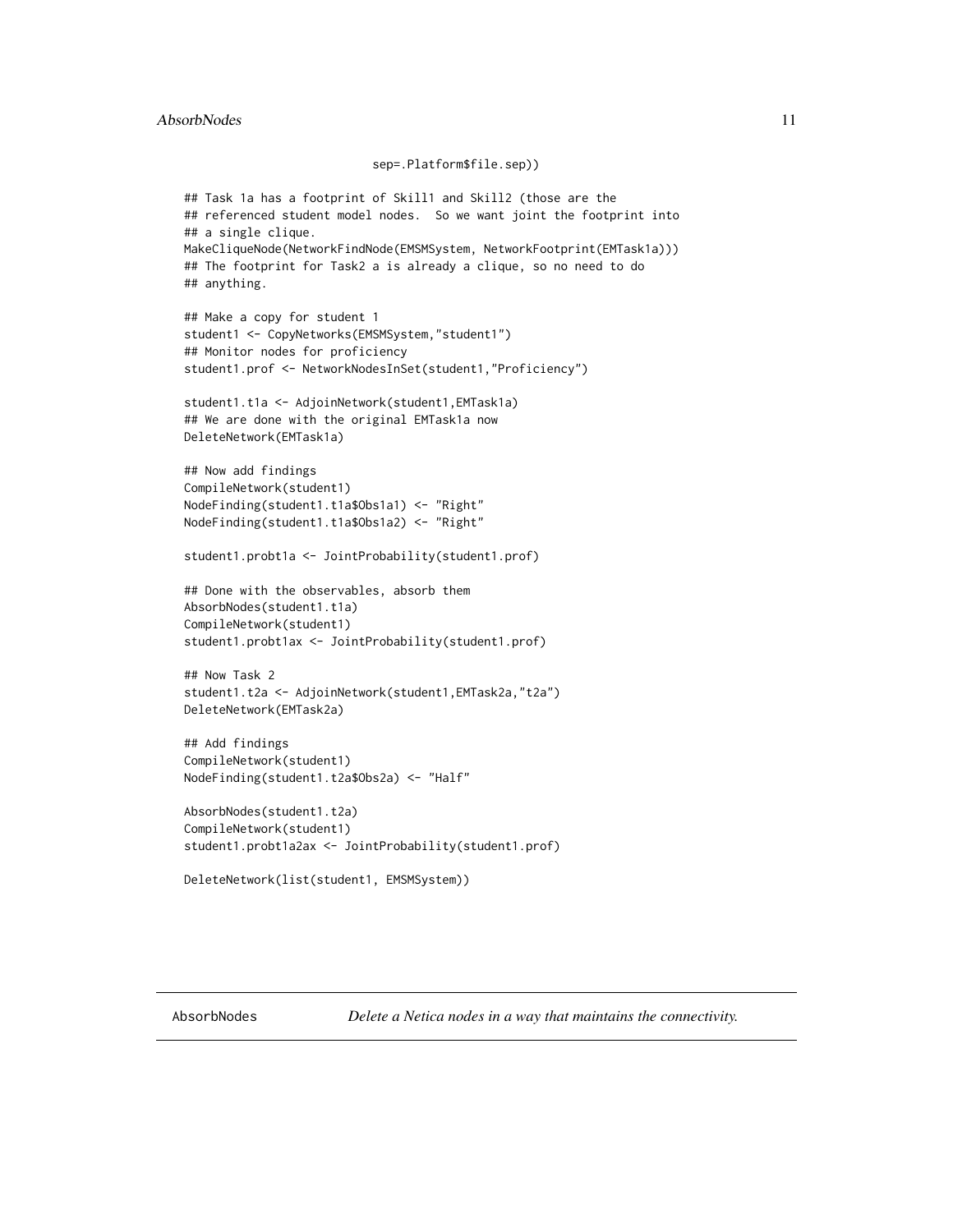#### Description

This function deletes [NeticaNode](#page-106-1) connecting the parents of the deleted node to its children. If multiple nodes are passed as the argument, then all of the nodes are absorbed. The joint probability distribution over the remaining nodes should be the same as the marginal probalility distribution over the remaining nodes before the nodes were deleted.

#### Usage

AbsorbNodes(nodes)

#### Arguments

nodes A NeticaNode or list of NeticaNodes to be deleted.

#### Details

This function provides a way of removing a node without affecting the connectivity, or the joint probability of the remaining nodes. In particular, all of the relationship tested by is. NodeRelated() among the remaining nodes should remain true (or false) when we are done.

# Value

Returns NULL.

#### Author(s)

Russell Almond

#### References

<http://norsys.com/onLineAPIManual/index.html>: [AbsorbNodes\\_bn\(\)](http://norsys.com/onLineAPIManual/functions/AbsorbNodes_bn.html)

#### See Also

[NeticaNode](#page-106-1), [AddLink\(](#page-12-1)), [NodeChildren\(](#page-130-1)), [NodeParents\(](#page-155-1)), [ReverseLink\(](#page-181-1)), [is.NodeRelated\(](#page-71-1))

#### Examples

```
anet <- CreateNetwork("Absorbant")
```

```
xnodes <- NewDiscreteNode(anet,paste("X",1:5,sep="_"))
AddLink(xnodes[[1]],xnodes[[2]])
AddLink(xnodes[[2]],xnodes[[3]])
AddLink(xnodes[[3]],xnodes[[4]])
AddLink(xnodes[[3]],xnodes[[5]])
stopifnot(
```

```
all(match(xnodes[4:5],NodeChildren(xnodes[[3]]),nomatch=0)>0),
is.NodeRelated(xnodes[[2]],xnodes[[3]],"parent"),
is.NodeRelated(xnodes[[2]],xnodes[[1]],"child")
)
```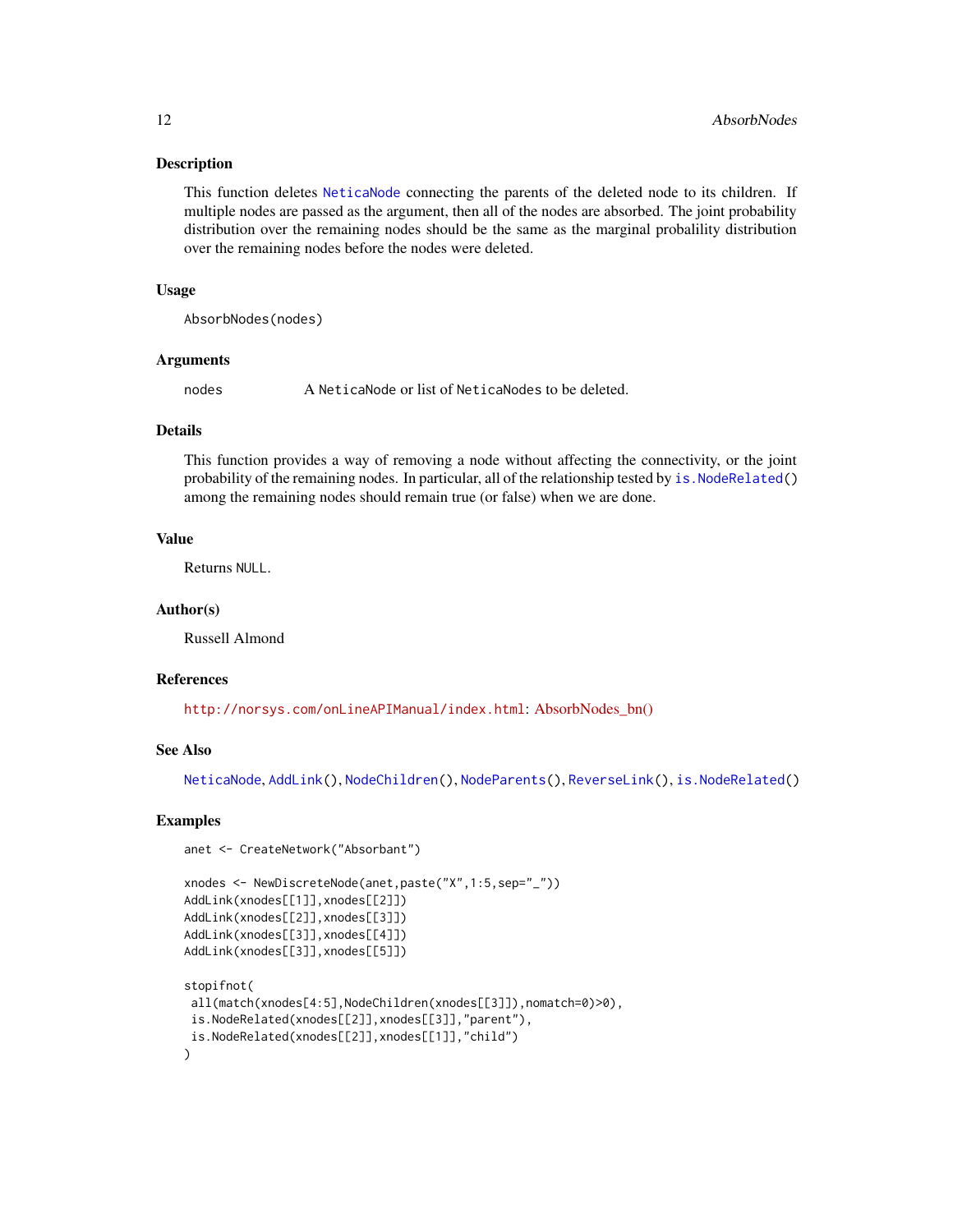#### <span id="page-12-0"></span>AddLink 13

```
## These are leaf nodes, shouldn't change topology, except locally.
AbsorbNodes(xnodes[4:5])
stopifnot(
 ## Nodes 4 and 5 are now deleted
 all(!is.active(xnodes[4:5])),
 length(NodeChildren(xnodes[[3]]))==0,
 is.NodeRelated(xnodes[[2]],xnodes[[3]],"parent"),
 is.NodeRelated(xnodes[[2]],xnodes[[1]],"child")
\mathcal{L}## This should connect X1->X3
AbsorbNodes(xnodes[[2]])
stopifnot(
 ## Node 2 is now deleted
 !is.active(xnodes[[2]]),
 length(NodeChildren(xnodes[[3]]))==0,
 is.NodeRelated(xnodes[[1]],xnodes[[3]],"parent"),
 is.NodeRelated(xnodes[[3]],xnodes[[1]],"child")
)
```
DeleteNetwork(anet)

<span id="page-12-1"></span>

AddLink *Adds or removes a link between two nodes in a Netican network.*

# Description

Add link adds an edge from Parent to Child. Delete Link removes that edge. This states that the distribution of child will be specified conditional on the value of parent. Consequently, adding or removing edges with affect the conditional probability tables associated with the Child node (see [NodeProbs\(](#page-157-1)).)

#### Usage

```
AddLink(parent, child)
DeleteLink(parent, child)
```
#### **Arguments**

| parent | A Netica Node representing an independent variable to be added to the condi-<br>tioning side of the relationship. The nodes parent and child must both be in<br>the same network. |
|--------|-----------------------------------------------------------------------------------------------------------------------------------------------------------------------------------|
| child  | A Netica Node representing dependent variable to be added to the conditioning<br>side of the relationship.                                                                        |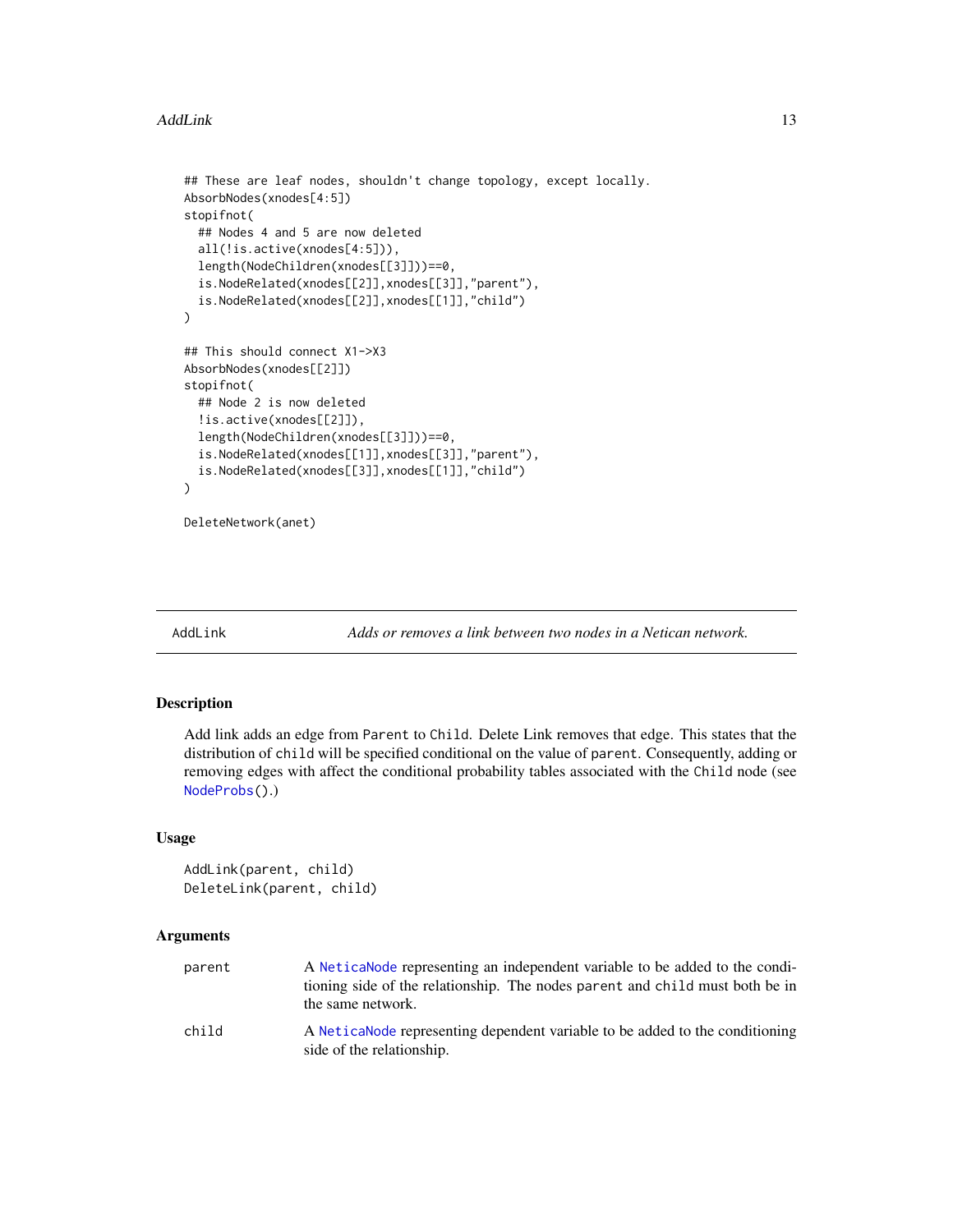# Details

After adding a link parent --> child, it be the case that parent is in [NodeParents\(](#page-155-1)child) and child is a member of [NodeChildren\(](#page-130-1)parent). If child already has other parents, then the new parent will be added to the end of the list. The order of the parents can be set by setting NodeParents(child).

In general, the Bayesian network must always be an acyclic directed graph. Therefore, if parent is a decendent of child (that is if [is.NodeRelated\(](#page-71-1)child), "decendent", child is TRUE), then Netica will generate an error.

The function DeleteLink() removes the relationship, and the parent and child nodes should no longer be in each other parent and child lists. The parent list of the child node is shortened (a stub node for later reconnection is not created as when NodeParents(child)[i] <- list(NULL)).

# Value

The function AddLinK invisibly returns the index of the new parent in the parent list.

The function DeleteLink invisibly returns the child node.

#### Note

The Netica API specifies the first argument to DeleteLink\_bn() as an index into the parent list. RNetica maps from the node to the index.

# Author(s)

Russell Almond

#### References

<http://norsys.com/onLineAPIManual/index.html>: AddLink bn(), DeleteLink bn()

#### See Also

[NeticaNode](#page-106-1), [NodeParents\(](#page-155-1)), [NodeChildren\(](#page-130-1)), [is.NodeRelated\(](#page-71-1))

#### Examples

```
abnet <- CreateNetwork("AABB")
A <- NewDiscreteNode(abnet, "A")
B <- NewDiscreteNode(abnet, "B")
AddLink(A,B)
stopifnot(
 match(A,NodeParents(B),nomatch=0)>0,
 match(B,NodeChildren(A),nomatch=0)>0
)
DeleteLink(A,B)
```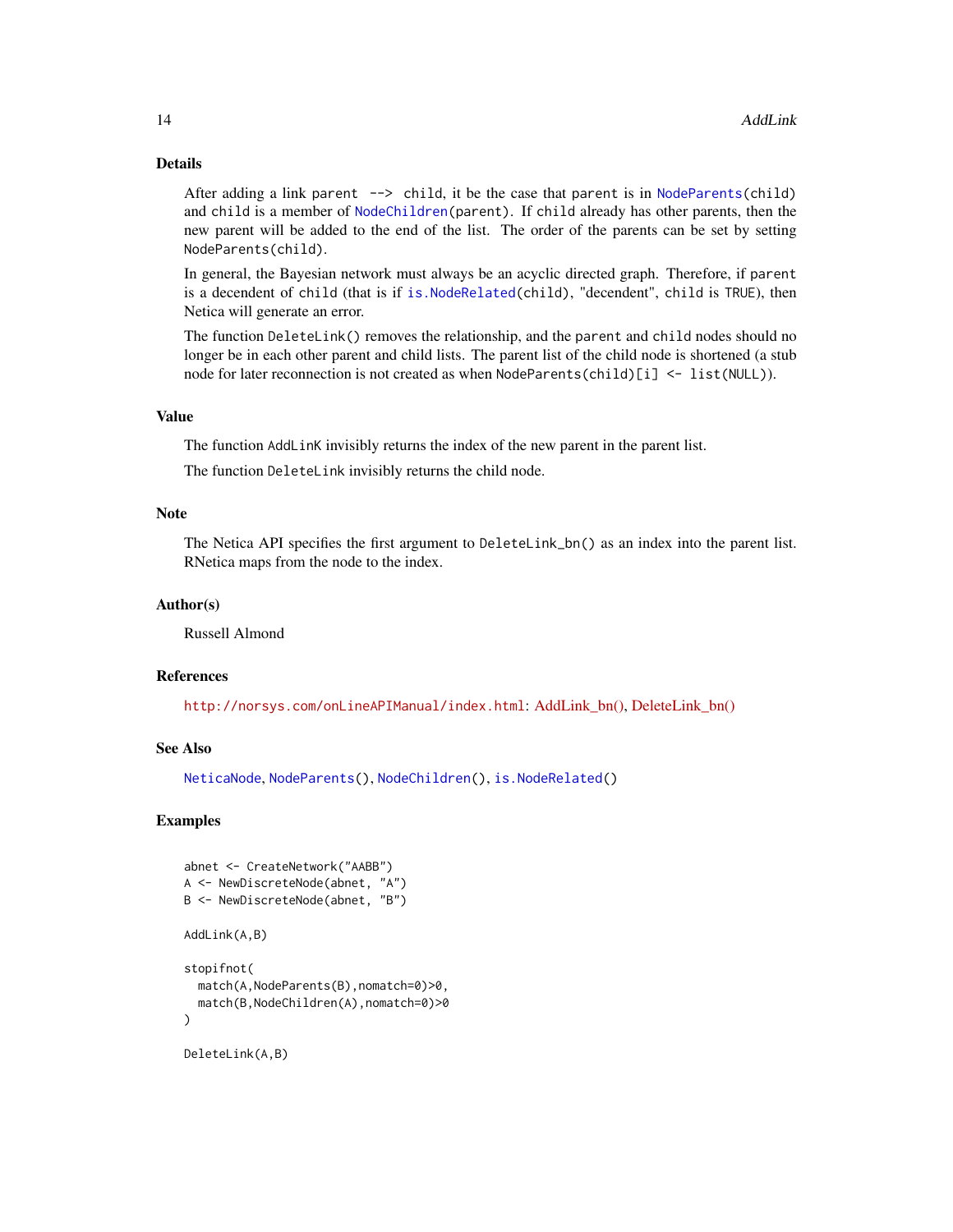#### <span id="page-14-0"></span>AdjoinNetwork 15

```
stopifnot(
 match(A,NodeParents(B),nomatch=0)==0,
 match(B,NodeChildren(A),nomatch=0)==0
)
```
DeleteNetwork(abnet)

AdjoinNetwork *Links an evidence model network to a system model netwok.*

#### Description

This function assumes that the two arguments are networks that were designed to be connected to one another. It copies the nodes from em into sm and then tries to resolve any stub links in the copied nodes by connecting them to nodes in sm.

#### Usage

AdjoinNetwork(sm, em, setname = character())

#### Arguments

| sm      | An active NeticaBN which contains the system state variables.                                                                                                                                                              |
|---------|----------------------------------------------------------------------------------------------------------------------------------------------------------------------------------------------------------------------------|
| em      | An active NeticaBN which contains variables that provide evidence about the<br>system state.                                                                                                                               |
| setname | An optional character vector containing names of node sets (see NodeSets()).<br>If supplied, all of the newly created nodes are added to the node sets. Note that<br>all node set names must conform to the ID name rules. |

# Details

This follows the System Model–Evidence Model protocol laid out in Almond et al (1999) and Almond and Mislevy (1999). The idea is that the network sm is a complete network that encodes beliefs about the current status of a system. In particular, it often encodes the state of knowledge about a student and is then called a *student model*.

The second network em is an incomplete network: a fragment of a network, some of whose nodes could be stub nodes referring to nodes in the sm (see [NodeInputNames\(](#page-142-1)) and [NodeKind\(](#page-144-1))). The idea is that the *evidence model* provides a set of observable values associated with some diagnostic proceedure, in particular, a task on an assessment.

The function AdjoinNetwork(sm,em) copies all of the nodes from em to sm, modifying sm in the process (copy it first using [CopyNetworks\(](#page-25-1)sm) if this is not the intention). It then the parents of each node, emnode, in em looking for stub nodes (cases where [NodeParents\(](#page-155-1)emnode)[j] has been set to NULL for some parent. AdjoinNetworks(sm,em) then tries to find a matching parent by searching for a system model node, smnode named [NodeInputNames\(](#page-142-1)emnode)[j]. If it finds one, it sets NodeParents(emnode)[j] <- smnode; if not, it issues a warning.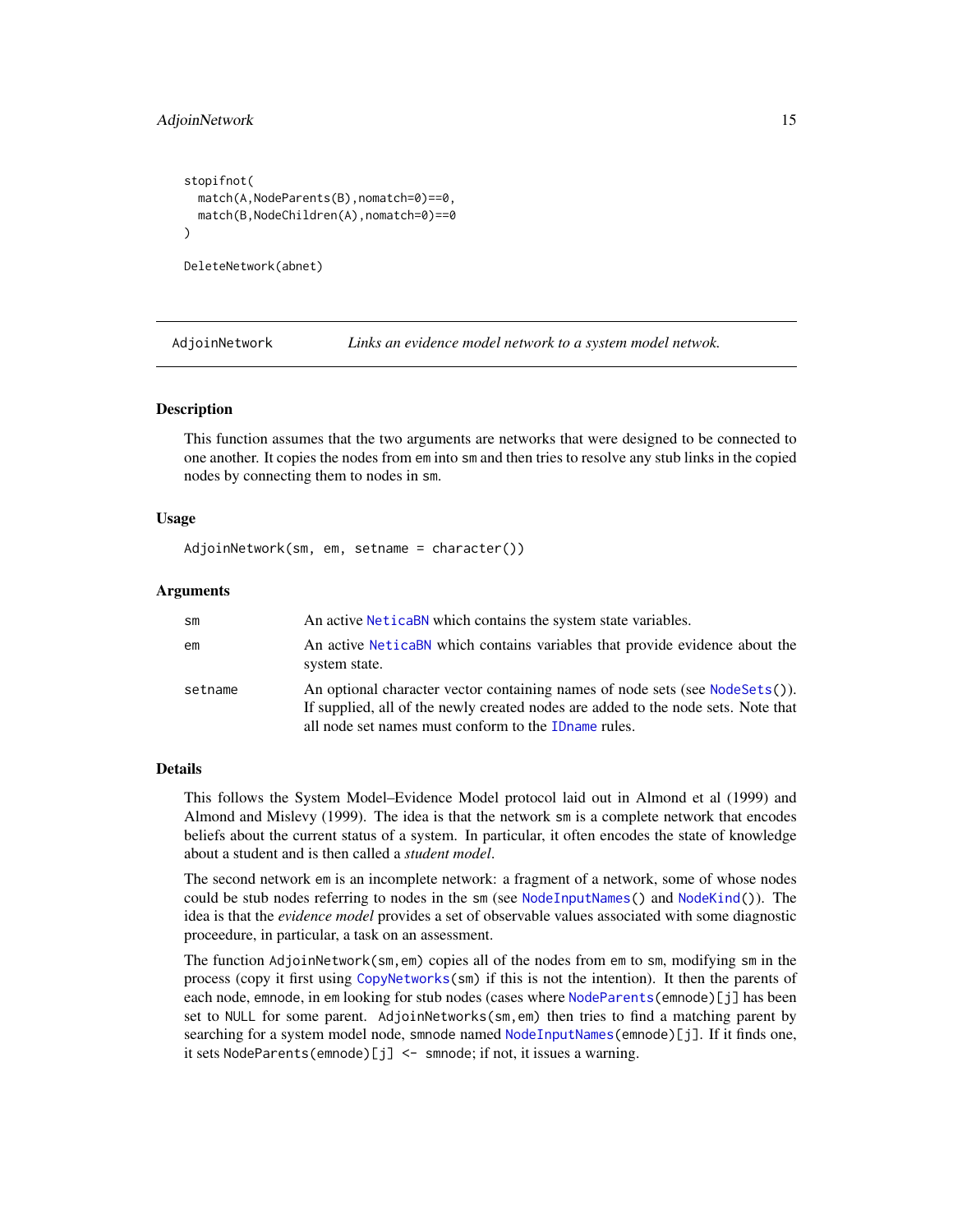The function AdjoinNetwork(sm,em) also copies node set information from the nodes in em to their copies in sm. The value of setname is concatenated with the current node sets of the nodes in em. This provides a handy way of identifying the evidence model from which the nodes came.

After findings are entered on the nodes in the evidence model, the can be eliminated using [AbsorbNodes\(](#page-10-1)).

#### Value

A list containing the newly copied nodes (the instances of the em nodes now in sm).

#### Author(s)

Russell Almond

#### References

Almond, R. G. & Mislevy, R. J. (1999) Graphical models and computerized adaptive testing. *Applied Psychological Measurement*, 23, 223–238.

Almond, R., Herskovits, E., Mislevy, R. J., & Steinberg, L. S. (1999). Transfer of information between system and evidence models. In Artificial Intelligence and Statistics 99, Proceedings (pp. 181–186). Morgan-Kaufman

#### See Also

[NeticaNode](#page-106-1), [AbsorbNodes\(](#page-10-1)), [JointProbability\(](#page-75-1)), [NodeSets\(](#page-159-1)), [CopyNodes\(](#page-26-1)),[NetworkFootprint\(](#page-111-1))

# Examples

```
## System/Student model
EMSMSystem <- ReadNetworks(paste(library(help="RNetica")$path,
                           "sampleNets","System.dne",
                           sep=.Platform$file.sep))
## Evidence model for Task 1a
EMTask1a <- ReadNetworks(paste(library(help="RNetica")$path,
                           "sampleNets","EMTask1a.dne",
                           sep=.Platform$file.sep))
## Evidence model for Task 2a
EMTask2a <- ReadNetworks(paste(library(help="RNetica")$path,
                           "sampleNets","EMTask2a.dne",
                           sep=.Platform$file.sep))
## Evidence model for Task 2b
EMTask2b <- ReadNetworks(paste(library(help="RNetica")$path,
                           "sampleNets","EMTask2b.dne",
                           sep=.Platform$file.sep))
```
## Task 1a has a footprint of Skill1 and Skill2 (those are the ## referenced student model nodes. So we want joint the footprint into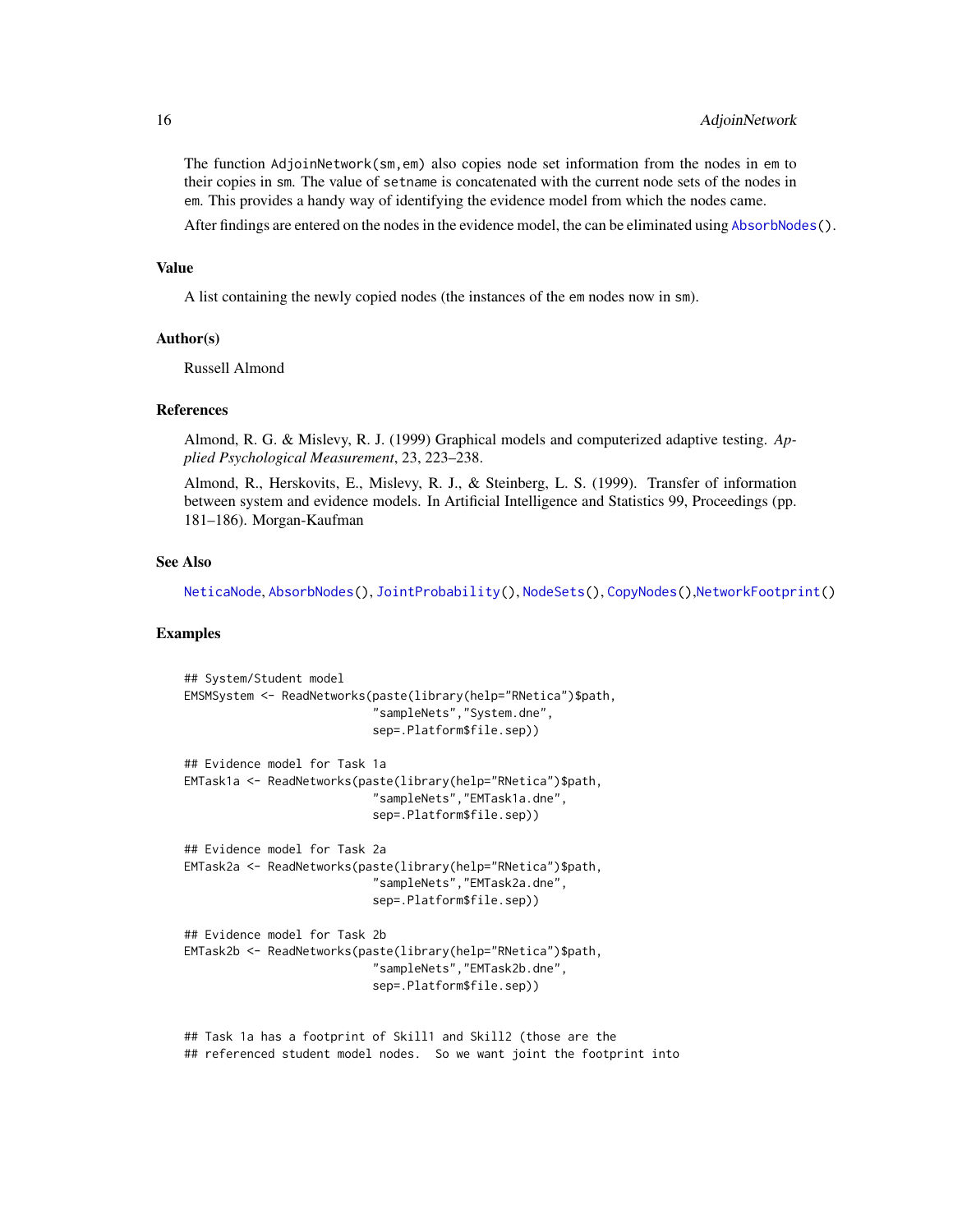# AdjoinNetwork 17

```
## a single clique.
MakeCliqueNode(NetworkFindNode(EMSMSystem, NetworkFootprint(EMTask1a)))
## The footprint for Task2 a is already a clique, so no need to do
## anything.
## Make a copy for student 1
student1 <- CopyNetworks(EMSMSystem,"student1")
## Monitor nodes for proficiency
student1.prof <- NetworkNodesInSet(student1,"Proficiency")
student1.t1a <- AdjoinNetwork(student1,EMTask1a)
## We are done with the original EMTask1a now
DeleteNetwork(EMTask1a)
## Now add findings
CompileNetwork(student1)
NodeFinding(student1.t1a$Obs1a1) <- "Right"
NodeFinding(student1.t1a$Obs1a2) <- "Right"
student1.probt1a <- JointProbability(student1.prof)
## Done with the observables, absorb them
AbsorbNodes(student1.t1a)
CompileNetwork(student1)
student1.probt1ax <- JointProbability(student1.prof)
## This should be the same
stopifnot(
 sum(abs(student1.probt1a-student1.probt1ax)) <.0001
)
## Now Task 2
student1.t2a <- AdjoinNetwork(student1,EMTask2a,as.IDname("t2a"))
stopifnot(
 setequal(names(student1.t2a),names(NetworkNodesInSet(student1,"t2a")))
\lambdaDeleteNetwork(EMTask2a)
## Add findings
CompileNetwork(student1)
NodeFinding(student1.t2a$Obs2a) <- "Half"
student1.probt1a2a <- JointProbability(student1.prof)
AbsorbNodes(student1.t2a)
CompileNetwork(student1)
student1.probt1a2ax <- JointProbability(student1.prof)
## This should be the same
stopifnot(
 sum(abs(student1.probt1a2a-student1.probt1a2ax)) <.0001
)
```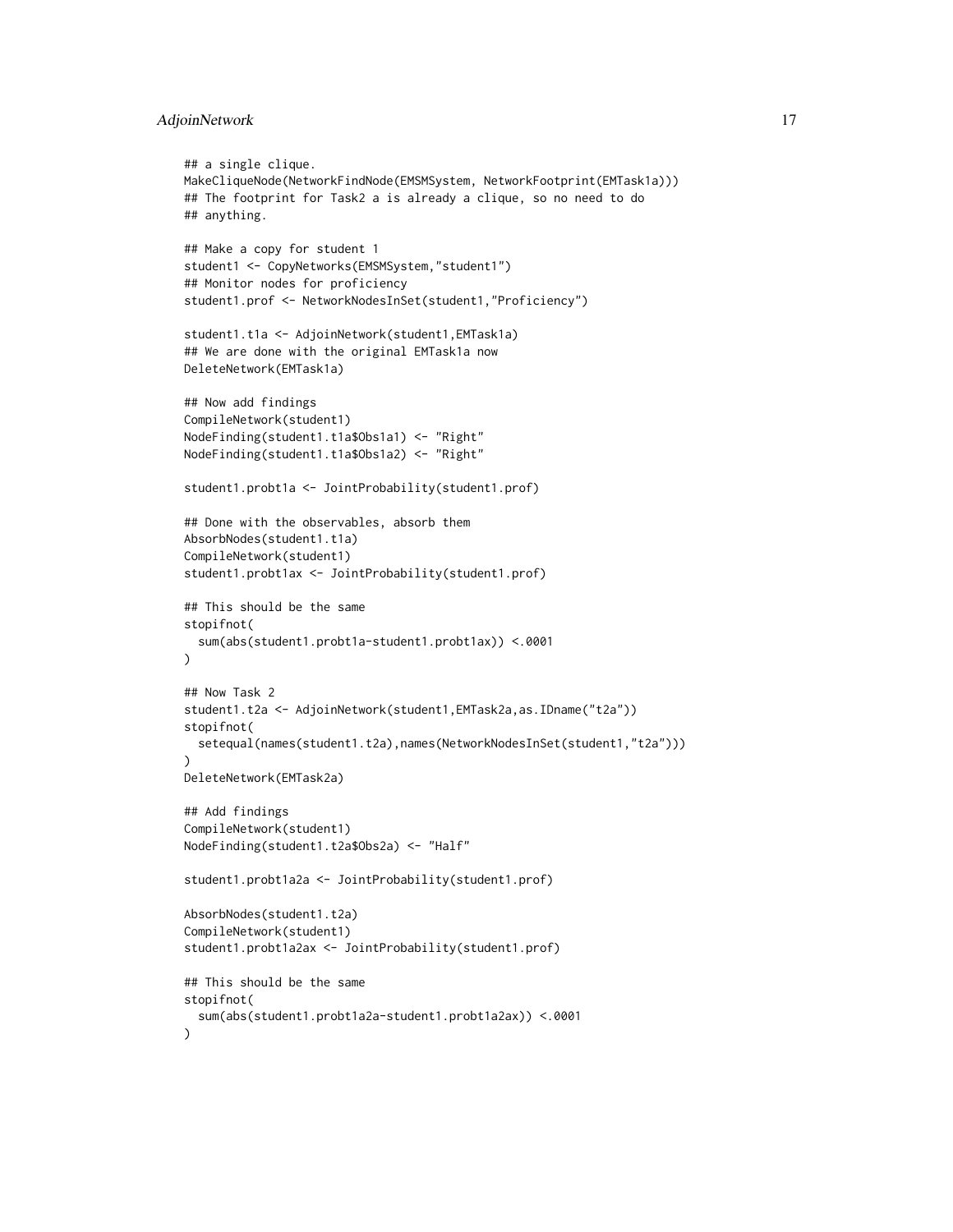# <span id="page-17-0"></span>18 CalcNodeState **CalcNodeState**

```
## Adjoining networks twice should result in copies with incremented
## numbers.
AdjoinNetwork(student1,EMTask2b)
AdjoinNetwork(student1,EMTask2b)
```

```
DeleteNetwork(student1)
DeleteNetwork(EMTask2b)
DeleteNetwork(EMSMSystem)
```
<span id="page-17-1"></span>CalcNodeState *Calculates the state of a node based on logical functions or formulae*

# <span id="page-17-2"></span>**Description**

The expression CalcNodeState(node) will return the state of node if it is known deterministicly, and NA if the exact value is not known. The expression CalcNodeValue(node) will return the numeric value of the node (e.g., the value set with [NodeLevels\(](#page-146-1)node).

#### Usage

```
CalcNodeState(node)
CalcNodeValue(node)
```
#### Arguments

node An active [NeticaNode](#page-106-1) object that references the node.

#### Details

According to the Netica manual, the way that the value of node could be known absolutely is if it was set directly a call to [NodeFinding\(](#page-139-1)node) or [NodeValue\(](#page-168-1)node), or if the value can be calculated exactly through logical conditional probability tables (i.e., ones with just 0's and 1's) or formula (see [NodeEquation\(](#page-132-1)).

The expression [CalcNodeState\(](#page-17-1)node) is appropriate when node is discrete, or has been discretized through a call to [NodeLevels\(](#page-146-1)node). Otherwise it will generate an error.

The expression [CalcNodeValue\(](#page-17-2)node) is appropriate when node is continuous, or the states have been assigned numeric values through a call to [NodeLevels\(](#page-146-1)node). Otherwise it will generate an error.

# Value

The expression [CalcNodeState\(](#page-17-1)node) will return a character scalar giving the name of the current state of node if it can be determined, otherwise it will return NA.

The expression [CalcNodeValue\(](#page-17-2)node) will return a numeric scalar giving the name of the current value of node if it can be determined, otherwise it will return NA.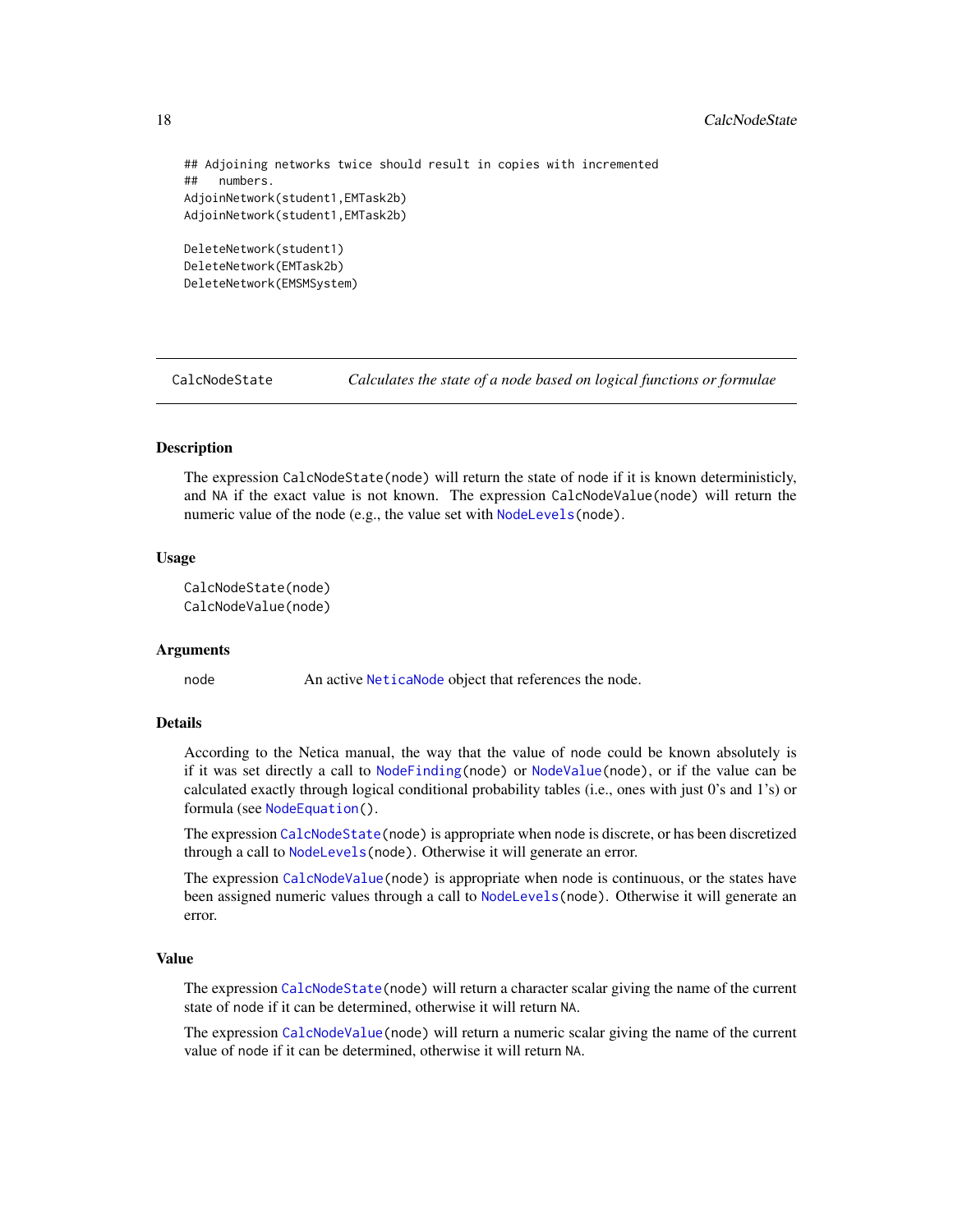# CalcNodeState 19

#### Warning

This function is not behaving at all like what I expected. In particular, it is return NA in many cases I expect it to produce a value. I've queried Norsys about this, but use with caution until I get a clarification.

#### Author(s)

Russell Almond

#### References

<http://norsys.com/onLineAPIManual/index.html>: [CalcNodeState\\_bn\(\),](http://norsys.com/onLineAPIManual/functions/CalcNodeState_bn.html) [CalcNodeValue\\_bn\(\)](http://norsys.com/onLineAPIManual/functions/CalcNodeValue_bn.html)

# See Also

```
NodeFinding(), NodeLevels(), NodeValue(), IsNodeDeterministic(), NodeEquation(),is.continuous(),
NodeExpectedValue()
```
#### Examples

```
lights <- CreateNetwork("lights")
switchs <- NewDiscreteNode(lights,paste("Switch",1:2,sep=""),c("Up","Down"))
bulb <- NewDiscreteNode(lights,"Bulb",c("On","Off"))
```

```
## Set up a two-way switch (Xor) network
AddLink(switchs[[1]],bulb)
AddLink(switchs[[2]],bulb)
bulb[] <-"Off"
bulb[Switch1="Up",Switch2="Up"]<-"On"
bulb[Switch1="Down",Switch2="Down"]<-"On"
```

```
CompileNetwork(lights)
```

```
## Bulb is a deterministic node.
stopifnot(IsNodeDeterministic(bulb))
```

```
## value of node is unknown, returns NA
stopifnot(is.na(CalcNodeState(bulb)))
```

```
NodeFinding(switchs[[1]]) <- "Up"
NodeFinding(switchs[[2]]) <- "Up"
```

```
stopifnot(CalcNodeState(switchs[[1]])=="Up")
```

```
## This should be "On", but I get NA
CalcNodeState(bulb)
```

```
NodeLevels(bulb) <-c(1,0)
NodeLevels(switchs[[1]]) <-c(1,0)
NodeLevels(switchs[[2]]) <-c(1,0)
```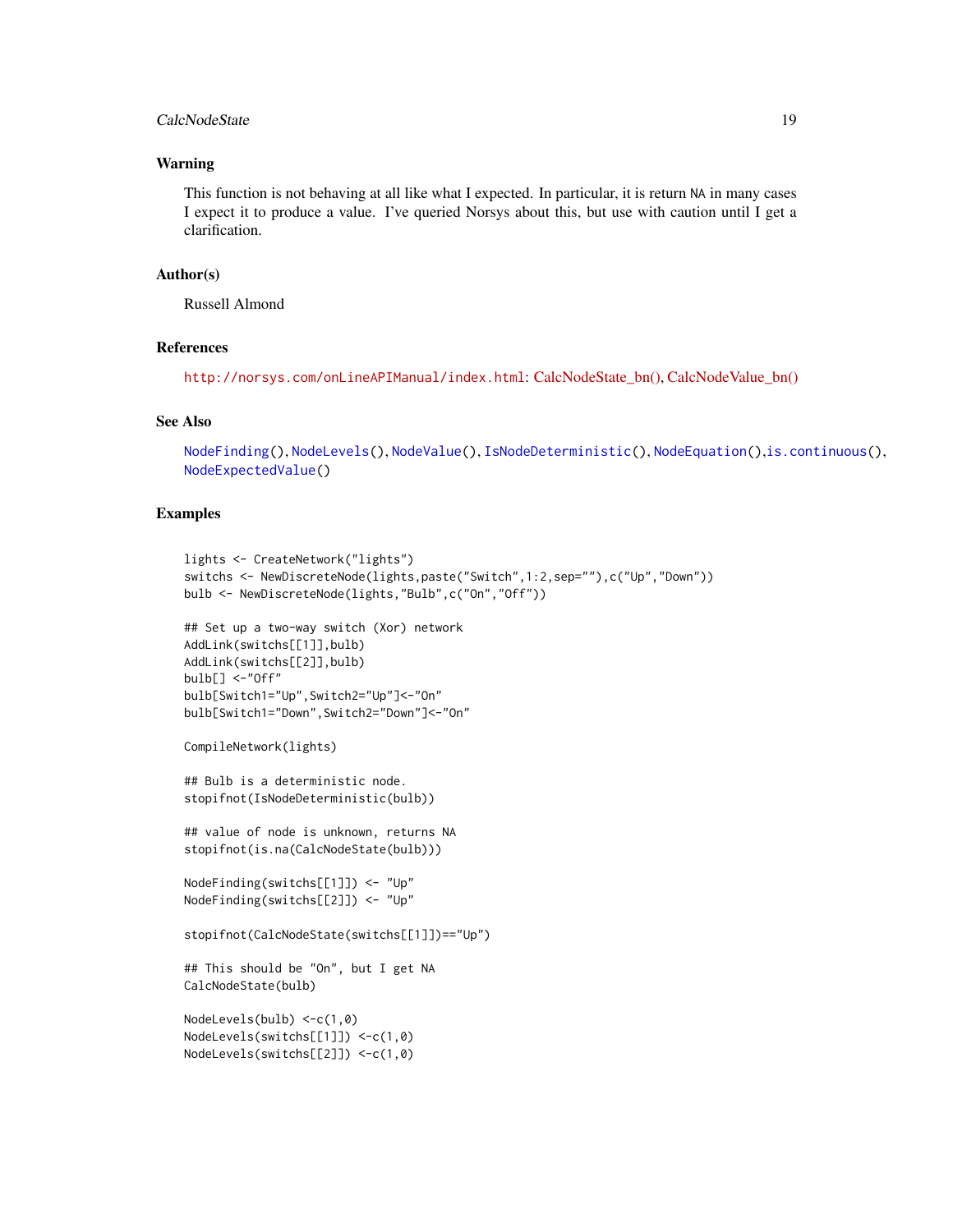## I expect both of these to return 1, but they return NA CalcNodeValue(bulb) CalcNodeValue(switchs[[1]])

```
DeleteNetwork(lights)
```
<span id="page-19-1"></span>CaseFileDelimiter *Gets or sets special characters for case files.*

# <span id="page-19-2"></span>Description

The function CaseFileDelimiter sets the field delimiter used when writing case files. The function CaseFileMissingCode sets the character code used for missing values in case files. If called with a null argument, then the current value is returned.

#### Usage

```
CaseFileDelimiter(newdelimiter = NULL)
CaseFileMissingCode(newcode = NULL)
```
# Arguments

| newdelimiter | A character scalar containing the new delimiter. It must be either a comma, a<br>space, or a tab.                                                       |
|--------------|---------------------------------------------------------------------------------------------------------------------------------------------------------|
| newcode      | The character to be used as a delimiter. It must be either an asterisk ("*"), a<br>question mark $("?")$ , a space, $("")$ or the empty string $("")$ . |

#### Details

Case files are essentially a comma separated value files, although tab and space are allowed as alternative delimiters. The space and empty string are only allowed as missing value codes when the delimiter is a comma.

The value of the delimiter is global, and applies to all case files written from this point on.

When the argument is null (the default) the current value is returned without changing it.

#### Value

The value of the delimiter or mising code before the function call as a string.

# Note

The default R missing code "NA" does not work with Netica.

<span id="page-19-0"></span>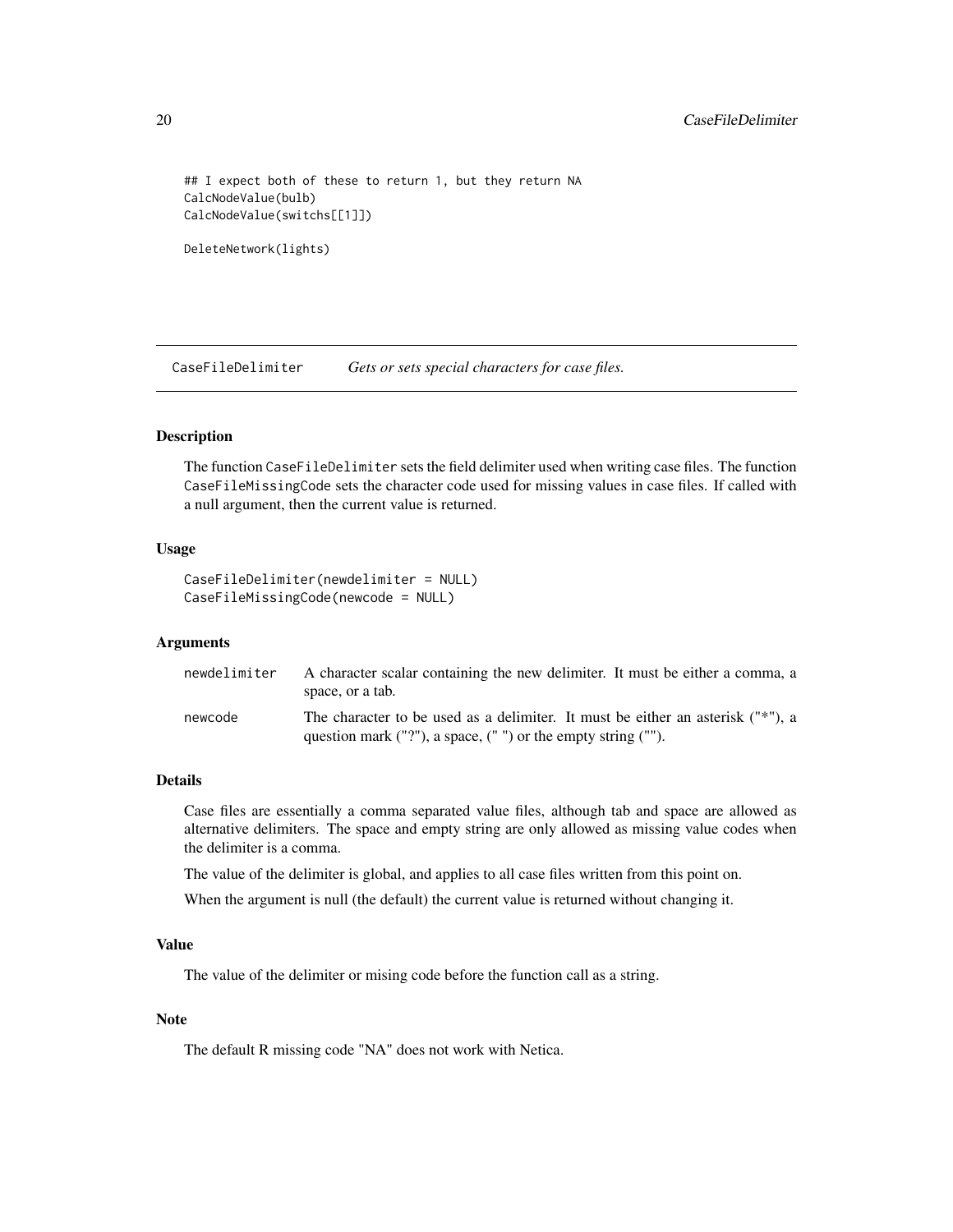# CaseFileDelimiter 21

# Author(s)

Russell G. Almond

# References

<http://norsys.com/onLineAPIManual/index.html>: [SetCaseFileDelimChar\\_ns\(\),](http://norsys.com/onLineAPIManual/functions/SetCaseFileDelimChar_ns.html) [SetMissing-](http://norsys.com/onLineAPIManual/functions/SetMissingDataChar_ns.html)[DataChar\\_ns\(\)](http://norsys.com/onLineAPIManual/functions/SetMissingDataChar_ns.html)

# See Also

[WriteFindings](#page-188-1), [WriteFindings](#page-188-1), [read.CaseFile](#page-186-1)

# Examples

```
defaultDelim <- CaseFileDelimiter() # Get default
d1 <- CaseFileDelimiter("\t")
d2 <- CaseFileDelimiter(" ")
d3 <- CaseFileDelimiter(",")
defaultMiss <- CaseFileMissingCode() # Get default
m1 <- CaseFileMissingCode("*")
m2 <- CaseFileMissingCode("?")
m3 <- CaseFileMissingCode(" ")
m4 <- CaseFileMissingCode("")
## Not run:
## This should thow an error.
CaseFileDelimiter(" ")
## End(Not run)
m5 <- CaseFileMissingCode("?")
d4<- CaseFileDelimiter(" ")
## Not run:
  ## This should throw an error
  CaseFileMissingCode(" ")
## End(Not run)
## But this is okay
CaseFileMissingCode("*")
stopifnot(d1==defaultDelim, d2=="\t", d3==" ", d4==",")
stopifnot(m1==defaultMiss, m2=="*", m3=="?", m4==" ", m5=="")
## restore defaults
CaseFileDelimiter(defaultDelim)
CaseFileMissingCode(defaultMiss)
```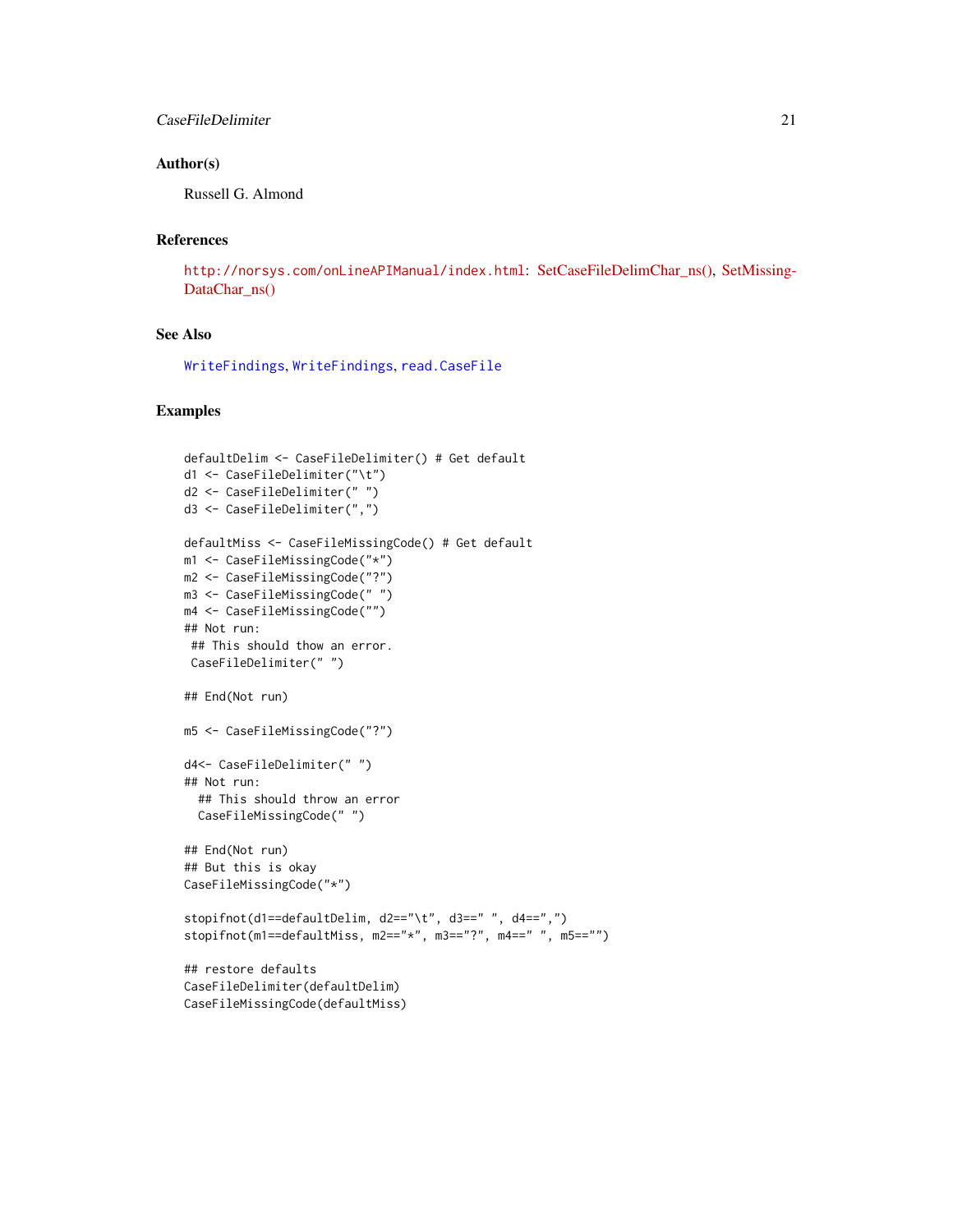#### Description

This object is subclass of [NeticaCaseStream](#page-103-1) so it is a wrapper around a Netica stream which is used to read/write cases. In this subclass, the case stream is assocaited with a Netica case file ('.cas' extension). The function [ReadFindings](#page-176-1) reads the findings from the stream and the function [WriteFindings](#page-188-1) writes them out.

#### Usage

```
CaseFileStream(pathname)
is.CaseFileStream(x)
getCaseStreamPath(stream)
```
#### Arguments

| pathname | A character scalar giving a path to the case file. Netica expects case files to end<br>with the extension ".cas" |
|----------|------------------------------------------------------------------------------------------------------------------|
| stream   | A CaseFileStream object.                                                                                         |
| X        | A object to be printed or whose type is to be determined.                                                        |

#### Details

A CaseFileStream object is a subclass of the [NeticaCaseStream](#page-103-1) object, which is an R wrapper around a Netica stream object, in this case one that reads or writes to a case file. Case files are tab (or comma, see [CaseFileDelimiter](#page-19-1)) separated value files where columns represent variables and rows represent cases. Although the function [WriteFindings](#page-188-1) always appends a new case to the end of a file (and hence does not need to keep the stream object open between calls), the function [ReadFindings](#page-176-1) will read (by default) sequentially from the cases in the stream, and hence the stream needs to be kept open between calls.

The function CaseFileStream will open a stream in Netica and create a new CaseFileStream. If the argument pathname is the pathname of the case file in the file system. This file should be a file previously written by [WriteFindings](#page-188-1) or be in the same format. The delimiter used should be the one given by [CaseFileDelimiter](#page-19-1), and the code used for missing values should be the value of [CaseFileMissingCode](#page-19-2).

The function [CloseCaseStream](#page-103-2) closes an open case stream (and is harmless if the stream is already closed. Although RNetica tries to close open case streams when they are garbage collected, users should not count on this behavior and should close them manually. Also be aware that all case streams are automatically closed when R is closes or RNetica is unloaded. The function [isCaseStreamOpen](#page-103-2) tests to see if the stream is open or closed, and the function [OpenCaseStream](#page-103-2) reopens a previously closed case stream.

The functions getCaseStreamPath returns the path on which the CaseFileStream is focused.

For other properties of CaseFileStream, see [NeticaCaseStream](#page-103-1).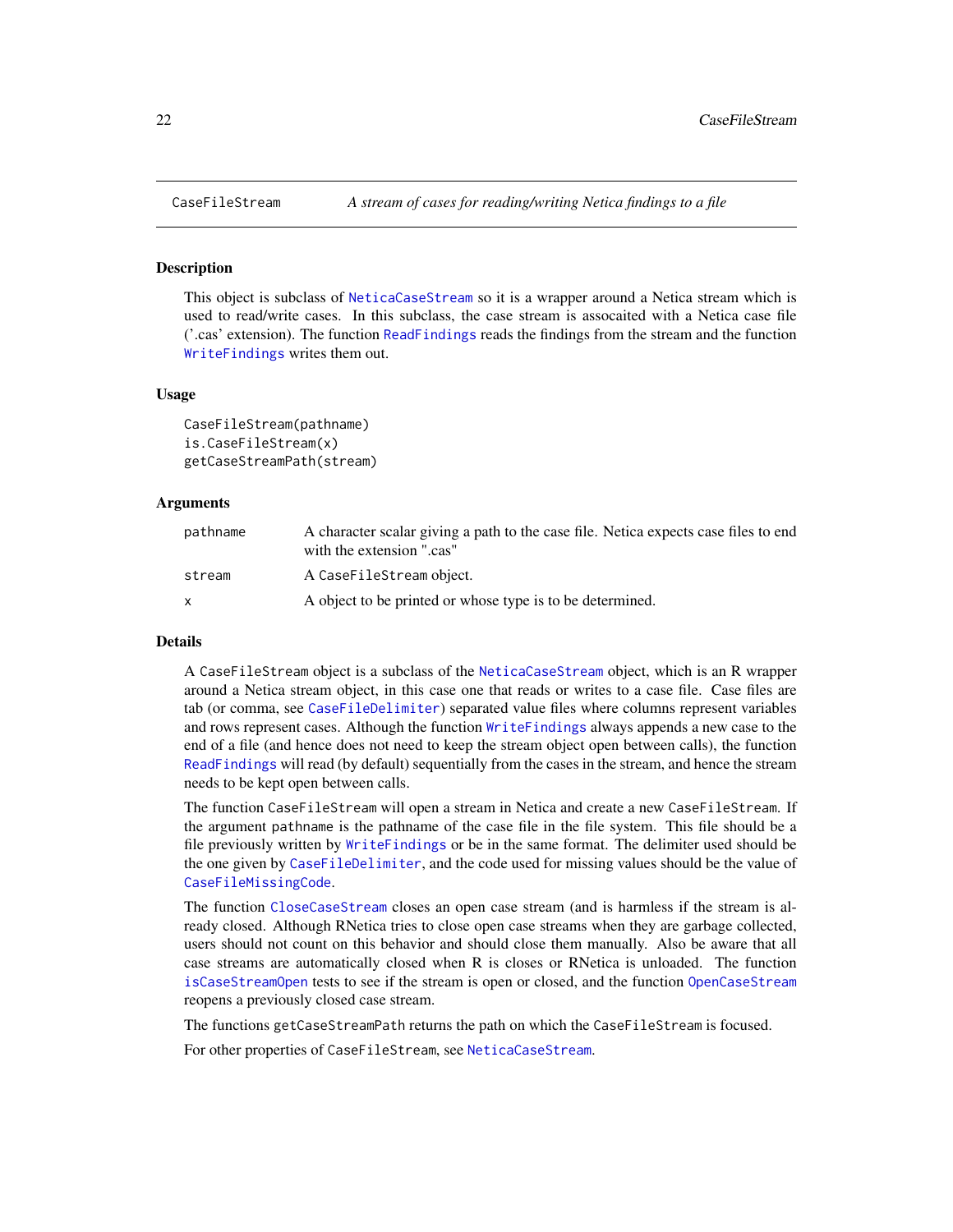# CaseFileStream 23

# Value

The function CaseFileStream returns a new, open CaseFileStream object.

The functions is.CaseFileStream returns a logical value indicating whether or not the argument is a CaseFileStream.

The function getCaseStreamPath returns a string giving the path of the file associated with stream, or NULL if the argument is not a CaseFileStream.

#### Note

Internally, a weak reference system is used to keep a list of Netica stream objects which need to be closed when RNetica is unloaded. Stream objects should also be forced closed when garbage collected. The weak reference system is somewhat experimental, so well designed code should manually close the streams when the program is through with it.

Stream objects are fragile, and will not survive saving and restoring an R session. However, the object retains information about itself, so that calling OpenCaseStream on the saved object, should reopen the stream. Note that any position information will be lost.

# Author(s)

Russell Almond

# References

<http://norsys.com/onLineAPIManual/index.html>: [NewFileStream\\_ns\(\),](http://norsys.com/onLineAPIManual/functions/NewFileStream_ns.html) [http://homepage.](http://homepage.stat.uiowa.edu/~luke/R/references/weakfinex.html) [stat.uiowa.edu/~luke/R/references/weakfinex.html](http://homepage.stat.uiowa.edu/~luke/R/references/weakfinex.html)

#### See Also

[CaseFileDelimiter](#page-19-1), [CaseFileMissingCode](#page-19-2), [NeticaCaseStream](#page-103-1), [MemoryCaseStream](#page-92-1), [WriteFindings](#page-188-1), [ReadFindings](#page-176-1),

# Examples

```
abc <- CreateNetwork("ABC")
A <- NewDiscreteNode(abc,"A",c("A1","A2","A3","A4"))
B <- NewDiscreteNode(abc,"B",c("B1","B2","B3"))
C <- NewDiscreteNode(abc,"C",c("C1","C2"))
AddLink(A,B)
AddLink(A,C)
AddLink(B,C)
## Outputfilename
casefile <- tempfile("testcase",fileext=".cas")
filestream <- CaseFileStream(casefile)
stopifnot(is.CaseFileStream(filestream),
          isCaseStreamOpen(filestream))
```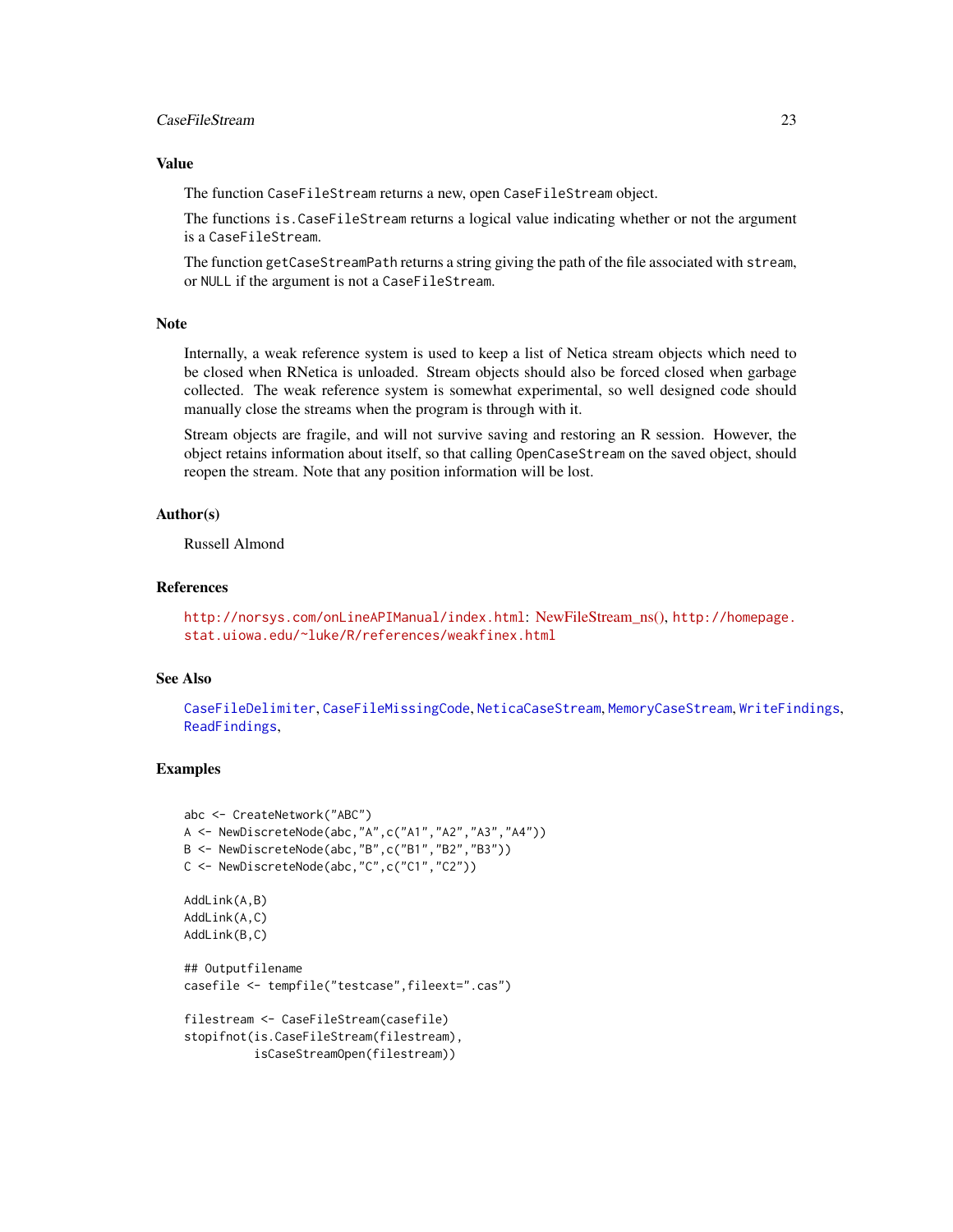```
## Case 1
NodeFinding(A) <- "A1"
NodeFinding(B) <- "B1"
NodeFinding(C) <- "C1"
filestream <- WriteFindings(list(A,B,C),filestream,1001,1.0)
stopifnot(getCaseStreamLastId(filestream)==1001,
          abs(getCaseStreamLastFreq(filestream)-1.0) <.0001)
## Close it
filestream <- CloseCaseStream(filestream)
stopifnot (is.CaseFileStream(filestream),
           !isCaseStreamOpen(filestream))
## Reopen it
filestream <- OpenCaseStream(filestream)
stopifnot (is.CaseFileStream(filestream),
           isCaseStreamOpen(filestream))
##Case 1
RetractNetFindings(abc)
filestream <- ReadFindings(list(A,B,C),filestream,"FIRST")
stopifnot(getCaseStreamLastId(filestream)==1001,
          abs(getCaseStreamLastFreq(filestream)-1.0) <.0001)
##Clean Up
CloseCaseStream(filestream)
DeleteNetwork(abc)
```
<span id="page-23-1"></span>CompileNetwork *Builds the junction tree for a Netica Network*

#### <span id="page-23-2"></span>Description

Before Netica performs inference in a network, it needs to compile the network. This process consists of building a junction tree and conditional probability tables for the nodes of that tree. The function CompileNetwork() compiles the network and UncompileNetwork() undoes the compilation and frees the associated memory.

#### Usage

```
CompileNetwork(net)
UncompileNetwork(net)
is.NetworkCompiled(net)
```
#### Arguments

net An active [NeticaBN](#page-101-1) which will be compiled.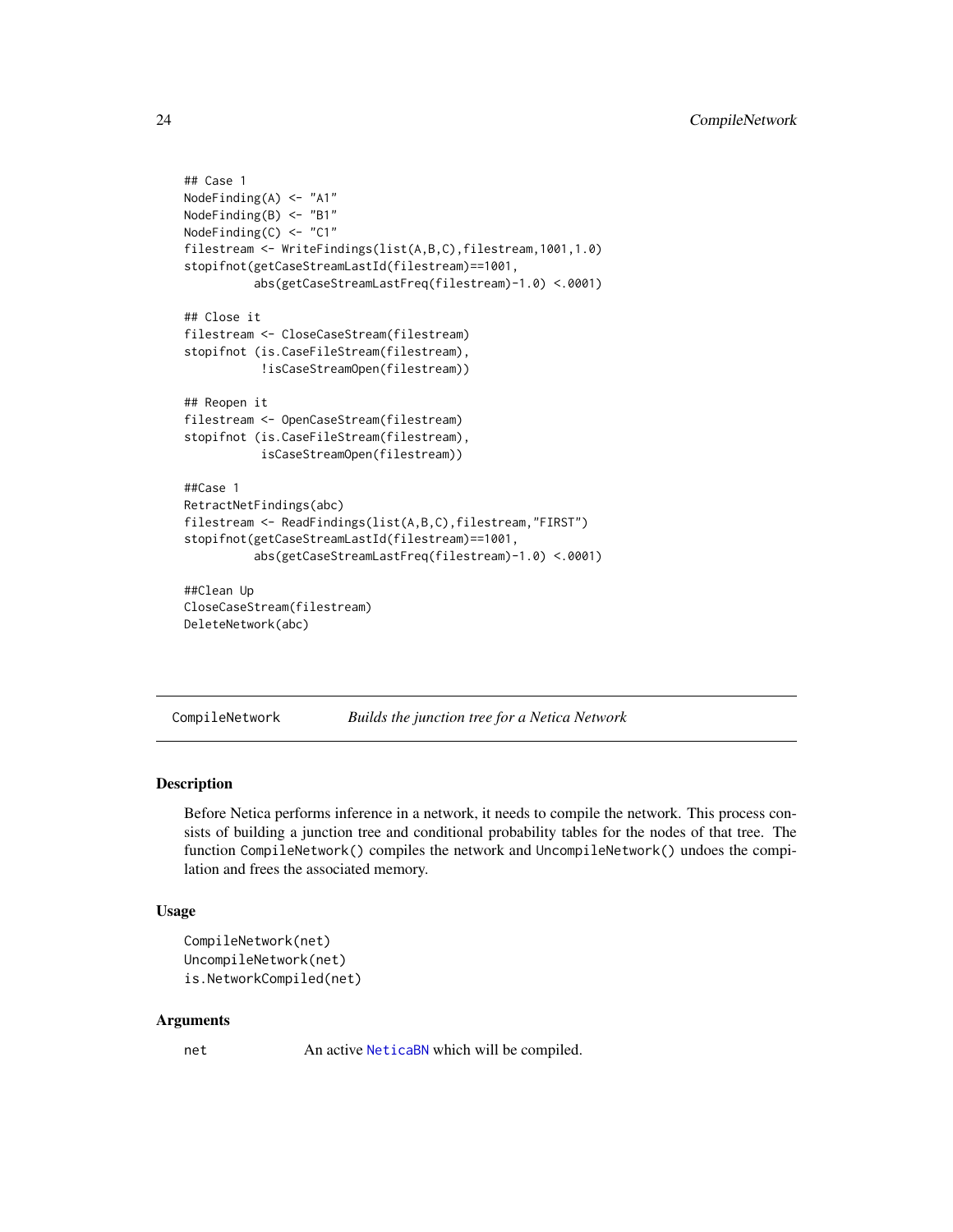#### CompileNetwork 25

#### Details

Usually Bayesian network projects operate in two phases. In the construction phase, new nodes are added to the network, new connections made and conditional probabilty tables are set.

In the inference phase, findings are added to nodes and other nodes are queried about their current conditional probability tables.

The functions CompileNetowrk() and UncompileNetwork() move the networks between the two phases. The documentation for [EliminationOrder\(](#page-36-1)) and [JunctionTreeReport\(](#page-77-1)) provide more details about the compilation process. The function [NetworkCompiledSize\(](#page-77-2)) provides information about the amount of storage used by the compiled network, but only after the network is compiled.

The function is.NetworkCompiled() tests to see if a network is compiled or not.

# Value

The NeticaBN object net is returned invisibly.

#### Note

Calling [NetworkCompiledSize\(](#page-77-2)) on an uncompiled network produces, an error, but also the sensible value of -1. The function is. NetworkCompiled() calls the same internal function as NetworkCompiledSize, but clears the error. This means it also clears any other errors that might be lurking in the system (see [ReportErrors\(](#page-0-0)).

I think calling CompileNetwork() twice on the same network is harmless. Adding a node to a network will automatically uncompile it.

# Author(s)

Russell Almond

#### References

<http://norsys.com/onLineAPIManual/index.html>: [CompileNet\\_bn\(\),](http://norsys.com/onLineAPIManual/functions/CompileNet_bn.html) [UncompileNet\\_bn\(\),](http://norsys.com/onLineAPIManual/functions/UncompileNet_bn.html) [Siz](http://norsys.com/onLineAPIManual/functions/SizeCompiledNet_bn.html)e-[CompiledNet\\_bn\(\),](http://norsys.com/onLineAPIManual/functions/SizeCompiledNet_bn.html)

#### See Also

[NeticaBN](#page-101-1), [HasNodeTable\(](#page-66-1)), [NodeFinding\(](#page-139-1)), [NodeBeliefs\(](#page-128-1)), [EliminationOrder\(](#page-36-1)), [JunctionTreeReport\(](#page-77-1)), [JointProbability\(](#page-75-1)), [MostProbableConfig\(](#page-97-1)), [FindingsProbability\(](#page-60-1))

#### Examples

```
irt5 <- ReadNetworks(paste(library(help="RNetica")$path,
                           "sampleNets","IRT5.dne",
                           sep=.Platform$file.sep))
stopifnot (!is.NetworkCompiled(irt5))
CompileNetwork(irt5) ## Ready to enter findings
```
stopifnot (is.NetworkCompiled(irt5))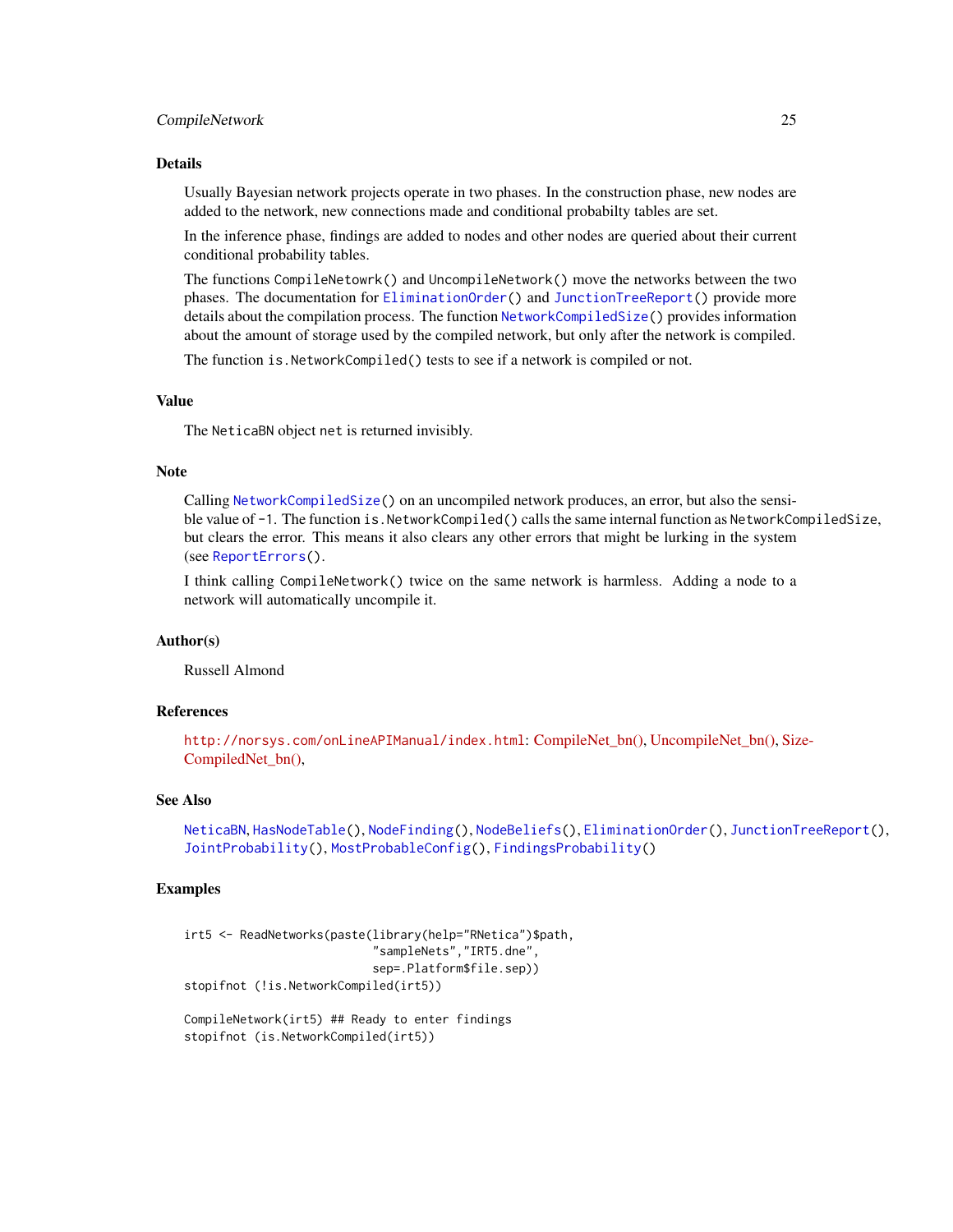```
UncompileNetwork(irt5) ## Ready to add more nodes
stopifnot (!is.NetworkCompiled(irt5))
```

```
DeleteNetwork(irt5)
```
<span id="page-25-1"></span>CopyNetworks *Makes copies of Netica networks.*

#### **Description**

Makes a copy of the networks in the list nets giving them the names in newnamelist. The options argument controls how much information is copied.

#### Usage

CopyNetworks(nets, newnamelist, options = character(0))

#### Arguments

| nets        | A list of NeticaBN objects.                                                                                                                                 |
|-------------|-------------------------------------------------------------------------------------------------------------------------------------------------------------|
| newnamelist | A character vector of the same length as nets which gives the names for the<br>newly created copies.                                                        |
| options     | A character vector containing information about what to copy. The elements<br>should be one of the values "no_nodes", "no_links", "no_tables", "no_visual". |

## Details

Copies each of the networks in the nets lists, giving it a new name from the newnamelist. It returns a list of the new networks. If the specified net does not exist, then a warning is issued and a NULL is returned instead of the corresponding NeticaBN object.

The options argument is passed to the options argument of the Netica API function CopyNet\_bn(). Meanings for the various arguments can be found in the documentation for that function. Note that Netica expects a list of comma separated values. RNetica will collapse the options argument into a comma separated list, so the argument can be given either as a character vector of length 1 containing a comma separated list, or the elements of that list in separate elements of a character vector.

#### Value

A list of [NeticaBN](#page-101-1) objects corresponding to the new networks, or if the length of nets is one, a single NeticaBN object is returned instead. A NULL is returned instead of the NeticaBN object if the corresponding element of nets does not exit.

#### Author(s)

Russell Almond

<span id="page-25-0"></span>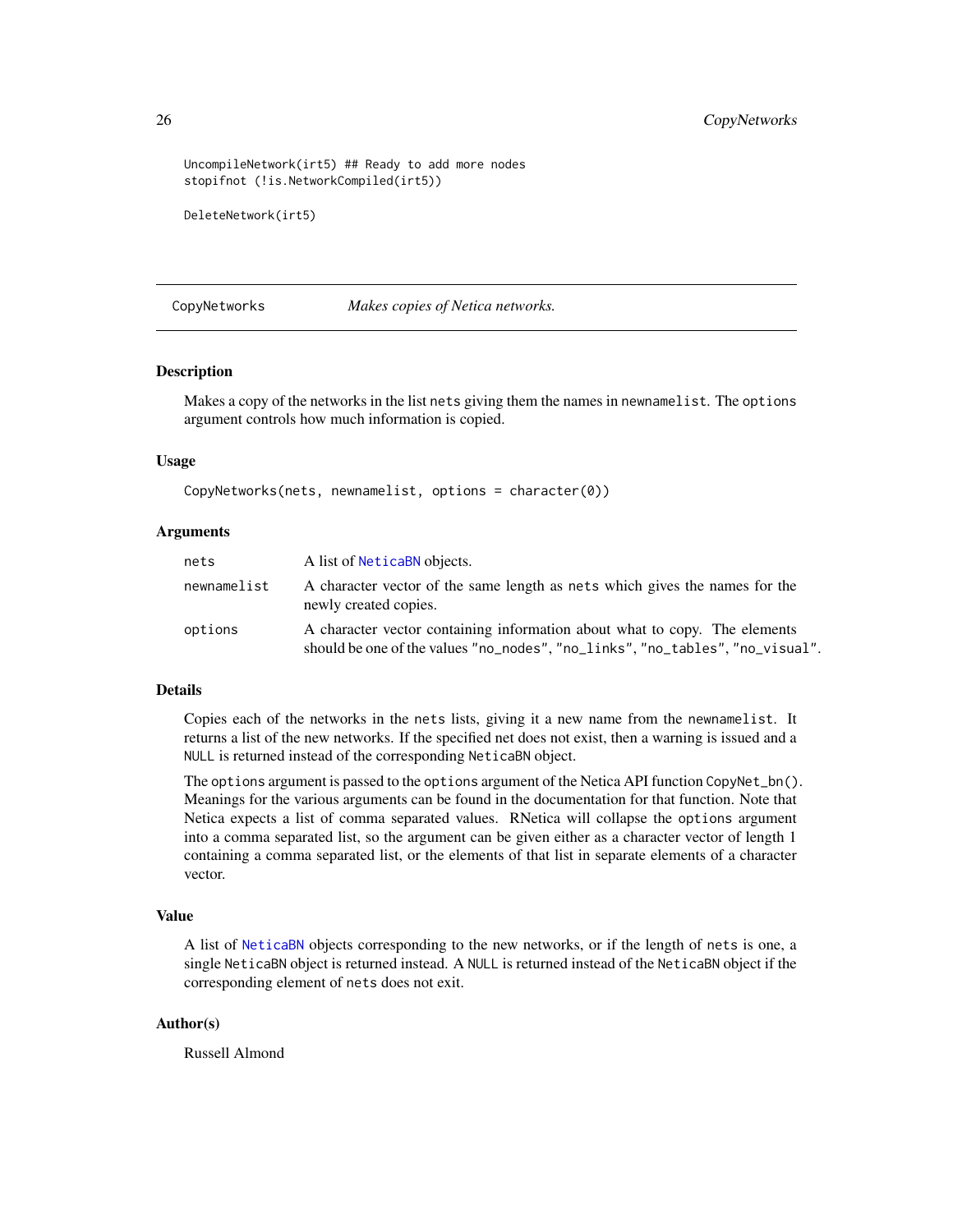# <span id="page-26-0"></span>CopyNodes 27

# References

<http://norsys.com/onLineAPIManual/index.html>: [CopyNet\\_bn\(\)](http://norsys.com/onLineAPIManual/functions/CopyNet_bn.html)

#### See Also

[DeleteNetwork\(](#page-33-2))

# Examples

```
net1 <- CreateNetwork("Original")
nets <- CreateNetwork(paste("Original",2:3,sep=""))
copy1 <-CopyNetworks(net1,"Copy1")
stopifnot(is(copy1,"NeticaBN"))
stopifnot(as.character(copy1) == "Copy1")
stopifnot(copy1 != net1)
netc <- CopyNetworks(nets,paste("Copy",2:3,sep=""))
stopifnot(all(sapply(netc,is,"NeticaBN")))
stopifnot(as.character(netc) == c("Copy2","Copy3"))
```

```
DeleteNetwork(c(netc,nets,list(copy1,net1)))
```
<span id="page-26-1"></span>CopyNodes *Copies or duplicates nodes in a Netica network.*

# Description

This function either copies nodes from one net to another or duplicates nodes within the same network.

# Usage

CopyNodes(nodes, newnamelist = NULL, newnet = NULL, options = character(0))

### Arguments

| nodes       | A list of active Neticalode objects all from the same network.                                                                                                                                                                                                                            |
|-------------|-------------------------------------------------------------------------------------------------------------------------------------------------------------------------------------------------------------------------------------------------------------------------------------------|
| newnamelist | If supplied, this should be character vector with the same lenght as nodes giving<br>the new names for the nodes.                                                                                                                                                                         |
| newnet      | If supplied, it should be an active NeticaBN which is the destination for the new<br>nodes. If this argument is NULL the nodes will be duplicated within the original<br>network.                                                                                                         |
| options     | A character vector of options, with each element being one of the options. Cur-<br>rently, the only supported options are "no_tables" (do not copy the conditional<br>probability tables for the nodes) and "no_links" (do not duplicate the links,<br>which implies do not copy tables). |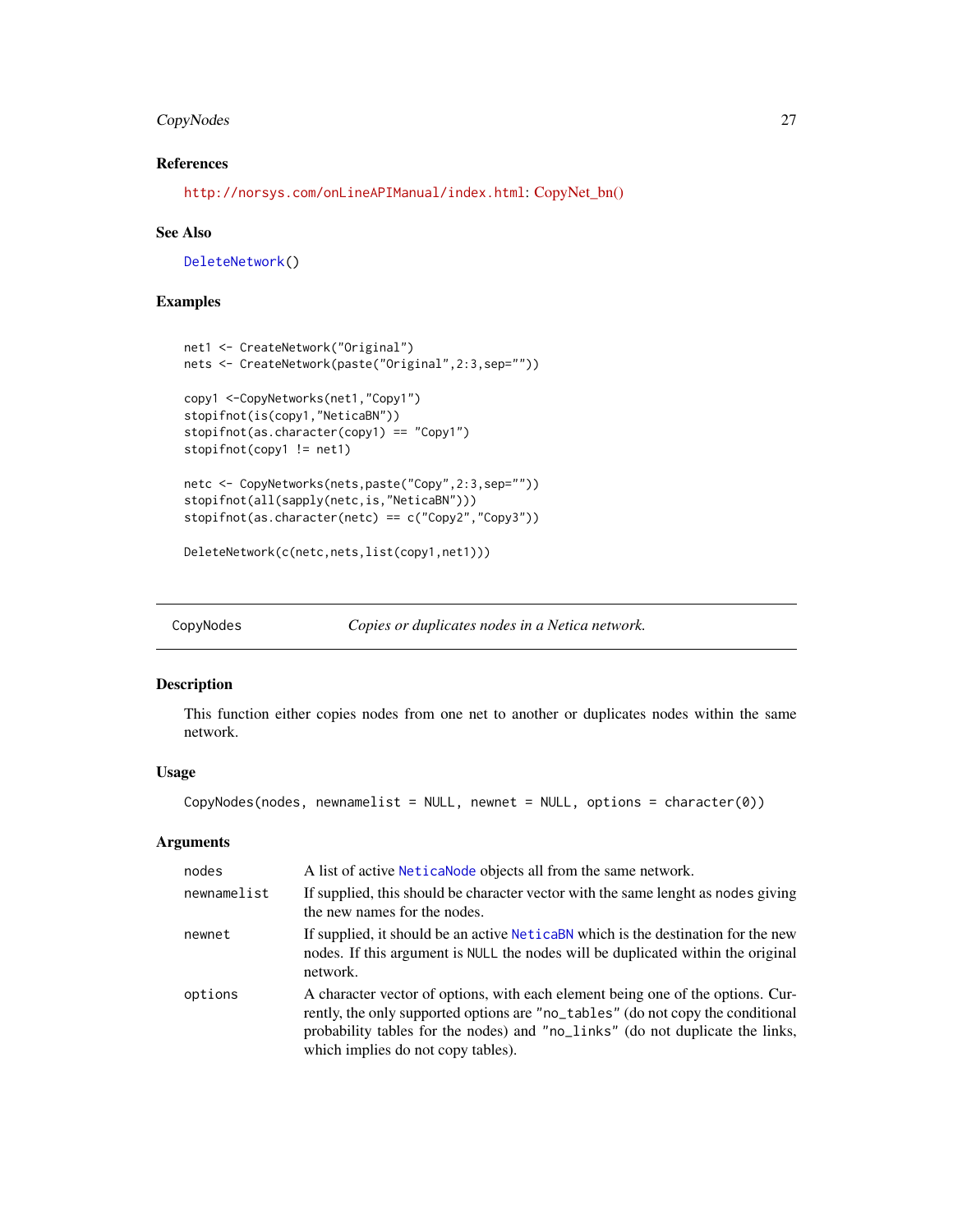#### Details

The nodes in the first argument will be copied into a new network as specified by newnet. If newnet is not specified or if it the same as the network from which nodes come, then the nodes will be duplicated instead of copied.

If the nodes are duplicated, then will be given new names. The default Netica behavior for new names is to append a number to the end of the node name, or to increment an existing number. If newnamelist is supplied, these names will be used instead of the add a number convention. Supplying newnamelist will change the names of the nodes when copying from one network to another.

When nodes are copied links going into the node are copied as well. Thus if there is a link  $A \rightarrow B$  in the network and B is copied into the same network, then there will a link  $\land \rightarrow$  B1 to the new node. If B is copied into a new network, the link will be there but not attached, as if [NodeParents\(](#page-155-1)B1)[A] <- NULL had been called.

The argument options allows control over what is copied. The currently supported options are:

- "no\_tables" The conditional probability tables of the nodes (see [NodeProbs\(](#page-157-1))) will not be copied, and new tables will need to be set in the new network.
- "no\_links" The links going into the nodes will not be copied. Note that the "no\_links" option implies the "no\_tables" option, so both do not need to be specified.

#### Value

A list containing the new nodes (or just the new node, if there is only one).

#### Note

There may be some information that is not copied. For example, the [NodeSets\(](#page-159-1)) information is not copied.

## Author(s)

Russell Almond

# References

<http://norsys.com/onLineAPIManual/index.html>: [CopyNodes\\_bn\(\)](http://norsys.com/onLineAPIManual/functions/CopyNodes_bn.html)

#### See Also

[CopyNetworks\(](#page-25-1)), [NeticaNode](#page-106-1), [NeticaBN\(](#page-101-1)), [NodeProbs\(](#page-157-1)), [NodeParents\(](#page-155-1)), [AbsorbNodes\(](#page-10-1)), [DeleteNodes\(](#page-126-2))

#### Examples

```
System <- ReadNetworks(paste(library(help="RNetica")$path,
                           "sampleNets","System.dne",
                           sep=.Platform$file.sep))
```
EMTask1a <- ReadNetworks(paste(library(help="RNetica")\$path, "sampleNets","EMTask1a.dne",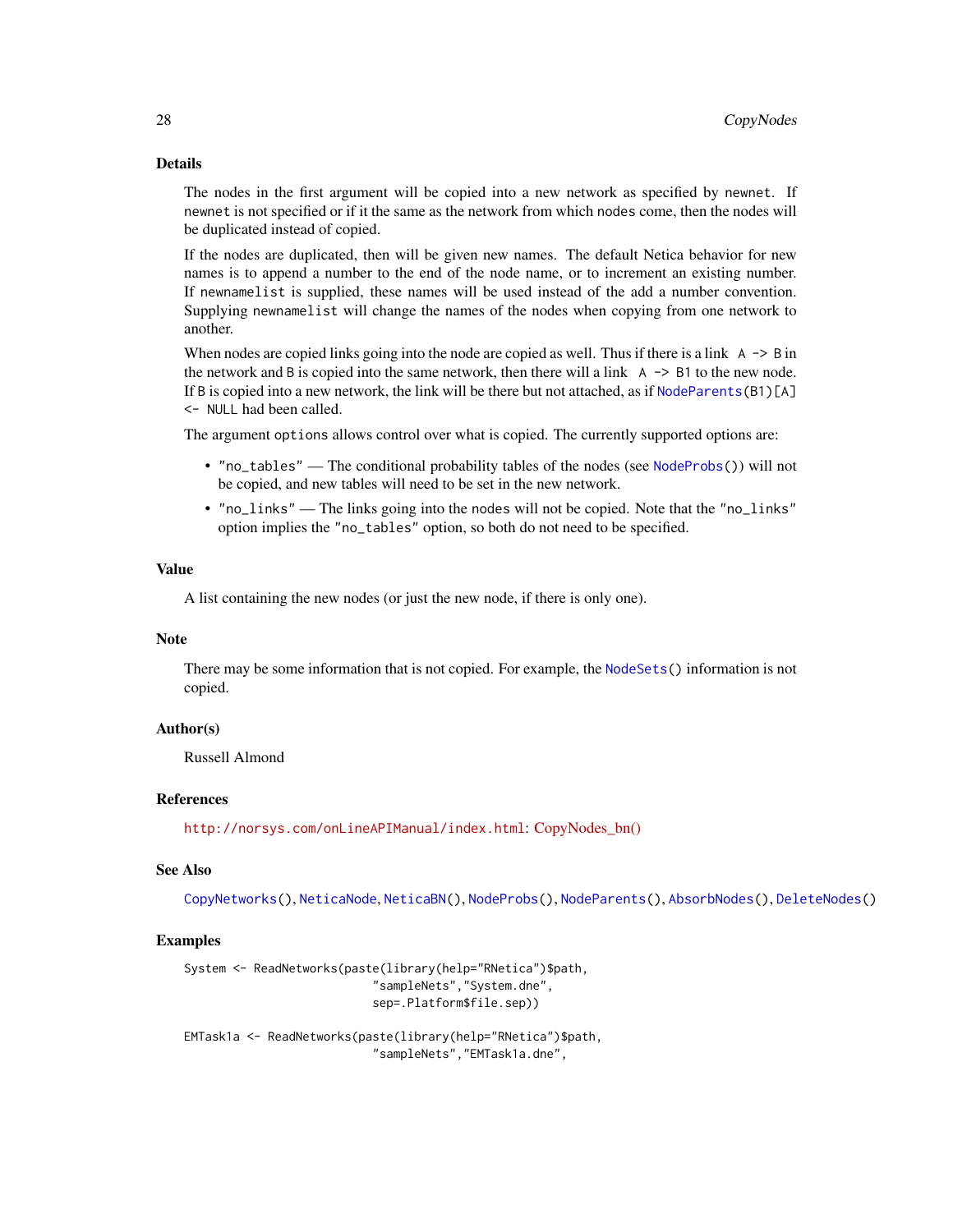```
sep=.Platform$file.sep))
student1 <- CopyNetworks(System, "Student1")
student1.sysnodes <- NetworkAllNodes(student1)
student1.t1anodes <- CopyNodes(NetworkAllNodes(EMTask1a),newnet=student1)
## Copied, new nodes have the same names as the old nodes.
stopifnot(
 setequal(names(NetworkAllNodes(EMTask1a)),
           names(student1.t1anodes))
)
## The nodes in the evidence model have stub connections to the nodes in
## the system model. Need to link them up.
stopifnot(
 any(sapply(NodeParents(student1.t1anodes[[1]]),NodeKind) == "Stub"),
 any(sapply(NodeParents(student1.t1anodes[[2]]),NodeKind) == "Stub")
)
student1.allnodes <- NetworkAllNodes(student1)
for (node in student1.t1anodes) {
 stubs <- sapply(NodeParents(node),NodeKind) == "Stub"
 NodeParents(node)[stubs] <- student1.allnodes[NodeInputNames(node)[stubs]]
}
stopifnot(
 sapply(NodeParents(student1.t1anodes[[1]]),NodeKind) != "Stub",
 sapply(NodeParents(student1.t1anodes[[2]]),NodeKind) !="Stub"
\lambda## Duplicate these nodes.
student1.t1xnodes <- CopyNodes(student1.t1anodes)
## Autonaming increments the numbers.
stopifnot(
 setequal(names(student1.t1xnodes),c("Obs1a3","Obs1a4"))
)
## Duplicate and rename.
student1.t1cnodes <- CopyNodes(student1.t1anodes,c("Obs1c1","Obs1c2"))
stopifnot(
 setequal(names(student1.t1cnodes),c("Obs1c1","Obs1c2"))
)
## Duplicated nodes have real not stub connections.
stopifnot(
 sapply(NodeParents(student1.t1cnodes[[1]]),NodeKind) != "Stub",
 sapply(NodeParents(student1.t1cnodes[[2]]),NodeKind) !="Stub"
\mathcal{L}
```
DeleteNetwork(list(System,student1,EMTask1a))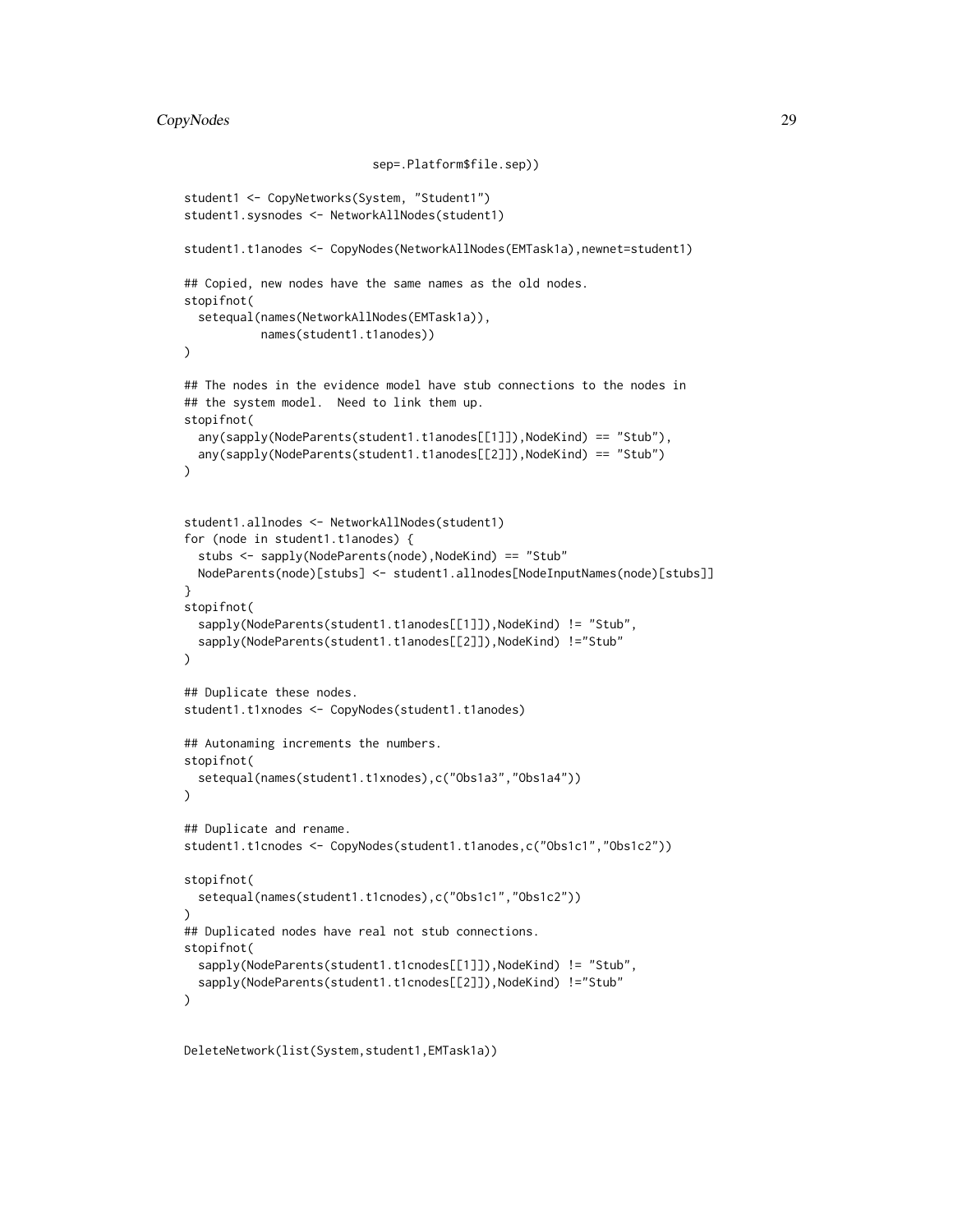<span id="page-29-1"></span><span id="page-29-0"></span>CPA *Representation of a conditional probability table as an array.*

# Description

A conditional probability table for a node can be represented as a array with the first  $p$  dimensions representing the parent variables and the last dimension representing the states of the node. Given a set of values for the parent variables, the values in the last dimension contain the conditional probabilities corresponding conditional probabilities. A CPF is a special [data.frame](#page-0-0) object which represents a conditional probability table.

#### Usage

is.CPA(x)  $as.CPA(x)$ 

#### Arguments

x Object to be tested or coerced into a CPF.

#### Details

One way to store a conditional probability table is as an array in which the first  $p$  dimensions represent the parent variables, and the  $p + 1$  dimension represents the child variable. Here is an example with two parents variables,  $A$  and  $B$ , and a single child variable,  $C$ :

# , , C=c1

|    | b1   | b2   | b <sub>3</sub> |
|----|------|------|----------------|
| a1 | 0.07 | 0.23 | 0.30           |
| a2 | 0.12 | 0.25 | 0.31           |
| a3 | 0.17 | 0.27 | 0.32           |
| а4 | 0.20 | 0.29 | 0.33           |
|    |      |      |                |

, , C=c2

|     | b1   | b2   | b3   |
|-----|------|------|------|
| a1  | 0.93 | 0.77 | 0.70 |
| a2. | 0.88 | 0.75 | 0.69 |
| a3  | 0.83 | 0.73 | 0.68 |
| а4  | 0.80 | 0.71 | 0.67 |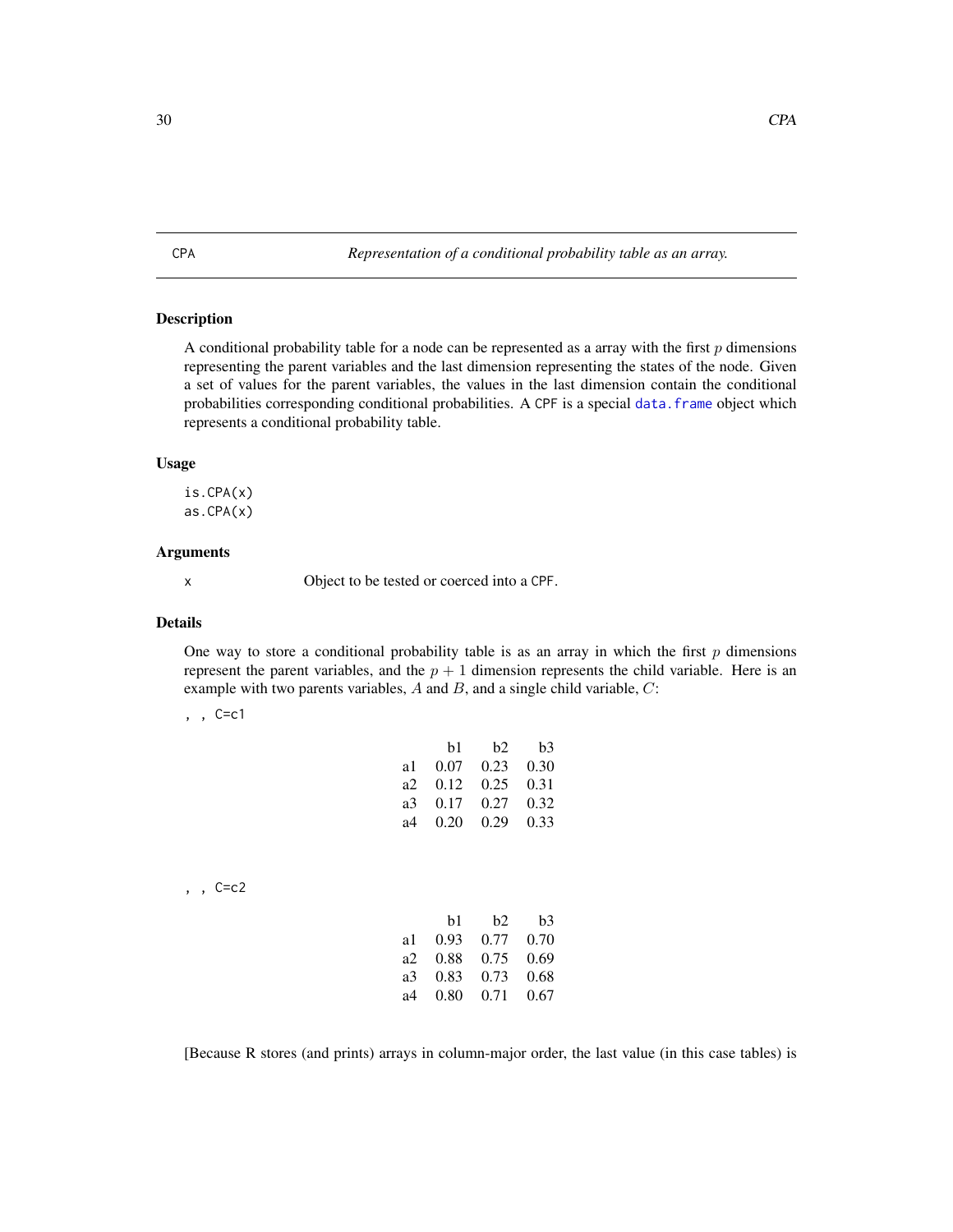#### the one that sums to 1.]

The CPA class is a subclass of the [array](#page-0-0) class (formally, it is class c("CPA","array")). The CPA class interprets the dimnames of the array in terms of the conditional probability table. The first  $p$ values of names(dimnames(x)) are the input names of the edges (see [NodeInputNames\(](#page-142-1)) or the variable names (or the parent variable, see [NodeParents\(](#page-155-1)), if the input names were not specified), and the last value is the name of the child variable. Each of the elements of dimnames $(x)$  should give the state names (see [NodeStates\(](#page-161-1))) for the respective value. In particular, the conversion function [as.CPF\(](#page-31-1)) relies on the existance of this meta-data, and as.CPA() will raise a warning if an array without the appropriate dimnames is suppled.

Although the intended interpretation is that of a conditional probability table, the normalization constraint is not enforced. Thus a CPA object could be used to store likelihoods, probability potentials, contingency table counts, or other similarly shaped objects. The function normalize scales the values of a CPA so that the normalization constraint is enforced.

The method [NodeProbs\(](#page-157-1)) returns a CPA object.

The function as.CPA() is designed to convert between [CPF](#page-31-2)s (that is, conditional proability tables stored as data frames) and CPAs. It assumes that the factors variables in the data frame represent the parent variables, and the numeric values represent the states of the child variable. It also assumes that the names of the numeric columns are of the form varname. state, and attempts to derive variable and state names from that.

If the argument to as.  $CPA(x)$  is an array, then it assumes that the dimnames(x) and names(dimnames(x)) are set to the states of the variables and the names of the variables respectively. A warning is issued if the names are missing.

# Value

The function is. CPA() returns a logical value indicating whether or not the  $is(x, "CPA")$  is true.

The frunction as.CPA returns an object of class c("CPA","array"), which is essentailly an array with the dimnames set to reflect the variable names and states.

#### **Note**

The obvious way to print a CPA would be to always show the child variable as the rows in the individual tables, with the parents corresponding to rows and tables. R, however, internally stores arrays in column-major order, and hence the rows in the printed tables always correspond to the second dimension. A new print method for CPA would be nice.

#### Author(s)

Russell Almond

#### See Also

[NodeProbs\(](#page-157-1)), [Extract.NeticaNode](#page-44-2), [CPF](#page-31-2), [normalize\(](#page-173-1))

#### $CPA$  31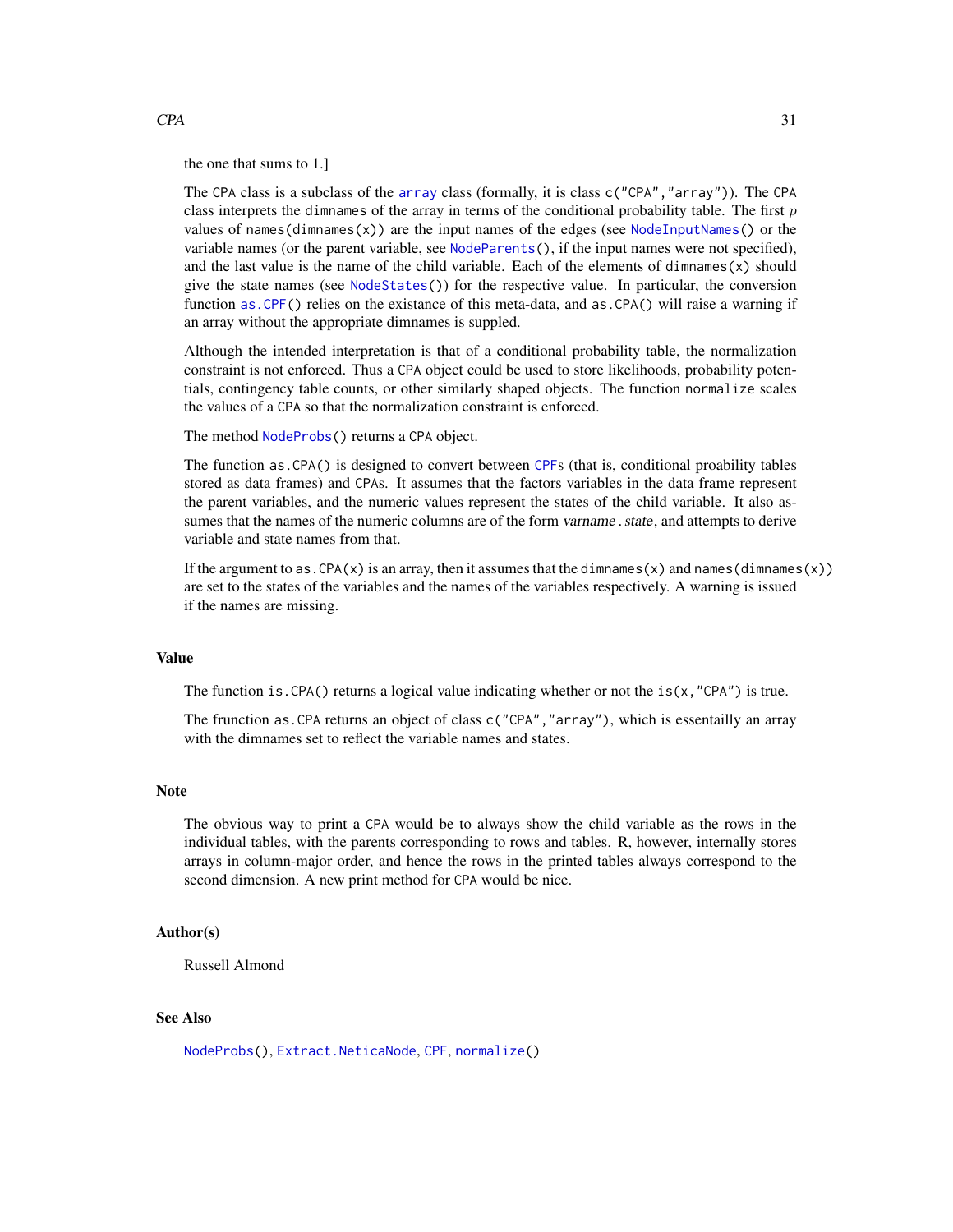#### Examples

```
arf < - data.frame(A=rep(c("a1", "a2"), each=3),B=rep(c("b1","b2","b3"),2),
                  C.c1=1:6, C.c2=7:12, C.c3=13:18, C.c4=19:24)
arfa <- as.CPA(arf)
stopifnot(
 is.CPA(arfa),
 all(dim(arfa)==c(2,3,4))
)
arr1 \leftarrow array(1:24, c(4, 3, 2),dimnames=list(A=c("a1","a2","a3","a4"),B=c("b1","b2","b3"),
                          C=c("c1","c2")))
arr1a <- as.CPF(arr1)
stopifnot(
 is.CPA(as.CPA(arr1a))
)
## Not run:
 as.CPF(node[])
## End(Not run)
```
<span id="page-31-2"></span>CPF *Representation of a conditional probability table as a data frame.*

# <span id="page-31-1"></span>**Description**

A conditional probability table for a node can be represented as a data frame with a number of factor variables representing the parent variables and the remaining numeric values representing the conditional probabilities of the states of the nodes given the parent configuration. Each row represents one configuration and the corresponding conditional probabilities. A CPF is a special data. frame object which represents a conditional probability table.

#### Usage

is.CPF(x) as.CPF(x)

# Arguments

x Object to be tested or coerced into a CPF.

# Details

One way to store a conditional proability table is a table in which the first severl columns indicate the states of the parent variables, and the last several columns indicate probabilities for several child variables. Consider the following example:

<span id="page-31-0"></span>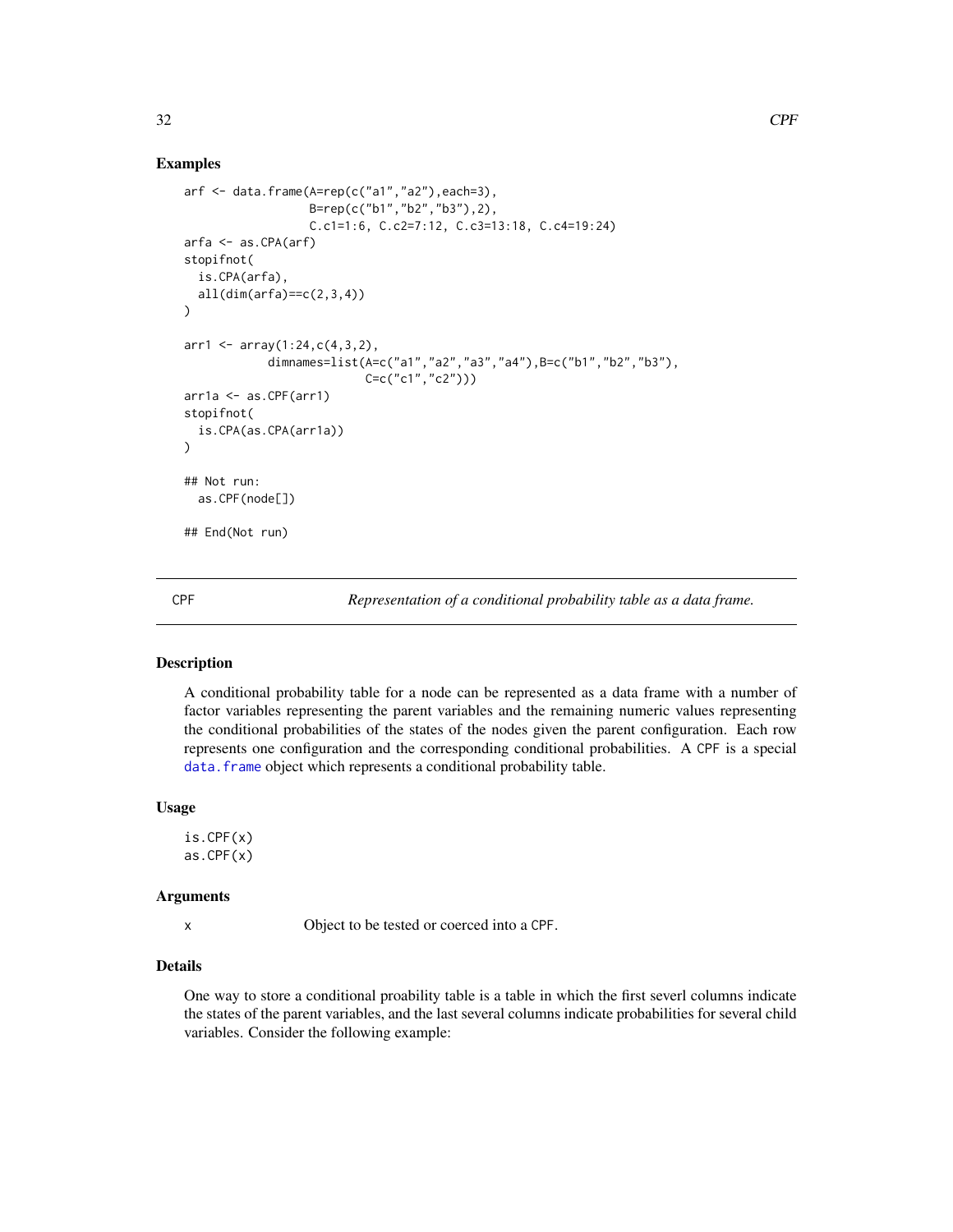|  |  | A B C.c1 C.c2 C.c3 C.c4                                        |  |
|--|--|----------------------------------------------------------------|--|
|  |  | $[1,]$ al b1 0.03 0.17 0.33 0.47                               |  |
|  |  | $[2,]$ a 2 b 1 0.05 0.18 0.32 0.45                             |  |
|  |  | $[3,]$ al b2 0.06 0.19 0.31 0.44                               |  |
|  |  | $[4,]$ a 2 b 2 0.08 0.19 0.31 0.42                             |  |
|  |  | [5,] a1 b3 $0.09$ $0.20$ $0.30$ $0.41$                         |  |
|  |  | [6,] $a2 \quad b3 \quad 0.10 \quad 0.20 \quad 0.30 \quad 0.40$ |  |
|  |  |                                                                |  |

In this cas the first two columns correspond to parent variables  $A$  and  $B$ . The variable  $A$  has two possible states and the variable  $B$  has three. The child variable is  $C$  and it has for possible states. The numbers in each row give the conditional proabillities for those states give the state of the child variables.

The class CPF is a subclass of [data.frame](#page-0-0) (formally, it is class c("CPF","data.frame")). Although the intended interpretation is that of a conditional probability table, the normalization constraint is not enforced. Thus a CPF object could be used to store likelihoods, probability potentials, contingency table counts, or other similarly shaped objects. The function normalize scales the numeric values of CPF so that each row is normalized.

The method "[.NeticaNode" returns a CPF (if the node is not deterministic).

The function as.CPF() is designed to convert between [CPA](#page-29-1)s (that is, conditional proability tables stored as arrays) and CPFs. In particular, as.CPF is designed to work with the output of NodeProbs() or a similarly formatted array. It assumes that names(dimnames(x)) are the names of the variables, and dimnames $(x)$  is a list of character vectors giving the names of the states of the variables. (See [CPA](#page-29-1) for details.) This general method should work with any numeric array for which both dimnames(x) and names(dimnames(x)) are specified.

The argument x of as.CPF() could also be a data frame, in which case it is permuted so that the factor variable are first and the class tag "CDF" is added to its class.

#### Value

The function is. CPF() returns a logical value indicating whether or not the  $is(x, "CDF")$  is true.

The frunction as. CPF returns an object of class  $c("CPF", "data-frame"), which is essentially a$ data frame with the first couple of columns representing the parent variables, and the remaining columns representing the states of the child variable.

#### Note

The parent variable list is created with a call [expand.grid\(](#page-0-0)dimnames(x)[1:(p-1)]). This produces conditional probabilty tables where the first parent variable varies fastest. The Netica GUI displays tables in which the last parent variable varies fastest.

#### Author(s)

Russell Almond

#### See Also

[NodeProbs\(](#page-157-1)), [Extract.NeticaNode](#page-44-2), [CPA](#page-29-1), [normalize\(](#page-173-1))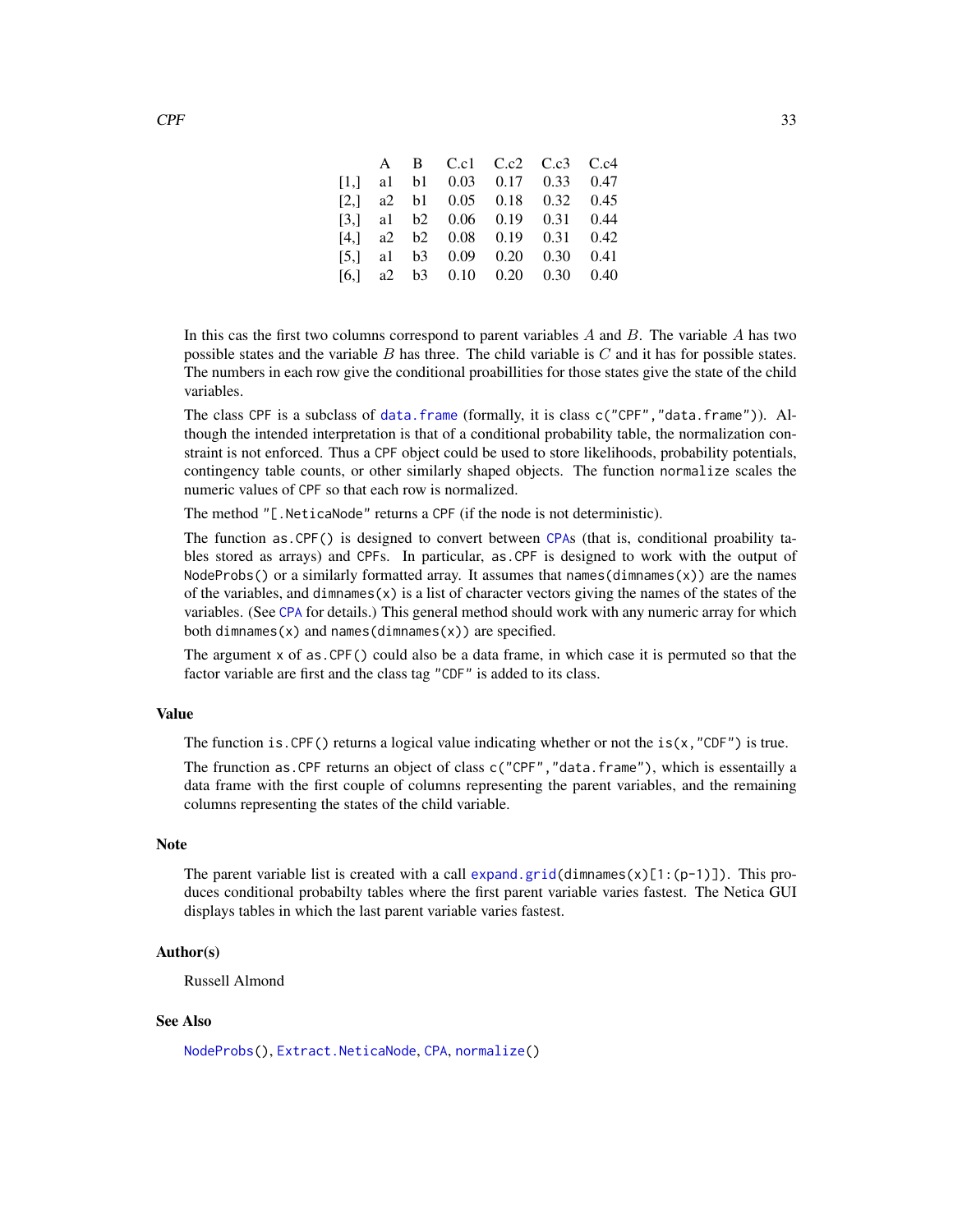#### Examples

```
arf <- data.frame(A=rep(c("a1","a2"),each=3),
                  B=rep(c("b1","b2","b3"),2),
                  C.c1=1:6, C.c2=7:12, C.c3=13:18, C.c4=19:24)
arf <- as.CPF(arf)
stopifnot(is.CPF(arf))
arr <- array(1:24,c(2,3,4),
            dimnames=list(A=c("a1","a2"),B=c("b1","b2","b3"),
                          C=c("c1","c2","c3","c4")))
arrf <- as.CPF(arr)
stopifnot(
  is.CPF(arrf),
  all(levels(arrf$A)==c("a1","a2")),
  all(levels(arrf$B)==c("b1","b2","b3")),
  nrow(arrf)==6, ncol(arrf)==6
)
##Warning, this is not the same as arf, rows are permuted.
as.CPF(as.CPA(arf))
## Not run:
  as.CPF(NodeProbs(node))
## End(Not run)
```
<span id="page-33-1"></span>CreateNetwork *Creates (destroys) a new Netica network.*

# <span id="page-33-2"></span>Description

CreateNetwork() makes a new empty network in Netica. DeleteNetwork() frees the memory associated with the named network inside of Netica.

#### Usage

```
CreateNetwork(names)
DeleteNetwork(nets)
```
#### Arguments

| names | A character vector giving the name or names of the network to be created. |
|-------|---------------------------------------------------------------------------|
| nets  | A list of <b>Netical</b> objects to be destroyed.                         |

<span id="page-33-0"></span>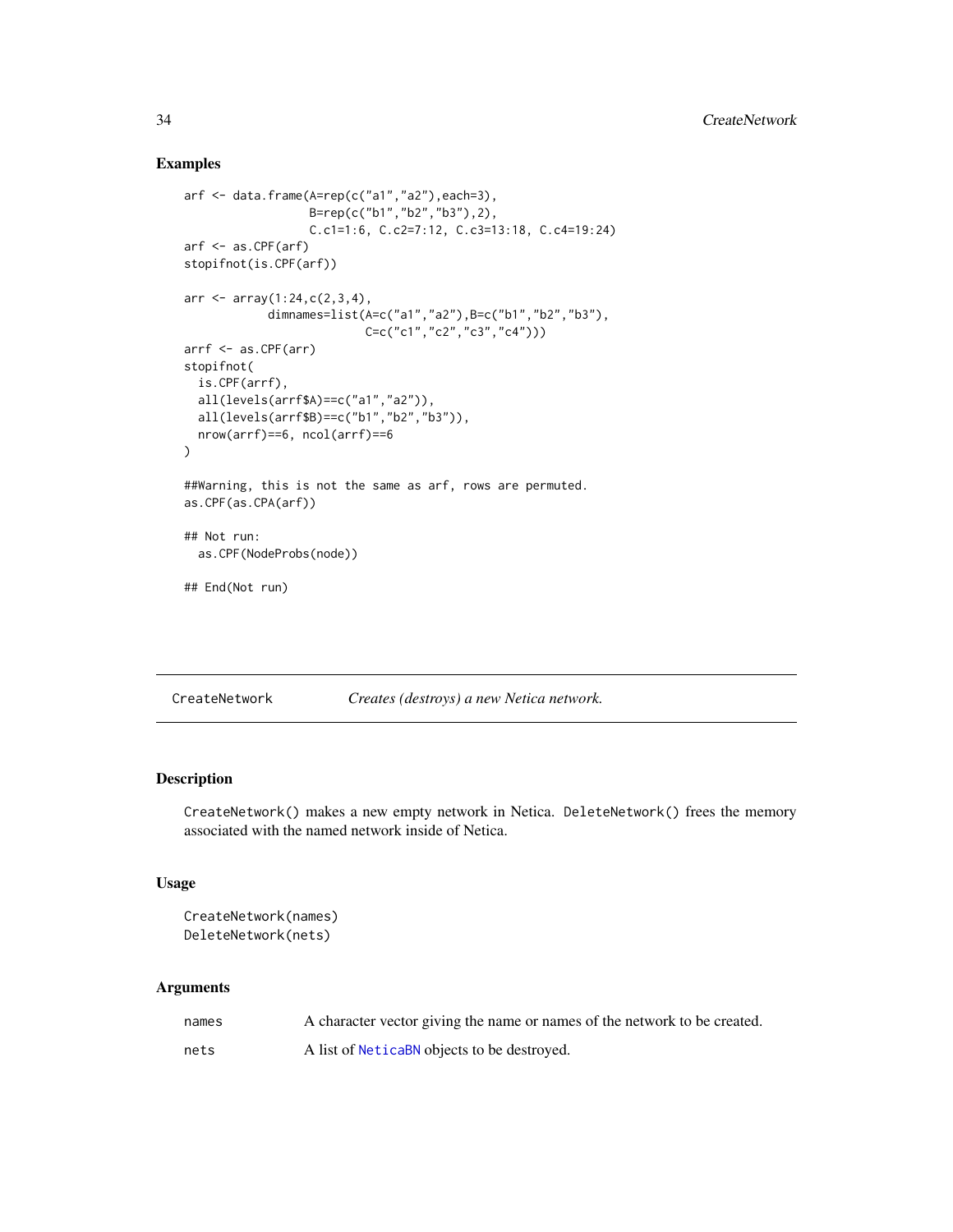# CreateNetwork 35

# **Details**

The CreateNetwork method creates a new network for each of the names. Names must follow the [IDname](#page-67-1) rules. It returns a NeticaBN object, or a list of such objects if the argument names has length greater than 1.

The DeleteNetwork method frees the Netica memory associated with each net in its argument. Note that the network will not be available for use after it is deleted. It returns the [NeticaBN](#page-101-1) objects, but modified so that they are no longer active.

The function link{is.active}(), checks to see if the network associated with a NeticaBN object still corresponds to a network loaded into Netica's memory.

These functions wrap the Netica API functions NewNet\_bn() and DeleteNet\_bn().

# Value

A single NeticaBN object if the length of the argument is 1, and a list of suct objects if the argument has length greater than 1. For DeleteNets () if a specified network does not exist, the corresponding element in the return list will be NULL.

# Implementation Note

Currently, the NeticaBN object uses the name of the networks as the pointer into the network. Thus either a character vector of names or a list of NeticaBN objects is mostly equivalent.

Future versions may actually use pointers to the Netica objects.

#### **Note**

The function DeleteNetwork() implicitly deletes any nodes assocaited with the network. Therefore, any nodes associated with this network will become inactive (see is. active()).

# Author(s)

Russell Almond

#### References

<http://norsys.com/onLineAPIManual/index.html>: [NewNet\\_bn\(\),](http://norsys.com/onLineAPIManual/functions/NewNet_bn().html) [DeleteNet\\_bn\(\)](http://norsys.com/onLineAPIManual/functions/DeleteNet_bn().html)

# See Also

```
CopyNetworks(), is.active()
```
# Examples

```
net1 <- CreateNetwork("EmptyNet")
stopifnot(is(net1,"NeticaBN"))
stopifnot(as.character(net1)=="EmptyNet")
stopifnot(is.active(net1))
```
netd <- DeleteNetwork(net1)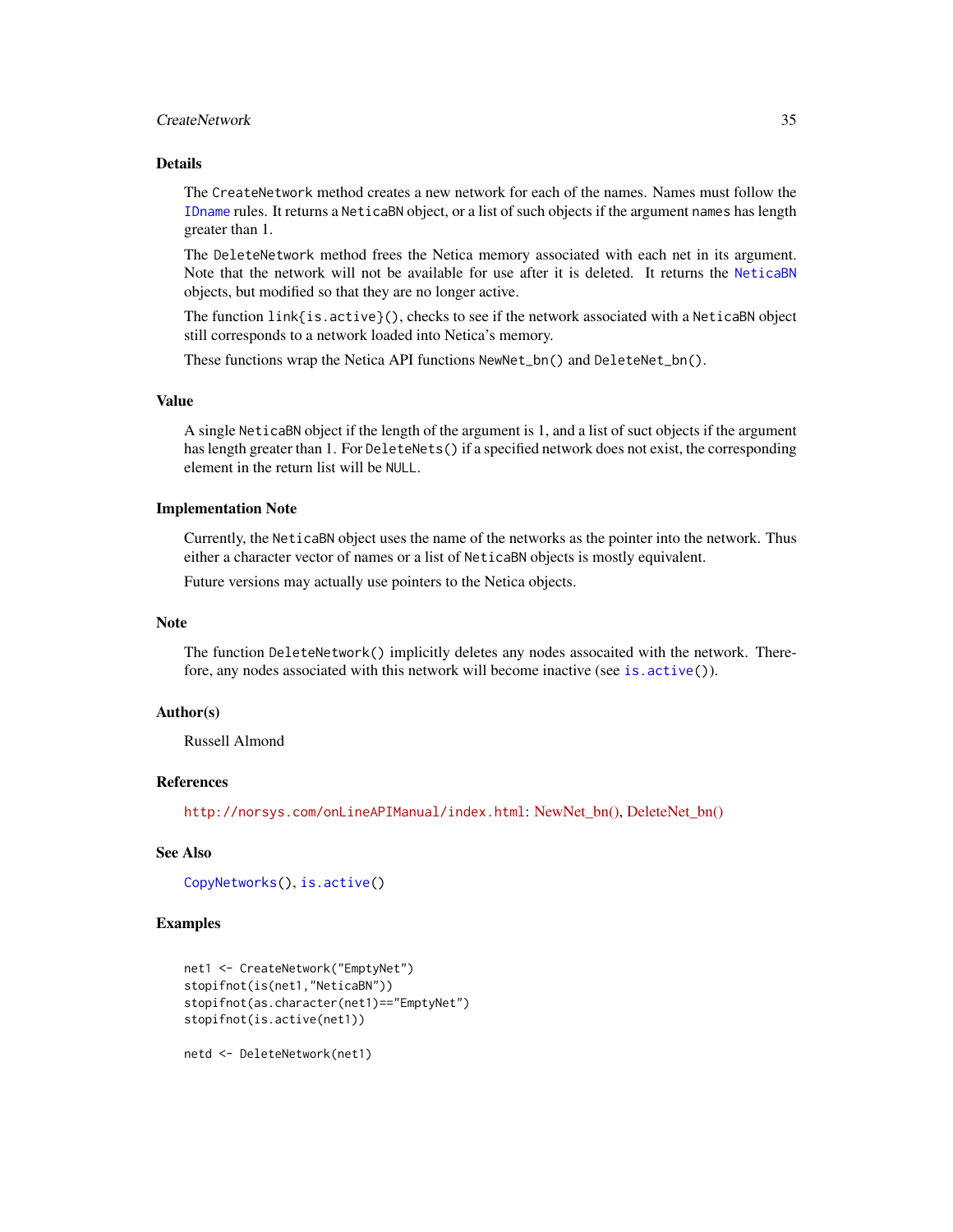```
stopifnot(!is.active(netd))
stopifnot(!is.active(net1))
stopifnot(as.character(netd)=="EmptyNet")
```
DeleteNodeTable *Deletes the conditional probability table of a Netica node.*

#### Description

This function completely removes the conditional probability table (CPT) associated with a node.

# Usage

```
DeleteNodeTable(node)
```
#### Arguments

node An active [NeticaNode](#page-106-1) whose conditional probability table is to be tested.

#### Value

Returns the modified node invisibly.

# Author(s)

Russell Almond

# References

<http://norsys.com/onLineAPIManual/index.html>: [DeleteNodeTables\\_bn\(\)](http://norsys.com/onLineAPIManual/functions/DeleteNodeTables_bn.html)

#### See Also

[NeticaNode](#page-106-1), [NodeParents\(](#page-155-1)), [NodeInputNames\(](#page-142-1)), [HasNodeTable\(](#page-66-1))

# Examples

```
a1 <- CreateNetwork("AB1")
A <- NewDiscreteNode(a1,"A",c("A1","A2"))
NodeProbs(A) < -c(0,1)stopifnot(
  all(HasNodeTable(A))==TRUE
)
DeleteNodeTable(A)
stopifnot(
  all(HasNodeTable(A))==FALSE
```
<span id="page-35-0"></span>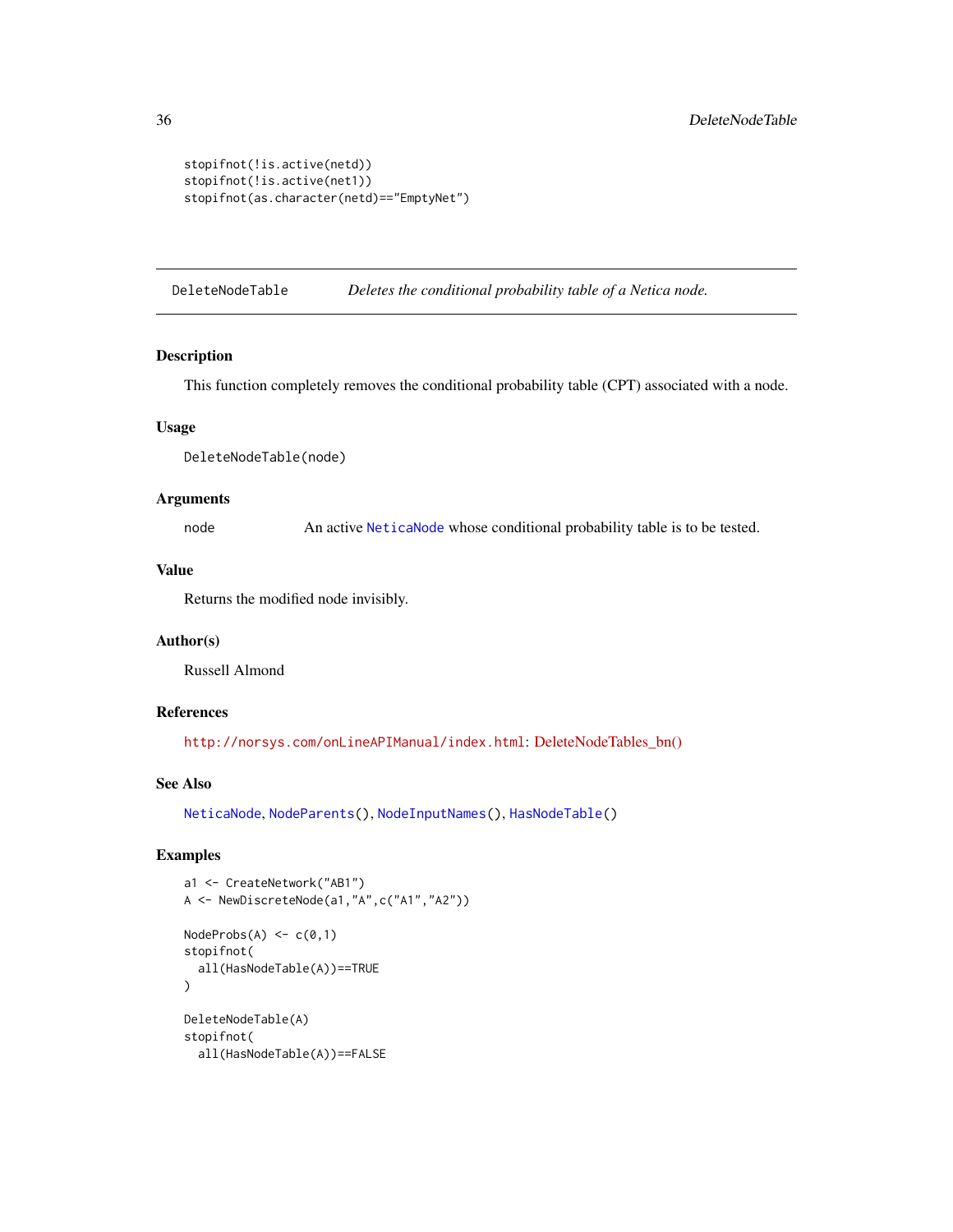# EliminationOrder 37

 $\lambda$ 

```
DeleteNetwork(a1)
```
EliminationOrder *Retrieves or sets the elimination order used in compiling a Netica network.*

#### Description

The compilation process involves eliminating the nodes in the network one-by-one, different orders will produce junction trees of different sizes. The function EliminationOrder(net) returns the current elimination order associated with a network. The expression EliminationOrder(net) <- value sets the elimination order.

### Usage

EliminationOrder(net) EliminationOrder(net) <- value

# Arguments

| net   | An active NeticaBN/                                                              |
|-------|----------------------------------------------------------------------------------|
| value | Either NULL (to clear the elimination order) or a list of every node in net with |
|       | no duplicates.                                                                   |

#### Details

Large cycles create problems for propagating probabilities in Bayesian networks. A solution to this problem is to fill-in chords (short cuts) in the cycles and then transform the network to a tree shape with the nodes of the tree representing cliques of the graph. This is commonly called a junction tree (although a junction tree additionally has nodes separating the cliques, called *sepsets* in Netica).

Finding the optimal pattern of fill-ins is an NP hard problem. A common way of approaching it is to eliminate the nodes from the network one-by-one and connect the neighbors of the eliminated node (if they were not already connected). In this case, the sequence of eliminated nodes will determine which edges are filled in, and hence the size of the final junction tree. Finding an optimal eliminator order is also NP hard, but simple heuristics (like the greedy algorithm) tend to do reasonably well in practice. (See Almond, 1995, for a complete description of the algorithm and heuristics solutions).

When Netica compiles a network ([CompileNetwork\(](#page-23-0)net)), it picks an elimination order, unless one has already been set. Unless the network has a particular difficult structure, then the Netica defaults should work pretty well. The function [JunctionTreeReport\(](#page-77-0)net) gives a report about the existing tree.

If the analyst has some clue about the structure of the network and wants to manually select the elimination order, this can be set through the form EliminationOrder(net)<-nodelist. Here nodelist should be a complete list of all of the nodes in net with no duplication. Alternatively, it can be set to NULL.

Setting the elimination order does not affect an already compiled network, it is only is applied when the network is next compiled.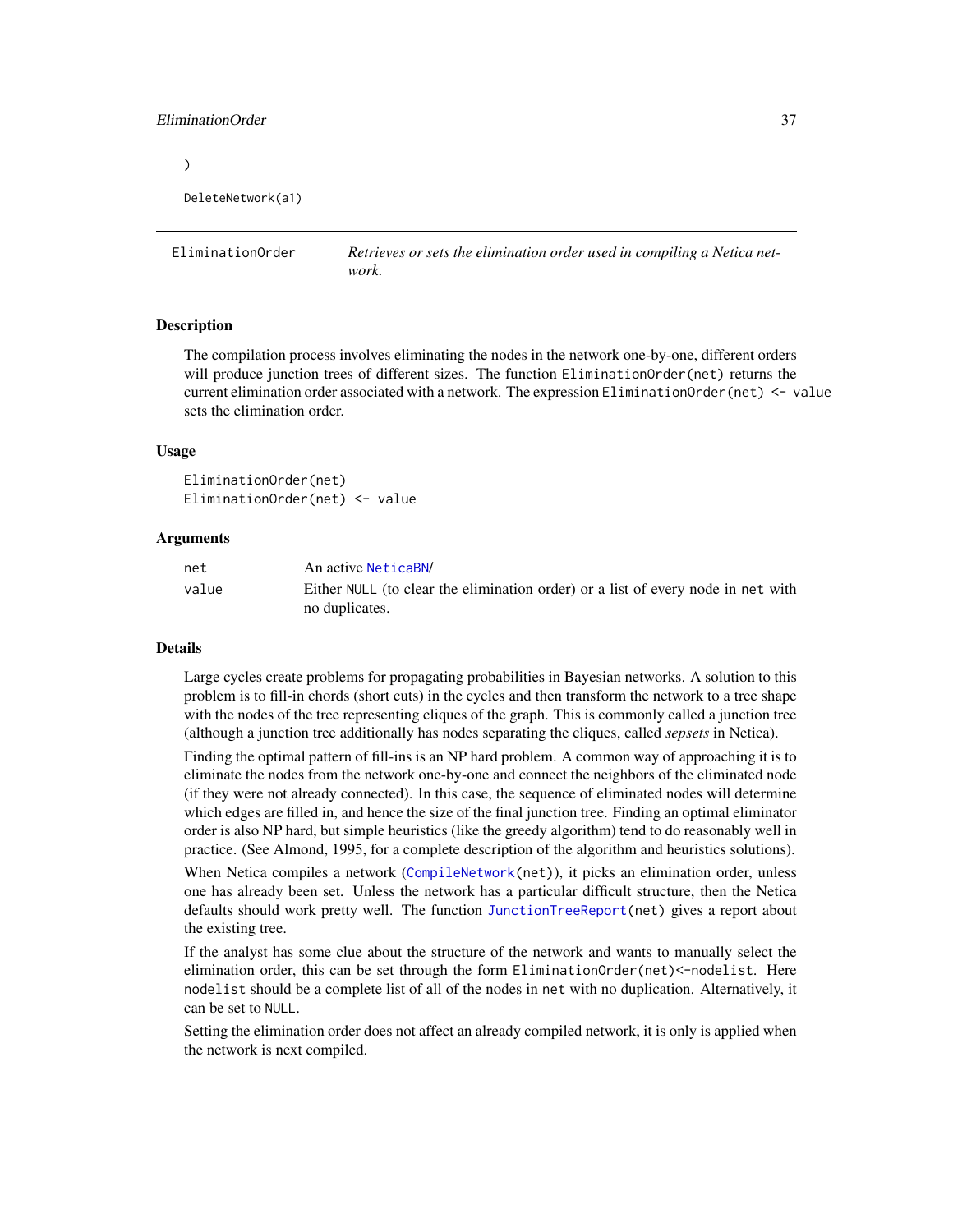## Value

A list of all of the nodes in the network in elimination order if the elimination order is currently set, otherwise NULL.

The setter form returns net invisibly.

# Note

The Netica documentation does not specify the heuristics for selecting the elimination order if no order is specified. I suspect it is some variation on the greedy algorithm, which works well in many cases.

## Author(s)

Russell Almond

# References

Almond, R.G. (1995) *Graphical Belief Modeling*. Chapman and Hall. <http://norsys.com/onLineAPIManual/index.html>: GetNetElimOrder bn(), SetNetElimOrder bn(),

## See Also

[NeticaBN](#page-101-0), [NetworkAllNodes\(](#page-110-0)), [CompileNetwork\(](#page-23-0)), [JunctionTreeReport\(](#page-77-0))

# Examples

```
EMSMMotif <- ReadNetworks(paste(library(help="RNetica")$path,
                           "sampleNets","EMSMMotif.dne",
                           sep=.Platform$file.sep))
## Should be null before we do anything.
stopifnot(
is.null(EliminationOrder(EMSMMotif))
)
CompileNetwork(EMSMMotif)
## Now should have an elimination order.
stopifnot(
length(EliminationOrder(EMSMMotif)) ==
length(NetworkAllNodes(EMSMMotif)),
NetworkCompiledSize(EMSMMotif) == 84
)
JunctionTreeReport(EMSMMotif)
## EMSMMotif is partitioned into observable and proficiency variables.
## Tell Netica to eliminate observable varaibles first.
EliminationOrder(EMSMMotif) <- c(NetworkNodesInSet(EMSMMotif,"Observable"),
                                 NetworkNodesInSet(EMSMMotif,"Proficiency"))
UncompileNetwork(EMSMMotif)
```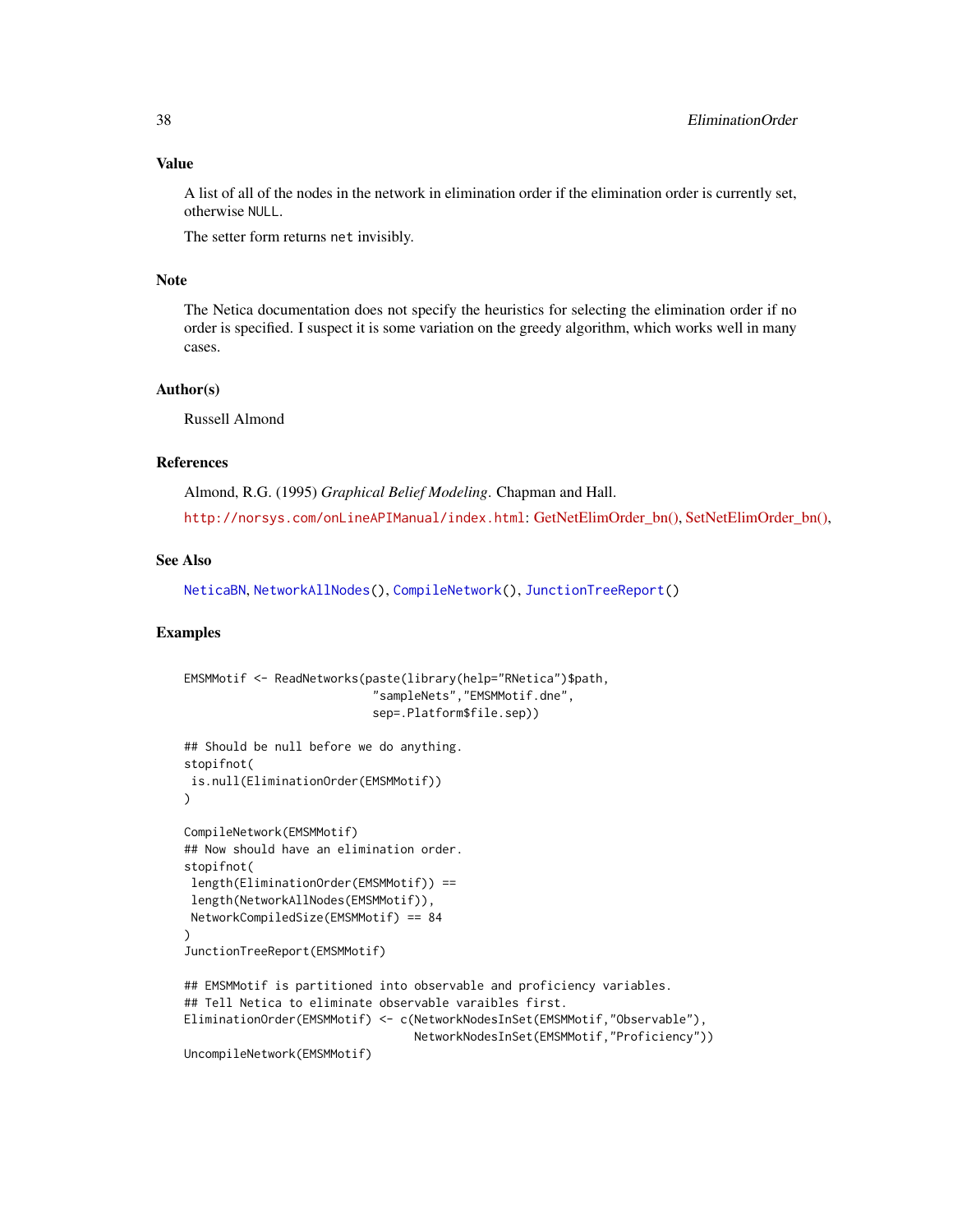# EnterFindings 39

```
CompileNetwork(EMSMMotif)
stopifnot(
length(EliminationOrder(EMSMMotif)) ==
length(NetworkAllNodes(EMSMMotif)),
NetworkCompiledSize(EMSMMotif) == 84
\mathcal{L}JunctionTreeReport(EMSMMotif)
## Clear elimination order.
EliminationOrder(EMSMMotif) <- NULL
stopifnot(
is.null(EliminationOrder(EMSMMotif))
)
```
DeleteNetwork(EMSMMotif)

<span id="page-38-0"></span>EnterFindings *Enters findings for multiple nodes in a Netica network.*

#### Description

This function takes two arguments, a network and a list of nodes and the correspoinding findings. It sets all of the findings at once.

#### Usage

```
EnterFindings(net, findings)
```
#### Arguments

| net      | An active and compiled NeticaBN.                                                                                                                                                                                                                                                                        |
|----------|---------------------------------------------------------------------------------------------------------------------------------------------------------------------------------------------------------------------------------------------------------------------------------------------------------|
| findings | An integer or character vector giving the findings. The names (findings) should<br>be names of nodes in net. The values of findings should be corresponding<br>states either expressed as a character string or as an integer index into the list of<br>states for that node. (See Node Finding (node). |

#### Details

This function enters findings for multiple nodes at the same time. It offers two improvements over repeated calls to NodeFinding(). First, it finds the nodes by name in the network, making it easier to work with data in the form of key–value pairs that might come from other systems. Second, it wraps the calls to NodeFinding() in a call to [WithoutAutoUpdate\(](#page-63-0)) which should only propagate the new findings after all values have been entered.

# Value

The value of net is returned invisibly.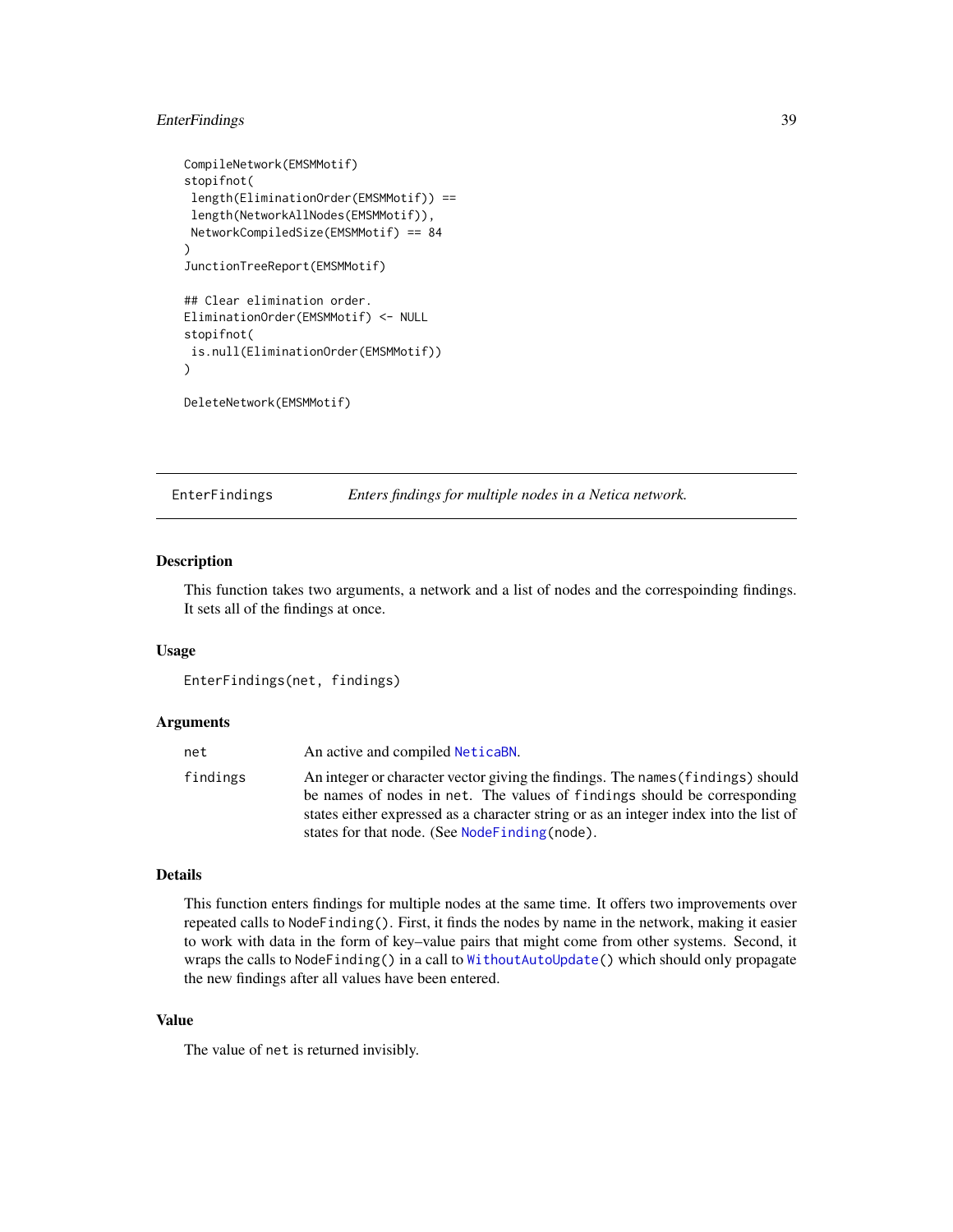## Author(s)

Russell Almond

# See Also

```
NeticaBN, NodeBeliefs(), EnterNegativeFinding(), NodeFinding(), RetractNodeFinding(),
NodeLikelihood(), EnterGaussianFinding(), EnterIntervalFinding(), JointProbability(),
NodeValue(), MostProbableConfig(), FindingsProbability()
```
# Examples

```
Motif <- ReadNetworks(paste(library(help="RNetica")$path,
                           "sampleNets","EMSMMotif.dne",
                           sep=.Platform$file.sep))
CompileNetwork(Motif)
obs <- c(Obs1a1="Right",Obs1a2="Wrong",
         Obs1b1="Right",Obs1b2="Wrong",
         Obs2a="Half", Obs2b="Half")
```

```
EnterFindings(Motif,obs)
JointProbability(NetworkNodesInSet(Motif,"Proficiency"))
```
DeleteNetwork(Motif)

<span id="page-39-0"></span>EnterGaussianFinding *Enter a numeric finding with uncertainty*

# Description

This function a likelihood for a node that follows a Gaussian distribution with a given mean and standard deviation. This is entered as virtual evidence.

#### Usage

```
EnterGaussianFinding(node, mean, sem, retractFirst = TRUE)
```
# Arguments

| node         | An active Netical Node object that references the node. Node should be contin-<br>uous, or have numeric value ranges assigned to it using NodeLevels (node). |
|--------------|--------------------------------------------------------------------------------------------------------------------------------------------------------------|
| mean         | A numeric scalar giving the observed value (mean of the normal).                                                                                             |
| sem          | A nonnegative numeric scalar giving the standard error of measurement for the<br>observed finding (standard deviation of the normal).                        |
| retractFirst | A logical value. If true, any previous findings will be retracted first.                                                                                     |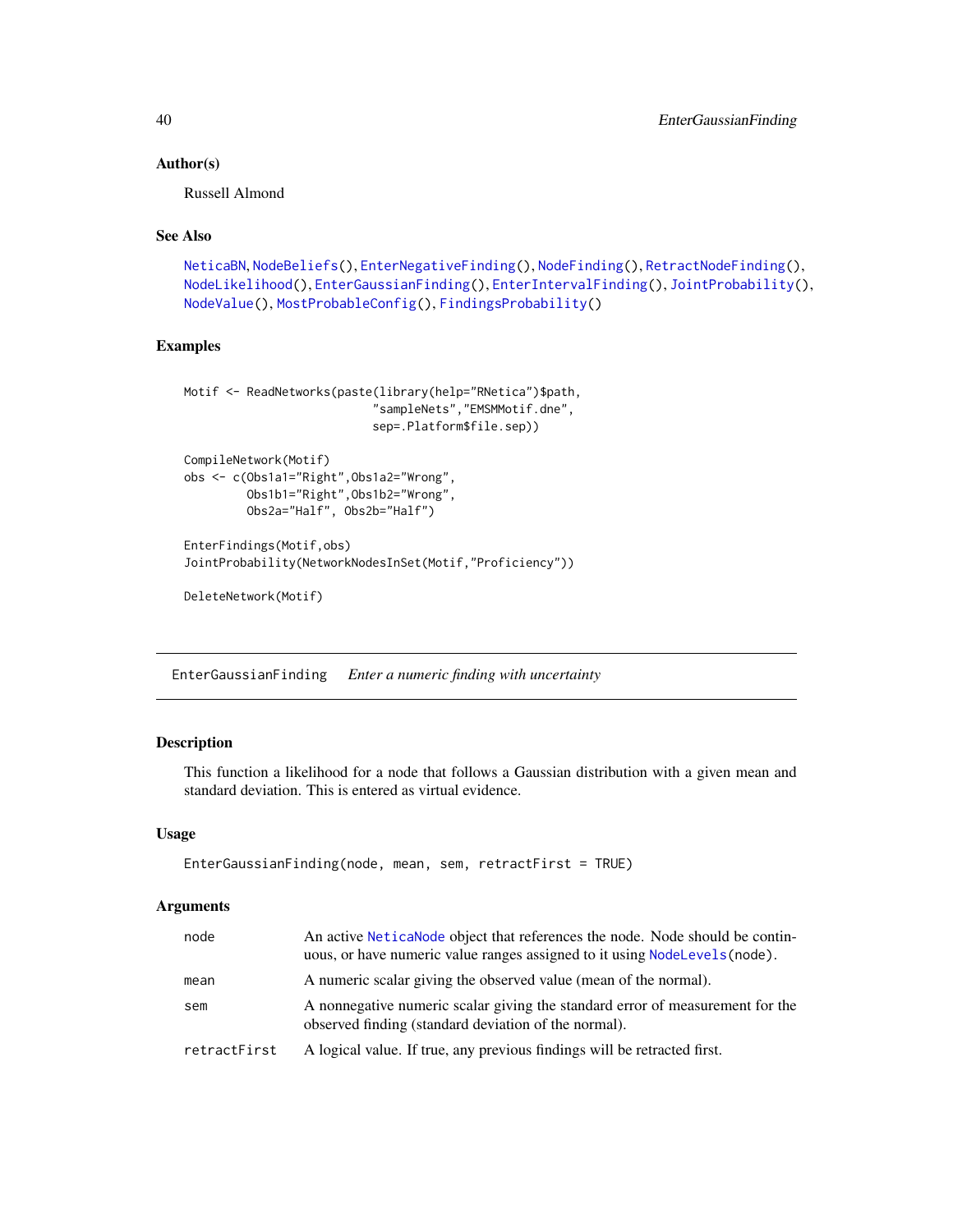# Details

The node must a continuous node that has been discritized using [NodeLevels\(](#page-146-0)node). The probabilities for each state are calculated based on a Gaussian distribution with the given mean and sem (SD).

# Value

Return the node argument invisibly.

# Warning

This function is not behaving at all like what I expected. In particular, I expect that it would behave like a normal likelihood, but instead it seems to be behaving as if I typed the expression [NodeValue\(](#page-168-0)node)<-mean. I've queried Norsys about this. Use with caution until I get a clarification.

# Author(s)

Russell Almond

# References

<http://norsys.com/onLineAPIManual/index.html>: [EnterGaussianFinding\\_bn\(\),](http://norsys.com/onLineAPIManual/functions/EnterGaussianFinding_bn.html)

## See Also

[EnterNegativeFinding\(](#page-42-0)), [EnterFindings\(](#page-38-0)), [RetractNodeFinding\(](#page-179-0)), [NodeLikelihood\(](#page-149-0)), [NodeFinding\(](#page-139-0)), [EnterIntervalFinding\(](#page-41-0)), [NodeValue\(](#page-168-0))

## Examples

cirt5 <- CreateNetwork("ContinuousIRT5")

theta <- NewContinuousNode(cirt5,"Theta") NodeLevels(theta) <- c(-5,-2.5,-1.5,-0.5,0.5,1.5,2.5,5)

CompileNetwork(cirt5) ## Ready to enter findings

```
EnterGaussianFinding(theta,0,1)
NodeBeliefs(theta)
```

```
## I expect this to look like:
diff(pnorm(c(-5,-2.5,-1.5,-0.5,0.5,1.5,2.5,5)))
## But it doesn't!
```
DeleteNetwork(cirt5)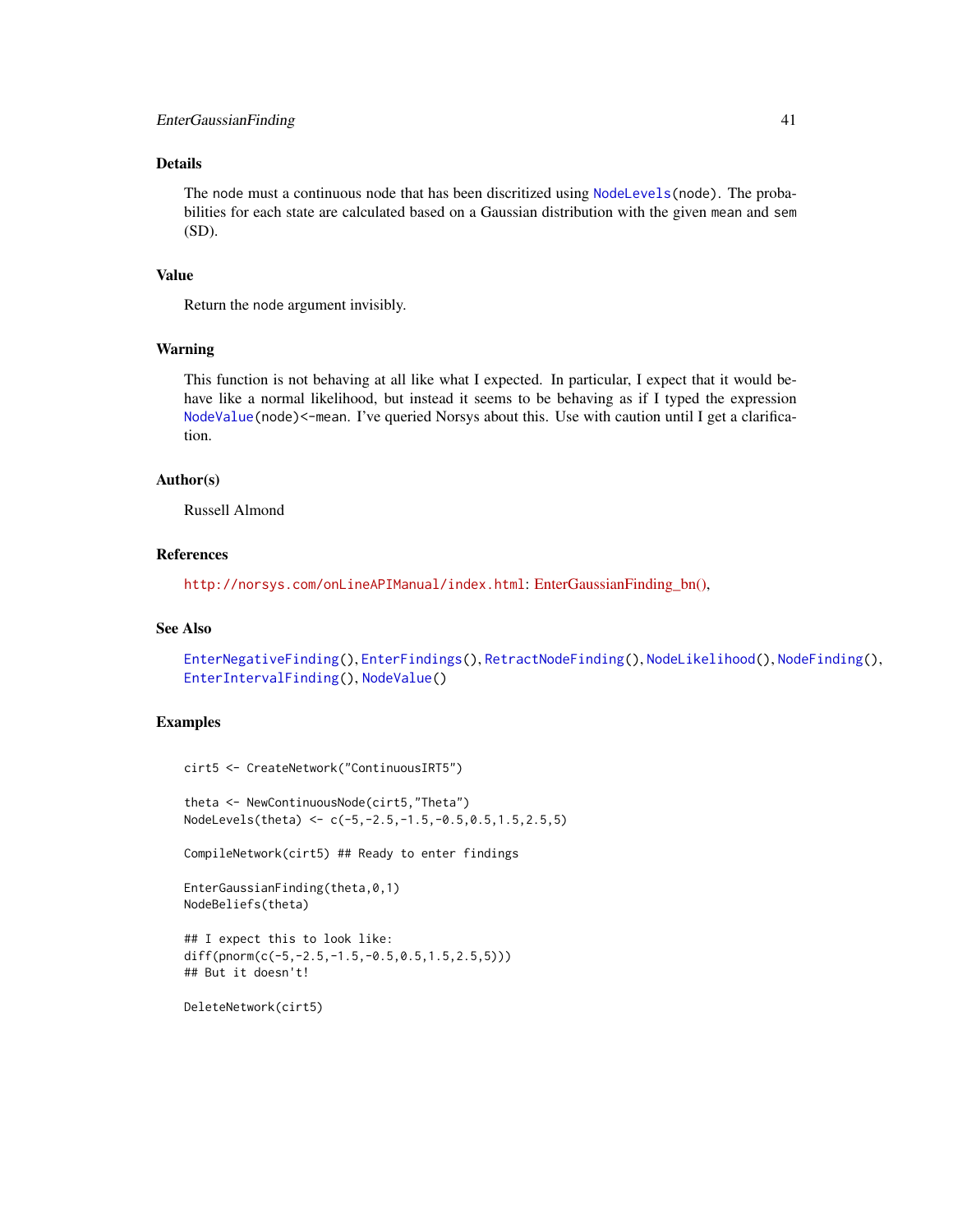<span id="page-41-0"></span>EnterIntervalFinding *Enter finding of value within an interval*

## Description

Sets the finding associate with node to an interval.

# Usage

```
EnterIntervalFinding(node, low, high, retractFirst = TRUE)
```
## Arguments

| node            | An active Netica Node object that references the node.                   |
|-----------------|--------------------------------------------------------------------------|
| 1 <sub>ow</sub> | Lower bound of interval.                                                 |
| high            | Upper bound of interval.                                                 |
| retractFirst    | A logical value. If true, any previous findings will be retracted first. |

# Details

The node must a continuous node that has been discritized using [NodeLevels\(](#page-146-0)node). The probabilities for each state are calculated based on a uniform distribution with the given low and high endpoints.

# Value

Return the node argument invisibly.

# Warning

This function is not behaving at all like what I expected. In particular, I expect that it would behave like a normal likelihood, but instead it seems to be behaving as if I typed the expression [NodeValue\(](#page-168-0)node)<-low. I've queried Norsys about this. Use with caution until I get a clarification.

# Author(s)

Russell Almond

# References

<http://norsys.com/onLineAPIManual/index.html>: [EnterIntervalFinding\\_bn\(\)](http://norsys.com/onLineAPIManual/functions/EnterIntervalFinding_bn.html)

# See Also

```
EnterNegativeFinding(), EnterFindings(), RetractNodeFinding(), NodeLikelihood(), NodeFinding(),
EnterGaussianFinding(), NodeValue()
```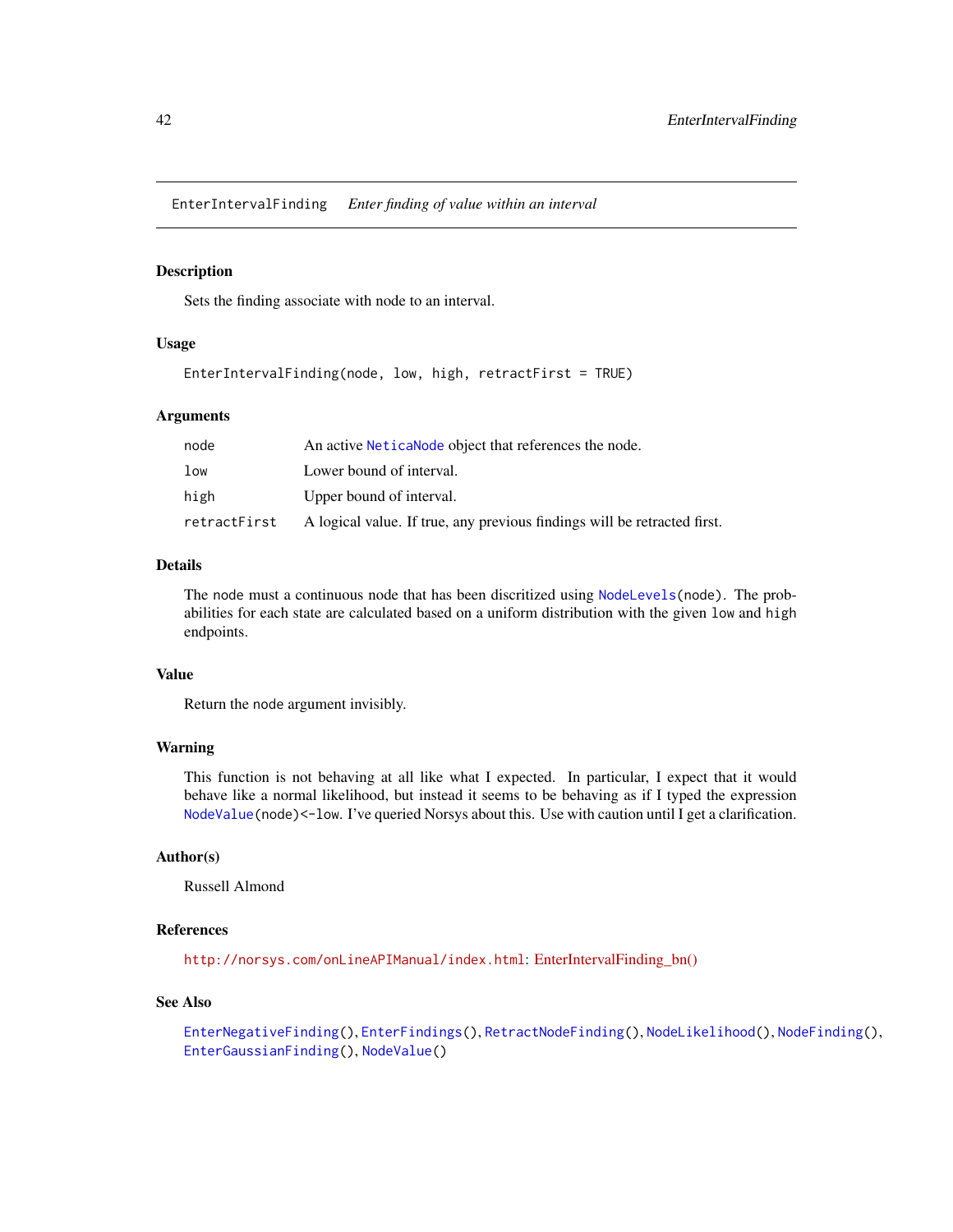# EnterNegativeFinding 43

## Examples

```
cirt5 <- CreateNetwork("ContinuousIRT5")
theta <- NewContinuousNode(cirt5,"Theta")
NodeLevels(theta) <- c(-5,-2.5,-1.5,-0.5,0.5,1.5,2.5,5)
CompileNetwork(cirt5) ## Ready to enter findings
EnterIntervalFinding(theta,-1,1)
NodeBeliefs(theta)
## I expect the middle three values to be non-negative, but that is not
## what I get!
DeleteNetwork(cirt5)
```
<span id="page-42-0"></span>EnterNegativeFinding *Sets findings for a Netaca node to a list of ruled out values.*

#### Description

This is conceptually equivalent to setting [NodeFinding{](#page-139-0)node}<-not(eliminatedVals) (although this will not work as NodeFinding does not accept set values). It essentially eliminates any of the eliminatedVals as possible values (assigns them zero probability).

# Usage

```
EnterNegativeFinding(node, eliminatedVals)
```
#### Arguments

node An active [NeticaNode](#page-106-0) whose value was observed or hypothesized. eliminatedVals A character or integer vector indicating the values to be ruled out. Character values should be one of the values in [NodeStates\(](#page-161-0)node). Integer values should be between 1 and [NodeNumStates\(](#page-161-1)node) inclusive.

## Details

This function essentially assers that  $Pr(node \in eliminated Vals) = 0$ . Thus, it rules out the values in the eliminatedVals set. Note that the length of this set should be less than the number of states, or all possibilities will have been eliminated.

Note calling EngerNegativeFining(node, ...) clears any previous findings (including virutal findings set through [NodeLikelihood\(](#page-149-0)) or simplie findinding set through [NodeFinding\(](#page-139-0)node)<-value). The function [RetractNodeFinding\(](#page-179-0)node) will clear the current finding without setting it to a new value.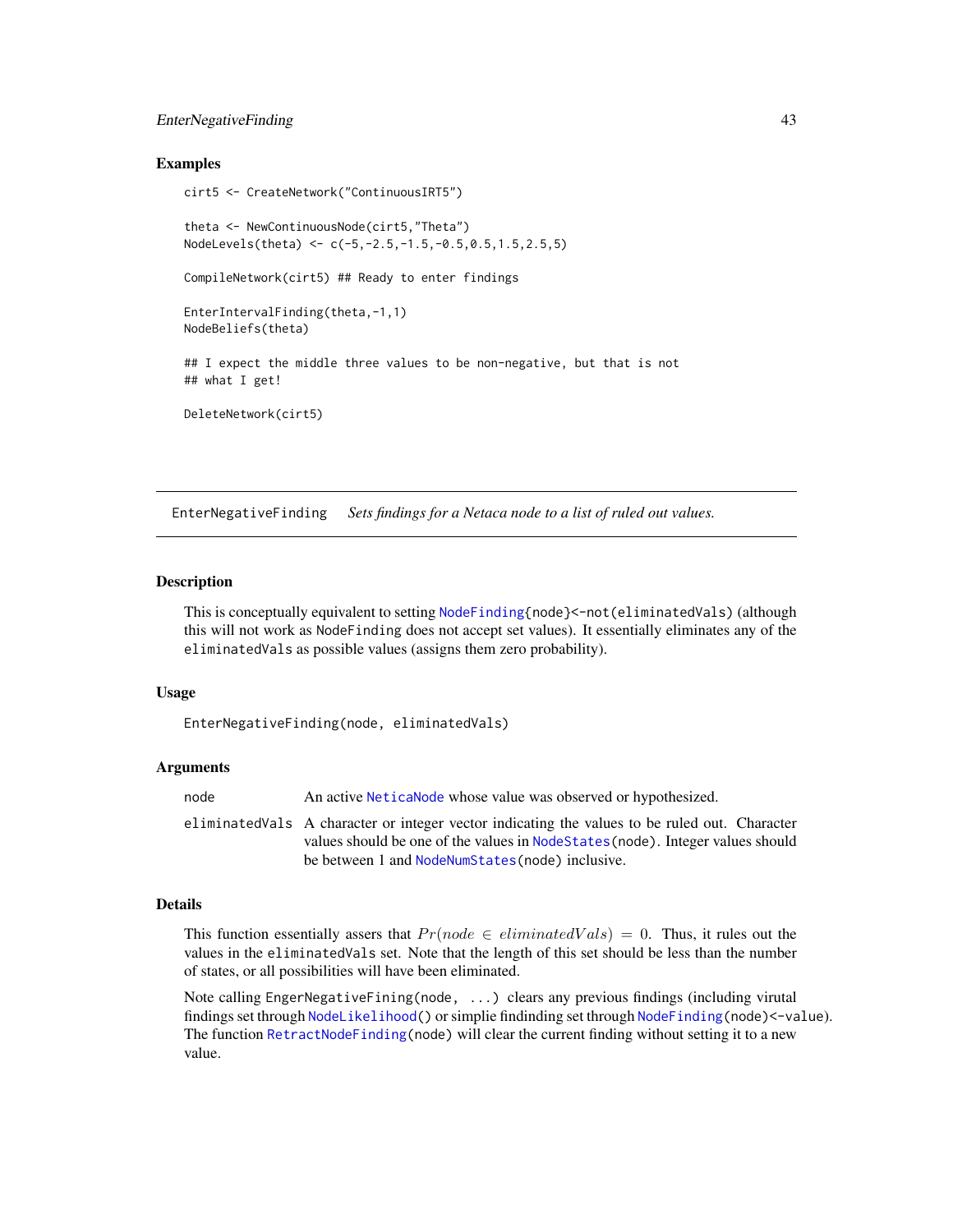#### Value

This function returns node invisibly.

#### Note

If [SetNetworkAutoUpdate\(](#page-63-0)) has been set to TRUE, then this function could take some time as each finding is individually propagated. Consider wrapping multiple calls setting NodeFinding() in WithoutAutoUpdate(net, ...).

Unlike the Netica function EnterFindingNot\_bn() the function EnterNegativeFinding() internally calls RetractFindings. So there is no need to do this manually. Also, the internal Netica function multiplies multiple calls to EnterFindingNod\_bn() add to the list of negative findings, while in the R version takes the entire list.

#### Author(s)

Russell Almond

## References

<http://norsys.com/onLineAPIManual/index.html>: [EnterFindingNot\\_bn\(\)](http://norsys.com/onLineAPIManual/functions/EnterFindingNot_bn.html)

# See Also

```
NeticaBN, NodeBeliefs(), NodeFinding(), RetractNodeFinding(), NodeLikelihood()
```
# Examples

```
irt5 <- ReadNetworks(paste(library(help="RNetica")$path,
                           "sampleNets","IRT5.dne",
                           sep=.Platform$file.sep))
irt5.theta <- NetworkFindNode(irt5,"Theta")
irt5.x <- NetworkFindNode(irt5,paste("Item",1:5,sep="_"))
CompileNetwork(irt5) ## Ready to enter findings
## Calculated new expected beliefs
renormed <- NodeProbs(irt5.theta)
renormed[c("neg1","neg2")] \leftarrow \emptysetrenormed <- renormed/sum(renormed)
## Negative finding
EnterNegativeFinding(irt5.theta,c("neg1","neg2")) ## Rule out negatives.
stopifnot(
 NodeFinding(irt5.theta) == "@NEGATIVE FINDINGS",
 sum(abs(NodeLikelihood(irt5.theta) - c(1,1,1,0,0)) < 1e-6,
 sum(abs(NodeBeliefs(irt5.theta) - renormed)) < 1.e-6
)
```
DeleteNetwork(irt5)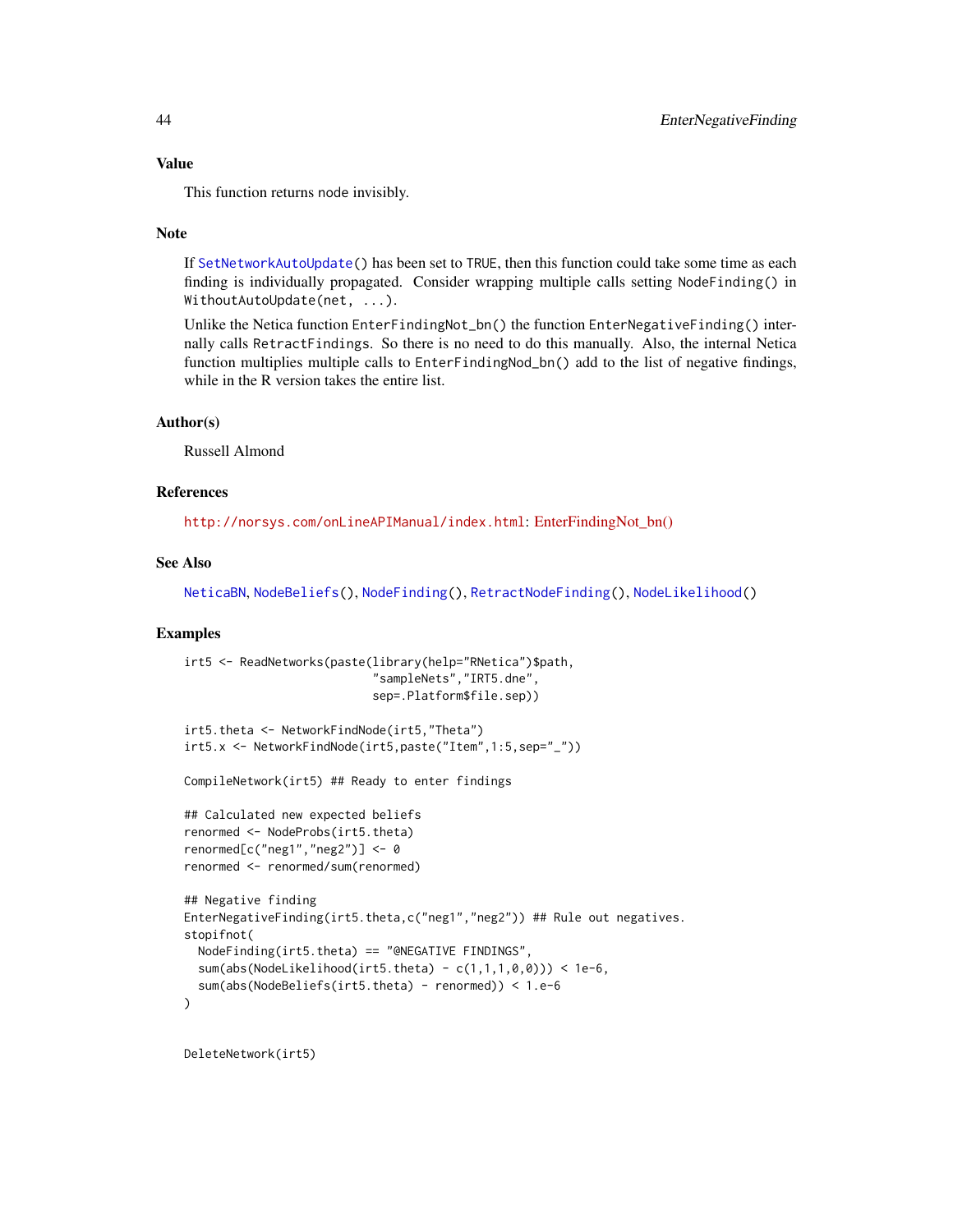Extract.NeticaNode *Extracts portions of the conditional probability table of a Netica node.*

#### Description

Provides an efficient mechansim for extracting or setting portions of large conditional probability tables. In particular, allows setting many rows a CPT to the same value.

# Usage

```
## S3 method for class 'NeticaNode'
x[..., drop=FALSE]
## S3 method for class 'NeticaNode'
x[[...]]
## S3 replacement method for class 'NeticaNode'
x[\ldots] <- value
EVERY_STATE
```
# Arguments

| $\mathsf{x}$ | An active, discrete NeticaNode whose conditional probability table is to be ac-<br>cessed.                                                                                                                                                                                                                                                                                                                                                                                                                                                                                                                                                                                                                                                                  |
|--------------|-------------------------------------------------------------------------------------------------------------------------------------------------------------------------------------------------------------------------------------------------------------------------------------------------------------------------------------------------------------------------------------------------------------------------------------------------------------------------------------------------------------------------------------------------------------------------------------------------------------------------------------------------------------------------------------------------------------------------------------------------------------|
|              | Indices specifying rows of the table to extract or replace. If a single index,<br>i, is given, it should be a data frame selecting the parent states, or an integer<br>pointing at a configuration. If multiple indexes are given, the number of indexes<br>should correspond to the number of parent states of the variable. The values<br>should either be character strings (corresponding to parent variable states), or<br>numeric (indexes to parent states). In character strings, the special value " $\star$ " is<br>allowed to select all values of that variable. In numeric indexes, the special value<br>EVERY_STATE indicates that all states are selected. Leaving the index position<br>blank is the same as specifying "*" or EVERY_STATE. |
| drop         | If true and a single row is selected, that row will be returned as a numeric vector<br>instead of a conditional probability frame (CPF).                                                                                                                                                                                                                                                                                                                                                                                                                                                                                                                                                                                                                    |
| value        | Either a numeric vector with length $N$ bode $N$ and $S(x)$ giving the conditional<br>probabilities for the specified rows in the table or a character scaler (discrete<br>node) or numeric scaler (continuous node) giving the value that should be given<br>probability 1.                                                                                                                                                                                                                                                                                                                                                                                                                                                                                |

# Details

The function [NodeProbs\(](#page-157-0)node) allows one to access the entire conditional probability at once as a conditional probability array ([CPA](#page-29-0)). Although the built-in R array replacement mechanisms allow one to make various kinds of edits, it is relatively inefficient. In particular, to set a single row of an array, the entire table is read into R and then written back to Netica.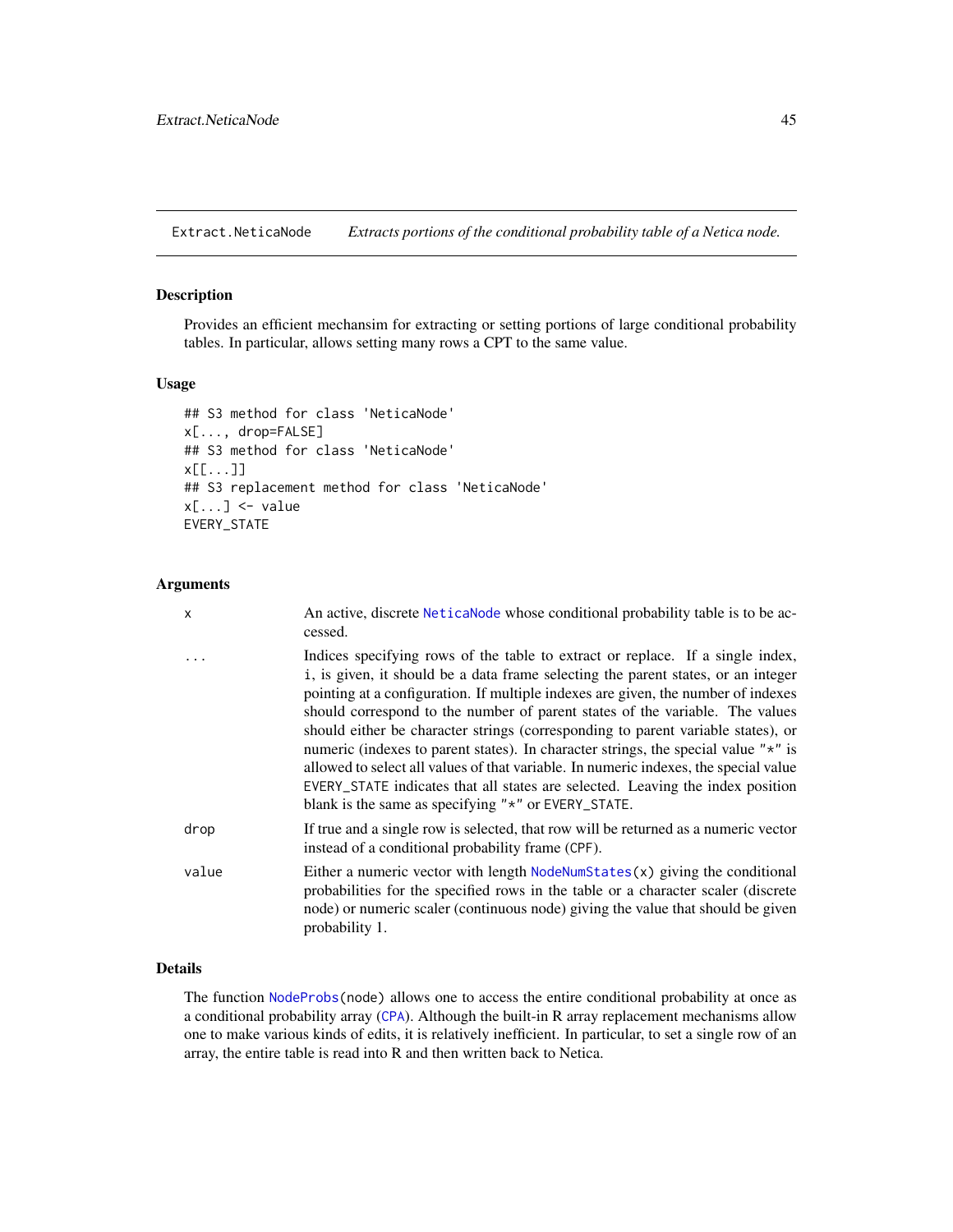This funciton allows the syntax node  $[\dots]$  to be used to access only a portion of the table. Ther are many different ways ... can be interpreted, which are described below.

In this access model the value EVERY\_STATE or the character value "\*" has a special meaning of match every level of that state variable. Netica supports this as a shortcut method for specifying conditional probability tables with many similar values. However, when reading the conditional probability tables from Netica they are expanded and no attempt is made to collapse over identical rows.

A second difference is that node[...] returns the conditional probability table in data frame ([CPF](#page-31-0)) format. This is particularly convenient becasue that format does not need to cover every parent configuration, thus it is ideal for holding subset of the complete table.

A third difference is that a number of special values are allowed for the probability table. First, if the node is deterministic, the value of a parent configuration can be set to the state name instead of a probabity vector. This creates a deterministic conditional probability table full of 1's and 0's. For continuous nodes, the nodes value for a parent configuration (assuming all discrete or discritized parents) can be set directly. Finally, if the last column of the conditional probabilities is not supplied, it will be computed. This is particularly handy for binary nodes.

Normally, the expression node[...] produces a data frame either in [CPF](#page-31-0) format, or with the probabilities replaced by a single column of values. If drop==TRUE or equivalently if node $[[...]]$ was the expression, only the matrix of probabilities or the vector of values will be returned. The expression  $node[[...]] \leq value$  is not supported.

The sections below describe the various indexing options.

#### Value

For the form  $node[\ldots]$  the return value is a data frame in the [CPF](#page-31-0) format giving the conditional probability table. If the node is deterministic (IsNodeDetermistic(node)==TRUE), then the probilities will be replaced with a single column giving the value of the node. If the node is discrete, then the value will be a factor. If the node is continuous, then the value will be a real vector.

If drop==TRUE or an expression of the form  $node[[...]]$  was called, then the return value will be a matrix of probabilities (the last several columns of the data frame). If the node is deterministic, then the result will instead be either a factor (discrete node) or real vector (continuous node) giving the value of the node for each parent configuration.

The form  $node[...]$  <-value returns node invisibly.

## Selecting Rows Using Data Frames

This selection uses the syntax node[df] or node[df]<-value, wheree df is a data frame or a matrix. It is assumed that the columns represent the variables, and the rows represent the selected configurations of the parent variables.

In this configuration, the number of rows of df and value should match (or the length of value should equal the number of rows if one of the special values is used). When the value is being queried rather than set, the number of rows in the result may be greater than the number of rows in df because of EVERY\_STATE expansion.

There are three different ways that df could be represented:

1. It can be a data frame filled with factor variables whose levels correspond to the states of the corresponding parent node.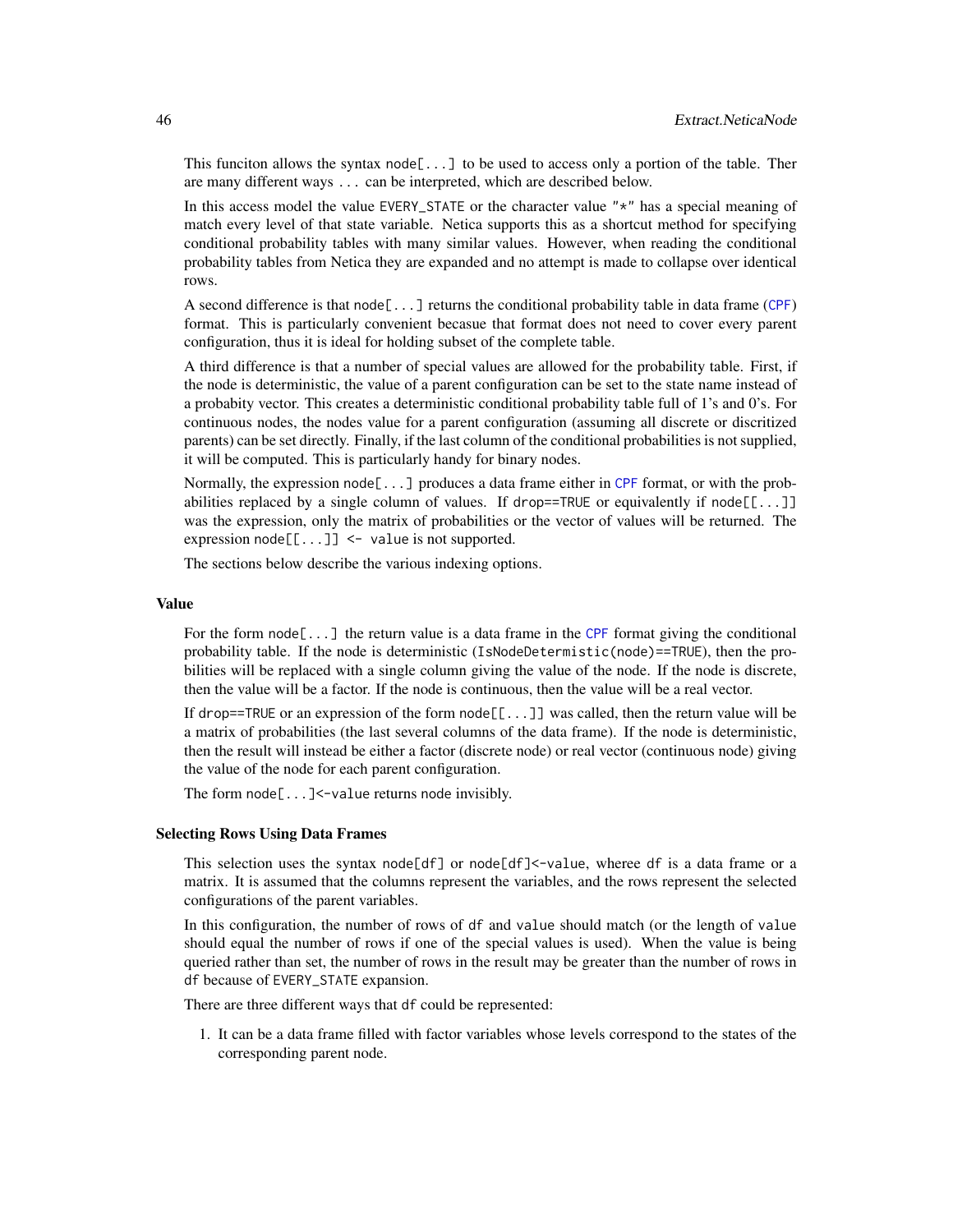- 2. It can be a matrix or data frame of type character whose values correspond to the state names of the corresponding parent variables, or possibly the special value "\*" meaning that all values of that parent should be matched.
- 3. It can be a matrix of data frame of integers whose values correspond to the state indexes of the parent variables. In this case the special value EVERY\_STATE can be supplied indicating that all values should be matched. Otherwise, it should be a number between 1 and the number of states of that variable, inclusive.

The number of columns in df should be the same as the number of parent variables for node. If df has column names, then all columns should be named. In this case the parent variables will be match by the [NodeInputNames\(](#page-142-0)node) if they exist, or the names of the parent varaibles if they do not (see [ParentStates\(](#page-175-0)node) for more details). Otherwise, positional selection is used.

#### Selecting Rows Using Array-type Selection

The second way that rows from the conditional probability table can be selected is using an analogue of the selection mechansims supported by R for selecting cells from an array. Essentially, the rows of the conditional probability table are treated as if they are the elements of an array whose dimnames correspond to [ParentStates{](#page-175-0)node}. In particular the number of dimensions corresponds to the number of parent variables, and the extent of each dimension corresponds to the number of states of the corresponding parent variable.

In this selection mode, the length of ... should correspond to the number of parent variables (that is, there should be one fewer comma, than parent variables). Each element can be one of three things:

- 1. A character or factor vector selecting the appropriate states of the parent variable.
- 2. An integer vector selecting the appropriate states of the parent variable by position.
- 3. One of the special values EVERY\_STATE, "\*" or blank indicating that all values of the appropriate variable should be selected.

The order of the entries should be the same as the order of the parent variables in [NodeParents{](#page-155-0)node}. The selection looks very similar to selection using a data frame, where the data frame consists of applying [expand.grid\(](#page-0-0)...).

Once again EVERY\_STATE or "\*" entries are treated specially inside of Netica, which allows every matching row of the table to be simultaneously set to the same probabilities.

Note that negative selections and logical selections are not currently supported.

#### Selecting Rows Using Named Parents

As with R array index selection, the dimensions of the selection in the ... argument can be specified using named arguments. If one of the elements of ... is named, they all should be named. The names should correspond to [ParentNames\(](#page-175-1)node), that is the [NodeInputNames\(](#page-142-0)node) are used if available, and the names of the parent nodes are used as a fallback.

As before the value for a parent variable can be set to a value or a vector of possible values as either an integer, factor or character value. The special values EVERY\_STATE and "\*" are interpreted as before. If the value of a parent variable is unspecified, this is equivalent to using the value EVERY\_STATE.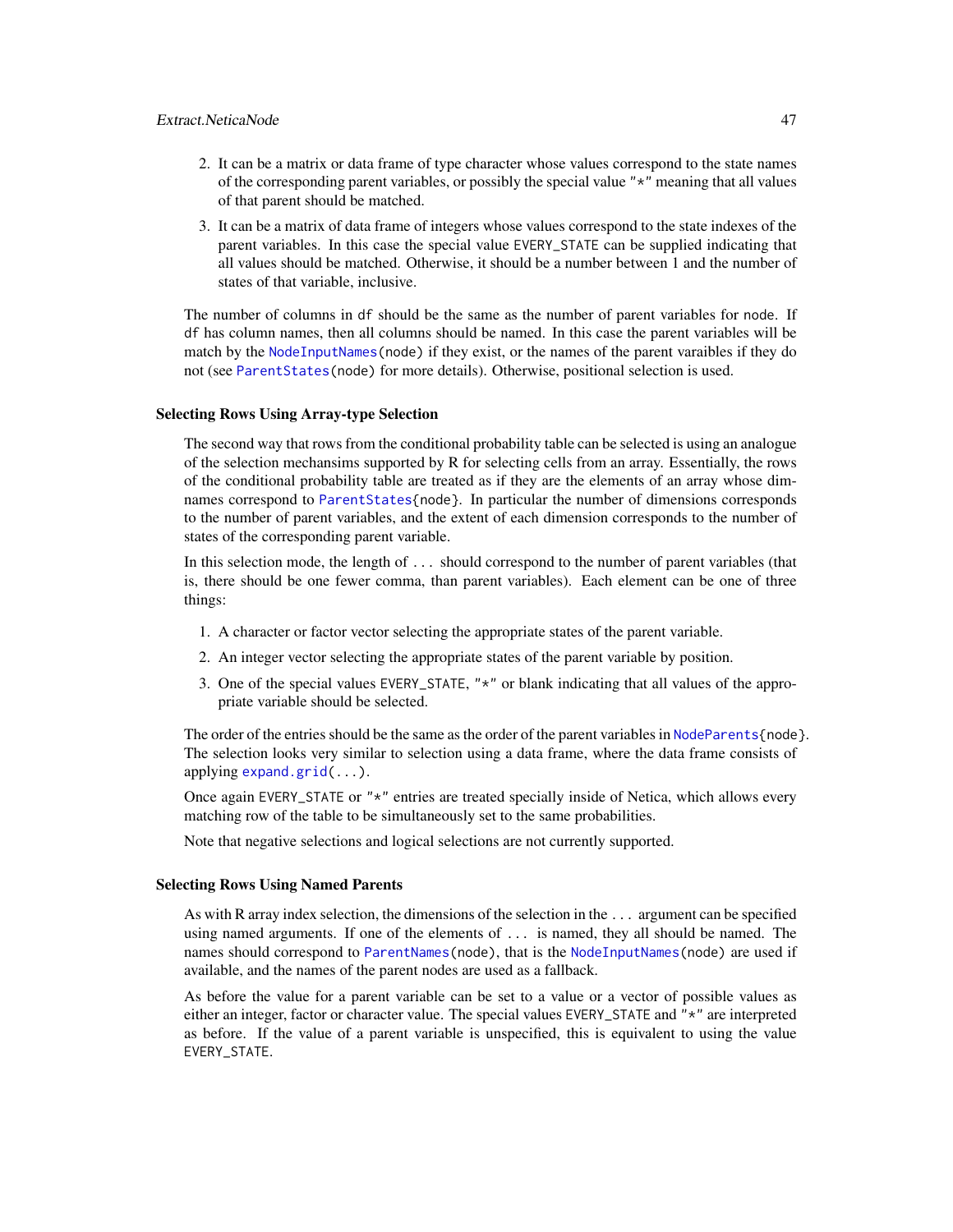#### Selecting Rows Using a Single Integer

If ... is a single integer, it is treated as an index into the possible configurations. These are defined by [expand.grid](#page-0-0)[\(ParentStates\(](#page-175-0)node). Each index refers to a row in that table. This is particularly meant for running through loops on all values, although working with value as a data frame or using NodeProbs may be faster in those cases.

There is some ambiguity when there is a single parent variable about whether the array-type selection or the index was intended, but both are identical, so there should be no conflict.

#### Special Meanining for NULL selection

If ... is NULL, that is if the calling expression looks like node[] then the intention is that all rows of the conditional probability table are to be selected. This is the only meaningful selection type if there are no parent variables. It also provides a fast and convenient way to set all rows of the conditional probabillity table to the same value (if value) has a single row, or to retrieve the complete conditional probability table in [CPF](#page-31-0) format.

If value is a data frame with both factor and numeric variables, then it takes on a different meaning. In this case, the factor variables are used as if they were the selection argument (the ...) and the remaining numeric values the probabilities.

#### Setting Value to a Probability Matrix

In general the replacement value should be a matrix. The number of columns should match the number of states of node (see below for the behavior if the number of columns is one less than the number of states). It should have the same number of rows as the number of rows in the selection after any expansion has been applied for vector valued arguments, but not counting the special values EVERY\_STATE or "\*" (or blank entries in the list).

Netcia has a special shortcut for EVERY\_STATE and all matching rows are set to the same probability value. This means that the number of rows in the value must match the selection counting the special values as if they selected a single row. In particular, if node has one or more parent variables and value is a matrix with more than one row, node[] <- value will generate a error, because the selection has only one row (with every value set to EVERY\_STATE.

When value is an undimensioned vector, the function will do its best to figure out if it should be treated as a row or a column vector. In the case of unusual behavior, expressing value as a matrix should make the programmers intention clear.

#### Setting Deterministic Values

When a node is deterministic, that is all probabilities are 0 or 1, then it is meaningful to talk about the conditional value of a node instead of the conditional probability table. The expression node[...] displays the conditional probabililty table in a special way when the node is deterministic. In this case it displays the value as a single variable giving the state of the child variable given the configuration of the parents. In the case of discrete nodes, this is a factor variable giving the state. In the case of continuous nodes, this is a numeric vector giving the value.

The same conventions can be used in setting the conditional probability of a node. In the expression node[...] <- value if value is a factor or character vector then the selected configurations are set to deterministic probabilities with the indicated value given probability of 1 and all others with probability 0. It is possible to set some rows of a conditional probability table to be deterministic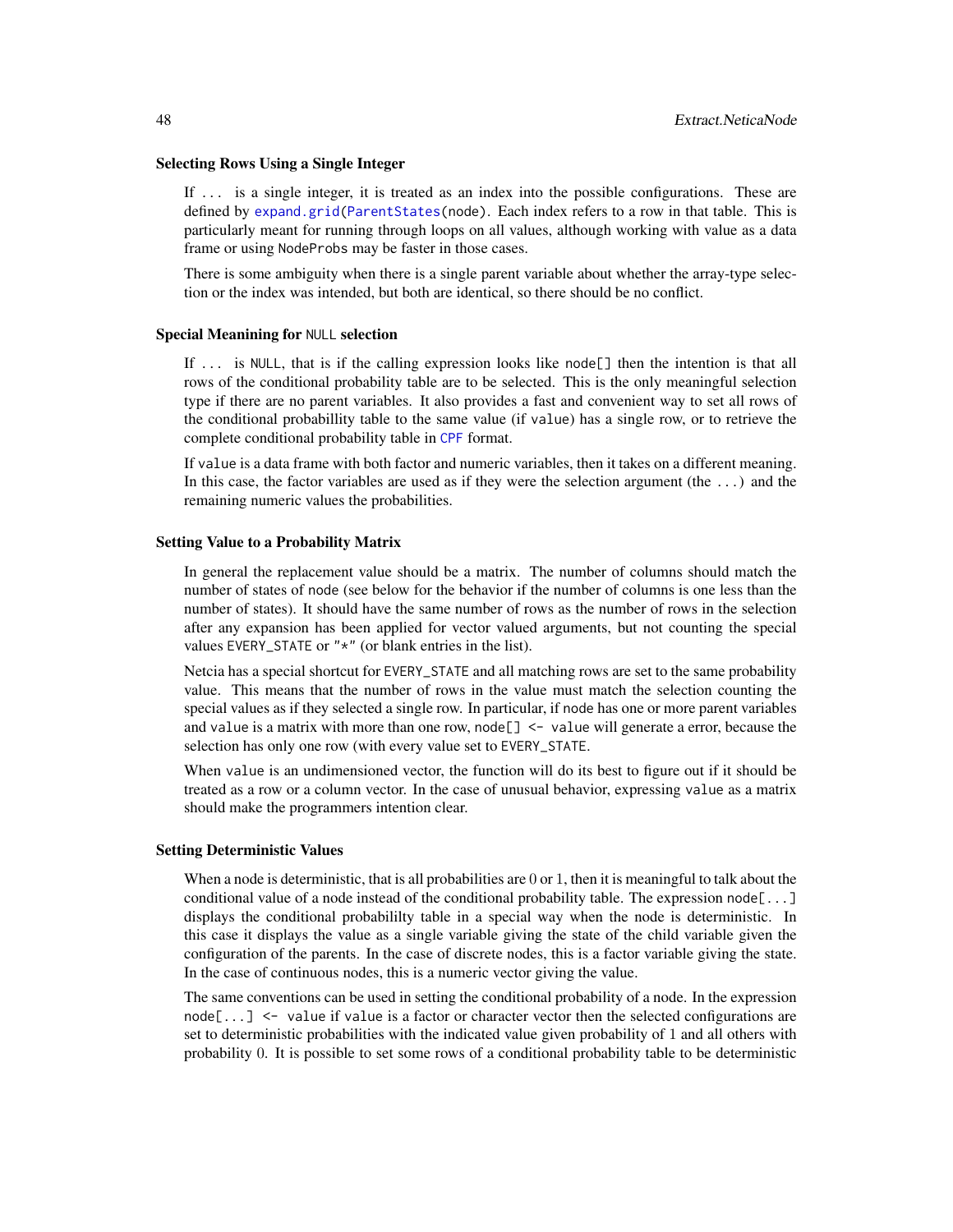# Extract.NeticaNode 49

and others to have unrestriced probabilities, however, the deterministic rows will then print out as unconstrained probabilites with 0 and 1 values.

Continuous nodes (nodes for which [is.continuous\(](#page-70-0)node)  $==$  TRUE) use a variation of this system. Here the value is an arbitrary numeric value. For this to be meaningful, it is assumed that all of the parents of node are either discrete ofr have been discritized.

Warning: Setting an unconditional discrete node to a constant value, that is executing an expression like node[] <- value is almost certainly a mistake. Probably what is intended by that expression is [NodeFinding\(](#page-139-0)node)  $\le$  value. In particular, if the former expression is used and the later someone attempts to set [NodeFinding\(](#page-139-0)node)  $\le$  value1, where value1 != value, this will produce a contradiction (probability zero event) and all kinds of error will follow.

#### Automatic normalization

If the number of columns in value is one less than the number of states in node, then is assumed that the probability values should be calculated for the last state via normalization, that is it is assigned all of the remaining probability not asigned in the first couple of columns. In particular, the value is internally translated via the expression: value <- cbind(value,1-apply(value,1,sum)).

This is particularly useful when the node is binary (has exactly 2 states). Then the replacement only needs to specify the probability for the first one. For example node $[$ ]  $\leq$  - .5 would set the probability distribution of node to the uniform distribution if node is binary.

There is some potential for confusion if value is not specified as a matrix. In particular, if the number of states of the child value is one more than the number of configurations of the parents, it is unclear whether this is an attempt to set the node value of a discrete node or an unnormalized probability. It should be possible by specifying value as a matrix or one row or one column to clarify the intent.

#### Note

I have tried to anticipate most of the ways that somebody might want to index the conditional probability table, not to mention all of the peculiar ways that R overloads the extraction operator. Negative selections are not allowed. I have almost certainly missed some combinations, and some untested combinations might preform rather strangely. Undoubtedly somebody will come to rely on that strangeness and it will never get fixed.

Factor variables do not easily handle the use of "\*" as a wildcard. To make this work, a construction like factor(varstates, c(1:3,EVERY\_STATE), labels=c("a1","a2","a3","\*")).

Internally R uses 1-based indexing and Netica uses 0-based indexing. RNetica makes the translation inside of the C layer, so these function should be called with R-style 1-based indexing.

This documentation file is longer than *War and Peace*.

## Author(s)

Russell Almond

## References

<http://norsys.com/onLineAPIManual/index.html>: [GetNodeProbs\\_bn\(\),](http://norsys.com/onLineAPIManual/functions/GetNodeProbs_bn.html) [SetNodeProbs\\_bn\(\),](http://norsys.com/onLineAPIManual/functions/SetNodeProbs_bn.html) [GetNodeFuncState\\_bn\(\),](http://norsys.com/onLineAPIManual/functions/GetNodeFuncState_bn.html) [SetNodeFuncState\\_bn\(\),](http://norsys.com/onLineAPIManual/functions/SetNodeFuncState_bn.html) [GetNodeFuncReal\\_bn\(\),](http://norsys.com/onLineAPIManual/functions/GetNodeFuncReal_bn.html) [SetNodeFuncReal\\_bn\(\),](http://norsys.com/onLineAPIManual/functions/SetNodeFuncReal_bn.html)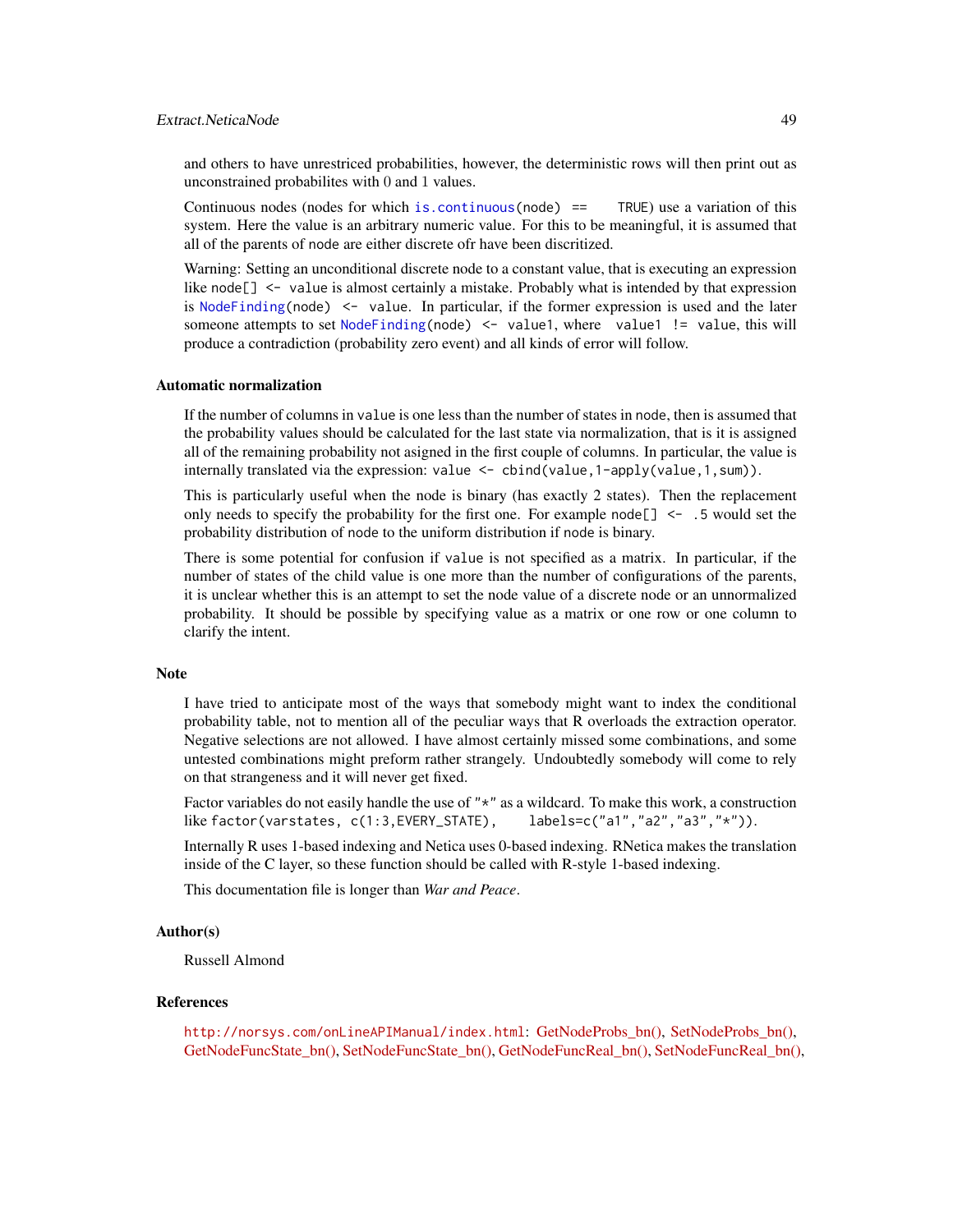## See Also

[NeticaNode](#page-106-0), [NodeParents\(](#page-155-0)), [NodeInputNames\(](#page-142-0)), [NodeStates\(](#page-161-0)), [ParentStates\(](#page-175-0)), [CPF](#page-31-0), [CPA](#page-29-0)

## Examples

```
## Setup
xnet <- CreateNetwork("X")
A <- NewDiscreteNode(xnet,"A",c("A1","A2","A3","A4"))
Aalt <- NewDiscreteNode(xnet,"Aalt",c("A1","A2","A3","A4"))
B <- NewDiscreteNode(xnet,"B",c("B1","B2","B3"))
B2 <- NewDiscreteNode(xnet,"B2",c("B1","B2"))
Balt <- NewDiscreteNode(xnet,"Balt",c("B1","B2","B3"))
C2 <- NewDiscreteNode(xnet,"C2",c("C1","C2"))
C3 <- NewDiscreteNode(xnet,"C3",c("C1","C2","C3"))
C4 <- NewDiscreteNode(xnet,"C4",c("C1","C2","C3","C4"))
Cont <- NewContinuousNode(xnet,"Cont")
CC <- NewContinuousNode(xnet,"CC")
CCC <- NewContinuousNode(xnet,"CCC")
### Tests for various setting modes.
## Null before we set any probabilities anything
stopifnot(
  all(is.na(C2[])), length(C2[]) == 2,
  all(is.na(Cont[])), length(Cont[])==1
\lambdaNodeProbs(C2) < -c(1,0)stopifnot(
  C2[]=="C1"
\lambda## This is just a demonstration of the syntax, in practice
## the expression NodeFinding(C2) <- "C2" is usually better.
C2[] < - "C2"
stopifnot(
  NodeProbs(C2)==c(0,1)
)
C3[] < -3stopifnot(
  C3[] == "C3"\mathcal{L}## Setting value of continuous node
Cont[] <- 145.4
stopifnot( abs(Cont[] - 145.4) < .0001)
## Setting value with probabilities
C2[] \leftarrow c(.3,.7)stopifnot( sum(abs(NodeProbs(C2)-c(.3,.7))) < .0001)
C3[] <- c(1,2,1)/4
```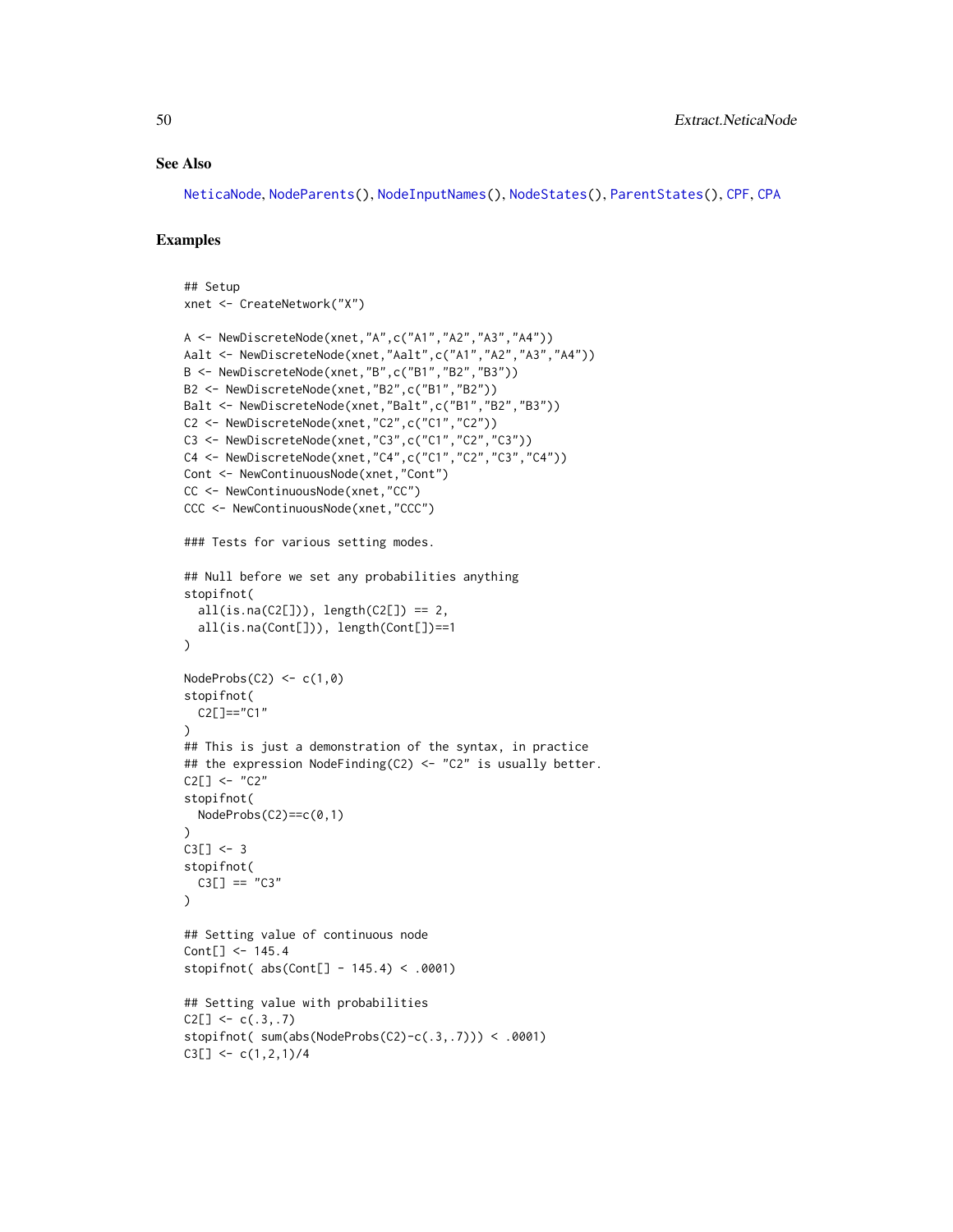# Extract.NeticaNode 51

```
stopifnot( sum(abs(NodeProbs(C3)-c(.25,.5,.25))) < .0001)
## Automatic normalization
C2[] \le - .25stopifnot( abs(sum(NodeProbs(C2)-c(.25,.75))) < .0001)
C3[] \leftarrow c(1,1)/3stopifnot( abs(sum(NodeProbs(C3)-1/3)) < .0001)
### Now some one parent cases
AddLink(A,B)
AddLink(A,B2)
stopifnot(
  nrow(B[])==NodeNumStates(A),
  ncol(B[])==1+NodeNumStates(B),
  nrow(B[[]])==NodeNumStates(A),
  ncol(B[[]])==NodeNumStates(B),
  all(is.na(B[][,2:(1+NodeNumStates(B))])),
  all(is.na(B[[]]))
)
NodeProbs(B) <- normalize(matrix(1:12,4))
Brow1 \leftarrow B[1]stopifnot(
  nrow(Brow1)==1,ncol(Brow1)==4,
  sum(abs(Brow1[,2:4]-c(1,5,9)/15))<.00001
)
Brow12 <- B[1:2]
stopifnot(
  nrow(Brow12)==2,ncol(Brow12)==4,
  sum(abs(Brow12[2,2:4]-c(2,6,10)/18))<.00001
\lambdaBrow4 \leq B["A4"]
stopifnot(
  nrow(Brow4)==1,ncol(Brow4)==4,
  sum(abs(Brow4[,2:4]-c(1,2,3)/6))<.00001
)
Brow34 <- B[c("A3","A4")]
stopifnot(
  nrow(Brow34)==2,ncol(Brow34)==4,
  abs(sum(Brow4[1,2:4]-c(3,7,11)/21))<.00001
)
Ball \leq B["\star"]
stopifnot(
  nrow(Ball)==4,ncol(Ball)==4
)
Ball <- B[EVERY_STATE]
stopifnot(
  nrow(Ball)==4,ncol(Ball)==4
)
```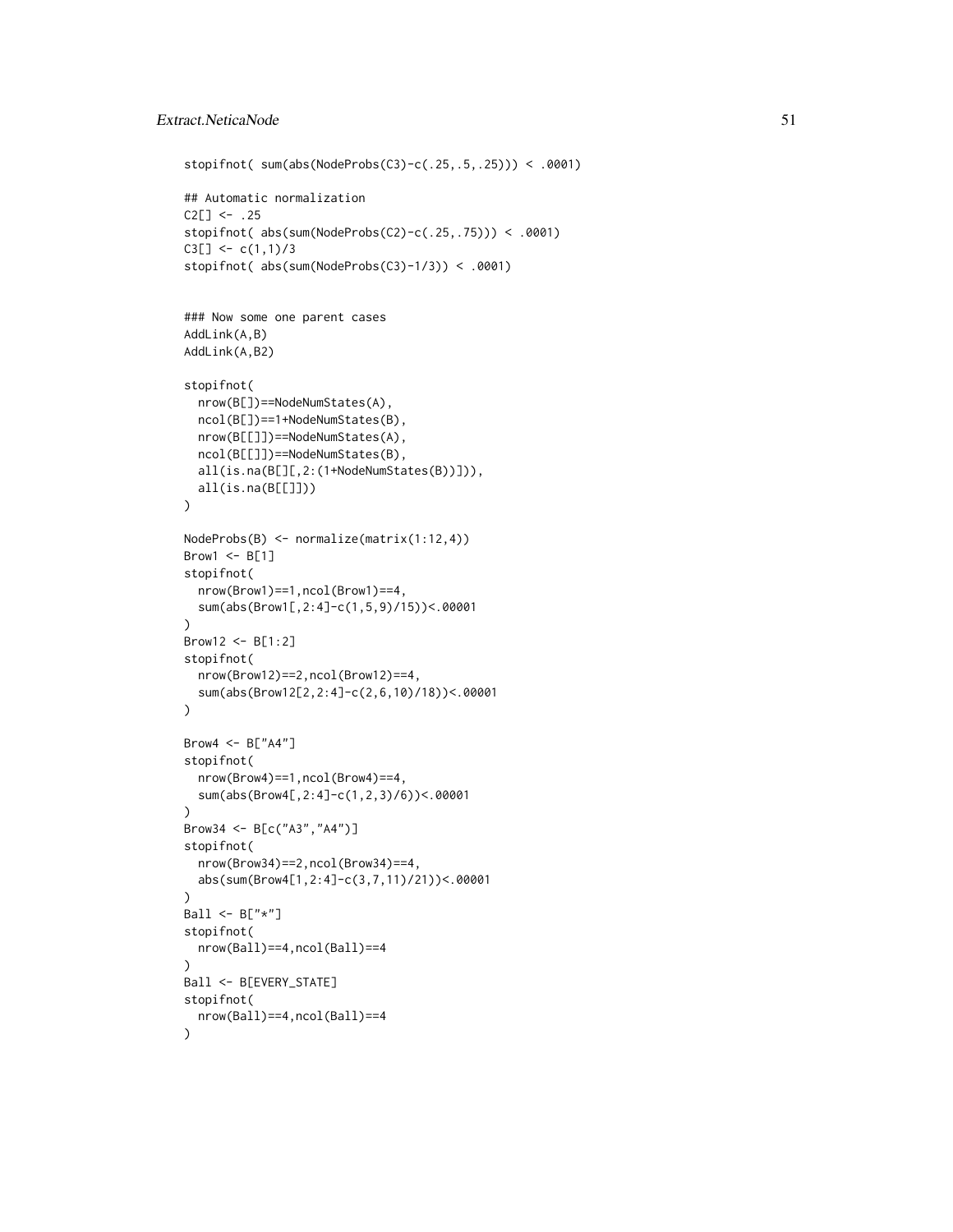```
Brow24 <- B[data.frame(A=factor(c("A2","A4"),NodeStates(A)))]
stopifnot(
  nrow(Brow24)==2,ncol(Brow24)==4,
  sum(abs(Brow24[2,2:4]-c(1,2,3)/6))<.00001
)
## Set all rows to the same value.
B[] <- matrix(c(1,1,1)/3,1)
stopifnot(
  abs(NodeProbs(B)-1/3)<.0001
)
B[EVERY_STATE] <- matrix(c(1,2,1)/4,1)
stopifnot(
  abs(NodeProbs(B)[3,]-c(.25,.5,.25))<.0001
)
B["*"] \leq max(ix(c(1,2,3)/6,1)stopifnot(
  abs(NodeProbs(B)[2,]-c(1/6,1/3,.5))<.0001
\lambda## Setting to exact values
B2[1:2] <- "B1"
B2[3] <- "B2"
B2[4] < - "B2"
B2tab <- B2[]
stopifnot(
  IsNodeDeterministic(B2),
  nrow(B2tab)==4,ncol(B2tab)==2,
  length(B2[[]]) == 4,
  B2[[]] == c("B1","B1","B2","B2"),
  as.integer(B2tab[, 2]) == c(1,1,2,2))
## Setting one value to non-deterministic changes the way the table is
## displayed.
B2[2] <- c(.5,.5)
B2tab <- B2[]
stopifnot(
  !IsNodeDeterministic(B2),
  nrow(B2tab)==4,ncol(B2tab)==3,
  sum(abs(B2tab[2,2:3]- c(.5,.5))) < .001,
  B2tab[1,2:3] == c(1,0),B2[[3]] == c(0,1))
## Self-normalizing setting
## Not run:
## This will generate an error because it is trying to set all four
## configurations to the same value but it is given four values.
B2[] \leftarrow c(.1,.2,.3,.4)
```
## End(Not run)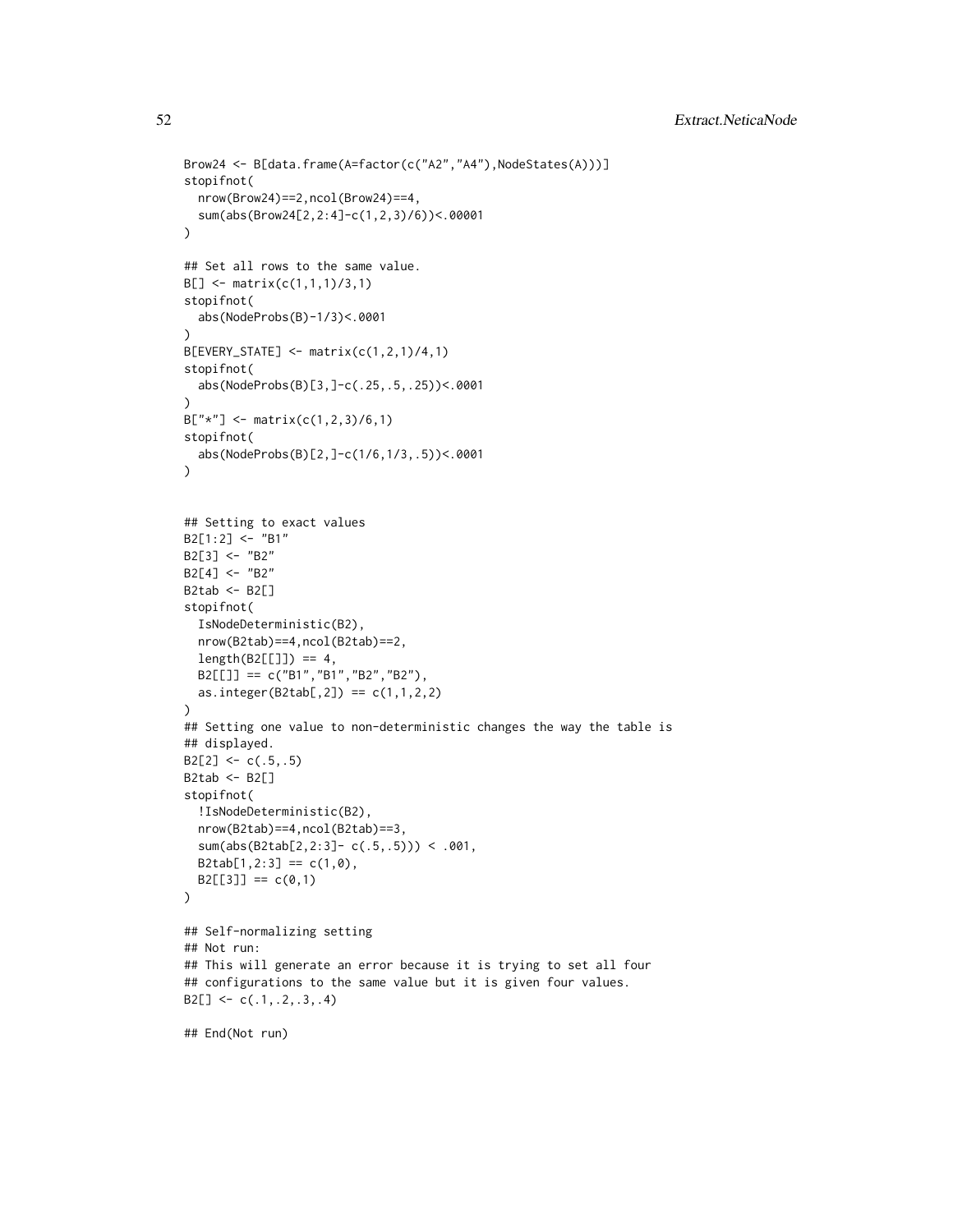# Extract.NeticaNode 53

```
B2[1:4] \leftarrow c(.1,.2,.3,.4)stopifnot(
  sum(abs(NodeProbs(B2)[,2]-c(.9,.8,.7,.6))) < .001
\lambdaB2[1:2] <- .5 ## Set both values to the same thing
B2[3:4] <- c(.6,.7) ## set to normalizing probs
stopifnot(
  sum(abs(NodeProbs(B2)[,2]-c(.5,.5,.4,.3))) < .001
\lambda## Beware! This next form assumes you are setting the rows to the same
## thing.
B2[3:4] \leftarrow c(.2,.8) ## Ambiguous instructions
stopifnot(
  sum(abs(NodeProbs(B2)[,2]-c(.5,.5,.8,.8))) < .001
)
## Using a matrix makes intent clear
B2[3:4] <- matrix(c(.2,.8),2) ## set to normalizing probs
stopifnot(
  sum(abs(NodeProbs(B2)[,2]-c(.5,.5,.8,.2))) < .001
\lambda## Data frame as value
## First do a blank extraction to get general shape.
B2frame <- B2[]
## Now manipulate it however
B2frame[,2:3] <- 1:8
## And set it back
B2[] <- normalize(B2frame)
stopifnot(
  sum(abs(NodeProbs(B2)[,1]-c(1/6,2/8,3/10,4/12))) <.001
\mathcal{L}B2frame1 <-B2frame[B2frame$A=="A3",]
B2frame1[,2:3] <- c(4,6)/10B2[] <- B2frame1 ## Only row 3 affected
stopifnot(
  sum(abs(NodeProbs(B2)[,1]-c(1/6,2/8,4/10,4/12))) <.001
)
## Continuous node with one discrete parent
AddLink(A,Cont) ##Notice how old value is replicated
stopifnot(
  nrow(Cont[]) == 4, ncol(Cont[]) == 2,length(Cont[[]]) == 4,abs(Cont[][,2]-145.4) <.0001,
  abs(Cont[[3]]-145.4) <.0001
)
AddLink(A,CC)
stopifnot(
  nrow(CC[]) == 4, ncol(CC[]) == 2,is.na(CC[][,2])
)
```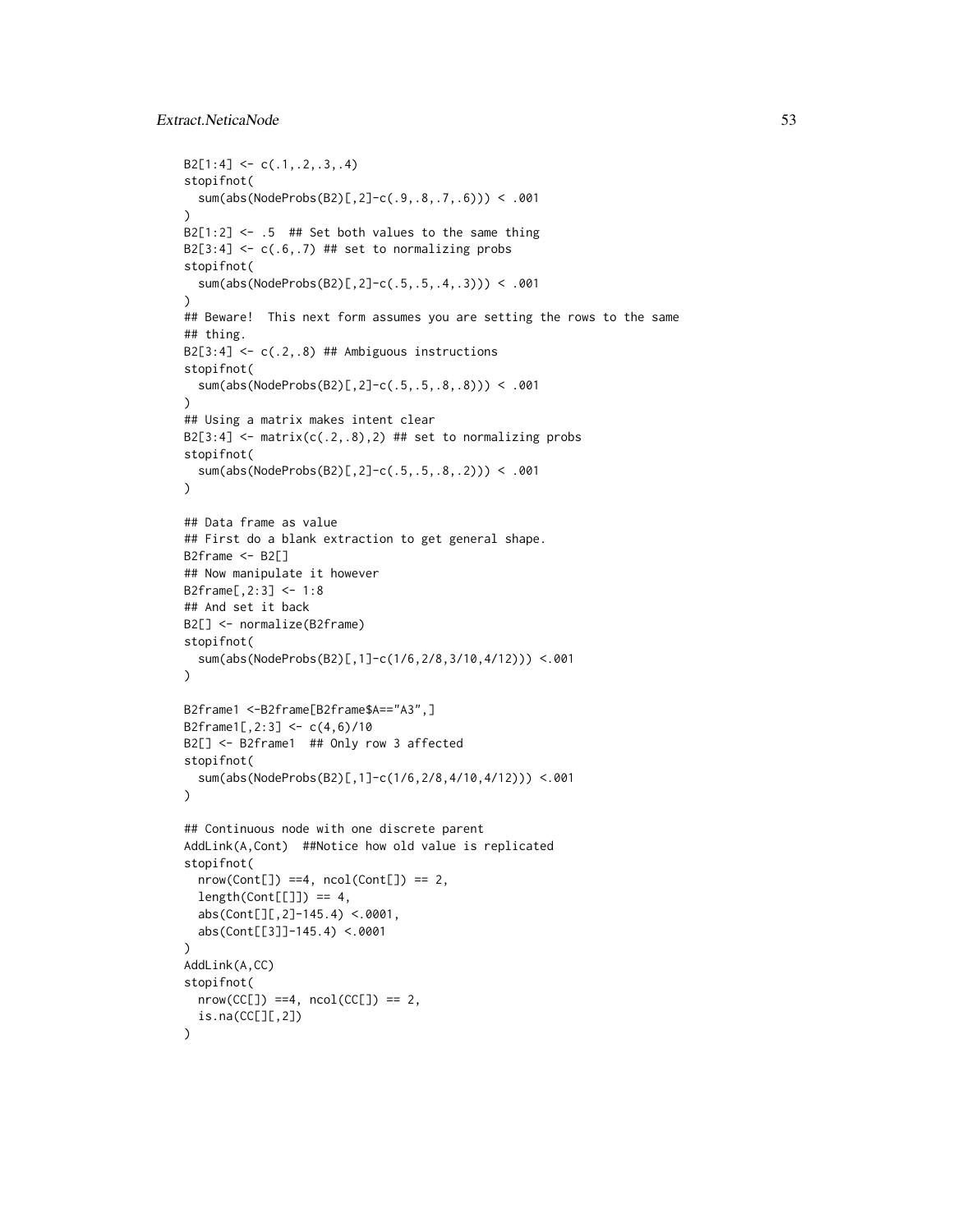```
Cont[] \leftarrow 7stopifnot(
 abs(Cont[[]]-7) <.0001
\lambdaCont[2] <- 3.2
stopifnot(
  abs(Cont[[]]-c(7,3.2,7,7)) <.0001
\mathcal{L}Cont[1:2] < -0Cont[3:4] < -c(8,1)stopifnot(
  abs(Cont[[]]-c(0,0,8,1)) <.0001,
  abs(Cont[3:4,drop=TRUE]-c(8,1)) < .0001
)
## Two parent case
AddLink(A,C2)
AddLink(B,C2)
C2[] \leftarrow c(.5,.5)stopifnot(
  nrow(C2[])==12, ncol(C2[])==4,
  sum(abs(C2[[]]-.5)) < .0001
)
AddLink(A,C4)
AddLink(B,C4)
stopifnot(
 nrow(C4[])==12, ncol(C4[])==6,
  all(is.na(C4[[]]))
\lambdaNodeProbs(C4) <- normalize(array(1:48,c(4,3,4)))
## Data Frame/matrix Selection
dfsel <- data.frame(A=factor(c("A2","A3"),levels=NodeStates(A)),
                     B=factor(c("B1","B3"),levels=NodeStates(B)))
C21.33 <- C4[dfsel]
stopifnot(
   nrow(C21.33)==2, ncol(C21.33)==6,
   C21.33[1,1] == "A2",C21.33[2,2] == "B3",abs(C21.33[1,3]-2/80) < .0001,
   abs(C21.33[2,4]-23/116) < .0001
)
```

```
dfselbak <- data.frame(B=factor(c("B3","B2"),levels=NodeStates(B)),
```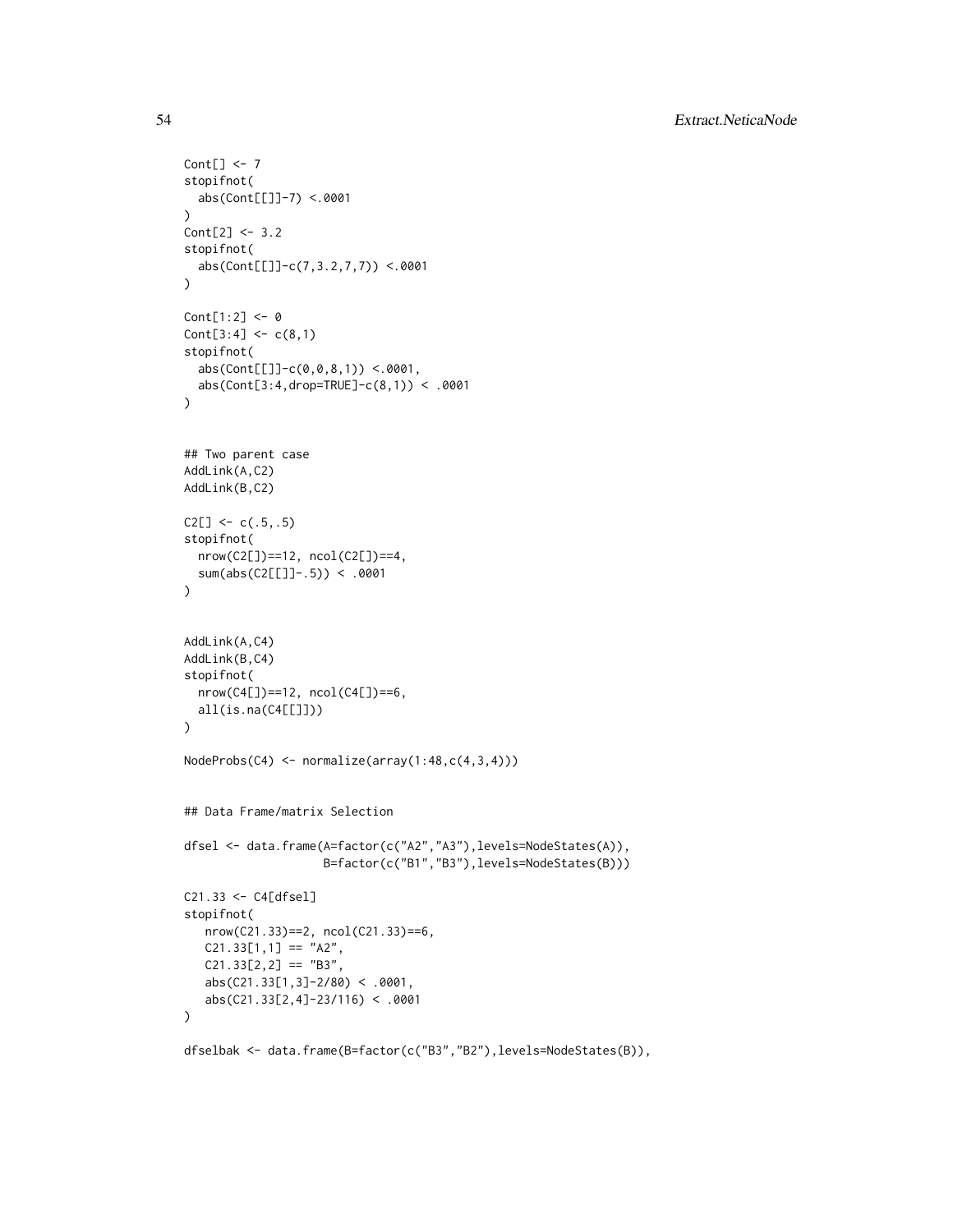```
A=factor(c("A1","A4"),levels=NodeStates(A)))
C13.42 \leftarrow C4[dfselbak]stopifnot(
  nrow(C13.42)==2, ncol(C13.42)==6,
   C13.42[1,1] == "A1",C13.42[2,2] == "B2",abs(C13.42[1,3]-9/108) < .0001,
   abs(C13.42[2,4]-20/104) < .0001
\lambdaC2[dfsel] <- matrix(c(.7,.6,.3,.4),2)
C2[dfselbak] < -c(.9,.1)stopifnot(
  sum(abs(C2[[]][,1] - c(.5,.7,.5,.5, .5,.5,.5,.9, .9,.5,.6,.5))) < .0001
)
## Test for error with using variables in selection inside of a
## function.
testSel <- function(node,sel1,sel2, val) {
localselvar <- data.frame(sel1,sel2)
 names(localselvar) <- ParentNames(node)
 node[localselvar]
 node[localselvar]<-val
invisible(node)
}
testSel(C2,factor(c("A2","A3"),levels=NodeStates(A)),
           factor(c("B1","B3"),levels=NodeStates(B)),
           matrix(c(.7,.6,.3,.4),2))
## Array-like selection
stopifnot(
  sum(abs(C4[[2,3]]-c(10,22,34,46)/112))<.0001,
  sum(abs(C4[[B=2,A=4]]-c(8,20,32,44)/104))<.0001
\lambdaC1.23 < -C4[1,2:3]stopifnot(
  nrow(C1.23)==2, ncol(C1.23)==6,
  sum(abs(C1.23[,3] - c(5/92 ,9/108))) <.0001
)
C2[] \leftarrow .5C2[1,2:3] <- .99
stopifnot(
  sum(abs(C2[[]][,1] - c(.5,.5,.5,.5, .99,.5,.5,.5, .99,.5,.5,.5))) < .0001
\lambdaC1.23 <- C4["A1",c("B2","B3")]
stopifnot(
  nrow(C1.23)==2, ncol(C1.23)==6,
  sum(abs(C1.23[,3] - c(5/92 ,9/108))) <.0001
)
C2[] \le - .5
```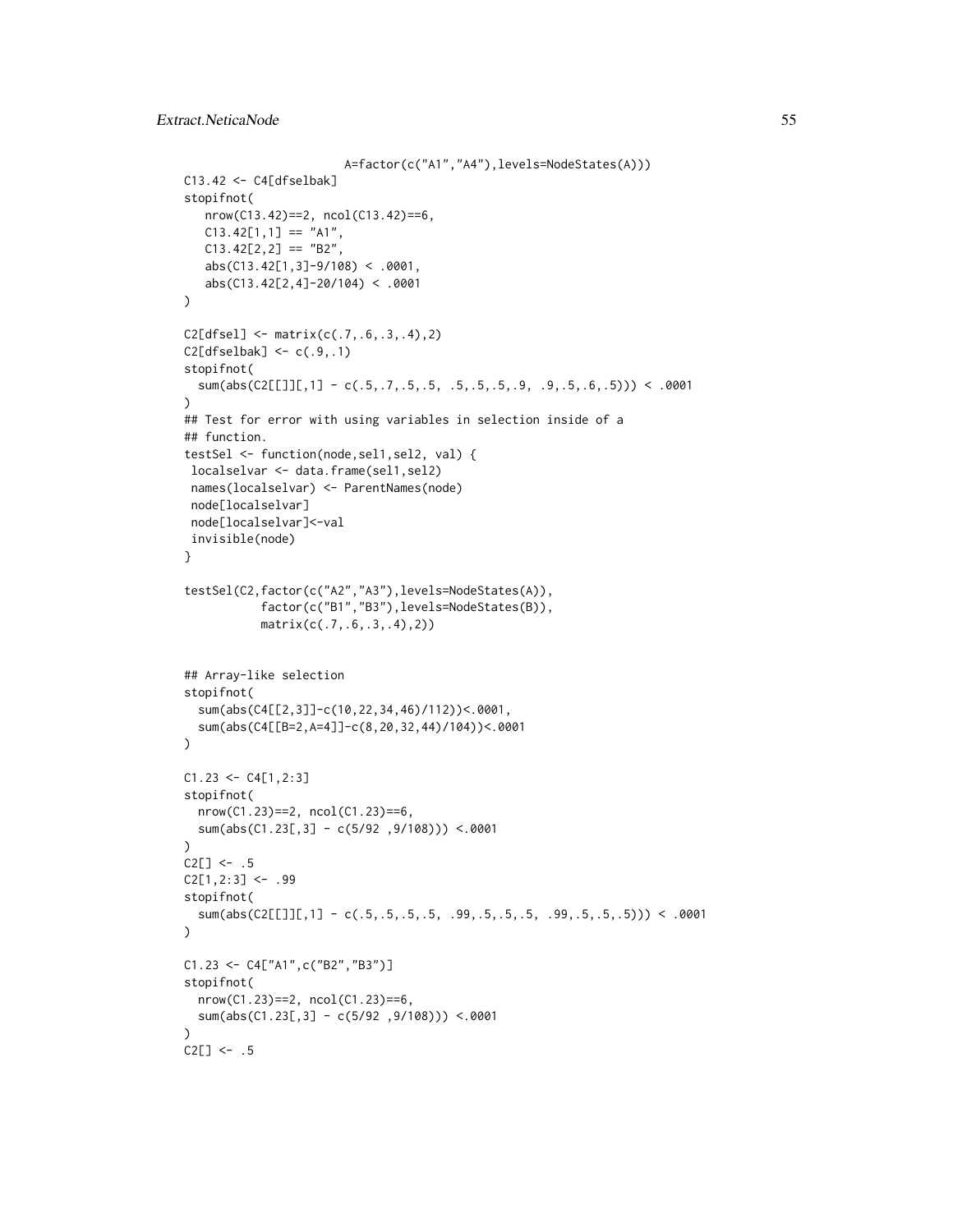```
C2["A1",c("B2","B3")] <- .99
stopifnot(
  sum(abs(C2[[]][,1] - c(.5,.5,.5,.5, .99,.5,.5,.5, .99,.5,.5,.5))) < .0001
\lambdaC34.12 < -C4[3:4,1:2]stopifnot(
  nrow(C34.12)==4, ncol(C34.12)==6,
  sum(abs(C34.12[,3] - c(3/84,4/88, 7/100, 8/104))) <.0001
\lambdaC2[] \le - .5C2[3:4,1:2] <- .99
stopifnot(
  sum(abs(C2[[]][,1] - c(.5,.5,.99,.99, .5,.5,.99,.99, .5,.5,.5,.5))) < .0001
)
## Wildcards
C1. <- C4[1,EVERY_STATE]
stopifnot(
  nrow(C1.) == 3, ncol(C1.) == 6,sum(abs(C1.[,3] -c(1/76, 5/92, 9/108))) < .0001
\lambdaC2[] < -.5C2[1,EVERY_STATE] <- "C1"
stopifnot(
  sum(abs(C2[[]][,1] - c(1,.5,.5,.5, 1,.5,.5, 1,.5,.5,.5,.5))) < .0001
)
C.2 <- C4[EVERY_STATE,2]
stopifnot(
  nrow(C.2) == 4, ncol(C.2)=5,sum(abs(C.2[,3] -c(5/92, 6/96, 7/100, 8/104)) < .0001
\lambdaC2[] < -.5C2[EVERY_STATE,2] <- "C2"
stopifnot(
  sum(abs(C2[[]][,1] - c(.5,.5,.5,.5, 0,0,0,0, .5,.5,.5,.5))) < .0001
\mathcal{L}C1. < - C4["A1","*"]
stopifnot(
  nrow(C1.) == 3, ncol(C1.) == 6,sum(abs(C1.[,3] -c(1/76, 5/92, 9/108))) < .0001
)
C2[] < -.5C2["A1","*"] <- "C1"
stopifnot(
  sum(abs(C2[[]][,1] - c(1,.5,.5,.5, 1,.5,.5,.5, 1,.5,.5,.5))) < .0001
\lambdaC.2 < - C4['' *'', ' ' B2'']stopifnot(
```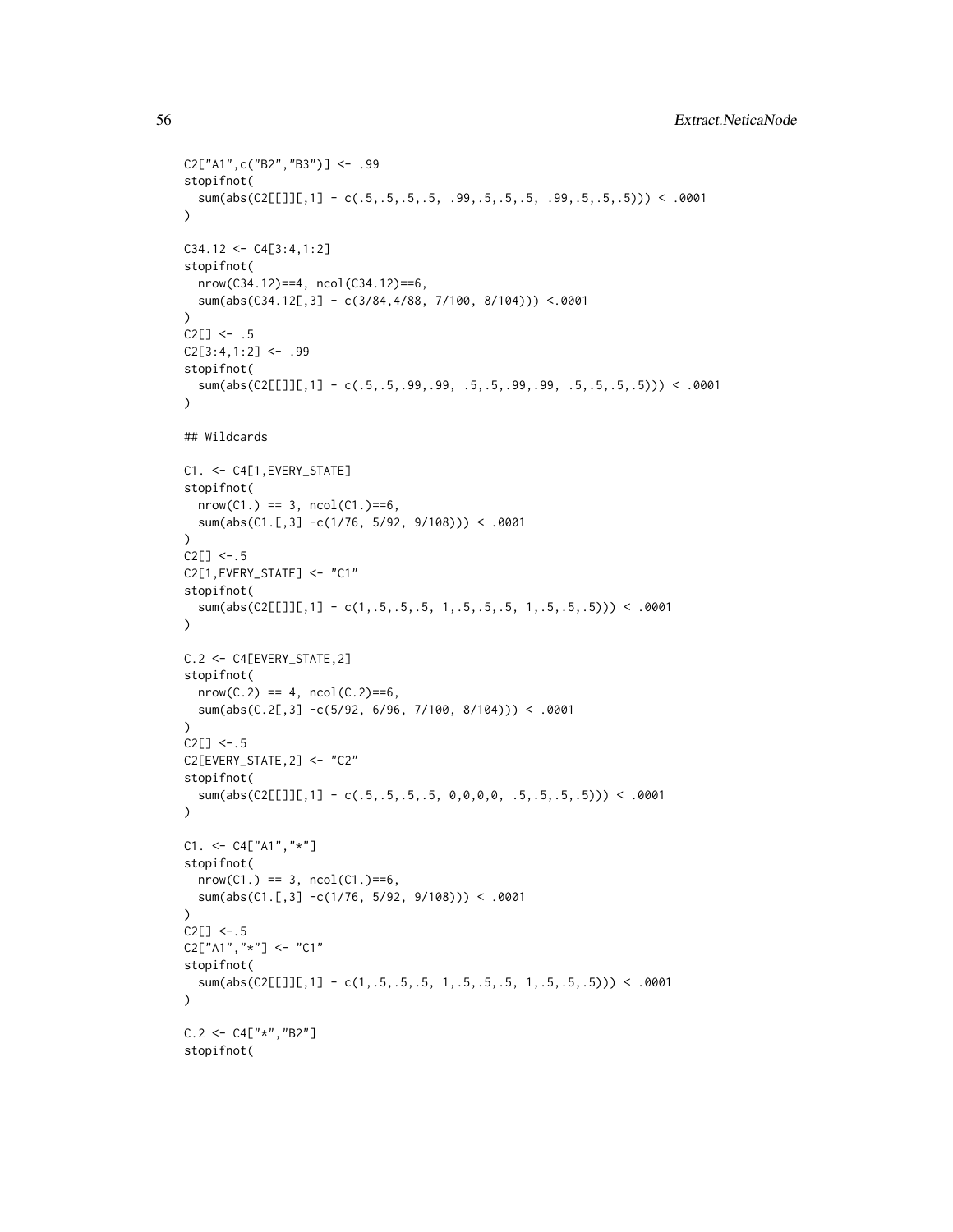```
nrow(C.2) == 4, ncol(C.2) == 6,sum(abs(C.2[,3] -c(5/92, 6/96, 7/100, 8/104))) < .0001
)
C2[] < -.5C2["*","B2"] <- "C2"
stopifnot(
  sum(abs(C2[[1][,1] - c(.5,.5,.5,.5, 0,0,0,0, .5,.5,.5,.5))) < .0001\lambda## Missing parent values
C1. < -C4[1,]stopifnot(
  nrow(C1.) == 3, ncol(C1.) == 6,sum(abs(C1.[,3] -c(1/76, 5/92, 9/108))) < .0001
)
C2[] \le -.5C2[1,] <- "C1"
stopifnot(
  sum(abs(C2[[]][,1] - c(1,.5,.5,.5, 1,.5,.5,.5, 1,.5,.5,.5))) < .0001
\lambdaC.2 < -C4[, 2]stopifnot(
  nrow(C.2) == 4, ncol(C.2)=5,sum(abs(C.2[,3] -c(5/92, 6/96, 7/100, 8/104))) < .0001
)
C2[] < -.5C2[, 2] <- "C2"
stopifnot(
  sum(abs(C2[[]][,1] - c(.5,.5,.5,.5, 0,0,0,0, .5,.5,.5,.5))) < .0001
)
C1. < -C4[A=1]stopifnot(
  nrow(C1.) == 3, ncol(C1.) == 6,sum(abs(C1.[,3] -c(1/76, 5/92, 9/108))) < .0001
\lambdaC2[] < -.5C2[A=1] <- "C1"
stopifnot(
  sum(abs(C2[[]][,1] - c(1,.5,.5,.5, 1,.5,.5,.5, 1,.5,.5,.5))) < .0001
\lambdaC.2 < - C4[Be''B2'']stopifnot(
  nrow(C.2) == 4, ncol(C.2) == 6,sum(abs(C.2[,3] -c(5/92, 6/96, 7/100, 8/104))) < .0001
\lambdaC2[] < -.5C2[B="B2"] <- "C2"
stopifnot(
  sum(abs(C2[[]][,1] - c(.5,.5,.5,.5, 0,0,0,0, .5,.5,.5,.5))) < .0001
```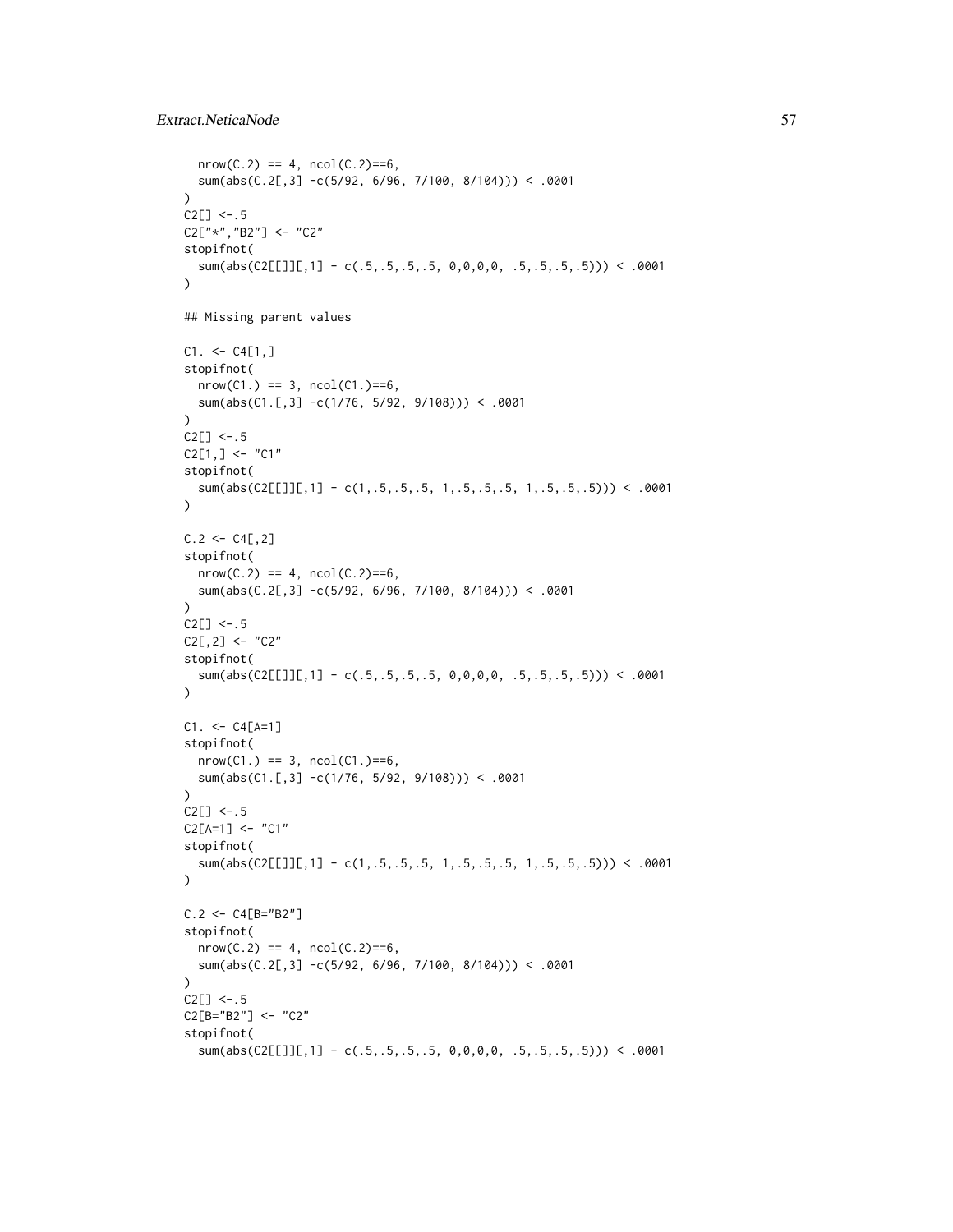```
)
## Data frame as value
dfset <- data.frame(A=factor(c("A2","A3"),levels=NodeStates(A)),
                    B=factor(c("B1","B3"),levels=NodeStates(B)),
                    C.C1=c(1,0), C.C2=c(0,1))C2[] \le - .5C2[] <- dfset
stopifnot(
  sum(abs(C2[[]][,1] - c(.5,1,.5,.5, .5,.5,.5,.5, .5,.5,0,.5))) < .0001
)
## Continuous Child node
AddLink(B2,Cont)
stopifnot(
  nrow(Cont[])==8, ncol(Cont[])==3,
  sum(abs(Cont[[]]-c(0,0,8,1))) < .0001
)
AddLink(A,CCC)
AddLink(B,CCC)
stopifnot(
  nrow(CCC[])==12, ncol(CCC[])==3,
  all(is.na(CCC[[]]))
)
Cont[] \leftarrow 0Cont[1,1] <- 1.1
Cont[2:3,2] <- c(2.2,3.2)
Cont["A4","*"] <- 4
## Not run:
## Can't set to multiple values when using * selection.
Cont["A4", "*"] <- c(4.1, 4.2) ## Generates an error
## End(Not run)
stopifnot(
  sum(abs(Cont[[]]-c(1.1,0,0,4,0,2.2,3.2,4))) < .0001,
  abs(Cont[["A1","B1"]]-1.1) <.0001,
  sum(abs(Cont[[B=2,A=2:3]]-c(2.2,3.2))) < .0001,
  sum(abs(Cont[[A=4]] -4)) < .0001
)
## Set by integer count
## 12 rows in A*B combinations
for (i in 1:12) {
  CCC[i] <- i
  C2[i] <- i/100
}
stopifnot(
  sum(abs(CCC[[]]-t(matrix(1:24,3,4)))) <.0001,
  sum(abs(C2[[]][,1]-t(matrix(1:24/100,3,4)))) <.001
\mathcal{L}
```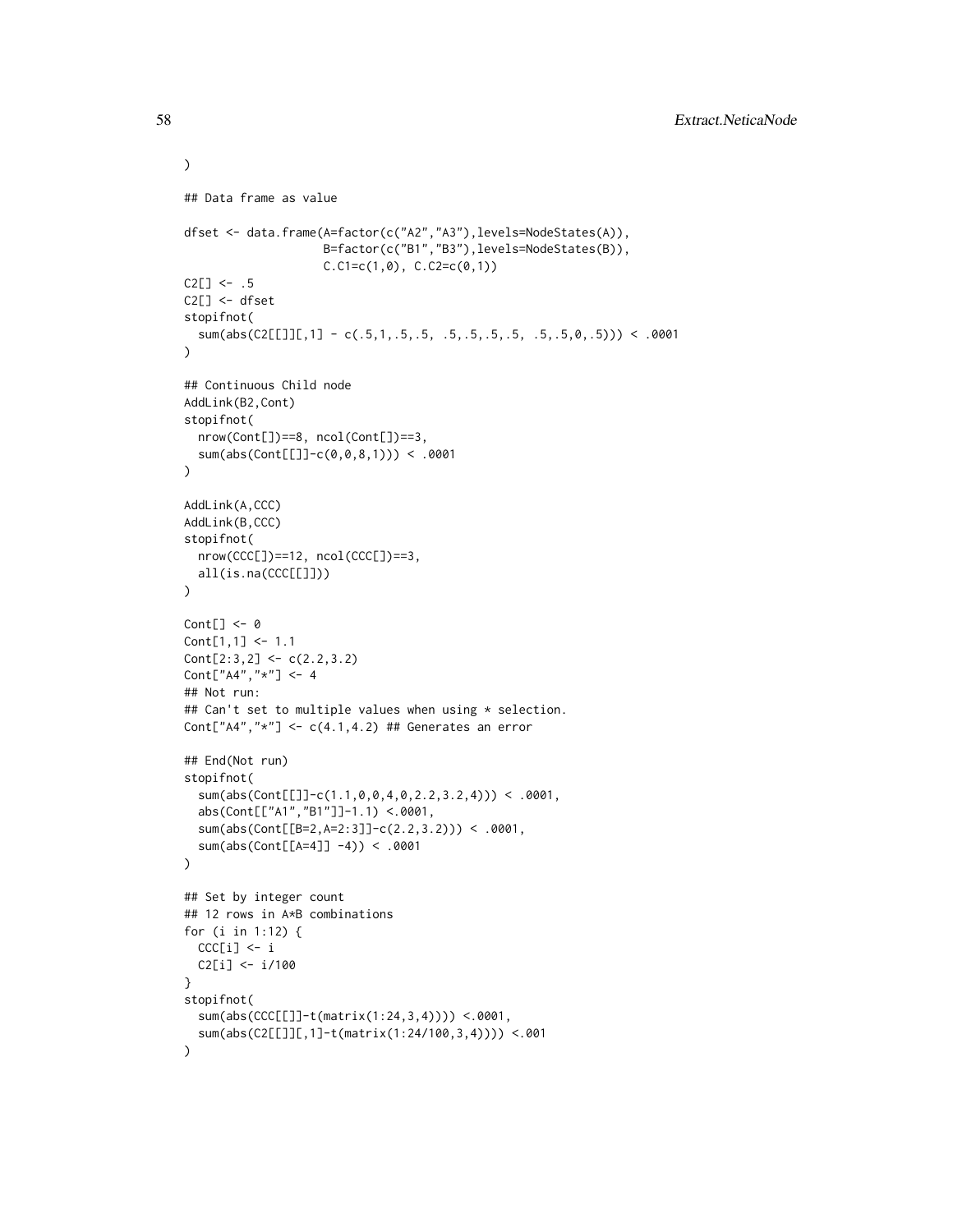## FadeCPT 59

```
for (i in 1:12) {
 stopifnot(
    abs(CCC[[i]] - i) <.0001,
    abs(C2[[i]][1] - i/100) <.0001
 )
}
DeleteNetwork(xnet)
```
FadeCPT *Fades a Netica Conditional Probability Table*

# Description

This function fades a Netica conditional probability table associated with a node (that is, it makes it closer to uniform). This is used when learning conditional probabilities over time, so that newer observations will have more weight than older ones.

#### Usage

```
FadeCPT(node, degree = 0.2)
```
#### Arguments

| node   | A NeticaNode object.                                                                                                                                                      |
|--------|---------------------------------------------------------------------------------------------------------------------------------------------------------------------------|
| degree | A scalar value between 0 and 1 providing the amount of fading to be done. A<br>degree of 1 produces a uniform distribution and a degree of 0 leaves the CPT<br>unchanged. |

## Details

This is essentially an exponential filter, with 1-degree as the retained weight. Calling it once with degree of  $1 - d$  and again with degree  $1 - f$  is equivalent to calling it once with degree  $1 - df$ .

If prob are the current probabilities associated with a row of the CPT, and expr is the current experience, then the new probabilities will be newprob = normalize(prob\* exper \*  $(1-\text{degree}) + \text{degree}$ ), and the new experience will be the normalization constant.

This funciton is often used together with [LearnFindings](#page-87-0) to downweight old cases when the conditional probabilities are thought to be changing slowly over time.

#### Value

This function returns the node object.

# Note

Frequently the degree is made time dependent. If dt is the time elapsed since the last observation, the degree is frequently an expression like  $1$ -expt(R,dt), where R is a constant less than 1 which controls how quickly the CPT is faded.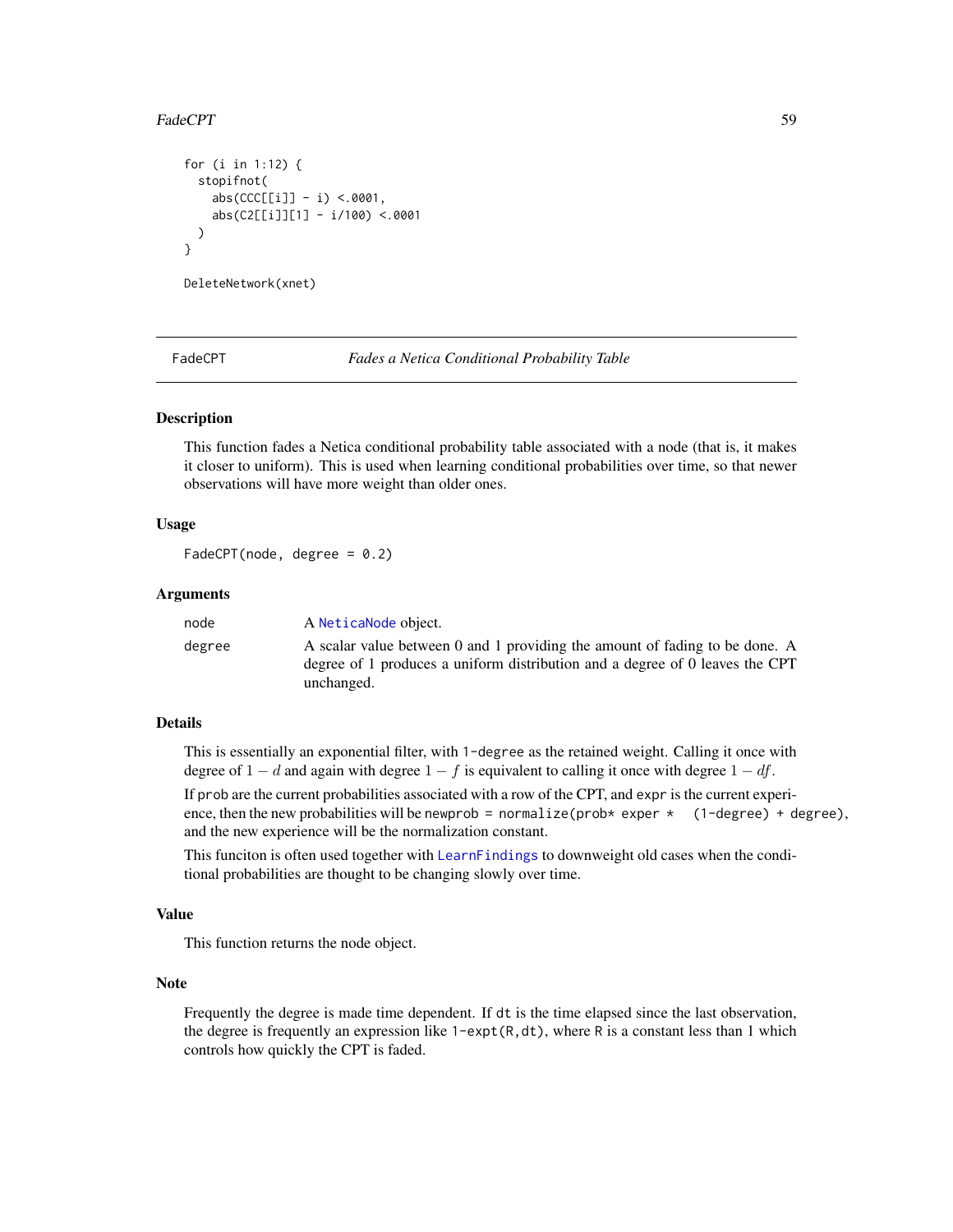#### Author(s)

Russell Almond

# References

<http://norsys.com/onLineAPIManual/index.html>: [FadeCPTable\\_bn\(\)](http://norsys.com/onLineAPIManual/functions/FadeCPTable_bn.html)

# See Also

[NodeExperience](#page-137-0), [NodeProbs](#page-157-0), [LearnFindings](#page-87-0)

# Examples

```
aaa <- CreateNetwork("AAA")
A <- NewDiscreteNode(aaa,paste("A",1:5,sep=""),c("true","false"))
for( i in 1:length(A)) {
  NodeProbs(A[[i]]) \leftarrow c(.8,.2)NodeExperience(A[[i]]) <- 10
}
deg \leq -2expected <- NodeProbs(A[[1]])*10*(1-deg)+deg
FadeCPT(A[[1]], deg)
stopifnot(
  sum(abs(NodeProbs(A[[1]])-expected/sum(expected))) < .0001,
  abs(NodeExperience(A[[1]])-sum(expected)) < .001
\mathcal{L}## Fading by deg then by deg2 is the same as fading by
## 1-(1-deg)*(1-deg2)
deg2 <-3FadeCPT(A[[1]],deg2)
FadeCPT(A[[2]], 1-(1-deg)*(1-deg2))
stopifnot (
  sum(abs(NodeProbs(A[[1]]) - NodeProbs(A[[2]]))) < .0001
)
## Fade by two time units.
lambda <-.8
FadeCPT(A[[3]],1-lambda^2)
## Special cases
FadeCPT(A[[4]],0)
FadeCPT(A[[5]],1)
stopifnot (
  sum(abs(NodeProbs(A[[4]]) -c(.8,.2))) < .0001,
  sum(abs(NodeProbs(A[[5]]) -c(.5,.5))) < .0001
)
```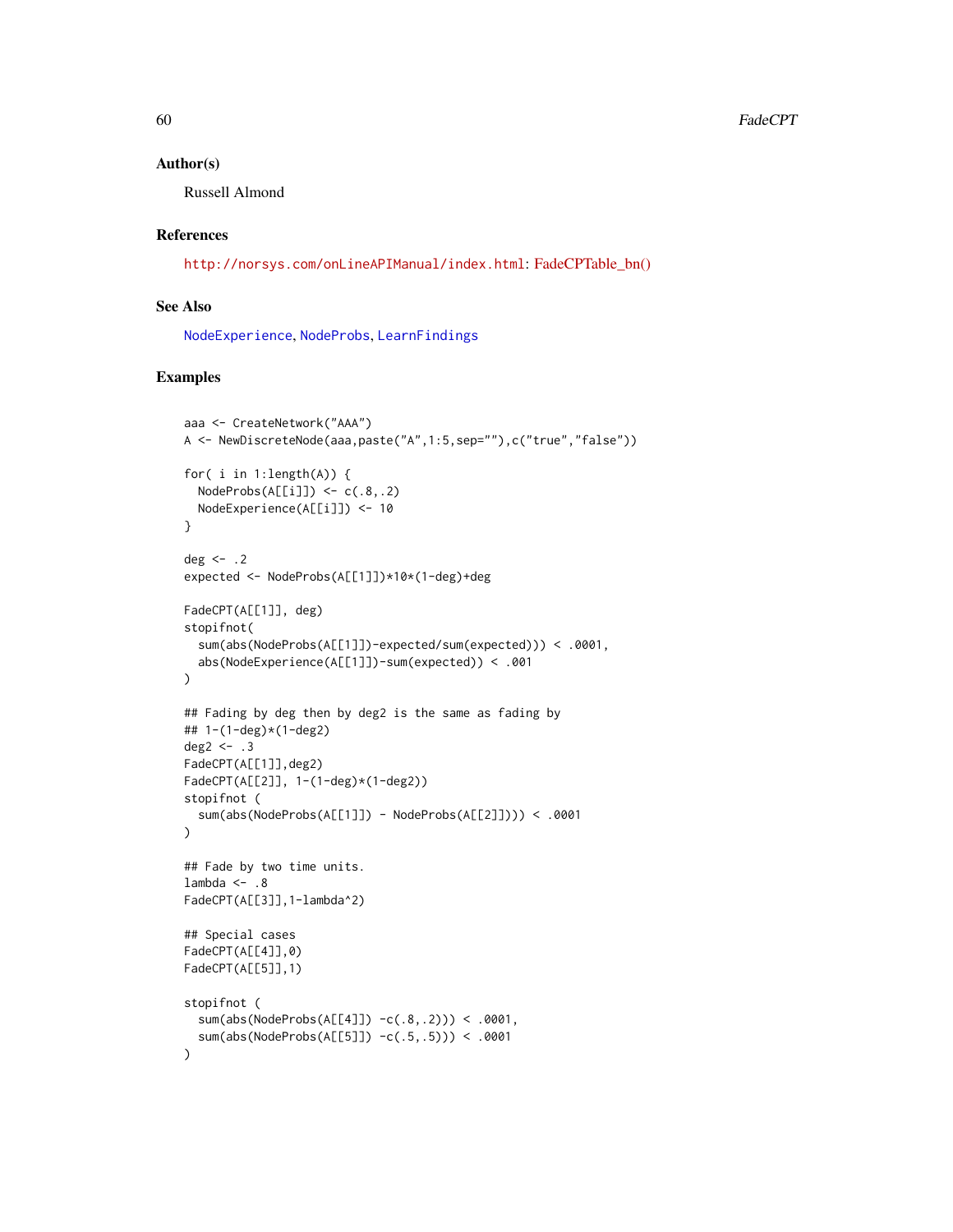DeleteNetwork(aaa)

<span id="page-60-0"></span>FindingsProbability *Finds the probability of the findings entered into a Netica network.*

## **Description**

This function assumes that the network has been compiled and that a number of findinds have been entered. The function calculates the prior probability for the entered findings (that is, the normalization constant of the Bayesian network).

#### Usage

```
FindingsProbability(net)
```
# Arguments

net An active and compiled Bayesian Network.

# Details

In the usual algorithms for propagating probabilities in a Bayesian network the probabilities are passed unnormalized. When reporting the probabilities, a normalization constant is calculated. This normalization constant is the probability of all of the findings that have been entered through [NodeFinding\(](#page-139-0)). (See Almond, 1995, for details on the use of normalization constants as probabilities of findings.)

It is not meaningful to call this function before the network has been compiled. Calling it before findings have been entered will result in a value of 1.0.

# Value

A scalar real value representing the probability of the findings, or NA if the network was not found or not compiled.

## Note

Netica gives a warning about the interpretation if likelihood findings have been set (through [NodeLikelihood\(](#page-149-0)). In this case, the value is perhaps better though of as a normalization constant.

#### Author(s)

Russell Almond

# References

Almond, R. G. (1995) *Graphical Belief Modeling*. Chapman and Hall. <http://norsys.com/onLineAPIManual/index.html>: [FindingsProbability\\_bn\(\)](http://norsys.com/onLineAPIManual/functions/FindingsProbability_bn.html)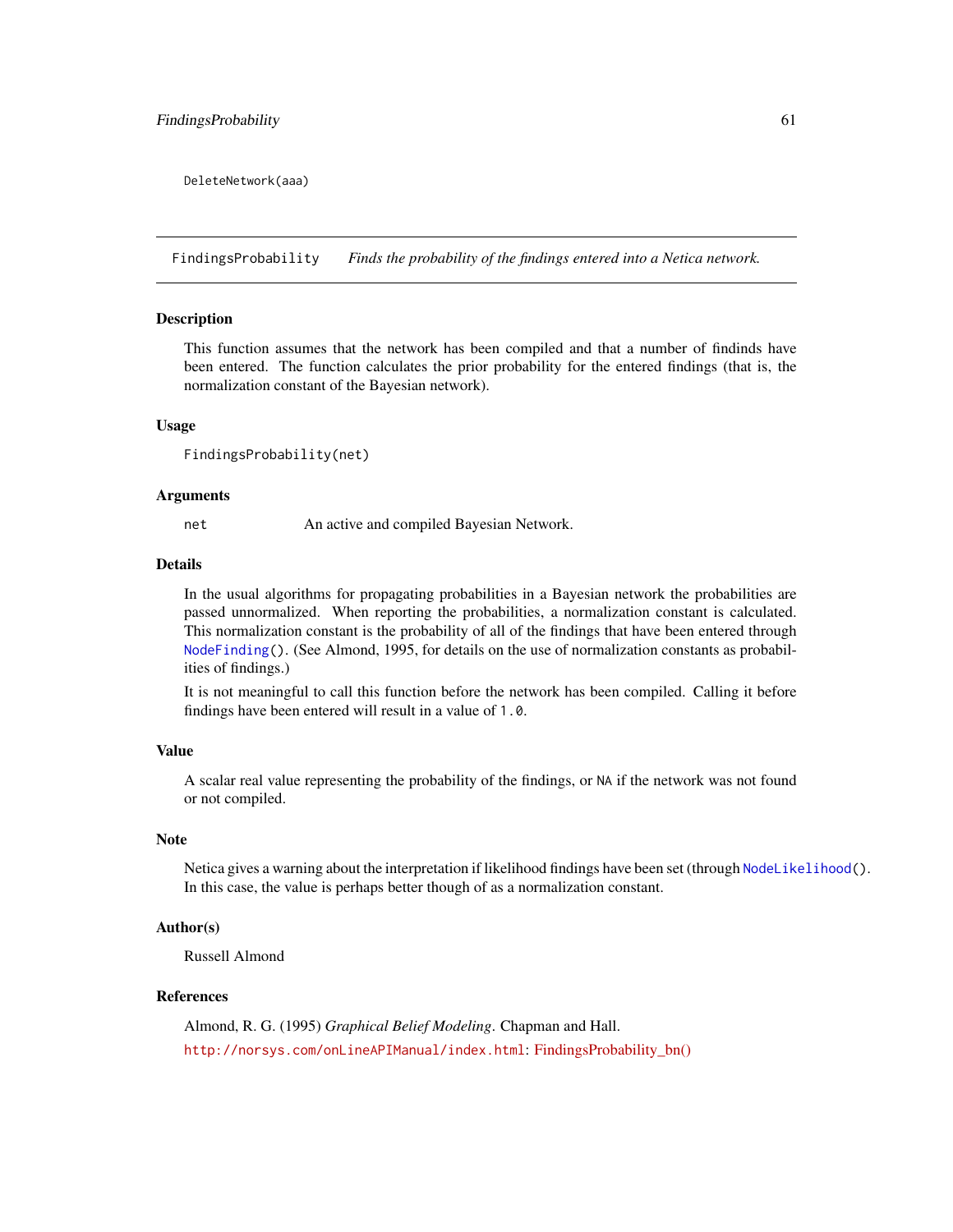## See Also

```
NeticaNode,NodeBeliefs(), EnterNegativeFinding(), RetractNodeFinding(), NodeLikelihood()
```
#### Examples

```
EMSMMotif <- ReadNetworks(paste(library(help="RNetica")$path,
                           "sampleNets","EMSMMotif.dne",
                           sep=.Platform$file.sep))
CompileNetwork(EMSMMotif)
norm1 <- FindingsProbability(EMSMMotif)
stopifnot ( abs(norm1-1) <.0001)
## Find observable nodes
obs <- NetworkNodesInSet(EMSMMotif,"Observable")
NodeFinding(obs$Obs1a1) <- "Right"
NodeFinding(obs$Obs1a2) <- "Wrong"
prob1r2w <- FindingsProbability(EMSMMotif)
stopifnot (prob1r2w < 1, prob1r2w > 0)
## Clear it out and try again
RetractNetFindings(EMSMMotif)
NodeLikelihood(obs$Obs2a) <- c(.75,.75,.75)
prob75 <- FindingsProbability(EMSMMotif)
stopifnot( abs(prob75-.75) < .0001)
DeleteNetwork(EMSMMotif)
```
<span id="page-61-0"></span>GetNamedNetworks *Finds a Netica network (if it exists) for the name.*

# **Description**

This searches through the currently open Netica networks and returns a [NeticaBN](#page-101-0) object pointing to the networks with the given names. If no network with the name is found NULL is returned instead, so this provides a way to check whether a network exists.

## Usage

```
GetNamedNetworks(namelist)
```
#### Arguments

namelist A character vector giving the name or names of the networks to be found.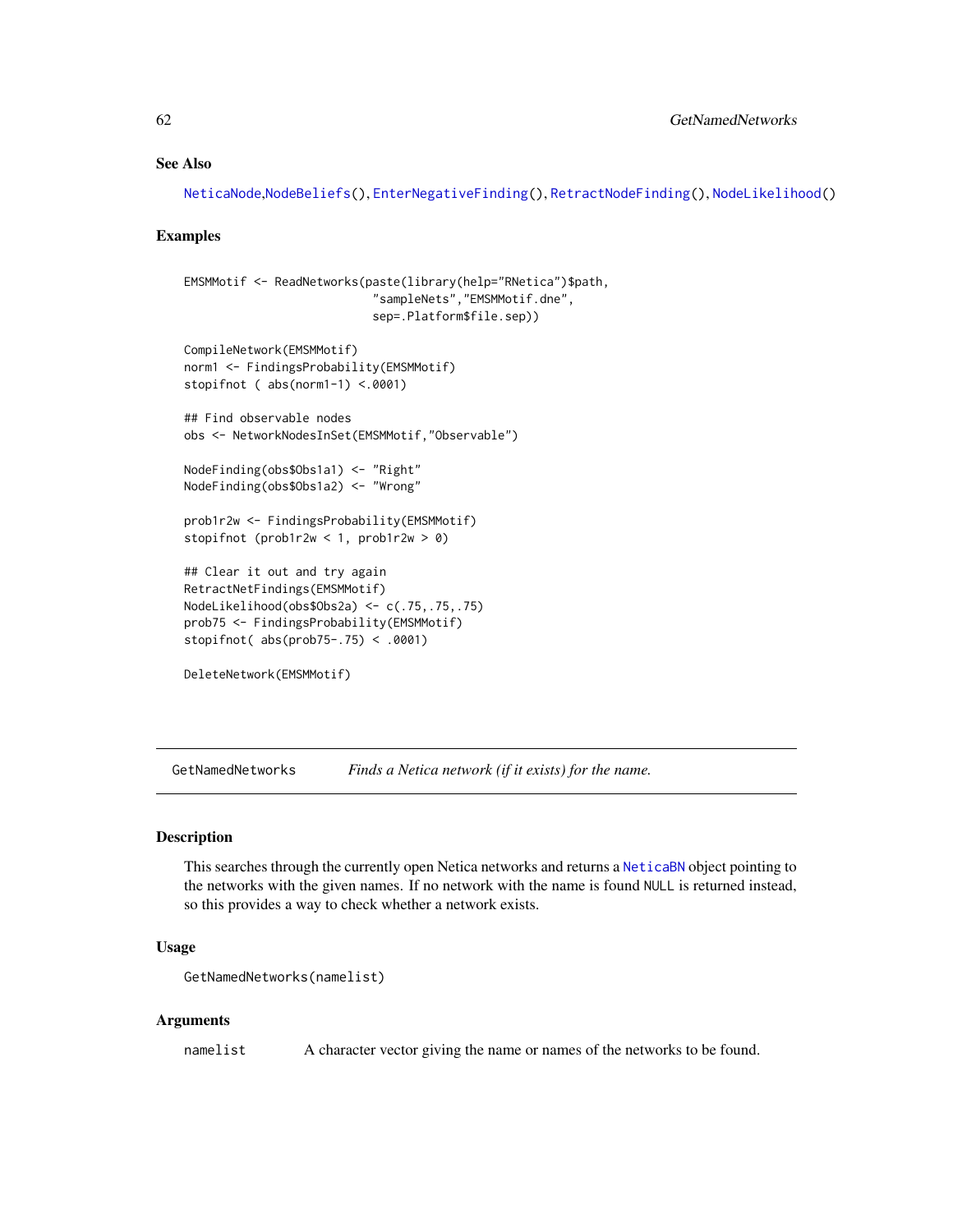# Details

GetNamedNetworks() searches the list of network names looking for a network with the appropriate name. If it is found, a handle to that network is returned as a NeticaBN object. If not, NULL is returned.

# Value

If namelist is of length 1, then a single NeticaBN object or NULL will be returned.

If namelist is of length greater than 1, then a list of the same length as namelist is returned. Each element is a NeticaBN related to the corresponding name or NULL if the name does not refer to a network.

# Note

This function does a linear search through all networks, so it could be pretty slow if there are a large number of networks open.

# Author(s)

Russell Almond

## References

<http://norsys.com/onLineAPIManual/index.html>: [GetNthNet\\_bn\(\)](http://norsys.com/onLineAPIManual/functions/GetNthNet_bn.html)

# See Also

[CreateNetwork\(](#page-33-0)), [GetNthNetwork\(](#page-64-0))

## Examples

```
net1 <- CreateNetwork("myNet")
## Fetch the network we just created by name.
net2 <- GetNamedNetworks("myNet")
stopifnot(is(net2,"NeticaBN"))
stopifnot(as.character(net1)==as.character(net2))
stopifnot(net1==net2)
```

```
## No network named "fish", this should return NULL
fish <- GetNamedNetworks("fish")
stopifnot(all(sapply(fish,is.null)))
```
DeleteNetwork(net2)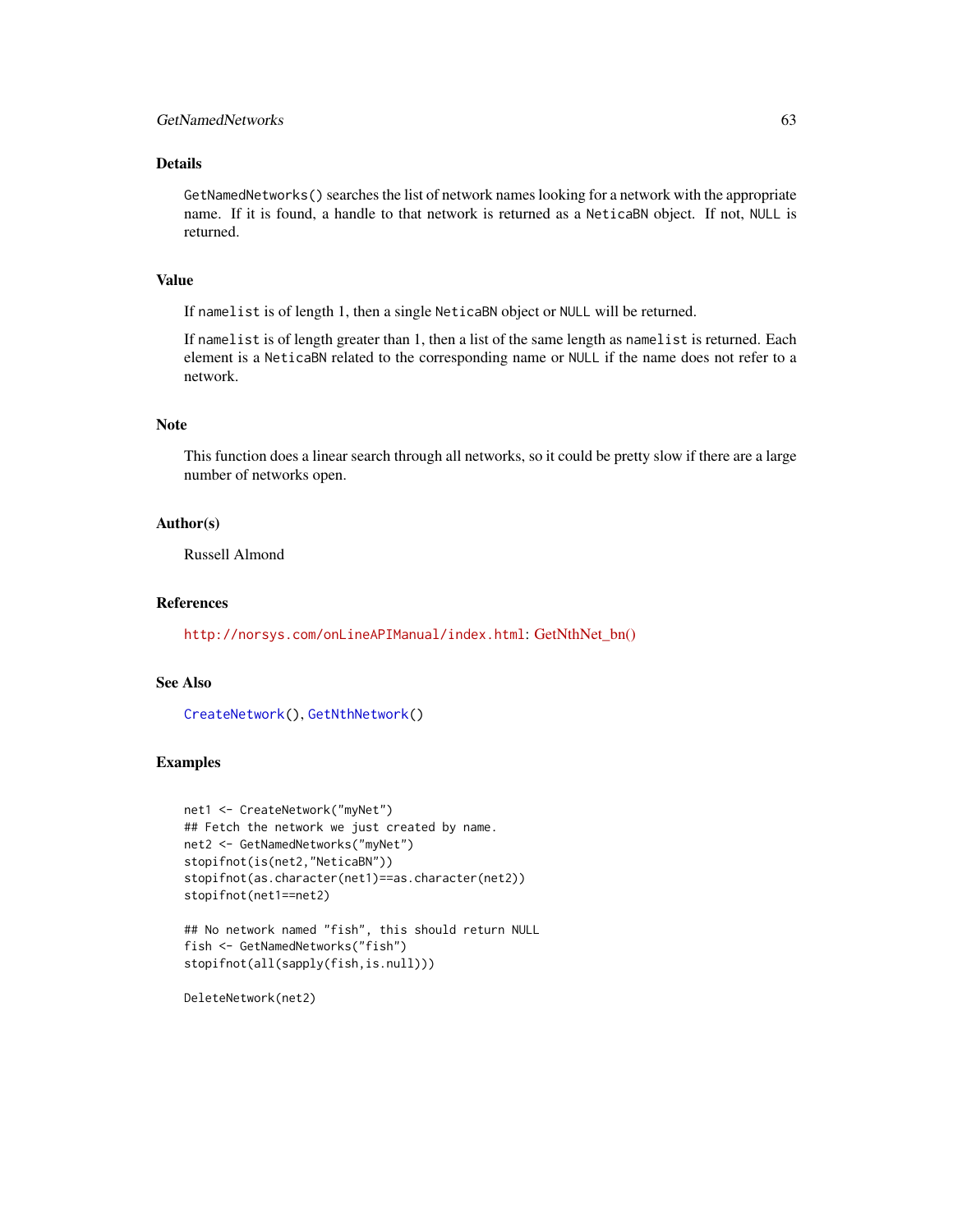GetNetworkAutoUpdate *Turns Netica automatic updating on or off for a network.*

## <span id="page-63-0"></span>Description

Netica networks can either propagate the effects of new findings immediately, or they can delay propagation until the user queries the network. These functions toggle the switch that controls the autoupdate mechanism

#### Usage

```
GetNetworkAutoUpdate(net)
SetNetworkAutoUpdate(net, newautoupdate)
WithoutAutoUpdate(net,expr)
```
# Arguments

| net  | A NeticaBN object to be queried or changed.                                                          |
|------|------------------------------------------------------------------------------------------------------|
|      | newautoupdate A logical values, TRUE to turn automatic updating on. A value NA produces an<br>error. |
| expr | An R expression to be evaluated with automatica updating turned off.                                 |

#### Details

Automatic updating means that queries operate very quickly, however, if a large number of finding are to be entered before the next query, they can slow the network down. These functions provide a mechanism for controlling that.

GetNetworkAutoUpdate() returns the current status of the autoupdate flag. SetNetworkAutoUpdate() sets flag, but returns its current value (to make it easier to restore). The function WithoutAutoUpdate provides a mechansim for turning updating off while performing a series of operations.

## Value

GetNetworkAutoUpdate() and SetNetworkAutoUpdate both returns the current autoupdate flage as a logical value.

WithoutAutoUpdate() returns the value of executing expr, unless executing expr results in an error in which case it returns a try-error.

# Note

Automatic updating makes a lot of sense when Netica is running under the GUI, but not so much when it is running as an API. It is probably easiest to just set this to false all the time.

# Author(s)

Russell Almond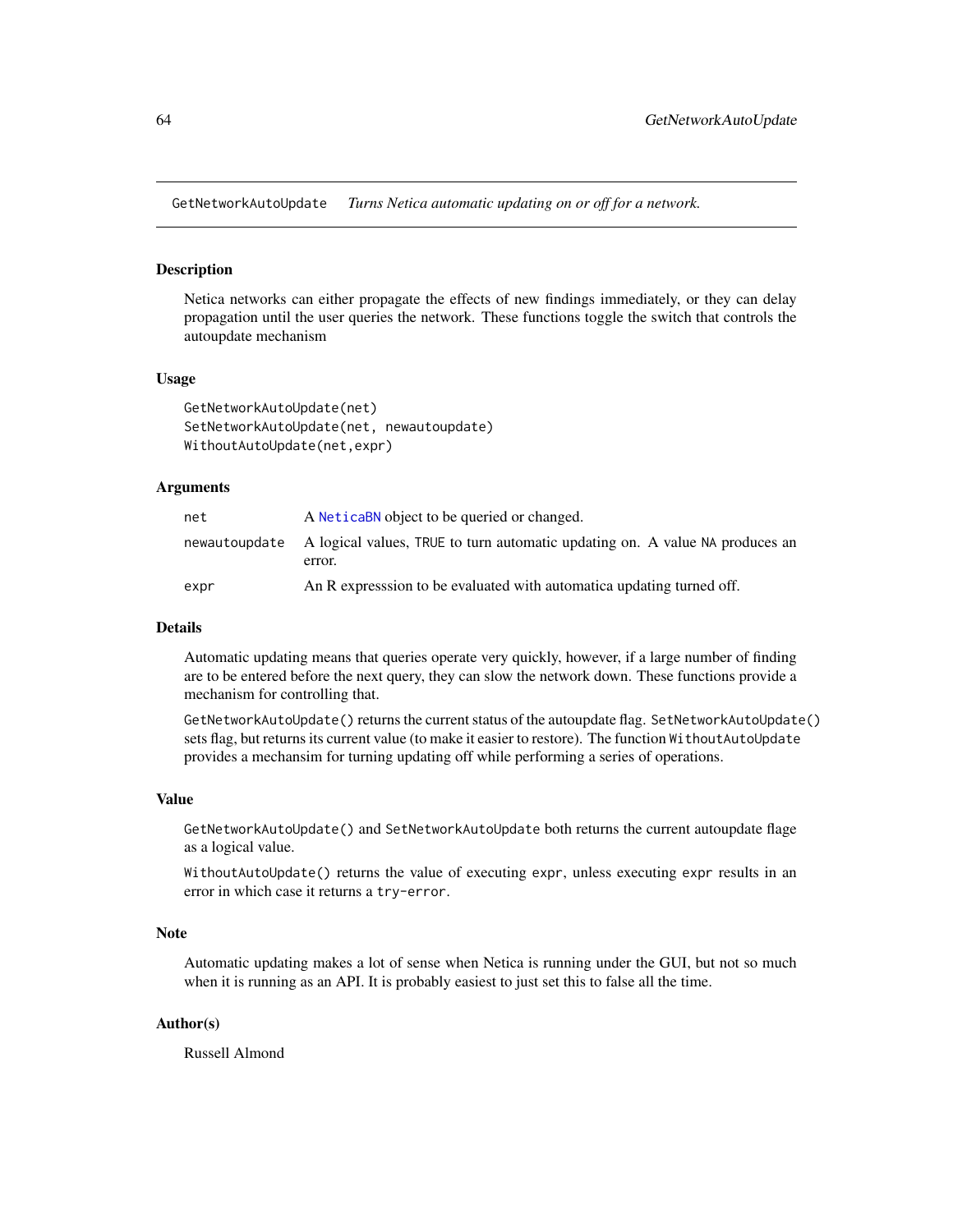# GetNthNetwork 65

# References

<http://norsys.com/onLineAPIManual/index.html>: [SetNetAutoUpdate\\_bn\(\),](http://norsys.com/onLineAPIManual/functions/SetNetAutoUpdate_bn.html) [GetNetAutoUp](http://norsys.com/onLineAPIManual/functions/GetNetAutoUpdate_bn.html)[date\\_bn\(\)](http://norsys.com/onLineAPIManual/functions/GetNetAutoUpdate_bn.html)

# See Also

[NeticaBN](#page-101-0), [NodeBeliefs\(](#page-128-0)), [NodeFinding\(](#page-139-0))

## Examples

```
autoNet <- CreateNetwork("AutomaticTest")
```
GetNetworkAutoUpdate(autoNet)

```
SetNetworkAutoUpdate(autoNet,FALSE)
stopifnot(!GetNetworkAutoUpdate(autoNet))
stopifnot(!SetNetworkAutoUpdate(autoNet,TRUE))
stopifnot(GetNetworkAutoUpdate(autoNet))
```

```
result <- TRUE
WithoutAutoUpdate(autoNet, result <<-GetNetworkAutoUpdate(autoNet))
stopifnot(!result)
```

```
DeleteNetwork(autoNet)
```
<span id="page-64-0"></span>GetNthNetwork *Fetch a Netica network by its position in the Netica list.*

# Description

Fetches networks according to an internal sequence list of networks maintained inside of Netica. If the number passed is greater than the number of currently defined networks, this function will return NULL

#### Usage

GetNthNetwork(n)

#### Arguments

n A vector of integers greater than 1.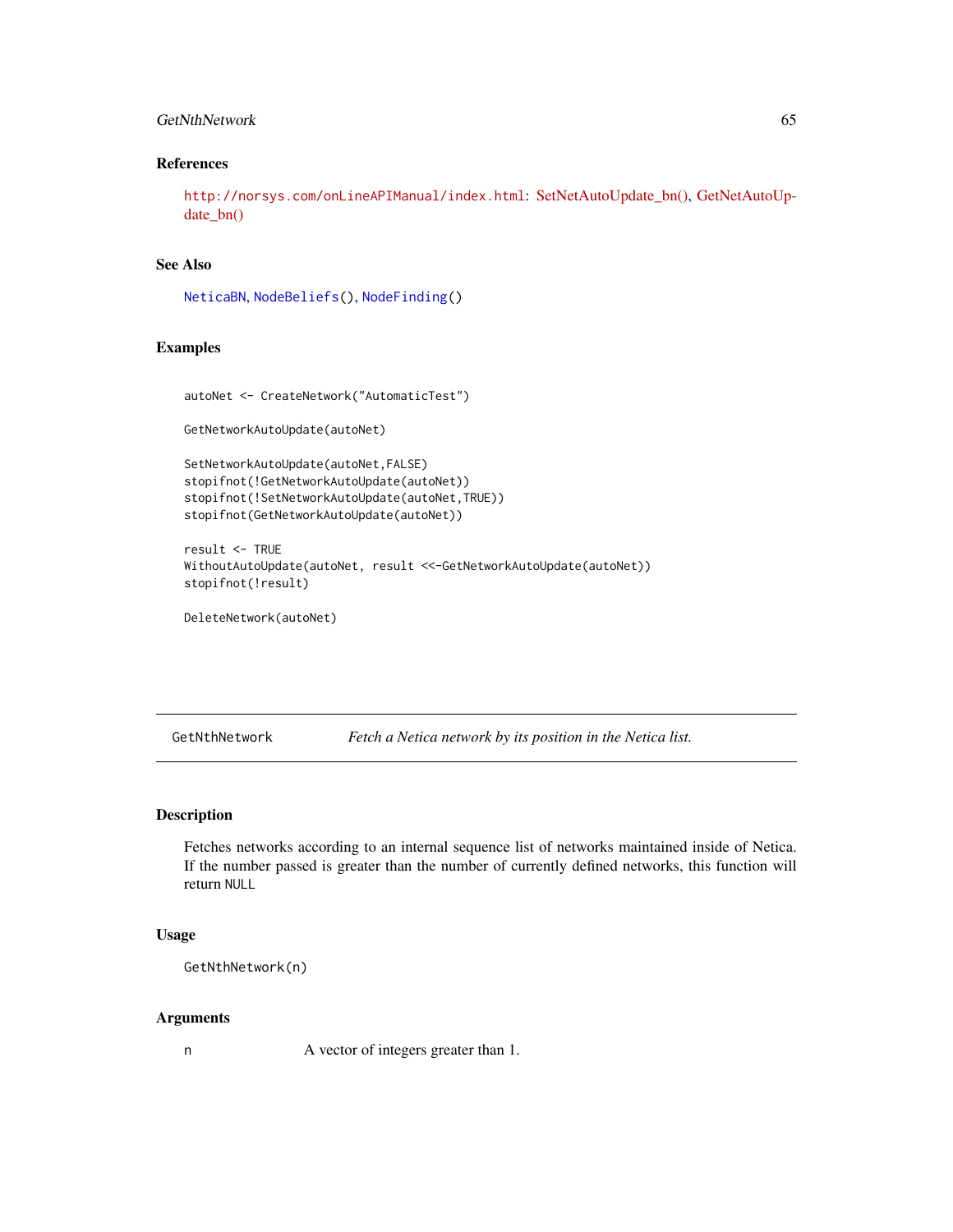# Details

The primary use for this function is probably to loop through all open networks. As this function will return NULL when there are no more networks, that can be used to terminate the loop.

Note that the sequence numbers can change, particularly after functions that open and close networks.

This is a wrapper for the Netica function GetNthNet\_bn().

# Value

If n is of length 1, then a single NeticaBN object or NULL will be returned.

If n is of length greater than 1, then a list of the same length as n is returned. Each element is a NeticaBN related or NULL if the number is greater than the number of open networks.

## Note

The Netica shared library uses a zero-based reference (i.e., the first net is 0), but this function subtracts 1 from the argument, so it uses a one-based reference system (the first net is 1).

## Author(s)

Russell Almond

# References

<http://norsys.com/onLineAPIManual/index.html>: [GetNthNet\\_bn\(\)](http://norsys.com/onLineAPIManual/functions/GetNthNet_bn.html)

# See Also

[CreateNetwork\(](#page-33-0)), [GetNamedNetworks\(](#page-61-0))

## Examples

```
count < -1while (!is.null(net <- GetNthNetwork(count))) {
 cat("Network number ",count," is ",net,".\n")
 count <- count +1
}
cat("Found ",count-1," networks.\n")
```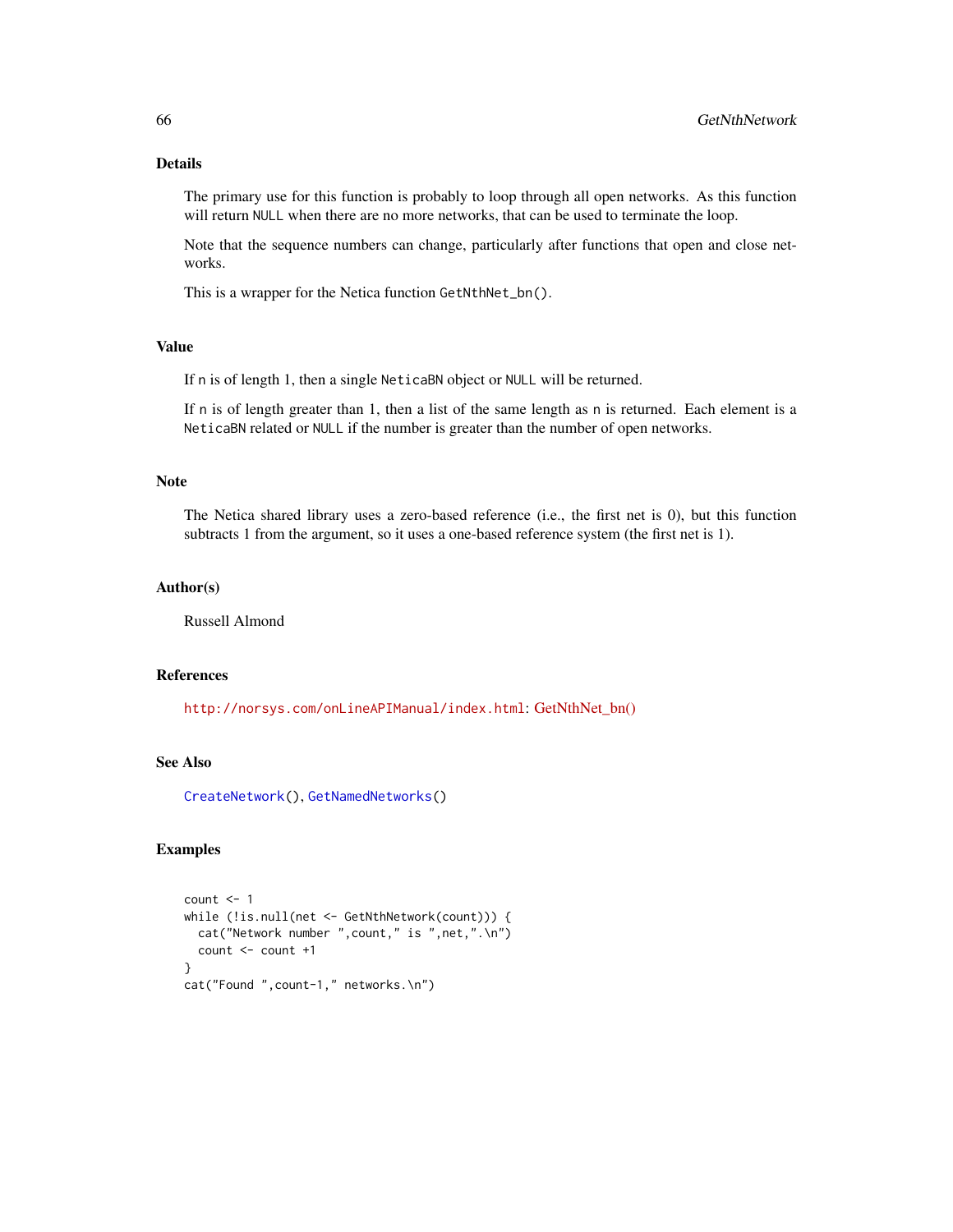#### Description

This function tests to see if a conditional probability table has been assigned to node. The function returns two values, the first tests for existence of the table, the second tests for a complete table (no NAs).

#### Usage

HasNodeTable(node)

## Arguments

node An active [NeticaNode](#page-106-0) whose conditional probability table is to be tested.

# Details

This function returns two values. The first is true or false according to whether the conditional probabilty table has been established, that is has [NodeProbs\(](#page-157-0)) been set. The second value tests to see whether the conditional probabilty table is complete, that is, does it have any NAs associated with it.

In many cases, it is the second value that is of interest, so all(HasNodeTable(node) is often a useful idiom.

# Value

A logical vector with two elements. The first states whether or not the node has any of its conditional probabilities set. The second tests whether or not the table has been completely specified.

#### Note

Generating incomplete tables is pretty hard to do in RNetica, a row must be deliberately set to NA. However, a network read in from a file might have incomplete tables.

#### Author(s)

Russell Almond

# References

<http://norsys.com/onLineAPIManual/index.html>: [HasNodeTable\\_bn\(\)](http://norsys.com/onLineAPIManual/functions/HasNodeTable_bn.html)

# See Also

[NeticaNode](#page-106-0), [NodeParents\(](#page-155-0)), [NodeInputNames\(](#page-142-0)), [DeleteNodeTable\(](#page-35-0))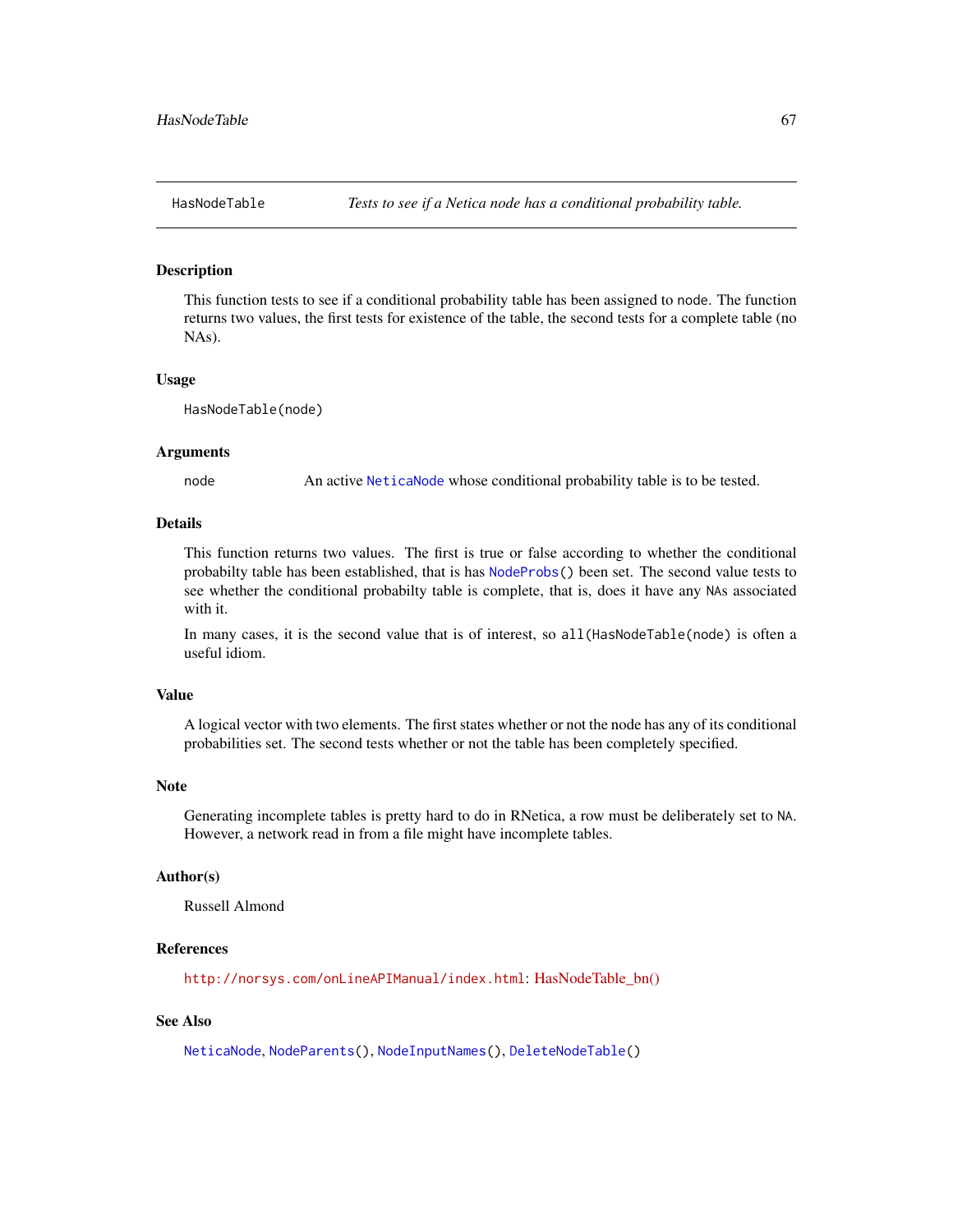# Examples

```
ab1 <- CreateNetwork("AB1")
A <- NewDiscreteNode(ab1,"A",c("A1","A2","A3"))
B <- NewDiscreteNode(ab1,"B",c("B1","B2"))
AddLink(A,B)
##Nodes start undefined.
stopifnot(
  HasNodeTable(A)==c(FALSE,FALSE)
)
NodeProbs(A) \leftarrow c(0,1,0)stopifnot(
  HasNodeTable(A)==c(TRUE,TRUE)
\mathcal{L}for (node in NetworkAllNodes(ab1)) {
  if (!all(HasNodeTable(node))) {
   cat("Node ", node, " still needs a conditional probability table.\n")
  }
}
DeleteNetwork(ab1)
```
IDname *Tests to see if a string is a valid as a Netica Identifier.*

# Description

The function is. IDname() returns a logical vector indicating whether or not each element of  $x$  is a valid Netica identifier. The function is.IDname() attempts to massage the input value to conform to the IDname rules.

## Usage

is.IDname(x) as.IDname(x,prefix="y")

# Arguments

|        | A character vector of possible identifier names.                                                         |
|--------|----------------------------------------------------------------------------------------------------------|
| prefix | A character scalar that provides an alphabetic prefix for names that start with an<br>illegal character. |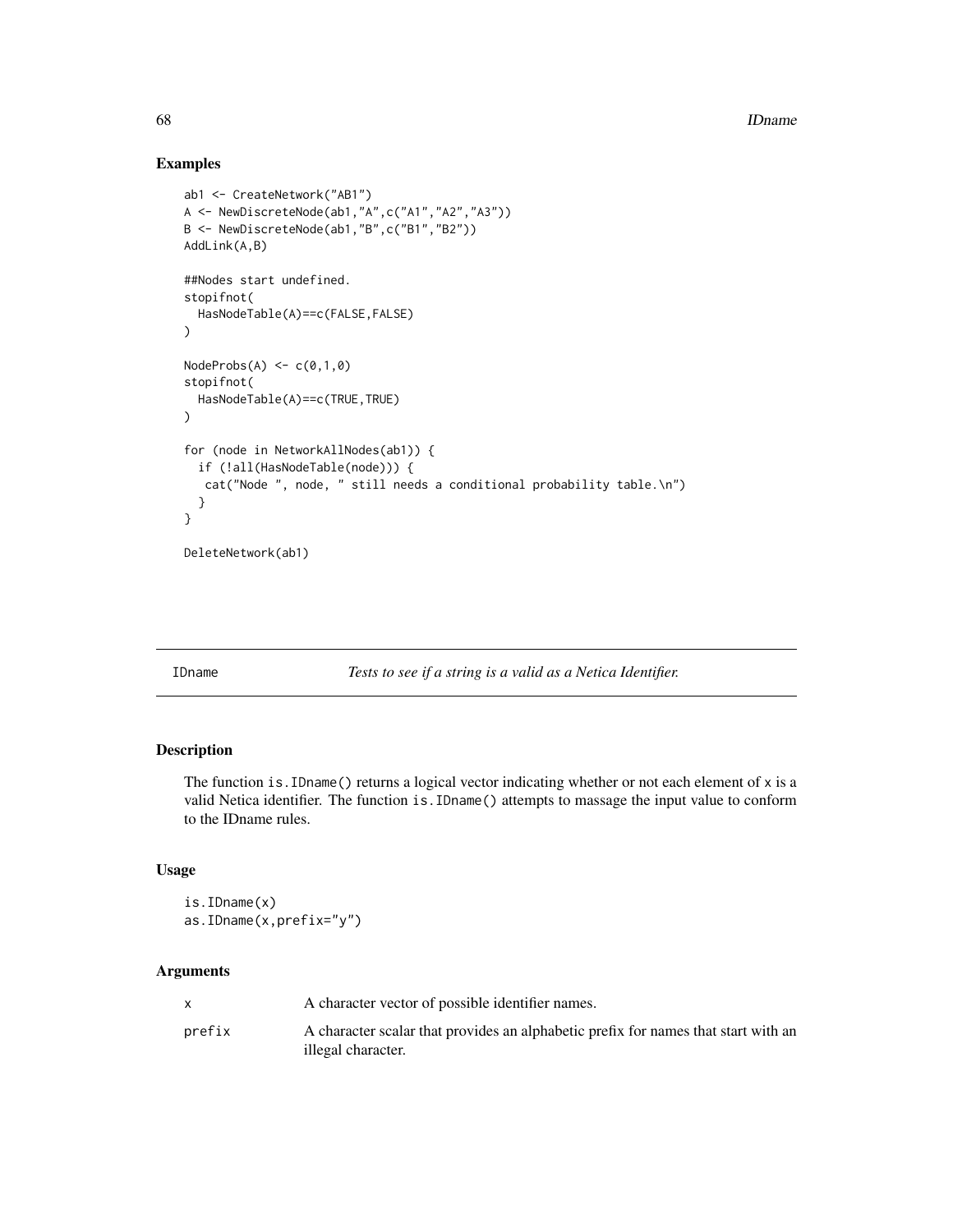#### IDname 69

# Details

Netica identifiers (net names, node names, state names, and similar) are limited to 30 characters which must be a valid letter, number of the character '\_'. The first chacter must be a letter. The function is.IDname() tests to see if a string conforms to these rules, and thus is a legal name.

The function as.IDname() attempts to coerce its argument into the IDname format by applying the following transformations.

- 1. The argument is coerced into a character vector.
- 2. If any value begins with a nonalphabetic character, the prefix argument is prepended to all values.
- 3. All non-alphanumeric characters are converted to '\_'.
- 4. Each value is truncated to 30 characters in length.

Note that these rules guarentee that the result will conform to the IDname convention. They do not guarentee that the resulting values will be unique. In particular, watch out for long names that differ only in the last few characters.

# Value

A logical vector of the same length of x.

# Note

This is primarily a utility for doing argument checking inside of functions that require a Netica IDname.

# Author(s)

Russell Almond

# References

<http://norsys.com/onLineAPIManual/index.html>

# See Also

[CreateNetwork\(](#page-33-0)), [NewDiscreteNode\(](#page-126-0)), [NodeStates\(](#page-161-0)), [NodeName\(](#page-151-0)), [NodeInputNames\(](#page-142-0)),

## Examples

```
stopifnot(
is.IDname(c("aFish","Wanda1","feed me","fish_food","1more","US$",
                      "a123456789012345678901234567890")) ==
          c(TRUE,TRUE,FALSE,TRUE,FALSE,FALSE,FALSE),
as.IDname(c("aFish","Wanda1","feed me","fish_food","1more","US$",
                      "a123456789012345678901234567890")) ==
          c("yaFish","yWanda1","yfeed_me","yfish_food","y1more","yUS_",
                      "ya1234567890123456789012345678")
)
```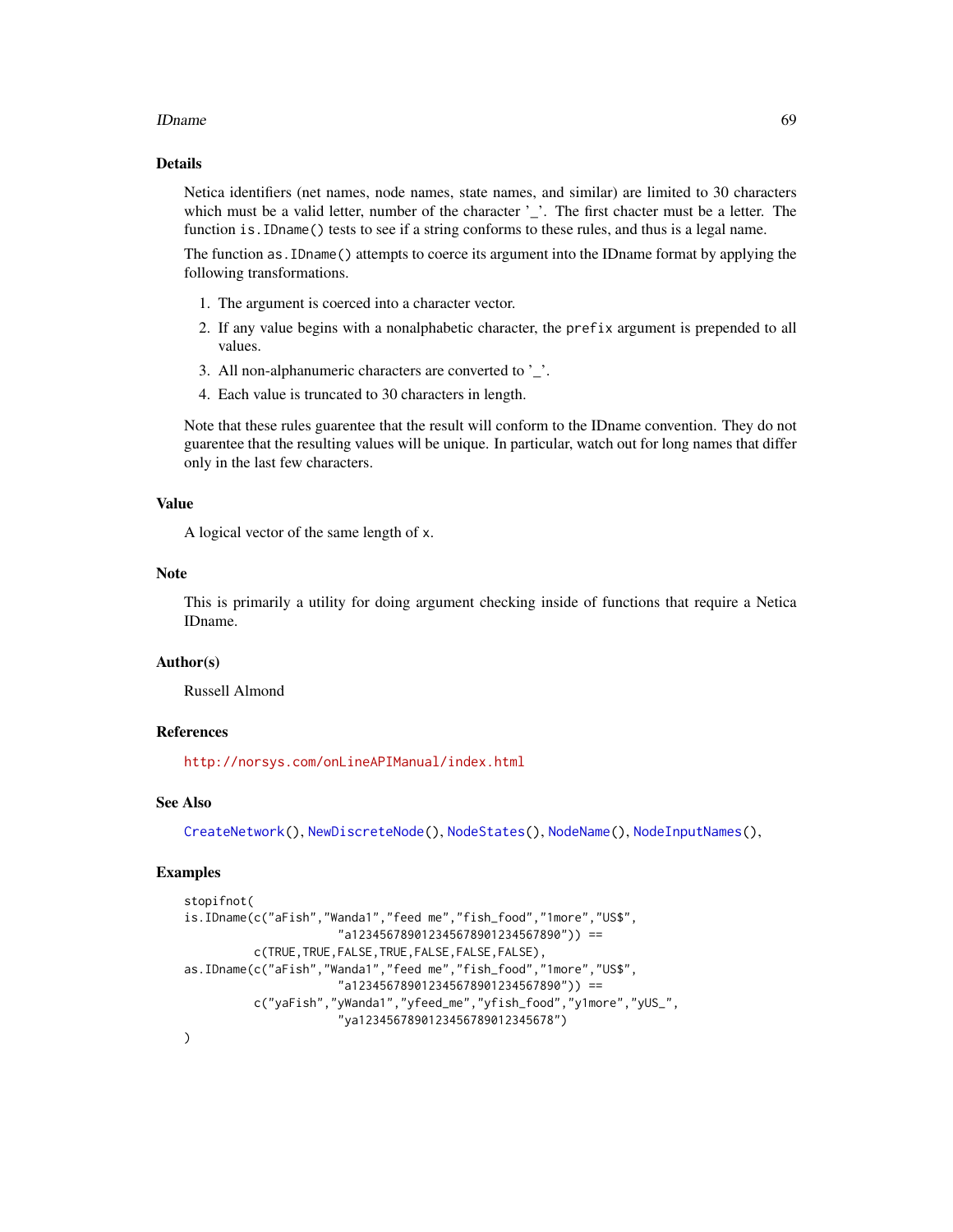#### **Description**

Both [NeticaBN](#page-101-0) and [NeticaNode](#page-106-0) objects contain embedded pointers into Netica's memory. The function is.active() checks to see that the corresponding Netica objetct still exists.

## Usage

is.active(x)

## Arguments

x A NeticaBN or NeticaNode object to test, or a list of such objects.

# Details

Internally, both NeticaBN and NeticaNode objects contian pointers to the corresponding Netica objects. The [DeleteNetwork\(](#page-33-1)) and [DeleteNodes\(](#page-126-1)) functions deletes the Netica objects (and clears the pointers in the R objects). It is difficult to control when R objects are deleted, especially if they are protected in data structures that are saved in the workspace. The function is.active() is meant to check if the corresponding object is still valid. In most cases, RNetica will give an error (or at least a warning) if an inactive object is supplied as an argument.

Note that the function StopNetica() should make all NeticaBN and NeticaNode objects inactive. Thus, these objects cannot be saved from one R session to another, and should be recreated when needed.

#### Value

The function is.active() returns TRUE if the argument still points to a network or node loaded in Netica's memory, and FALSE if that network or node has been deleted. It returns NA if the argument is not a NeticaBN or NeticaNode.

If x is a list, then a logical vector of the same length of x is returned with is.  $active()$  recursivelly applied to each one.

# Author(s)

Russell Almond

# References

<http://norsys.com/onLineAPIManual/index.html>, [http://lib.stat.cmu.edu/R/CRAN/doc/](http://lib.stat.cmu.edu/R/CRAN/doc/manuals/R-exts.html) [manuals/R-exts.html](http://lib.stat.cmu.edu/R/CRAN/doc/manuals/R-exts.html)

#### See Also

[StopNetica\(](#page-183-0)), [NeticaBN](#page-101-0), [DeleteNetwork\(](#page-33-1)), [NeticaNode](#page-106-0), [DeleteNodes\(](#page-126-1))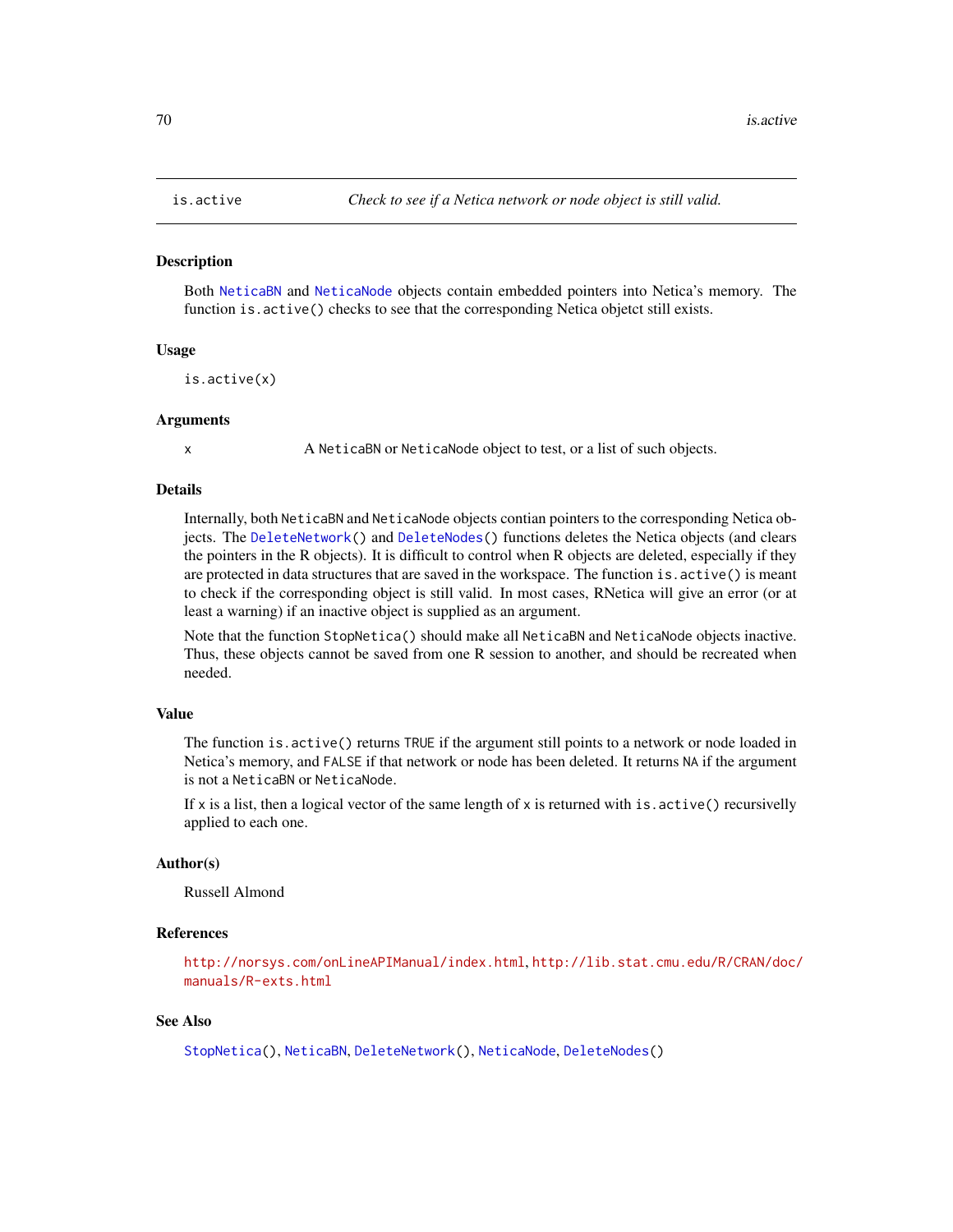#### is.discrete 71

## Examples

```
anet <- CreateNetwork("ActiveNet")
stopifnot(is.active(anet))
anodes <- NewContinuousNode(anet,paste("ActiveNode",1:2,sep=""))
stopifnot(all(is.active(anodes)))
inode <- DeleteNodes(anodes[[1]])
stopifnot(!is.active(anodes[[1]]))
stopifnot(!is.active(inode))
stopifnot(is.active(anodes[[2]]))
DeleteNetwork(anet)
stopifnot(!is.active(anet))
## Node gets deleted along with network
stopifnot(!any(is.active(anodes)))
```
is.discrete *Determines whether a Netica node is discrete or continuous.*

#### <span id="page-70-0"></span>Description

A [NeticaNode](#page-106-0) objet can take on either a discrete set of values or an arbitrary real value. These functions determine which type of node this is.

## Usage

```
is.discrete(node)
is.continuous(node)
```
#### Arguments

node A NeticaNode object to test.

## Details

While in the Netica GUI, one first creates a node and then determines whether it will be discrete or continuous, in the API this is determined at the time of creation (by calling [NewContinuousNode\(](#page-126-1)) or [NewDiscreteNode\(](#page-126-0)). These functions determine which type of node the given node is.

Note that setting [NodeLevels](#page-146-0) can make a continuous node behave like a discrete one and vise versa. For continuous nodes, the levels are cut points for getting a discrete state from the node. For a discrete node, the levels are real value representing the midpoint of the node.

# Value

TRUE or FALSE depedning on whether a node is discrete or continuous.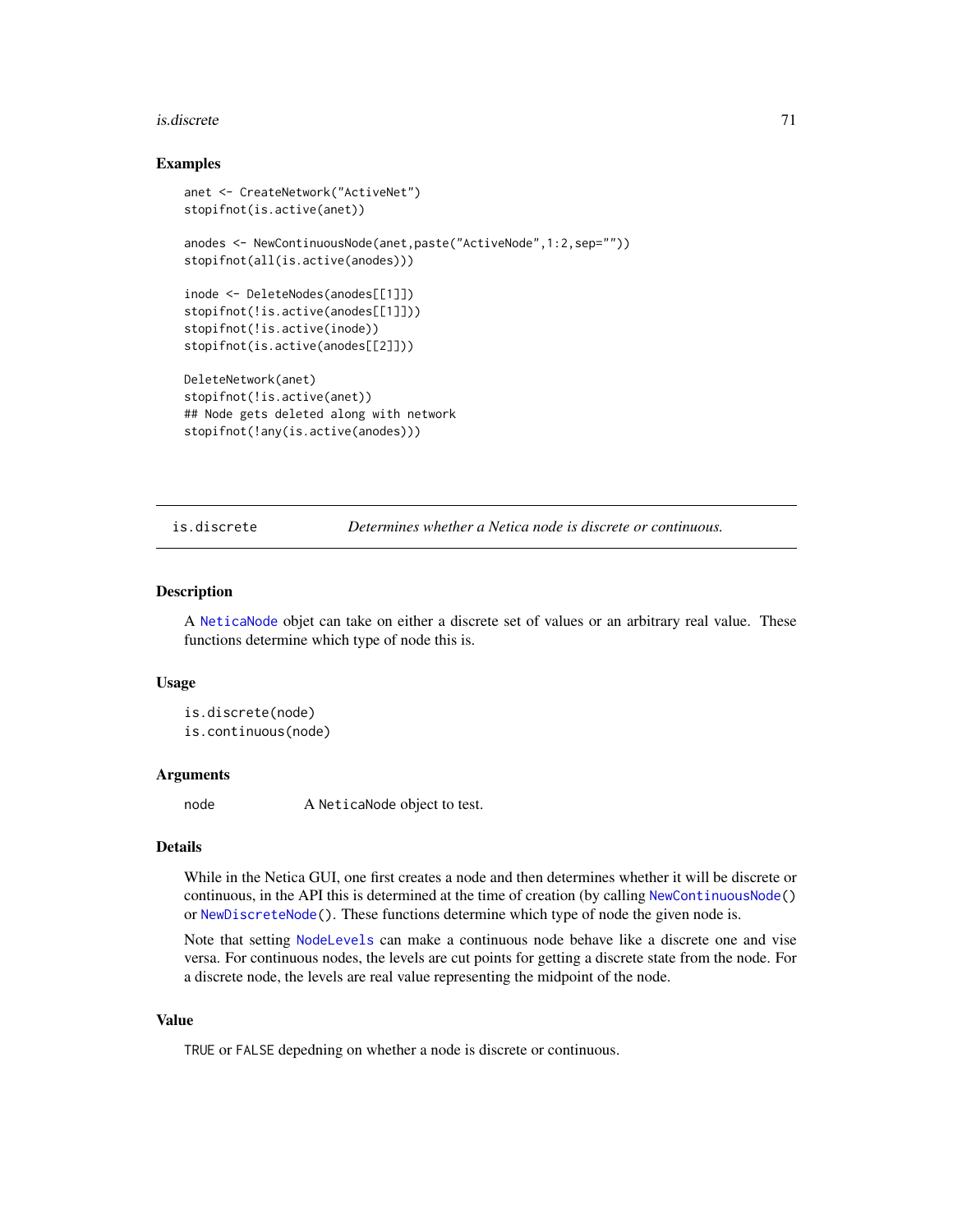Currently, this function does not actually look at the internal Netica state, but rather looks at the attribute "node\_discrete" which is set when the node is created.

#### Author(s)

Russell Almond

# References

<http://norsys.com/onLineAPIManual/index.html>: [GetNodeType\\_bn\(\),](http://norsys.com/onLineAPIManual/functions/GetNodeType_bn.html) [SetNodeLevels\\_bn\(\)](http://norsys.com/onLineAPIManual/functions/SetNodeLevels_bn.html)

## See Also

[NewDiscreteNode\(](#page-126-0)), [NewContinuousNode\(](#page-126-1)), [NeticaNode](#page-106-0), [NodeLevels\(](#page-146-0)), [NodeStates\(](#page-161-0))

# Examples

```
netx <- CreateNetwork("netx")
bnode <- NewDiscreteNode(netx,"bool",c("True","False"))
stopifnot(is.discrete(bnode))
stopifnot(!is.continuous(bnode))
rnode <- NewContinuousNode(netx,"real")
stopifnot(!is.discrete(rnode))
stopifnot(is.continuous(rnode))
DeleteNetwork(netx)
```
is.NodeRelated *Computes topological properities of a* Netica *network.*

# Description

The function is.NodeRelated() tests to see if relation holds between node1 and node2. The function GetRelatedNodes creates a list of all nodes that satisfy the relation with any node in nodelist.

# Usage

```
is.NodeRelated(node1, node2, relation = "connected")
GetRelatedNodes(nodelist, relation = "connected")
```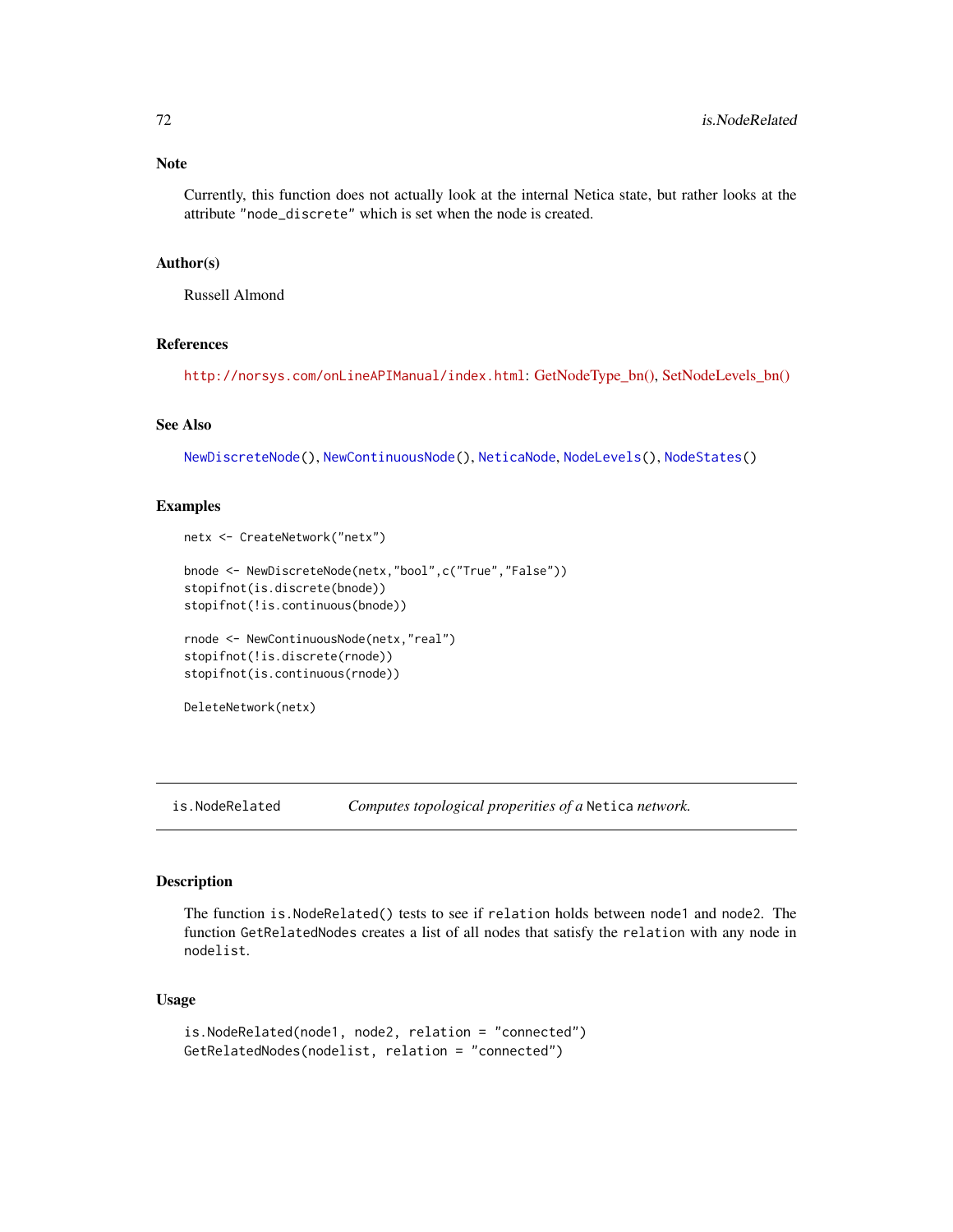# is.NodeRelated 73

## **Arguments**

| node1    | An active Netica Node whose relationship will be tested.                                                                                                                                                                    |
|----------|-----------------------------------------------------------------------------------------------------------------------------------------------------------------------------------------------------------------------------|
| node2    | Another active NeticaNode whose relationship will be tested.                                                                                                                                                                |
| relation | A character scalar which should be one of the values: "parents", "children",<br>"ancestors", "descendents", "connected", "markov blanket", or "d connected".<br>Singular forms and modifiers are also allowed, see details. |
| nodelist | A list of active Netica Node whose relationship will be tested.                                                                                                                                                             |

## Details

These functions are useful for testing the topology of a network. Each of the functions offers measure related to the network. The is. NodeRelated() form tests the relationship between node1 and node2. The function GetRelatedNodes() returns a list of any nodes for which the relationship holds with any of the elements of nodelist. The plural and singular forms of the relationships can be used with both functions.

"parent", "parents". True if node1 is a parent of node2, or returns a list of parents of the nodes in nodelist.

"ancestor", "ancestors". True if there is a directed (parent to child) path from node1 to node2, or returns a list of ancestors of the nodes in nodelist.

"child", "children". True if node1 is a child of node2, or returns a list of children of the nodes in nodelist.

"decendent", "decendents". True if there is a directed (parent to child) path from node2 to node1, or returns a list of decendents of the nodes in nodelist.

"connected". True if there is a chain (unordered path) from node1 to node2, or returns a list of all nodes connected to any of the nodes in nodelist.

"markov\_blanket". The Markov blanket of nodeset is the a set of nodes that renders the nodes in nodeset conditionally independent of the remaining nodes given the ones in the blanket. The simple form returns true if node2 is in the Markov blanket of node1.

"d\_connected". The rules for d-connection are somewhat complex (see Pearl, 1988), but basically node1 and node2 are d-connected if they are not independent given the current findings. The function returns true if node1 and node2 are d-connected or a list of all nodes that are d-connected to the nodes in nodelist.

In addition, the relation can be modified in the GetRelatedNodes() form by adding one or more modifiers to the main relation separated by commas. The two that are useful in RNetica are:

"include\_evidence\_nodes". For the "markov\_boundary" and "d\_connected" relations indicates whether nodes with findings should be included in the result (they would normally not be included in the result).

"exclude\_self". For the "ancestors", "descendents", "connected", and "d\_connected" relations, the elements of nodelist are not initially added to the result.

## Value

For is.NodeRelated() TRUE or FALSE, or NA if one of the input nodes was not active.

For GetNodeRelated() a list of NeticaNode objects which have the target relationship with one of the nodes in nodelist. There may be duplicates in this list.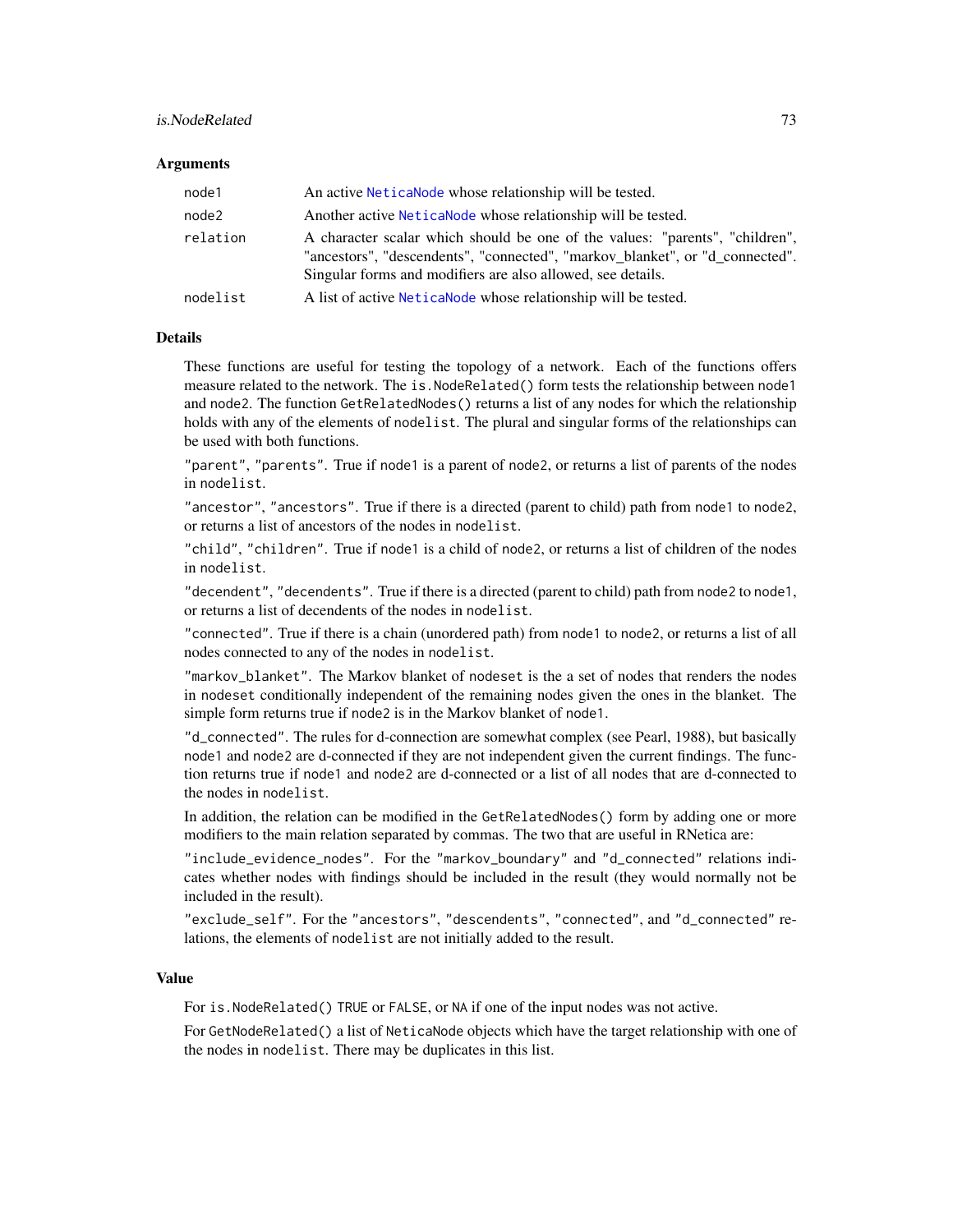GetRelatedNodes() uses GetRelatedNodesMult\_bn(), not GetRelatedNode\_bn(), but that should not present any serious issues. Also, it always passes an empty list for the related\_nodes arguments. Consequently, the "append", "union", "intersection", and "subtract" options don't make much sense. This is only a minor limitation as R provides similar functions.

# Author(s)

Russell Almond

## References

<http://norsys.com/onLineAPIManual/index.html>: [IsNodeRelated\\_bn\(\),](http://norsys.com/onLineAPIManual/functions/IsNodeRelated_bn.html) [GetRelatedNodes\\_bn\(\),](http://norsys.com/onLineAPIManual/functions/GetRelatedNodes_bn.html) [GetRelatedNodesMult\\_bn\(\)](http://norsys.com/onLineAPIManual/functions/GetRelatedNodesMult_bn.html)

Pearl, J. (1988). *Probabilistic Reasoning in Intelligent Systems.* Morgan–Kaufmann.

## See Also

[NeticaNode](#page-106-0), [NodeParents\(](#page-155-0)), [NodeChildren\(](#page-130-0)), [AddLink\(](#page-12-0))

```
testnet <- CreateNetwork("ABCDEFG")
### A D
### \ / \
### C F - G
### / \ /
### B E
A <- NewDiscreteNode(testnet,"A")
B <- NewDiscreteNode(testnet,"B")
C <- NewDiscreteNode(testnet,"C")
D <- NewDiscreteNode(testnet,"D")
E <- NewDiscreteNode(testnet,"E")
F <- NewDiscreteNode(testnet,"F")
G <- NewDiscreteNode(testnet,"G")
AddLink(A,C)
AddLink(B,C)
AddLink(C,D)
AddLink(C,E)
AddLink(D,F)
AddLink(E,F)
AddLink(F,G)
stopifnot(
 is.NodeRelated(A,C,"parent"),
 is.NodeRelated(D,C,"child"),
 is.NodeRelated(C,G,"ancestor"),
```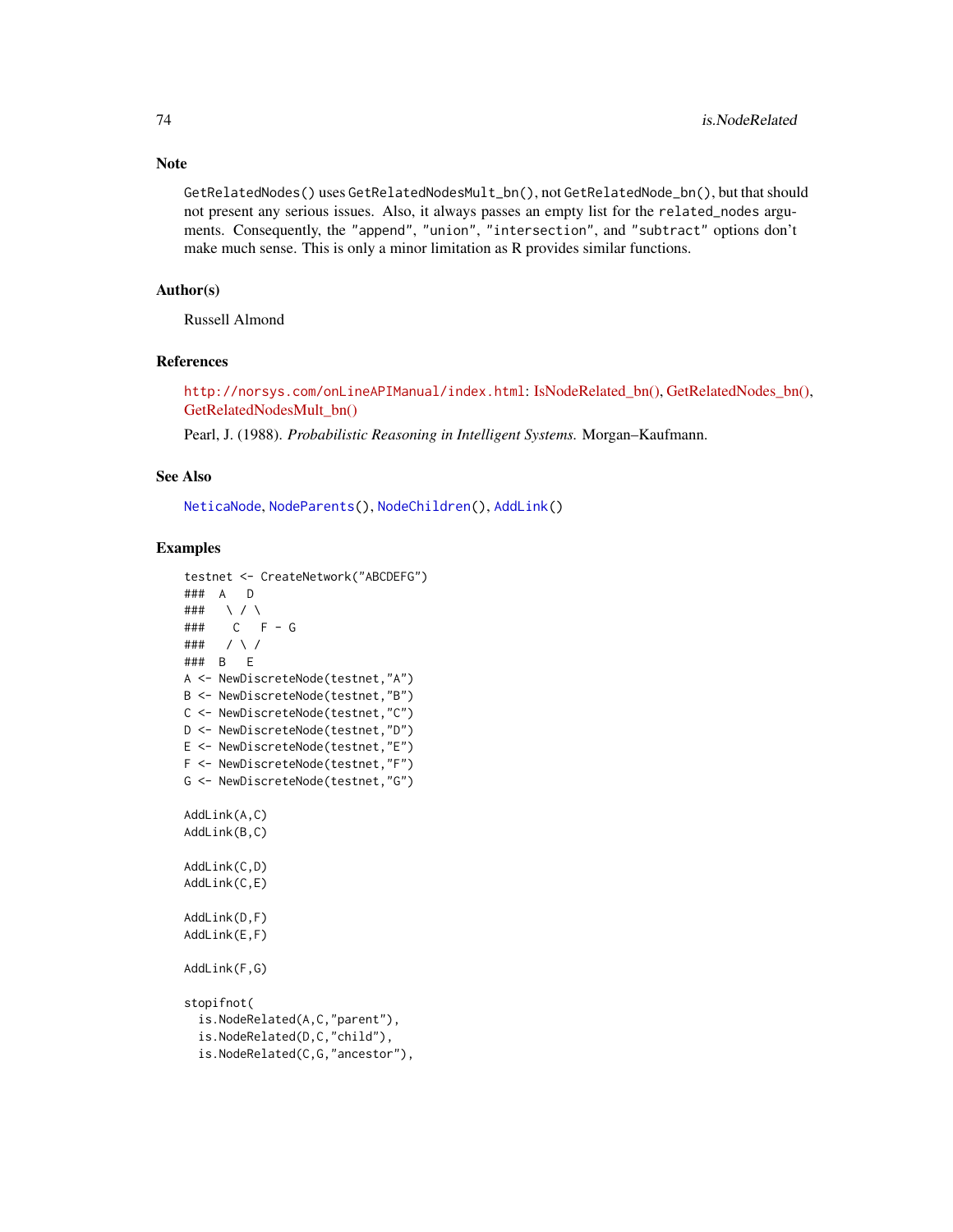```
is.NodeRelated(E,C,"descendent"),
 is.NodeRelated(A,B), ## Same as connected
 is.NodeRelated(D,E,"markov_blanket"),
 !is.NodeRelated(A,B,"d_connected"), ## No common ancestor
 is.NodeRelated(D,E,"d_connected") ## Common ancestor
)
stopifnot(
 setequal(GetRelatedNodes(F,"parents"),list(D,E)),
 setequal(GetRelatedNodes(C,"children"),list(D,E)),
 setequal(GetRelatedNodes(D,"descendents"),list(D,F,G)),
 setequal(GetRelatedNodes(E,"ancestors"),list(E,C,A,B)),
  setequal(GetRelatedNodes(E,"ancestors,exclude_self"),
           GetRelatedNodes(D,"ancestors,exclude_self")),
 setequal(GetRelatedNodes(A),list(A,B,C,D,E,F,G)), ##All nodes connected
 setequal(GetRelatedNodes(D,"markov_blanket"),list(C,E,F)),
 setequal(GetRelatedNodes(A,"d_connected"),list(A,C,D,E,F,G))
)
```
DeleteNetwork(testnet)

IsNodeDeterministic *Determines if a node in a Netica Network is deterministic or not.*

## Description

A node in a Bayesian network is all of its conditional probabilities are determined by its parent states, that is they are all deterministic.

# Usage

```
IsNodeDeterministic(node)
```
## Arguments

node An active [NeticaNode](#page-106-0) whose conditional probability table is to be tested.

# Details

For discrete nodes, this returns TRUE if all the conditional probabilities are zero or one. It returns FALSE otherwise.

## Value

TRUE if the conditional probability table for node is deterministic, FALSE otherwise. If the node is not active, or there is otherwise an error it returns NA.

# Author(s)

Russell Almond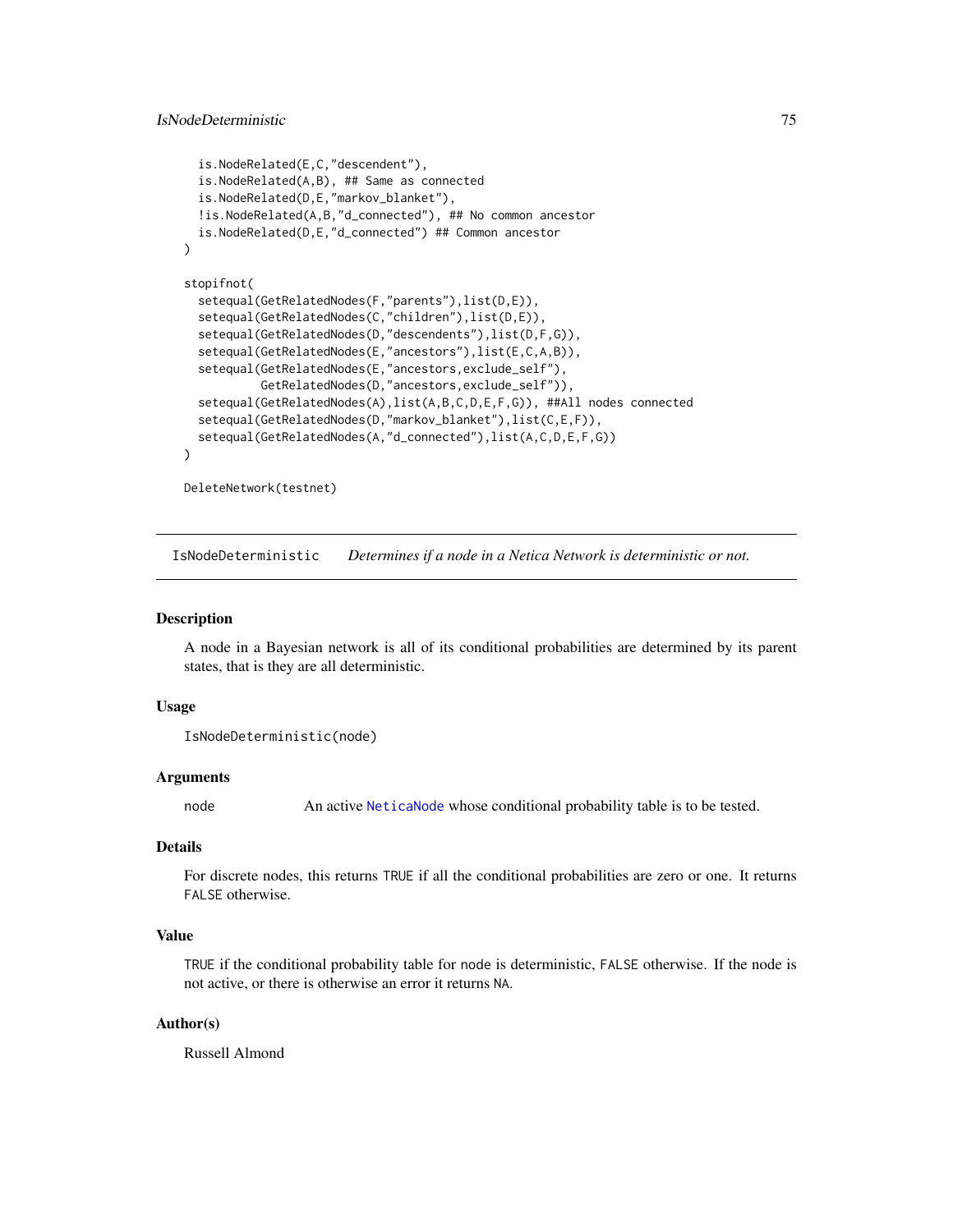# References

<http://norsys.com/onLineAPIManual/index.html>: [IsNodeDeterministic\\_bn\(\)](http://norsys.com/onLineAPIManual/functions/IsNodeDeterministic_bn.html)

# See Also

[NeticaNode](#page-106-0), [NodeParents\(](#page-155-0)), [NodeInputNames\(](#page-142-0)), [NodeStates\(](#page-161-0))

# Examples

```
ab <- CreateNetwork("AB")
A <- NewDiscreteNode(ab,"A",c("A1","A2","A3"))
B <- NewDiscreteNode(ab,"B",c("B1","B2"))
AddLink(A,B)
##Undefined node is not deterministic.
stopifnot(!IsNodeDeterministic(A))
NodeProbs(A) < -c(0,1,0)stopifnot(IsNodeDeterministic(A))
NodeProbs(A) <- c(1/3,1/3,1/3)
stopifnot(!IsNodeDeterministic(A))
NodeProbs(B) \leq rbind(c(0,1), c(0,1), c(1,0))stopifnot(IsNodeDeterministic(B))
DeleteNetwork(ab)
```
<span id="page-75-0"></span>JointProbability *Calculates the joint probability over several network nodes.*

# Description

The Bayesian network, once compiled, gives the joint probability of all nodes in the network given the findings. This function caluclates the joint probability over all of the nodes its argument and returns it as an array.

# Usage

```
JointProbability(nodelist)
```
## Arguments

nodelist A list of active [NeticaNode](#page-106-0) objects from the same network.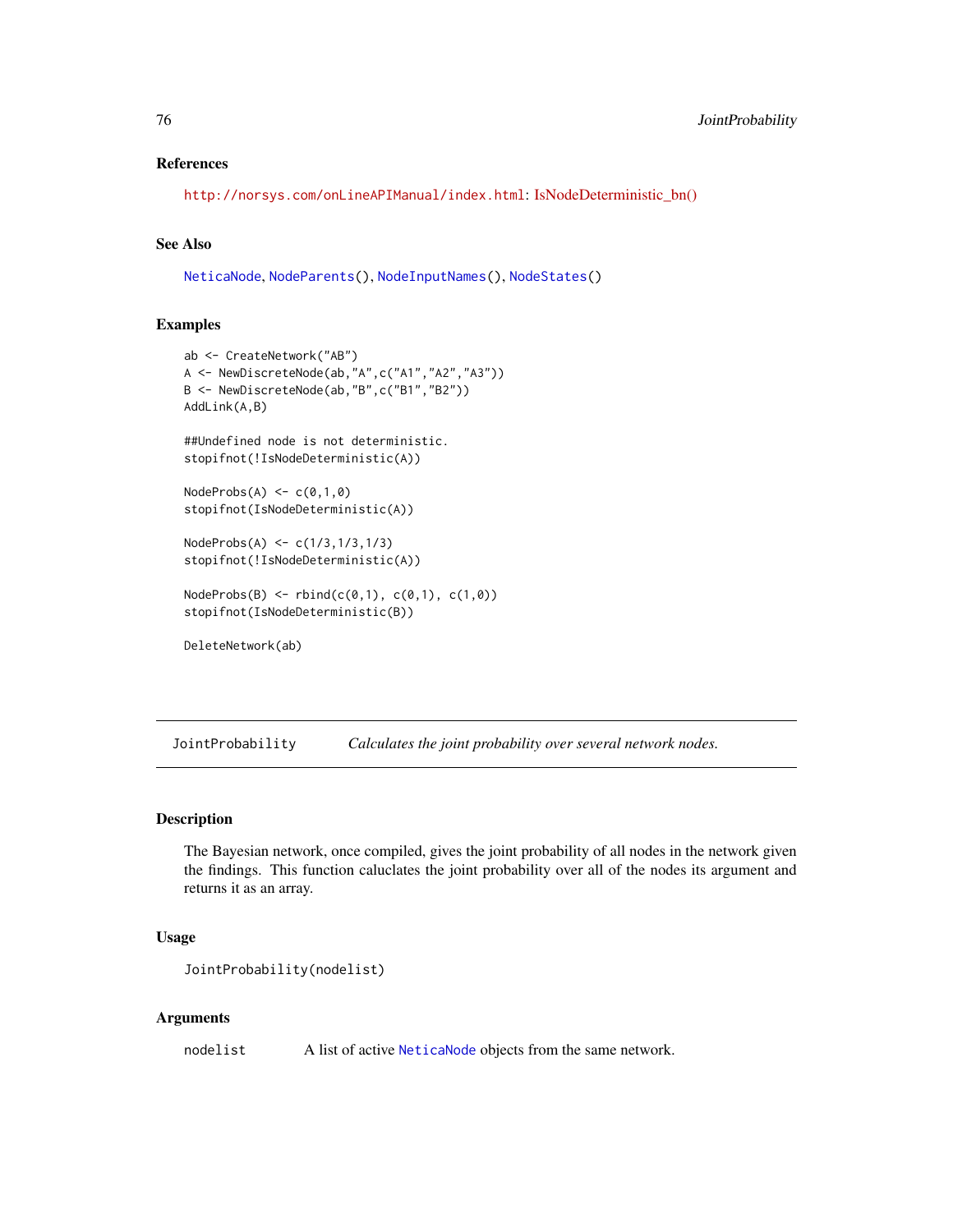## JointProbability 77

## Details

This calculates the joint probability distribution over two, three or more variables in the same network. Calculating the joint probability is easy if all of the nodes are in the same clique, so one might want to use the function [MakeCliqueNode\(](#page-89-0)nodelist) before compiling the network to force the nodes in the same clique. The function can calculate the joint probability table for nodes not in the same clique, it just takes longer.

# Value

A multidimensional array given the probabilities of the various configurations. The dimensions correspond to the variables in nodelist, and the dimnames of the result are the result of sapply(nodelist, NodeStates).

#### Note

One possible use for the joint probability function is to get a joint likelihood over the footprint nodes in an evidence model (see Almond et al, 1999; Almond & Mislevy, 1999). However, Netica currently does not support intserting a likelihood on a clique, just on a single node.

# Author(s)

Russell Almond

## References

Almond, R. G. & Mislevy, R. J. (1999) Graphical models and computerized adaptive testing. *Applied Psychological Measurement*, 23, 223–238.

Almond, R., Herskovits, E., Mislevy, R. J., & Steinberg, L. S. (1999). Transfer of information between system and evidence models. In Artificial Intelligence and Statistics 99, Proceedings (pp. 181–186). Morgan-Kauphman

<http://norsys.com/onLineAPIManual/index.html>: [JointProbability\\_bn\(\)](http://norsys.com/onLineAPIManual/functions/JointProbability_bn.html)

# See Also

[NeticaNode](#page-106-0),[NodeBeliefs\(](#page-128-0)) [MakeCliqueNode\(](#page-89-0)), [AddLink\(](#page-12-0)), [JunctionTreeReport\(](#page-77-0)), [MostProbableConfig\(](#page-97-0))

```
EMSMMotif <- ReadNetworks(paste(library(help="RNetica")$path,
                           "sampleNets","EMSMMotif.dne",
                           sep=.Platform$file.sep))
## Force Skills 1 and 2 into the same clique.
Skills12 <- NetworkFindNode(EMSMMotif,c("Skill1","Skill2"))
cn <- MakeCliqueNode(Skills12)
```

```
CompileNetwork(EMSMMotif)
```

```
## Prior Joint probability.
prior <- JointProbability(Skills12)
stopifnot (abs(sum(prior)-1) <.0001)
```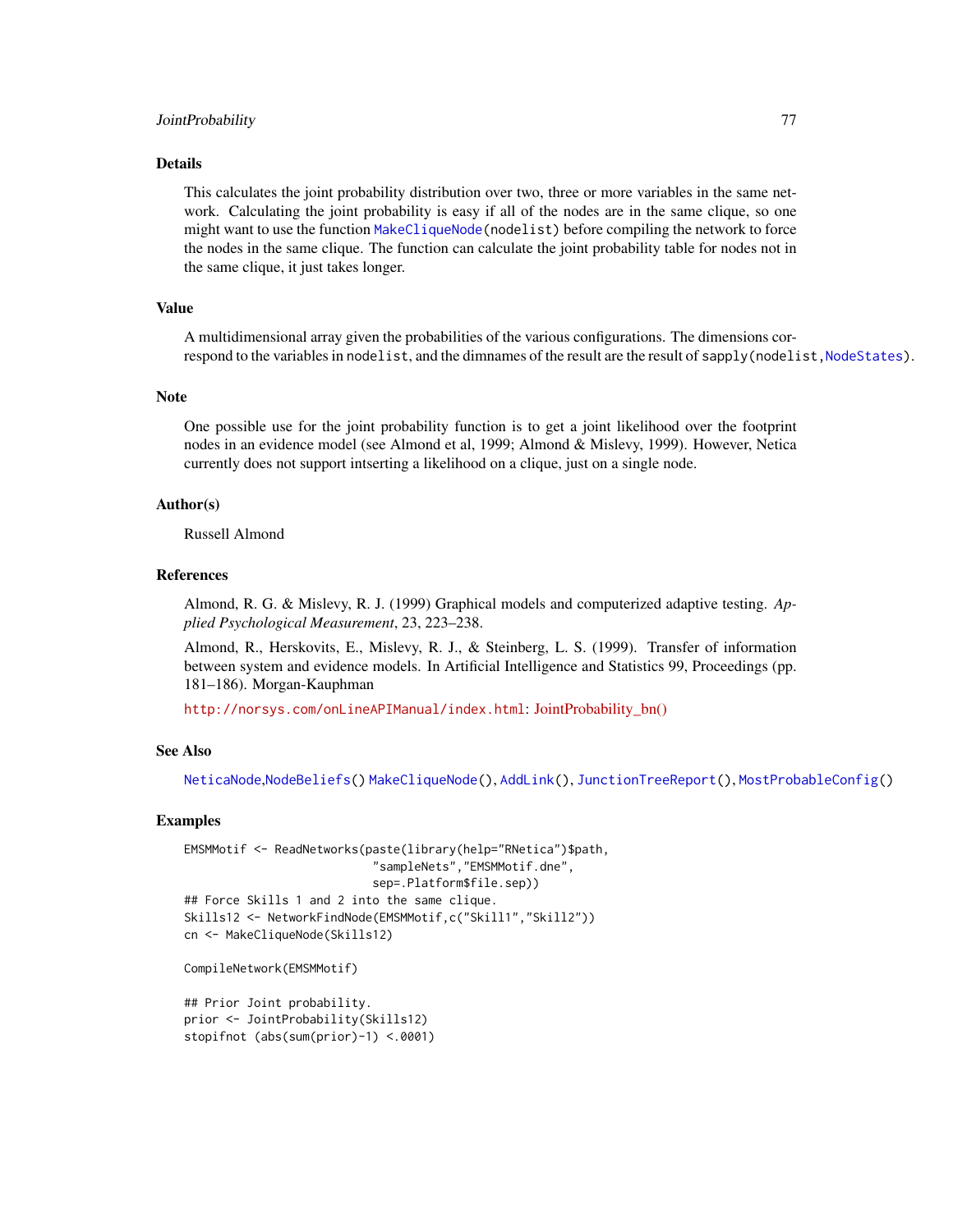```
## Find observable nodes
obs <- NetworkNodesInSet(EMSMMotif,"Observable")
NodeFinding(obs$Obs1a1) <- "Right"
NodeFinding(obs$Obs1a2) <- "Wrong"
post <- JointProbability(GetClique(cn))
stopifnot (abs(sum(post)-1) <.0001)
DeleteNetwork(EMSMMotif)
```
<span id="page-77-0"></span>JunctionTreeReport *Produces a report about the junction tree from a compiled Netica network.*

# Description

The process of compilation transforms the network into a junction tree  $-$  a tree of cliques in the original graph – that is more convenient computationally. The function JunctionTreeReport(net) produces a report on the junction tree. The function NetworkCompiledSize(net) reports on the size of the compiled network. The network must be compiled ([CompileNetwork\(](#page-23-0)net) must be called) before these functions are called.

# Usage

```
JunctionTreeReport(net)
NetworkCompiledSize(net)
```
# Arguments

net An active and compiled [NeticaBN](#page-101-0) object.

# Value

For JunctionTreeReport() a character vector giving the report, one element per line.

For NetworkCompiledSize() a scalar value giving the size of the network.

# Note

Currently, no attempt is made to parse the report, which has a fairly well structured format. Future versions may produce a report object instead.

# Author(s)

Russell Almond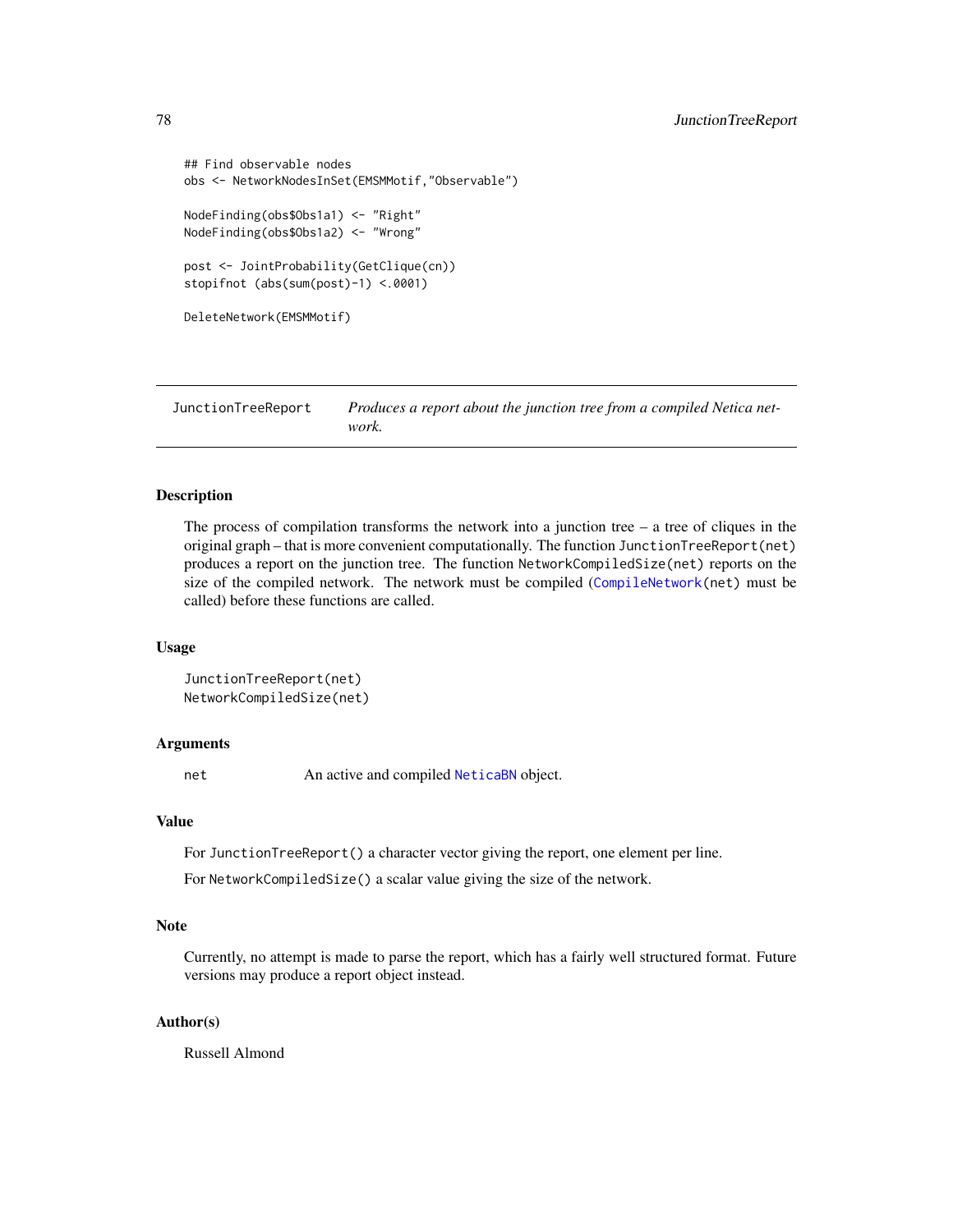## LearnCases 79

# References

<http://norsys.com/onLineAPIManual/index.html>: [ReportJunctionTree\\_bn\(\),](http://norsys.com/onLineAPIManual/functions/ReportJunctionTree_bn.html) [SizeCompiled-](http://norsys.com/onLineAPIManual/functions/SizeCompiledNet_bn.html)[Net\\_bn\(\)](http://norsys.com/onLineAPIManual/functions/SizeCompiledNet_bn.html)

# See Also

[NeticaBN](#page-101-0), [CompileNetwork\(](#page-23-0)), [EliminationOrder\(](#page-36-0)),

## Examples

```
EMSMMotif <- ReadNetworks(paste(library(help="RNetica")$path,
                           "sampleNets","EMSMMotif.dne",
                           sep=.Platform$file.sep))
```
CompileNetwork(EMSMMotif)

JunctionTreeReport(EMSMMotif)

NetworkCompiledSize(EMSMMotif)

DeleteNetwork(EMSMMotif)

<span id="page-78-0"></span>LearnCases *Learn Conditional Probabilitiy Tables from a Netica Case Stream*

# Description

This function updates the conditional probabilities associated with the given list of nodes based on the findings associated with that node and its parents found in the caseStream argument, which should be a [NeticaCaseStream](#page-103-0) object.

## Usage

LearnCases(caseStream, nodelist, weight = 1)

# Arguments

| caseStream | This should be a NeticaCaseStream object, or else an object which can be<br>made into a case stream: either a pathname for a case file, or a data frame of the<br>format described in MemoryCaseStream. The case stream can be either opened<br>or closed. If closed it is reopened before updating. In either case, it is closed at<br>the end of the function. <b>Warning</b> , due to a bug in Netica, memory streams are<br>not working and should not be used with Netica API 5.04 or earlier. See below. |
|------------|----------------------------------------------------------------------------------------------------------------------------------------------------------------------------------------------------------------------------------------------------------------------------------------------------------------------------------------------------------------------------------------------------------------------------------------------------------------------------------------------------------------|
| nodelist   | A list of active Netica Node objects that reference the conditional probability<br>tables to be updated.                                                                                                                                                                                                                                                                                                                                                                                                       |
| weight     | A multiplier for the weights of the cases in terms of number of observations.<br>Negative weights unlearn previously learned cases.                                                                                                                                                                                                                                                                                                                                                                            |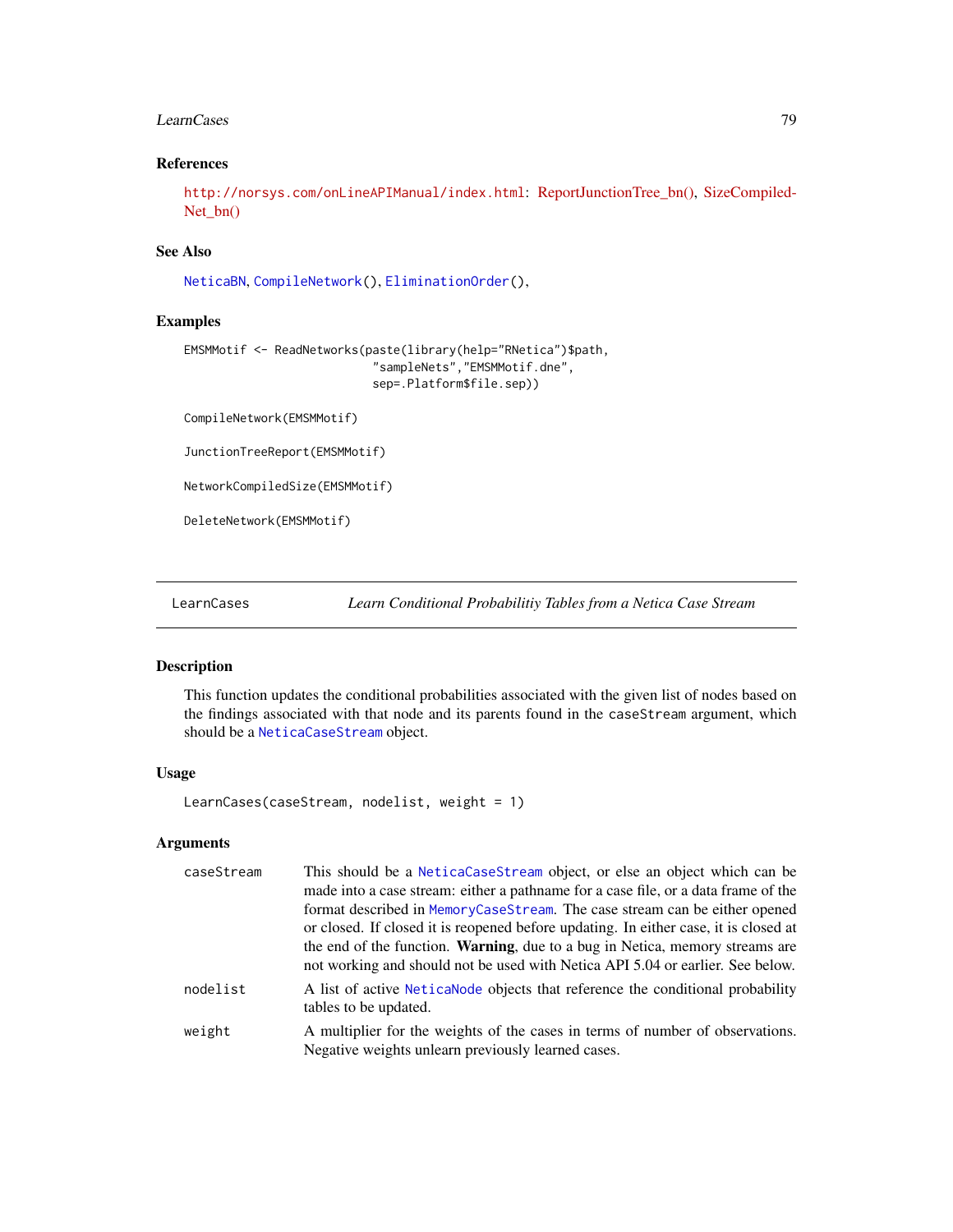## Details

This is like calling the function [LearnFindings](#page-87-0) repeatedly with the values of the nodes set to each of the case rows in turn. Thus, it updates the conditional probability tables for each nodes based on observed counts in the case files, taking the current probability and the [NodeExperience](#page-137-0) as the prior distribution.

If the case stream has a column NumCases, then the weight assigned to Row j is weight \*NumCases[j]. If the case stream does not have such a column, then it is treated as if each column has weight 1. (Among other purposes, this allows case data to be stored in a compact format where all of the possible cases are enumerated along with a count of repetitions.) Note that negative weights will unlearn cases.

# Value

This function returns the [NeticaCaseStream](#page-103-0) used in the analysis. This might have either been passed directly as the caseStream argument, or created from the value of the caseStream argument. In either case, the stream is closed at the end of the function.

# Netica Bugs

In version 5.04 of the Netica API, there is a problem with using Memory Streams that seems to affect the functions [LearnCases](#page-78-0) and [LearnCPTs](#page-80-0). Until this problem is fixed, most uses of Memory Streams will require file streams instead. Write the case file using [write.CaseFile](#page-186-0), and then create a file stream using [CaseFileStream](#page-21-0).

### Note

To learn without using the current probabilities as priors, call [DeleteNodeTable](#page-35-0) first.

## Author(s)

Russell Almond

# References

<http://norsys.com/onLineAPIManual/index.html>: [ReviseCPTsByCaseFile\\_bn\(\)](http://norsys.com/onLineAPIManual/functions/ReviseCPTsByCaseFile_bn.html)

## See Also

[NodeExperience](#page-137-0), [NodeProbs](#page-157-0), [NodeFinding](#page-139-0), [FadeCPT](#page-58-0), [LearnFindings](#page-87-0), [DeleteNodeTable](#page-35-0), [LearnCPTs](#page-80-0)

```
abb <- CreateNetwork("ABB")
A <- NewDiscreteNode(abb,"A",c("A1","A2"))
B1 <- NewDiscreteNode(abb,"B1",c("B1","B2"))
B2 <- NewDiscreteNode(abb,"B2",c("B1","B2"))
AddLink(A,B1)
AddLink(A,B2)
```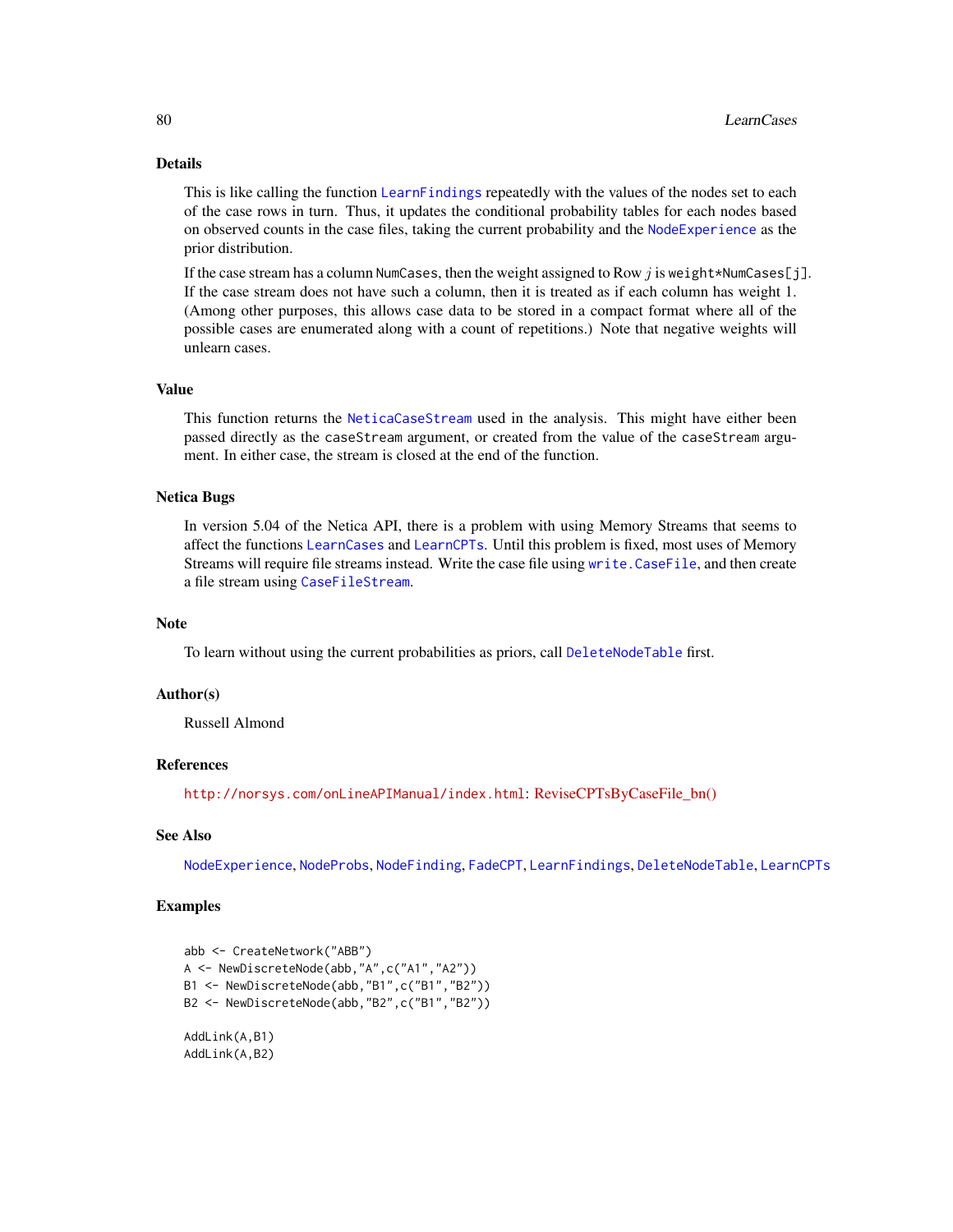```
A[\] <- c(.5,.5)
NodeExperience(A) <- 10
B1['A1"] \leftarrow c(.8,.2)B1['A2"] \leftarrow c(.2,.8)B2['A1"] \leftarrow c(.8,.2)B2['A2"] \leq C(.2,.8)NodeExperience(B1) <- c(10,10)
NodeExperience(B2) <- c(10,10)
casesabb <-
  data.frame(A=c("A1","A1","A1","A1","A1","A2","A2","A2","A2","A2"),
             B1=c("B1","B1","B1","B2","B2","B2","B2","B2","B1","B1"),
             B2=c("B1","B1","B1","B1","B2","B2","B2","B2","B2","B1"))
## LearnCases(casesabb,list(A,B1))
## There is currently a bug in Netica, so that this function does not
## work with memory streams. As a work around, use proper file streams
## instead.
outfile <- tempfile("casesabb",fileext=".cas")
write.CaseFile(casesabb,outfile)
LearnCases(outfile,list(A,B1))
## Probs for A & B1 modified, but B2 left alone
stopifnot(
  NodeExperience(A)==20,
  NodeExperience(B1)==c(15,15),
  NodeExperience(B2)==c(10,10),
  sum(abs(NodeProbs(A) - .5)) < .001,
  sum(abs(B1[["A1"]] - c(11,4)/15)) < .001,
  sum(abs(B1[["A2"]] - c(4,11)/15)) < .001,
  sum(abs(B2[["A1"]] - c(8,2)/10) < .001,
  sum(abs(B2[["A2"]] - c(2,8)/10)) < .001
\mathcal{L}DeleteNetwork(abb)
```
<span id="page-80-0"></span>LearnCPTs *Learn Conditional Probability Tables with Missing Data.*

# Description

This function updates the conditional probabilities associated with the given list of nodes based on the findings associated with that node and its parents found in the caseStream argument, which should be a [NeticaCaseStream](#page-103-0) object. Unlike [LearnCases](#page-78-0), these algorithms can support cases with missing or latent variables.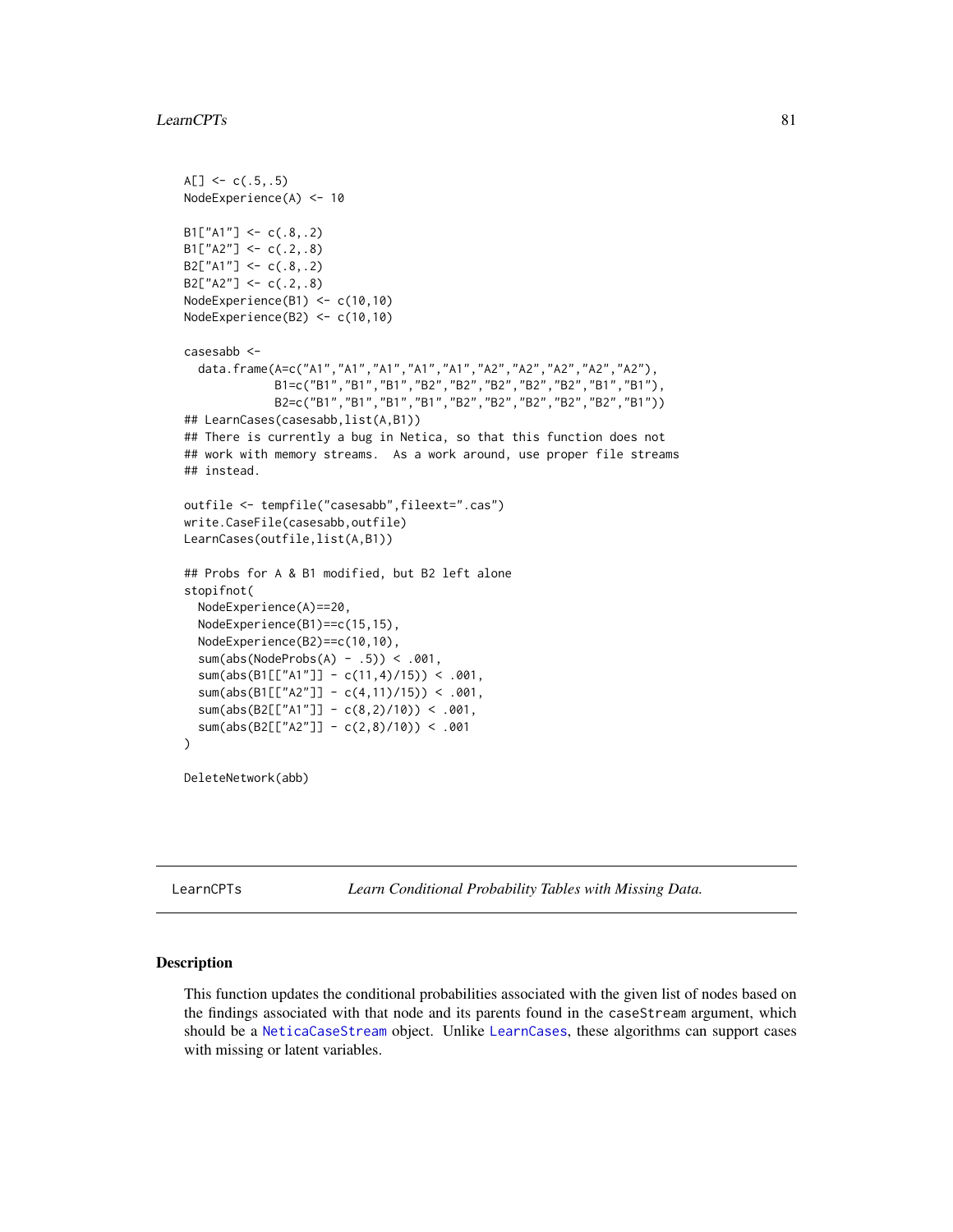## Usage

LearnCPTs(caseStream, nodelist, method = "COUNTING", maxIters = 1000L, maxTol = 1e-06, weight = 1)

#### Arguments

| caseStream | This should be a NeticaCaseStream object, or else an object which can be<br>made into a case stream: either a pathname for a case file, or a data frame of the<br>format described in MemoryCaseStream. The case stream can be either opened<br>or closed. If closed it is reopened before updating. In either case, it is closed at<br>the end of the function. Warning, due to a bug in Netica, memory streams are<br>not working and should not be used with Netica API 5.04 or earlier. See below. |
|------------|--------------------------------------------------------------------------------------------------------------------------------------------------------------------------------------------------------------------------------------------------------------------------------------------------------------------------------------------------------------------------------------------------------------------------------------------------------------------------------------------------------|
| nodelist   | A list of active Netical ode objects that reference the conditional probability<br>tables to be updated.                                                                                                                                                                                                                                                                                                                                                                                               |
| method     | A character scalar giving the name of the method to be used. This should be one<br>of "GRADIENT", "EM" or "COUNTING" (the default). See details.                                                                                                                                                                                                                                                                                                                                                       |
| maxIters   | An integer scalar giving the maximum number of interations for the EM and<br>gradient decent algorithms.                                                                                                                                                                                                                                                                                                                                                                                               |
| maxTol     | An real scalar giving the difference in log-likelihood required before the EM or<br>gradient decent algorithms to be considered converged.                                                                                                                                                                                                                                                                                                                                                             |
| weight     | A multiplier for the weights of the cases in terms of number of observations.<br>Negative weights unlearn previously learned cases.                                                                                                                                                                                                                                                                                                                                                                    |

# Details

This function attempts to update the conditional probability tables of the nodes named in nodelist using the data referenced in the first argument. Three different algorithms are available: *Counting*, *EM* and *Gradient Decent*. The *Counting* algorithm cannot handle cases with missing data or latent variables in the model. The method argument determines which method is used.

The *Counting* algorithm is the same as the one used in [LearnCases](#page-78-0). Cases where either the parent or the child variable is missing are ignored when updating the conditional probablity table for the node, that is the neither affect the [NodeExperience](#page-137-0) or the [NodeProbs](#page-157-0). As a consequence, models with latent variables cannot be fit with this algorithm.

The *EM* is similar to the *Counting* algorithms, but does more intelligent things with missing observations (particularly, missing parent variables). In particular, the complete data case of the *EM* algorithm is the same as the counting algorithm.

The *Gradient Decent* algorithm is an alternative iterative algorithm. According to the Netica documentation it is similar to back propagation in neural networks. Again acording to Netica, it is faster than EM, but more likely to find a local maxima. It appears not to respect prior information about the conditional probability tables, and it sets the node experience to -Inf.

Both EM and Gradient Decent are an iterative algorithms. For these algorithms maxIters gives the maximum number of iterations, and maxTol gives the convergence criteria (required difference in log likelihood). These parameters are ignored for the *Counting* algorithm. Currently, Netica gives no indication of whether the algorithm terminated by achieving convergence (difference in log likelihood less than maxTol) or by exceeding maxIters. Norsys says they will fix this in an upcoming release.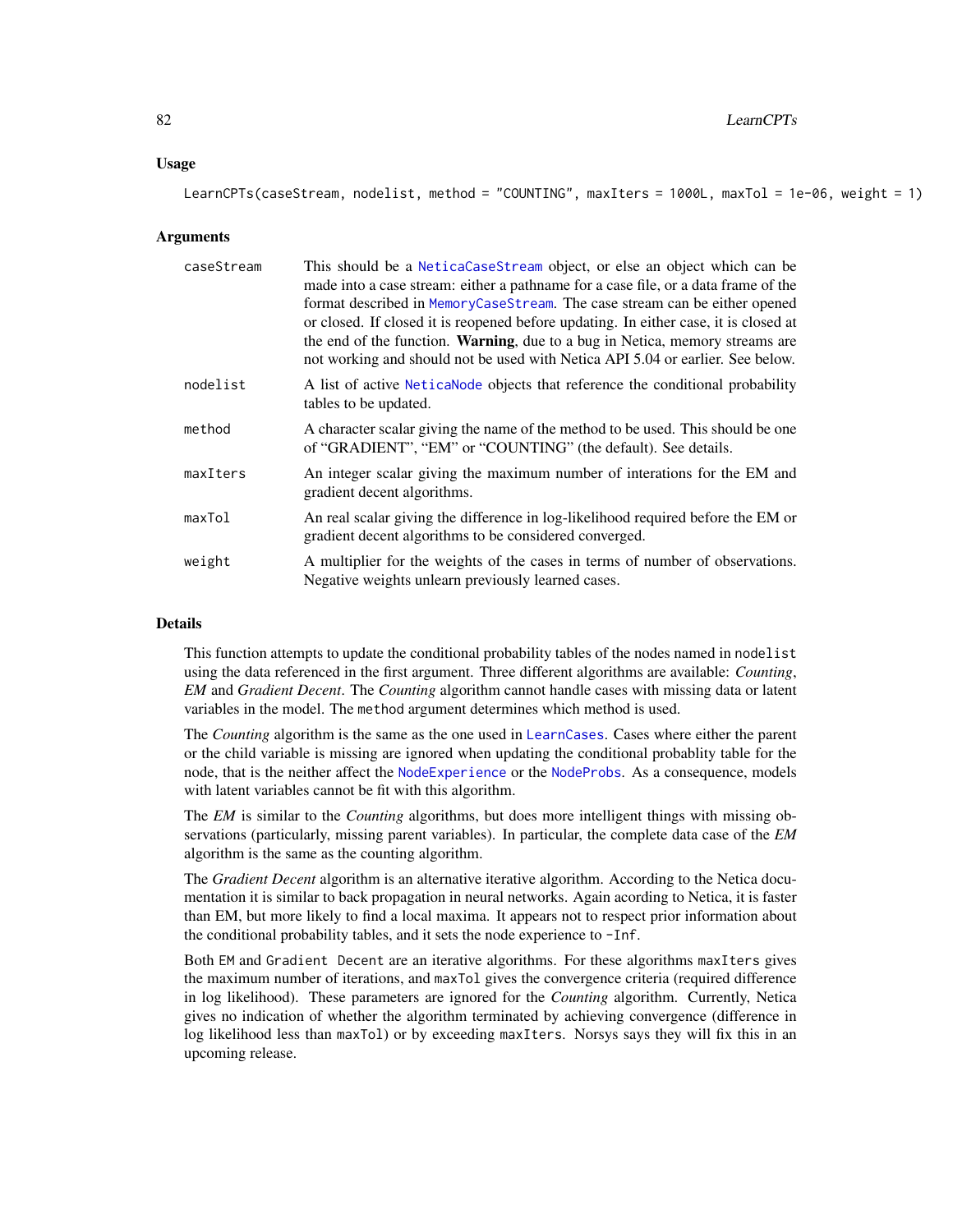## LearnCPTs 83

If the case stream has a column NumCases, then the weight assigned to Row j is weight \*NumCases[j]. If the case stream does not have such a column, then it is treated as if each column has weight 1. (Among other purposes, this allows case data to be stored in a compact format where all of the possible cases are enumerated along with a count of repetitions.) Note that negative weights will unlearn cases.

# Value

Currently, NULL is returned. In the future, an object containing details about the convergence will be returned.

## Netica Bugs

In version 5.04 of the Netica API, there is no indication of whether the call to LearnCPTs\_bn has converged (terminated because the difference in log likelihood is less than maxTol) or not (terminated because the number of iterations exceeded maxIters). Norsys has indicated that they will add this functionality to a later release.

In version 5.04 of the Netica API, there is a problem with using Memory Streams that seems to affect the functions [LearnCases](#page-78-0) and [LearnCPTs](#page-80-0). Until this problem is fixed, most uses of Memory Streams will require file streams instead. Write the case file using [write.CaseFile](#page-186-0), and then create a file stream using [CaseFileStream](#page-21-0).

## **Note**

The LearnCPTs function will not update the conditional probability table of a node unless [NodeExperience](#page-137-0) has been set for that node. Instead it will issue a warning and update the other nodes.

### Author(s)

Russell G. Almond

# References

<http://norsys.com/onLineAPIManual/index.html>: [LearnCPTS\\_bn\(\),](http://norsys.com/onLineAPIManual/functions/LearnCPTS_bn.html) [NewLearner\\_bn\(\),](http://norsys.com/onLineAPIManual/functions/NewLearner_bn.html) [SetLe](http://norsys.com/onLineAPIManual/functions/SetLearnerMaxTol_bn.html)arn[erMaxTol\\_bn\(\),](http://norsys.com/onLineAPIManual/functions/SetLearnerMaxTol_bn.html) [SetLearnerMaxTol\\_bn\(\)](http://norsys.com/onLineAPIManual/functions/SetLearnerMaxTol_bn.html)

# See Also

[NodeExperience](#page-137-0), [NodeProbs](#page-157-0), [NodeFinding](#page-139-0), [FadeCPT](#page-58-0), [RetractNetFindings](#page-179-0), [LearnFindings](#page-87-0) **[LearnCases](#page-78-0)** 

```
abb <- CreateNetwork("ABB")
A <- NewDiscreteNode(abb,"A",c("A1","A2"))
B1 <- NewDiscreteNode(abb,"B1",c("B1","B2"))
B2 <- NewDiscreteNode(abb,"B2",c("B1","B2"))
AddLink(A,B1)
AddLink(A,B2)
```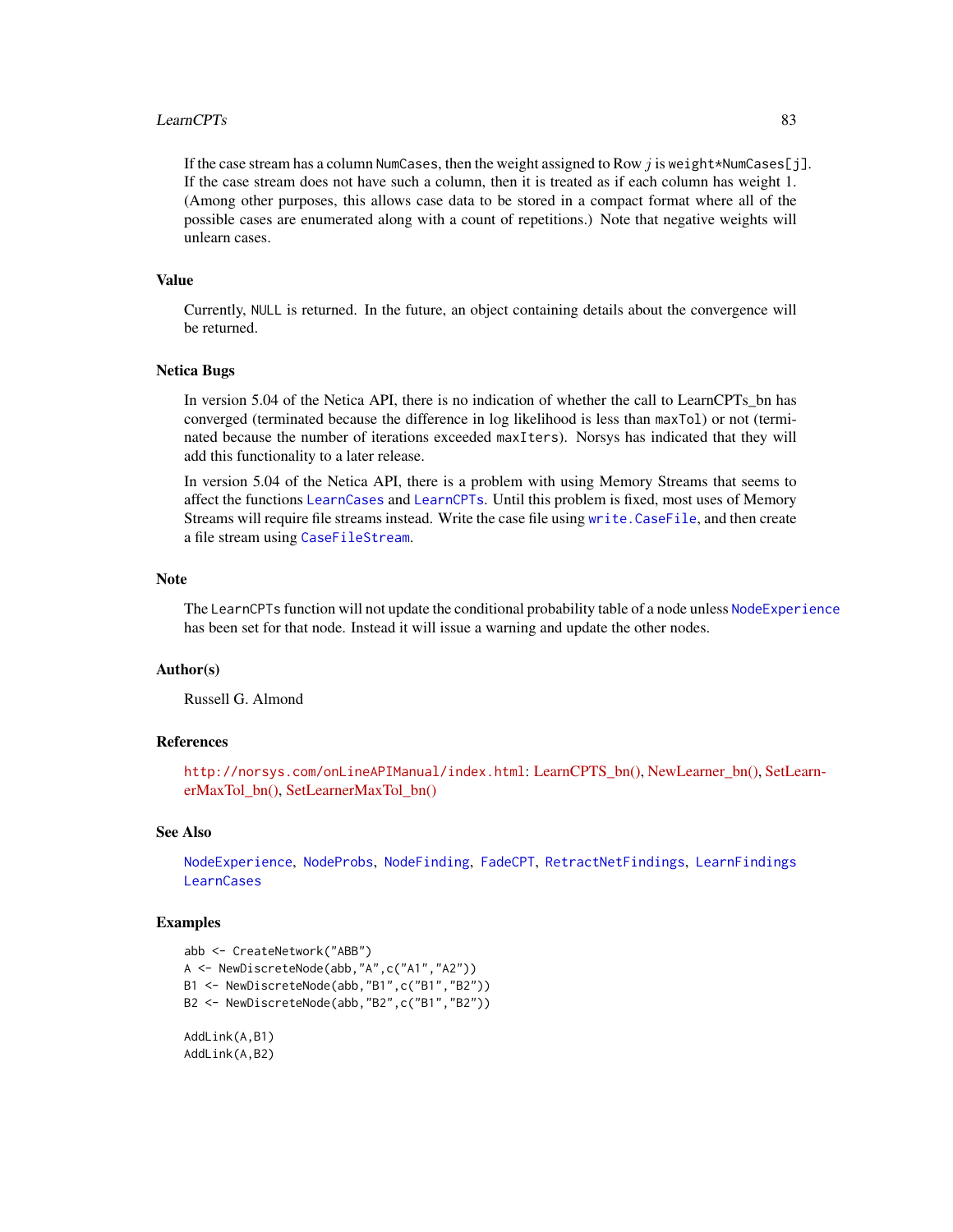```
A[\] <- c(.5,.5)
NodeExperience(A) <- 10
B1['A1"] \leftarrow c(.8,.2)B1['A2"] \leq C(.2,.8)B2['A1"] \leftarrow c(.8,.2)B2['A2"] \leq C(.2,.8)NodeExperience(B1) <- c(10,10)
NodeExperience(B2) <- c(10,10)
casesabb <-
  data.frame(A=c("A1","A1","A1","A1","A1","A2","A2","A2","A2","A2"),
             B1=c("B1","B1","B1","B2","B2","B2","B2","B2","B1","B1"),
             B2=c("B1","B1","B1","B1","B2","B2","B2","B2","B2","B1"))
## LearnCPTs(casesabb,list(A,B1))
## There is currently a bug in Netica, so that this function does not
## work with memory streams. As a work around, use proper file streams
## instead.
outfile <- tempfile("casesabb",fileext=".cas")
write.CaseFile(casesabb,outfile)
LearnCPTs(outfile,list(A,B1))
## Probs for A & B1 modified, but B2 left alone
stopifnot(
  NodeExperience(A)==20,
  NodeExperience(B1)==c(15,15),
  NodeExperience(B2)==c(10,10),
  sum(abs(NodeProbs(A) - .5)) < .001,
  sum(abs(B1[["A1"]] - c(11,4)/15)) < .001,
  sum(abs(B1[["A2"]] - c(4,11)/15)) < .001,
  sum(abs(B2[["A1"]] - c(8,2)/10) < .001,
  sum(abs(B2[["A2"]] - c(2,8)/10)) < .001
)
## Missing Data
## NAs in parents affect both parent and child.
casesabb1 <-
  data.frame(A=c("A1","A1","NA","A1","A1","A2","A2","A2","A2","A2"),
             B1=c("B1","B1","B1","B2","B2","B2","B2","NA","B1","B1"),
             B2=c("B1","B1","B1","NA","B2","B2","B2","B2","B2","B1"))
outfile1 <- tempfile("casesabb1",fileext=".cas")
write.CaseFile(casesabb1,outfile1)
LearnCPTs(outfile1,list(A,B1,B2))
stopifnot(
  NodeExperience(A)==29,
  NodeExperience(B1)==c(19,19),
  NodeExperience(B2)==c(13,15),
  sum(abs(NodeProbs(A) - c(14,15)/29) < .001,
  sum(abs(B1[["A1"]] - c(13,6)/19)) < .001,
```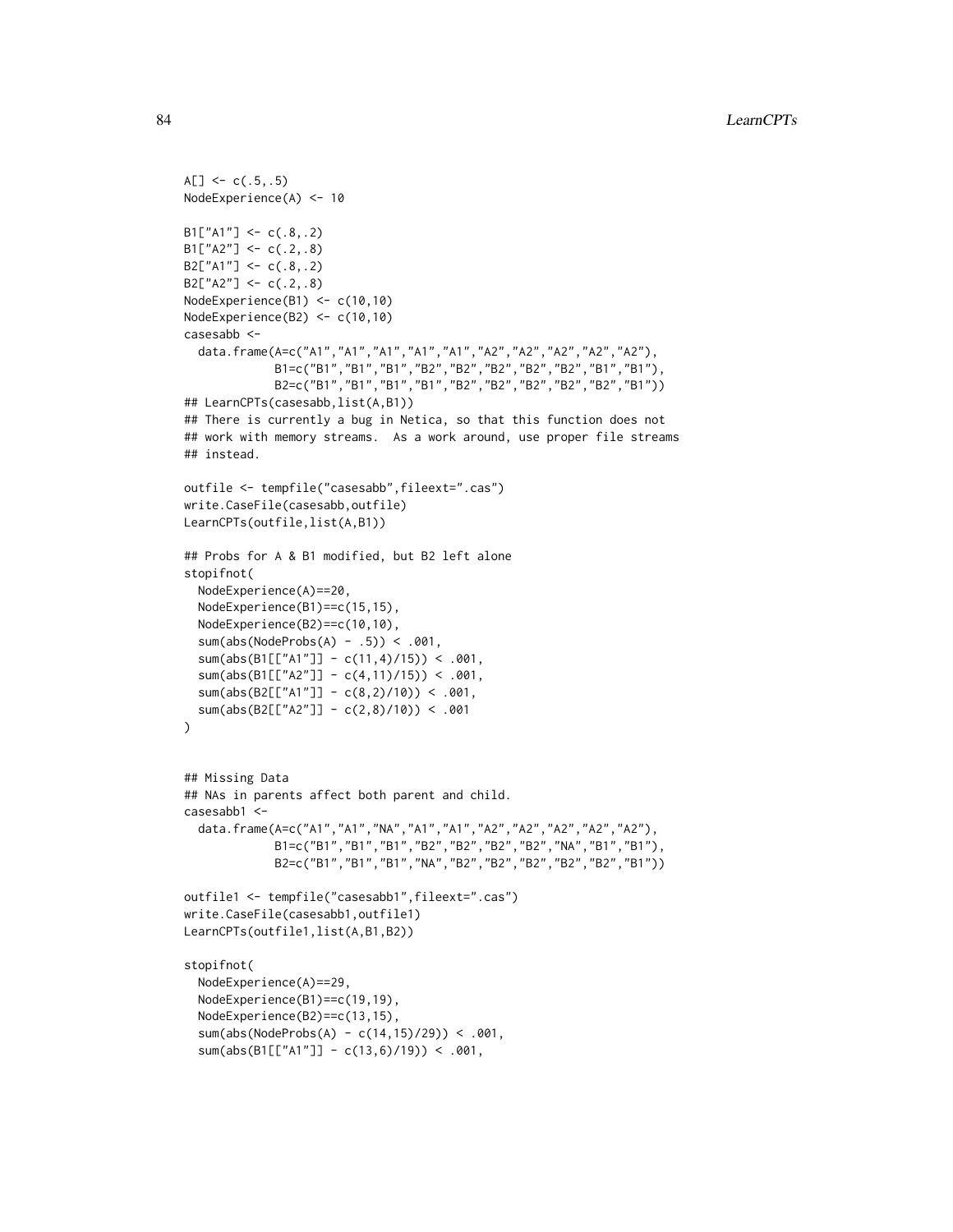## LearnCPTs 85

```
sum(abs(B1[["A2"]] - c(6,13)/19) < .001,
  sum(abs(B2[["A1"]] - c(10,3)/13)) < .001,
  sum(abs(B2[["A2"]] - c(3,12)/15)) < .001
)
DeleteNetwork(abb)
####################################
## Start again with EM learning.
abb <- CreateNetwork("ABB")
A <- NewDiscreteNode(abb,"A",c("A1","A2"))
B1 <- NewDiscreteNode(abb,"B1",c("B1","B2"))
B2 <- NewDiscreteNode(abb,"B2",c("B1","B2"))
AddLink(A,B1)
AddLink(A,B2)
A[\] <- c(.5,.5)
NodeExperience(A) <- 10
B1['A1''] \leftarrow c(.8,.2)B1['A2"] \leftarrow c(.2,.8)B2[''A1"] \leftarrow c(.8,.2)B2['A2"] \leftarrow c(.2,.8)NodeExperience(B1) <- c(10,10)
NodeExperience(B2) <- c(10,10)
casesabb <-
  data.frame(A=c("A1","A1","A1","A1","A1","A2","A2","A2","A2","A2"),
             B1=c("B1","B1","B1","B2","B2","B2","B2","B2","B1","B1"),
             B2=c("B1","B1","B1","B1","B2","B2","B2","B2","B2","B1"))
## LearnCPTs(casesabb,list(A,B1),method="EM")
## There is currently a bug in Netica, so that this function does not
## work with memory streams. As a work around, use proper file streams
## instead.
outfile <- tempfile("casesabb",fileext=".cas")
write.CaseFile(casesabb,outfile)
LearnCPTs(outfile,list(A,B1),method="EM")
## Complete data, this should look identical to the counting case.
## Note that NodeExperience is no longer an integer
stopifnot(
  abs(NodeExperience(A)-20) < .001,
  sum(abs(NodeExperience(B1)-c(15,15))) < .001,
  NodeExperience(B2)==c(10,10),
  sum(abs(NodeProbs(A) - .5)) < .001,
  sum(abs(B1[["A1"]] - c(11,4)/15)) < .001,
  sum(abs(B1[["A2"]] - c(4,11)/15)) < .001,
  sum(abs(B2[["A1"]] - c(8,2)/10)) < .001,
  sum(abs(B2[["A2"]] - c(2,8)/10) < .001
)
```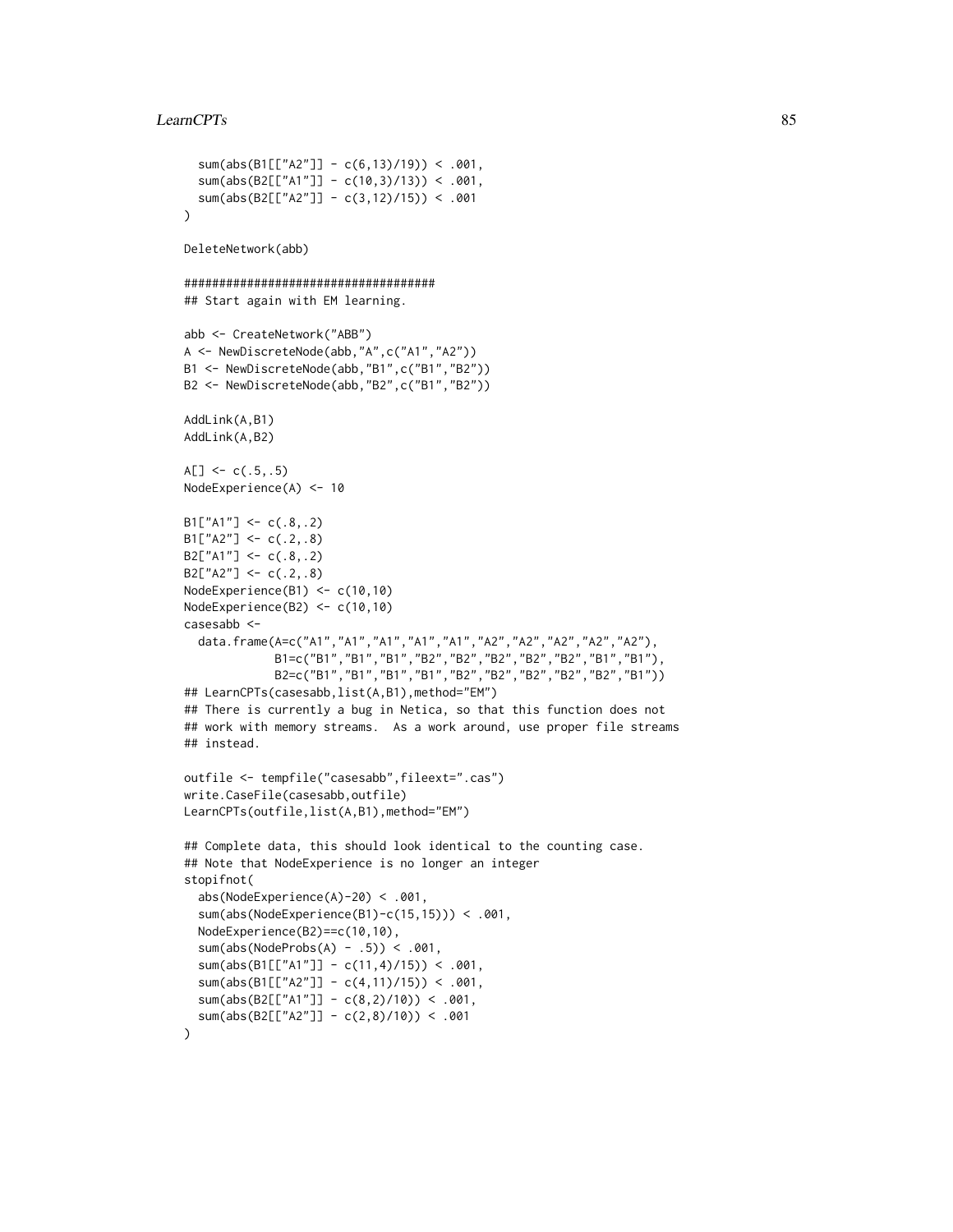```
## Missing Data
## EM deals more intelligently with missing data.
casesabb1 <-
  data.frame(A=c("A1","A1","NA","A1","A1","A2","A2","A2","A2","A2"),
             B1=c("B1","B1","B1","B2","B2","B2","B2","NA","B1","B1"),
             B2=c("B1","B1","B1","NA","B2","B2","B2","B2","B2","B1"))
outfile1 <- tempfile("casesabb1",fileext=".cas")
write.CaseFile(casesabb1,outfile1)
LearnCPTs(outfile1,list(A,B1,B2),method="EM")
stopifnot(
  NodeExperience(A)>29,
  NodeExperience(B1)>c(19,19),
  NodeExperience(B2)>c(13,15)
)
## EM can handle complete latent variable case.
casesabb2 <-
  data.frame(B1=c("B1","B1","B1","B2","B2","B2","B2","NA","B1","B1"),
             B2=c("B1","B1","B1","NA","B2","B2","B2","B2","B2","B1"))
outfile2 <- tempfile("casesabb2",fileext=".cas")
write.CaseFile(casesabb1,outfile2)
LearnCPTs(outfile1,list(A,B1,B2),method="EM")
stopifnot(
  NodeExperience(A)>39,
  NodeExperience(B1)>c(24,23),
  NodeExperience(B2)>c(14,20)
)
DeleteNetwork(abb)
####################################
## One more time with Gradient Decent learning.
abb <- CreateNetwork("ABB")
A <- NewDiscreteNode(abb,"A",c("A1","A2"))
B1 <- NewDiscreteNode(abb,"B1",c("B1","B2"))
B2 <- NewDiscreteNode(abb,"B2",c("B1","B2"))
AddLink(A,B1)
AddLink(A,B2)
A[\] <- c(.5,.5)
NodeExperience(A) <- 10
B1['A1"] \leftarrow c(.8,.2)B1['A2"] \leftarrow c(.2,.8)B2['A1"] \leftarrow c(.8,.2)
```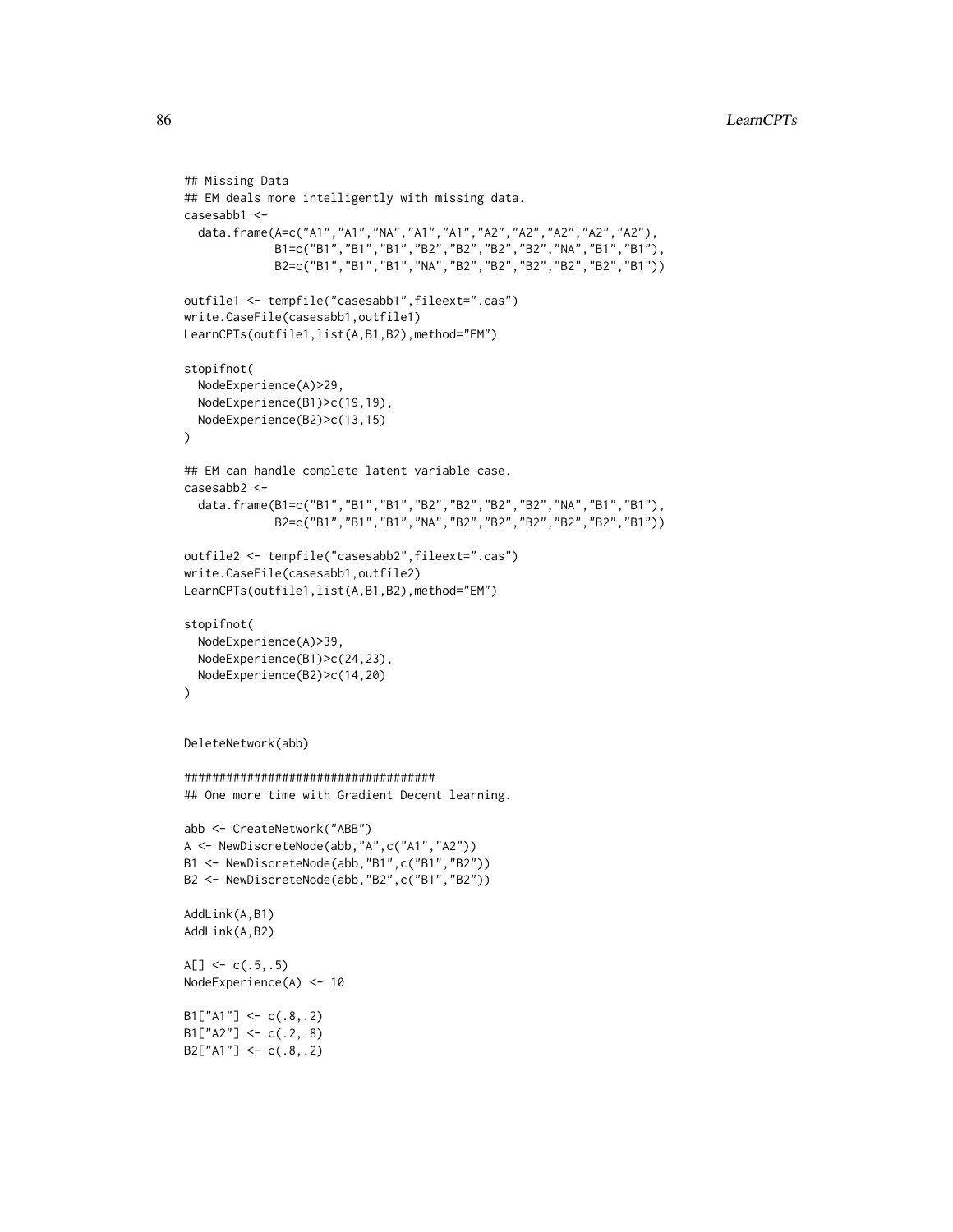## LearnCPTs 87

```
B2['A2"] \leq C(.2,.8)NodeExperience(B1) <- c(10,10)
NodeExperience(B2) <- c(10,10)
casesabb <-
  data.frame(A=c("A1","A1","A1","A1","A1","A2","A2","A2","A2","A2"),
             B1=c("B1","B1","B1","B2","B2","B2","B2","B2","B1","B1"),
             B2=c("B1","B1","B1","B1","B2","B2","B2","B2","B2","B1"))
## LearnCPTs(casesabb,list(A,B1),method="GRADIENT")
## There is currently a bug in Netica, so that this function does not
## work with memory streams. As a work around, use proper file streams
## instead.
outfile <- tempfile("casesabb",fileext=".cas")
write.CaseFile(casesabb,outfile)
LearnCPTs(outfile,list(A,B1),method="GRADIENT")
## Complete data, this should look identical to the counting case.
## Note that NodeExperience is no longer used, and the posterior
## distribution no longer reflects the prior.
stopifnot(
  NodeExperience(B2)==c(10,10),
  sum(abs(NodeProbs(A) - .5)) < .001,
  sum(abs(B1[["A1"]] - c(3,2)/5)) < .001,
  sum(abs(B1[["A2"]] - c(2,3)/5)) < .001,
  sum(abs(B2[["A1"]] - c(8,2)/10)) < .001,
  sum(abs(B2[["A2"]] - c(2,8)/10)) < .001
)
## Gradient algorithm sets experience to -infinity, so need to reset.
NodeExperience(A) <- 10
NodeExperience(B1) <- c(10,10)
NodeExperience(B2) <- c(10,10)
## Missing Data
## GRADIENT deals more intelligently with missing data.
casesabb1 <-
  data.frame(A=c("A1","A1","NA","A1","A1","A2","A2","A2","A2","A2"),
             B1=c("B1","B1","B1","B2","B2","B2","B2","NA","B1","B1"),
             B2=c("B1","B1","B1","NA","B2","B2","B2","B2","B2","B1"))
outfile1 <- tempfile("casesabb1",fileext=".cas")
write.CaseFile(casesabb1,outfile1)
LearnCPTs(outfile1,list(A,B1,B2),method="GRADIENT")
## Gradient algorithm sets experience to -infinity, so need to reset.
NodeExperience(A) <- 10
NodeExperience(B1) <- c(10,10)
NodeExperience(B2) <- c(10,10)
## GRADIENT can handle complete latent variable case.
casesabb2 <-
  data.frame(B1=c("B1","B1","B1","B2","B2","B2","B2","NA","B1","B1"),
```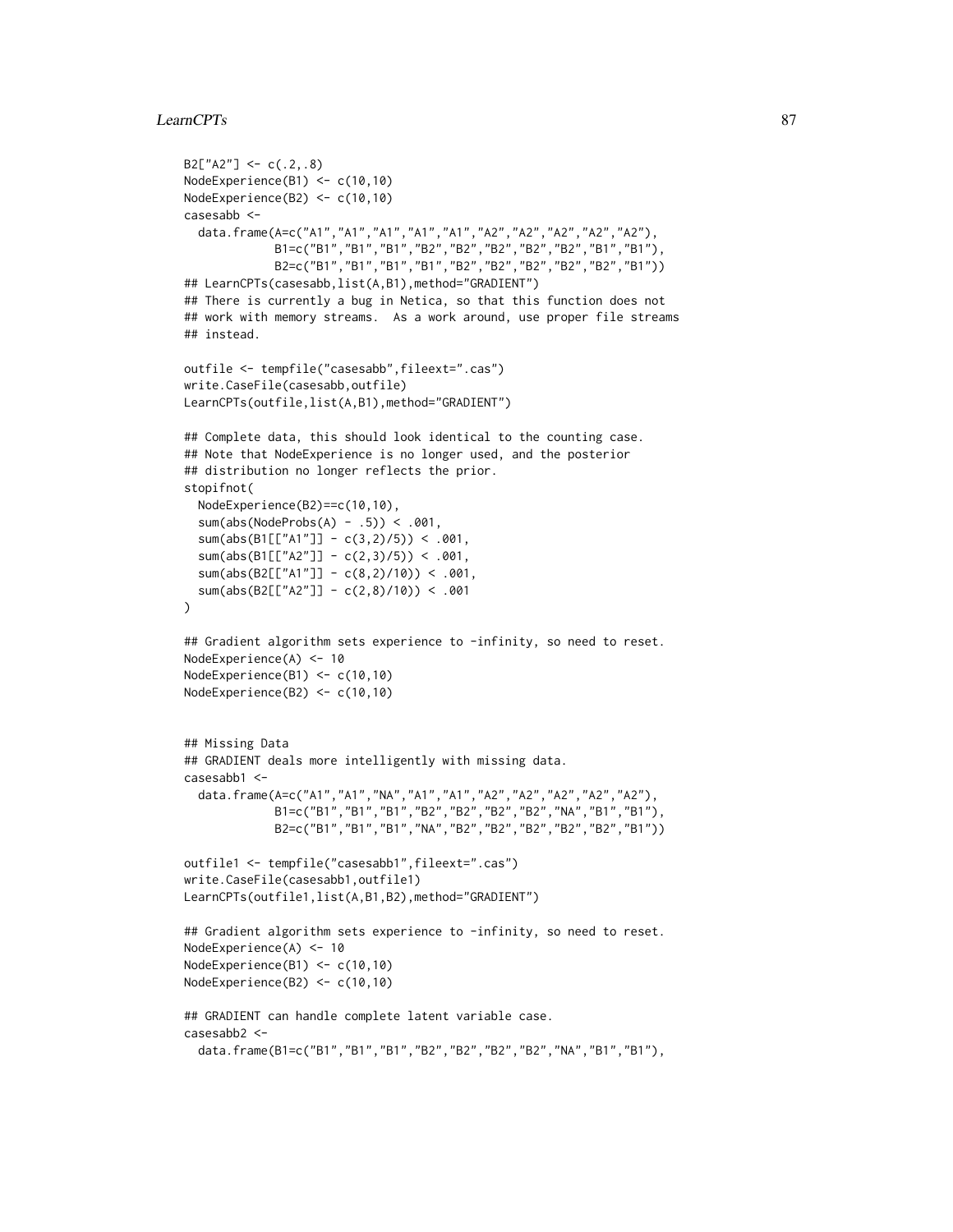```
B2=c("B1","B1","B1","NA","B2","B2","B2","B2","B2","B1"))
```

```
outfile2 <- tempfile("casesabb2",fileext=".cas")
write.CaseFile(casesabb1,outfile2)
LearnCPTs(outfile1,list(A,B1,B2),method="GRADIENT")
```
DeleteNetwork(abb)

<span id="page-87-0"></span>LearnFindings *Learn Netica conditional probabilities from findings.*

# Description

This function updates the conditional probabilities associated with the given list of nodes based on the findings associated with that node and its parents. Before calling this function the findings to be learned should be set using [NodeFinding](#page-139-0).

# Usage

```
LearnFindings(nodes, weight = 1)
```
## Arguments

| nodes  | A list of active Netical ode objects that reference the conditional probability<br>tables to be updated.                          |
|--------|-----------------------------------------------------------------------------------------------------------------------------------|
| weight | The weight of the current observation in terms of number of observations. Neg-<br>ative weights unlearn previously learned cases. |

## Details

For the purposes of this function, Netica regards the probabilities in Row  $j$  of the CPT for each selected node as having an independent Dirichlet distribution with parameters  $(a_{i1}, \ldots, a_{iK})$  =  $n_j(p_{j1}, \ldots, p_{jK})$  where  $p_{jk}$  is the probability associated with State k in Row j and  $n_j$  is the experience associated with Row j.

If LearnFindings is called on a node which is currently instantiated to State  $k$  and whose parents are currently instantiated to the configuration which selects Row j of the table, then  $n'_j = n_j +$ weight and  $a'_{jk} = a_{jk} + weight$  with all other values remaining the same. The new conditional probabilities are  $p'_{jk} = a'_{jk}/n'_{j}$ .

The funciton [FadeCPT](#page-58-0) is often used between calls to LearnFindings to downweight old cases when the conditional probabilities are thought to be changing slowly over time.

# Value

This returns the list of nodes whose conditional probability tables have been modified.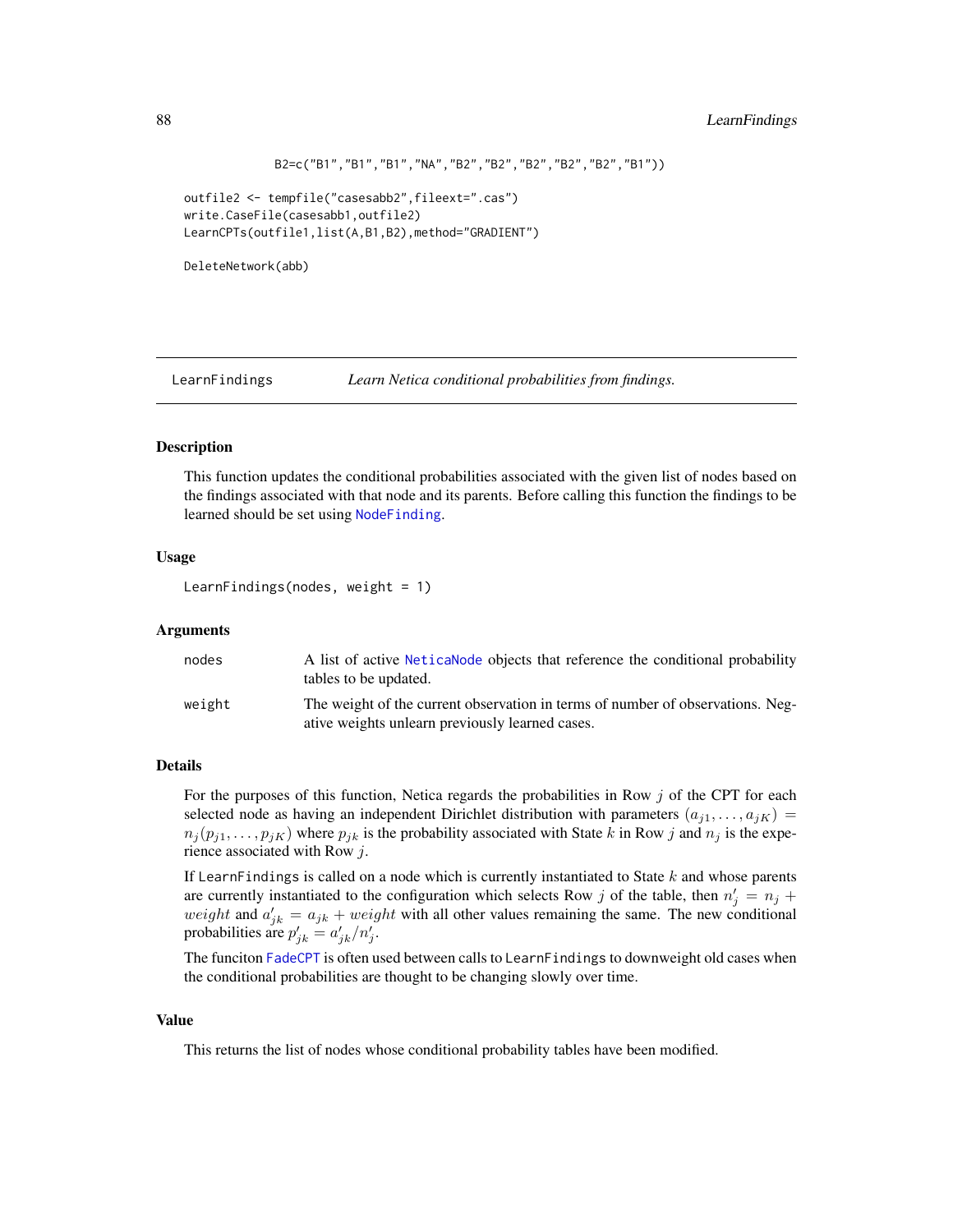# LearnFindings 89

# Note

Do not confuse this function with [NodeFinding](#page-139-0). NodeFinding instantiates a node and updates all of the other beliefs associated with a node to reflect the new evidence. LearnFindings incorporates the current case (the currently instantiated set of findings) into the CPTs for the nodes.

The LearnFindings function will not update the conditional probability table of a node unless [NodeExperience](#page-137-0) has been set for that node. Instead it will issue a warning and update the other nodes.

# Author(s)

Russell G. Almond

## References

<http://norsys.com/onLineAPIManual/index.html>: [ReviseCPTsByFindings\\_bn\(\)](http://norsys.com/onLineAPIManual/functions/ReviseCPTsByFindings_bn.html)

# See Also

[NodeExperience](#page-137-0), [NodeProbs](#page-157-0), [NodeFinding](#page-139-0), [FadeCPT](#page-58-0), [RetractNetFindings](#page-179-0), [LearnCases](#page-78-0), [LearnCPTs](#page-80-0)

```
abb <- CreateNetwork("ABB")
A <- NewDiscreteNode(abb,"A",c("A1","A2"))
B1 <- NewDiscreteNode(abb,"B1",c("B1","B2"))
B2 <- NewDiscreteNode(abb,"B2",c("B1","B2"))
AddLink(A,B1)
AddLink(A,B2)
A[\] <- c(.5,.5)
NodeExperience(A) <- 10
B1['A1''] \leftarrow c(.8,.2)B1['A2"] \leftarrow c(.2,.8)B2['A1"] \leftarrow c(.8,.2)B2['A2"] \leftarrow c(.2,.8)NodeExperience(B1) <- c(10,10)
NodeExperience(B2) <- c(10,10)
## First Case
NodeFinding(A) <- "A1"
NodeFinding(B1) <- "B1"
NodeFinding(B2) <- "B2"
LearnFindings(list(A,B1))
## Probs for A & B1 modified, but B2 left alone
stopifnot(
  NodeExperience(A)==11,
  NodeExperience(B1)==c(11,10),
```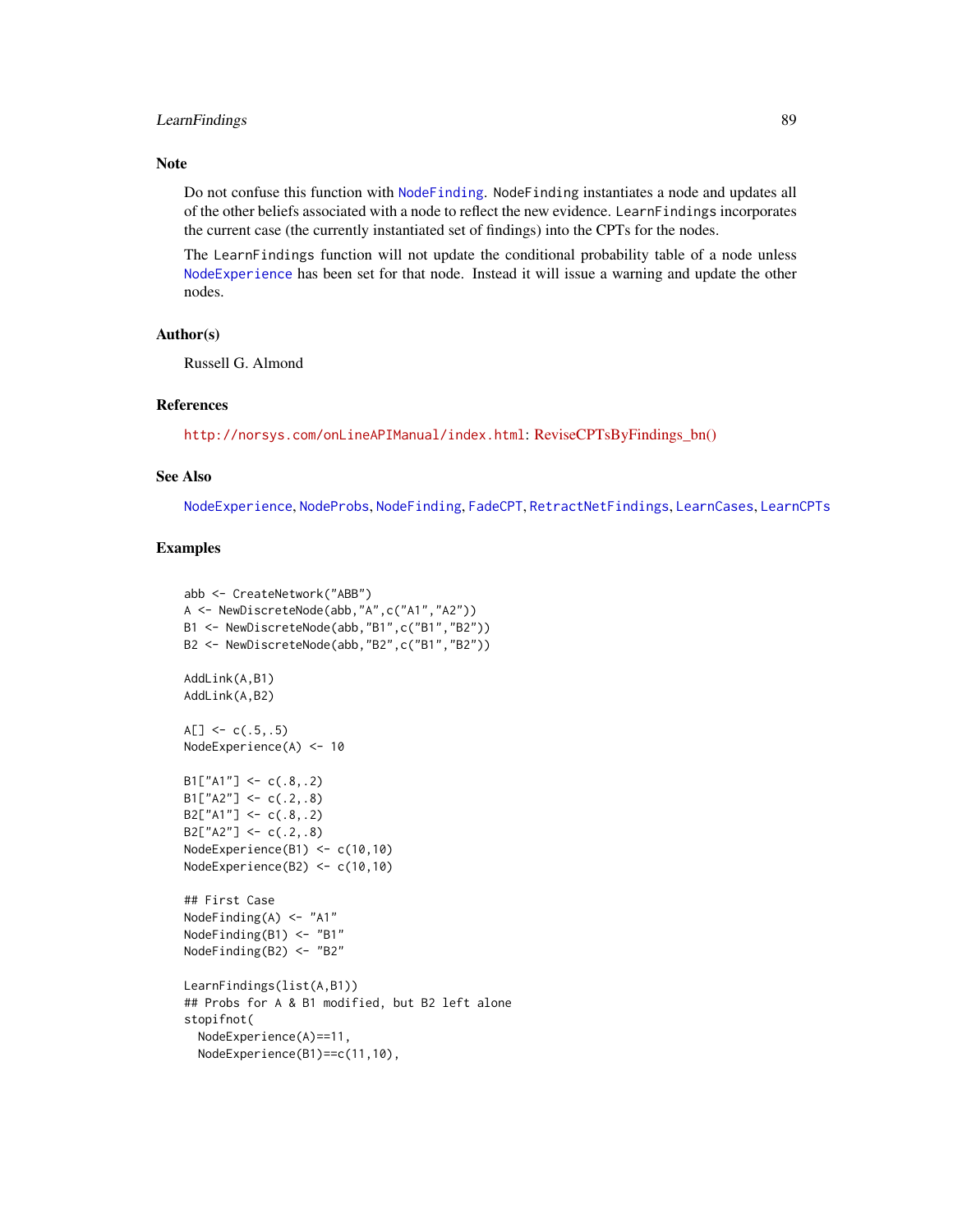```
NodeExperience(B2)==c(10,10),
 sum(abs(NodeProbs(A) - c(6,5)/11)) < .001,
 sum(abs(B1[["A1"]] - c(9,2)/11)) < .001,
 sum(abs(B1[["A2"]] - c(2,8)/10)) < .001,
 sum(abs(B2[["A1"]] - c(8,2)/10) < .001,
 sum(abs(B2[["A2"]] - c(2,8)/10)) < .001
)
## Second Case
RetractNetFindings(abb)
NodeFinding(A) <- "A2"
NodeFinding(B1) <- "B1"
NodeFinding(B2) <- "B1"
LearnFindings(list(A,B1))
## Probs for A & B1 modified, but B2 left alone
stopifnot(
 NodeExperience(A)==12,
 NodeExperience(B1)==c(11,11),
 NodeExperience(B2)==c(10,10),
 sum(abs(NodeProbs(A) - c(6,6)/12) < .001,
 sum(abs(B1[["A1"]] - c(9,2)/11)) < .001,
 sum(abs(B1[["A2"]] - c(3,8)/11)) < .001,
 sum(abs(B2[["A1"]] - c(8,2)/10)) < .001,
 sum(abs(B2[["A2"]] - c(2,8)/10)) < .001
)
## Retract Case 2
LearnFindings(list(A,B1),-1)
## Back to where we were before Case 1
stopifnot(
 NodeExperience(A)==11,
 NodeExperience(B1)==c(11,10),
 NodeExperience(B2)==c(10,10),
 sum(abs(NodeProbs(A) - c(6,5)/11)) < .001,
 sum(abs(B1[["A1"]] - c(9,2)/11)) < .001,
 sum(abs(B1[["A2"]] - c(2,8)/10)) < .001,
 sum(abs(B2[["A1"]] - c(8,2)/10)) < .001,
 sum(abs(B2[["A2"]] - c(2,8)/10)) < .001
)
```
DeleteNetwork(abb)

<span id="page-89-0"></span>MakeCliqueNode *Forces a collection of nodes in a Netica network to be in the same clique.*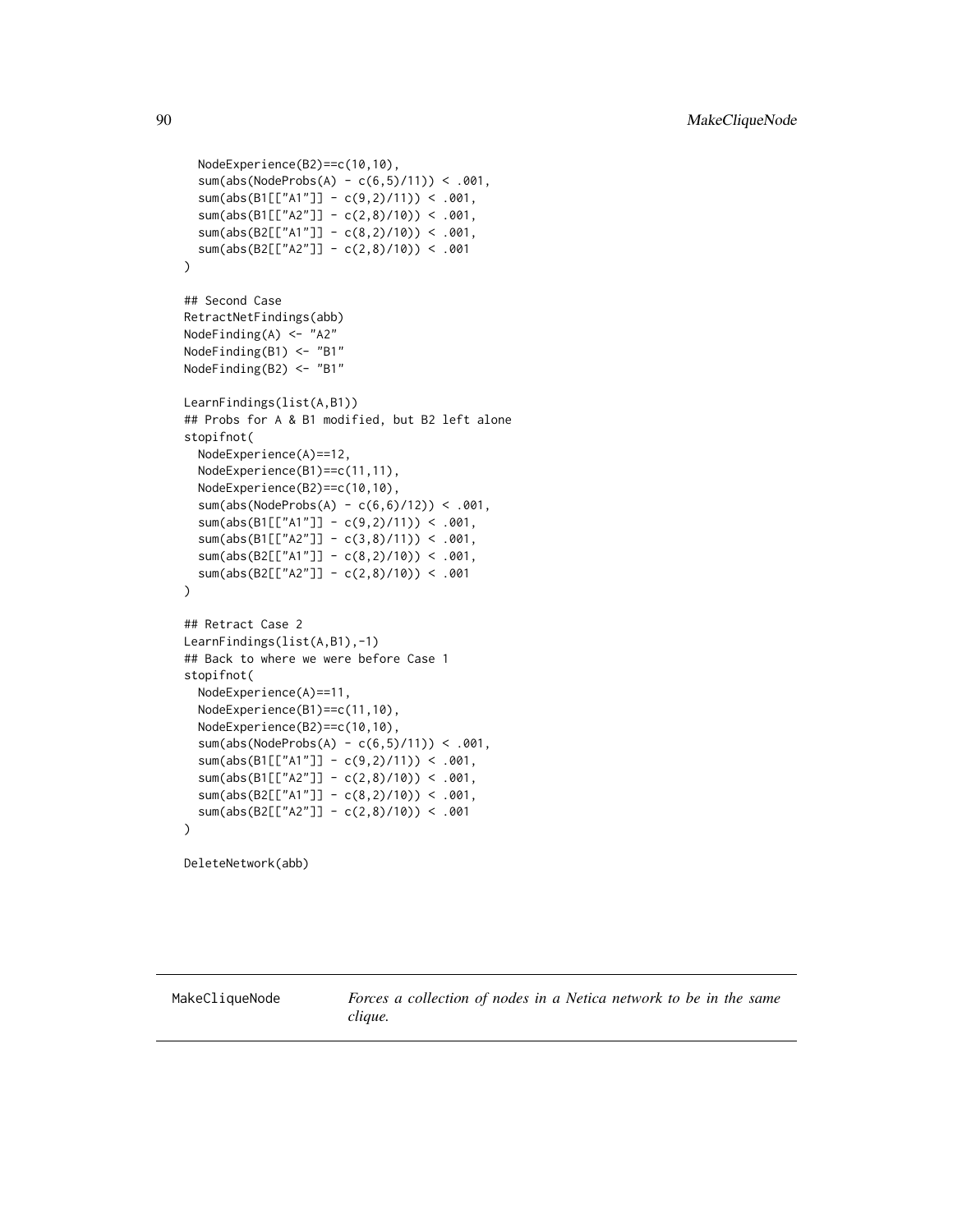## MakeCliqueNode 91

## Description

When a junction tree is compiled, if the nodes are in the same clique, it is easier to calculate their joint probability. The function MakeCliqueNode(nodelist) forces the nodes in nodelist by making a special one state clique node with all of the nodes in nodelist as a parent.

## Usage

MakeCliqueNode(nodelist) is.CliqueNode(x) GetClique(cliquenode)

#### Arguments

| nodelist     | A list of active Netica Node objects from the same network. |
|--------------|-------------------------------------------------------------|
| $\mathsf{x}$ | An object to be tested to see if it is a clique node.       |
| cliquenode   | A Clique Node to be queried.                                |

#### Details

It is substantially easier to calculate the joint probability of a number of nodes if they are all in the same clique (see [JointProbability\(](#page-75-0)nodelist). If it is known that such a query will be common, the analyst can take steps to force the nodes into the same clique if required. The Student Model/Evidence Model algorithm of Almond and Mislevy (1999) also requires that the student model variables that are referenced in an evidence model all be in the same clique (although this algorithm is not currently supported by Netica).

A node and its parents is always a clique or a subset of a clique in the junction tree (see [CompileNetwork\(](#page-23-0)) or [JunctionTreeReport\(](#page-77-0))). This function forces nodes into the same clique by creating a new CliqueNode and making all of the nodes in nodelist parents of the new node.

The CliqueNode is a subclass of [NeticaNode](#page-106-0) (formally, the class is c("CliqueNode", "NeticaNode")). It has a number of special features. It's name is always "Clique" followed by a number. It only has one state. And it has a special "clique" attiribute which records the nodelist used to create it. The function is.CliqueNode() tests a node to see if it is a clique node, and the function GetClique(node) retrieves the nodelist. (This should not be set manually).

The CliqueNode objects should, for the most part, behave like regular nodes. However, it is almost certainly a mistake to try and set findings on a CliqueNode.

### Value

The function MakeCliqueNode(nodelist) returns a new CliqueNode object whose parents are the variables in nodelist. This behaves in most respects like an ordinary node, but it would almost certainly be a mistake to try and enter findings for this node. In particular, deleting the clique node will no longer constrain its parents to be in the same clique (although other connections in the network may cause the nodes to be placed in the same clique).

The function is. CliqueNode(x) returns a logical value which is true if x is a clique node.

The function GetClique(node) returns the nodelist used to create the clique node.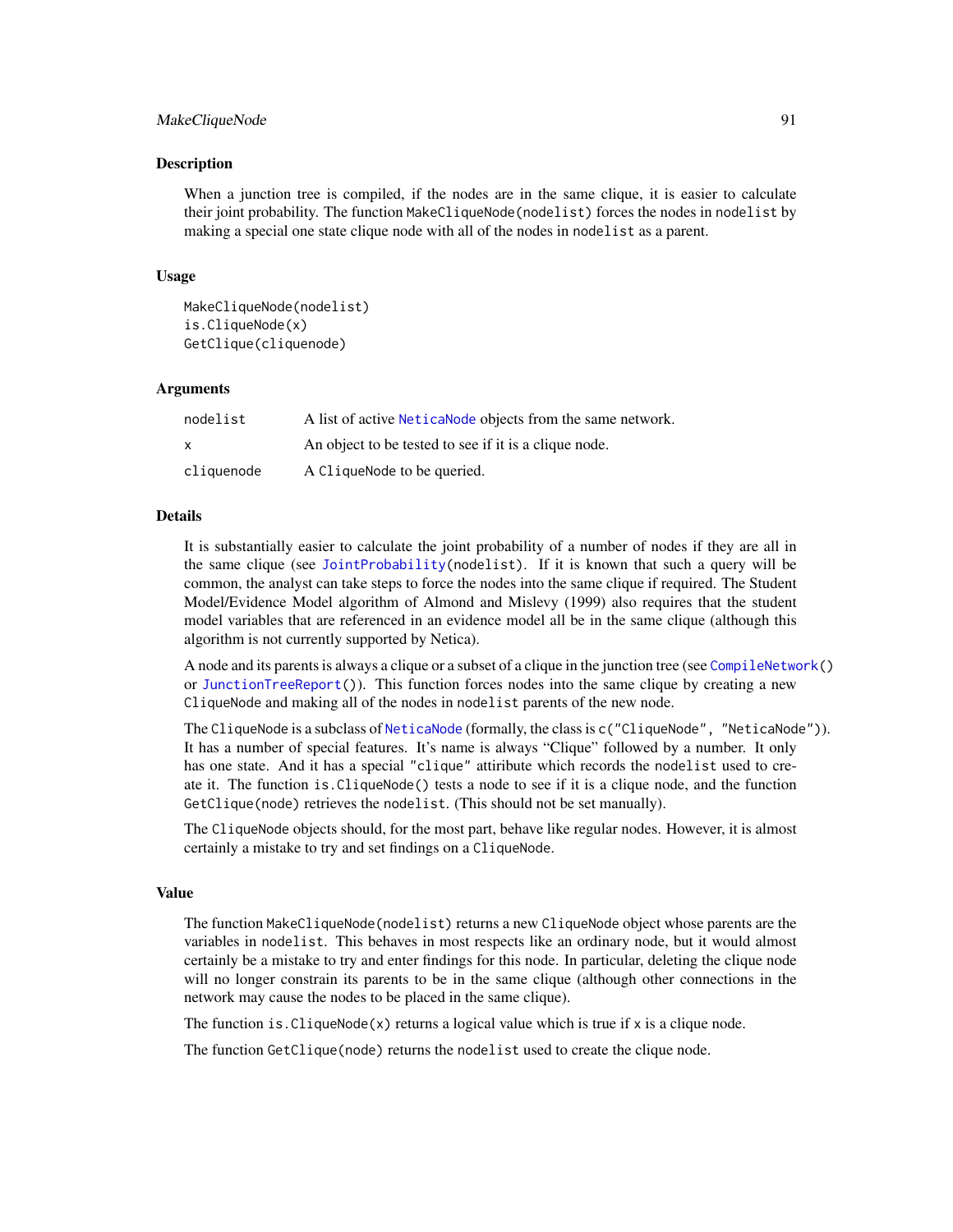Clique nodes only last for the R session that was used to create them. After that, they will appear like ordinary nodes. They will still be present in the newtwork, but the special "clique" attribute will be lost.

Currently Netica only allows virutal evidence at the node level ([NodeLikelihood\(](#page-149-0))). I'm loppying to get Netica to support it at the clique level as well. At which point, this function becomes extremely useful.

## Author(s)

Russell Almond

# References

Almond, R. G. & Mislevy, R. J. (1999) Graphical models and computerized adaptive testing. *Applied Psychological Measurement*, 23, 223-238.

Almond, R., Herskovits, E., Mislevy, R. J., & Steinberg, L. S. (1999). Transfer of information between system and evidence models. In Artificial Intelligence and Statistics 99, Proceedings (pp. 181–186). Morgan-Kauphman

<http://norsys.com/onLineAPIManual/index.html>: See the NeticaEx function FormCliqueWith is the documentation for [JointProbability\\_bn\(\)](http://norsys.com/onLineAPIManual/functions/JointProbability_bn.html)

## See Also

[NeticaNode](#page-106-0), [JointProbability\(](#page-75-0)), [AddLink\(](#page-12-0)), [JunctionTreeReport\(](#page-77-0))

# Examples

```
EMSMSystem <- ReadNetworks(paste(library(help="RNetica")$path,
                            "sampleNets","System.dne",
                           sep=.Platform$file.sep))
CompileNetwork(EMSMSystem)
## Note that Skill1 and Skill2 are in different cliques
JunctionTreeReport(EMSMSystem)
Skills12 <- NetworkFindNode(EMSMSystem,c("Skill1","Skill2"))
cn <- MakeCliqueNode(Skills12)
cnclique <- GetClique(cn)
stopifnot(
 is.CliqueNode(cn),
 setequal(sapply(cnclique,NodeName),sapply(Skills12,NodeName))
\mathcal{L}CompileNetwork(EMSMSystem)
## Note that Skill1 and Skill2 are in different cliques
JunctionTreeReport(EMSMSystem)
DeleteNodes(cn) ## This clears the clique.
```
# **Note**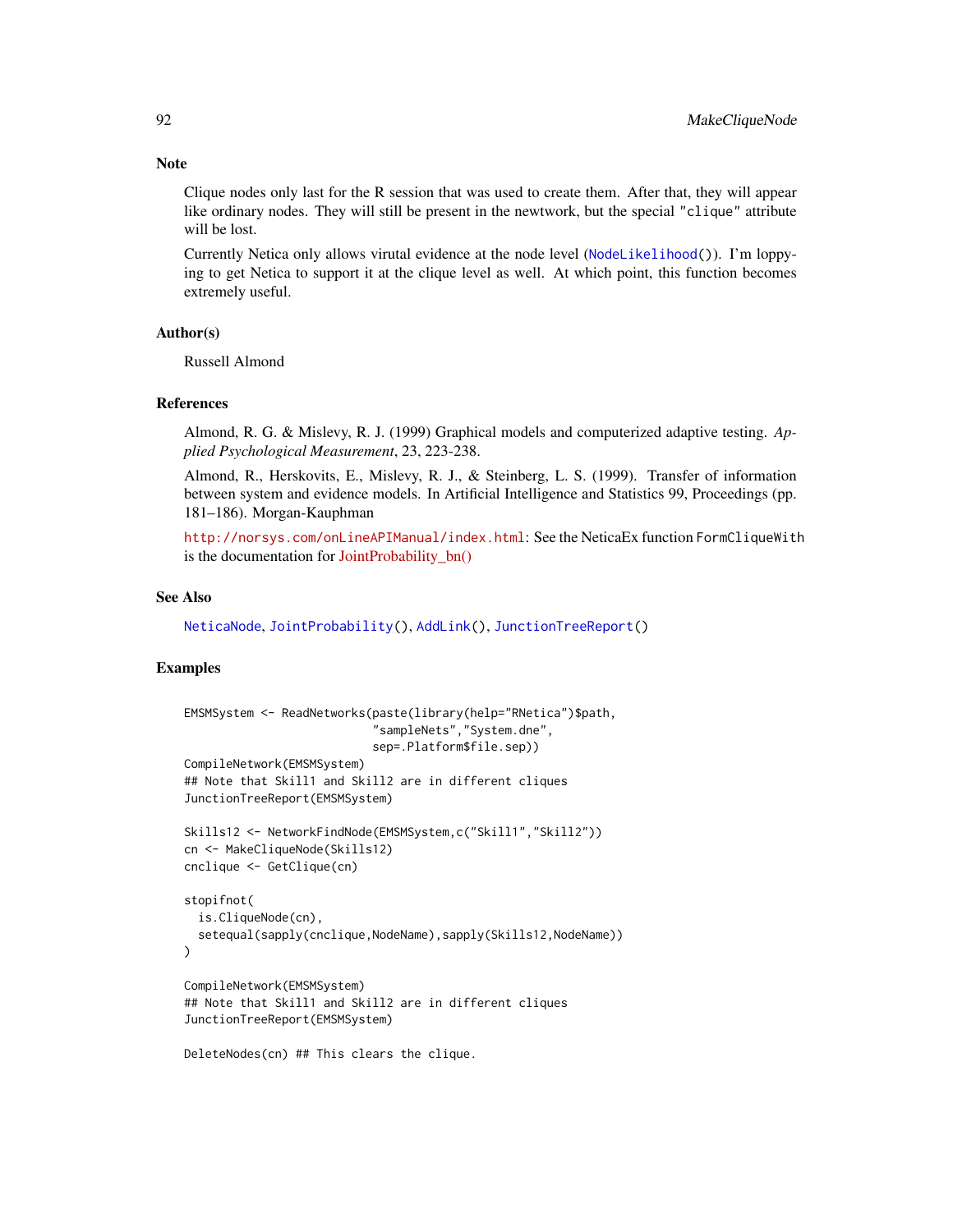# MemoryCaseStream 93

DeleteNetwork(EMSMSystem)

<span id="page-92-0"></span>MemoryCaseStream *A stream of cases for reading/writing Netica from memory*

## **Description**

This object is subclass of [NeticaCaseStream](#page-103-0) so it is a wrapper around a Netica stream which is used to read/write cases. In this subclass, the case stream is assocaited with a memory buffer that corresponds to an R [data.frame](#page-0-0) object. The function [MemoryStreamContents](#page-95-0) accesses the contents as a data frame.

# Usage

```
MemoryCaseStream(data.frame,label=deparse(substitute(data.frame)))
is.MemoryCaseStream(x)
getCaseStreamDataFrameName(stream)
```
#### Arguments

| data.frame | A data frame in which columns correspond to Netica nodes, and rows corre-<br>spond to cases. See details. |
|------------|-----------------------------------------------------------------------------------------------------------|
| label      | A name for the stream object.                                                                             |
| stream     | A NeticaCaseStream object.                                                                                |
| x          | A object whose type is to be determined.                                                                  |

## **Details**

A Netica case file has a format that very much resembles the output of [write.table](#page-0-0). The first row is a header row, which contains the names of the variables, the second and subsequent rows contain a set of findings: an assignment of values to the nodes indicated in the columns. There are no row numbers, and the separator and missing value codes are the values of [CaseFileDelimiter\(](#page-19-0)), and [CaseFileMissingCode\(](#page-19-1)) respectively.

In addition to columns representing variables, two special columns are allowed. The column named "IDnum", if present should contain integers which correspond to ID numbers for the cases (this correspond to the id argument of [WriteFindings](#page-188-0)). The column named "NumCases" should contain number values and this allows rows to be differentially weighted (this correspond to the freq argument of [WriteFindings](#page-188-0)).

A simple way to convert a data frame into a set of cases for use with various Netica functions that use cases would be to write the data frame to a file of the proper format, and then create a [CaseFileStream](#page-21-0) on the just written file. The MemoryCaseStream shortcuts that process by writing the data frame to a memory buffer and then creating a stream around the memory buffer. Like the CaseFileStream, the MemoryCaseStream is a subclass of [NeticaCaseStream](#page-103-0) and follows the same conventions.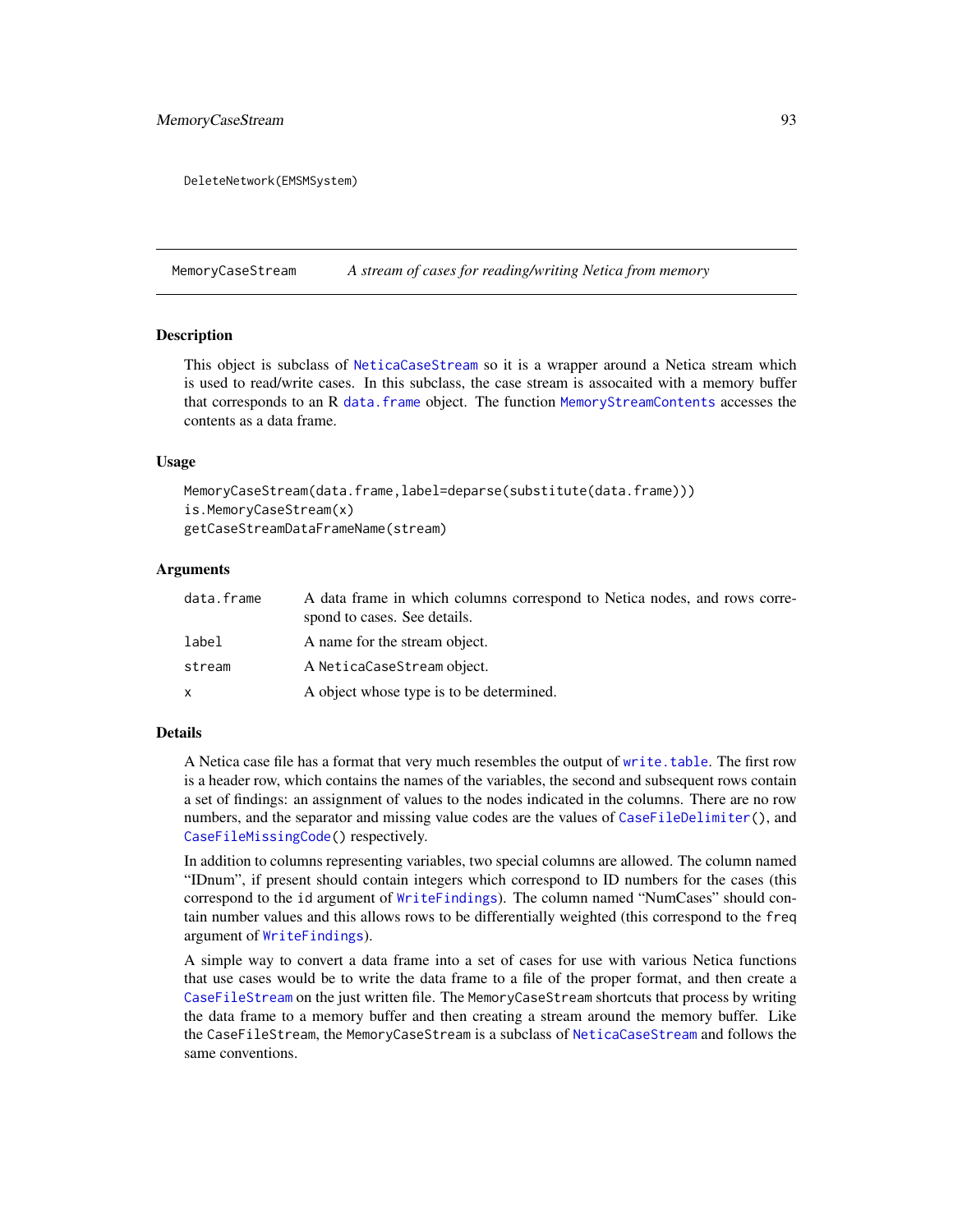The function MemoryCaseStream opens a new memory stream using data.frame as the source. If data.frame is NULL a new memory stream for writing is created. The function CloseCaseStream closes an open case stream (and is harmless if the stream is already closed. Although RNetica tries to close open case streams when they are garbage collected, users should not count on this behavior and should close them manually. Also be aware that all case streams are automatically closed when R is closes or RNetica is unloaded. The function isCaseStreamOpen tests to see if the stream is open or closed. The function OpenCaseStream if called on a closed MemoryCaseStream will reopen the stream in Netica using the current value of [MemoryStreamContents](#page-95-0) as the source. (If called on an open stream it will do nothing but issue a warning).

The function getCaseStreamDataFrameName provides the value of label when the stream was created.

# Value

The function OpenMemoryCaseStream returns a new, open CaseFileStream object.

The functions is.MemoryCaseStream returns a logical value indicating whether or not the argument is a CaseFileStream.

The function getCaseStreamDataFrameName returns the value of label used when the stream was created, usually this is the name of the data.frame argument.

## Netica Bugs

In version 5.04 of the Netica API, there is a problem with using Memory Streams that seems to affect the functions [LearnCases](#page-78-0) and [LearnCPTs](#page-80-0). Until this problem is fixed, most uses of Memory Streams will require file streams instead. Write the case file using [write.CaseFile](#page-186-0), and then create a file stream using [CaseFileStream](#page-21-0).

# **Note**

MemoryCaseStreams are most useful for small to medium size data frames. Larger data frames are probably better handled through case files.

Internally, a weak reference system is used to keep a list of Netica stream objects which need to be closed when RNetica is unloaded. Stream objects should also be forced closed when garbage collected. The weak reference system is somewhat experimental, so well designed code should manually close the streams when the program is through with it.

Stream objects are fragile, and will not survive saving and restoring an R session. However, the object retains information about itself, so that calling OpenCaseStream on the saved object, should reopen the stream. Note that any position information will be lost.

# Author(s)

Russell Almond

#### References

<http://norsys.com/onLineAPIManual/index.html>: [NewMemoryStream\\_ns\(\),](http://norsys.com/onLineAPIManual/functions/NewMemoryStream_ns.html) [http://homepa](http://homepage.stat.uiowa.edu/~luke/R/references/weakfinex.html)ge. [stat.uiowa.edu/~luke/R/references/weakfinex.html](http://homepage.stat.uiowa.edu/~luke/R/references/weakfinex.html)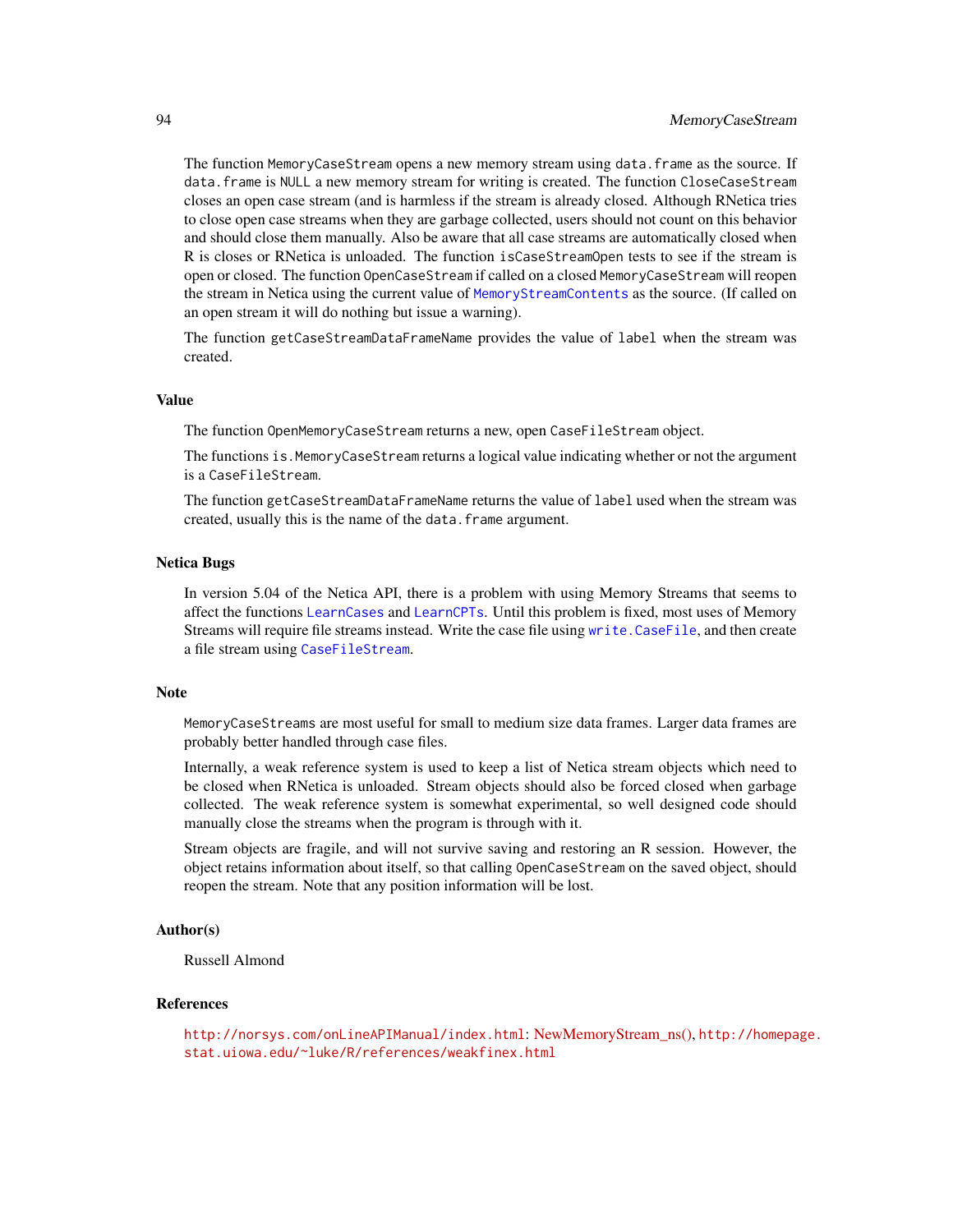# MemoryCaseStream 95

# See Also

[CaseFileDelimiter](#page-19-0), [CaseFileMissingCode](#page-19-1), [WriteFindings](#page-188-0), [ReadFindings](#page-176-0), [MemoryStreamContents](#page-95-0),[NeticaCaseStream](#page-103-0)

```
abc <- CreateNetwork("ABC")
A <- NewDiscreteNode(abc,"A",c("A1","A2","A3","A4"))
B <- NewDiscreteNode(abc,"B",c("B1","B2","B3"))
C <- NewDiscreteNode(abc,"C",c("C1","C2"))
AddLink(A,B)
AddLink(A,C)
AddLink(B,C)
## This is the file written in CaseFileStream help.
casefile <- paste(library(help="RNetica")$path,
                           "testData","abctestcases.cas",
                           sep=.Platform$file.sep)
CaseFileDelimiter("\t")
CaseFileMissingCode("*")
cases <- read.CaseFile(casefile)
memstream <- MemoryCaseStream(cases)
##Case 1
memstream <- ReadFindings(list(A,B,C),memstream,"FIRST")
stopifnot(NodeFinding(A) == "A1",NodeFinding(B) == "B1",NodeFinding(C) == "C1",getCaseStreamLastId(memstream)==1001,
          abs(getCaseStreamLastFreq(memstream)-1.0) <.0001)
##Case 2
memstream <- ReadFindings(list(A,B,C),memstream,"NEXT")
stopifnot(NodeFinding(A) == "A2",
          NodeFinding(B) == "B2",
          NodeFinding(C) == "C2",
          getCaseStreamLastId(memstream)==1002,
          abs(getCaseStreamLastFreq(memstream)-2.0) <.0001)
##Case 3
memstream <- ReadFindings(list(A,B,C),memstream,"NEXT")
stopifnot(NodeFinding(A) == "A3",
          NodeFinding(B) == "B3"NodeFinding(C) == "@NO FINDING",
          getCaseStreamLastId(memstream)==1003,
          abs(getCaseStreamLastFreq(memstream)-1.0) <.0001)
## EOF
memstream <- ReadFindings(list(A,B,C),memstream,"NEXT")
```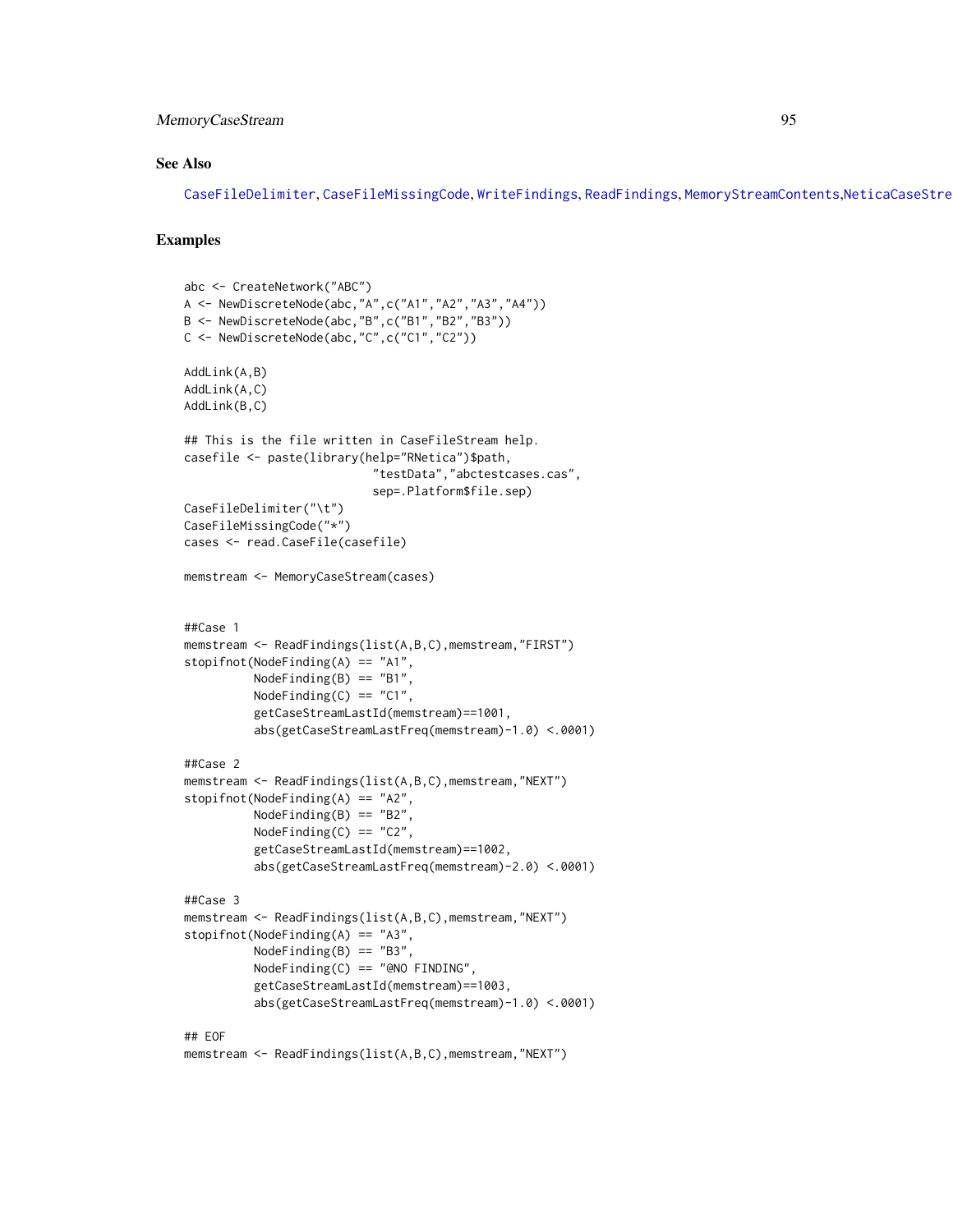stopifnot (is.na(getCaseStreamPos(memstream)))

##Clean Up CloseCaseStream(memstream) DeleteNetwork(abc)

<span id="page-95-0"></span>MemoryStreamContents *Access the contents of a MemoryCaseStream*

### **Description**

This function returns the contents of a [MemoryCaseStream](#page-92-0)'s internal buffer as a [data.frame](#page-0-0). Alternatively, it sets the contents of the buffer to a given data frame.

## Usage

```
MemoryStreamContents(stream)
MemoryStreamContents(stream) <- value
```
#### Arguments

| stream | A MemoryCaseStream object whose contents is to be access.             |
|--------|-----------------------------------------------------------------------|
| value  | Either a data frame giving the new value (see details), or else NULL. |

### Details

A set of cases for a Netica network corresponds to a data.frame. The columns represent nodes in the graph, and the values in that particular column correspond to findings for that node: a particular instantiation for that state, with a value of NA if the state of that node is unknown.

In addition to columns representing variables, two special columns are allowed. The column named "IDnum", if present should contain integers which correspond to ID numbers for the cases (this correspond to the id argument of [WriteFindings](#page-188-0)). The column named "NumCases" should contain number values and this allows rows to be differentially weighted (this correspond to the freq argument of [WriteFindings](#page-188-0)).

A MemoryCaseStream contains an R data frame object written out in string form. This function converts between the internal string object and the data frame representation. When called as MemoryStreamContents(stream) it reads the current value of the stream and converts it to a data frame. When called as setter function, it converts the value into a string and focuses the MemoryCaseStream object on this string.

Setting the contents to NULL creates a new empty stream buffer inside of the stream object. This is useful for creating a blank buffer for writing cases.

The code MemoryCaseStream object maintains a cached copy of the data frame associated with the memory stream. Calling the function in either the setter or getter form updates that cache. Calling this function when the stream is closed, will access the cached copy. In the case of the setter form,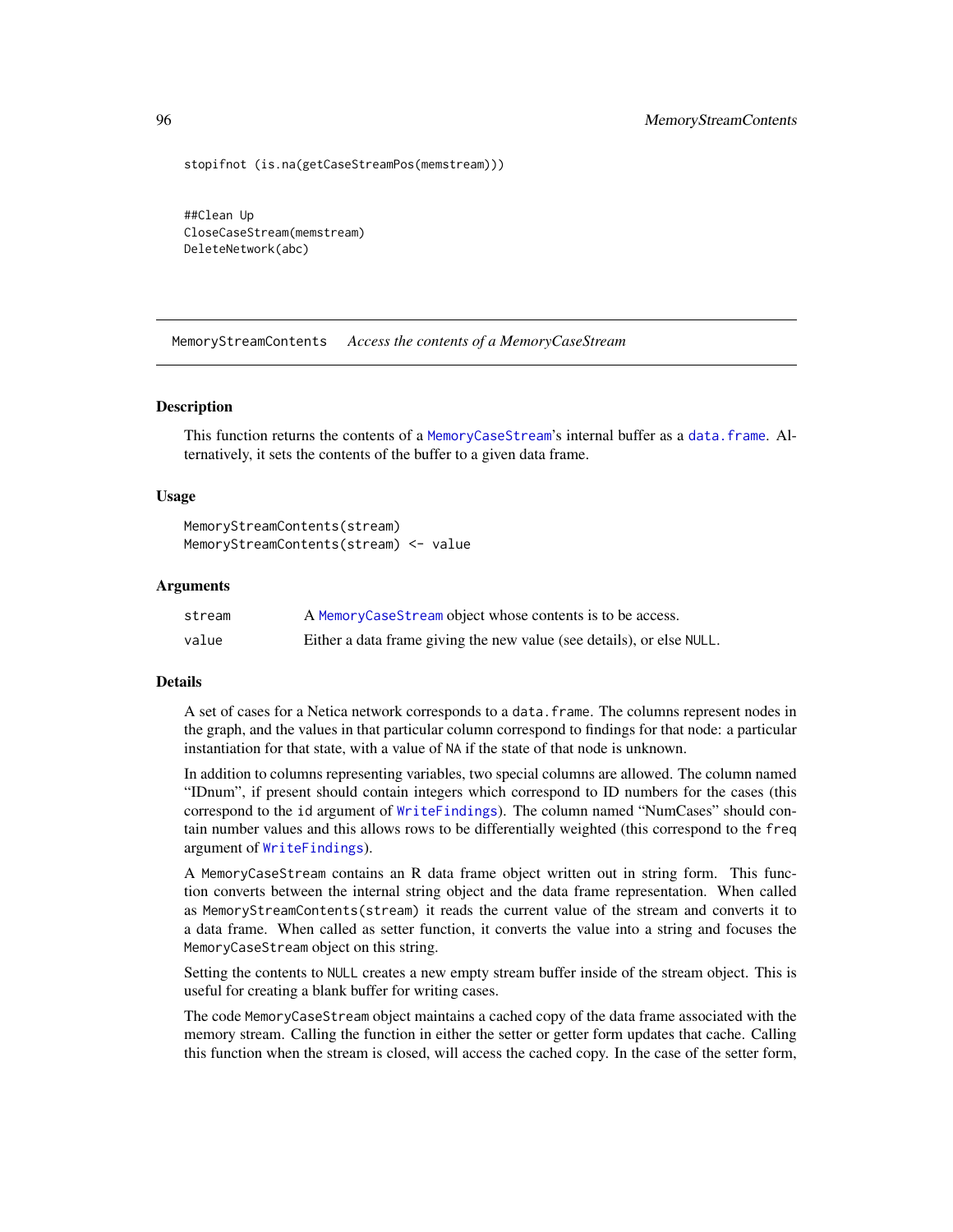# MemoryStreamContents 97

this will updated the cached value, and if the stream is reopened, it will focus on the new cached value. Note that if the stream is closed before MemoryStreamContents is called, then the value returned will be the cached value created when MemoryStreamContents was last called, or when the stream is opened.

# Value

A data frame which corresponds to the contents of the stream buffer, or NULL if the stream buffer is empty.

## Note

The cached value of the stream can be accessed with the expression attr(stream,"Case\_Stream\_DataFrame"). While it is almost certainly a mistake to set this value directly, there may be situations (e.g., avoiding duplicating the data frame when the stream is essentially open for reading only) where it is useful. On the other hand, there may be situations where it is useful to read the cached value without forcing a reread of the memory buffer.

### Author(s)

Russell Almond

# References

<http://norsys.com/onLineAPIManual/index.html>: [SetStreamContents\\_ns\(\),](http://norsys.com/onLineAPIManual/functions/SetStreamContents_ns.html)

### See Also

[CaseFileDelimiter](#page-19-0), [CaseFileMissingCode](#page-19-1), [WriteFindings](#page-188-0), [ReadFindings](#page-176-0), [MemoryCaseStream](#page-92-0), [NeticaCaseStream](#page-103-0)

```
casefile <- paste(library(help="RNetica")$path,
                           "testData","abctestcases.cas",
                           sep=.Platform$file.sep)
CaseFileDelimiter("\t")
CaseFileMissingCode("*")
cases <- read.CaseFile(casefile)
memstream <- MemoryCaseStream(cases)
## Should be the same as cases
MemoryStreamContents(memstream)
MemoryStreamContents(memstream) <- cases
CloseCaseStream(memstream) ## Don't forget to read off the value
                           ## first if needed before closing.
```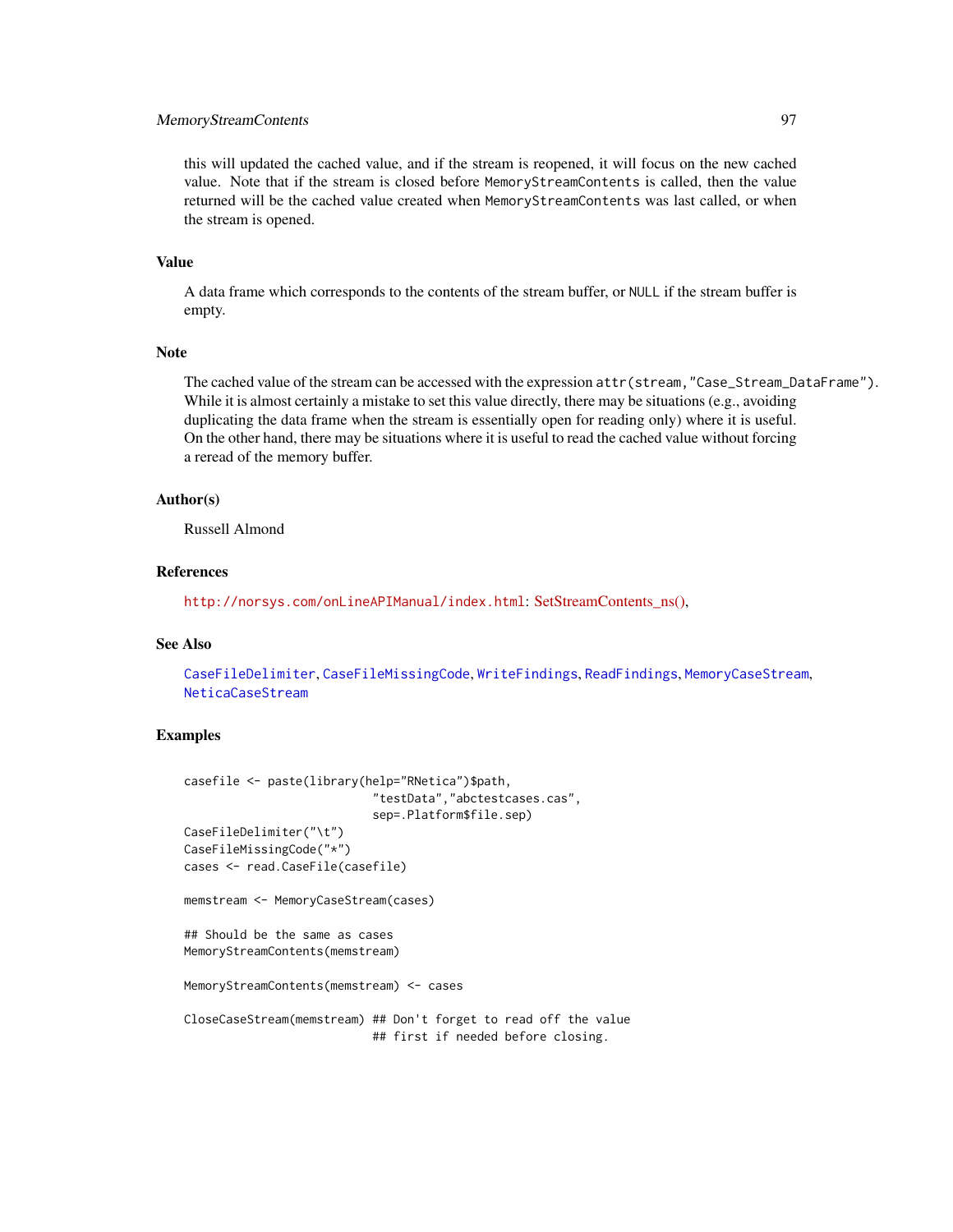```
stopifnot(!isCaseStreamOpen(memstream))
## This should return the cached value.
MemoryStreamContents(memstream)
## Will clear stream when next open
MemoryStreamContents(memstream) <- NULL
OpenCaseStream(memstream)
stopifnot(is.null(MemoryStreamContents(memstream)))
CloseCaseStream(memstream)
```
<span id="page-97-0"></span>MostProbableConfig *Finds the configuration of the nodes most likel to have lead to observed findings.*

# **Description**

Findings a set of values for each of the nodes in nodelist such that the probability of that value set is highest given the state of any findings entered into the network. This is sometimes called the "Most Probable Explanation" for the findings.

## Usage

```
MostProbableConfig(net,nth = 0)
```
# Arguments

| net | An active and compiled NeticaBN.                                     |
|-----|----------------------------------------------------------------------|
| nth | Leave this at its default value of zero, it is for future expansion. |

## Details

The most probable configuration of the nodes in the Bayesian network is the set of values for each of the nodes in the network which have the highest joint probability. This may or may not be thee same as setting the value of each node to the value that maximizes its [NodeBeliefs\(](#page-128-0)). Pearl (1988) describes a special max-propagation algorithm which can calculate the most likely configuration of nodes in a Bayesian network. This function runs that algorithm. The probability that is maximized is the posterior probability given the findings.

Note that this produces a configuration over all of the nodes in the network, not just the nodes in some particular set. The Netica documentation suggests running [AbsorbNodes\(](#page-10-0)) over the unnec-ssary nodes first. Another possibility (if the set of interesting nodes is small) is to call [JointProbability\(](#page-75-0)) on the affected nodes and then find the max of that.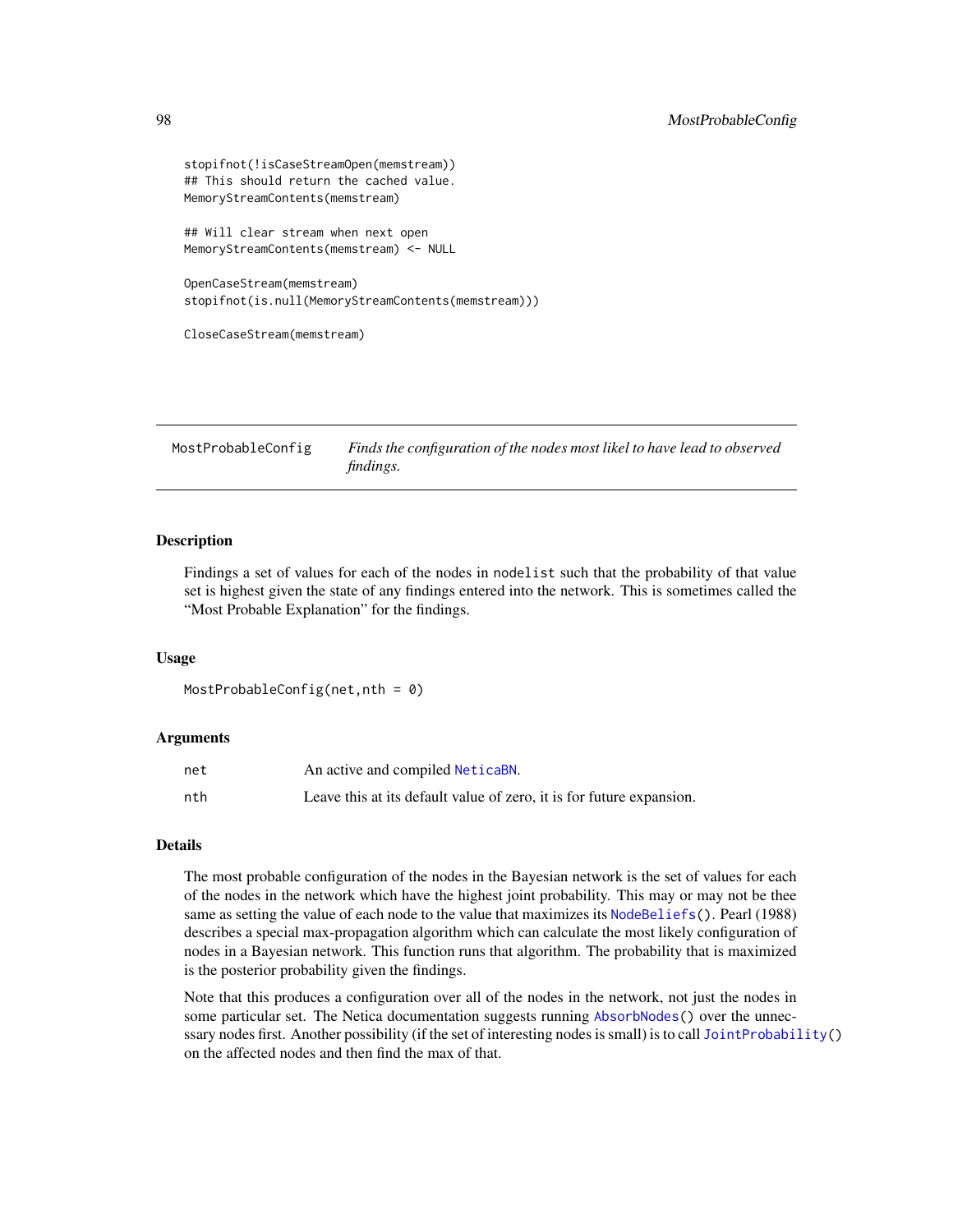# MostProbableConfig 99

# Value

A character vector whose names are the names of the nodes in the network (see [NetworkAllNodes\(](#page-110-0)net)) and whose values are the names of the states that maximize the posterior probabiity given the findings.

# Warning

The documentation for the netica function MostProbableConfig bn() states that likelihood findings ([NodeLikelihood\(](#page-149-0))) are not handled properly in MostProbableConfig(). Seems to indicate that this works properly, but some caution is still advised.

#### Note

The Bayesian network literature also discusses algorithms for the 2nd, 3rd, 4th, etc. most likely findings. These algorithms are slightly more difficult to implement, but are possible on future plans for the Netica API, as it offers the nth argument to the function MostProbableConfig bn(). At this point in time, it is an error to set nth to anything but 0.

# Author(s)

Russell Almond

# References

Pearl, J. (1988) *Probabilistic Reasoning in Intelligent Systems: Networks of Plausible Inference.* Morgan Kaufmann.

<http://norsys.com/onLineAPIManual/index.html>: [MostProbableConfig\\_bn\(\)](http://norsys.com/onLineAPIManual/functions/MostProbableConfig_bn.html)

# See Also

```
NeticaBN, NodeBeliefs(), EnterNegativeFinding(), RetractNodeFinding(), NodeFinding()
JointProbability(), FindingsProbability()
```

```
EMSMMotif <- ReadNetworks(paste(library(help="RNetica")$path,
                           "sampleNets","EMSMMotif.dne",
                           sep=.Platform$file.sep))
```

```
CompileNetwork(EMSMMotif)
obs <- NetworkNodesInSet(EMSMMotif,"Observable")
prof <- NetworkNodesInSet(EMSMMotif,"Proficiency")
```

```
NodeFinding(obs$Obs1a1) <- "Right"
NodeFinding(obs$Obs1a2) <- "Wrong"
NodeFinding(obs$Obs1b1) <- "Right"
NodeFinding(obs$Obs1b2) <- "Wrong"
```

```
mpe <- MostProbableConfig(EMSMMotif)
```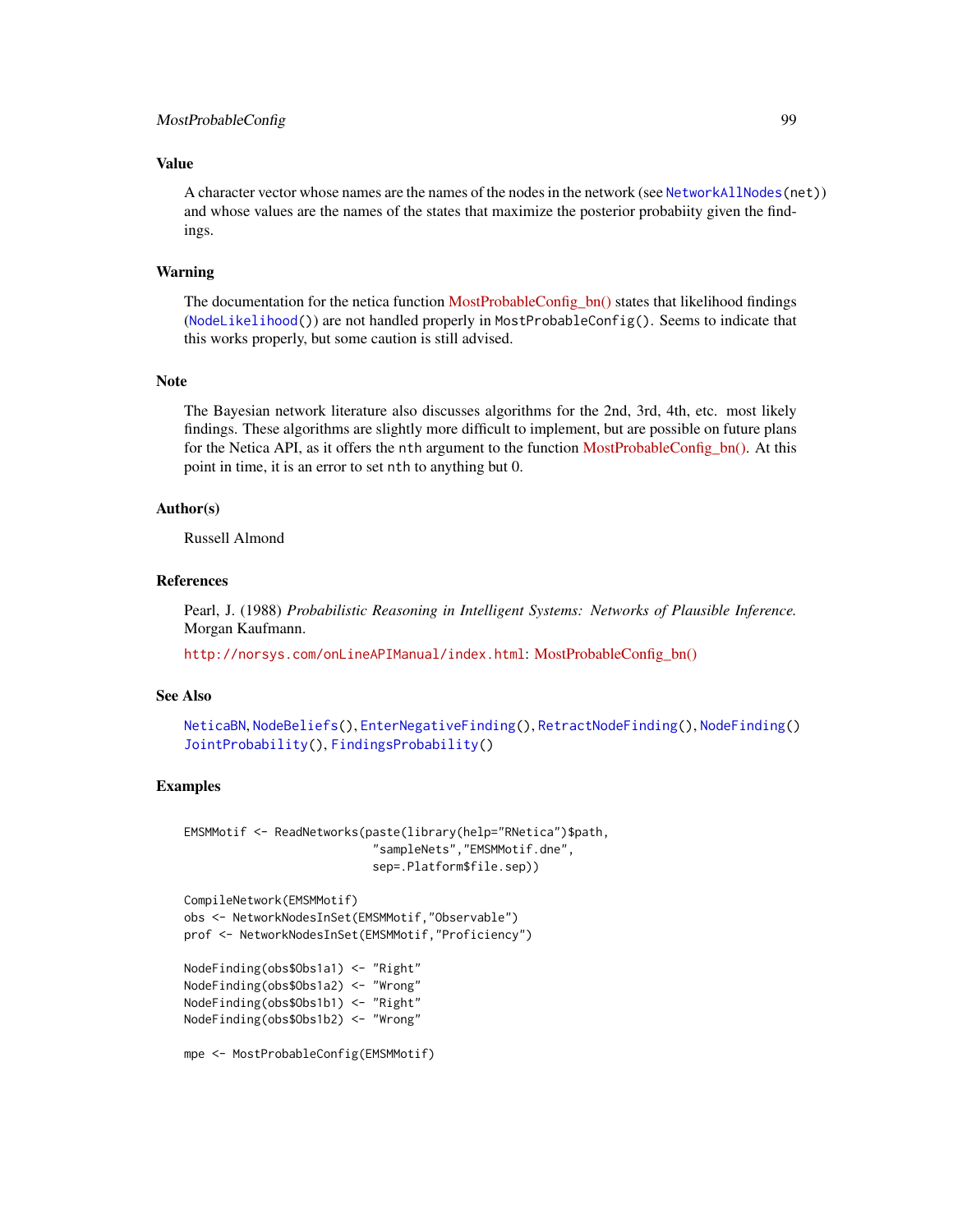```
## Observed values should be set at their findings level.
stopifnot (
 mpe$Obs1a1 == "Right",
 mpe$Obs1a2 == "Wrong",
 mpe$Obs1b1 == "Right",
 mpe$Obs1b2 == "Wrong"
)
## MPE for just proficiency variables.
mpe[names(prof)]
DeleteNetwork(EMSMMotif)
```
MutualInfo *Calculates strength of relationship between two nodes in a network*

## Description

The mutual information is a measure of how closely related one node is to another, i.e., how much information each node in nodelist provides about the target node. The expression MutualInfo(target, nodelist) calcuates the mutal information of each node in nodelist with target.

The function VarianceOfReal() is similar, but instead it measures the reduction in variance of the target. The target node must be continuous or have numeric values assigned to all levels using [NodeLevels](#page-146-0).

### Usage

```
MutualInfo(target, nodelist)
VarianceOfReal(target, nodelist)
```
# Arguments

| target   | An active Netical Node object that is the target of inference (i.e., we want to find |
|----------|--------------------------------------------------------------------------------------|
|          | the influence of other nodes on this node).                                          |
| nodelist | A non-empty list of active Nettica Node objects whose effect on target is desired.   |

## Details

The mutaul information between two discrete variables is defined as:

$$
MI(X,Y) = \sum_{x,y} \Pr(x,y) \log \frac{\Pr(x,y)}{\Pr(x)\Pr(y)}.
$$

It is a measure of how much information X provides about Y. This measure is appropriate when both X and Y are discrete variables.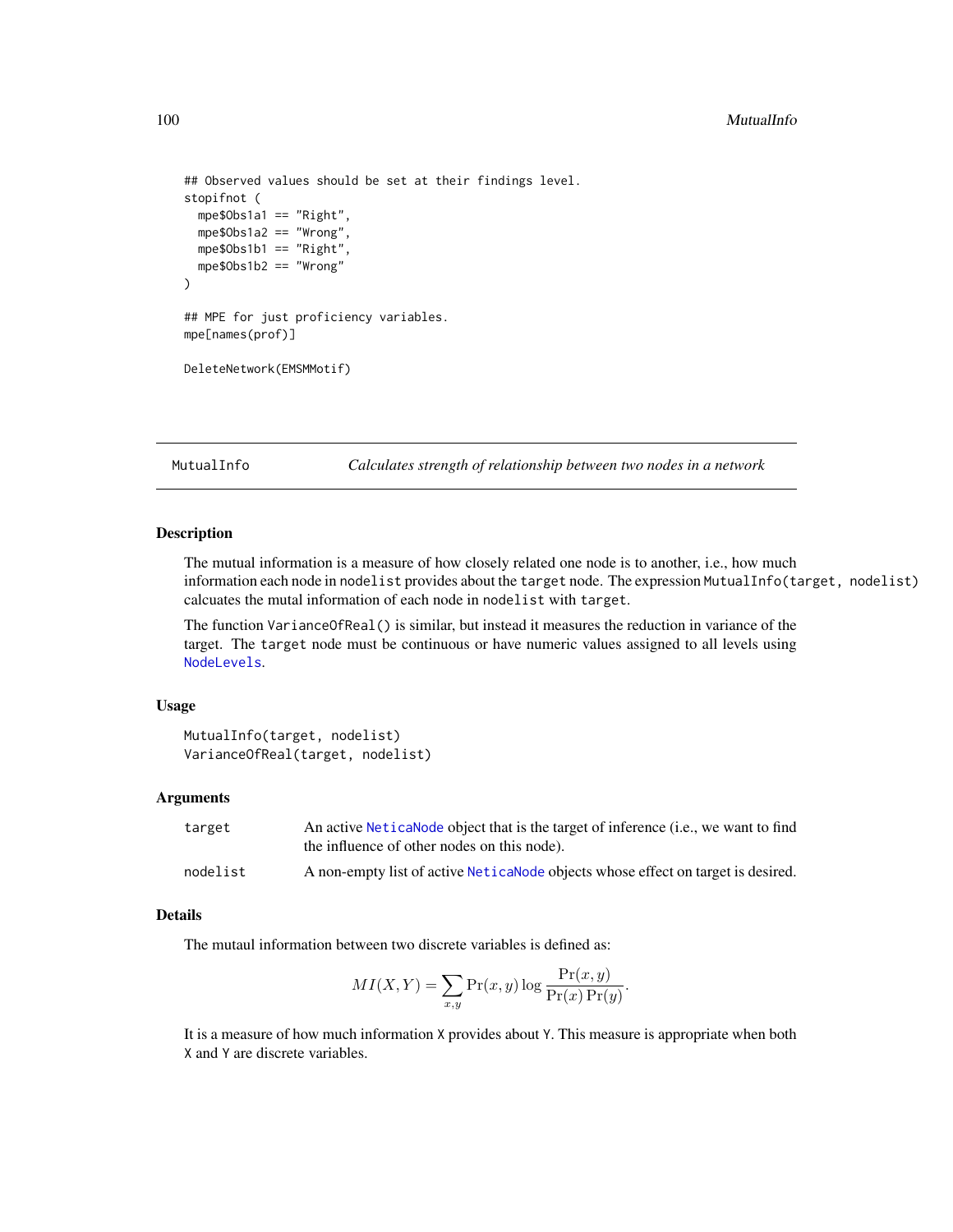## MutualInfo 101

Mutual infomation is often used to select the next best variable to test (in the educational context, this would be the next item to select for an adaptive test). The highest value of the mutual information will provide the most information. (See Chapter 7 of Almond et al, 2015).

The funciton VarianceOfReal(target,nodelist) is related, but in this case target must either be continuous ([is.continuous\(](#page-70-0)target) is true) or have numeric values assigned to each level using [NodeLevels\(](#page-146-0)target). For this function, the value returned is the amount by which the variance of target is expected to be reduced if the value of the observable node in the nodelist was learned. Again, higher values indicate better information.

# Value

Returns a named numeric vector with the names corresponding to the nodes in nodelist and the value the mutual information or variance reduction.

# Author(s)

Russell Almond

# **References**

<http://norsys.com/onLineAPIManual/index.html>: [MutualInfo\\_bn\(\),](http://norsys.com/onLineAPIManual/functions/MutualInfo_bn.html) [VarianceOfReal\\_bn\(\)](http://norsys.com/onLineAPIManual/functions/VarianceOfReal_bn.html)

Almond, R. G., Mislevy, R. J., Steinberg, L. S., Yan, D. & Williamson, D. M. (2015) *Bayesian Networks in Educational Assessment*. Springer.

# See Also

[is.continuous\(](#page-70-0)), [NodeExpectedValue\(](#page-136-0)), [NodeLevels\(](#page-146-0)),

```
irt5 <- ReadNetworks(paste(library(help="RNetica")$path,
                           "sampleNets","IRT5.dne",
                           sep=.Platform$file.sep))
```

```
irt5.theta <- NetworkFindNode(irt5,"Theta")
irt5.x <- NetworkFindNode(irt5,paste("Item",1:5,sep="_"))
```

```
CompileNetwork(irt5)
```

```
MutualInfo(irt5.theta,irt5.x)
```

```
VarianceOfReal(irt5.theta,irt5.x)
```

```
DeleteNetwork(irt5)
```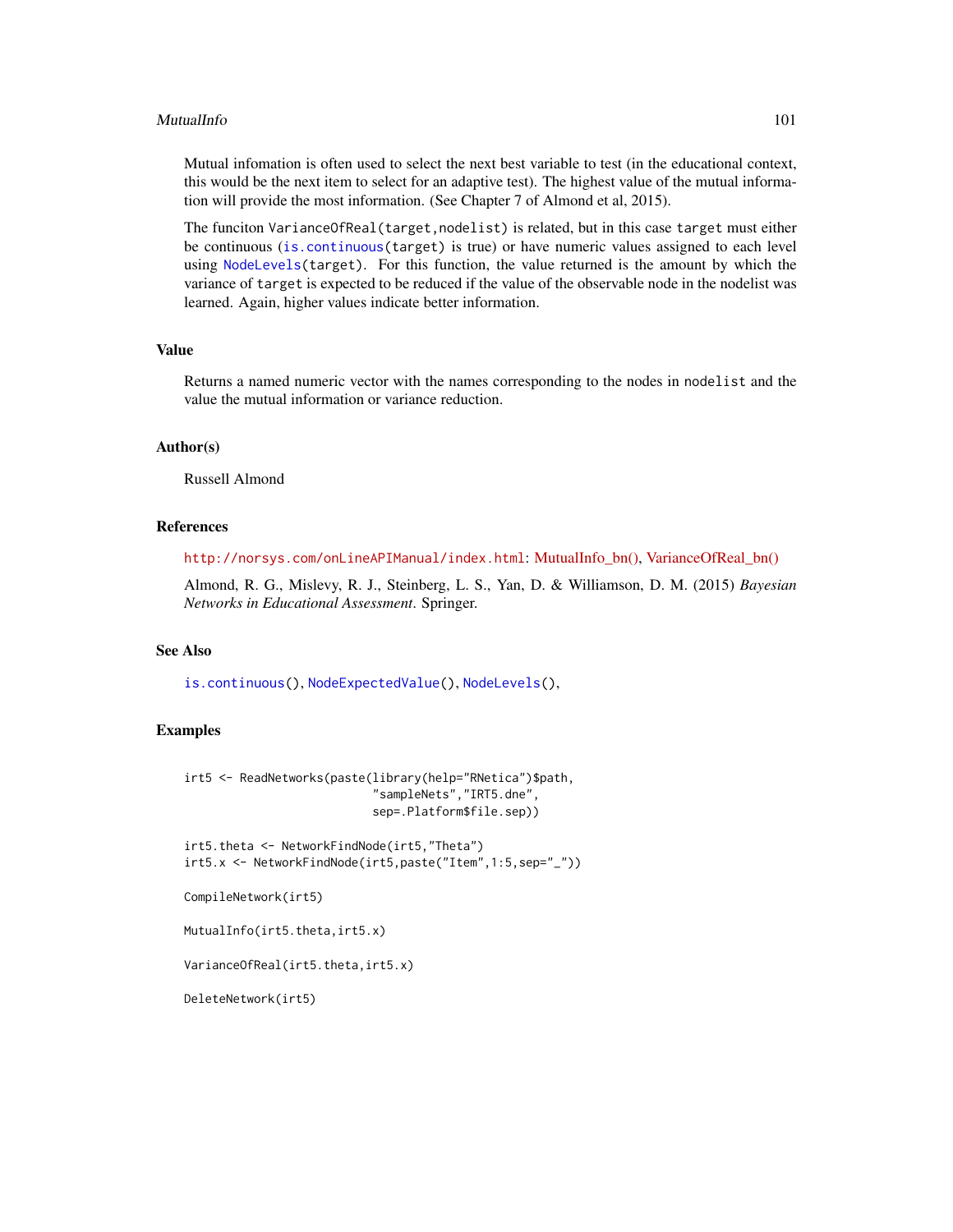## <span id="page-101-0"></span>Description

This object is returned by various RNetica functions which create or find network objects, and contain handles to the Bayesian network. A NeticaBN object represents an active network. The function is.active() tests whether the network is still loaded into Netica's memory.

## Usage

```
is.NeticaBN(x)
## S3 method for class 'NeticaBN'
toString(x, ...)
## S3 method for class 'NeticaBN'
print(x, \ldots)## S3 method for class 'NeticaBN'
Ops(e1, e2)
e1 == e2e1 != e2
```
# Arguments

| X                       | The object to print or test              |
|-------------------------|------------------------------------------|
| $\cdot$ $\cdot$ $\cdot$ | Other arguments to print() or toString() |
| e1                      | A NeticaBN object to test.               |
| e <sub>2</sub>          | A NeticaBN object to test.               |

# Details

This is an object of class NeticaBN. It consists of a name, and an invisible handle to a Netica network. The function is. active() tests the state of that handle and returns FALSE if the network is no longer in active memory (usually because of a call to DeleteNetwork()). The printed representation depends on whether or not it is active (inactive nodes print as "<Deleted Network: Name >").

For active networks, the equality test tests to see if both object point to the same object in Netica memory. Not that the name of the network is embedded in the object implementation and may get out of sync with the network, so the printed representations may be unequal even if it points to the same network. For inactive networks, the objects are compared using the cached names.

# Value

For toString() a string. The function print() is usually called for its side effects.

The function is.NeticaBN() returns a logical scalar depending on whether or not its argument is a NeticaBN.

The function Ops.NeticaBN() returns a logical value dending on whether the objects are equal.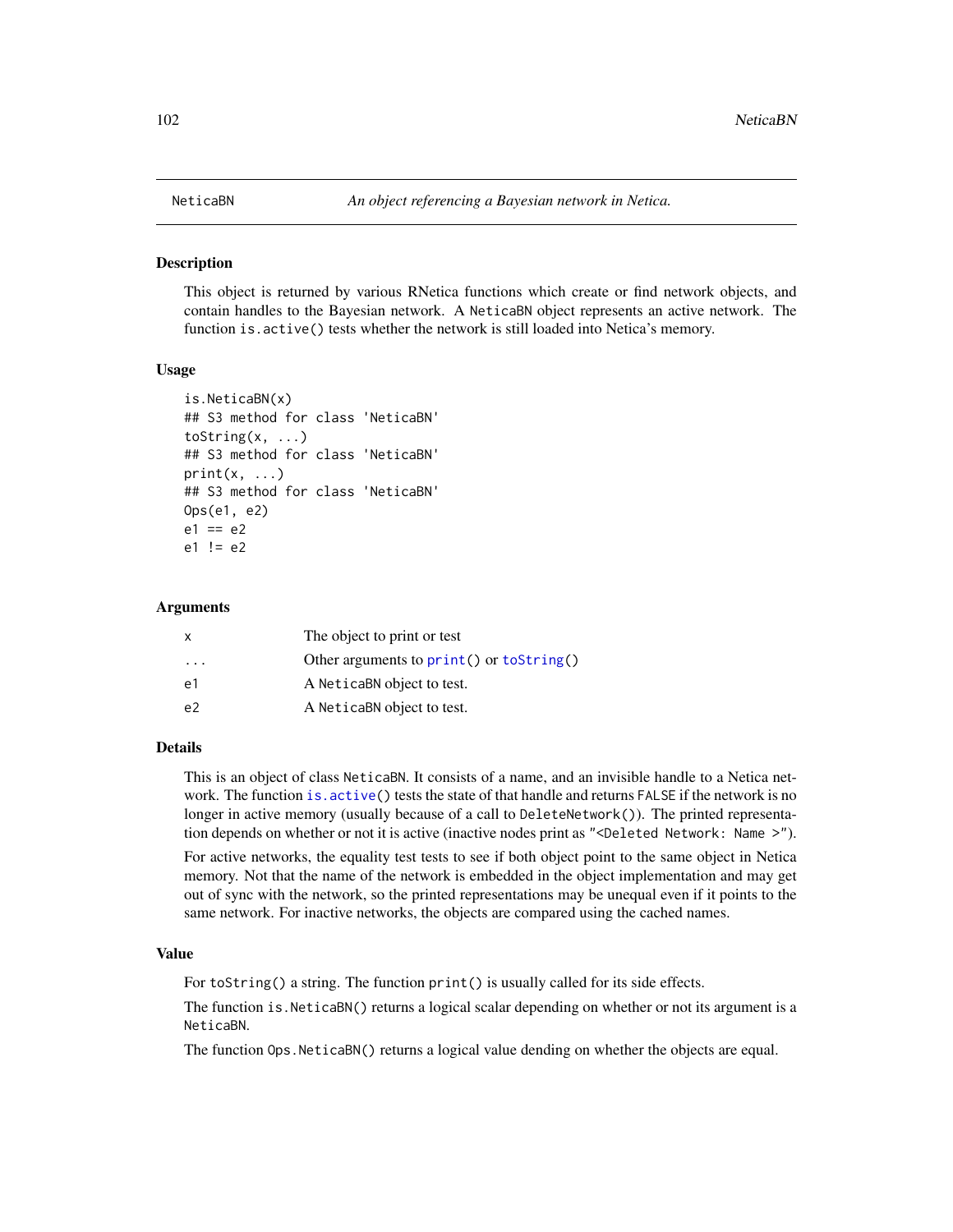# NeticaBN 103

## **Note**

Internally, the NeticaBN objects are character strings with extra attributes. So as.character(net) will return the name of the network.

Note that if a NeticaBN object is stored in an R object, and the network is subsquently renamed (with a call to the set method of NetworkName), the old object may persist with the wrong name. This may result in a situation where the printed names of the objects are different but net1==net2 returns true. This can be fixed with the code NetworkName(net) <- NetworkName(net).

NeticaBN objects are all rendered inactive when StopNetica() is called, therefore they do not persist across R sessions. Generally speaking, the network should be saved, using [WriteNetworks\(](#page-190-0)) and then reloaded in the new session using [ReadNetworks\(](#page-190-1)). When a network is saved or loaded the "Filename" attribute is set, to provide a mechanism for storing the filename across R sessions.

# Author(s)

Russell Almond

# References

<http://norsys.com/onLineAPIurl/index.html>: GetNetUserData bn(), SetNetUserData bn() (these are used to maintain the back pointers to the R object).

# See Also

[CreateNetwork\(](#page-33-0)),[DeleteNetwork\(](#page-33-1)), [GetNamedNetworks\(](#page-61-0)),[NetworkName\(](#page-113-0)), [is.active\(](#page-69-0)), [NetworkAllNodes\(](#page-110-0)), [WriteNetworks\(](#page-190-0)), [GetNetworkFileName\(](#page-190-1))

```
net1 <- CreateNetwork("aNet")
stopifnot(is.NeticaBN(net1))
stopifnot(is.active(net1))
stopifnot(as.character(net1)=="aNet")
net2 <- GetNamedNetworks("aNet")
stopifnot(as.character(net2)=="aNet")
stopifnot(net1==net2)
NetworkName(net1) <- "Unused"
stopifnot(net1==net2)
## Warning: The following expression is true!
as.character(net1) != as.character(net2)
netd <- DeleteNetwork(net1)
stopifnot(!is.active(net1))
```

```
stopifnot(!is.active(net2))
stopifnot(as.character(netd)=="Unused")
stopifnot(netd == net1)
## Warning: The following expression is true!
net1 != net2
```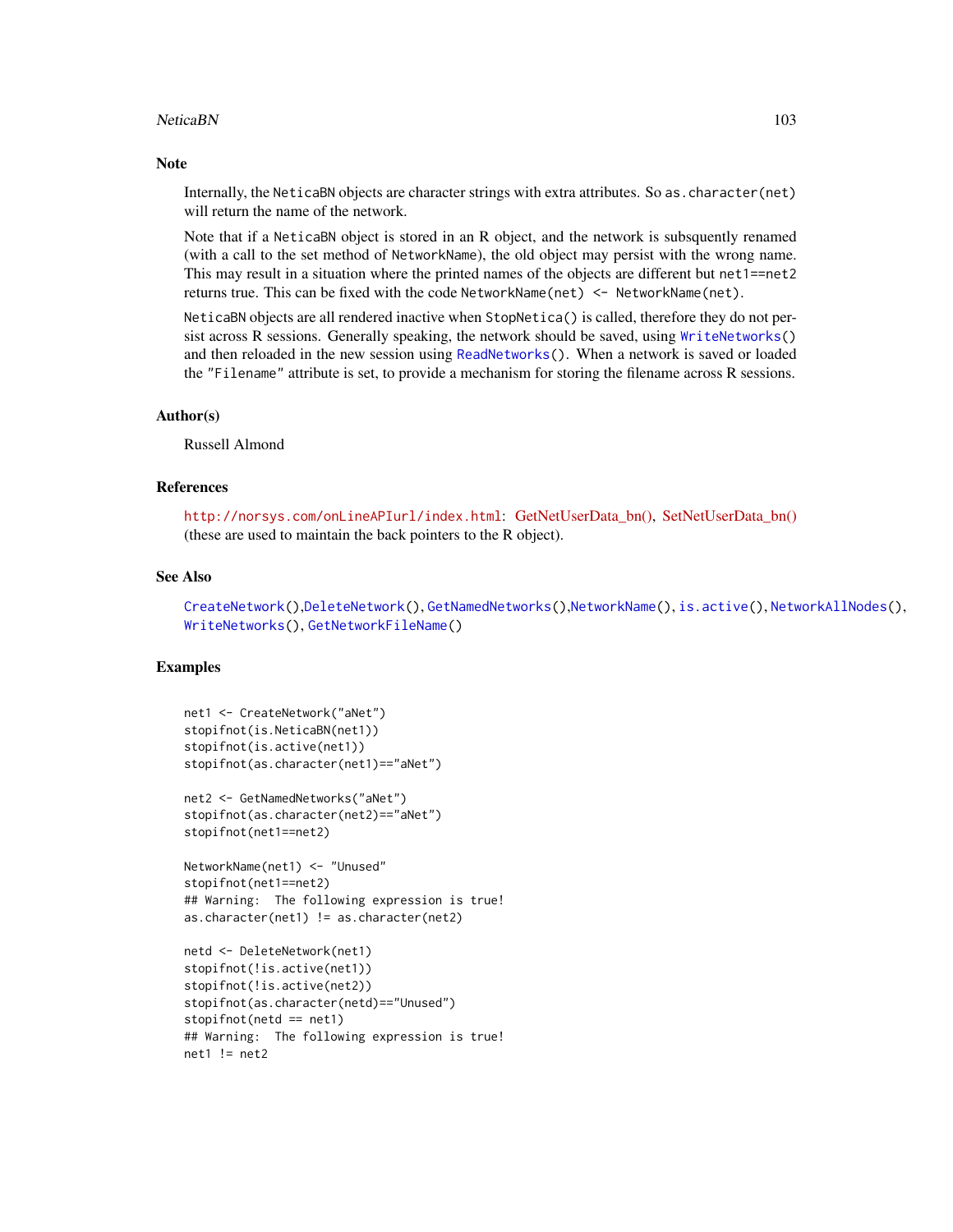<span id="page-103-0"></span>NeticaCaseStream *A stream of cases for reading/writing Netica findings*

# Description

This object is a wrapper around a Netica stream which is used to read/write cases—sets of findings entered into a Netica network. There are two subclasses: [CaseFileStream](#page-21-0) and [MemoryCaseStream](#page-92-0). The function [ReadFindings](#page-176-0) reads the findings from the stream and the function [WriteFindings](#page-188-0) writes them out.

## Usage

```
OpenCaseStream(oldstream)
CloseCaseStream(stream)
## S3 method for class 'NeticaCaseStream'
toString(x,...)
## S3 method for class 'NeticaCaseStream'
print(x, \ldots)is.NeticaCaseStream(x)
isCaseStreamOpen(stream)
getCaseStreamPos(stream)
getCaseStreamLastId(stream)
getCaseStreamLastFreq(stream)
```
## Arguments

| oldstream               | A previously closed NeticaCaseStream object.              |
|-------------------------|-----------------------------------------------------------|
| stream                  | A NeticaCaseStream object.                                |
| x                       | A object to be printed or whose type is to be determined. |
| $\cdot$ $\cdot$ $\cdot$ | Other arguments to to String. These are ignored.          |

# Details

A NeticaCaseStream object is an R wrapper around a Netica stream object. There are two special cases: [CaseFileStream](#page-21-0) objects are streams focused on a case file, and [MemoryCaseStream](#page-92-0) objects are streams focused on a hunk of memory corresponding to an R data frame object.

Although the function [WriteFindings](#page-188-0) always appends a new case to the end of a file (and hence does not need to keep the stream object open between calls), the function [ReadFindings](#page-176-0) will read (by default) sequentially from the cases in the stream, and hence the stream needs to be kept open between calls.

The functions [CaseFileStream](#page-21-0) and [MemoryCaseStream](#page-92-0) create new streams and open them. The function OpenCaseStream will reopen a previously closed stream, and will issue a warning if the stream is already open. The function CloseCaseStream closes an open case stream (and is harmless if the stream is already closed). Although RNetica tries to close open case streams when they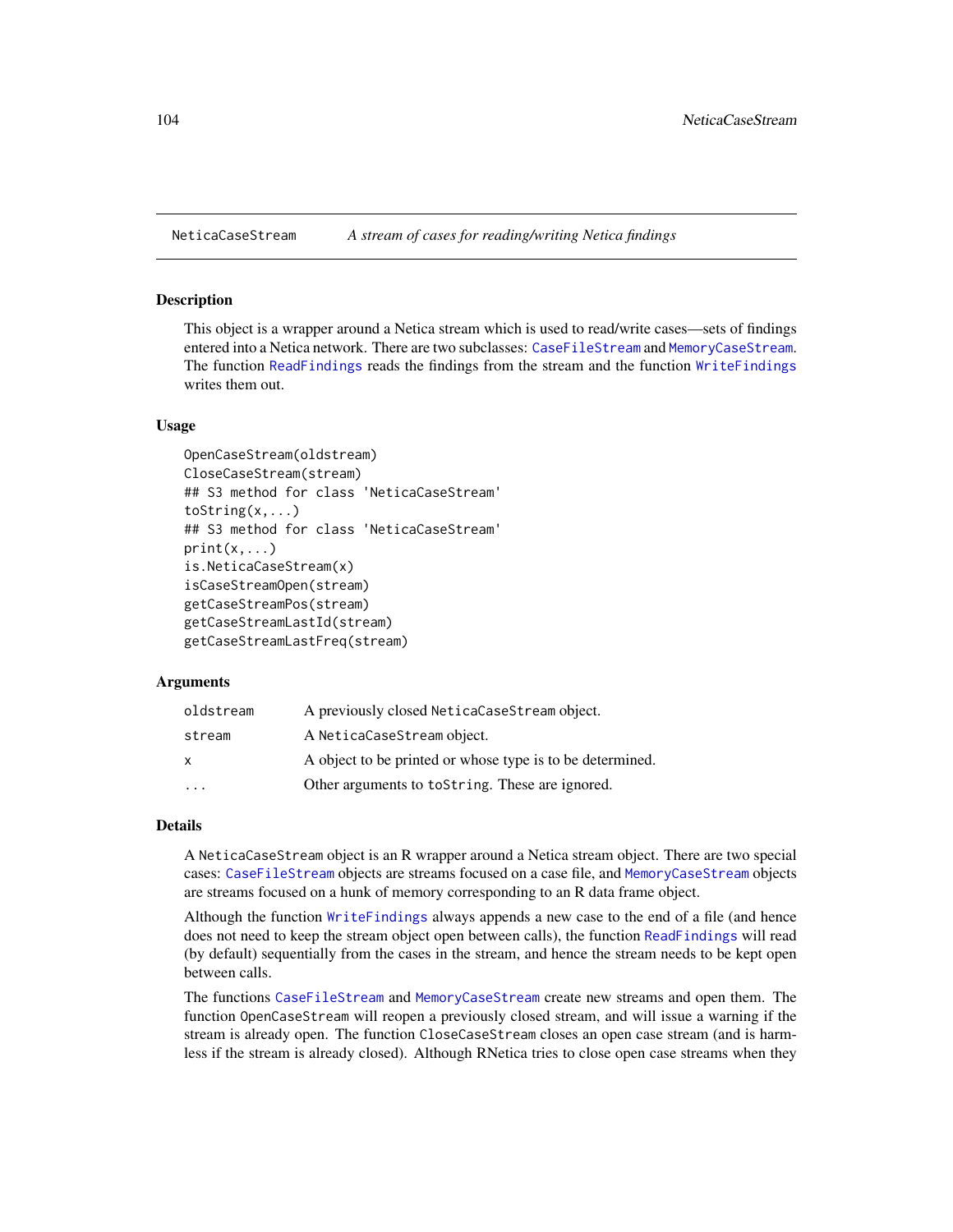# NeticaCaseStream 105

are garbage collected, users should not count on this behavior and should close them manually. Also be aware that all case streams are automatically closed when R is closes or RNetica is unloaded. The function isCaseStreamOpen tests to see if the stream is open or closed. The function [WithOpenCaseStream](#page-185-0) executes an arbitrary R expression in a context where the stream is open, and then closed afterwards.

Netica internally keeps track of the current position of the stream when it is read or written. The functions getCaseStreamPos, GetCaseStreamLastId and getCaseStreamLastFreq get information about the position in the file, the user generated id number and the frequency/weight assigned to the case at the time the stream was last read or written. In particular, the function [ReadFindings](#page-176-0) returns a NeticaCaseStream object, which should be queried to find the ID and Frequencies read from the stream. When [ReadFindings](#page-176-0) reaches the end of the stream, the value of getCaseStreamPos(stream) will be NA.

See [CaseFileStream](#page-21-0) and [MemoryCaseStream](#page-92-0) for specific details about these screen types.

# Value

The functions OpenCaseStream and CloseCaseStream both return their argument, which should be a NeticaCaseStream.

The function toString.CaseStream returns a string providing information about the source and status its argument.

The functions is.NeticaCaseStream and isCaseStreamOpen both return logical values indicating whether or not the condition holds. The latter function returns NA if its argument is not a NeticaCaseStream.

The function getCaseStreamPos returns a scalar integer values giving the position of the last record read from or written to the stream. The position is an integer corresponding to the number of characters that have been read in the stream. If an attempt has been made to read past the end of the stream, this value will be NA.

The function getCaseStreamLastId is a user specified integer associated with the case last read from or written to the stream. It's value is -1 if the user did not assign ID numbers.

The function getCaseStreamLastFreq returns a numeric scalar which is the weight associated with the last case read from or written to stream. If the user did not specify frequencies when the stream was written, the value returned is -1.

### Note

The functions [ReadNetworks](#page-190-1) and [WriteNetworks](#page-190-0) also use Netica streams internally. However, as it is almost certainly a mistake to keep the stream open after the network has been read or written, no NeticaCaseStream object is created.

Internally, a weak reference system is used to keep a list of Netica stream objects which need to be closed when RNetica is unloaded. Stream objects should also be forced closed when garbage collected. The weak reference system is somewhat experimental, so well designed code should manually close the streams when the program is through with it.

Stream objects are fragile, and will not survive saving and restoring an R session. However, the object retains information about itself, so that calling OpenCaseStream on the saved object, should reopen the stream. Note that any position information will be lost.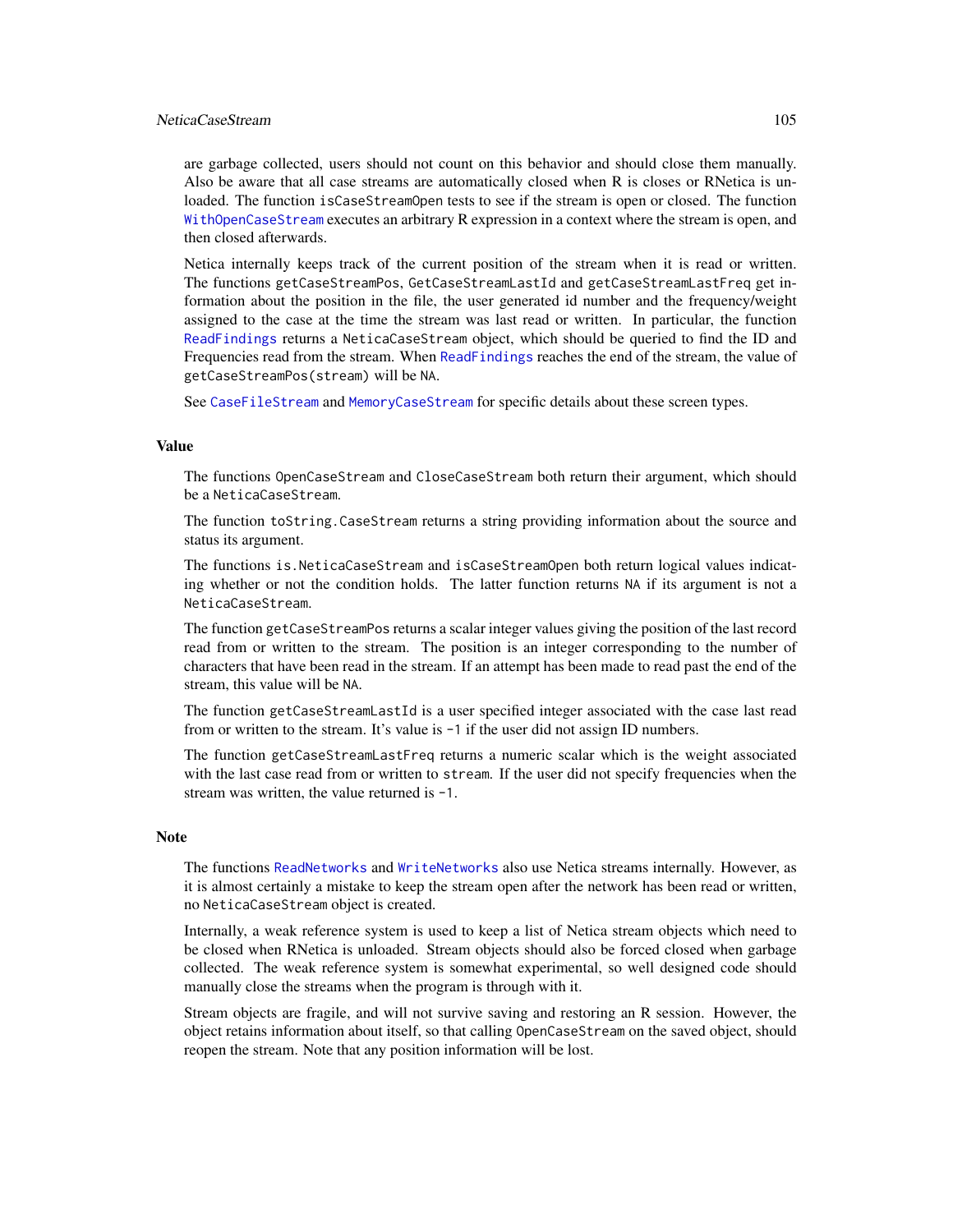# Author(s)

Russell Almond

# References

```
http://norsys.com/onLineAPIManual/index.html: NewFileStream_ns(),NewMemoryStream_ns(),
DeleteStream_ns() http://homepage.stat.uiowa.edu/~luke/R/references/weakfinex.html
```
# See Also

[CaseFileDelimiter](#page-19-0), [CaseFileMissingCode](#page-19-1), [WriteFindings](#page-188-0), [ReadFindings](#page-176-0), [MemoryCaseStream](#page-92-0),[CaseFileStream](#page-21-0), [WithOpenCaseStream](#page-185-0)

```
abc <- CreateNetwork("ABC")
A <- NewDiscreteNode(abc,"A",c("A1","A2","A3","A4"))
B <- NewDiscreteNode(abc,"B",c("B1","B2","B3"))
C <- NewDiscreteNode(abc,"C",c("C1","C2"))
AddLink(A,B)
AddLink(A,C)
AddLink(B,C)
## Outputfilename
casefile <- tempfile("testcase",fileext=".cas")
filestream <- CaseFileStream(casefile)
stopifnot(is.NeticaCaseStream(filestream),
          isCaseStreamOpen(filestream))
## Case 1
NodeFinding(A) <- "A1"
NodeFinding(B) <- "B1"
NodeFinding(C) <- "C1"
filestream <- WriteFindings(list(A,B,C),filestream,1001,1.0)
stopifnot(getCaseStreamLastId(filestream)==1001,
          abs(getCaseStreamLastFreq(filestream)-1.0) <.0001)
pos1 <- getCaseStreamPos(filestream)
RetractNetFindings(abc)
## Case 2
NodeFinding(A) <- "A2"
NodeFinding(B) <- "B2"
NodeFinding(C) <- "C2"
## Double weight this case
filestream <- WriteFindings(list(A,B,C),filestream,1002,2.0)
pos2 <- getCaseStreamPos(filestream)
stopifnot(pos2>pos1,getCaseStreamLastId(filestream)==1002,
          abs(getCaseStreamLastFreq(filestream)-2.0) <.0001)
RetractNetFindings(abc)
```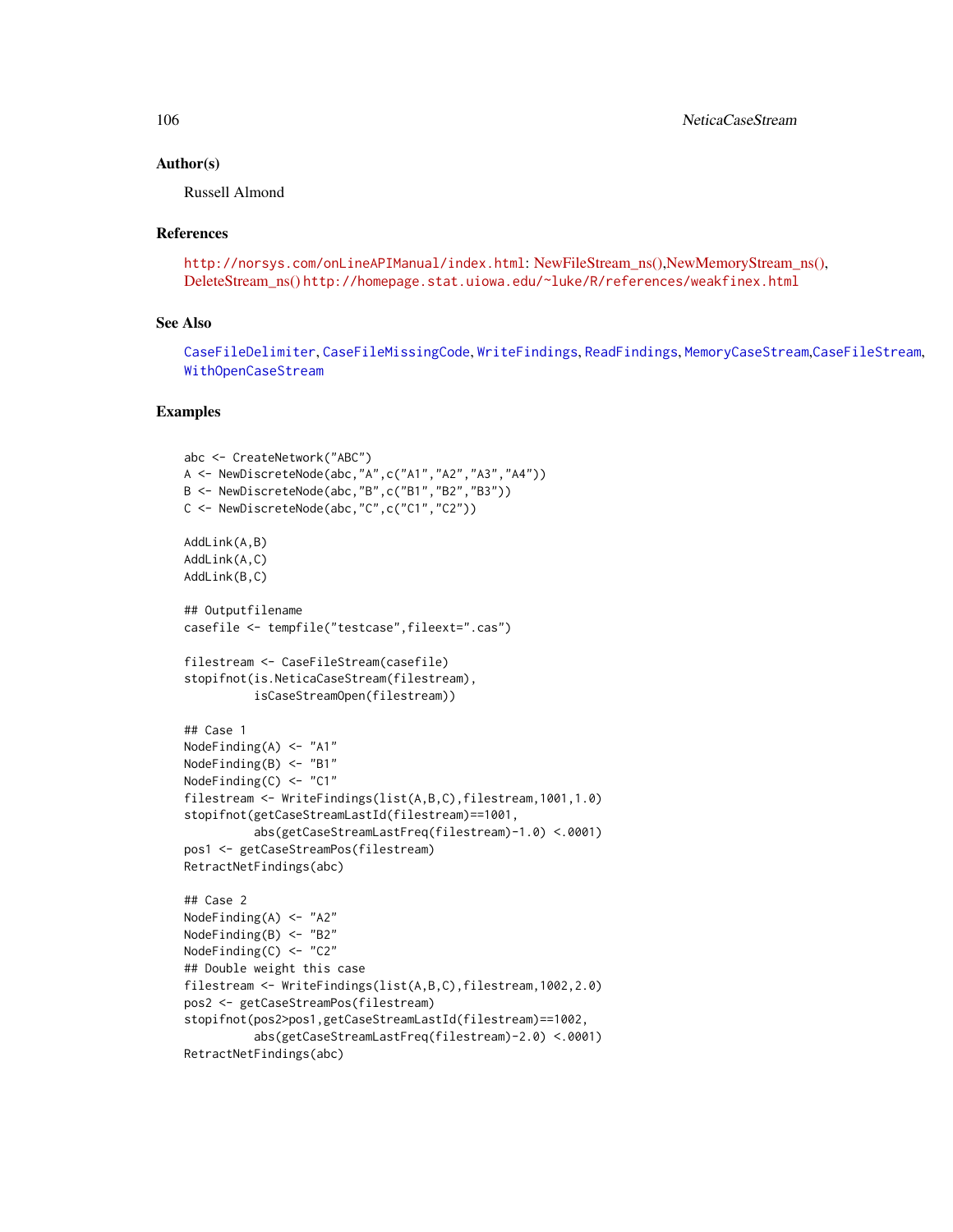## NeticaNode 107

```
## Case 3
NodeFinding(A) <- "A3"
NodeFinding(B) <- "B3"
## C will be missing
filestream <- WriteFindings(list(A,B,C),filestream,1003,1.0)
stopifnot(getCaseStreamLastId(filestream)==1003,
          abs(getCaseStreamLastFreq(filestream)-1.0) <.0001)
RetractNetFindings(abc)
## Close it
filestream <- CloseCaseStream(filestream)
stopifnot (is.NeticaCaseStream(filestream),
           !isCaseStreamOpen(filestream))
## Reopen it
filestream <- OpenCaseStream(filestream)
stopifnot (is.NeticaCaseStream(filestream),
           isCaseStreamOpen(filestream))
##Case 1
RetractNetFindings(abc)
filestream <- ReadFindings(list(A,B,C),filestream,"FIRST")
pos1a <- getCaseStreamPos(filestream)
stopifnot(pos1a==pos1,
          getCaseStreamLastId(filestream)==1001,
          abs(getCaseStreamLastFreq(filestream)-1.0) <.0001)
##Case 2
RetractNetFindings(abc)
filestream <- ReadFindings(list(A,B,C),filestream,"NEXT")
stopifnot(getCaseStreamPos(filestream)==pos2,
          getCaseStreamLastId(filestream)==1002,
          abs(getCaseStreamLastFreq(filestream)-2.0) <.0001)
##Clean Up
CloseCaseStream(filestream)
CloseCaseStream(filestream) ## This should issue a warning but be
## harmless.
```
DeleteNetwork(abc)

<span id="page-106-0"></span>NeticaNode *An object referencing a node in a Netica Bayesian network.*

## Description

This object is returned by various RNetica functions which create or find nodes in a [NeticaBN](#page-101-0) network. A NeticaNode object represents a node object inside of Netica's memory. The fucntion is.active() tests whether the node is still a valid reference.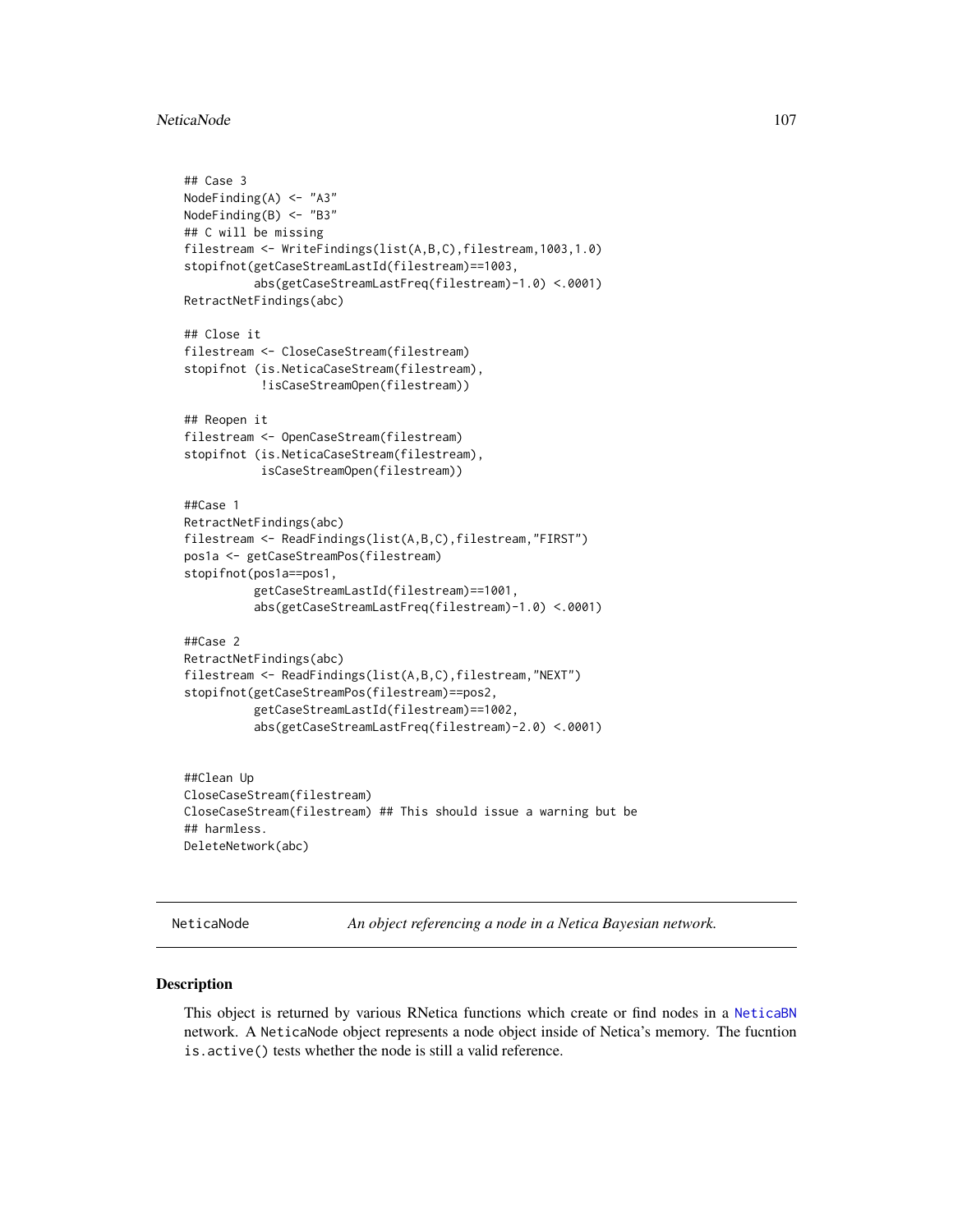# Usage

```
is.NeticaNode(x)
## S3 method for class 'NeticaNode'
toString(x, ...)
## S3 method for class 'NeticaNode'
print(x, \ldots)## S3 method for class 'NeticaNode'
Ops(e1, e2)
e1 == e2e1 != e2
```
# **Arguments**

| x         | The object to print or test                              |
|-----------|----------------------------------------------------------|
| $\ddotsc$ | Other arguments to $print()$ or $toString()$             |
| e1        | A Netica Node object to test.                            |
| e2        | A Netica Node object to test, or a list of such objects. |

# Details

This is an object of class NeticaNode. It consists of a name, and an invisible handle to a Netica node. The function [is.active\(](#page-69-0)) tests the state of that handle and returns FALSE if the node is no longer in active memory (usually because of a call to DeleteNode() or DeleteNetwork().

NeticaNodes come in two types: discrete and continuous (see [is.discrete\(](#page-70-1))). The two types give slightly different meanings to the [NodeStates\(](#page-161-0)) and [NodeLevels\(](#page-146-0)) attributes of the node. The printed representation shows whether the node is discrete, continuous or inactive (deleted).

For active nodes, the equality test tests to see if both object point to the same object in Netica memory. Not that the name of the node is embedded in the R object implementation and may get out of sync with Netica memory, so the printed representations may be unequal even if it points to the same node. For inactive nodes, the objects are compared using the cached names.

#### Value

For toString() a string. The function print() is usually called for its side effects.

The function is.NeticaNode() returns a logical scalar depending on whether or not its argument is a NeticaBN.

The function Ops.NeticaNode() returns a logical value dending on whether the objects are equal. If the second argument is a list of NeticaNode objects, then a logical vector is returned, testing e1 against every element of e2.

# **Note**

Internally, the NeticaNode objects are character strings with extra attributes. So as.character(node) will return the name of the node.

Note that if a NeticaNode object is stored in an R object, and the Node is subsquently renamed (with a call to the set method of NodeName), the old object may persist with the wrong name. This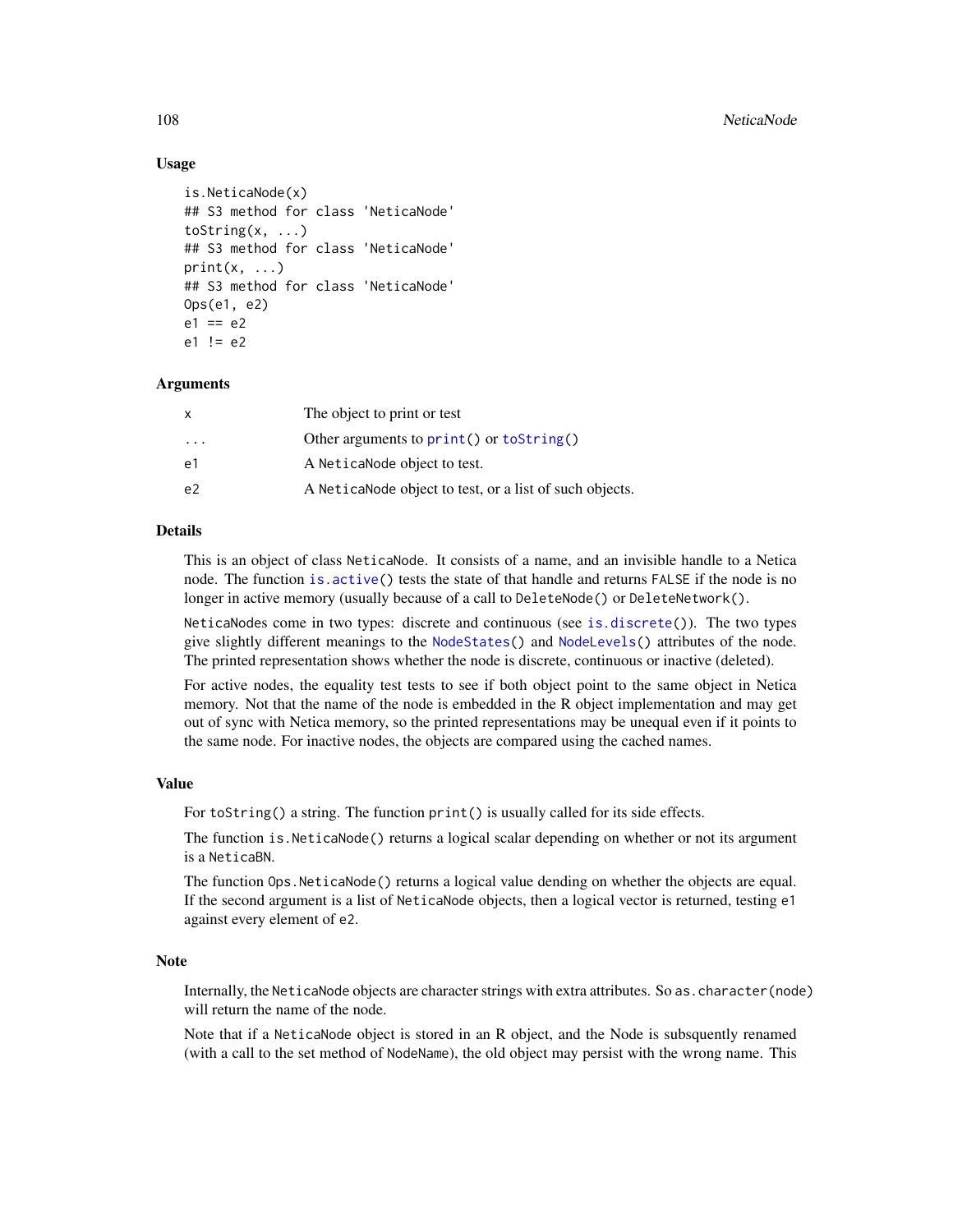#### NeticaNode 2009 109 and 2009 109 and 2009 109 and 2009 109 and 2009 109 and 2009 109 and 2009 109 and 2009 109

may result in a situation where the printed names of the objects are different but node1==node2 returns true. This can be fixed with the code NodeName(net) <- NodeName(net).

NeticaNode objects are all rendered inactive when StopNetica() is called, therefore they do not persist across R sessions. Generally speaking, the network should be saved, using [WriteNetworks\(](#page-190-0)) and then reloaded in the new session using [ReadNetworks\(](#page-190-1)). The node objects should then be recreated via a call to [NetworkFindNode\(](#page-110-0)).

Note that RNetica is lazy about creating NeticaNode objects for nodes when a network is read from a file. Probably users should avoid creating or saving NetworkNode objects unless they are going to use them frequently.

## Author(s)

Russell Almond

# References

<http://norsys.com/onLurl/Manual/index.html>: [AddNodeToNodeset\\_bn\(\),](http://norsys.com/onLineAPIManual/functions/AddNodeToNodeset_bn.html) [RemoveNodeFrom](http://norsys.com/onLineAPIManual/functions/RemoveNodeFromNodeset_bn.html)Node[set\\_bn\(\),](http://norsys.com/onLineAPIManual/functions/RemoveNodeFromNodeset_bn.html) [IsNodeInNodeset\\_bn\(\)](http://norsys.com/onLineAPIManual/functions/IsNodeInNodeset_bn.html) [GetNodeUserData\\_bn\(\),](http://norsys.com/onLineAPIManual/functions/GetNodeUserData_bn.html) [SetNodeUserData\\_bn\(\)](http://norsys.com/onLineAPIManual/functions/SetNodeUserData_bn.html) (these are used to maintain the back pointers to the R object).

## See Also

[NeticaBN](#page-101-0), [NetworkFindNode\(](#page-110-0)), [is.active\(](#page-69-0)), [is.discrete\(](#page-70-0)), [NewContinuousNode\(](#page-126-0)), [NewDiscreteNode\(](#page-126-1)), [DeleteNodes\(](#page-126-0)), [NodeName\(](#page-151-0)), [NodeStates\(](#page-161-0)), [NodeLevels\(](#page-146-0))

```
nety <- CreateNetwork("yNode")
```

```
node1 <- NewContinuousNode(nety,"aNode")
stopifnot(is.NeticaNode(node1))
stopifnot(is.active(node1))
stopifnot(as.character(node1)=="aNode")
```

```
node2 <- NetworkFindNode(nety,"aNode")
stopifnot(as.character(node2)=="aNode")
stopifnot(node1==node2)
```

```
NodeName(node1) <- "Unused"
stopifnot(node1==node2)
## Warning: The following expression is true!
as.character(node1) != as.character(node2)
```

```
noded <- DeleteNodes(node1)
stopifnot(!is.active(node1))
stopifnot(!is.active(node2))
stopifnot(as.character(noded)=="Unused")
stopifnot(noded == node1)
## Warning: The following expression is true!
node1 := node2
```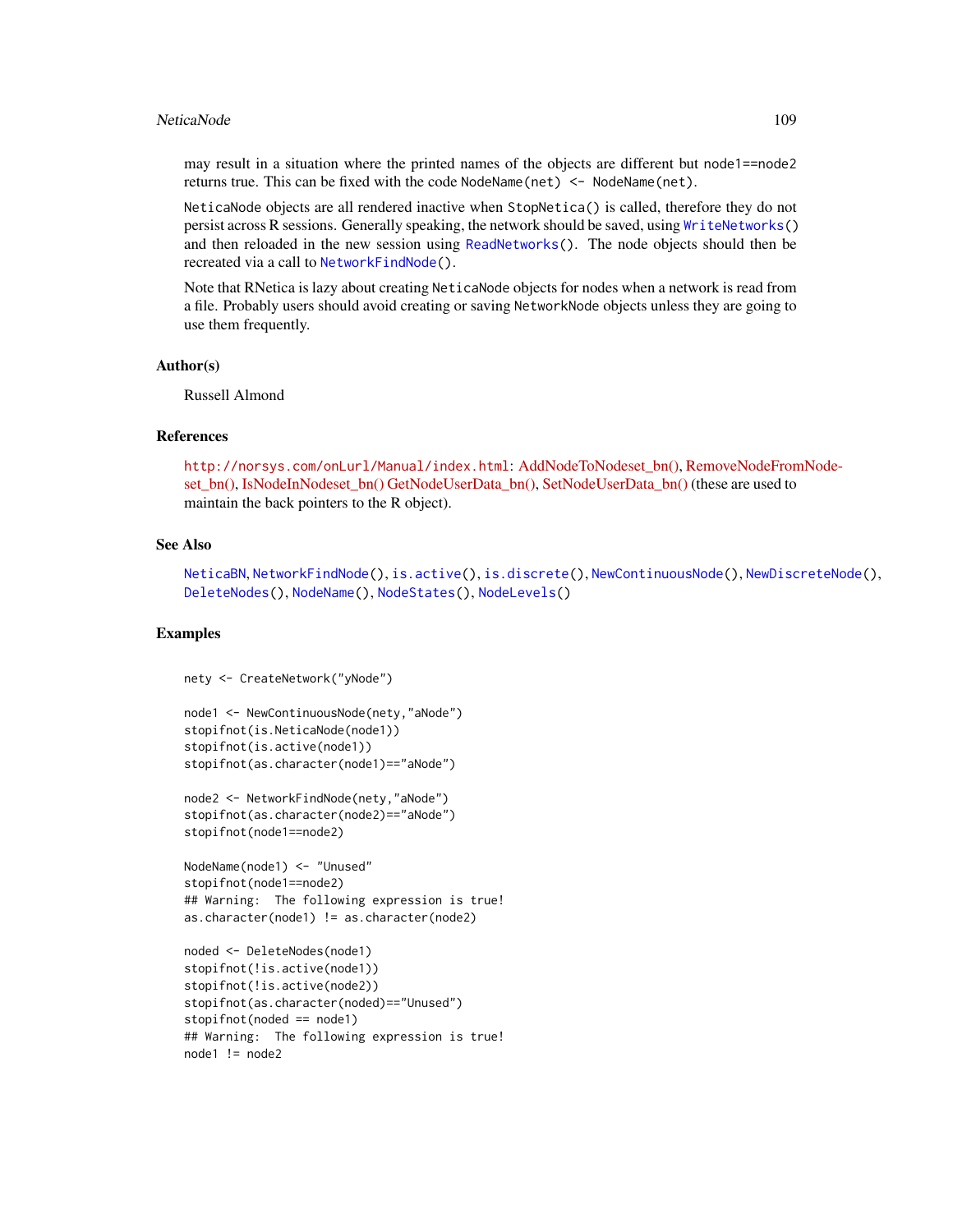```
DeleteNetwork(nety)
```
NeticaVersion *Fetches the version number of Netica.*

# Description

The version number of Netica is returned as both an integer and a string.

## Usage

```
NeticaVersion()
```
# Details

This must be called after the call to [StartNetica\(](#page-183-0)).

## Value

| number  | Netica version number times 100 (to make it an integer). |
|---------|----------------------------------------------------------|
| message | String defining Netica version.                          |

# Note

RNetica was developed with Netica API 5.04

## Author(s)

Russell Almond

## References

<http://norsys.com/onLineAPIManual/index.html>: [GetNeticaVersion\\_bn\(\)](http://norsys.com/onLineAPIManual/functions/GetNeticaVersion_bn.html)

## See Also

[StartNetica\(](#page-183-0))

```
print(NeticaVersion()$message)
stopifnot(NeticaVersion()$number > 409) ## Version 4.09 is a popular one.
```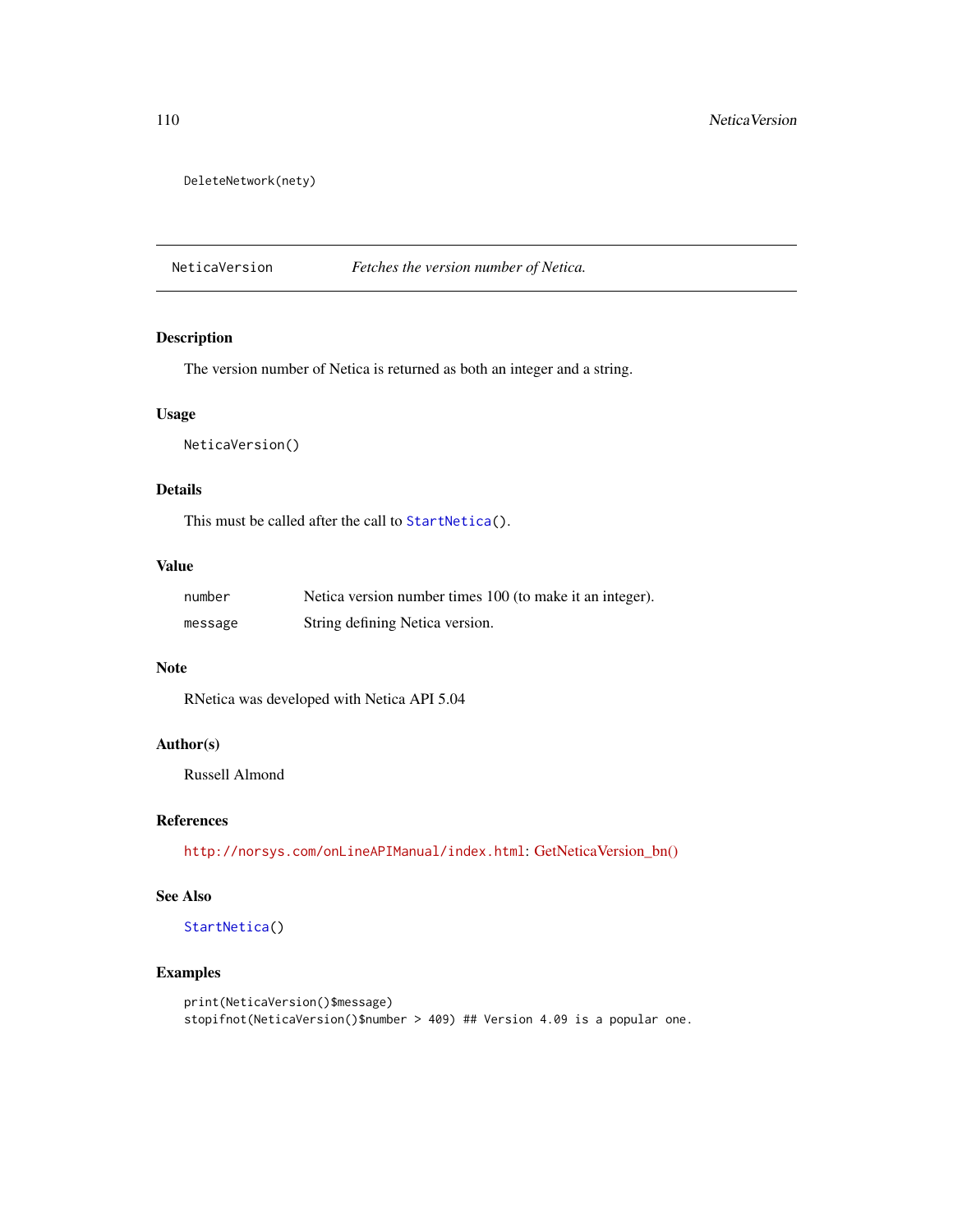# <span id="page-110-0"></span>Description

The funciton NetworkFindNode finds a node in a [NeticaBN](#page-101-0) with the given name. If no node with the specified name found, it will return NULL. The function NetworkAllNodes() returns a list of all nodes in the network.

## Usage

NetworkFindNode(net, name) NetworkAllNodes(net)

## Arguments

| net  | The NeticaBN to search.                                                      |
|------|------------------------------------------------------------------------------|
| name | A character vector giving the name or names of the desired nodes. Names must |
|      | follow the ID name protocol.                                                 |

#### Details

Although each [NeticaNode](#page-106-0) belongs to a single network, a network contains many nodes. Within a network, a node is uniquely identified by its name. However, nodes can be renamed (see [NodeName\(](#page-151-0)).

The function NetworkAllNodes() returns all the nodes in the network, however, the order of the nodes in the network could be different in different calls to this function.

# Value

The [NeticaNode](#page-106-0) object or list of NeticaNode objects corresponding to names, or a list of all node objects for NetworkAllNodes(). In the latter case, the names will be set to the node names.

## Note

NeticaNode objects do not survive the life of a Netica session (or by implication an R session). So the safest way to "save" a NeticaNode object is to recreate it using NetworkFindNode() after the network is reloaded.

## Author(s)

Russell Almond

## References

<http://norsys.com/onLineAPIManual/index.html>, [GetNodeNamed\\_bn\(\),](http://norsys.com/onLineAPIManual/functions/GetNodeNamed_bn.html) [GetNetNodes\\_bn\(\)](http://norsys.com/onLineAPIManual/functions/GetNetNodes_bn.html)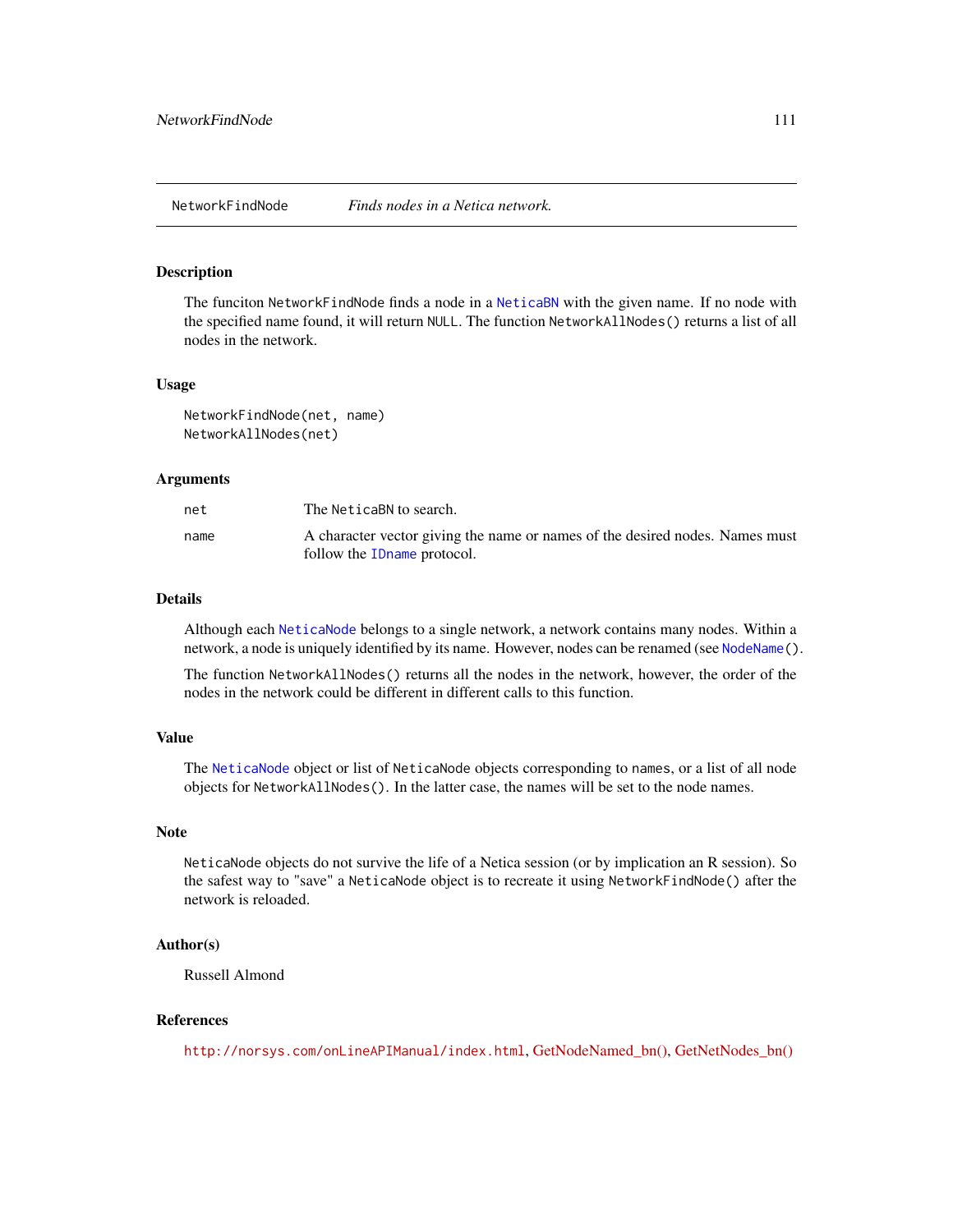# See Also

[NodeNet\(](#page-153-0)) retrieves the network from the node.

# Examples

```
tnet <- CreateNetwork("TestNet")
nodes <- NewDiscreteNode(tnet,c("A","B","C"))
nodeA <- NetworkFindNode(tnet,"A")
stopifnot (nodeA==nodes[[1]])
nodeBC <- NetworkFindNode(tnet,c("B","C"))
stopifnot(nodeBC[[1]]==nodes[[2]])
stopifnot(nodeBC[[2]]==nodes[[3]])
allnodes <- NetworkAllNodes(tnet)
stopifnot(length(allnodes)==3)
stopifnot(any(nodeA==allnodes)) ## NodeA in there somewhere.
## Not run:
## Safe way to preserve node and network objects across R sessions.
tnet <- WriteNetworks(tnet,"Tnet.neta")
q(save="yes")
# R
library(RNetica)
tnet <- ReadNetworks(tnet)
nodes <- NetworkFindNodes(tnet,as.character(nodes))
## End(Not run)
```
DeleteNetwork(tnet)

NetworkFootprint *Returns a list of names of unconnected edges.*

## Description

When a link is detached through setting a [NodeParents\(](#page-155-0)) to NULL, or through copying a node but not its parent to a new network, this leaves a *stub node*, an unsatisfied connection. This function runs through the set of nodes in a network and lists the names of all unsatisfied connections.

#### Usage

```
NetworkFootprint(net)
```
#### Arguments

net An active [NeticaBN](#page-101-0) to be examined.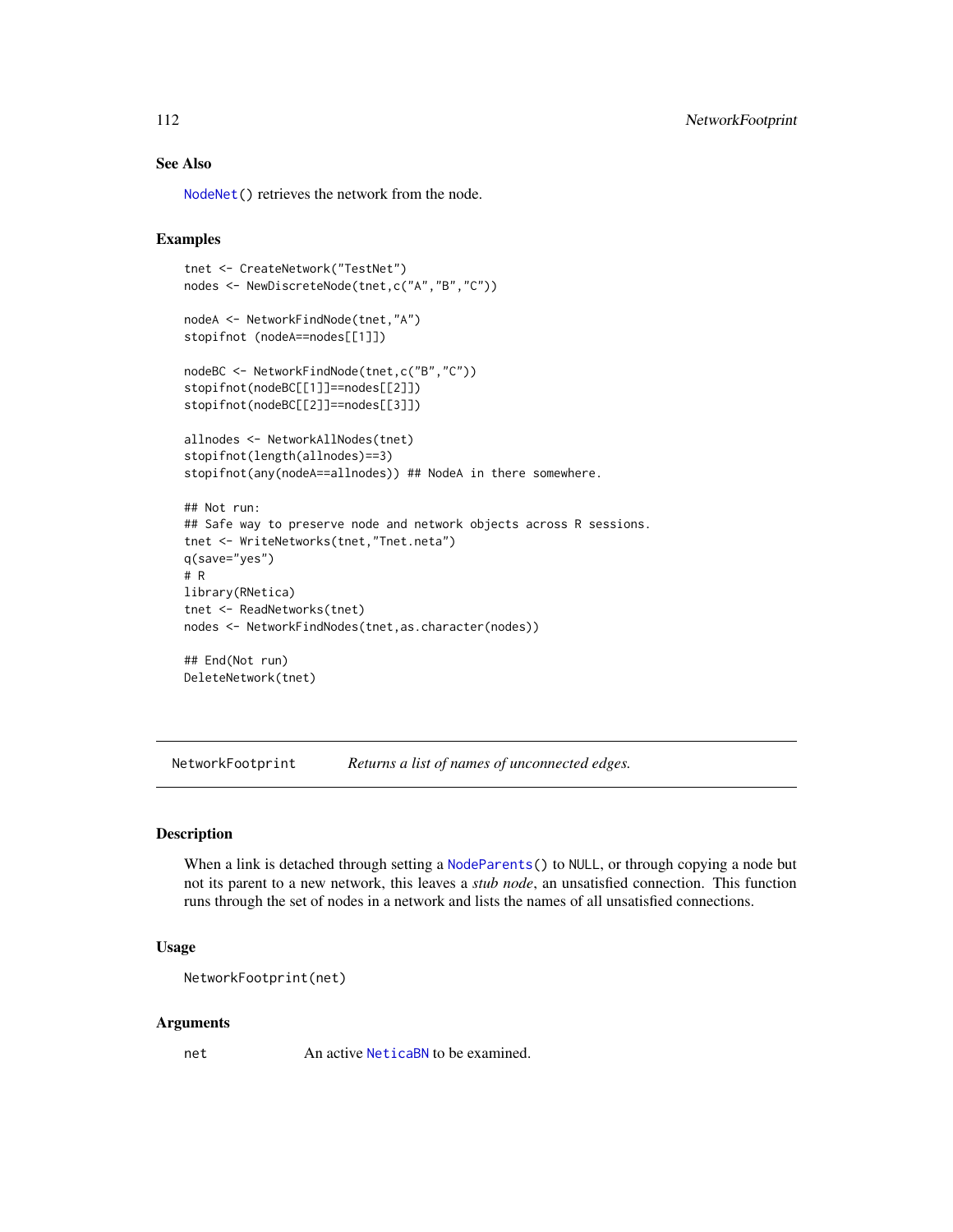#### NetworkFootprint 113

#### Details

Stub nodes – unsatisfied links or connections – can happen in two ways. Either one of the values of [NodeParents\(](#page-155-0)node) to NULL, or by copying a node ([CopyNodes\(](#page-26-0)) without copying its parents. (This can also be done in the Netica GUI by detaching the link from the parent end). This this case Netica names the [NodeInputNames\(](#page-142-0)) accorind to the name of the old node.

The function NetworkFootprint(net) search all of the nodes in net to find stub nodes, and reports the NodeInputNames() of the stub nodes. This function provies a test for unsatisfied connections, and should be of assistance when joining two networks together. The function [AdjoinNetwork\(](#page-14-0)sm, em) joins two networks together and attempts to resolve the unsatisfied connections in em.

One particular application of the footprint is in the EM–SM algorithm (Almond et al, 1999; Almond and Mislevey, 1999). Here it is assumed that nodes in the footprint of an evidence model will be joined. Making a clique node [MakeCliqueNode\(](#page-89-0)) ensures that joint information from the evidence model will find a good home in the system model network.

## Value

A character vector giving the input names of the stub nodes in net. Duplicate values are removed.

#### Author(s)

Russell Almond

## **References**

Almond, R. G. & Mislevy, R. J. (1999) Graphical models and computerized adaptive testing. *Applied Psychological Measurement*, 23, 223-238.

Almond, R., Herskovits, E., Mislevy, R. J., & Steinberg, L. S. (1999). Transfer of information between system and evidence models. In Artificial Intelligence and Statistics 99, Proceedings (pp. 181–186). Morgan-Kaufman

## See Also

[NeticaNode](#page-106-0), [NodeParents\(](#page-155-0)), [MakeCliqueNode\(](#page-89-0)), [NodeInputNames\(](#page-142-0)), [CopyNodes\(](#page-26-0)),[AdjoinNetwork\(](#page-14-0))

# Examples

```
## System/Student model
EMSMSystem <- ReadNetworks(paste(library(help="RNetica")$path,
                           "sampleNets","System.dne",
                           sep=.Platform$file.sep))
```
CompileNetwork(EMSMSystem) JunctionTreeReport(EMSMSystem)

```
## Evidence model for Task 1a
EMTask1a <- ReadNetworks(paste(library(help="RNetica")$path,
                           "sampleNets","EMTask1a.dne",
                           sep=.Platform$file.sep))
```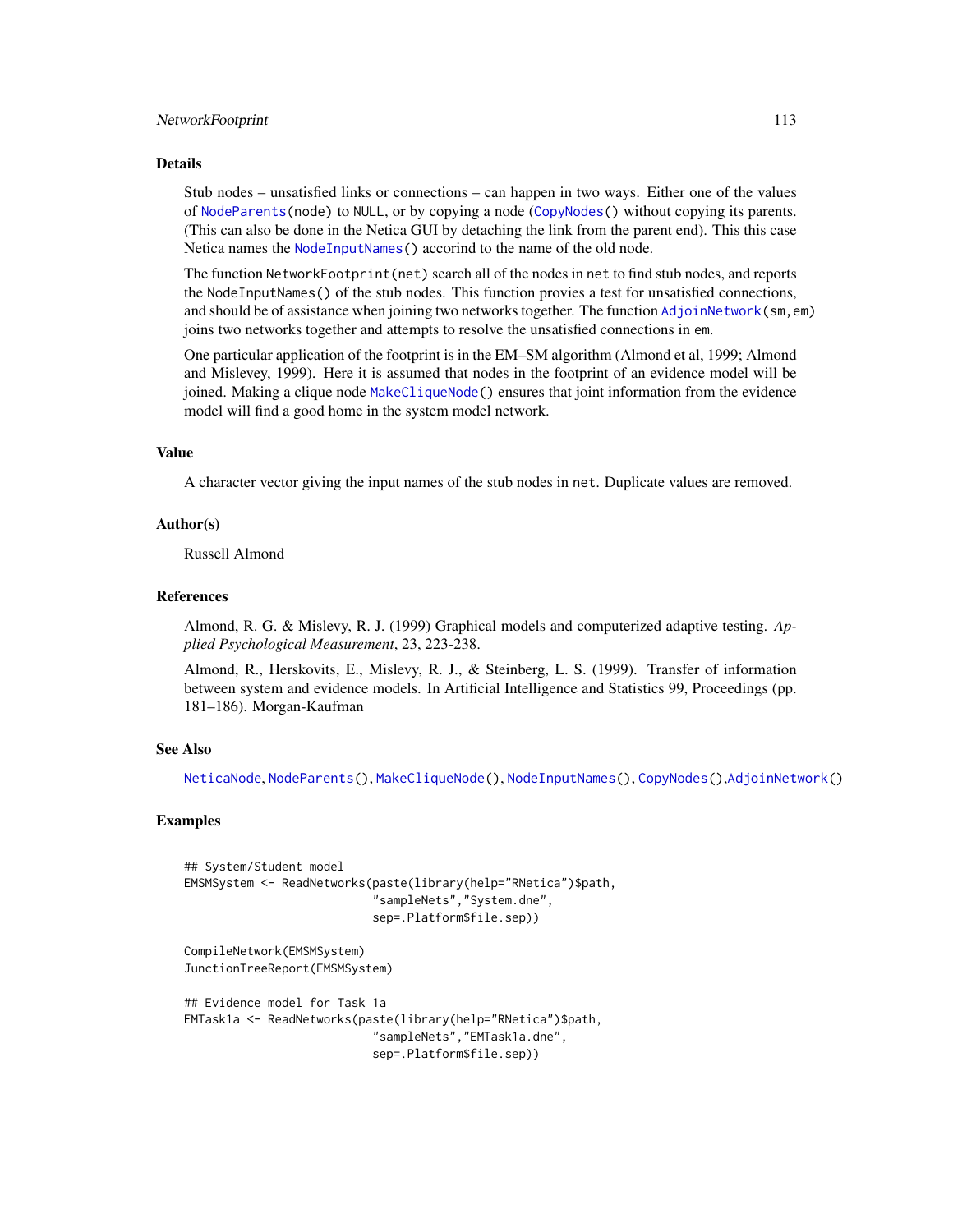```
NetworkFootprint(EMTask1a)
## The corresponding clique is not in system model, so force it in.
MakeCliqueNode(NetworkFindNode(EMSMSystem, NetworkFootprint(EMTask1a)))
CompileNetwork(EMSMSystem)
JunctionTreeReport(EMSMSystem)
```

```
## Evidence model for Task 2a
EMTask2a <- ReadNetworks(paste(library(help="RNetica")$path,
                           "sampleNets","EMTask2a.dne",
                           sep=.Platform$file.sep))
NetworkFootprint(EMTask2a)
## This is already a clique, so nothing to do.
```

```
DeleteNetwork(list(EMSMSystem,EMTask1a,EMTask2a))
```
<span id="page-113-0"></span>NetworkName *Gets or Sets the name of a Netica network.*

## Description

Gets or sets the name of the network. Names must conform to the [IDname](#page-67-0) rules.

#### Usage

NetworkName(net) NetworkName(net) <- value

## Arguments

| net   | A NeticaBN object which links to the network. |
|-------|-----------------------------------------------|
| value | A character scalar containing the new name.   |

#### Details

Network names must conform to the [IDname](#page-67-0) rules for Netica identifiers. Trying to set the network to a name that does not conform to the rules will produce an error, as will trying to set the network name to a name that corresponds to another different network.

The [NetworkTitle\(](#page-122-0)) function provides another way to name a network which is not subject to the IDname restrictions.

## Value

The name of the network as a character vector of length 1.

The setter method returns the modified object.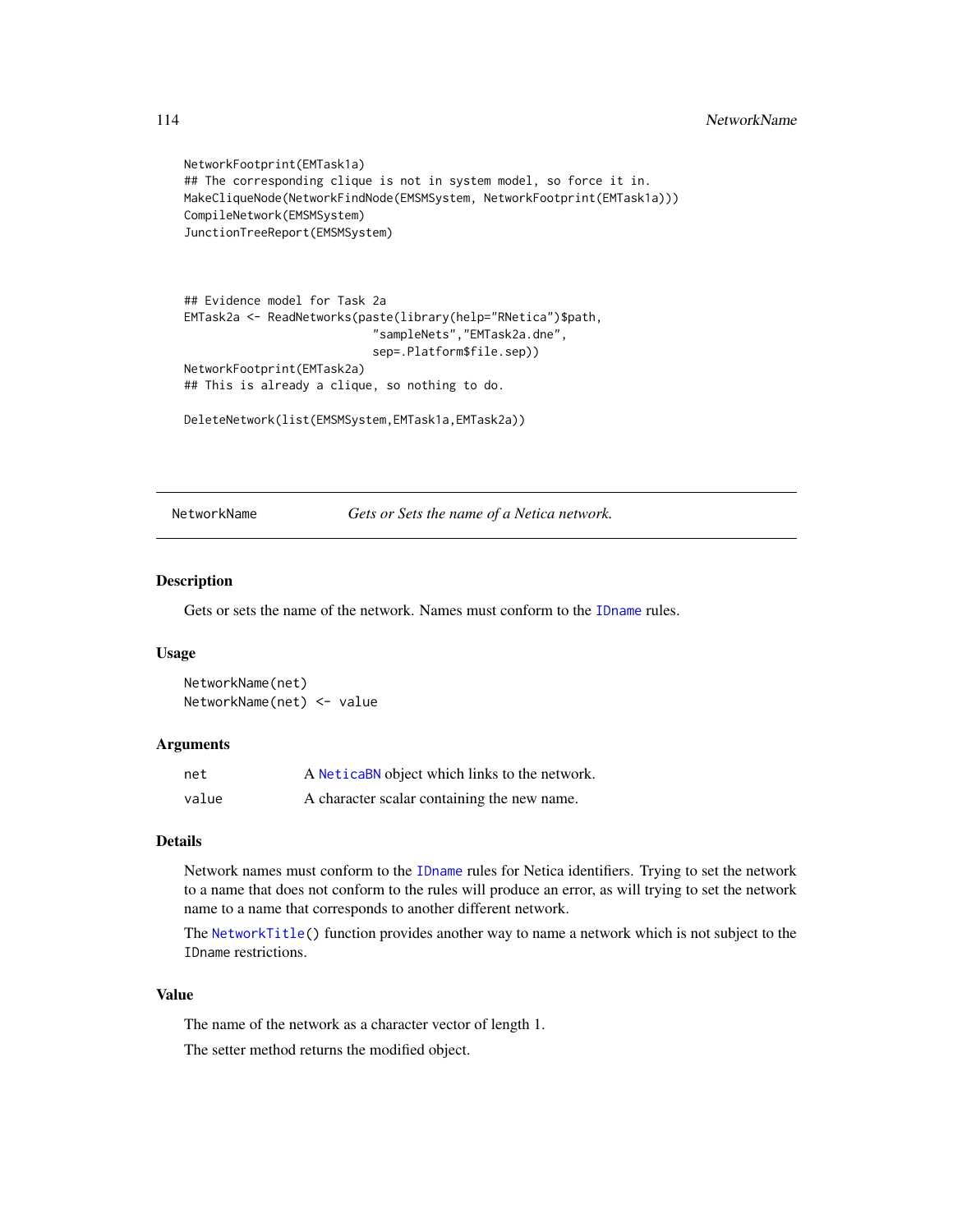## Note

NeticaBN objects are internally implemented as character vectors giving the name of the network. If a network is renamed, then it is possible that R will hold onto an old reference that still using the old name. In this case, NetworkName(net) will give the correct name, and GetNamedNets(NetworkName(net)) will return a reference to a corrected object.

## Author(s)

Russell Almond

## References

<http://norsys.com/onLineAPIManual/index.html>: [GetNetName\\_bn\(\),](http://norsys.com/onLineAPIManual/functions/GetNetName_bn.html) [SetNetName\\_bn\(\)](http://norsys.com/onLineAPIManual/functions/SetNetName_bn.html)

#### See Also

[CreateNetwork\(](#page-33-0)), [NeticaBN](#page-101-0), [GetNamedNetworks\(](#page-61-0)), [NetworkTitle\(](#page-122-0))

#### Examples

```
net <- CreateNetwork("funNet")
netcached <- net
stopifnot(NetworkName(net)=="funNet")
NetworkName(net)<-"SomethingElse"
stopifnot(as.character(net)=="SomethingElse")
##Warning, the following expression is true!
as.character(netcached) != NetworkName(netcached)
## But this one holds
stopifnot(NetworkName(net)==NetworkName(netcached))
## And this one
```
stopifnot(net==netcached)

```
## This fixes the problem
NetworkName(netcached) <- NetworkName(netcached)
stopifnot(as.character(netcached) == NetworkName(netcached))
```
DeleteNetwork(net)

<span id="page-114-0"></span>NetworkNodeSetColor *Returns or sets a display colour to use with a netica node.b*

## Description

Returns the display colour associated with a node set or sets the node set colour to a specified value. The colour of the node in the Netica GUI will be the colour of the highest priority node set associated with the node (see [NetworkSetPriority\(](#page-120-0)).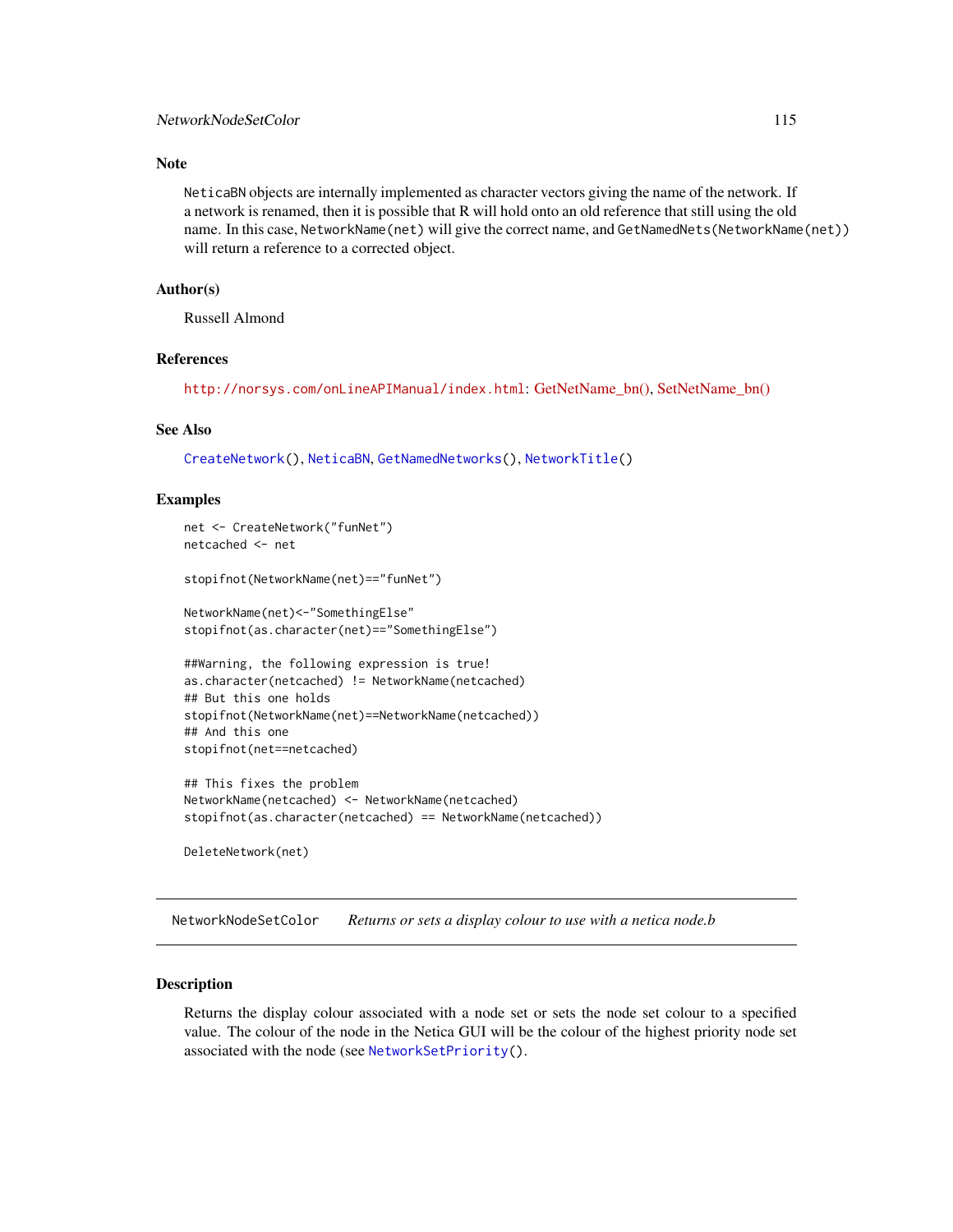#### Usage

NetworkNodeSetColor(net, setname, newcolor)

### Arguments

| net      | An active NeticaBN object representing the network.                                                                                                                                                                                                                                                                                                                                                                                                                               |
|----------|-----------------------------------------------------------------------------------------------------------------------------------------------------------------------------------------------------------------------------------------------------------------------------------------------------------------------------------------------------------------------------------------------------------------------------------------------------------------------------------|
| setname  | A character scalar giving the name of the node set to be coloured.                                                                                                                                                                                                                                                                                                                                                                                                                |
| newcolor | An optional scalar of any of the three kind of R colours, i.e., either a colour<br>name (an element of colors()), a hexadecimal string of the form "#rrggbb" or<br>"#rrggbbaa" (see rgb()), or an integer i meaning palette()[i]. Non-string<br>values are coerced to integer. There are two special values: NA is used to indicate<br>that the set should not have a colour associated with it. If newcolor is missing,<br>then the existing colour is returned and not changed. |

# **Details**

Netica determines the visual style of a node by stepping through the node sets to which the node belongs in priority order (see [NetworkSetPriority\(](#page-120-0))) . Each node set can either have a colour set, or a flag set to indicate that the next node in order or priority should be used to determine the appearance of the node. The expression NetworkNodeSetColor(net, setname, NA) sets the flag so that membership in setname does not affect the display of the node.

The function NetworkNodeSetColor(net,setname,colour) sets the colour associated with the visual display of these nodes (this is only visible when the network is open in the Netica GUI). The colour can be specified in any of the usual ways that colours are specified in R (see  $col2rgb()$  $col2rgb()$ ). The special value NA is used to indicate that the set should be 'transparent', that is the colour of the next set in priorty should be used to colour the node.

The function NetworkNodeSetColor(net, setname), with the third argument missing, returns the current node set colour instead of setting it.

## Value

The old value of the node color as hexidecimal string value of the form "#rrggbb".

# Note

The colors of the built-in Netica node sets serve as the ultimate default for the display of nodes. These cannot be set or queried through this function. (This is a limitation of the Netica API).

## Author(s)

Russell Almond

## References

<http://norsys.com/onLurl/Manual/index.html>: [ReorderNodesets\\_bn\(\),](http://norsys.com/onLineAPIManual/functions/ReorderNodesets_bn.html) [SetNodesetColor\\_bn\(\)](http://norsys.com/onLineAPIManual/functions/SetNodesetColor_bn.html)

## See Also

[NeticaNode](#page-106-0), [NodeSets\(](#page-159-0)), [NetworkNodeSets\(](#page-116-0)), [col2rgb\(](#page-0-0)), [rgb\(](#page-0-0)), [NetworkNodesInSet\(](#page-118-0)), [NetworkSetPriority\(](#page-120-0))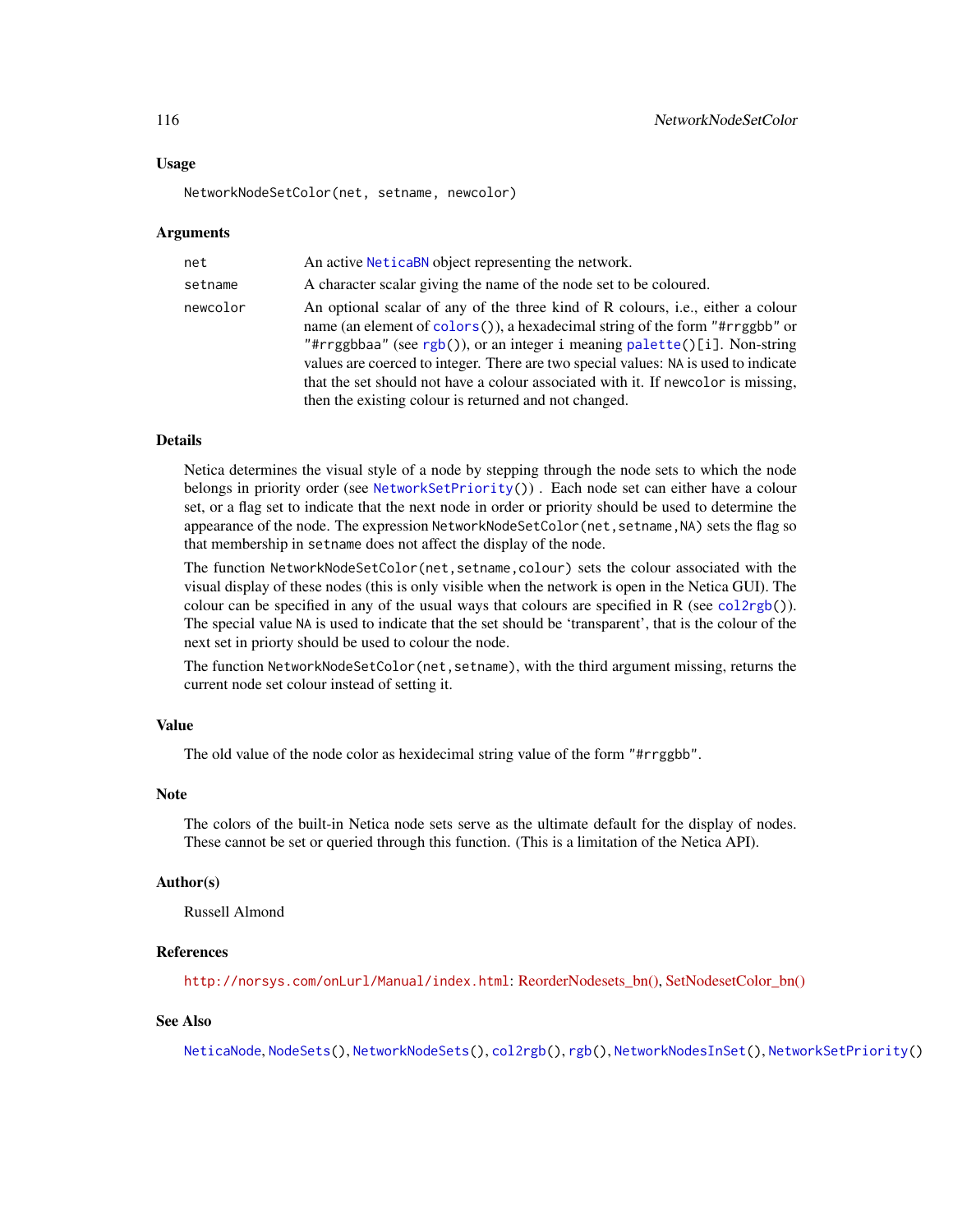# NetworkNodeSets 117

## Examples

```
nsnet <- CreateNetwork("NodeSetExample")
Ability <- NewContinuousNode(nsnet,"Ability")
X1 <- NewDiscreteNode(nsnet,"Item1",c("Right","Wrong"))
EssayScore <- NewDiscreteNode(nsnet,"EssayScore",paste("level",5:0,sep="_"))
Value <- NewContinuousNode(nsnet,"Value")
NodeKind(Value) <- "Utility"
Placement <- NewDiscreteNode(nsnet,"Placement",
     c("Advanced","Regular","Remedial"))
NodeKind(Placement) <- "Decision"
NodeSets(Ability) <- "ReportingVariable"
NodeSets(X1) <- "Observable"
NodeSets(EssayScore) <- c("ReportingVariable","Observable")
## Default colour is NA (transparent)
stopifnot(
  is.na(NetworkNodeSetColor(nsnet,"Observable"))
)
## Make Reporting variables a pale blue
NetworkNodeSetColor(nsnet,"ReportingVariable",rgb(1,.4,.4))
stopifnot(
  NetworkNodeSetColor(nsnet,"ReportingVariable") == "#ff6666"
)
## Using R (nee X11) color list.
NetworkNodeSetColor(nsnet,"Observable","wheat2")
stopifnot(
  NetworkNodeSetColor(nsnet,"ReportingVariable") == "#ff6666"
)
```
DeleteNetwork(nsnet)

<span id="page-116-0"></span>NetworkNodeSets *Returns a list of node sets associated with a Netica network.*

# **Description**

A node set is a character label associated with a node which provides information about its role in the models. This function returns the complete list of node sets associated with any node in the network.

#### Usage

```
NetworkNodeSets(net, incSystem = FALSE)
```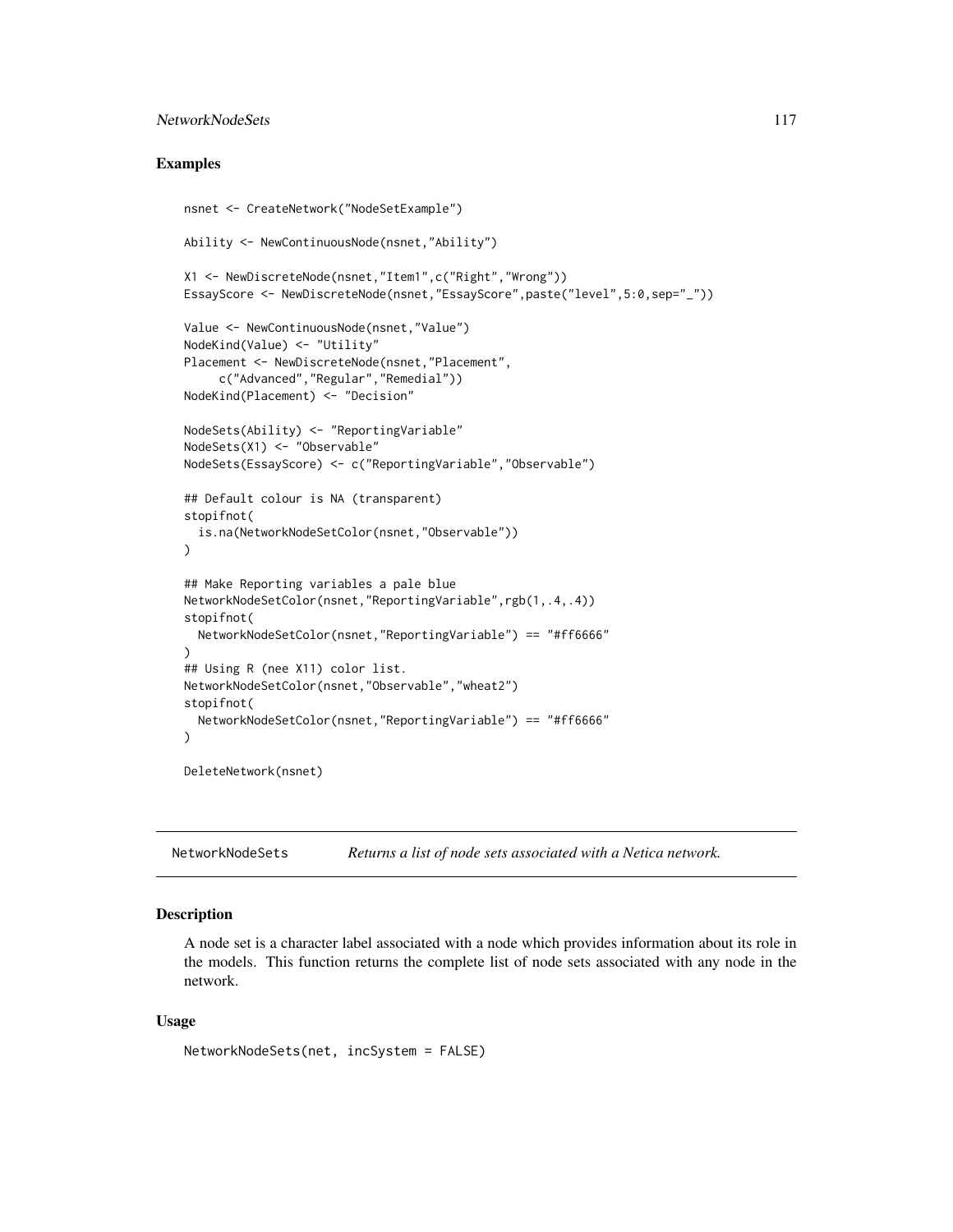#### Arguments

| net       | An active NeticaBN object representing the network.                                                      |
|-----------|----------------------------------------------------------------------------------------------------------|
| incSystem | A logical flag. If TRUE then built-in Netica node sets are returned as well as the<br>user defined ones. |

## Details

Netica node sets are a collection of string labels that can be associated with various nodes in a network using the function [NodeSets\(](#page-159-0)). Node sets do not have any meaning to Netica: node set membership only affect the way the node is displayed (see [NetworkNodeSetColor\(](#page-114-0))). One purpose of node sets is to label a set of nodes that play a similar role in the model. For example, "ReportingVariable" or "Observable".

The expression NetworkNodeSets(node) returns the node sets that are currently associated with any node. If incSystem=TRUE, then the internal Netica system node sets will be included as well. These begin with a colon (':'). This value cannot be set directly, only indirectly through the use of NodeSets.

## Value

A character vector giving the node sets used by the network.

## Note

Node sets cannot be destroyed, only created. An empty node set has no effect.

#### Author(s)

Russell Almond

## References

<http://norsys.com/onLurl/Manual/index.html>: [GetAllNodesets\\_bn\(\)](http://norsys.com/onLineAPIManual/functions/GetAllNodesets_bn.html)

## See Also

[NeticaNode](#page-106-0), [NodeSets\(](#page-159-0)), [NetworkSetPriority\(](#page-120-0)), [NetworkNodesInSet\(](#page-118-0)), [NetworkNodeSetColor\(](#page-114-0))

```
nsnet <- CreateNetwork("NodeSetExample")
```

```
Ability <- NewContinuousNode(nsnet,"Ability")
EssayScore <- NewDiscreteNode(nsnet,"EssayScore",paste("level",5:0,sep="_"))
Value <- NewContinuousNode(nsnet,"Value")
NodeKind(Value) <- "Utility"
Placement <- NewDiscreteNode(nsnet, "Placement",
    c("Advanced","Regular","Remedial"))
```

```
NodeKind(Placement) <- "Decision"
```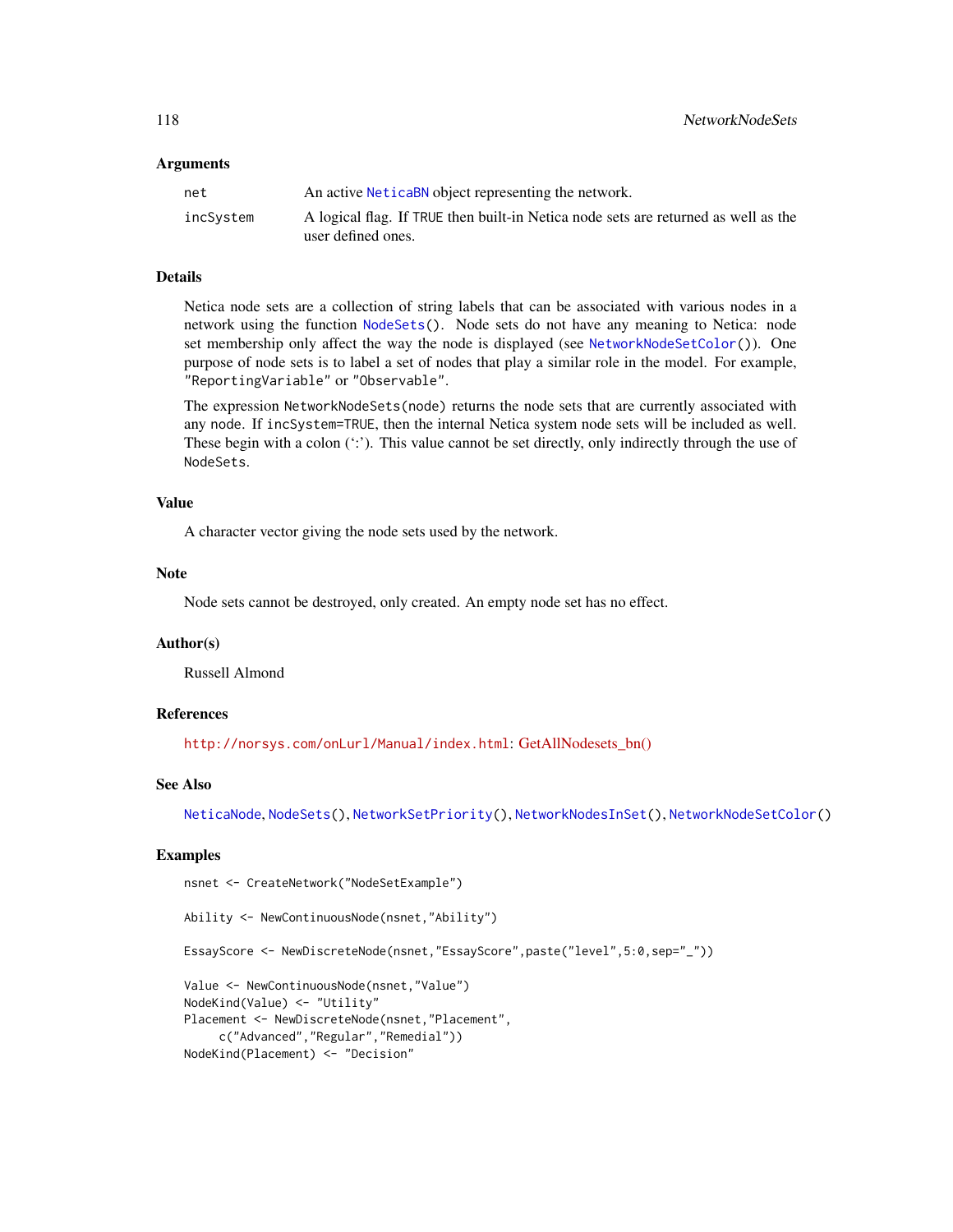```
stopifnot(
 length(NetworkNodeSets(nsnet)) == 0, ## Nothing set yet
 length(NetworkNodeSets(nsnet,TRUE)) == 22 ## Number of system states
)
NodeSets(Ability) <- "ReportingVariable"
stopifnot(
 NetworkNodeSets(nsnet) == "ReportingVariable"
\lambdaNodeSets(EssayScore) <- "Observable"
stopifnot(
 setequal(NetworkNodeSets(nsnet),c("Observable","ReportingVariable"))
)
## Changing spelling of name adds new set, doesn't delete the old one.
NodeSets(EssayScore) <- "Observables"
stopifnot(
 setequal(NetworkNodeSets(nsnet),
           c("Observables", "Observable","ReportingVariable"))
)
## Nor does deletion
NodeSets(Ability) <- character()
stopifnot(
 setequal(NetworkNodeSets(nsnet),
           c("Observables", "Observable","ReportingVariable"))
)
DeleteNetwork(nsnet)
```
<span id="page-118-0"></span>NetworkNodesInSet *Returns a list of node labeled with the given node set in a Netica Network.*

## Description

A node set is a character label associated with a node which provides information about its role in the models. This function returns a list of all nodes labeled with a particular node set.

#### Usage

```
NetworkNodesInSet(net, setname)
```
## Arguments

| net     | An active NeticaBN object representing the network. |
|---------|-----------------------------------------------------|
| setname | A character scalar giving the node set to look for. |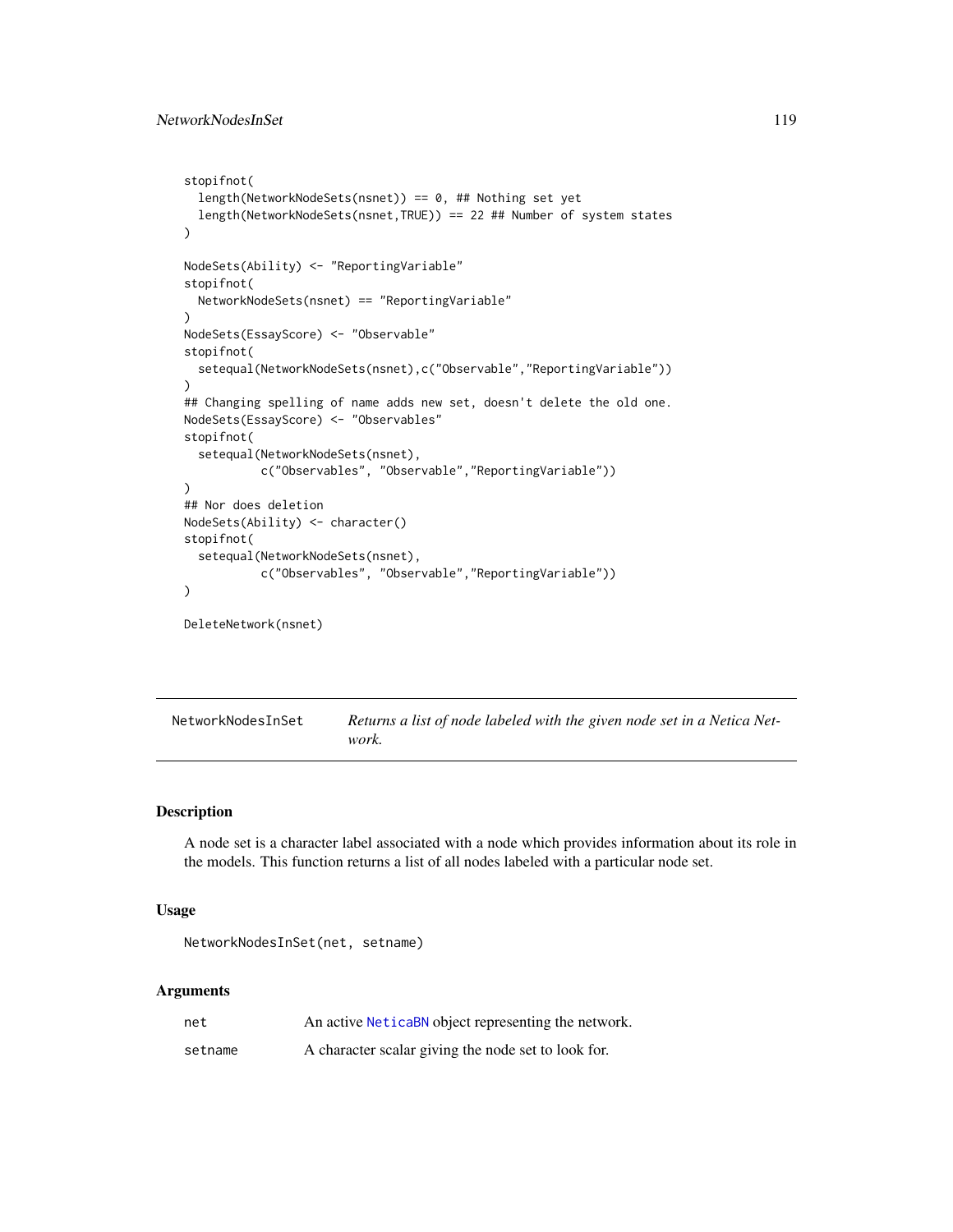# Details

Netica node sets are a collection of string labels that can be associated with various nodes in a network using the function [NodeSets\(](#page-159-0)). Node sets do not have any meaning to Netica: node set membership only affect the way the node is displayed (see [NetworkNodeSetColor\(](#page-114-0))). One purpose of node sets is to label a set of nodes that play a similar role in the model. For example, "ReportingVariable" or "Observable".

The expression NetworkNodesInSet(net,setname) searches through the network for all nodes labeled with the given setname. It returns a list of such nodes. This value cannot be set directly, only indirectly through the use of NodeSets, or through the use of system primitives.

Note that it is acceptable to use the system built-ins. For examble searching for ":TableIncomplete" will return a collection of nodes for which the conditional probability table has not yet been set.

## Value

A list of nodes which are associated with the named node set.

## Author(s)

Russell Almond

## References

<http://norsys.com/onLurl/Manual/index.html>: [GetAllNodesets\\_bn\(\),](http://norsys.com/onLineAPIManual/functions/GetAllNodesets_bn.html) [IsNodeInNodeset\\_bn\(\)](http://norsys.com/onLineAPIManual/functions/IsNodeInNodeset_bn.html)

## See Also

[NeticaBN](#page-101-0), [NodeSets\(](#page-159-0)), [NetworkSetPriority\(](#page-120-0)), [NetworkNodesInSet\(](#page-118-0)), [NetworkNodeSetColor\(](#page-114-0))

```
nsnet <- CreateNetwork("NodeSetExample")
Ability <- NewContinuousNode(nsnet,"Ability")
X1 <- NewDiscreteNode(nsnet,"Item1",c("Right","Wrong"))
EssayScore <- NewDiscreteNode(nsnet,"EssayScore",paste("level",5:0,sep="_"))
Value <- NewContinuousNode(nsnet,"Value")
NodeKind(Value) <- "Utility"
Placement <- NewDiscreteNode(nsnet, "Placement",
     c("Advanced","Regular","Remedial"))
NodeKind(Placement) <- "Decision"
NodeSets(Ability) <- "ReportingVariable"
NodeSets(X1) <- "Observable"
NodeSets(EssayScore) <- c("ReportingVariable","Observable")
## setequal doesn't deal well with arbitrary objects, so
```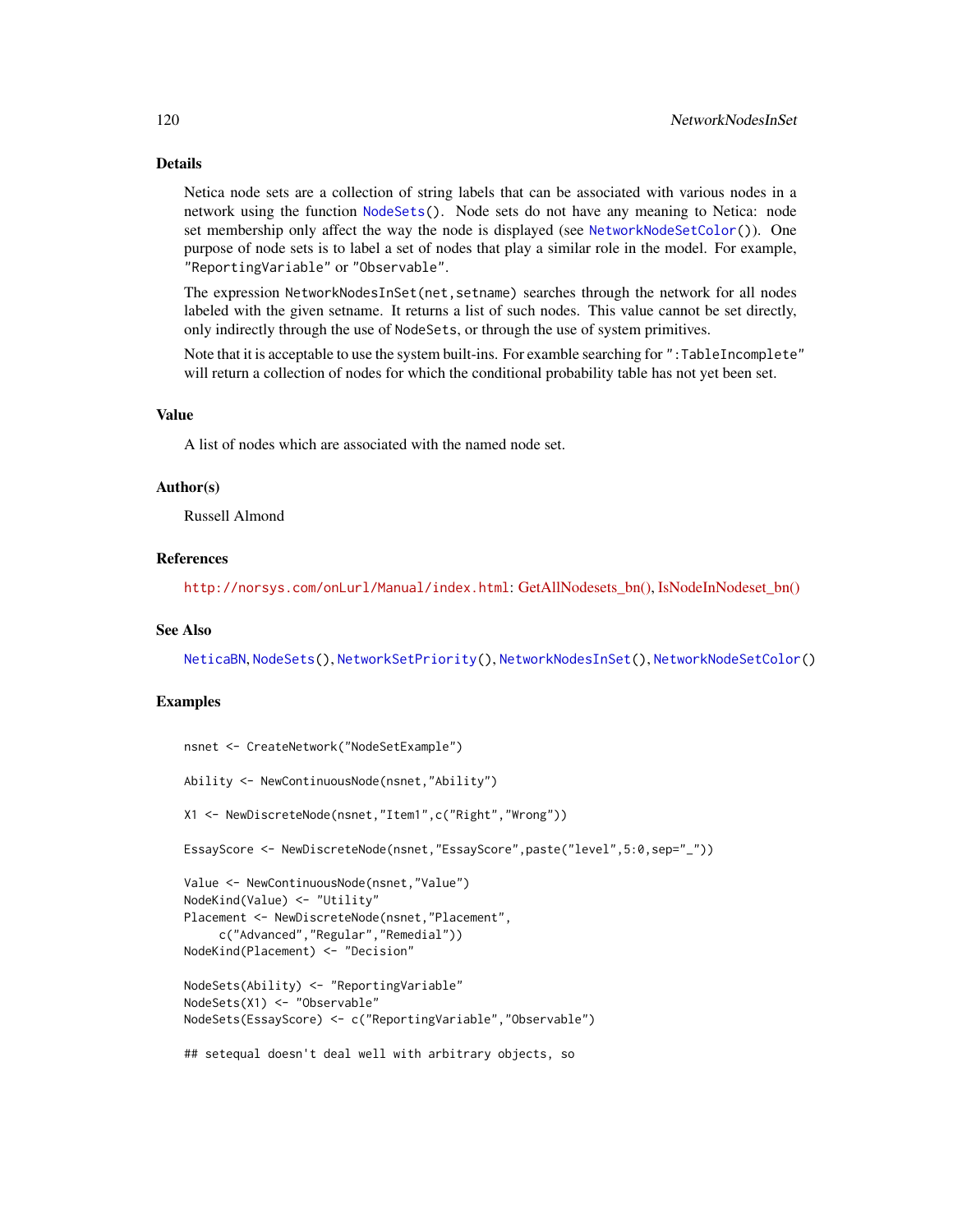# NetworkSetPriority 121

```
## just use the names.
nodeseteq \leq function(x,y) {
 setequal(as.character(x),as.character(y))
}
stopifnot(
 nodeseteq(NetworkNodesInSet(nsnet,"ReportingVariable"),
           list(Ability,EssayScore)),
 nodeseteq(NetworkNodesInSet(nsnet,"Observable"),
           list(X1,EssayScore)),
 nodeseteq(NetworkNodesInSet(nsnet,"Observables"),
           list(),
 nodeseteq(NetworkNodesInSet(nsnet,":Nature"),
           list(Ability,EssayScore,X1)),
 nodeseteq(NetworkNodesInSet(nsnet,":Decision"),
           list(Placement)),
 nodeseteq(NetworkNodesInSet(nsnet,":Utility"),
           list(Value))
)
```
DeleteNetwork(nsnet)

<span id="page-120-0"></span>NetworkSetPriority *Changes the priority order of the node sets.*

# **Description**

Netica sets the visual appearance (i.e., colour, see [NetworkNodeSetColor\(](#page-114-0))) of a node according to highest priority set to which the node belongs. This function changes the order of priority.

# Usage

NetworkSetPriority(net, setlist)

## Arguments

| net     | An active NeticaBN object representing the network.                             |
|---------|---------------------------------------------------------------------------------|
| setlist | A character vector containing a subset of the node set names. The first ones in |
|         | the sequence will have the highest priority.                                    |

# Details

Netica determines the visual style of a node by stepping through the node sets to which the node belongs in priority order. Each node set can either have a colour set, or a flag set to indicate that the next node in order or priority should be used to determine the appearance of the node (see [NetworkNodeSetColor\(](#page-114-0))).

This function switches the priority of the node sets names in the second argument. The node sets note mentioned in setlist are not affected.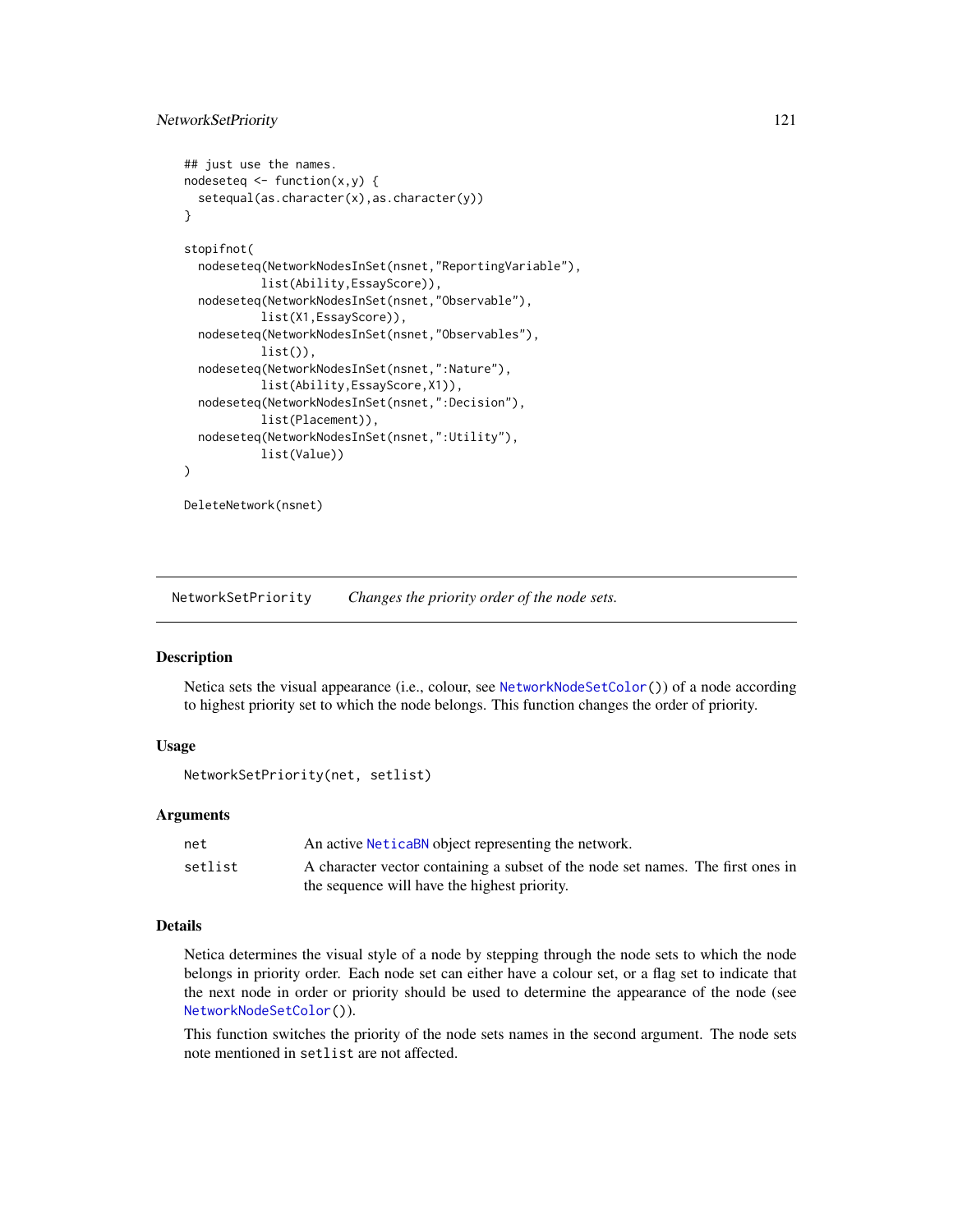# Value

Returns the net argument invisibly.

## Note

The priority of the Netica internal node sets (the ones beging with ':') are set by Netica and cannot be changed. They all have lower priority than the user-defined node sets.

## Author(s)

Russell Almond

## References

<http://norsys.com/onLurl/Manual/index.html>: [ReorderNodesets\\_bn\(\),](http://norsys.com/onLineAPIManual/functions/ReorderNodesets_bn.html) [SetNodesetColor\\_bn\(\)](http://norsys.com/onLineAPIManual/functions/SetNodesetColor_bn.html)

# See Also

[NeticaNode](#page-106-0), [NodeSets\(](#page-159-0)), [NetworkNodeSets\(](#page-116-0)), [NetworkNodesInSet\(](#page-118-0)), [NetworkNodeSetColor\(](#page-114-0))

```
nsnet <- CreateNetwork("NodeSetExample")
Ability <- NewContinuousNode(nsnet,"Ability")
EssayScore <- NewDiscreteNode(nsnet,"EssayScore",paste("level",5:0,sep="_"))
Value <- NewContinuousNode(nsnet,"Value")
NodeKind(Value) <- "Utility"
Placement <- NewDiscreteNode(nsnet,"Placement",
     c("Advanced","Regular","Remedial"))
NodeKind(Placement) <- "Decision"
NodeSets(EssayScore) <- c("ReportingVariable","Observable")
NetworkSetPriority(nsnet,c("Observable","ReportingVariable"))
## Now EssayScore should be coloured like an observable.
stopifnot( NodeSets(EssayScore) == c("Observable","ReportingVariable"))
NetworkSetPriority(nsnet,c("ReportingVariable","Observable"))
## Now EssayScore should be coloured like a Reporting Variable
stopifnot( NodeSets(EssayScore) == c("ReportingVariable","Observable"))
DeleteNetwork(nsnet)
```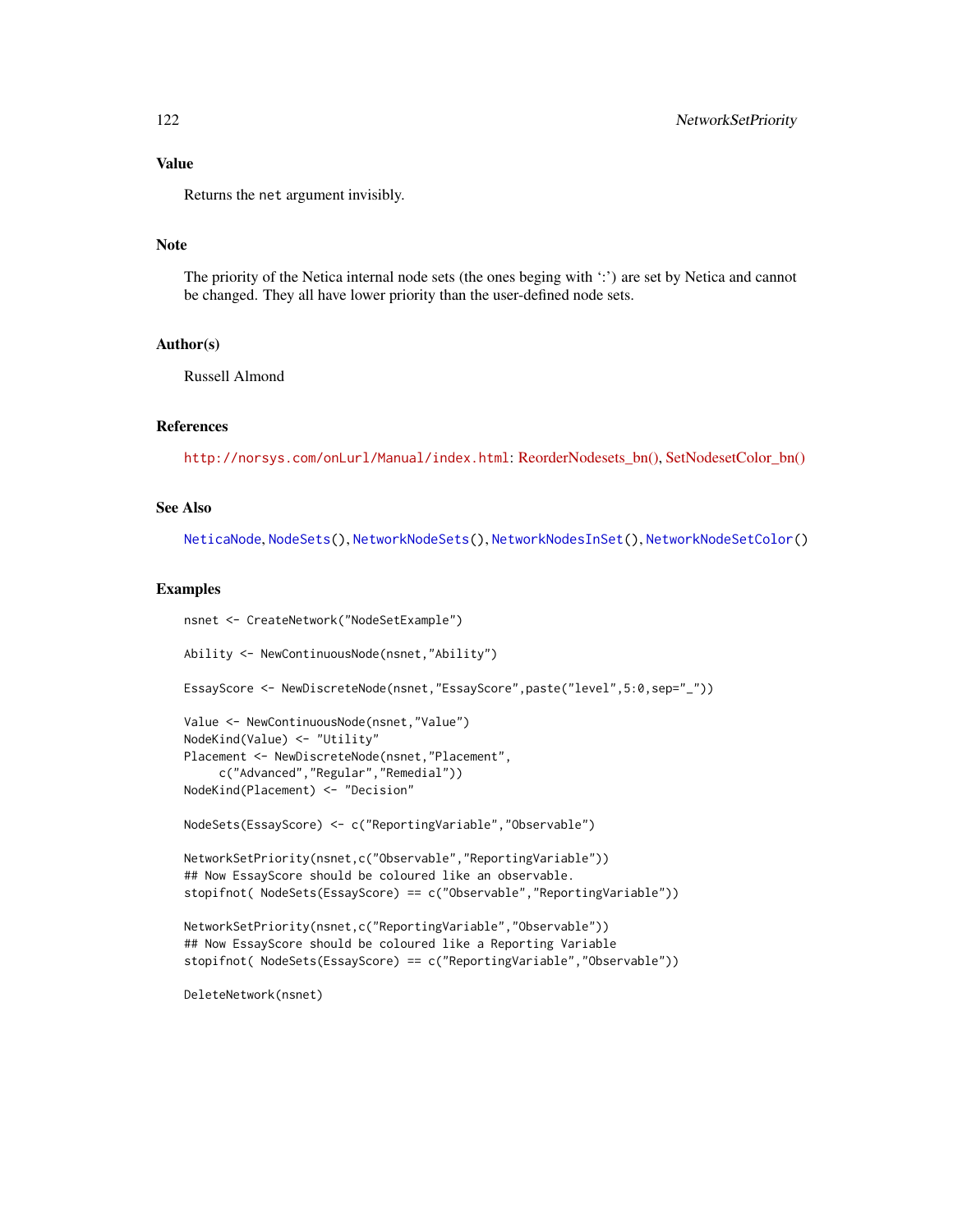<span id="page-122-0"></span>

## <span id="page-122-1"></span>Description

The title is a longer name for a network which is not subject to the netica [IDname](#page-67-0) restrictions. The comment is a freeform text associated with a network.

## Usage

```
NetworkTitle(net)
NetworkTitle(net) <- value
NetworkComment(net)
NetworkComment(net) <- value
```
# Arguments

| net   | A NeticaBN object.                                  |
|-------|-----------------------------------------------------|
| value | A character object giving the new title or comment. |

## Details

The title is meant to be a human readable alternative to the name, which is not limited to the [IDname](#page-67-0) restrictions. The title also affects how the network is displayed in the Netica GUI.

The comment is any text the user chooses to attach to the network. If value has length greater than 1, the vector is collapsed into a long string with newlines separating the components.

## Value

A character vector of length 1 providing the title or comment.

## Author(s)

Russell Almond

# References

<http://norsys.com/onLineAPIManual/index.html>: [GetNetTitle\\_bn\(\),](http://norsys.com/onLineAPIManual/functions/GetNetTitle_bn.html) [SetNetTitle\\_bn\(\),](http://norsys.com/onLineAPIManual/functions/SetNetTitle_bn.html) [Get-](http://norsys.com/onLineAPIManual/functions/GetNetComments_bn.html)[NetComments\\_bn\(\),](http://norsys.com/onLineAPIManual/functions/GetNetComments_bn.html) [SetNetComments\\_bn\(\)](http://norsys.com/onLineAPIManual/functions/SetNetComments_bn.html)

# See Also

[NeticaBN](#page-101-0), [NetworkName\(](#page-113-0))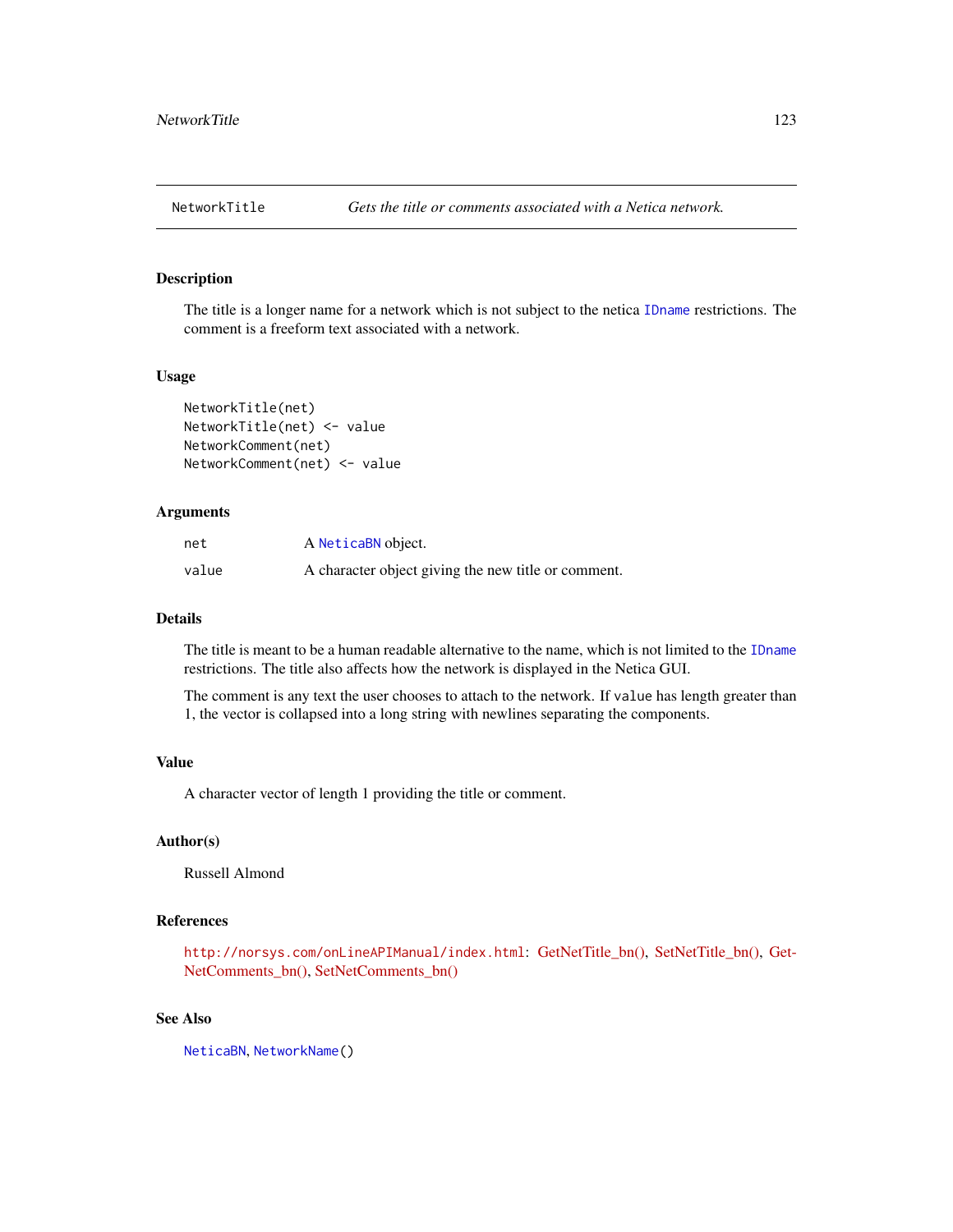## Examples

```
firstNet <- CreateNetwork("firstNet")
NetworkTitle(firstNet) <- "My First Bayesian Network"
stopifnot(NetworkTitle(firstNet)=="My First Bayesian Network")
now < - date()NetworkComment(firstNet)<-c("Network created on",now)
## Print here escapes the newline, so is harder to read
cat(NetworkComment(firstNet),"\n")
stopifnot(NetworkComment(firstNet) ==
 paste(c("Network created on",now),collapse="\n"))
```
DeleteNetwork(firstNet)

NetworkUndo *Undoes (redoes) a Netica operation on a network.*

#### Description

Netica mantians an internal queue of reversable operations on a network. The NetworkUndo() rolls them back off the stack. The NetworkRedo().

#### Usage

```
NetworkUndo(net)
NetworkRedo(net)
```
## Arguments

net A [NeticaBN](#page-101-0) object on which an action took place.

## Details

The details of which operations are undoable is not clearly documented in Netica. Some obvious things, like adding nodes, do not appear to work.

## Value

Returns an invisible integer which is the return code from the underlying network function. Its value is not documented, other than it will be negative if the undo/redo stack is empty.

## Author(s)

Russell Almond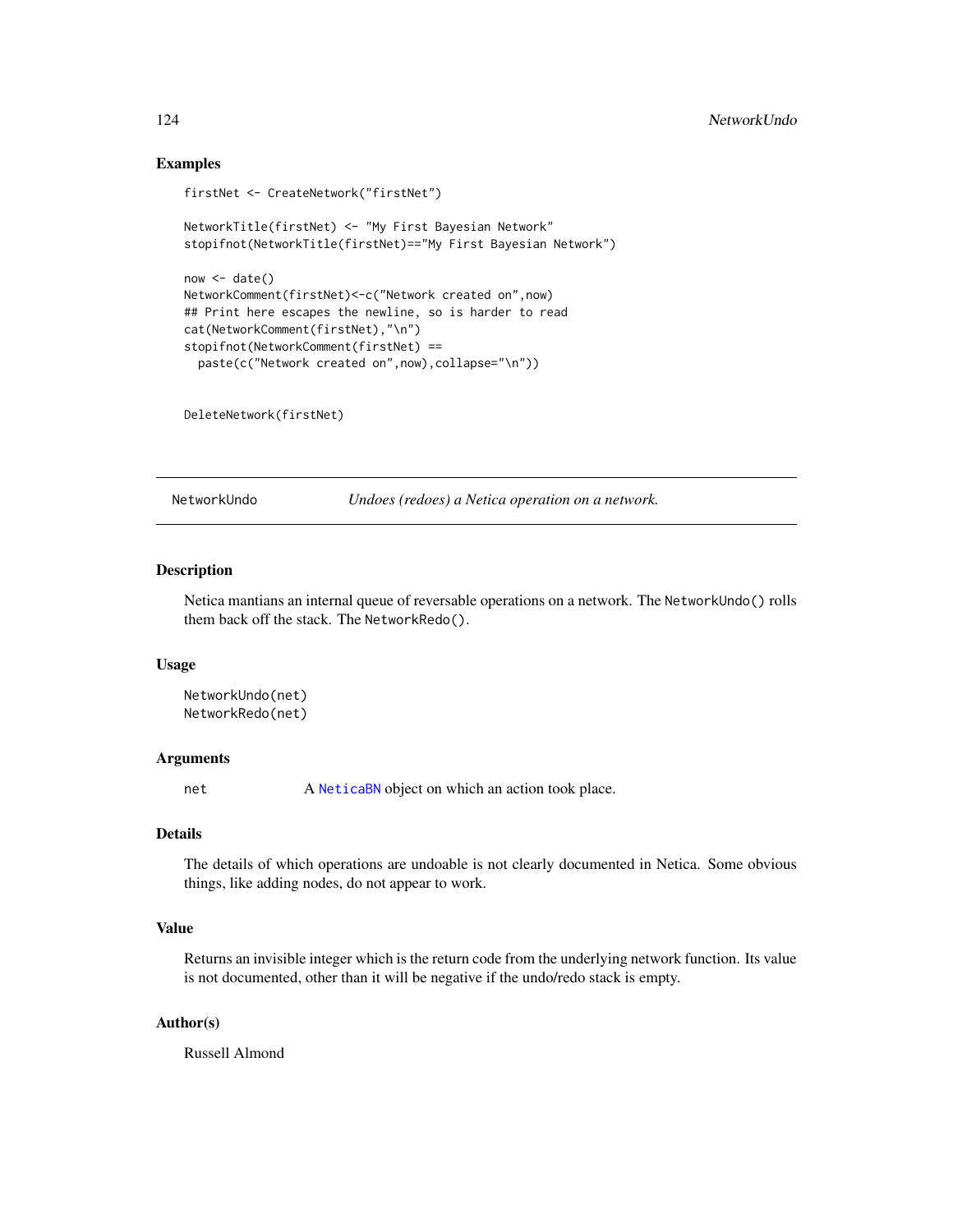## NetworkUserField 125

# References

<http://norsys.com/onLineAPIManual/index.html>: [UndoNetLastOper\\_bn\(\),](http://norsys.com/onLineAPIManual/functions/UndoNetLastOper_bn.html) [RedoNetOper\\_bn\(\)](http://norsys.com/onLineAPIManual/functions/RedoNetOper_bn.html)

## See Also

[NeticaBN](#page-101-0), [CreateNetwork](#page-33-0)

## Examples

```
## Not run:
activeNet <- CreateNetwork("undoRedoTest")
```

```
NewContinuousNode(activeNet,"Node1")
NewContinuousNode(activeNet,"Node2")
NewContinuousNode(activeNet,"Node3")
```

```
## These tests don't actually work, I'm not sure
## what constitutes an undoable action in Netica.
print(NetworkUndo(activeNet))
stopifnot(length(NetworkAllNodes(activeNet))==2)
```

```
print(NetworkUndo(activeNet))
stopifnot(length(NetworkAllNodes(activeNet))==1)
```

```
print(NetworkRedo(activeNet))
stopifnot(length(NetworkAllNodes(activeNet))==2)
```
DeleteNetwork(activeNet)

## End(Not run)

NetworkUserField *Gets user definable fields associated with a Netica network.*

# Description

Netica provides a mechanism for associating user defined values with a network as a series of key/value pairs. The key must be a [IDname](#page-67-0) and the value can be an aribtrary string.

#### Usage

```
NetworkUserField(net, fieldname)
NetworkUserField(net, fieldname) <- value
NetworkAllUserFields(net)
```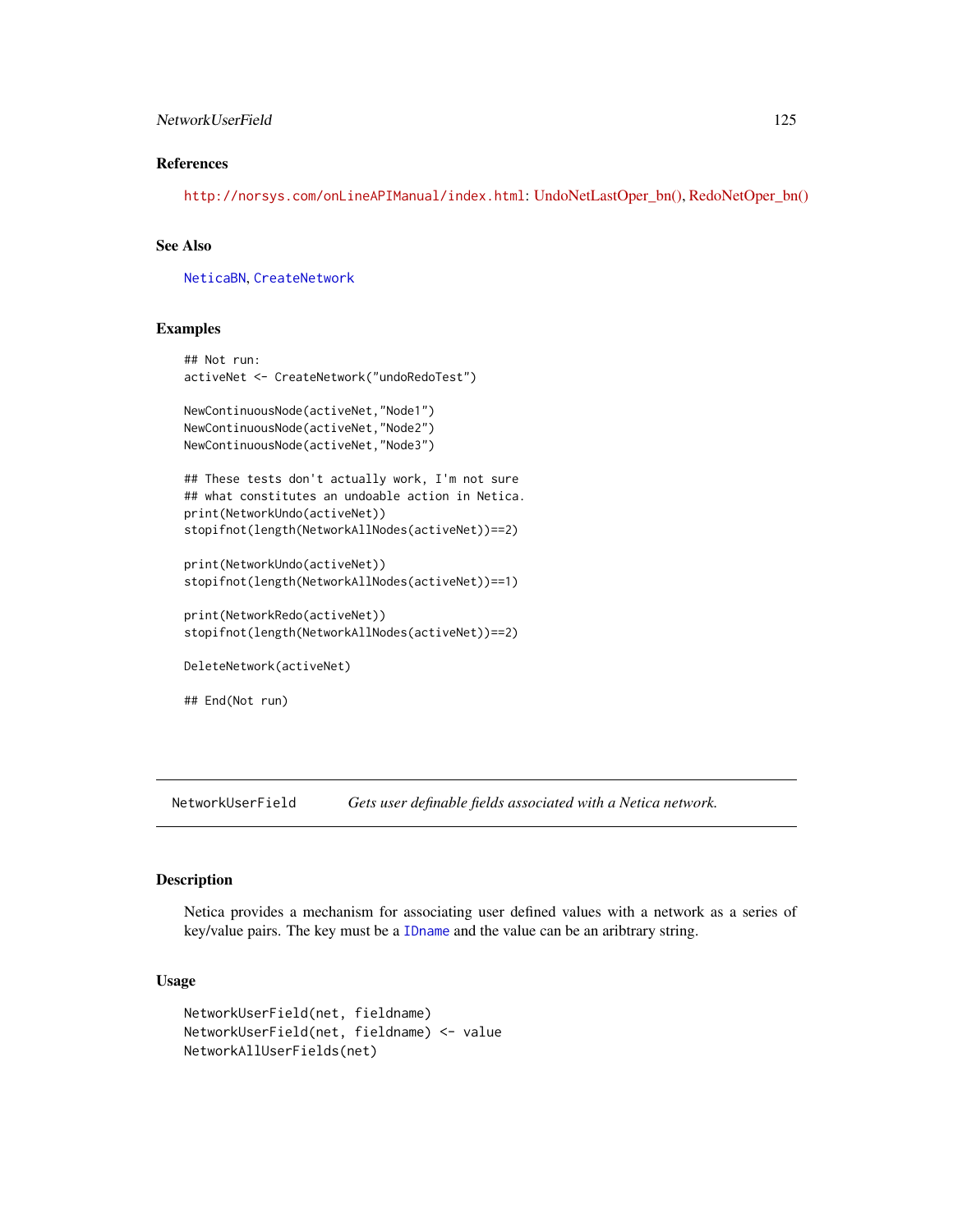#### Arguments

| net       | A Netical book object indicating the network.                                              |
|-----------|--------------------------------------------------------------------------------------------|
| fieldname | A character scalar conforming to the ID name rules.                                        |
| value     | An arbitrary character string containing the new value. Only the first element is<br>used. |

# Details

Netica contains a mechanism for associating user data with networks. In the Netica documentation, they note that only strings are really supported as only strings are portable across implementations. This meachnism can be used to store arbitrary values, but the user is responsible for encoding/decoding them as strings.

## Value

A character string with the value stored in the field fieldname, or NA if no such field exists.

The function NetworkAllUserFields returns a character vector containing all user data stored with the network. The names of the result are the names of the fields.

## Author(s)

Russell Almond

#### References

<http://norsys.com/onLineAPIManual/index.html> [GetNetUserField\\_bn\(\),](http://norsys.com/onLineAPIManual/functions/GetNetUserField_bn.html) [SetNetUserField\\_bn\(\),](http://norsys.com/onLineAPIManual/functions/SetNetUserField_bn.html) [GetNetNthUserField\\_bn\(\)](http://norsys.com/onLineAPIManual/functions/GetNetNthUserField_bn.html)

#### See Also

```
NeticaBN, NetworkComment()
```
# Examples

```
userNet <- CreateNetwork("UserNet")
NetworkUserField(userNet,"Author") <- "Russell Almond"
NetworkUserField(userNet,"Status") <- "In Progress"
```

```
stopifnot(NetworkUserField(userNet,"Author")=="Russell Almond")
stopifnot(NetworkUserField(userNet,"Status")=="In Progress")
```

```
fields <- NetworkAllUserFields(userNet)
stopifnot(length(fields)==2)
stopifnot(all(!is.na(match(c("Russell Almond","In Progress"),fields))))
stopifnot(all(!is.na(match(c("Author","Status"),names(fields)))))
```
stopifnot(is.na(NetworkUserField(userNet,"gender")))

DeleteNetwork(userNet)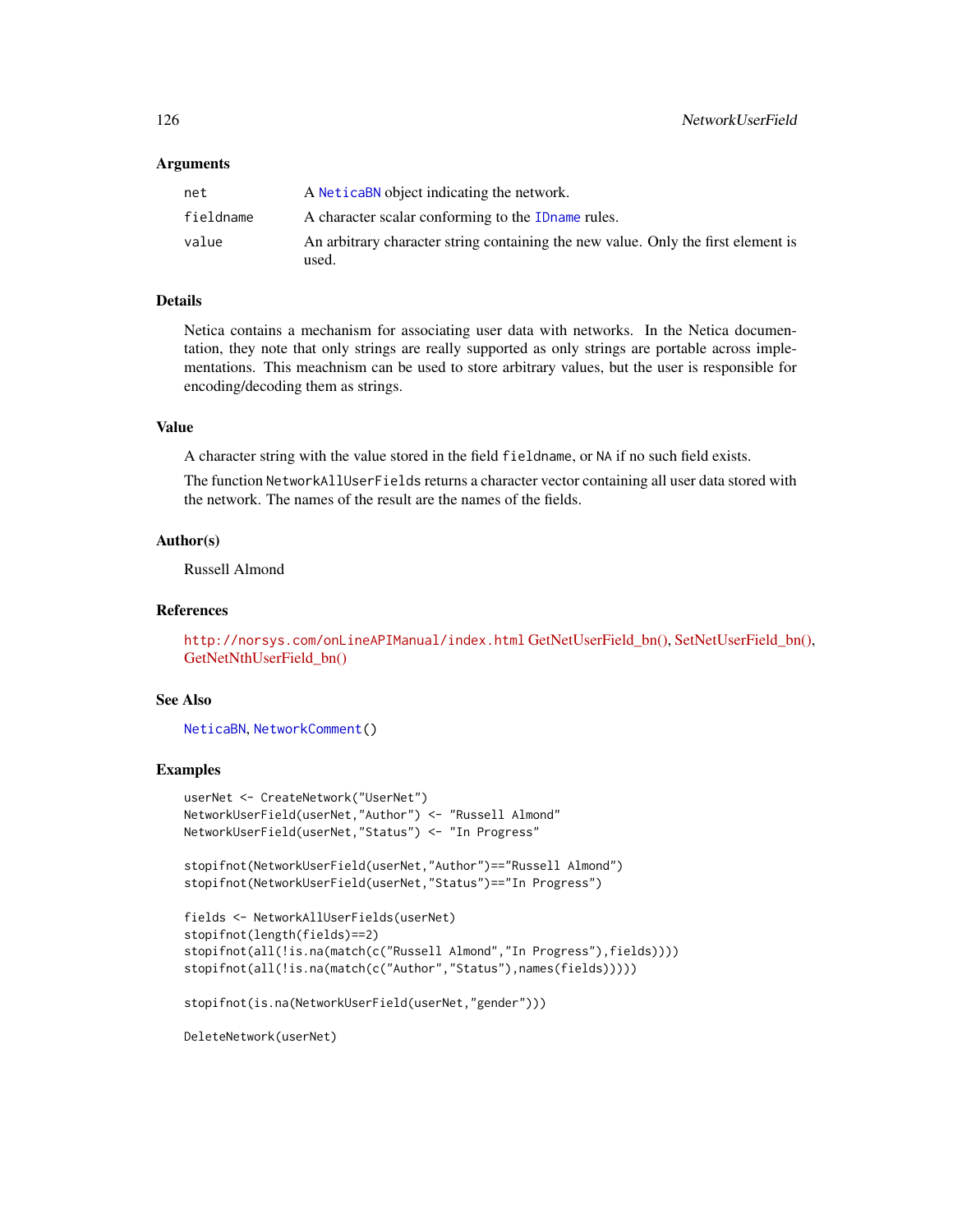<span id="page-126-1"></span>

#### <span id="page-126-0"></span>Description

Creates a new node in the [NeticaBN](#page-101-0) net. Netica Nodes can be either discrete, in which case a list of states must be given, or continuous, where states are not given. The function DeleteNodes() deletes a single node or a list of nodes.

#### Usage

```
NewDiscreteNode(net, names, states = c("Yes","No"))
NewContinuousNode(net, names)
DeleteNodes(nodes)
```
## Arguments

| net    | A NeticaBN object point to the network where the nodes will be created.                                                                                                                                                                                                            |
|--------|------------------------------------------------------------------------------------------------------------------------------------------------------------------------------------------------------------------------------------------------------------------------------------|
| names  | A character vector containing the name or names of the new nodes to be created.<br>The names must follow the ID name rules.                                                                                                                                                        |
| states | Either or character vector, or a list of character vectors. If it is a list, its length<br>should be the same as the length of names. The character vectors give the names<br>of the states for the corresponding node. The entries should all correspond to<br>the ID name rules. |
| nodes  | A NeticaNode or list of NeticaNode objects to be deleted. If a list of nodes, all<br>must be from the same network.                                                                                                                                                                |

## Details

Both NewDiscreteNode() and NewContinuousNode() both create new nodes in the network net. If names has length greater than 1, multiple nodes are created.

Netica currently supports two types of nodes. Discrete nodes represent nominal variables. Continuous nodes represent real variables. Continuous nodes cannot be changed to discrete nodes (or vise versa) using calls to the API [this is a different from the GUI]. However, a continus node can be made to behave like a discrete node (or vise versa) by setting the [NodeLevels\(](#page-146-0)) attribute.

NewDiscreteNode() additionally requires the states argument to set the initial set of states. (These can be changed later through calls to [NodeStates\(](#page-161-0))). If states is a character vector, it is used for the state names. If names has length greater than one, all nodes are created with the same set of states. The default values create a collection of binary variables. If states is a list, then each entry should be a character vector providing the list of states for the corresponding new node.

The function NewContinuousNode() creates a new continuous node. It appears as if Netica expects continuous nodes to be used in one of three ways: (1) they can be discretized using  $\text{NodeLevels}()$ , (2) they can be used as utilities,  $(3)$  they can be used as constants. The function NodeKind $()$  can change a nature node (the default) to a constant or utility node. It appears as if Netica will not compile the network unless this is done for all nodes.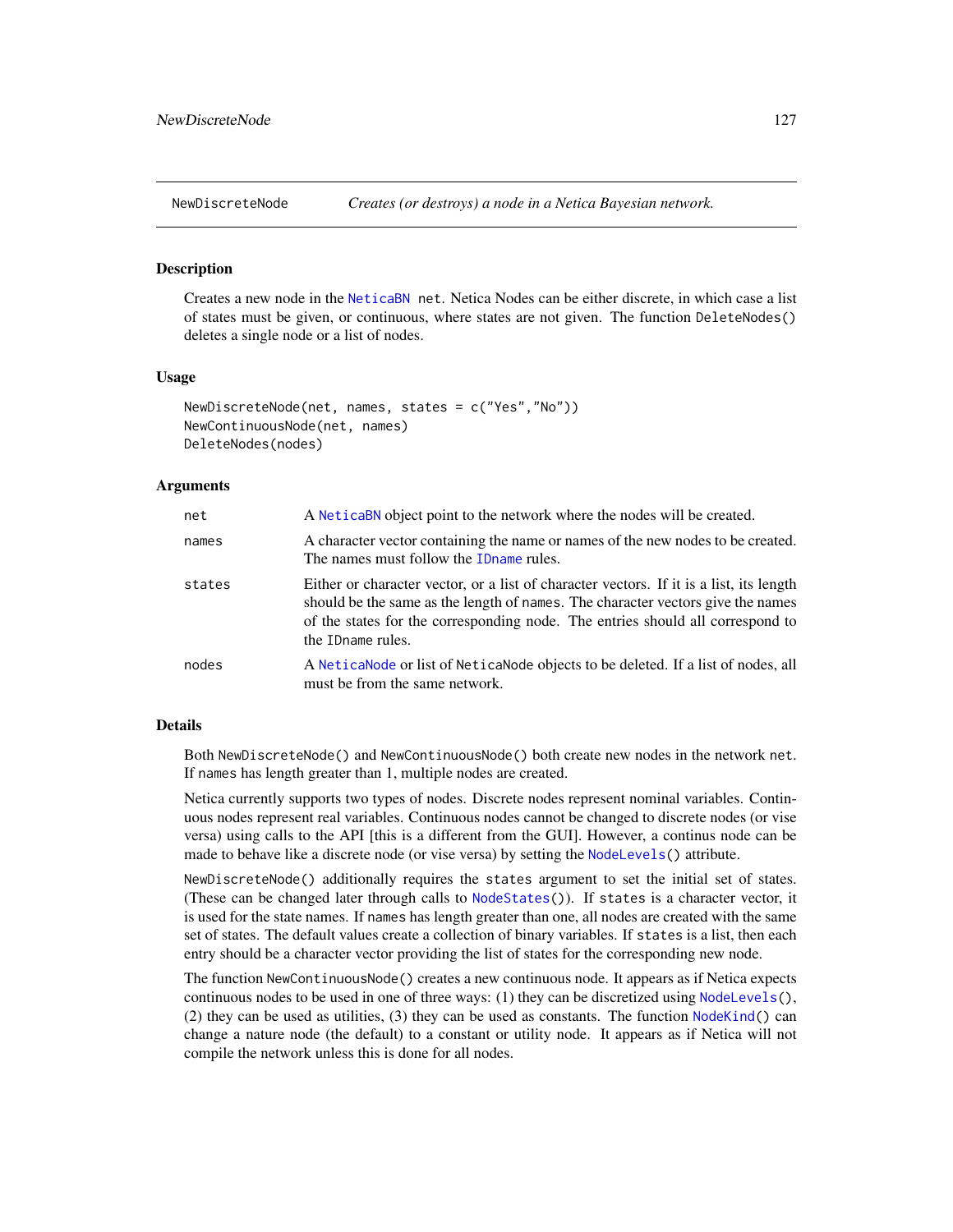The function DeleteNode() deletes a single node or a group of nodes. If multiple nodes are to be deleted in a single call, they must all belong to the same network. Node that any NeticaNode objects that referenced the just deleted nodes will become inactive (see is.  $active()$ ).

#### Value

For NewDiscreteNode() or NewContinuousNode(), this returns either a single object of class [NeticaNode](#page-106-0) or a list of such objects (depending on the length of names).

For DeleteNodes() a list of inactive NeticaNode objects corresponding to the recently deleted nodes. If a node was not found, a value of NULL will be returned instead.

## Note

Netica nodes internally contain a pointer back to the net they are associated with (see [NodeNet\(](#page-153-0))), so most functions involving nodes don't require the net to be named. The node creation functions are an exception.

Most functions involving lists of nodes, assume that all nodes come from the same network. Netica will generate an error if this is not the case.

Internally, node objects character vectors giving the name of the node with special properties representing the node. Thus, as.character(node) will usually return the name of the node. However, if the node is renamed, that might not work properly. Using NodeName(node) is generally safer.

## Author(s)

Russell Almond

## References

<http://norsys.com/onLineAPIManual/index.html>: [NewNode\\_bn\(\),](http://norsys.com/onLineAPIManual/functions/NewNode_bn.html) [DeleteNode\\_bn\(\),](http://norsys.com/onLineAPIManual/functions/DeleteNode_bn.html) [GetN](http://norsys.com/onLineAPIManual/functions/GetNodeType_bn.html)[odeType\\_bn\(\),](http://norsys.com/onLineAPIManual/functions/GetNodeType_bn.html) [SetNodeLevels\\_bn\(\)](http://norsys.com/onLineAPIManual/functions/SetNodeLevels_bn.html)

## See Also

[CreateNetwork\(](#page-33-0)), [NeticaNode](#page-106-0), [NodeName\(](#page-151-0)), [is.discrete\(](#page-70-0)), [is.active\(](#page-69-0)), [NodeStates\(](#page-161-0)), [NodeLevels\(](#page-146-0)), [NodeKind\(](#page-144-0))

```
safetyNet <- CreateNetwork("safetyNet")
```

```
noded1 <- NewDiscreteNode(safetyNet, "frayed") ## Yes/No
stopifnot(
NodeName(noded1) == "frayed",
NodeStates(noded1) == c("Yes", "No"),
is.discrete(noded1)
\lambda## Both variables should have the same set of states
noded23 <- NewDiscreteNode(safetyNet,c("TensionNS","TensionEW"),
```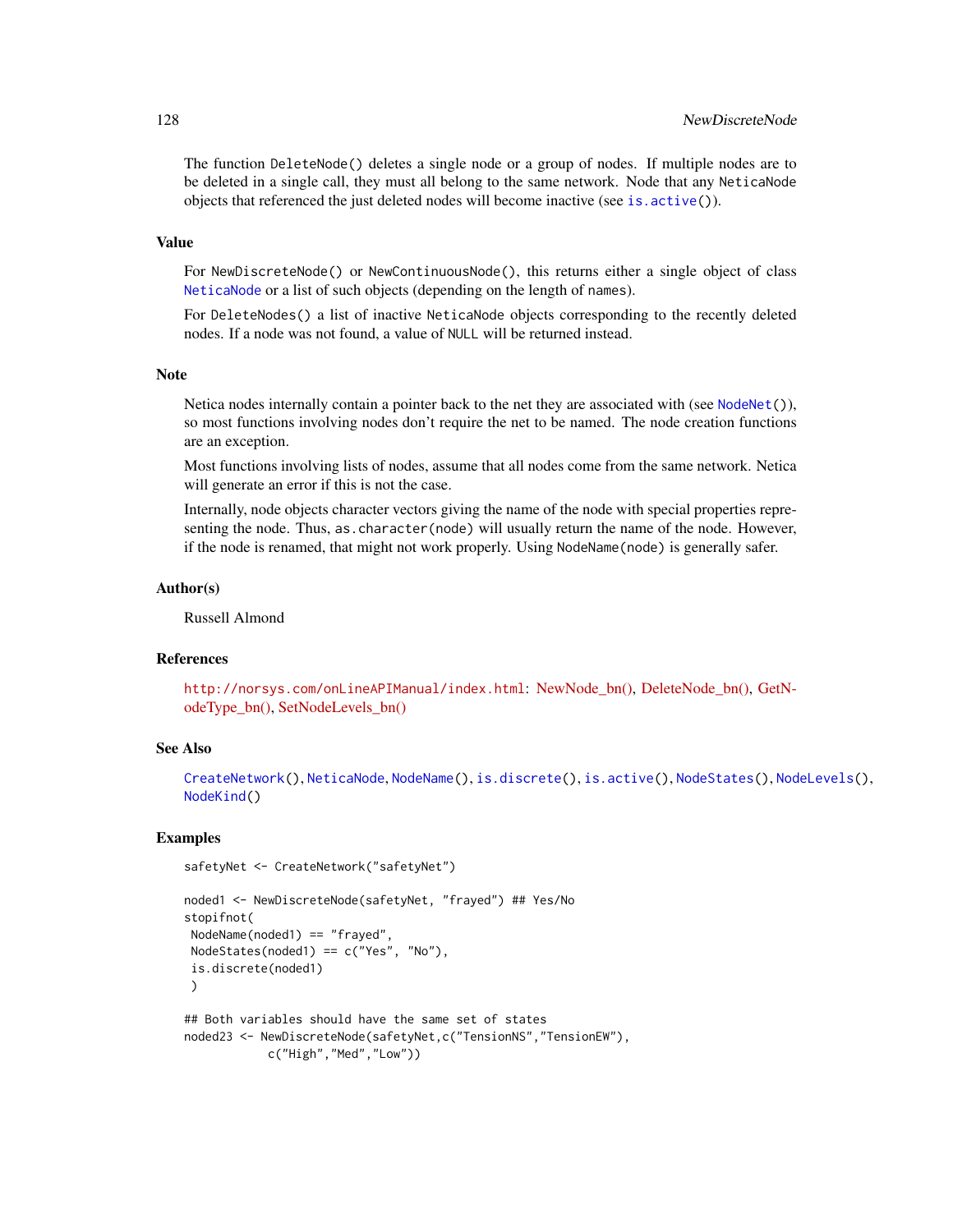## NodeBeliefs 129

```
stopifnot(
 all(sapply(noded23,is.active)),
 all(sapply(noded23,is.discrete)),
 NodeNumStates(noded23[[1]]) == 3,
 NodeStates(noded23[[1]])==NodeStates(noded23[[2]])
)
noded45 <- NewDiscreteNode(safetyNet,c("MeshSize","RopeThickness"),
            list(c("Coarse","Fine"),c("Thick","Medium","Thin")))
stopifnot(
 all(sapply(noded45,is.active)),
 all(sapply(noded45,is.discrete)),
 NodeNumStates(noded45[[1]]) == 2,
 NodeNumStates(noded45[[2]]) == 3,
 NodeStates(noded45[[1]])!=NodeStates(noded45[[2]])
)
nodec <- NewContinuousNode(safetyNet, "Area")
stopifnot(
 is.active(nodec),
 is.continuous(nodec),
 NodeName(nodec) == "Area"
\mathcal{L}stopifnot(length(NetworkAllNodes(safetyNet))==6)
DeleteNodes(nodec)
stopifnot(length(NetworkAllNodes(safetyNet))==5)
DeleteNodes(noded45)
stopifnot(length(NetworkAllNodes(safetyNet))==3)
DeleteNetwork(safetyNet)
```
<span id="page-128-0"></span>NodeBeliefs *Returns the current marginal probability distribution associated with a node in a Netica network.*

# **Description**

After a network is compiled, marginal probabilities are available at each of the nodes. Entering findings changes these to probabilities associated with the conditions represented by the findings. This function returns the marginal probabilities for the variable node conditioned on the findings.

The function IsBeliefUpdated(node) checks to see whether the value of findings have been propogated to node yet.

## Usage

NodeBeliefs(node) IsBeliefUpdated(node)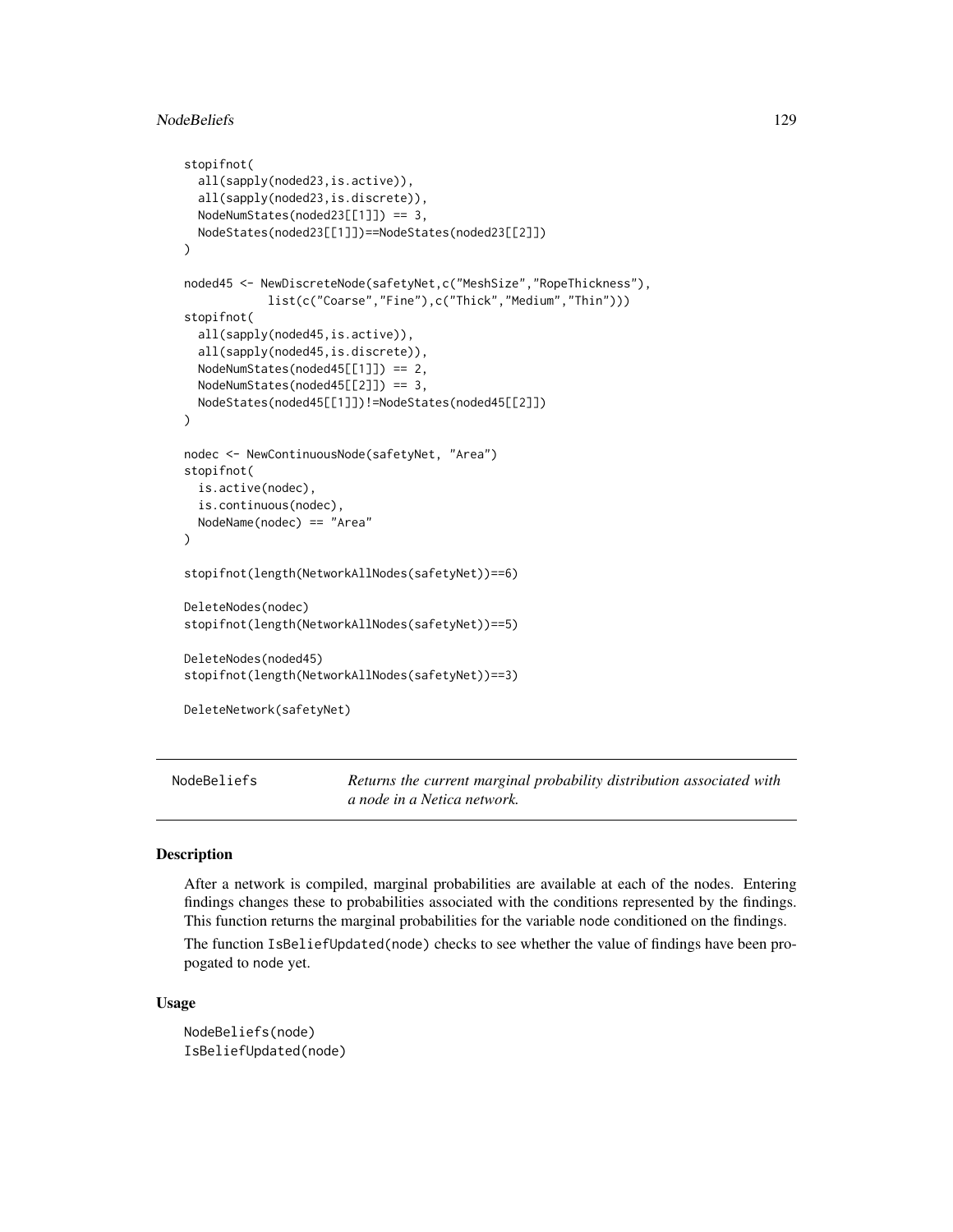#### Arguments

node An active [NeticaNode](#page-106-0) representing the variable whose marginal distribution is to be determined.

## Details

The function NodeBeliefs() is not available until the network has been compiled ([CompileNetwork\(](#page-23-0))). Asking for the marginal values before the network is compiled will throw an error.

When findings are entered, the marginal probabilities (or beliefs) associated with node will change. The process of propagating the findings from an evidence node to a query node is known as updating. Depending on the size and topology of the network, the updating process might take some time. To speed up operations, the AutoUpdate flag on the network can be cleared using [SetNetworkAutoUpdate\(](#page-63-0)).

If the AutoUpdate flag is not set for the network, then calling NodeBeliefs(node) could trigger an update cycle and hence take some time. The function IsBeliefUpdated(code) tests to see whether the marginal probability for node currently incorporates all of the findings. It returns true if it does and false if not.

# Value

The function NodeBeliefs(node) returns a vector of probabilities of length [NodeNumStates\(](#page-161-1)node). The names of the result are the state names.

The function IsBeliefUpdated(node) returns TRUE if calling NodeBeliefs(node) will not result in probabilities being updated.

## Note

I tend to avoid the term "belief" because I've spent so much time writing about Dempster–Shafer models (belief functions).

## Author(s)

Russell Almond

## References

<http://norsys.com/onLineAPIManual/index.html>: [GetNodeBeliefs\\_bn\(\),](http://norsys.com/onLineAPIManual/functions/GetNodeBeliefs_bn.html) [IsBeliefUpdated\\_bn\(\)](http://norsys.com/onLineAPIManual/functions/IsBeliefUpdated_bn.html)

## See Also

[NeticaBN](#page-101-0), [NodeProbs\(](#page-157-0)), [NodeFinding\(](#page-139-0)), [JointProbability\(](#page-75-0)), [MostProbableConfig\(](#page-97-0)), [FindingsProbability\(](#page-60-0)) [NodeExpectedValue\(](#page-136-0)), [NodeValue\(](#page-168-0)), [CalcNodeValue\(](#page-17-0)),

```
irt5 <- ReadNetworks(paste(library(help="RNetica")$path,
                           "sampleNets","IRT5.dne",
                           sep=.Platform$file.sep))
```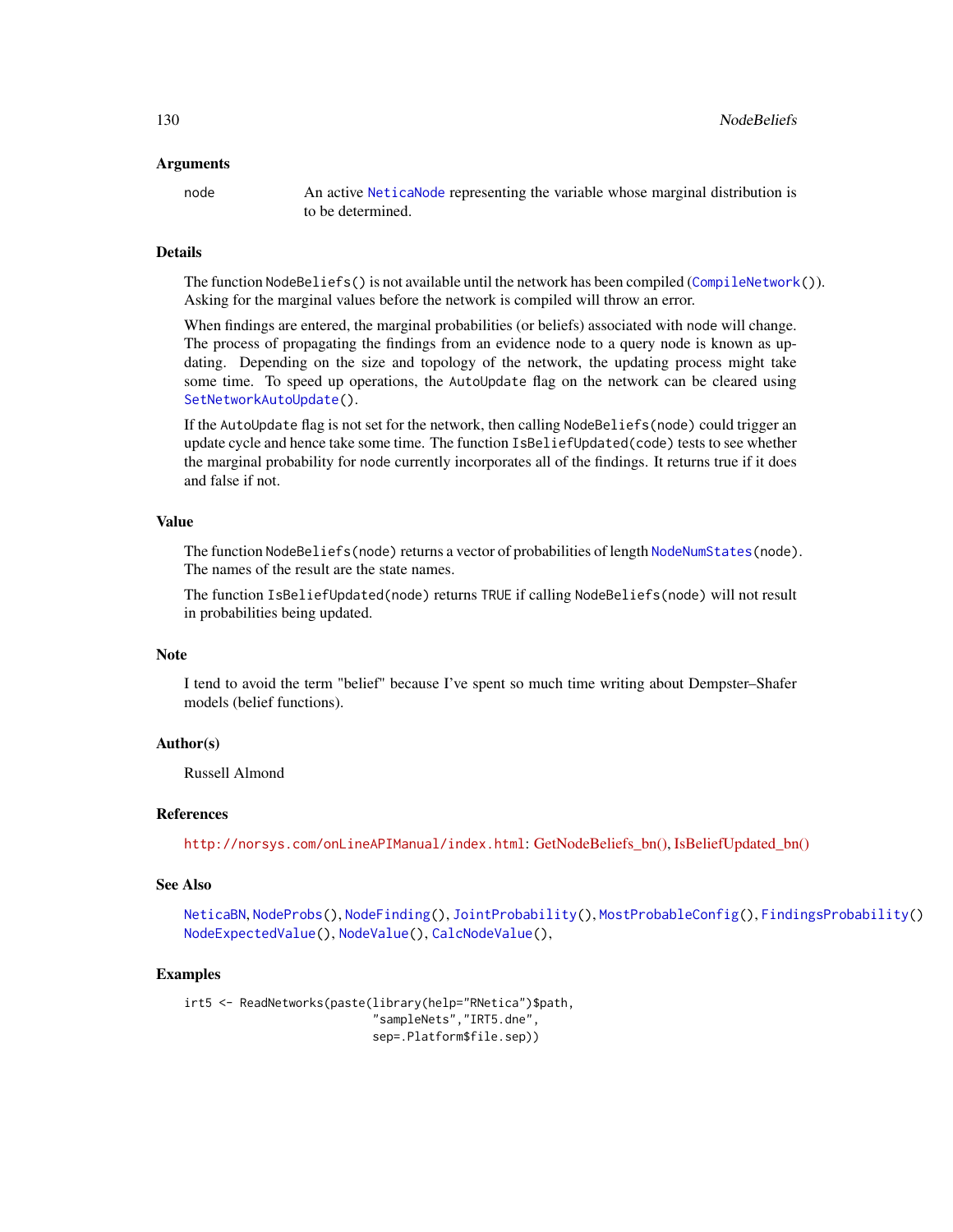## NodeChildren 131

```
irt5.theta <- NetworkFindNode(irt5,"Theta")
irt5.x <- NetworkFindNode(irt5,paste("Item",1:5,sep="_"))
## Not run:
NodeBeliefs(irt5.theta) ## This call will produce an errors because irt5
                        ## is not compiled
## End(Not run)
stopifnot(
 !IsBeliefUpdated(irt5.theta)
)
CompileNetwork(irt5) ## Ready to enter findings
stopifnot (
 ## irt5 is parent node, so marginal beliefs and conditional
 ## probability table should be the same.
 sum(abs(NodeBeliefs(irt5.theta) - NodeProbs(irt5.theta))) < 1e-6
)
## Marginal probability for Node 5
irt5.x5.init <- NodeBeliefs(irt5.x[[5]])
SetNetworkAutoUpdate(irt5,TRUE) ## Automatic updateing
NodeFinding(irt5.x[[1]]) <- "Right"
stopifnot(
 IsBeliefUpdated(irt5.x[[5]])
)
irt5.x5.time1 <- NodeBeliefs(irt5.x[[5]])
stopifnot (
 sum(abs(irt5.x5.init-irt5.x5.time1)) > 1e-6
)
SetNetworkAutoUpdate(irt5,FALSE) ## Automatic updateing
NodeFinding(irt5.x[[2]]) <- "Right"
stopifnot(
 !IsBeliefUpdated(irt5.x[[5]])
\lambdairt5.x5.time2 <- NodeBeliefs(irt5.x[[5]])
stopifnot (
  sum(abs(irt5.x5.time2-irt5.x5.time1)) > 1e-6,
 IsBeliefUpdated(irt5.x[[5]]) ## Now we have updated it.
)
DeleteNetwork(irt5)
```
NodeChildren *Returns a list of the children of a node in a Netica network.*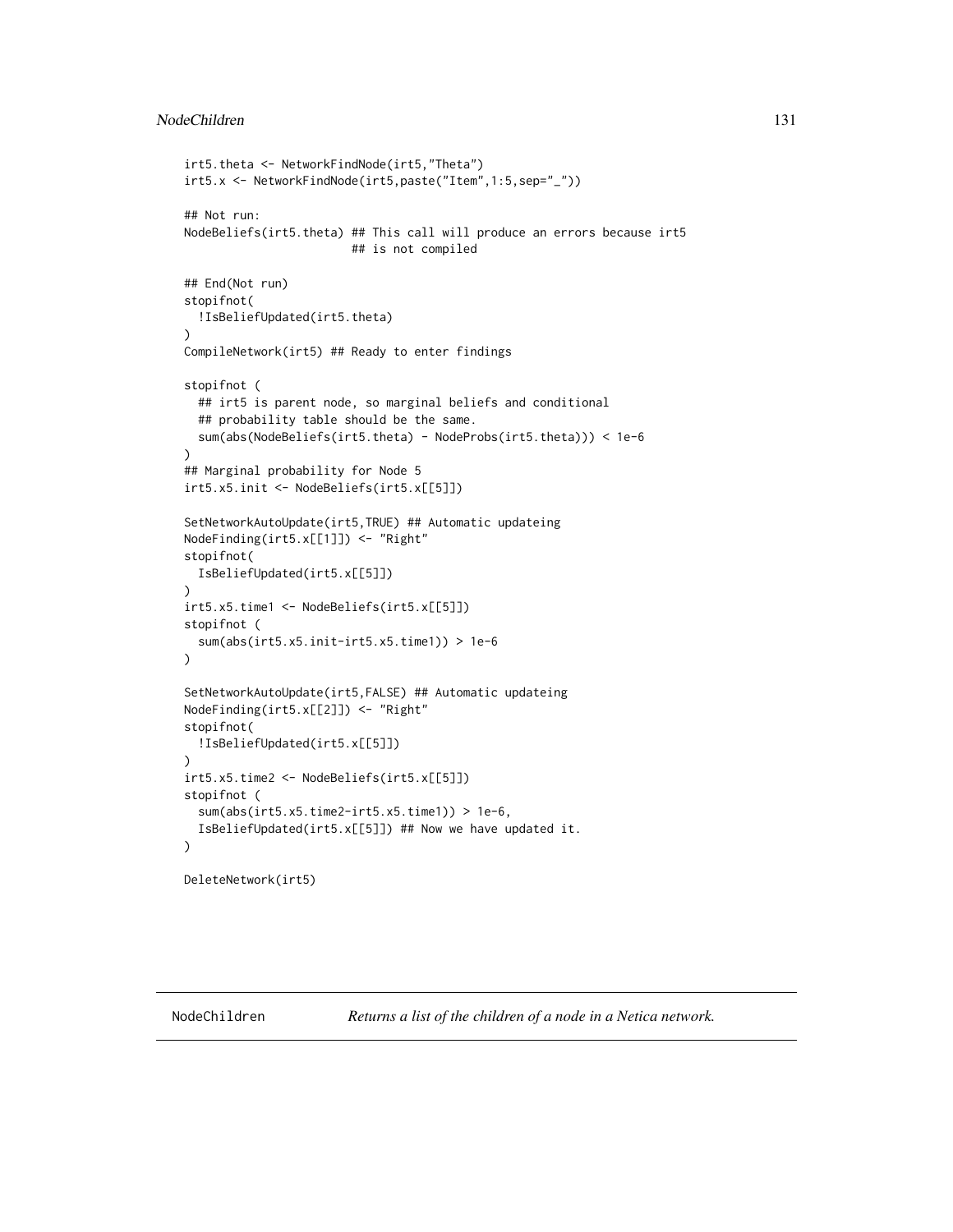## Description

The children of a node parent are the nodes which are directly connnected to parent with an edge oriented from parent. The function NodeChildren(parent) returns a list of the children of parent

## Usage

```
NodeChildren(parent)
```
## **Arguments**

parent A [NeticaNode](#page-106-0) whose children are to be found.

## Details

The function NodeChildren(parent) only returns the immediate decendents of parent. A list of all decendents can be found using the function [GetRelatedNodes\(](#page-71-0)parent,"decendents").

The function link{NodeParents}() returns the opposite end of the link, however, unlike NodeParents(), NodeChildren() cannot be directly set.

## Value

A list (possibly empty) of NeticaNode objects which are the children of parent.

#### Author(s)

Russell Almond

## References

<http://norsys.com/onLineAPIManual/index.html>: [GetNodeChildren\\_bn\(\)](http://norsys.com/onLineAPIManual/functions/GetNodeChildren_bn.html)

# See Also

[NeticaNode](#page-106-0), [AddLink\(](#page-12-0)), [NodeParents\(](#page-155-0)), [GetRelatedNodes\(](#page-71-0))

## Examples

```
chnet <- CreateNetwork("ChildcareCenter")
```

```
mom <- NewContinuousNode(chnet,"Mother")
stopifnot(
 length(NodeChildren(mom))==0
)
daughters <- NewDiscreteNode(chnet,paste("Daughter",1:3,sep=""))
sapply(daughters, function(d) AddLink(mom,d))
```
stopifnot(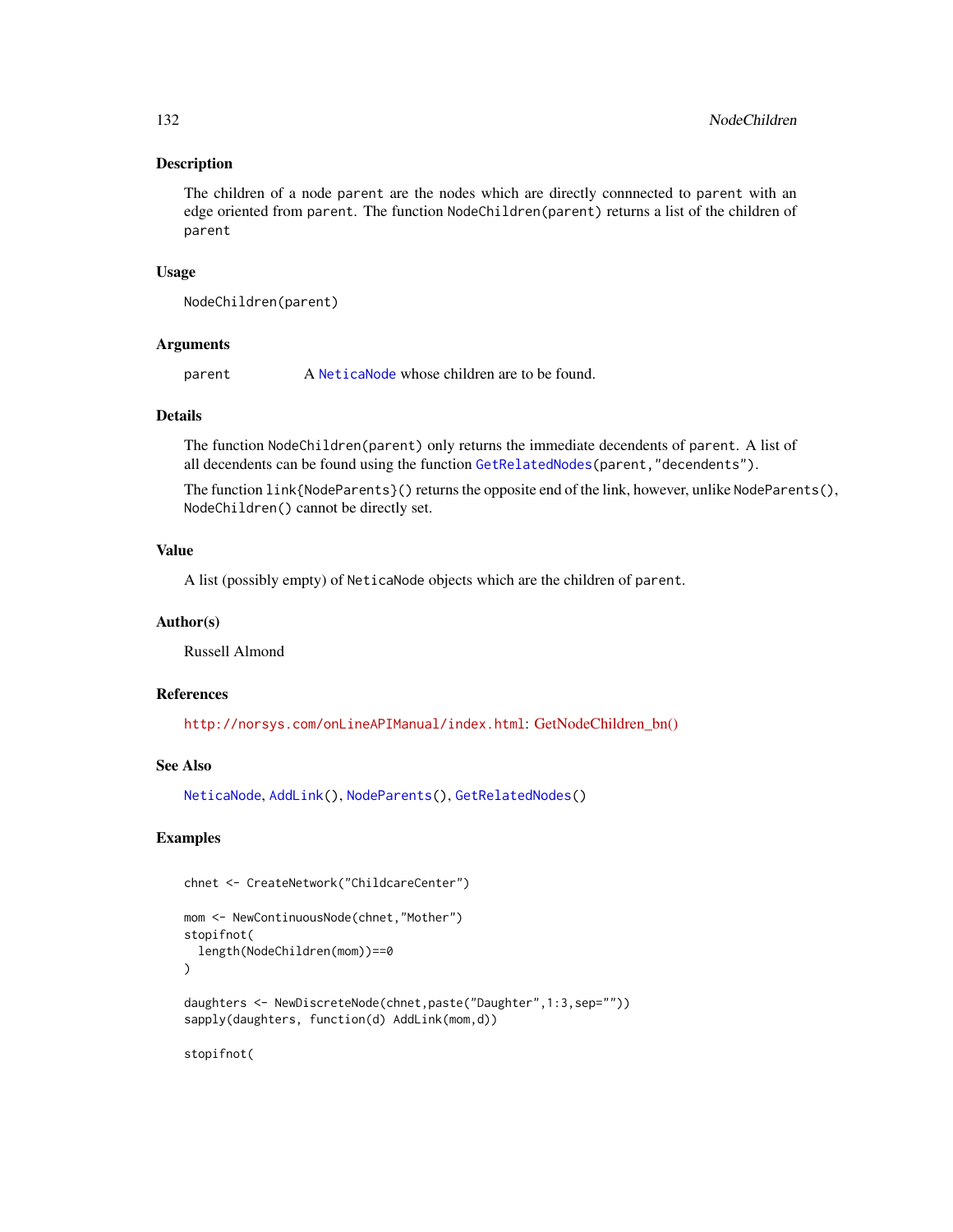# NodeEquation 133

```
length(NodeChildren(mom))==3,
 all(match(daughters,NodeChildren(mom),nomatch=0))>0
)
DeleteNetwork(chnet)
```
NodeEquation *Gets or sets the equation Netica uses to calcate the CPT for a node*

## Description

Netica contains a facility to calculate the conditional probability table for a node from an equation. NodeEquation() gets or sets the equation. EquationToTable() recalculates the conditional probability table associated with the node.

## Usage

```
NodeEquation(node)
NodeEquation(node,autoconvert=TRUE) <- value
EquationToTable(node, numSamples = 25, sampUnc = TRUE, addExist = TRUE)
```
## Arguments

| node        | An active Netical Node object that references the node whose equation is to ma-<br>nipulated.                                                                                                                                                               |
|-------------|-------------------------------------------------------------------------------------------------------------------------------------------------------------------------------------------------------------------------------------------------------------|
| autoconvert | A logical value that indicates whether or not the CPT should be recalculated<br>after the equation is set.                                                                                                                                                  |
| value       | A character value giving the equation. If it has length greater than one, it is<br>collapse with newlines between.                                                                                                                                          |
| numSamples  | In some cases Netica uses sampling to calculate the CPT. If it does, then this is<br>the number of sample.                                                                                                                                                  |
| sampUnc     | A logical flag indicating whether or not sampling uncertainty should be added<br>to the values. Note that setting this to FALSE could cause zero probabilities for<br>configurations not realized in the sampling, which may or may not be a good<br>thing. |
| addExist    | A logical flag indicating whether or not the sampled values should be added to<br>(TRUE) or replace (FALSE) the existing CPT. Can be used to create blended<br>CPT <sub>s</sub> .                                                                           |

# Details

This is a fairly minimilistic support for Netica's equation feature. Netica equations are strings, but have a very specific syntax (see the Netica manual for details). The RNetica code does no checking before passing the value to Netica.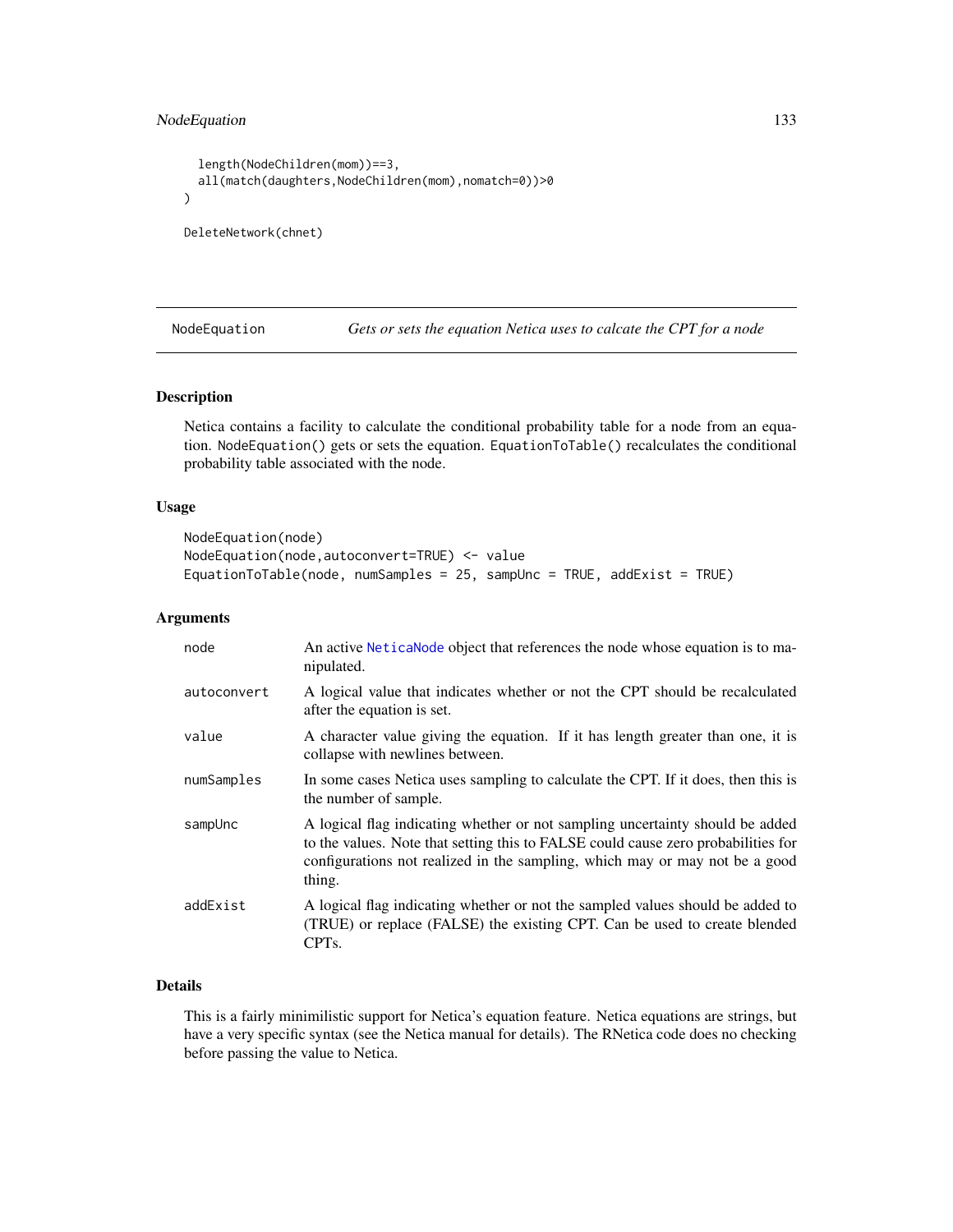The function EquationToTable() builds a conditional probability table from the equation and must be called before Netica will update the table used in calculations. The documenation for this function is somewhat unclear. In particular, it is not clear when Netica uses sampling to calculating the CPT (this should not be needed in most of the examples I've worked with).

There are two differences between the RNetica implemention and the default Netica behavior. First, equations can be fairly complex. If value is a character vector, RNetica will concatenate it into a single string before passing it to Netica. Second, by default RNetica automatically recalculates the table when the equation is set. This is usually the desired behavior, but can be suppressed by setting autoconvert=FALSE.

Constants play a special role in Netica formulas. A formula can reference the value of a constant node even if it is not a marked parent of the node whose equation is being defined. It appears as if the value of the constant must be set before the table is created.

# Value

The function NodeValue returns the equation as a character scalar. The function EquationToTable returns the node argument invisibly.

#### **Note**

I personally find the Netica equation syntax to be verbose and unwieldy. I have found it easier to calculate the CPTs directly in R (using functions from the CPTtools package) and then entering those CPTs into Netica. The functions are provided here mainly for completeness.

## Author(s)

Russell Almond

## References

<http://norsys.com/onLineAPIManual/index.html>: [GetNodeEquation\\_bn\(\),](http://norsys.com/onLineAPIManual/functions/GetNodeEquation_bn.html) [SetNodeEquation\\_bn\(\),](http://norsys.com/onLineAPIManual/functions/SetNodeEquation_bn.html) [EquationToTable\\_bn\(\)](http://norsys.com/onLineAPIManual/functions/EquationToTable_bn.html)

The reference document for Netica equations: [http://www.norsys.com/WebHelp/NETICA/X\\_Equa](http://www.norsys.com/WebHelp/NETICA/X_Equations.htm)tions. [htm](http://www.norsys.com/WebHelp/NETICA/X_Equations.htm)

## See Also

[NodeValue\(](#page-168-0)),[NodeKind\(](#page-144-0)), [NodeProbs\(](#page-157-0)), [Extract.NeticaNode](#page-44-0)

```
grn <- CreateNetwork("GradedResponseTest")
```

```
## Set up the variables in our network
skill <- NewDiscreteNode(grn,"Skill",c("High","Medium","Low"))
NodeLevels(skill) <- c(1,0,-1)
score1 <- NewDiscreteNode(grn,"Score1",
```

```
c("FullCredit","PartialCredit","NoCredit"))
```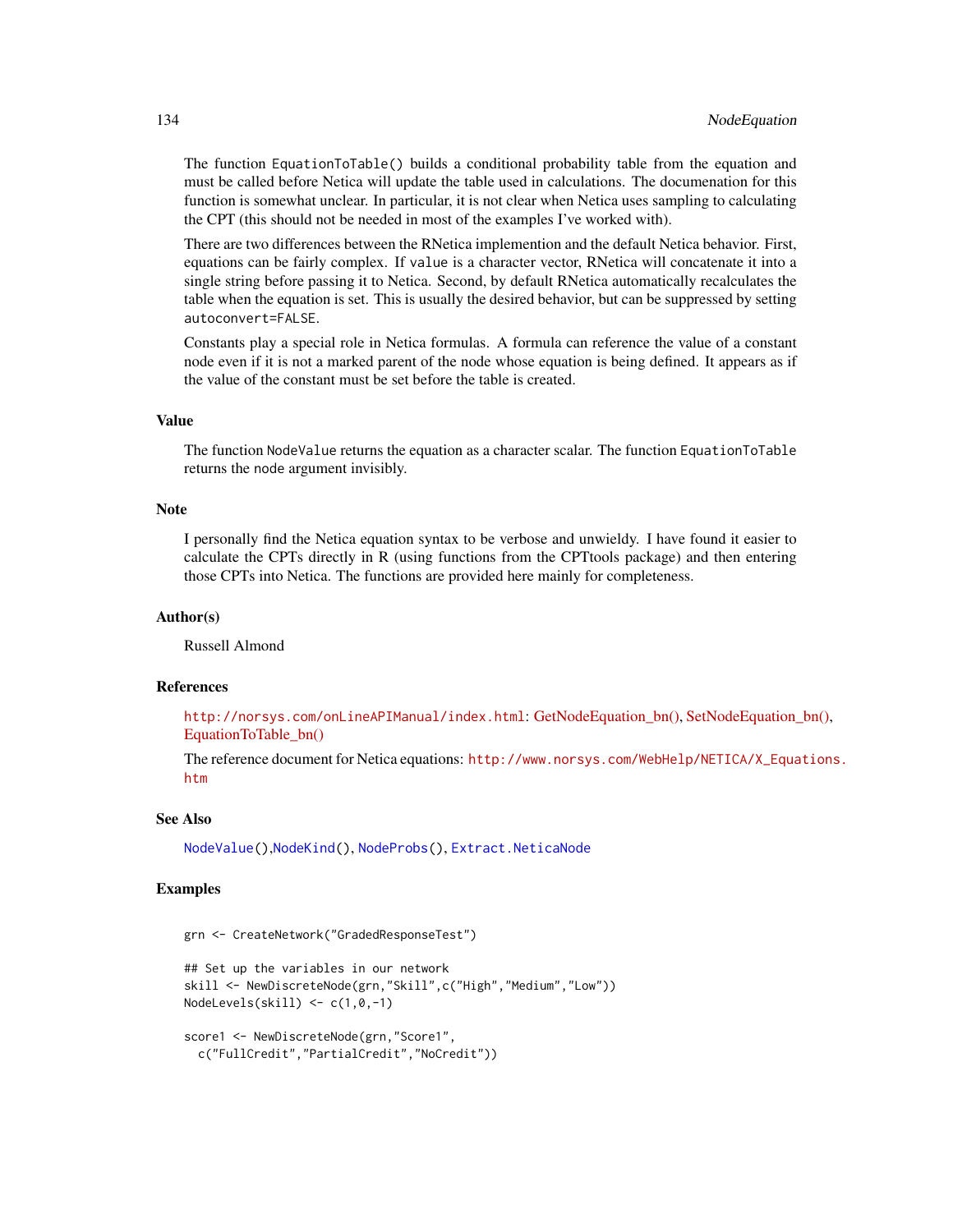```
## Set up a couple of constants for use in formulae
a1 <- NewContinuousNode(grn,"A1")
NodeKind(a1) <- "Constant"
b1_1 <- NewContinuousNode(grn,"B1_1")
NodeKind(b1_1) <- "Constant"
b1_2 <- NewContinuousNode(grn,"B1_2")
NodeKind(b1_2) <- "Constant"
diffB1 <- NewContinuousNode(grn,"DiffB1")
NodeLevels(diffB1) \leq seq(-4,4,.5)
NodeValue(a1) <- 1
NodeValue(b1_1) <- -1.5
NodeValue(b1_2) <- 0
## Note, this will generate an error if the values of the constants are
## not set first.
NodeEquation(diffB1) \le "DiffB1() = B1_2 - B1_1"
## I think this should return 1.5, but it return NA. I'm not sure what
## is happening here?
CalcNodeValue(diffB1)
## This is the rather clunky format for Netica formulae. This
## implements a graded response model.
dsformula <- c(
"p(Score1 | Skill) ="." (Score1==FullCredit)? 1/(1+exp(-1.7*(A1/sqrt(1)*Skill-B1_2))) :",
   " (Score1==PartialCredit) ? 1/(1+exp(-1.7*(A1/sqrt(1)*Skill-B1_1))) -",
                           " 1/(1+exp(-1.7*(A1/sqrt(1)*Skill-B1_2))) :",
   "1 - 1/(1+exp(-1.7*(A1/sqrt(1)*Skill-B1_1)))"
\lambdaAddLink(skill,score1)
NodeEquation(score1) <- dsformula
score1[]
## Expected value:
# Skill Score1.FullCredit Score1.PartialCredit Score1.NoCredit
#1 High 0.8455347 0.1404016 0.01406363
#2 Medium 0.5000000 0.4275735 0.07242648
#3 Low 0.1544653 0.5461019 0.29943281
NodeValue(b1_1) <- -2
score1[] ## Change not propagated yet
EquationToTable(score1)
score1[] ## Now it changes
```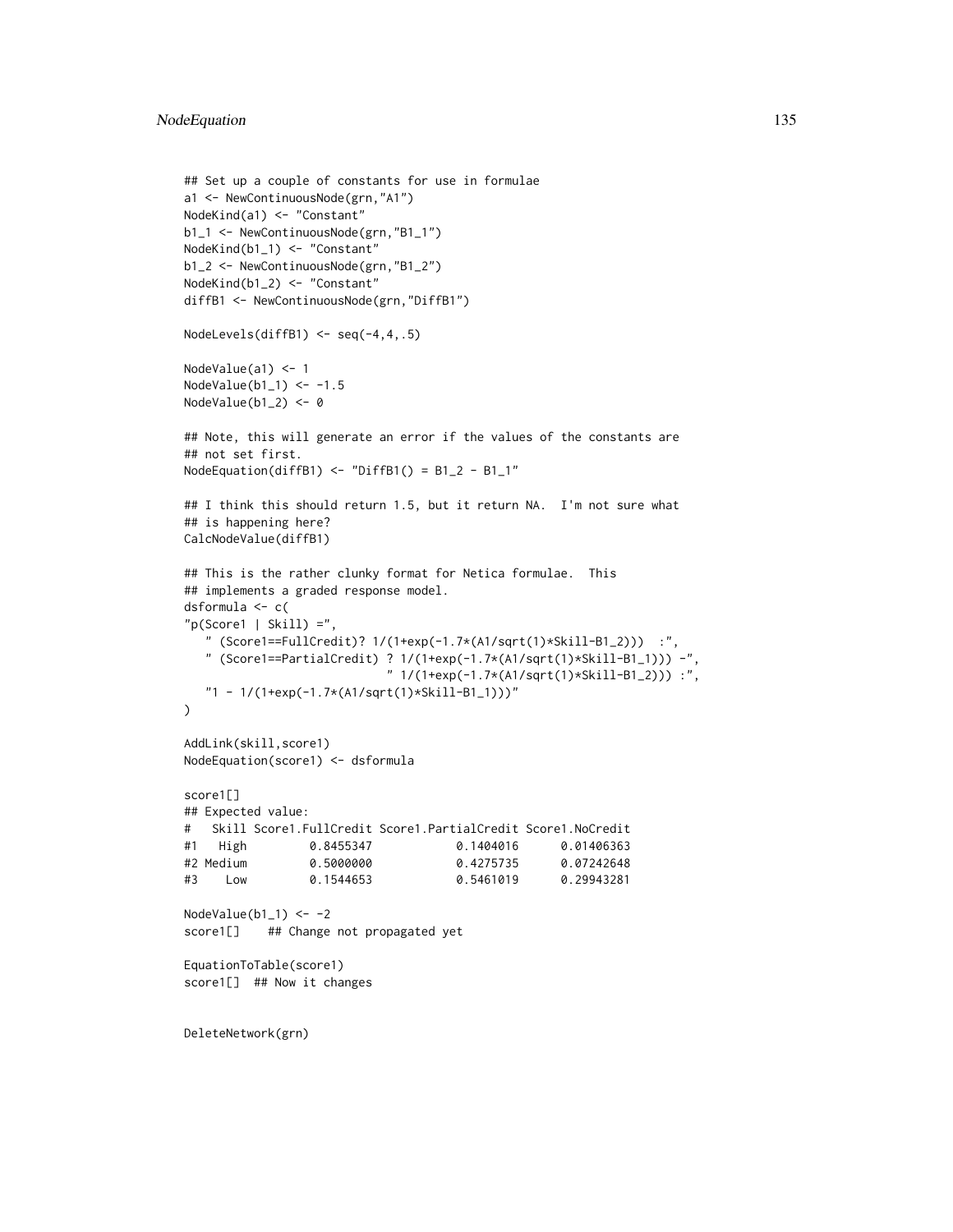## **Description**

Calculates the expected utility for a decision node. That is for each state of the decision node it calculates the expected utility if that state is chosen.

#### Usage

```
NodeExpectedUtils(node)
```
### Arguments

node An active [NeticaNode](#page-106-0) object that references the node. This should be a decision node, that is [NodeKind\(](#page-144-0)node) should equal "Decision".

## Details

This solves a decision problem. In an influence diagram (decision net), one decision node is considered a predicessor if its value is known at the time when a decision is made. The compilation process for a decision net will fill in predicessor relationships when they are implied by paths through nature nodes. Decision networks are typically "solved" by working backwards in time from the last decision to the first.

The expression NodeExpectedUtils(node) will only return a meaningful result if either, node represents the first sequential decision, or all prior decisions have been made (and their values are known).

# Value

This should return a named numeric vector of length [NodeNumStates\(](#page-161-1)node) with each element corresponding to one of the states of node.

#### Warning

This function is currently returning an internal Netica error. Do not use until I get clarification from Norysis.

## Author(s)

Russell Almond

#### References

<http://norsys.com/onLineAPIManual/index.html>: [GetNodeExpectedUtils\\_bn\(\)](http://norsys.com/onLineAPIManual/functions/GetNodeExpectedUtils_bn.html)

For more about decision nets: [http://www.norsys.com/WebHelp/NETICA/X\\_Decision\\_Problems](http://www.norsys.com/WebHelp/NETICA/X_Decision_Problems.htm). [htm](http://www.norsys.com/WebHelp/NETICA/X_Decision_Problems.htm)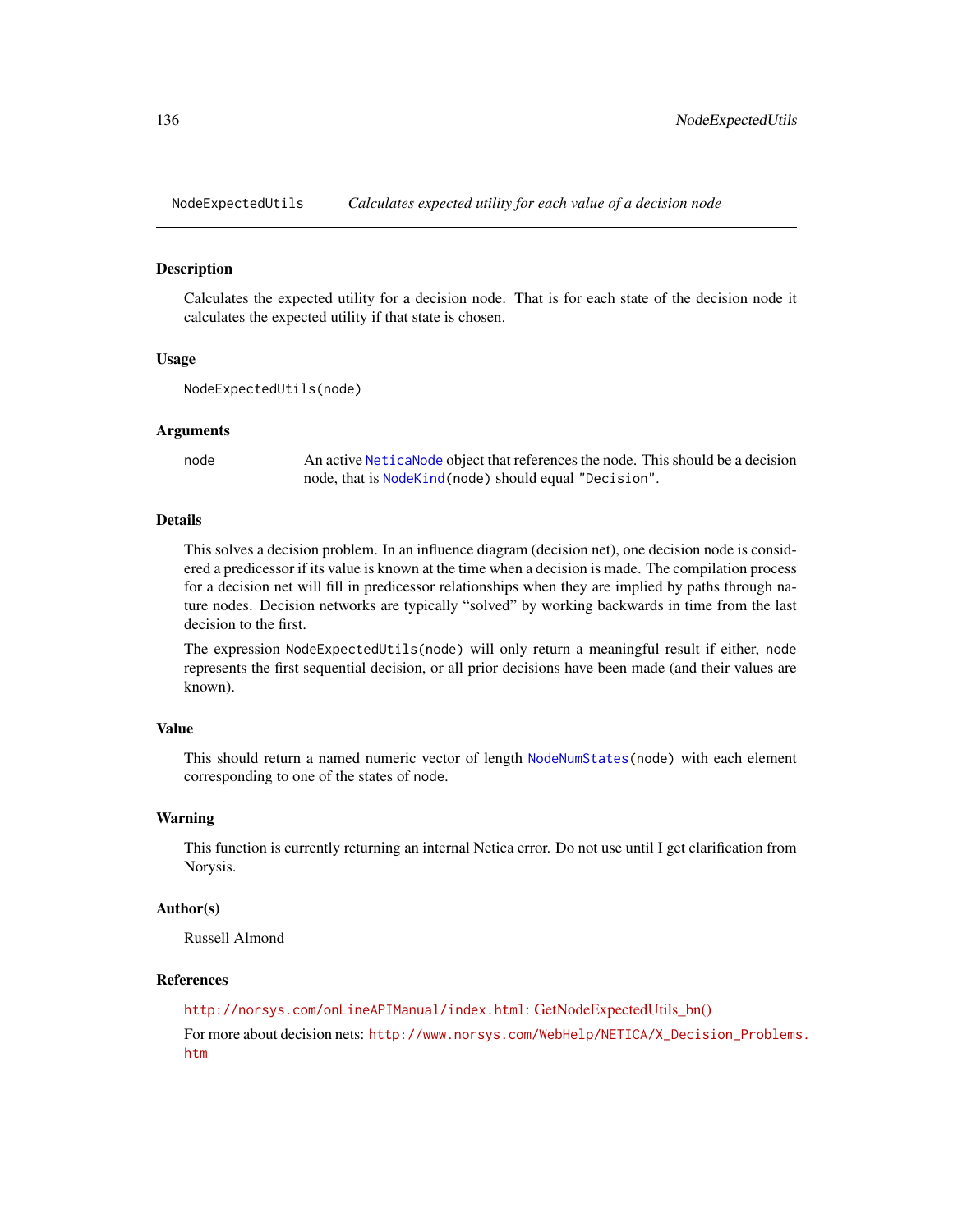# NodeExpectedValue 137

# See Also

[NodeKind\(](#page-144-0)), [NodeValue\(](#page-168-0)), [NodeExpectedValue\(](#page-136-0))

## Examples

```
rti <- ReadNetworks(paste(library(help="RNetica")$path,
                           "sampleNets","CostOfTesting.dne",
                           sep=.Platform$file.sep))
## The two decision nodes
Test <- NetworkFindNode(rti,"Test")
Instruction <- NetworkFindNode(rti,"Instruction")
## Network must be compiled before analysis:
CompileNetwork(rti)
## Not run:
## NETICA BUG, these currently give errors.
NodeExpectedUtils(Test)
```
NodeExpectedUtils(Instruction)

NodeFinding(Test) <- "Yes"

NodeExpectedUtils(Instruction)

## End(Not run)

DeleteNetwork(rti)

<span id="page-136-0"></span>NodeExpectedValue *Calculates expected value for a numeric node*

#### Description

Calculates the expected value for node based on the current beliefs about the nodes states. The node should either be continuous or a descrete node with levels assigned to the values. The standard deviation is supplied as an attribute.

## Usage

```
NodeExpectedValue(node)
```
## Arguments

node An active [NeticaNode](#page-106-0) object that references the node. The node should be continuous or have a numeric value associated with each level (see [NodeLevels](#page-146-0)).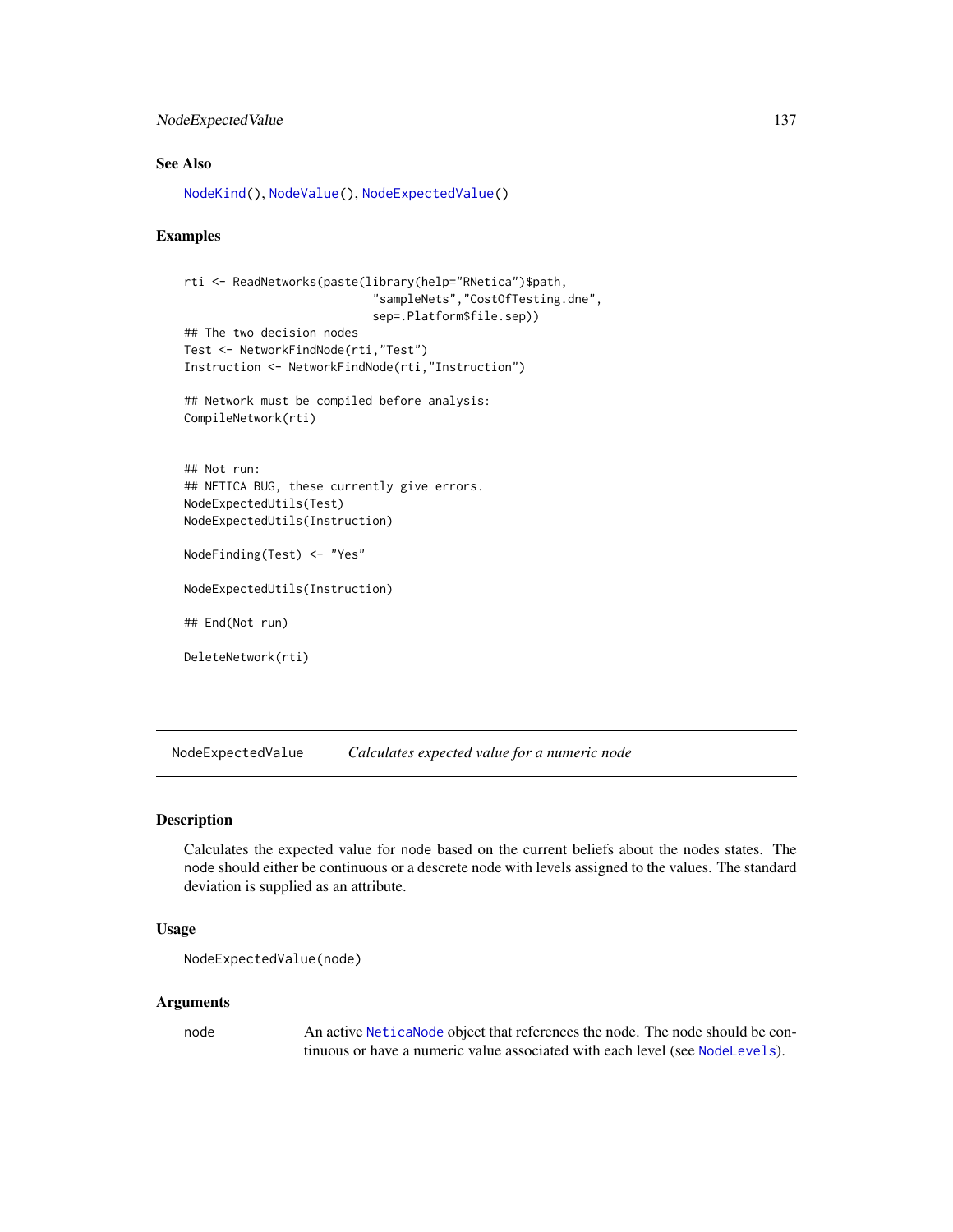## Value

Returns a scalar real giving the expected value for node. It has an attribute called "std\_dev" which contains the standard deviation.

## Author(s)

Russell Almond

## References

<http://norsys.com/onLineAPIManual/index.html>: [GetNodeExpectedValue\\_bn\(\)](http://norsys.com/onLineAPIManual/functions/GetNodeExpectedValue_bn.html)

# See Also

```
NodeBeliefs(), NodeLevels(), NodeLevels(),is.continuous() NodeValue(),CalcNodeValue(),
```
## Examples

```
irt5 <- ReadNetworks(paste(library(help="RNetica")$path,
                           "sampleNets","IRT5.dne",
                           sep=.Platform$file.sep))
```

```
irt5.theta <- NetworkFindNode(irt5,"Theta")
irt5.x <- NetworkFindNode(irt5,paste("Item",1:5,sep="_"))
```
CompileNetwork(irt5) ## Ready to enter findings

```
## Prior should have mean 0, Std 1.095
stopifnot(abs(NodeExpectedValue(irt5.theta)) <.000001)
stopifnot(abs(attr(NodeExpectedValue(irt5.theta),"std_dev")-1.095445)<.00001)
```

```
NodeFinding(irt5.x[[1]]) <- "Right"
## Expected value should go up
stopifnot(NodeExpectedValue(irt5.theta)>0)
```

```
DeleteNetwork(irt5)
```
NodeExperience *Gets or sets the amount of experience associated with a node.*

#### **Description**

In learning, if the row of the conditional probability table has a Dirichlet distribution, this sets the sum of the parameters for the row. This is the number of pseudo observations for that row of the CPT.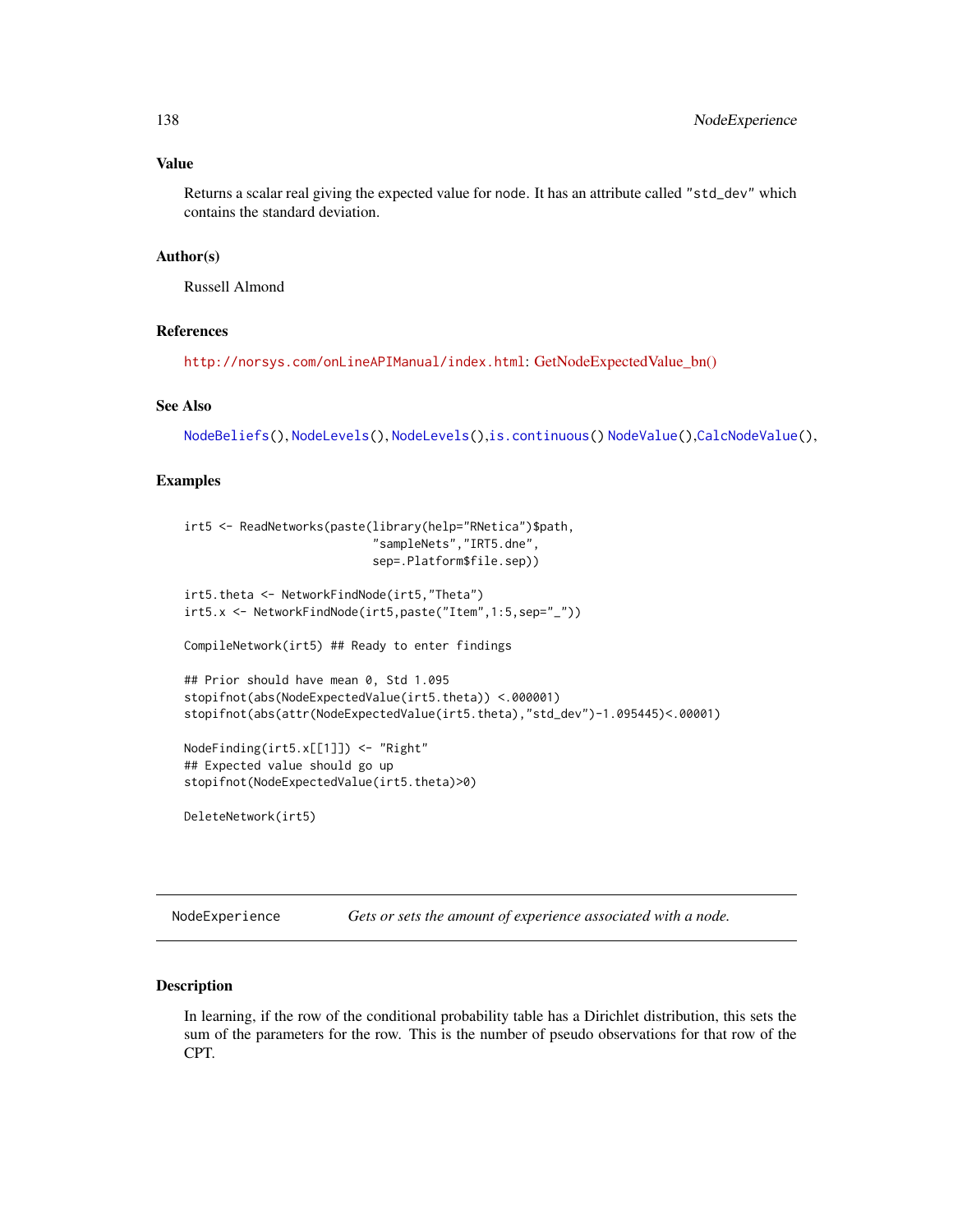#### NodeExperience 139

#### Usage

```
NodeExperience(node)
NodeExperience(node) <- value
```
#### Arguments

| node  | An active NeticaNode.                                                                                                        |  |
|-------|------------------------------------------------------------------------------------------------------------------------------|--|
| value | An array of pseudo counts, these should be positive values. The shape of the<br>array should match the Parent States (node). |  |

# Details

When learning the conditional probabilities associated with a conditional probability table, the most general model considers each row of the conditional probability table as an independent Dirichlet distribution. If there are k states, then the parameters of the Dirichlet distribution are  $a_1, \ldots, a_k$  and the expected value is  $p_1 = a_1/n, \ldots, p_k = a_k/n$ , where  $n = a_1 + \ldots + a_k$  is the normalization constant. An alterantive way to represent the Dirichlet parameters is with the probability vector and the normalization. The *experience* is the normalization constant. Note that after observing m additional observations, the normalization constant will become  $n + m$ , so the experience can be thought of as a pseudo-observation count. Finally, the variance of the Dirichlet distribution decreases, as  $n$  increases, so it can also be thought of as a measure of precision.

An unconditional distribution has exactly one normalization constant. A conditional distribution has on for each row of the conditional probability, that is associated with each possible configuration of the parent variables. The value of NodeExperience(node) is an array with dimnames matching [ParentStates\(](#page-175-0)node). In particular, this means that specific values of experience can be accessed by using the names of the parent states.

## Value

An array whose dimnames are [ParentStates\(](#page-175-0)node). If the node has no parents, the value is a scalar.

#### Note

I tend to refer to this distribution as a "hyper-Dirichlet" distribution, although Speigelhalter and Laurtizen (1990) used that term to refer to a network in which all of the nodes were parameterized in that way.

## Author(s)

Russell Almond

## References

<http://norsys.com/onLineAPIManual/index.html>: [SetNodeExperience\\_bn\(\),](http://norsys.com/onLineAPIManual/functions/SetNodeExperience_bn.html) [GetNodeExpe](http://norsys.com/onLineAPIManual/functions/GetNodeExperience_bn.html)[rience\\_bn\(\)](http://norsys.com/onLineAPIManual/functions/GetNodeExperience_bn.html)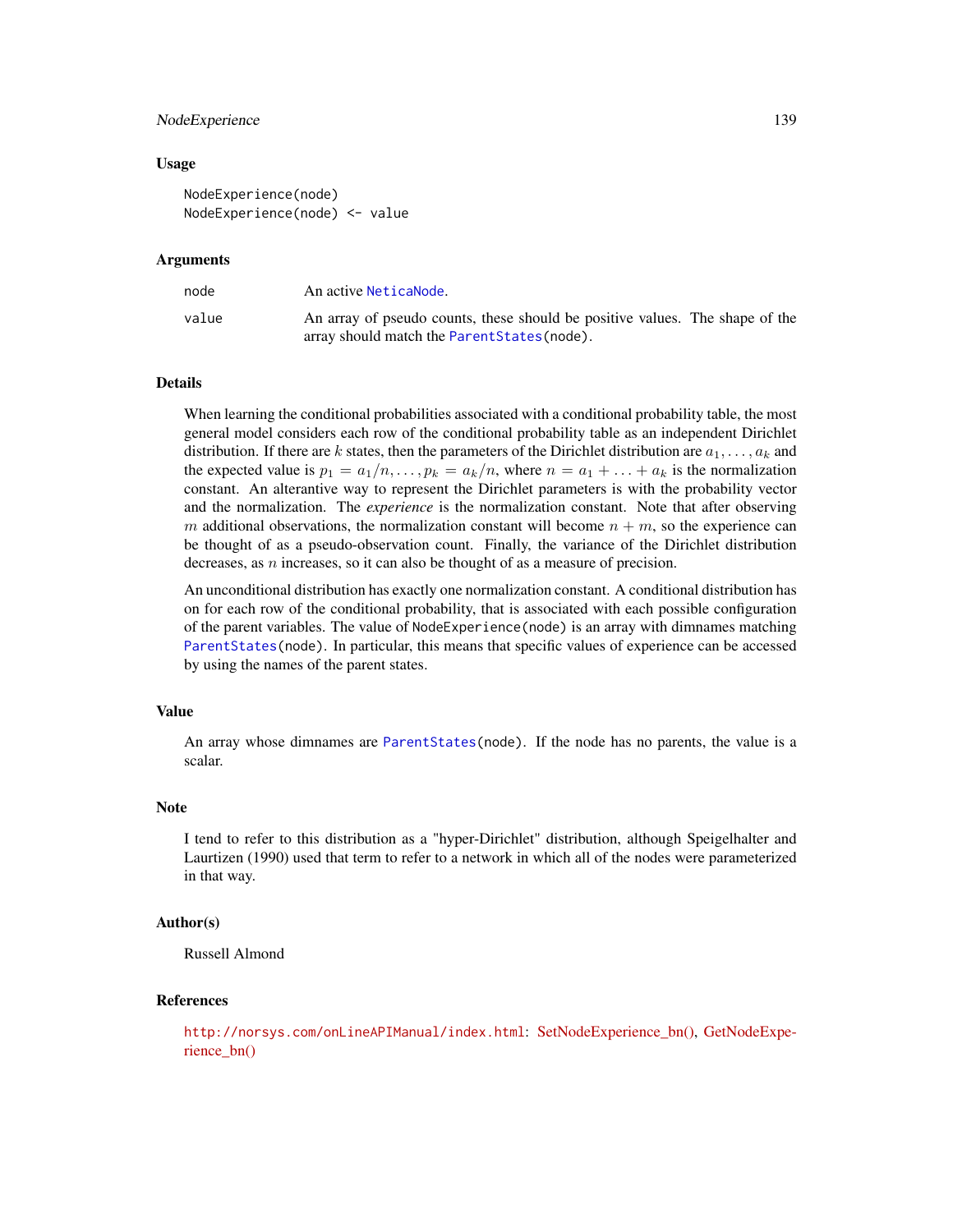# See Also

[NeticaNode](#page-106-0), [NodeParents\(](#page-155-0)), [NodeProbs\(](#page-157-0)), [CPA](#page-29-0)

# Examples

```
abc <- CreateNetwork("ABC")
A <- NewDiscreteNode(abc,"A",c("A1","A2","A3","A4"))
B <- NewDiscreteNode(abc,"B",c("B1","B2","B3"))
C <- NewDiscreteNode(abc,"C",c("C1","C2"))
AddLink(A,B)
AddLink(A,C)
AddLink(B,C)
## Parentless node, only need one value
NodeExperience(A) <- 10
stopifnot(
  abs(NodeExperience(A)-10)<.00001
)
NodeExperience(B) \leq c(1,2,3,4)
stopifnot(
  length(NodeExperience(B))==4,
  all(names(NodeExperience(B))==NodeStates(A)),
  abs(NodeExperience(B)[2]-2)<.00001
)
## Set them all to the same value.
NodeExperience(C) <- 10
stopifnot(
  all(dim(NodeExperience(C))==sapply(ParentStates(C),length)),
  all(dimnames(NodeExperience(C))[[1]]==ParentStates(C)[[1]]),
  all(dimnames(NodeExperience(C))[[2]]==ParentStates(C)[[2]]),
  all(names(dimnames(NodeExperience(C)))==ParentNames(C)),
  abs(NodeExperience(C)[3,2]-10)<.00001
)
NodeExperience(C)["A3","B2"] <- 11
stopifnot(
  abs(NodeExperience(C)[3,2]-11)<.00001
\lambda
```
DeleteNetwork(abc)

<span id="page-139-0"></span>NodeFinding *Returns of sets the observed value associated with a Netica node.*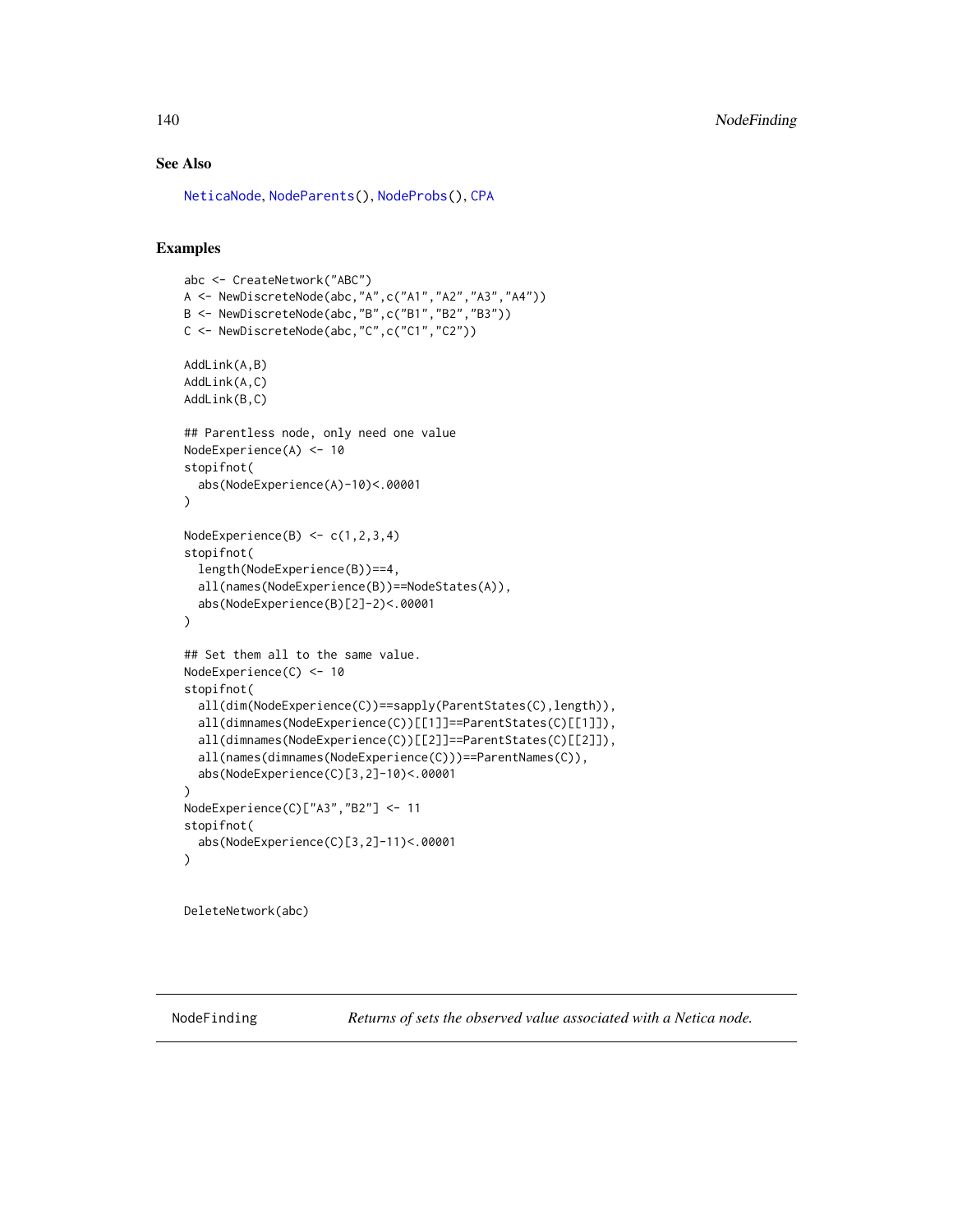# NodeFinding 141

#### Description

A finding is an observed variable in a Bayesian network. The expression Node Finding (node)  $\leq$  value indicates that the observed value of node should be set to value. The function NodeFinding(node) returns the current value.

#### Usage

```
NodeFinding(node)
NodeFinding(node) <- value
```
#### **Arguments**

| node  | An active Netical Node whose value was observed or hypothesized.                 |
|-------|----------------------------------------------------------------------------------|
| value | A character or integer scaler indicating the value which was observed or hypoth- |
|       | esized. If a character, it should be one of the values in Node States (node). If |
|       | an integer it should be a value between 1 and NodeNum States (node) inclusive.   |

## Details

Setting NodeFinding(node)  $\leq$  value essentially asserts that  $Pr(node = value) = 1$ . The value may be either expressed as a character name of one of the states, or an integer giving the index into the state table.

Note that setting NodeFinding(node) <- value clears any previous findings (including virutal findings set through [NodeLikelihood\(](#page-149-0)) or [EnterNegativeFinding\(](#page-42-0))), that may have been set. The function [RetractNodeFinding\(](#page-179-0)node) will clear the current finding without setting it to a new value.

The function NodeFinding(node) returns the currently set finding, if there is one. It can also return one of the three special values:

- 1. "@NEGATIVE FINDINGS" Negative findings have been entered using [EnterNegativeFinding\(](#page-42-0)).
- 2. "@LIKELIHOOD" Uncertiain evidence which provides a likelihood of various states of the node were entered using [NodeLikelihood\(](#page-149-0)node)
- 3. "@NO FINDING" No findings, including negative findings or likelihood findings were entered.

## Value

The expression NodeFinding(node)<-value returns the modified node invisibly.

The function NodeFinding(node) returns a string which is either the currently set finding or one of the special values "@NO FINDING", "@LIKELIHOOD", or "@NEGATIVE FINDINGS".

## Note

If [SetNetworkAutoUpdate\(](#page-63-0)) has been set to TRUE, then this function could take some time as each finding is individually propagated. Consider wrapping multiple calls setting NodeFinding() in WithoutAutoUpdate(net, ...).

Unlike the Netica function EnterFinding\_bn() the function "NodFinding<-" internally calls RetractFindings. So there is no need to do this manually.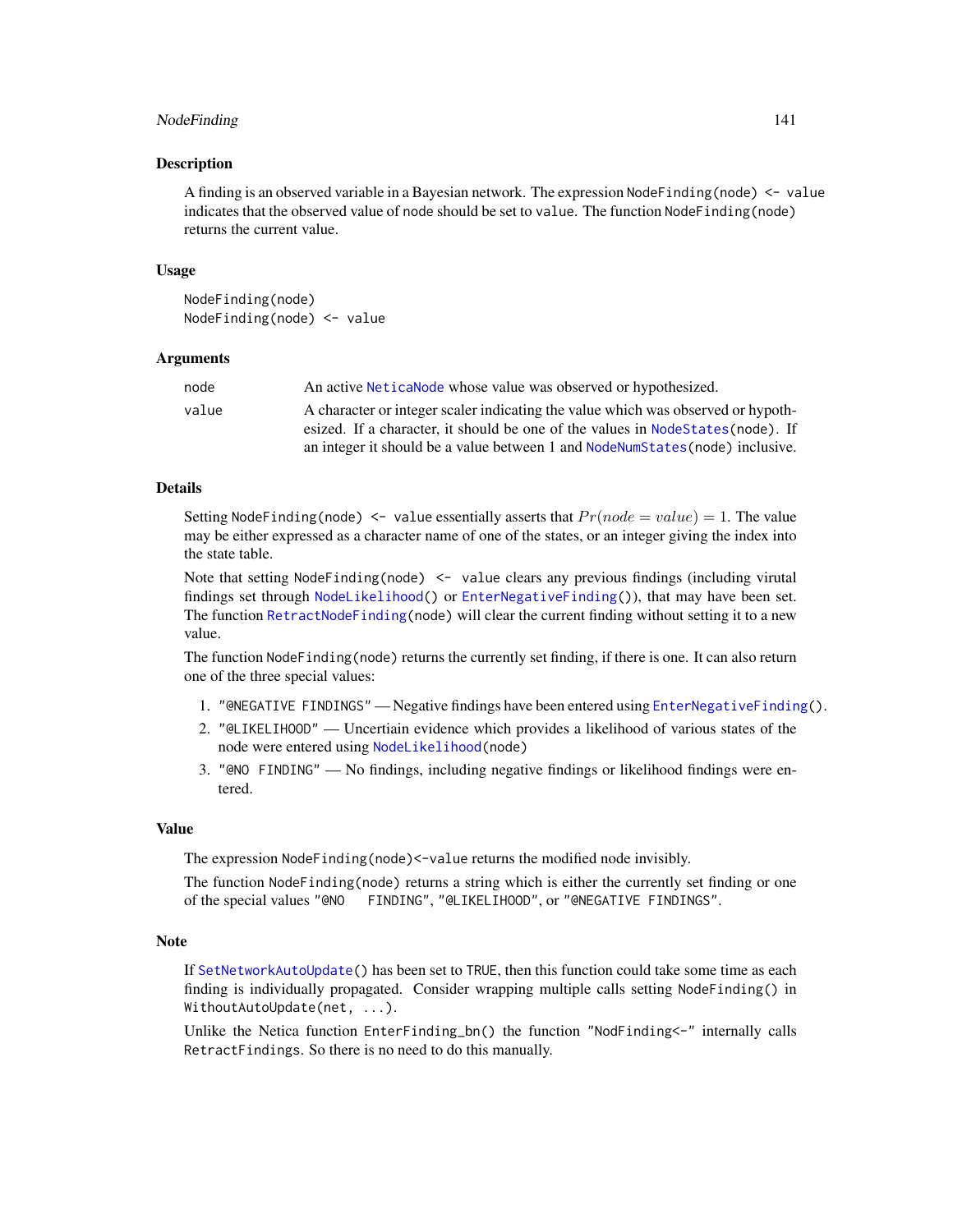## Author(s)

Russell Almond

## References

<http://norsys.com/onLineAPIManual/index.html>: [GetNodeFinding\\_bn\(\),](http://norsys.com/onLineAPIManual/functions/GetNodeFinding_bn.html) [EnterFinding\\_bn\(\)](http://norsys.com/onLineAPIManual/functions/EnterFinding_bn.html)

## See Also

```
NeticaBN, NodeBeliefs(), EnterNegativeFinding(), EnterFindings(), RetractNodeFinding(),
NodeLikelihood(), EnterGaussianFinding(), EnterIntervalFinding(), JointProbability(),NodeValue(),
MostProbableConfig(), FindingsProbability()
```

```
irt5 <- ReadNetworks(paste(library(help="RNetica")$path,
                           "sampleNets","IRT5.dne",
                           sep=.Platform$file.sep))
irt5.theta <- NetworkFindNode(irt5,"Theta")
irt5.x <- NetworkFindNode(irt5,paste("Item",1:5,sep="_"))
CompileNetwork(irt5) ## Ready to enter findings
stopifnot (
 ## irt5 is parent node, so marginal beliefs and conditional
 ## probability table should be the same.
 sum(abs(NodeBeliefs(irt5.theta) - NodeProbs(irt5.theta))) < 1e-6
)
## Marginal probability for Node 5
irt5.x5.init <- NodeBeliefs(irt5.x[[5]])
SetNetworkAutoUpdate(irt5,TRUE) ## Automatic updateing
NodeFinding(irt5.x[[1]]) <- "Right"
stopifnot(
 IsBeliefUpdated(irt5.x[[5]])
)
irt5.x5.time1 <- NodeBeliefs(irt5.x[[5]])
stopifnot (
 sum(abs(irt5.x5.init-irt5.x5.time1)) > 1e-6
)
SetNetworkAutoUpdate(irt5,FALSE) ## Automatic updateing
NodeFinding(irt5.x[[2]]) <- 2 ## Wrong
stopifnot(
 !IsBeliefUpdated(irt5.x[[5]]),
 NodeFinding(irt5.x[[2]]) == "Wrong"
)
irt5.x5.time2 <- NodeBeliefs(irt5.x[[5]])
stopifnot (
 sum(abs(irt5.x5.time2-irt5.x5.time1)) > 1e-6,
 IsBeliefUpdated(irt5.x[[5]]) ## Now we have updated it.
```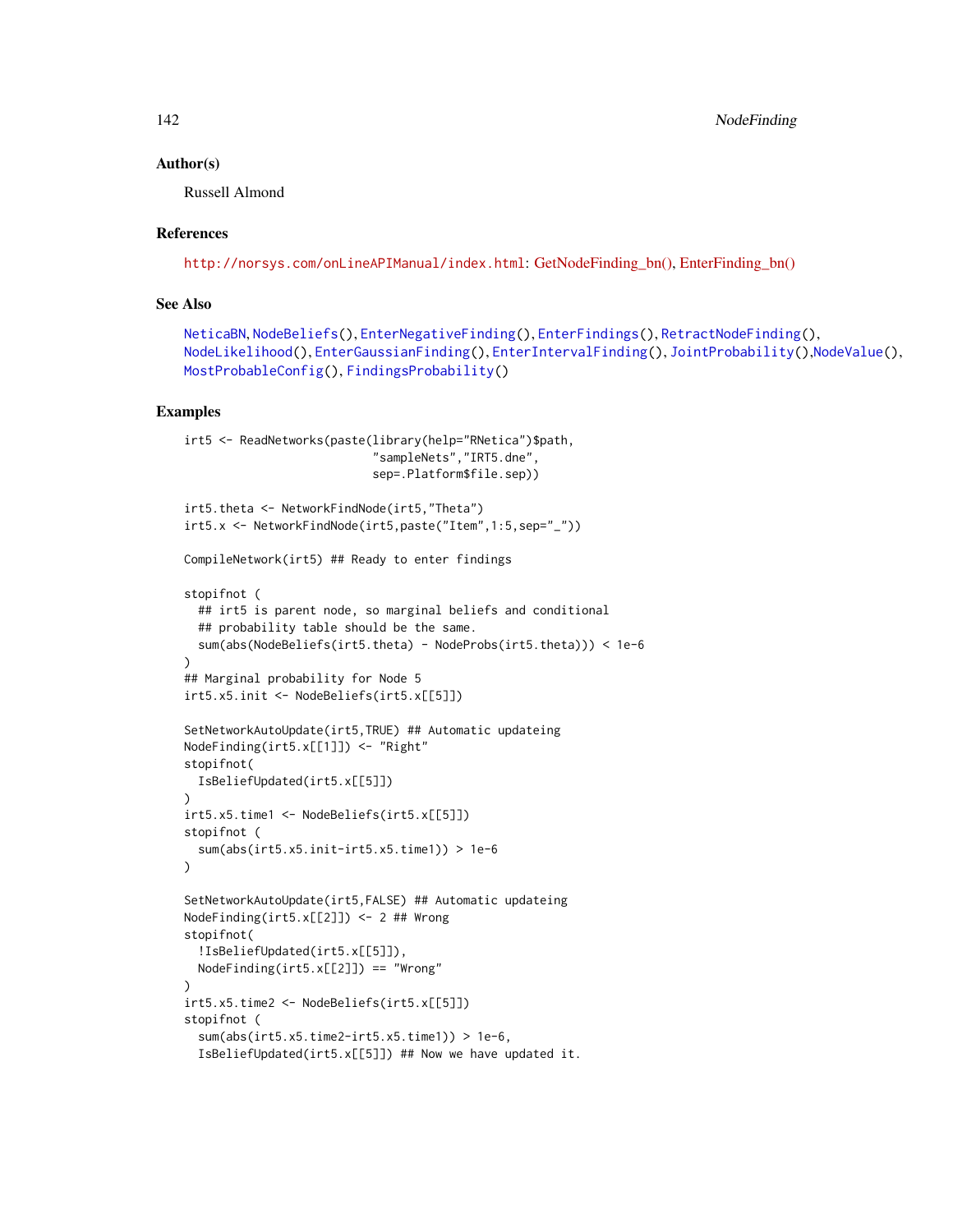# NodeInputNames 143

```
)
## Negative finding
EnterNegativeFinding(irt5.theta,c("neg1","neg2")) ## Rule out negatives.
stopifnot(
  NodeFinding(irt5.theta) == "@NEGATIVE FINDINGS"
)
## Clearing Findings
RetractNodeFinding(irt5.theta)
stopifnot(
  NodeFinding(irt5.theta) == "@NO FINDING"
)
##Virtual findings for X3. Assume judge has said right, but judge has
## 80% accuracy rate.
NodeLikelihood(irt5.x[[3]]) <- c(.8,.2)
stopifnot(
  NodeFinding(irt5.x[[3]]) == "@LIKELIHOOD"
)
DeleteNetwork(irt5)
```
<span id="page-142-0"></span>NodeInputNames *Associates names with incomming edges on a Netica node.*

## Description

The function NodeInputNames() can be used to set or retrieve names for each of the parents of node. This facilitates operations such as copying and reconnecting the nodes.

#### Usage

```
NodeInputNames(node)
NodeInputNames(node) <- value
```
#### Arguments

| node  | A Netical Node object whose parent link names will be retrieved or set.       |
|-------|-------------------------------------------------------------------------------|
| value | A character vector of length length (NodeParents (node) giving the new names. |
|       | Names must conform to the IDname convention.                                  |

# Details

When a parent node is detached from a child, Netica names the link with the name of the old node. For example, suppose that the following commands were executed  $AddLink(A,C)$ ;  $AddLink(B,C)$ . Then if the node B is detacted, via [NodeParents\(](#page-155-0)C)[2]<-list(NULL), Netica will replace B with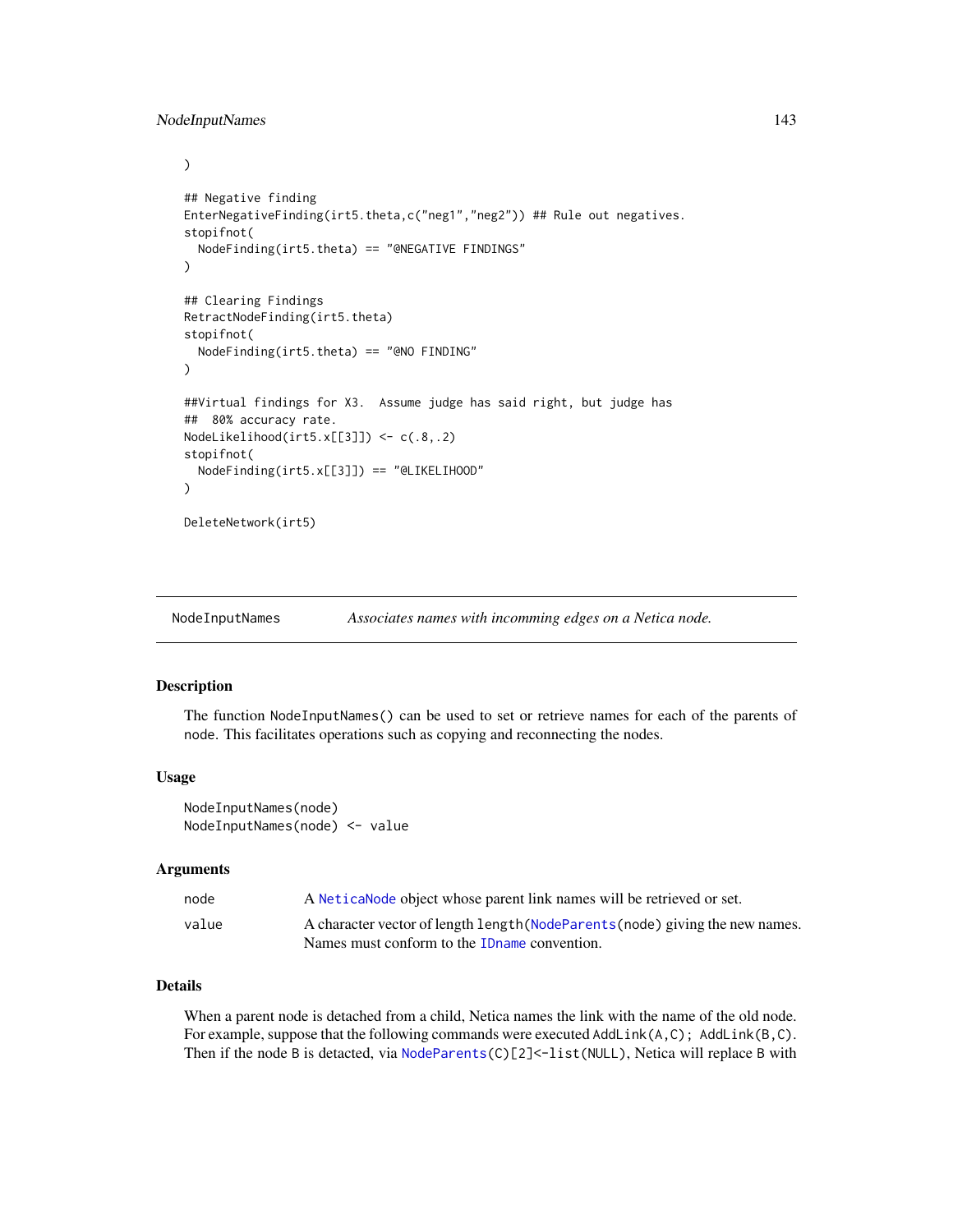a stub node, and name the link "B". The command NodeParents(C)\$B <- D would then attach the node D where the old node was attached.

Rather than relying on the automatic naming scheme, the node names can be directly set using NodeInputNames(node)<-newvals. Netica will not rename a detached link if there already exists a name for that link. Explicitly naming the links rather than relying on Netica's naming scheme is probably good practice. If node input names are set, then they will be used names for the return value of NodeParents()

The getter form NodeInputNames() returns the currently set names of the input links. If an input link whose name has not been set either directly or via inserting a NULL in NodeParents() has a name of "".

#### Value

The function NodeInputNames() returns a character vector of the same length as GetNodeParents() giving the current names of the links. If a link has not yet been named, the corresponding entry of the vector will be the empty string.

The setter function returns the node object invisibly.

## Note

To detach a parent, you must use list(NULL) on the left hand side of NodeParents(node)[i] <- list(NULL) and not NULL.

## Author(s)

Russell Almond

## References

<http://norsys.com/onLineAPIManual/index.html>: [GetNodeInputNames\\_bn\(\),](http://norsys.com/onLineAPIManual/functions/GetNodeInputNames_bn.html) [SetNodeInput-](http://norsys.com/onLineAPIManual/functions/SetNodeInputNames_bn.html)[Names\\_bn\(\),](http://norsys.com/onLineAPIManual/functions/SetNodeInputNames_bn.html) [SwitchNodeParent\\_bn\(\)](http://norsys.com/onLineAPIManual/functions/SwitchNodeParent_bn.html)

### See Also

[NeticaNode](#page-106-0), [AddLink\(](#page-12-0)), [NodeParents\(](#page-155-0))

## Examples

```
abnet <- CreateNetwork("AB")
```

```
anodes <- NewDiscreteNode(abnet, paste("A",1:3,sep=""))
B <- NewDiscreteNode(abnet,"B")
NodeParents(B) <- anodes
```

```
stopifnot(
 all(NodeInputNames(B)=="")
)
```
NodeParents(B)[2] <- list(NULL) stopifnot(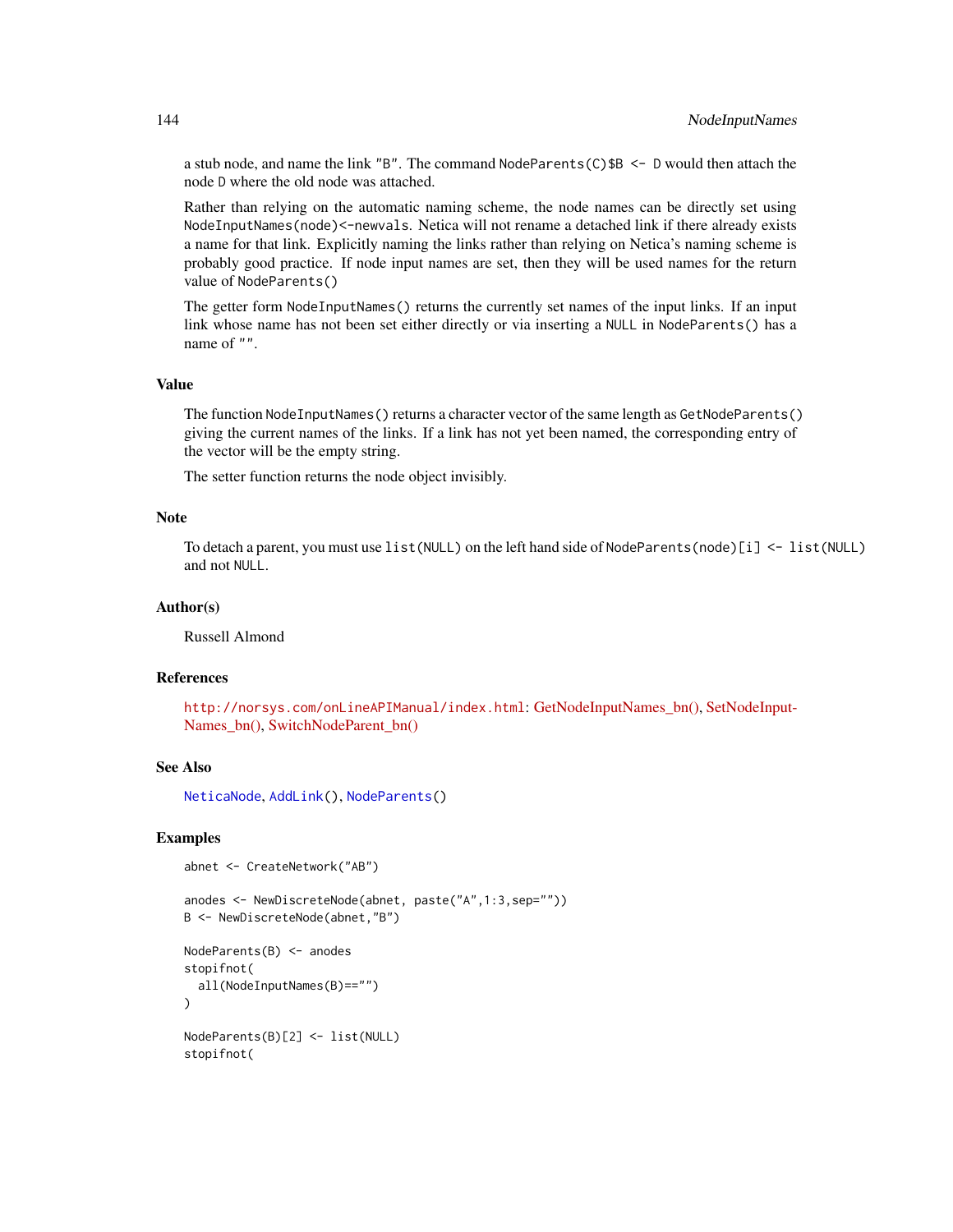### NodeKind 145

```
NodeInputNames(B)==c("","A2","")
\mathcal{L}## Now can use A2 as name
D <- NewDiscreteNode(abnet,"D")
NodeParents(B)$A2 <- D
## But name doesn't change
stopifnot(
 NodeInputNames(B)==c("","A2","")
)
##Name the inputs
NodeInputNames(B) <- paste("Input",1:3,sep="")
stopifnot(
 names(NodeParents(B))[2]=="Input2"
)
## Now detaching nodes doesn't change input names.
NodeParents(B)[1] <- list(NULL)
stopifnot(
 NodeKind(NodeParents(B)[[1]])=="Stub",
 NodeInputNames(B)[1]=="Input1"
\mathcal{L}
```
DeleteNetwork(abnet)

<span id="page-144-0"></span>NodeKind *Gets or changes the kind of a node in a Netica network.*

# Description

Netica supports nodes of four different kinds: "Nature", "Decision", "Utility", and "Constant". A fifth kind, "Stub" is used for a reference to a node when an edge has been detacted from a node. The function NodeKind() returns the current kind.

# Usage

NodeKind(node) NodeKind(node) <- value

# Arguments

| node  | A Netical Node object whose kind is to be determined or manipulated.                                                                                                                   |
|-------|----------------------------------------------------------------------------------------------------------------------------------------------------------------------------------------|
| value | A character string with one of the values: "Nature", "Decision", "Utility",<br>or "Constant". Actually, only the first letter is matched, so this could be one of<br>$N. D. U$ or $C.$ |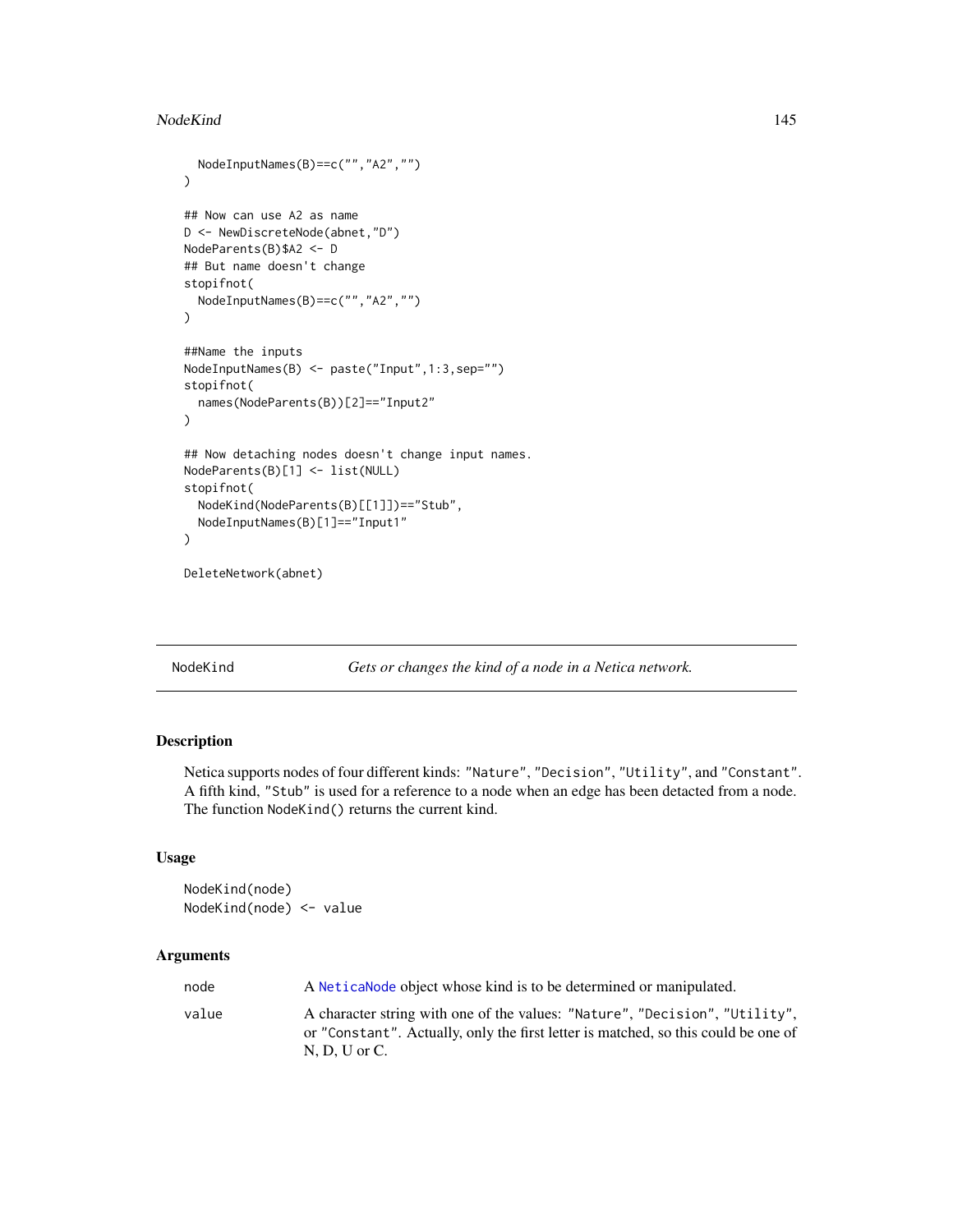### Details

A "Nature" node (the default when the node is created) is a random variable whose value can be predicted using the network. Pure Bayesian networks use only "Nature" nodes.

A "Decision" node is one whose value will be chosen by some decision maker. A "Utility" node is one whose value the decision maker is trying to optimize. A influence diagram contains decision nodes and utilities in addition to nature nodes. The goal is implicitly to find a setting of the decision nodes that maximizes the expected utility.

A "Constant" node is a parameter used for building a conditional probability table. Its value is nominally fixed, but it can be changed to perform sensitivity analysis.

A "Stub" is a reference to a node created by removing a parent node from another node without changing the table. It is assumed that a real node will later be attached in that location. This kind can only be set internally to Netica; the expression NodeKind(node) <- "Stub" will generate an error.

### Value

A character vector of length one containing one of the values: "Nature", "Decision", "Utility", "Constant", or "Stub".

### **Note**

Internal to Netica, "Stub"s are called DISCONNECTED\_NODEs. I changed the name to make them start with a unique letter.

#### Author(s)

Russell Almond

#### References

<http://norsys.com/onLineAPIManual/index.html>: [GetNodeKind\\_bn\(\),](http://norsys.com/onLineAPIManual/functions/GetNodeKind_bn.html) [SetNodeKind\\_bn\(\)](http://norsys.com/onLineAPIManual/functions/SetNodeKind_bn.html)

#### See Also

[NeticaNode](#page-106-0), [is.discrete\(](#page-70-0)), [NodeParents\(](#page-155-0))

### Examples

```
knet <- CreateNetwork("kNet")
```
skills <- NewContinuousNode(knet,paste("SkillAtTime",1:2,sep=""))

```
reward <- NewContinuousNode(knet,"RewardForSkill")
NodeKind(reward) <- "Utility"
```

```
placement <-
 NewDiscreteNode(knet,"Placement",c("Tier1","Tier2","Tier3"))
NodeKind(placement) <- "Decision"
```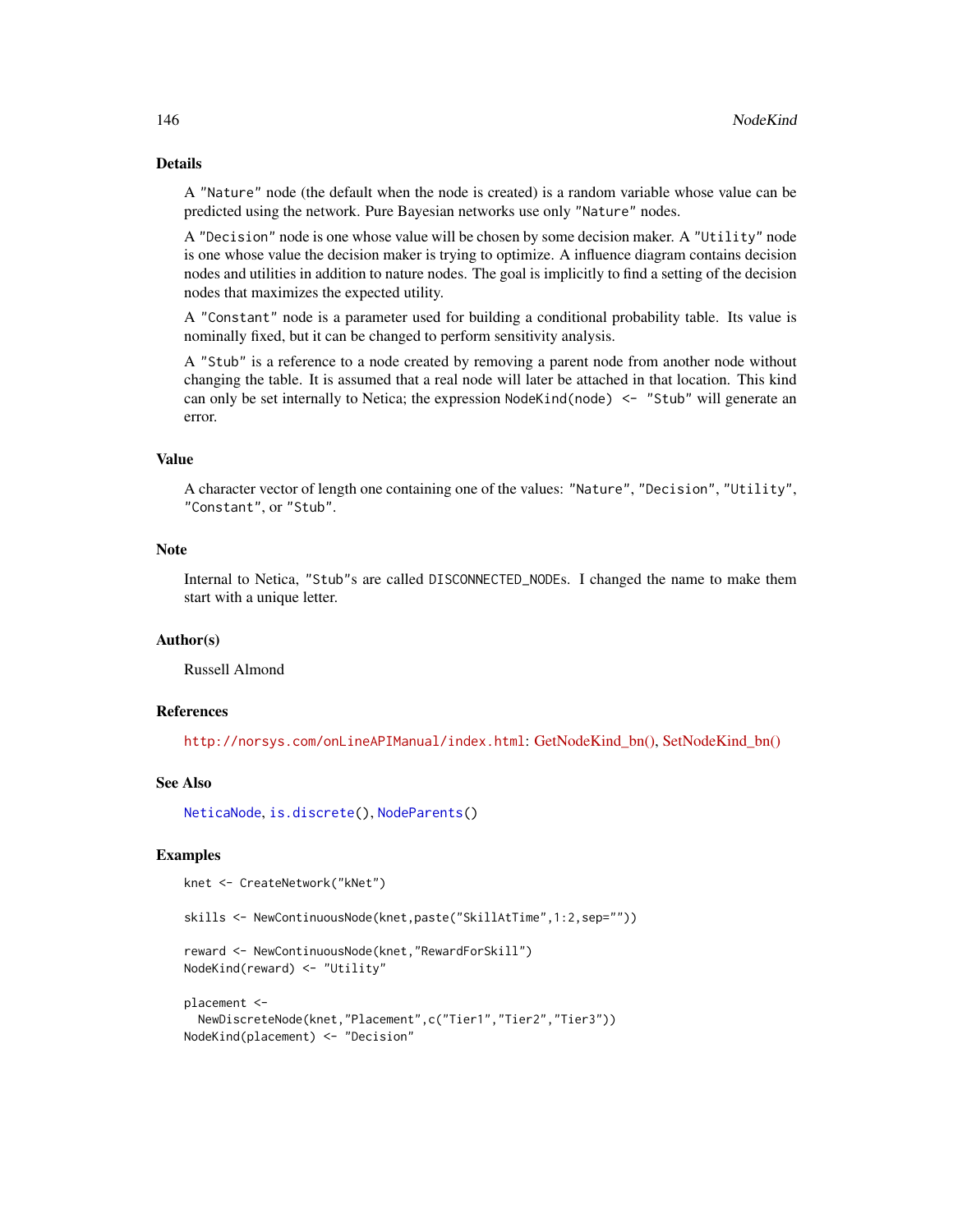#### NodeLevels 147

```
instructionCost <- NewContinuousNode(knet,"CostOfInstruction")
NodeKind(instructionCost) <- "U"
pretest <- NewDiscreteNode(knet,"PretestDecision",c("yes","no"))
NodeKind(pretest) <- "D"
pretestScore <- NewContinuousNode(knet,"PretestScore")
NodeKind(pretestScore) <- "Nature"
pretestCost <- NewContinuousNode(knet,"PretestCost")
NodeKind(pretestCost) <- "u"
pretestR <- NewContinuousNode(knet,"PretestReliability")
NodeKind(pretestR) <- "Constant"
stopifnot(
NodeKind(skills[[1]]) == "Nature",
NodeKind(skills[[2]]) == "Nature",
NodeKind(reward) == "Utility",
NodeKind(placement) == "Decision",
NodeKind(instructionCost) == "Utility",
NodeKind(pretest) == "Decision",
NodeKind(pretestScore) == "Nature",
NodeKind(pretestCost) == "Utility",
NodeKind(pretestR) == "Constant"
 )
## To make stub node, need links
AddLink(skills[[1]],pretestScore)
NodeInputNames(pretestScore) <- "SkillTested"
## Detatch node
NodeParents(pretestScore)$SkillTested <- list(NULL)
stopifnot(
 NodeKind(NodeParents(pretestScore)$SkillTested) == "Stub"
\mathcal{L}
```
DeleteNetwork(knet)

<span id="page-146-0"></span>NodeLevels *Accesses the levels associated with a Netica node.*

### Description

The levels associate a numeric value with the levels of a discrete [NeticaNode](#page-106-0), or cut a discrete node into a number ordered categories. This function fetches or retrieves the levels for node. See description for more details.

#### Usage

NodeLevels(node) NodeLevels(node) <- value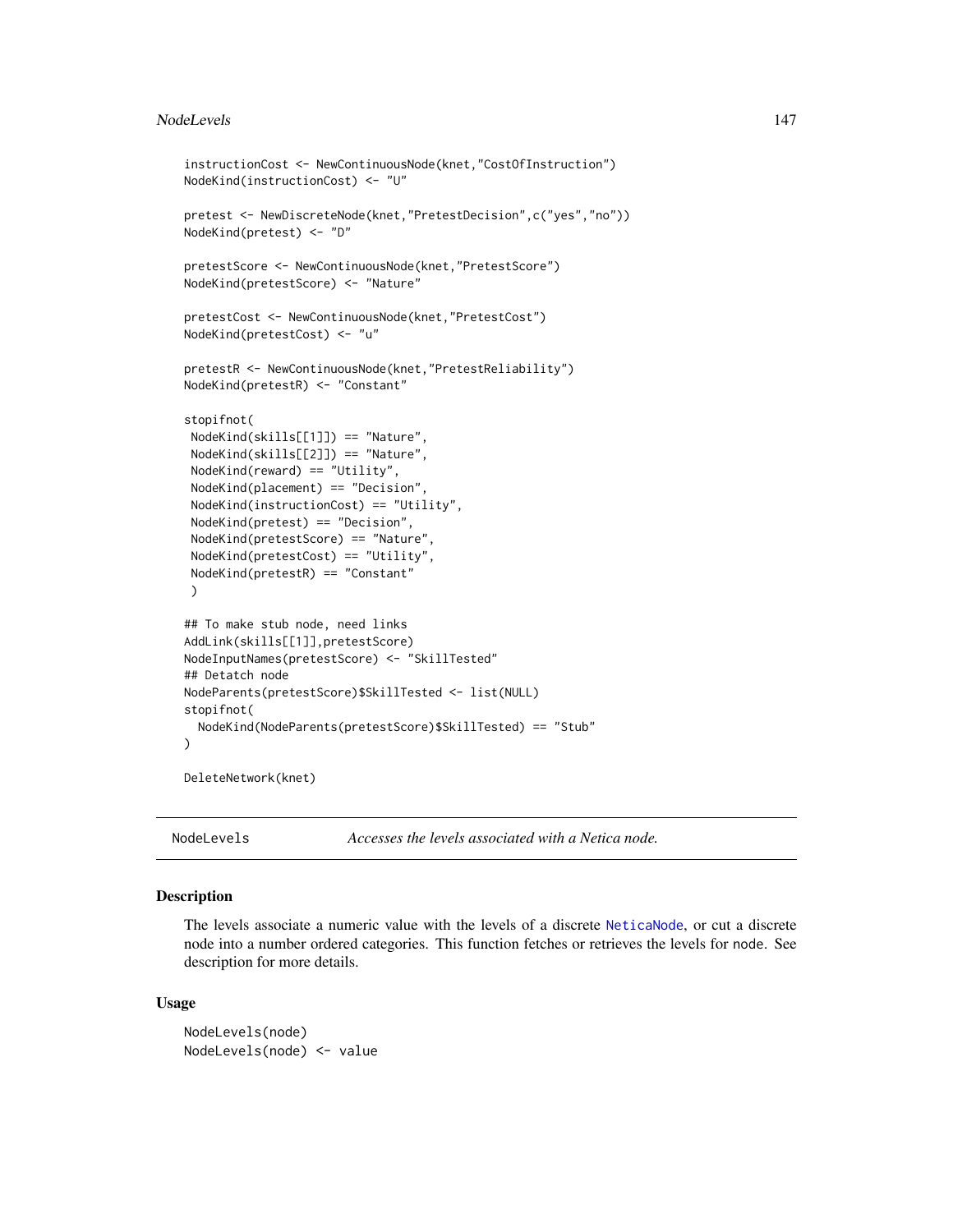#### Arguments

| node  | A NeticaNode whose levels are to be accessed.                                                                                                           |
|-------|---------------------------------------------------------------------------------------------------------------------------------------------------------|
| value | A numeric vector of values. For discrete nodes, values should have length<br>NodeNumStates(node). For continuous nodes, it can be of any length (except |
|       | 1) should be in either increasing or decreasing order.                                                                                                  |

#### Details

The behavior of the levels depends on whether the node is discrete ([is.discrete\(](#page-70-0)node)==TRUE) or continuous ([is.discrete\(](#page-70-0)node)==TRUE).

Discrete. For discrete nodes, the levels are associated with the states and provide a numeric summary of the states. In particular, if NodeLevels are set, then it is meaningful to calculate an expected value for the node. The vector returned by NodeLevels() is named with the names of the states, making the association clear. When setting the NodeLevels, it should have length equal to the number of states (NodeNumStates(node)).

Note that the first time the NodeLevels() are set, the entire vector must be set. After that point individual values may be changed.

Continuous. For a continuous node, the levels are used to split the continuous range into intervals (similar in spirit to the function  $cut()$  $cut()$ ). The levels represent the endpoints of the intervals and should be in either increaseing or decreasing order. The values Inf and -Inf are acceptable for the endpoints of the interval. There should be one more level than the desired number of states.

The states of a continuous node are defined by the node levels, and it is not meaningful to try to set NodeStates(), [NodeStateTitles\(](#page-163-0)) or [NodeStateComments\(](#page-163-1)).

Setting NodeLevels(node)<-NULL for a continuous node will clear the levels and the states.

# Value

For discrete nodes, a numeric vector of length NodeNumStates(), with names equal to the state names. If levels have not be set, NAs will be returned.

For continuous nodes, a numeric vector of length NodeNumStates()+1 with no names, or character(0).

### **Note**

The overloading of node levels is a "feature" of the Netica API. It is not great design, but it probably will be maintained for backwards compatability.

# Author(s)

Russell Almond

# References

<http://norsys.com/onLineAPIManual/index.html>: [SetNodeLevels\\_bn\(\)\(\),](http://norsys.com/onLineAPIManual/functions/SetNodeLevels_bn().html) [GetNodeLevels\\_bn\(\),](http://norsys.com/onLineAPIManual/functions/GetNodeLevels_bn.html) [GetNodeNumberStates\\_bn\(\),](http://norsys.com/onLineAPIManual/functions/GetNodeNumberStates_bn.html) [GetNodeStateName\\_bn\(\),](http://norsys.com/onLineAPIManual/functions/GetNodeStateName_bn.html) [SetNodeStateNames\\_bn\(\)](http://norsys.com/onLineAPIManual/functions/SetNodeStateNames_bn.html)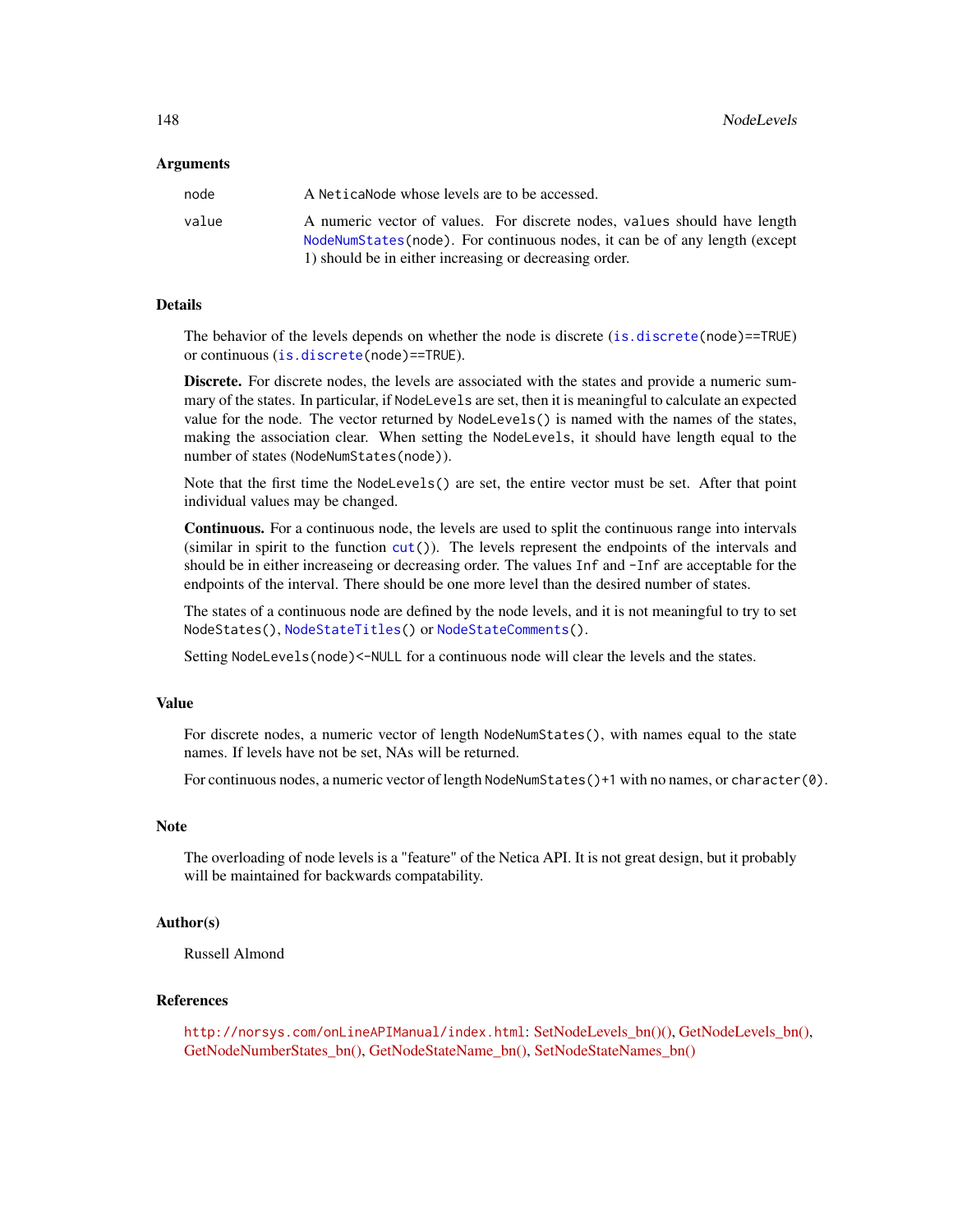### NodeLevels 149

# See Also

```
NewDiscreteNode(), NeticaNode, NodeName(), is.discrete(), is.active(), NodeStateTitles(),
NodeStates(), NodeStateComments(),
```
### Examples

lnet <- CreateNetwork("LeveledNet")

```
## Discrete Node
vnode <- NewDiscreteNode(lnet,"volt_switch",c("Off","Reverse","Forwards"))
stopifnot(
  length(NodeLevels(vnode))==3,
  names(NodeLevels(vnode)) == NodeStates(vnode),
  all(is.na(NodeLevels(vnode)))
\lambda## Not run:
## Don't run this until the levels for vnode have been set,
## it will generate an error.
NodeLevels(vnode)[2] <- 0
## End(Not run)
NodeLevels(vnode) <- 1:3
stopifnot(
 length(NodeLevels(vnode))==3,
  names(NodeLevels(vnode)) == NodeStates(vnode),
  NodeLevels(vnode)[2]==2
\mathcal{L}NodeLevels(vnode)["Reverse"] <- -2
## Continuous Node
wnode <- NewContinuousNode(lnet,"Weight")
stopifnot(
length(NodeLevels(wnode))==0,
NodeNumStates(wnode)==0
)
NodeLevels(wnode) \leq c(0, 0.1, 10, Inf)
stopifnot(
length(NodeStates(wnode))==3,
 NodeNumStates(wnode)==3
\lambdaNodeStates(wnode) <- c("Low","Medium","High")
stopifnot(
 NodeStates(wnode)[3] == "High",
is.null(names(NodeLevels(wnode)))
\mathcal{L}## Change number of states
NodeLevels(wnode) <- c(0, 0.1, 10, 100, Inf)
stopifnot(
```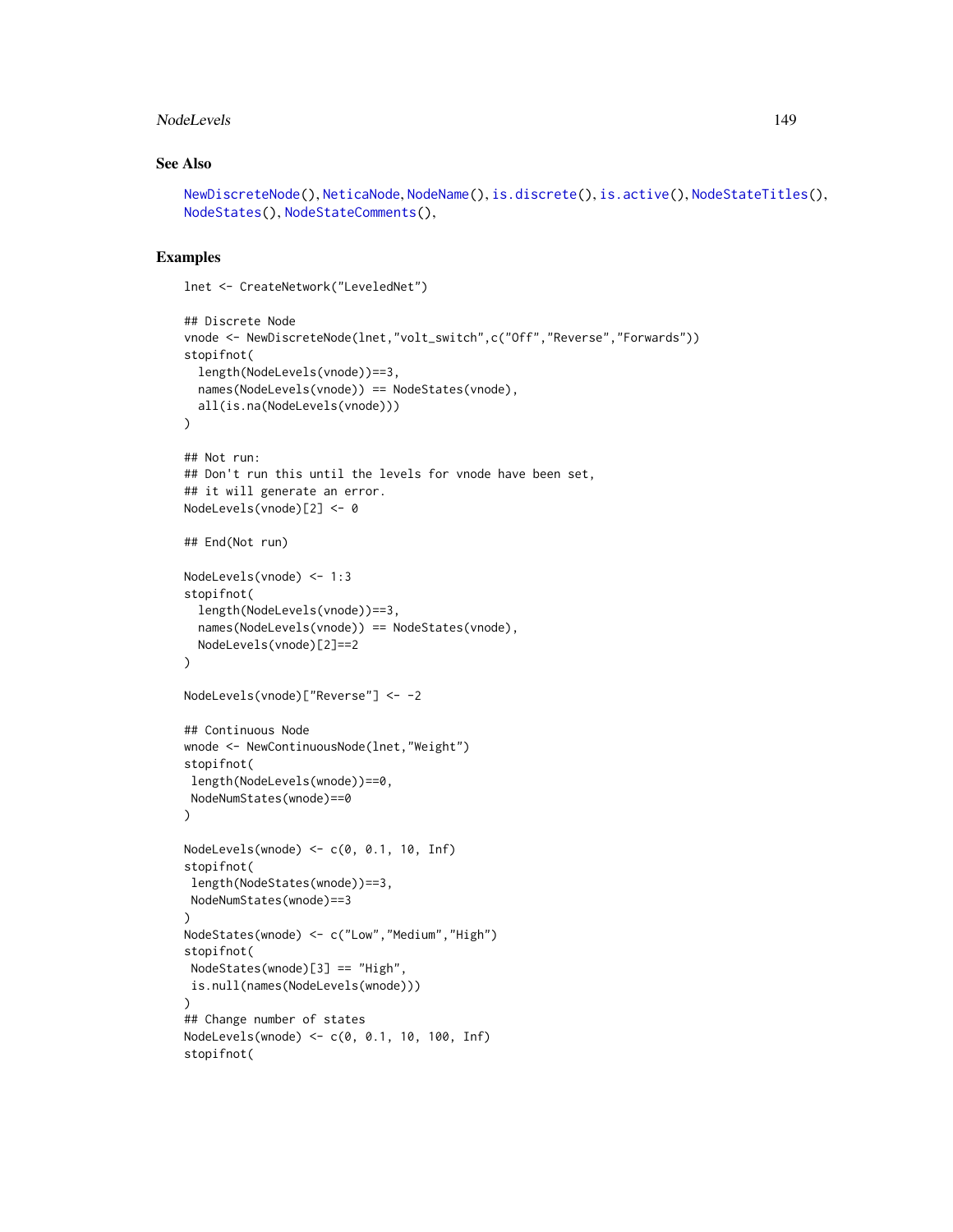```
length(NodeStates(wnode))==4,
 NodeNumStates(wnode)==4,
all(nchar(NodeStates(wnode))==0)
\lambda## Clear levels
NodeLevels(wnode) <- c()
stopifnot(
NodeNumStates(wnode)==0,
length(NodeStates(wnode))==0
\mathcal{L}DeleteNetwork(lnet)
```
<span id="page-149-0"></span>NodeLikelihood *Returns or sets the virtual evidence associated with a Netica node.*

#### **Description**

The findings associated with a node can be exrpressed as the probability of the evidence occuring in each of the states of the node. This is the *likelihood* associated with the node. This function retrieves or sets the likelihood.

### Usage

NodeLikelihood(node) NodeLikelihood(node) <- value

# Arguments

| node  | An active Netica Node whose evidence is to be queried or set.                                                                                                |
|-------|--------------------------------------------------------------------------------------------------------------------------------------------------------------|
| value | A numeric vector of length NodeNumStates (node) representing the new likeli-<br>hood for the node. All values must be between zero and one and there must be |
|       | at least one positive value, but the sum does not need to equal 1.                                                                                           |

# Details

This function retrieves or sets virtual evidence associated with each node. Suppose that some set of evidence  $e$  is observed. The each of the values in the likelihood representes the conditional probability  $Pr(e|node == state)$ . Note that the likelihood can be throught of as the message that a new node child which was a child of node with no other parents would pass to node if its value was set.

As the likelihood values are conditional probabilities, they do not need to add to 1, although they are still restricted to the range [0,1]. Also, at least one value must be non-zero (or else the evidence represtents an impossible case) or Netic will generate an error.

Entering findings through [NodeFinding\(](#page-139-0)node,state) sets a special likelihood. In this case, the likelihood value corresponding to state will be 1, and all others will be 0. Similarly, [EnterNegativeFinding\(](#page-42-0)node, statel sets a special likelihood with 0's corresponding to the states in statelist and 1's elsewhere.

Setting the likelihood calls [RetractNodeFinding\(](#page-179-0)), clearing any previous finding, negative finding or likelihood.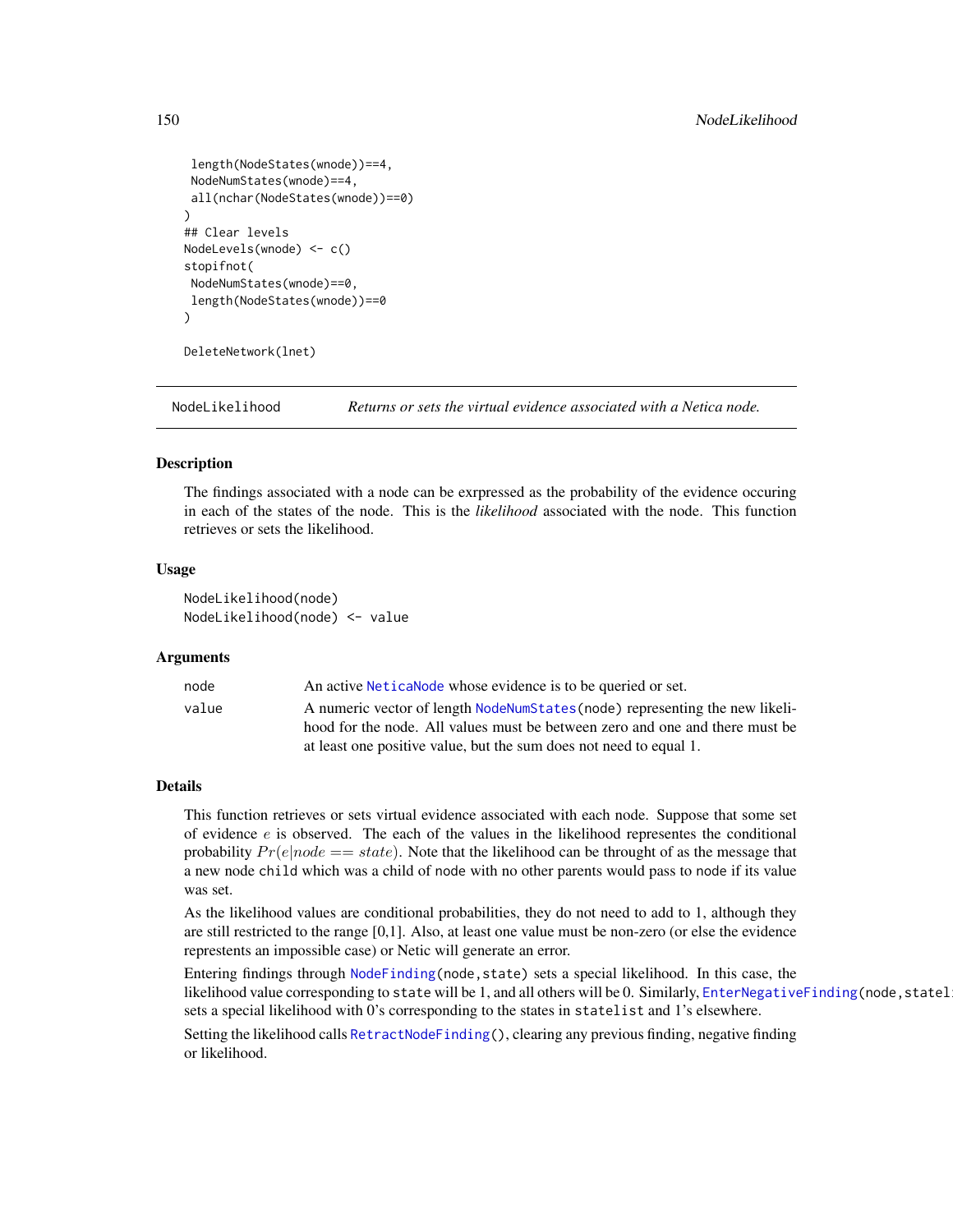# NodeLikelihood 151

### Value

The function NodeLikelihood(node) returns a vector of likelihoods of length [NodeNumStates\(](#page-161-0)node). The names of the result are the state names.

The expression NodeLikelihood(node)<-value returns the modified node invisibly.

#### Warning

The documentation for the Netica function [MostProbableConfig\\_bn\(\)](http://norsys.com/onLineAPIManual/functions/MostProbableConfig_bn.html) states that likelihood findings are not properly taken into accont in [MostProbableConfig\(](#page-97-0)). Some quick tests indicate that it is doing something sensible, but more extensive testing and/or clarification is needed.

The documentation for the Netica function [FindingsProbability\\_bn\(\)](http://norsys.com/onLineAPIManual/functions/FindingsProbability_bn.html) also provides a warning about likelihood evidnece. The function [FindingsProbability\(](#page-60-0)net) still gives a result, but it is the normalization constant for the network, and not necessarily a probability.

### Note

If [SetNetworkAutoUpdate\(](#page-63-0)) has been set to TRUE, then setting the likelihood could take some time as each finding is individually propagated. Consider wrapping multiple calls setting NodeLikelihood() in WithoutAutoUpdate(net, ...).

Unlike the Netica function EnterNodeLikelihood\_bn() the function "NodFinding<-" internally calls RetractFindings. So there is no need to do this manually.

### Author(s)

Russell Almond

# References

<http://norsys.com/onLineAPIManual/index.html>: [GetNodeLikelihood\\_bn\(\),](http://norsys.com/onLineAPIManual/functions/GetNodeLikelihood_bn.html) [EnterNodeLike](http://norsys.com/onLineAPIManual/functions/EnterNodeLikelihood_bn.html)[lihood\\_bn\(\)](http://norsys.com/onLineAPIManual/functions/EnterNodeLikelihood_bn.html)

# See Also

```
NeticaBN, NodeBeliefs(), EnterNegativeFinding(), RetractNodeFinding(), NodeFinding()
JointProbability(), MostProbableConfig(), FindingsProbability()
```
# Examples

```
irt5 <- ReadNetworks(paste(library(help="RNetica")$path,
                           "sampleNets","IRT5.dne",
                           sep=.Platform$file.sep))
```

```
irt5.theta <- NetworkFindNode(irt5,"Theta")
irt5.x <- NetworkFindNode(irt5,paste("Item",1:5,sep="_"))
```
CompileNetwork(irt5) ## Ready to enter findings

## Simple finding NodeFinding(irt5.x[[1]])<-"Wrong"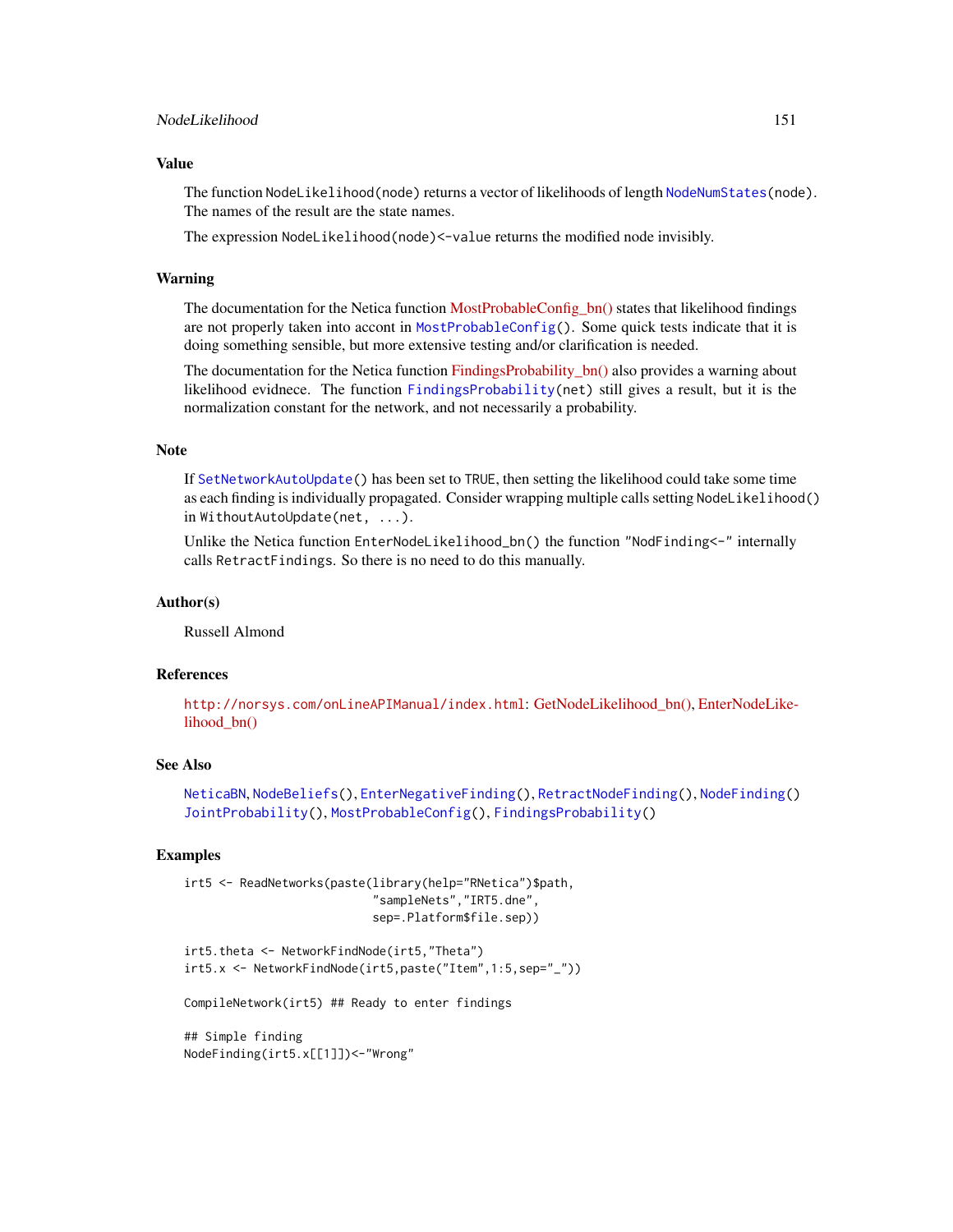```
stopifnot(
  NodeLikelihood(irt5.x[[1]]) == c(0,1))
## Negative finding
EnterNegativeFinding(irt5.theta,c("neg1","neg2")) ## Rule out negatives.
stopifnot(
  NodeLikelihood(irt5.x[[1]]) == c(0,1),
  NodeLikelihood(irt5.theta) == c(1,1,1,0,0),
  NodeFinding(irt5.theta) == "@NEGATIVE FINDINGS"
)
## Clearing Findings
RetractNodeFinding(irt5.theta)
stopifnot(
  NodeLikelihood(irt5.theta) == c(1,1,1,1,1))
##Virtual findings for X3. Assume judge has said right, but judge has
## 80% accuracy rate.
NodeLikelihood(irt5.x[[3]]) <- c(.8,.2)
stopifnot(
  sum(abs(NodeLikelihood(irt5.x[[3]]) - c(.8,.2))) < 1e-6,
  NodeFinding(irt5.x[[3]]) == "@LIKELIHOOD"
)
## Add in virtual likelihood from a second judge
NodeLikelihood(irt5.x[[3]]) <- NodeLikelihood(irt5.x[[3]]) * c(.75,.25)
stopifnot(
  sum(abs(NodeLikelihood(irt5.x[[3]]) - c(.6,.05))) < 1e-6
\mathcal{L}DeleteNetwork(irt5)
```
<span id="page-151-0"></span>

NodeName *Gets or set of a Netica node.*

### Description

Gets or sets the name of the node. Names must conform to the [IDname](#page-67-0) rules.

#### Usage

```
NodeName(node)
NodeName(node)<- value
```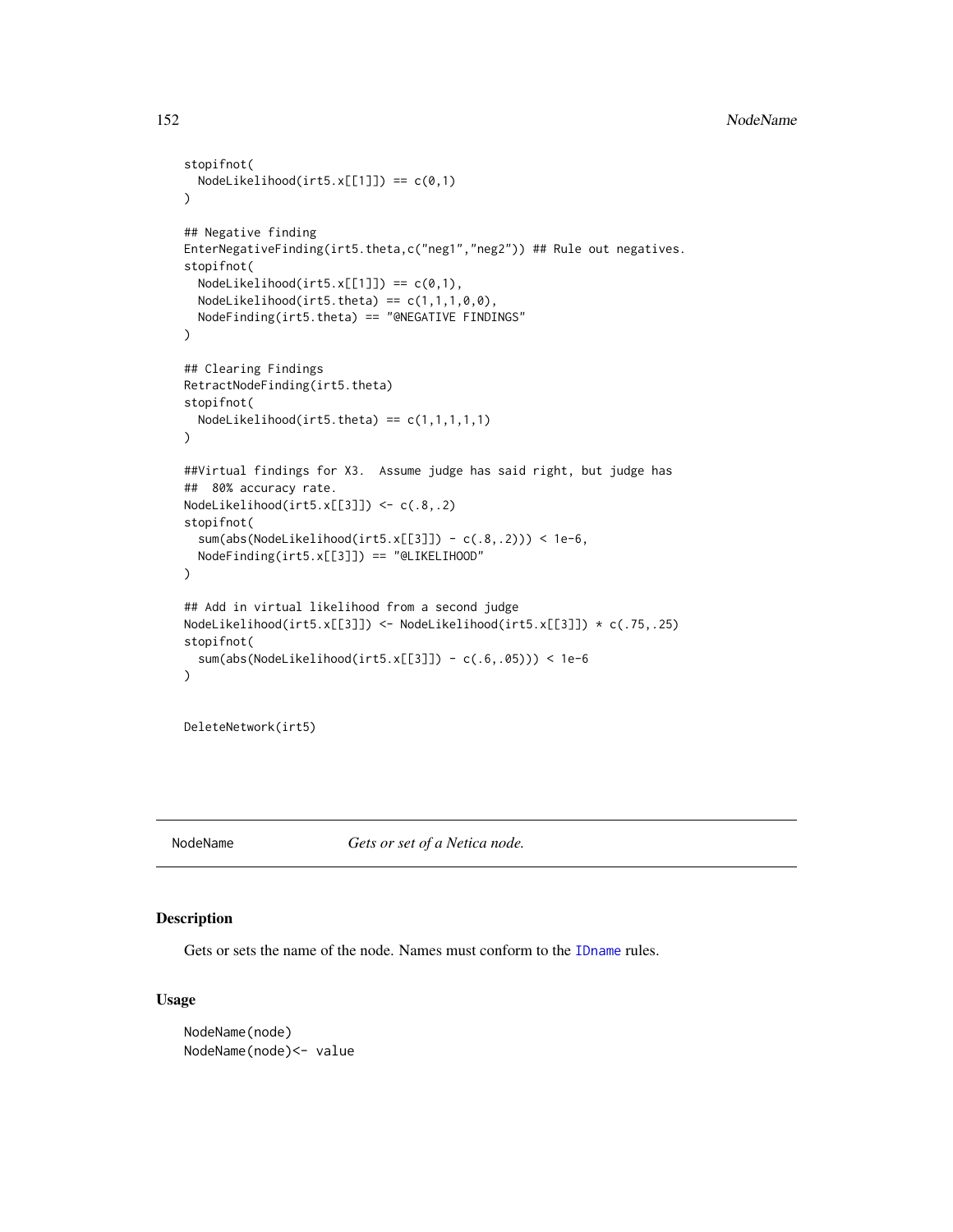#### NodeName 153

#### **Arguments**

| node  | An active Netica Node object that references the node. |
|-------|--------------------------------------------------------|
| value | An character vector of length 1 giving the new name.   |

# Details

Node names must conform to the [IDname](#page-67-0) rules for Netica identifiers. Trying to set the node to a name that does not conform to the rules will produce an error, as will trying to set the node name to a name that corresponds to a different node in the network.

On a call to the setting method, if a node of the given name already exists, a warning will be issued and the node argument will be returned unchanged.

The [NodeTitle\(](#page-165-0)) function provides another way to name a node which is not subject to the IDname restrictions.

# Value

The name of the node as a character vector of length 1.

The setter method returns the NeticaNode object

### Note

NeticaNode objects are internally implemented as character vectors giving the name of the network. If a node is renamed, then it is possible that R will hold onto an old reference that still using the old name. In this case, NodeName(node) will give the correct name, and NetworkFindNode(net, NodeName(node)) will return a reference to a corrected object.

### Author(s)

Russell Almond

### References

<http://norsys.com/onLineAPIManual/index.html>: [GetNodeName\\_bn\(\),](http://norsys.com/onLineAPIManual/functions/GetNodeName_bn.html) [SetNodeName\\_bn\(\)](http://norsys.com/onLineAPIManual/functions/SetNodeName_bn.html)

### See Also

[NewDiscreteNode\(](#page-126-0)), [NeticaNode](#page-106-0), [NetworkFindNode\(](#page-110-0)), [NodeTitle\(](#page-165-0))

### Examples

```
net <- CreateNetwork("funNet")
```
pnode <- NewDiscreteNode(net,"play") nodecached <- pnode

stopifnot(NodeName(pnode)=="play")

NodeName(pnode)<-"work" stopifnot(as.character(pnode)=="work")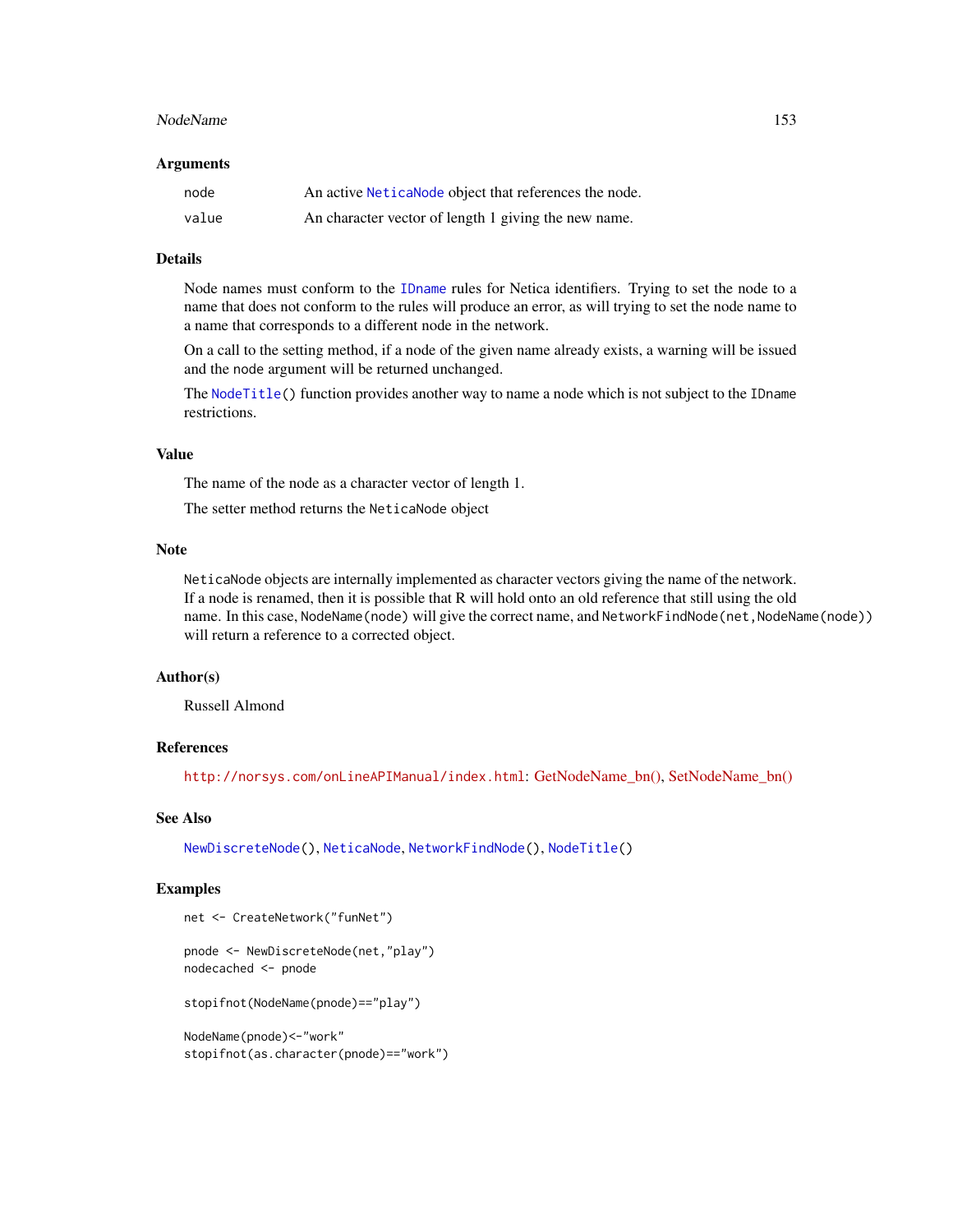```
##Warning, the following expression is true!
as.character(nodecached) != NodeName(nodecached)
## But this one holds
stopifnot(NodeName(pnode)==NodeName(nodecached))
## And this one
stopifnot(pnode==nodecached)
```

```
## This fixes the problem
NodeName(nodecached) <- NodeName(nodecached)
stopifnot(as.character(nodecached) == NodeName(nodecached))
```

```
snode <- NewContinuousNode(net,"sleep")
NodeName(snode) <- "work" ## This should issue a warning
## And not change the name.
stopifnot(NodeName(snode)=="sleep")
```

```
allNodes <- NetworkAllNodes(net)
NodeName(allNodes$work) <- "effort"
```

```
DeleteNetwork(net)
```

```
NodeNet Finds which Netica network a node comes from.
```
# Description

Each active [NeticaNode](#page-106-0) object lives inside of a [NeticaBN](#page-101-0) object. This function finds the network corresponding to a node.

#### Usage

NodeNet(node)

# Arguments

node A [NeticaNode](#page-106-0) object.

# Details

Two nodes with the same details in different networks are not identical inside of Netica.

This function only works for active nodes. If [is.active\(](#page-69-0)node) returns false, this function will return NULL.

The functions [NetworkAllNodes\(](#page-110-1)) and [NetworkFindNode\(](#page-110-0)) provide pseudo-inverses for this function.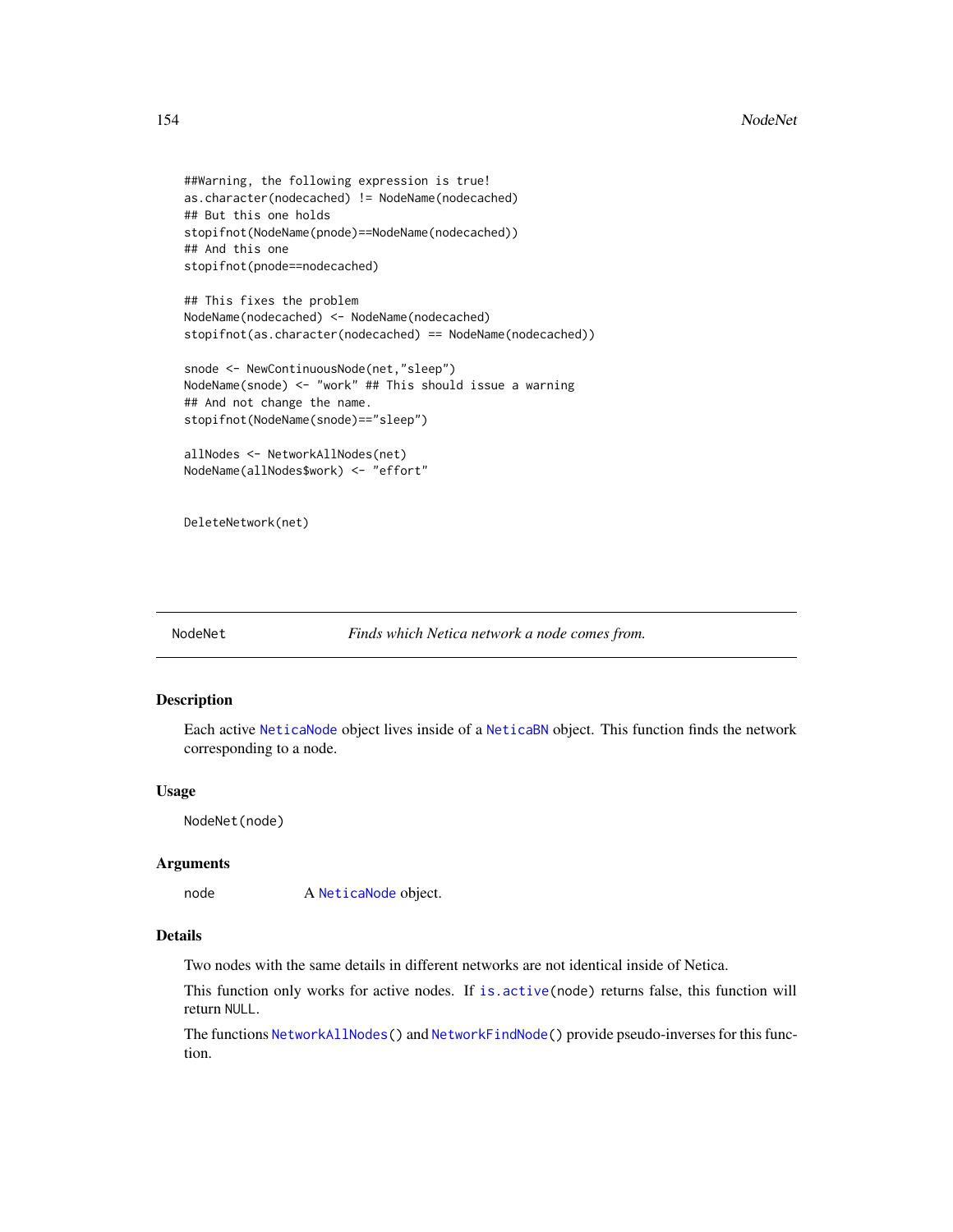#### NodeNet 155

# Value

A [NeticaBN](#page-101-0) object which contains node, or NULL if node is not active.

# Author(s)

Russell Almond

### References

<http://norsys.com/onLineAPIManual/index.html>: [GetNodeNet\\_bn\(\)](http://norsys.com/onLineAPIManual/functions/GetNodeNet_bn.html)

# See Also

[NeticaBN](#page-101-0), [NeticaNode](#page-106-0), [is.active\(](#page-69-0)), [NetworkAllNodes\(](#page-110-1)), [NetworkFindNode\(](#page-110-0))

# Examples

```
neta <- CreateNetwork("Net_A")
netb <- CreateNetwork("Net_B")
nodea <- NewContinuousNode(neta,"Node")
nodeb <- NewContinuousNode(netb,"Node")
stopifnot(NodeNet(nodea)==neta)
stopifnot(NodeNet(nodeb)==netb)
## Note
stopifnot(nodea != nodeb)
## But:
stopifnot(as.character(nodea) == as.character(nodeb))
DeleteNodes(nodeb)
stopifnot(is.null(NodeNet(nodeb)))
DeleteNodes(nodea)
## Now:
```
stopifnot(nodea == nodeb)

DeleteNetwork(list(neta,netb))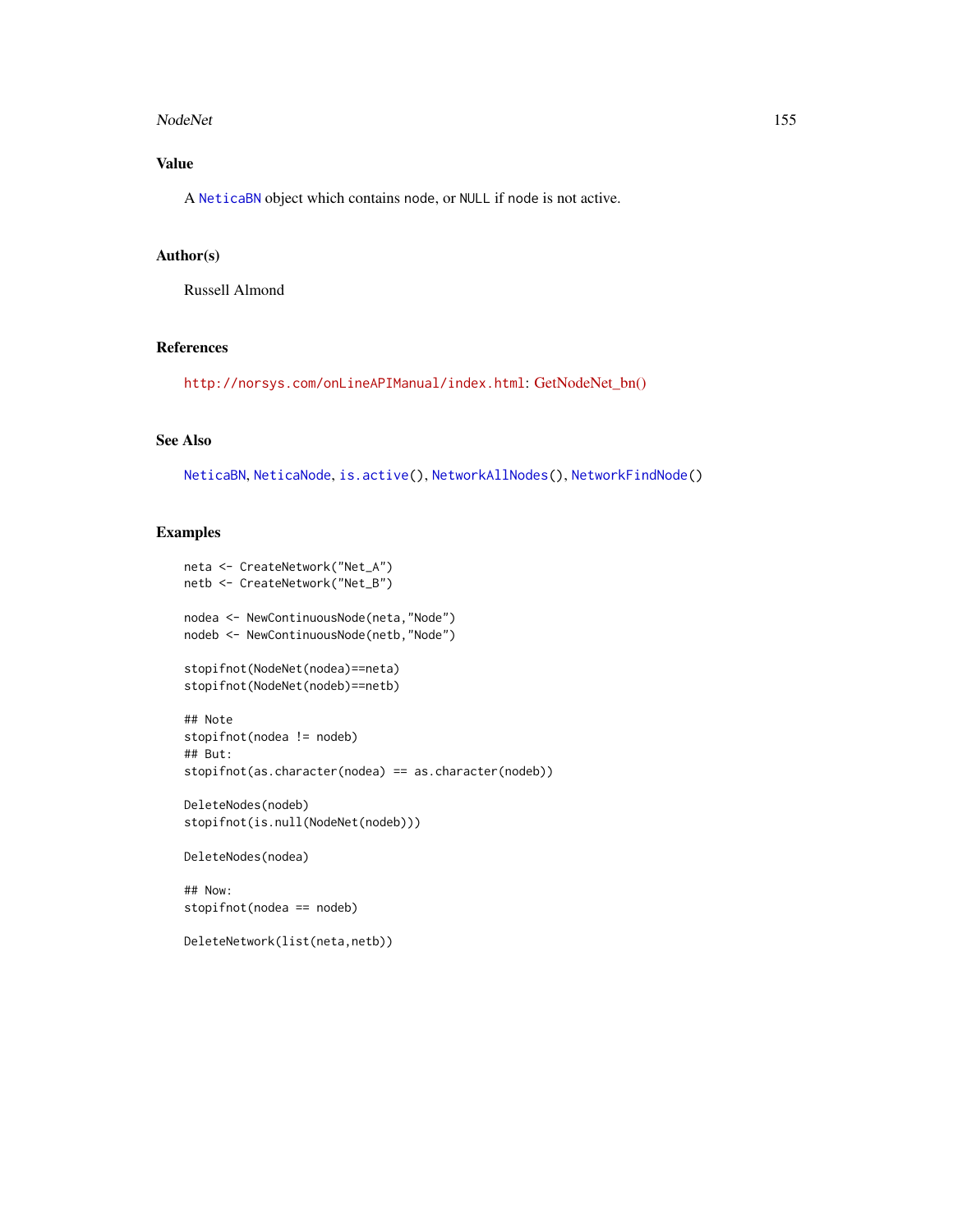<span id="page-155-0"></span>

#### Description

A parent of a [NeticaNode](#page-106-0) is another node which has a link (created through [AddLink\(](#page-12-0)) from that node to child. This function returns the list of parents. It also allows the list of parents for the node to be set, altering the topology of the network (see details).

### Usage

NodeParents(child) NodeParents(child) <- value

#### Arguments

| child | An active Netica Node object whose parents are of interest.                 |
|-------|-----------------------------------------------------------------------------|
| value | A list of Netica Node objects (or NULLs) which will become the new parents. |
|       | Order of the nodes is important. See details.                               |

#### Details

At its most basic level, NodeParents() reports on the topology of a network. Suppose we add the links  $A1 \rightarrow B$ ,  $A2 \rightarrow B$ , and  $A3 \rightarrow B$  to the network. Then NodeParents(B) should return list(A1, A2, A3). The order of the inputs is important, because that this determines the order of the dimensions in the conditional probability table ([NodeProbs\(](#page-157-0))).

The parent list can be set. This can accomplishes a number of diffent goals: it can replace a parent variable, it can add additional parents, it can remove extra parents, and it can reorder parents. Changing the parents alters the topology of the network. Note that Netica networks must always be acyclic directed graphs. In particular, if [is.NodeRelated\(](#page-71-0)child,"decendent", parent) returns true for any prospective parent, Netica will generate an error (new parents must node be decendents of the child as that would produce a cycle).

Setting an element of the parent list to list(NULL) has special semantics. In this case, the parent node becomes a special *stub node* (or DISCONNECTED\_TYPE, see [NodeKind\(](#page-144-0))). This creates a Bayesian network fragment which can later be connected to another Bayesian network (using SetParents() with the new parent.

The function [NodeInputNames\(](#page-142-0)child), returns a list of names for the parent variables. Naming the parent variables facilitates disconnecting the node and reconnecting it. Whenever a node is disconnected, the corresponding input is named after the disconnected node, unless it already has an input name.

# Value

A list of NeticaNode objects representing the parents in the order that they will be used to establish dimensions for the conditional probability table. If NodeInputNames(child) has been set, the names of the result will be the input names.

The setting variant returns the modified child object.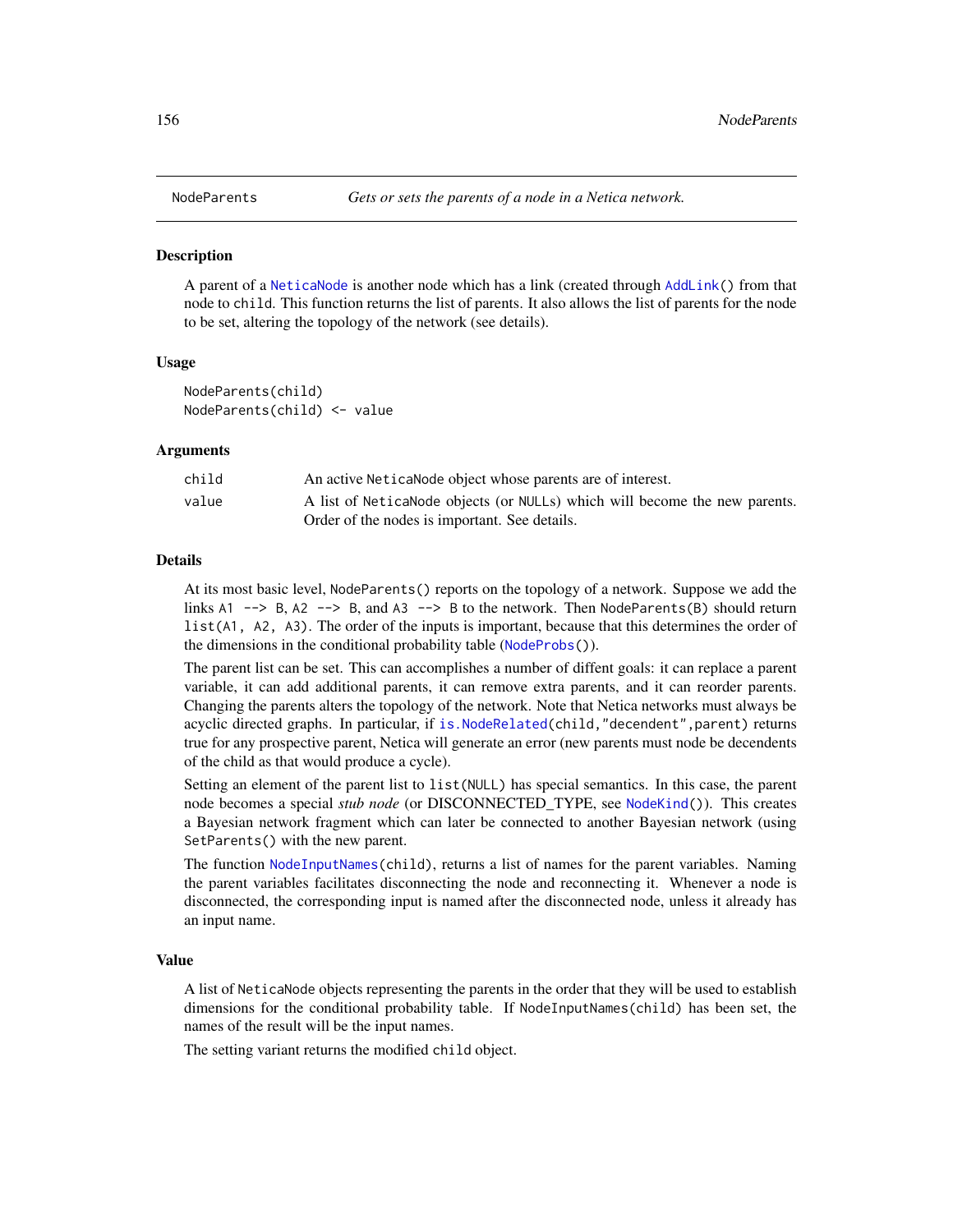### NodeParents 157

### **Note**

Much of the checking for this function is done internally in the Netica API, and not in the RNetica interface layer. In particular, creating directed cycles will produce errors in Netica and not in RNetica.

This is actually an attempt to make the RNetica interface more R-like, covering the common cases of NodeParents(child) <- value. Under the hood it is using the Netica function SwitchNodeParent\_bn() to produce the expected behavior.

The fact that if x is a list  $x[\frac{2}{3}]<$ -NULL deletes the second element rather than replacing it with NULL is a serious design flaw in R. However, it is documented in the FAQ and it is unlikely to change, so we need to workaround it. We do this by setting the element we want to delete to list(NULL). Nominally, we would do this through  $x[2] < -1$  ist(NULL), which is the official workaround for the design flaw. NodeParents<- will accept list(NULL) in place of NULL because nobody who isn't part of the R Core Development Team will ever remember which form they are suppose to use here.

### Author(s)

Russell Almond

## References

<http://norsys.com/onLineAPIManual/index.html>: [GetNodeParents\\_bn\(\),](http://norsys.com/onLineAPIManual/functions/GetNodeParents_bn.html) [SwitchNodeParent\\_bn\(\)](http://norsys.com/onLineAPIManual/functions/SwitchNodeParent_bn.html)

### See Also

[NeticaNode](#page-106-0), [AddLink\(](#page-12-0)), [NodeChildren\(](#page-130-0)), [NodeKind\(](#page-144-0)), [NodeInputNames\(](#page-142-0)), [is.NodeRelated\(](#page-71-0))

# Examples

```
abnet <- CreateNetwork("AB")
anodes <- NewDiscreteNode(abnet, paste("A",1:3,sep=""))
B <- NewDiscreteNode(abnet,"B")
## Should be empty list
stopifnot(length(NodeParents(B))==0)
NodeParents(B) <- anodes
stopifnot(
 length(NodeParents(B))==3,
 NodeParents(B)[[2]] == anodes[[2]])
## Reorder nodes
NodeParents(B) <- anodes[c(2:3,1)]
stopifnot(
 length(NodeParents(B))==3,
 NodeName(NodeParents(B)[[2]])=="A3",
 all(nchar(names(NodeParents(B)))==0)
)
```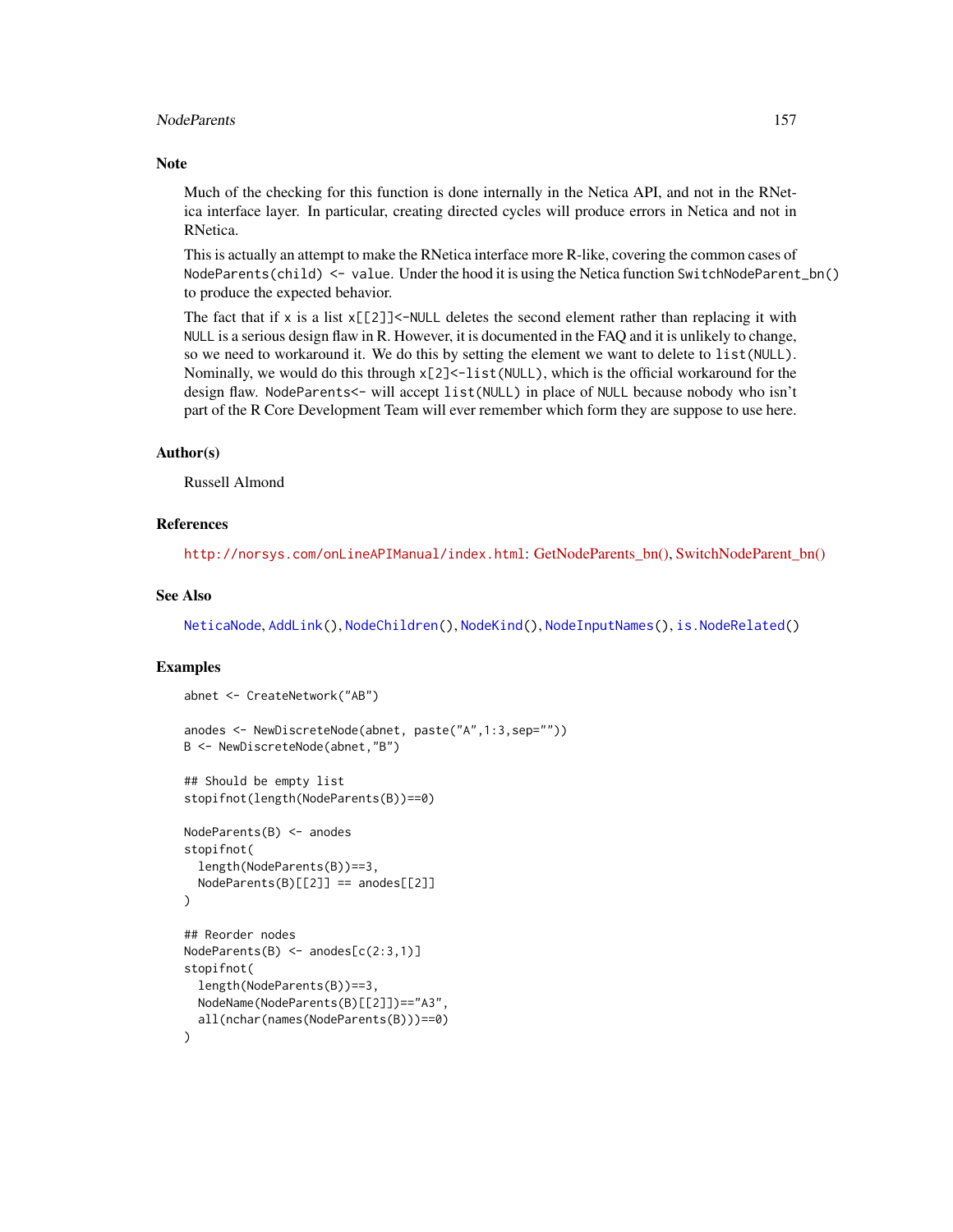```
## Remove a node.
NodeParents(B) <- anodes[2:1]
stopifnot(
 length(NodeParents(B))==2,
 NodeName(NodeParents(B)[[2]])=="A1",
 all(nchar(names(NodeParents(B)))==0)
\mathcal{L}## Add a node
NodeParents(B) <- anodes[3:1]
stopifnot(
 length(NodeParents(B))==3,
 NodeName(NodeParents(B)[[3]])=="A1",
 all(nchar(names(NodeParents(B)))==0)
)
##Name the inputs
NodeInputNames(B) <- paste("Input",1:3,sep="")
stopifnot(
 names(NodeParents(B))[2]=="Input2"
)
## Detach the parent
NodeParents(B)$Input2 <- list(NULL)
stopifnot(
 length(NodeParents(B))==3,
 NodeKind(NodeParents(B)$Input2) == "Stub"
)
## Remove all parents
NodeParents(B) <- list()
stopifnot(
 length(NodeParents(B))==0
)
DeleteNetwork(abnet)
```
<span id="page-157-0"></span>

NodeProbs *Gets or sets the conditional probability table associated with a Netica node.*

### Description

A complete Bayesian networks defines a conditional probability distribution for a node given its parents. If all the nodes are discrete, this comes in the form of a conditional probability table a multidimensional array whose first several dimensions follow the parent variable and whose last dimension follows the child variable.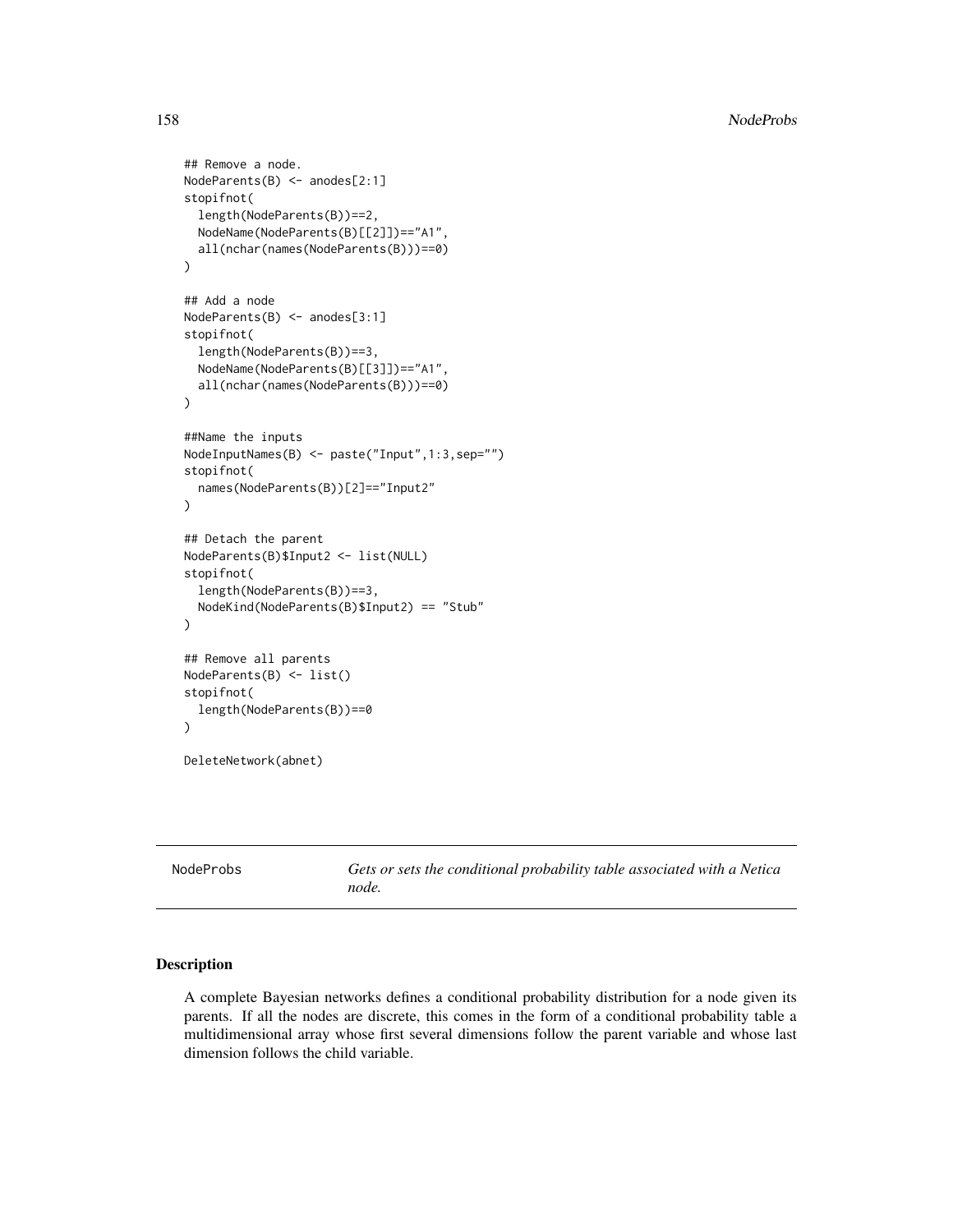#### NodeProbs 159

### Usage

```
NodeProbs(node)
NodeProbs(node) <- value
```
#### Arguments

| node  | An active, discrete NeticaNode whose conditional probability table is to be ac-<br>cessed. |
|-------|--------------------------------------------------------------------------------------------|
| value | The new conditional probability table. See details for the expected dimensions.            |

### Details

Let node be the node of interest and parent1, parent2, ..., parentp, where  $\beta p \$  is the number of parents. Let pdim = sapply[\(NodeParents\(](#page-155-0)node), [NodeNumStates\)](#page-161-0) be a vector with the number of states for each parent. A parent configuration is defined by assigning each of the parent values to one of its possible states. Each parent configuration defines a (conditional) probability distribution over the possible states of node.

The result of NodeProbs(node) will be an array with dimensions c(pdim, NodeNumStates(node)). The first \$p\$ dimensions will be named according to the [NodeInputNames\(](#page-142-0)node) or the [NodeName\(](#page-151-0)parent) if the input names are not set. The last dimension will be named according to the node itself. The dimnames for the resulting array will correspond to the state names.

The setter form expects an array of the same dimensions as an argument, although it does not need to have the dimnames set.

# Value

A conditional probability array of class c(["CPA"](#page-29-0),"array"). See details

### Note

Note that the expression node[...] also accesses the partial or complete node conditional probability table. See [Extract.NeticaNode](#page-44-0).

All of this assumes that these are discrete nodes, that is [is.discrete\(](#page-70-0)node) will return true for both node and all of the parents. It is unknown what Netica does is this is not right.

This doc file is still pretty lame. Probably need to redo output as a CPT class.

# Author(s)

Russell Almond

# References

<http://norsys.com/onLineAPIManual/index.html>: [GetNodeProbs\\_bn\(\),](http://norsys.com/onLineAPIManual/functions/GetNodeProbs_bn.html) [SetNodeProbs\\_bn\(\)](http://norsys.com/onLineAPIManual/functions/SetNodeProbs_bn.html)

# See Also

```
Extract.NeticaNode, NeticaNode, NodeParents(), NodeInputNames(), NodeStates(), CPA,
CPF, normalize()
```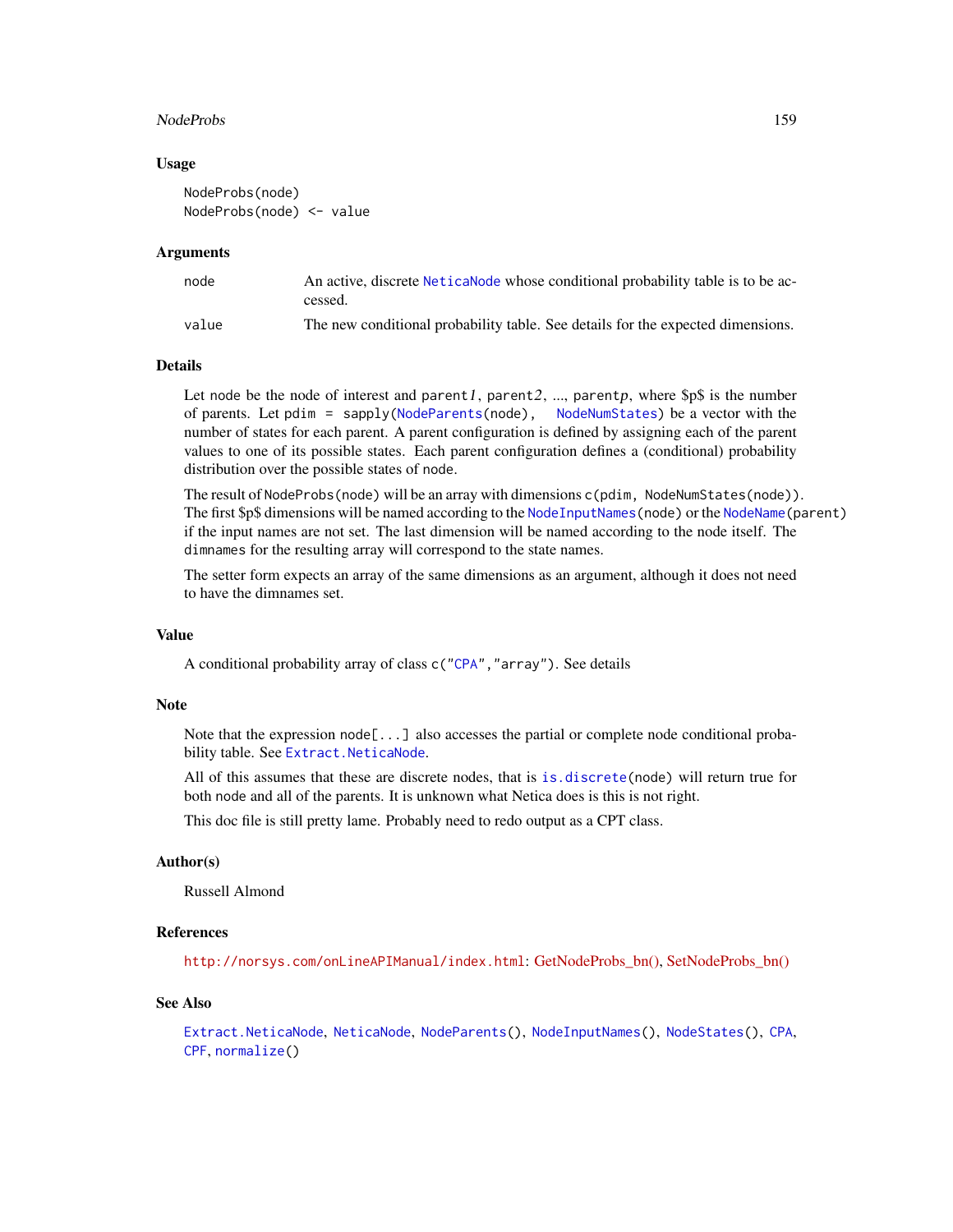# Examples

```
abc <- CreateNetwork("ABC")
A <- NewDiscreteNode(abc,"A",c("A1","A2","A3","A4"))
B <- NewDiscreteNode(abc,"B",c("B1","B2","B3"))
C <- NewDiscreteNode(abc,"C",c("C1","C2"))
AddLink(A,B)
AddLink(A,C)
AddLink(B,C)
NodeProbs(A)<-c(.1,.2,.3,.4)
NodeProbs(B) <- normalize(matrix(1:12,4,3))
NodeProbs(C) <- normalize(array(1:24,c(4,3,2)))
Aprobs <- NodeProbs(A)
Bprobs <- NodeProbs(B)
Cprobs <- NodeProbs(C)
stopifnot(
  is.CPA(Aprobs),
  is.CPA(Bprobs),
  is.CPA(Cprobs)
)
DeleteNetwork(abc)
```
NodeSets *Lists or changes the node sets associated with a Netica node.*

# Description

A node set is a character label associated with a node which provides information about its role in the models. This function returns or sets the labels associated with a node.

# Usage

NodeSets(node, incSystem = FALSE) NodeSets(node) <- value

#### Arguments

| node      | An active Netica Node object.                                                                                                                     |
|-----------|---------------------------------------------------------------------------------------------------------------------------------------------------|
| incSystem | A logical flag. If TRUE then built-in Netica node sets are returned as well as the<br>user defined ones.                                          |
| value     | A character vector containing the names of the node sets that node should be<br>associated with. These names must follow the is. IDname () rules. |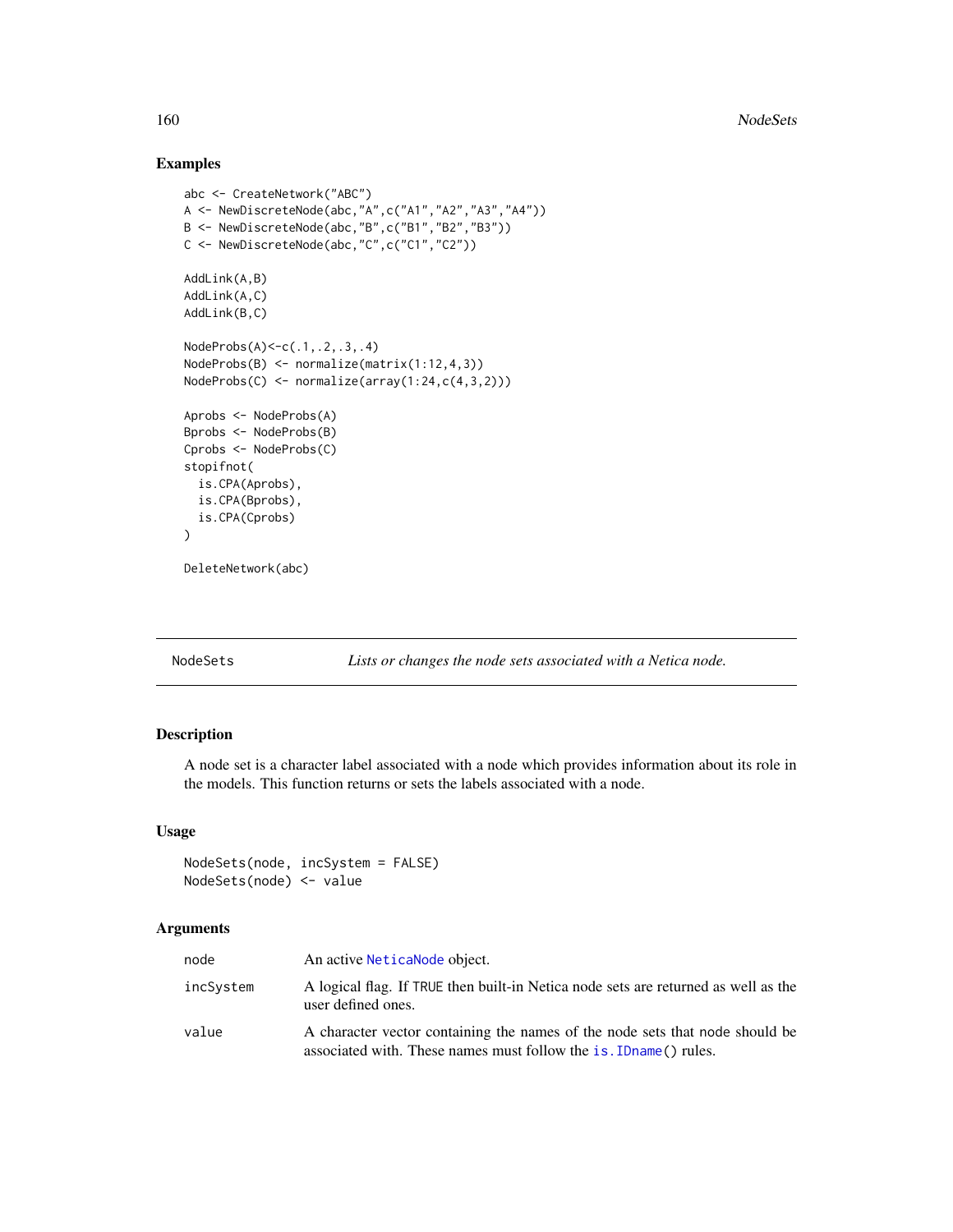#### NodeSets 161

#### Details

Netica node sets are a collection of string labels that can be associated with various nodes in a network. Node sets do not have any meaning to Netica: node set membership only affect the way the node is displayed (see [NetworkNodeSetColor\(](#page-114-0))). One purpose of node sets is to label a set of nodes that play a similar role in the model. For example, "ReportingVariable" or "Observable".

The expression NodeSet(node) returns the node sets currently associated with node. If incSystem=TRUE, then the internal Netica system node sets will be included as well. These begin with a colon (':').

The expression NodeSet(node)<-value removes any node sets previously associated with node and adds node to the node sets named in value. The elements of value need not correspond to existing node sets, new node sets will be created for new values. (Warning: this implies that if the name of the node set is spelled incorrectly in one of the calls, this will create a new node set. For example, "Observable" and "Observables" would be two distinct node sets.) Setting the node set associated with a node only affects user-defined node sets, the Netica system node sets cannot be set using NodeSet.

# Value

A character vector giving the names of the node sets node is associated with. The setter form returns node.

### Author(s)

Russell Almond

### References

<http://norsys.com/onLineAPIManual/index.html>: [AddNodeToNodeset\\_bn\(\),](http://norsys.com/onLineAPIManual/functions/AddNodeToNodeset_bn.html) [RemoveNode-](http://norsys.com/onLineAPIManual/functions/RemoveNodeFromNodeset_bn.html)[FromNodeset\\_bn\(\),](http://norsys.com/onLineAPIManual/functions/RemoveNodeFromNodeset_bn.html) [IsNodeInNodeset\\_bn\(\)](http://norsys.com/onLineAPIManual/functions/IsNodeInNodeset_bn.html)

# See Also

[NeticaNode](#page-106-0), [NodeKind\(](#page-144-0)), [NetworkNodeSets\(](#page-116-0)), [NetworkSetPriority\(](#page-120-0)), [NetworkNodesInSet\(](#page-118-0)), [NetworkNodeSetColor\(](#page-114-0)), [is.IDname\(](#page-67-1))

# Examples

```
nsnet <- CreateNetwork("NodeSetExample")
```

```
Ability <- NewContinuousNode(nsnet,"Ability")
```
EssayScore <- NewDiscreteNode(nsnet,"EssayScore",paste("level",5:0,sep="\_"))

Value <- NewContinuousNode(nsnet,"Value") NodeKind(Value) <- "Utility" Placement <- NewDiscreteNode(nsnet,"Placement", c("Advanced","Regular","Remedial")) NodeKind(Placement) <- "Decision"

stopifnot(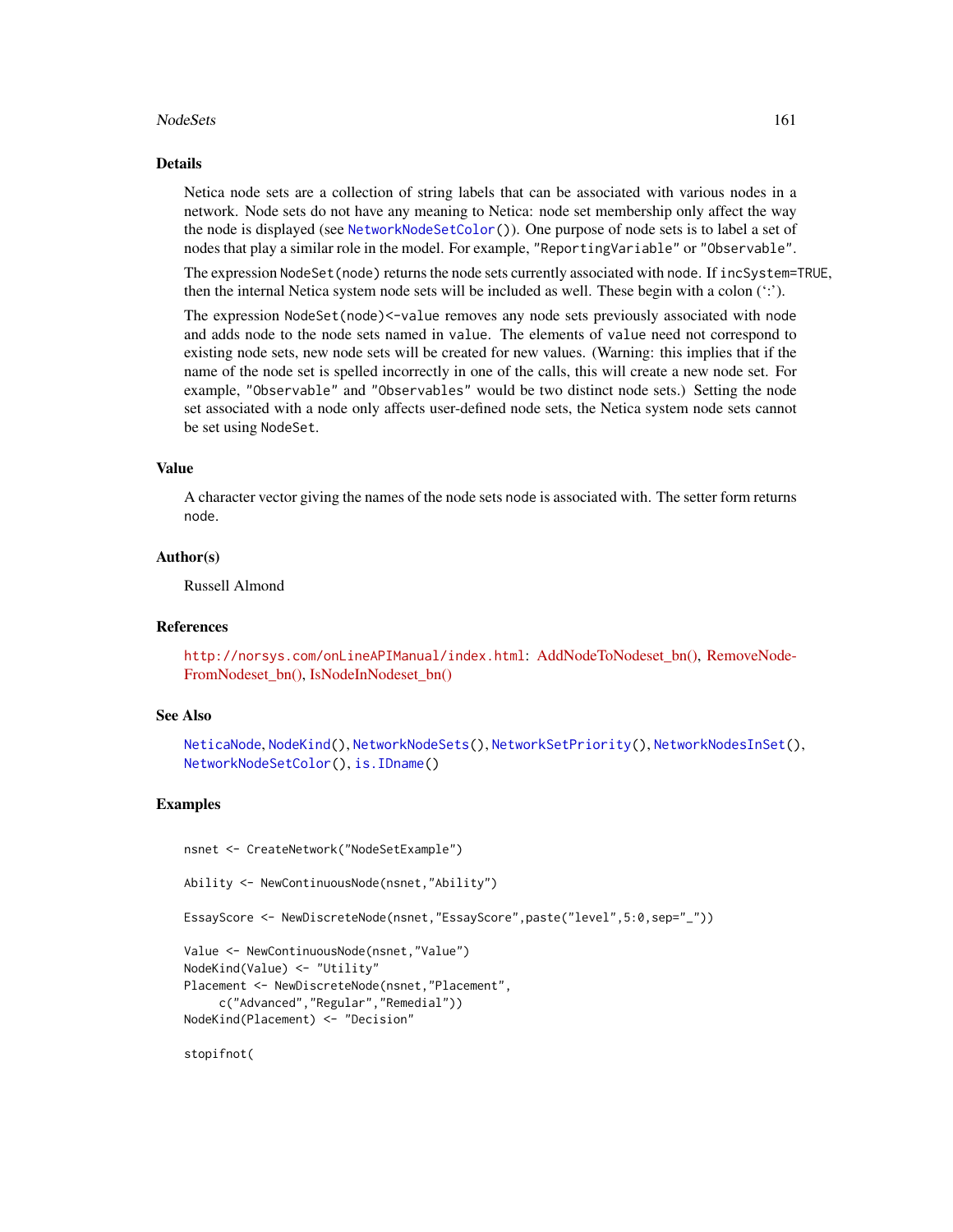```
length(NodeSets(Ability)) == 0, ## Nothing set yet
 setequal(NodeSets(Ability,TRUE),
           c(":Continuous", ":Nature", ":TableIncomplete",
             ":Parentless", ":Childless", ":Node")),
 !is.na(match(":Utility",NodeSets(Value,TRUE))),
 !is.na(match(":Decision",NodeSets(Placement,TRUE)))
)
NodeSets(Ability) <- "ReportingVariable"
stopifnot(
 NodeSets(Ability) == "ReportingVariable"
)
NodeSets(EssayScore) <- "Observable"
stopifnot(
 NodeSets(EssayScore) == "Observable"
)
## Make EssayScore a reporting variable, too
NodeSets(EssayScore) <- c("ReportingVariable",NodeSets(EssayScore))
stopifnot(
 setequal(NodeSets(EssayScore),c("Observable","ReportingVariable"))
)
## Clear out the node set
NodeSets(Ability) <- character()
stopifnot(
 length(NodeSets(Ability)) == 0
)
DeleteNetwork(nsnet)
```
<span id="page-161-1"></span>NodeStates *Accessor for states of a Netica node.*

# <span id="page-161-0"></span>Description

This function returns a list associated with a Netica node. The function NodeNumStates() returns the number of states, NodeStates returns or manipulates them.

#### Usage

```
NodeStates(node)
NodeNumStates(node)
NodeStates(node) <- value
```
### Arguments

| node  | An active Netica Node object whose states are to be accessed.             |
|-------|---------------------------------------------------------------------------|
| value | A character vector of length NodeNumStates (node) giving the names of the |
|       | states. State names must conform to the ID name rules.                    |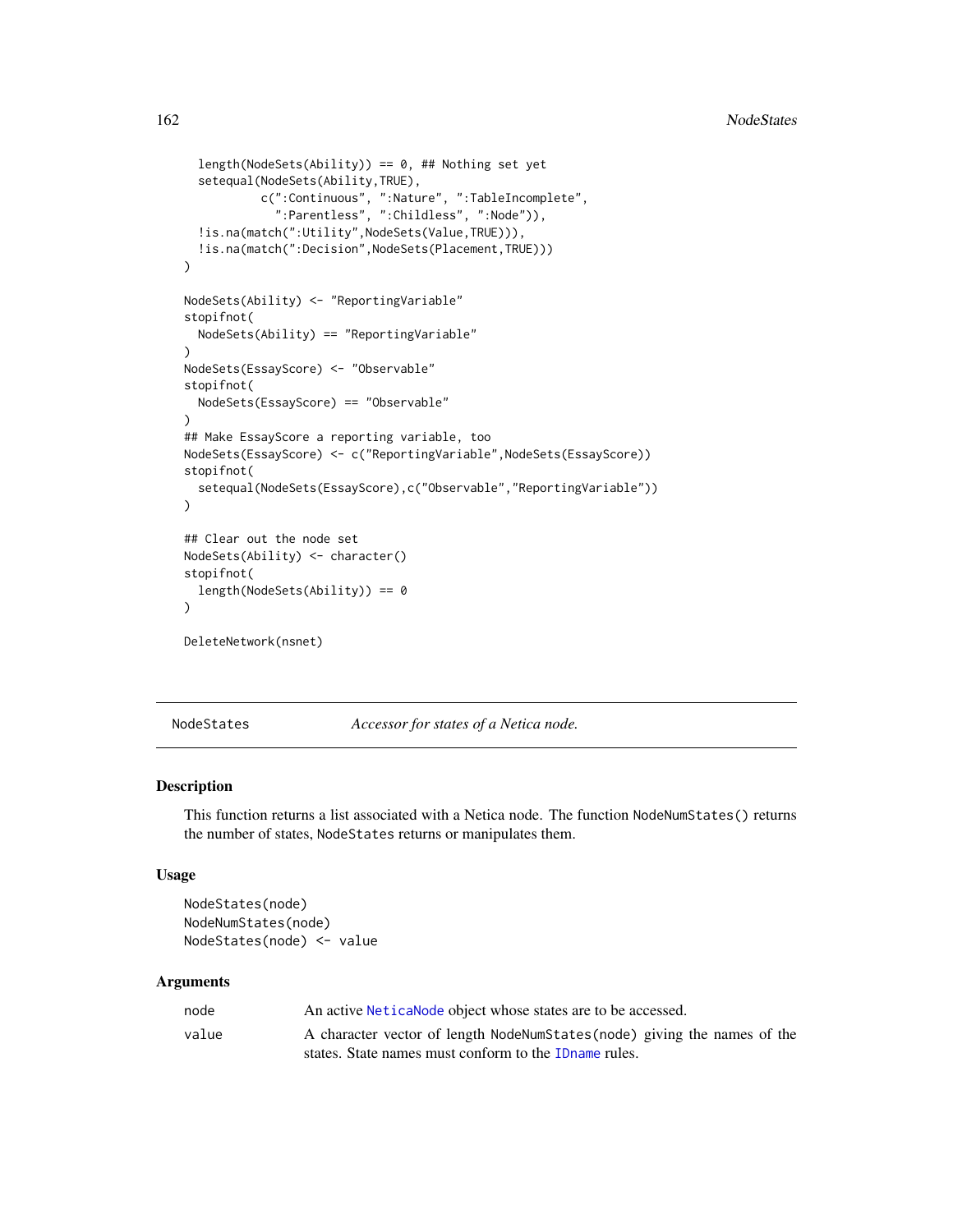#### NodeStates 163

#### Details

States behave slightly differently for discrete and continuous nodes (see is.discrete(). For discrete nodes, the random variable represented by the node can take on one of the values represented by NodeStates(node).

Discrete. The number of states for a discrete node is determined when the node is created (through a call to [NewDiscreteNode\(](#page-126-0))). The number of states may not be changed, but they can be renamed.

The states are important when building conditional probability tables (CPTs). In particular, the state names are used to label the columns of the CPT. Thus, state names can be used to address arrays in the same way that [dimnames](#page-0-0) can. In particular, the state names can be used to index the vectors returned by [NodeStates\(](#page-161-1)), [NodeStateTitles\(](#page-163-0)), [NodeStateTitles\(](#page-163-0)), and [NodeLevels\(](#page-146-0)) (for discrete nodes).

Continuous. States for a continuous node are determined by the [NodeLevels\(](#page-146-0)) of the node, which describe a series of endpoints for intervals that cut the continuous space into the states. The function NodeNumStates(node) should return length(NodeLevels(node))-1 unless the levels have not been set in which case it will be zero. If NodeStates are set for a continuous node, they must have length length(NodeLevels(node))-1.

### Value

The function NodeNumStates() returns an integer giving the number of states.

The function NodeStates() returns a character vector of length NodeNumStates(node) whose values and names are both set to the state names. The setter version of this function invisibly returns the node object.

# Author(s)

Russell Almond

### References

<http://norsys.com/onLineAPIManual/index.html>: [GetNodeNumberStates\\_bn\(\),](http://norsys.com/onLineAPIManual/functions/GetNodeNumberStates_bn.html) [GetNodeStat](http://norsys.com/onLineAPIManual/functions/GetNodeStateName_bn.html)e-[Name\\_bn\(\),](http://norsys.com/onLineAPIManual/functions/GetNodeStateName_bn.html) [SetNodeStateNames\\_bn\(\),](http://norsys.com/onLineAPIManual/functions/SetNodeStateNames_bn.html) [GetNodeLevels\\_bn\(\)](http://norsys.com/onLineAPIManual/functions/GetNodeLevels_bn.html) [SetNodeLevels\\_bn\(\)](http://norsys.com/onLineAPIManual/functions/SetNodeLevels_bn.html)

### See Also

```
NewDiscreteNode(), NeticaNode, NodeName(), is.discrete(), is.active(), NodeStateTitles(),
NodeLevels(), NodeStateComments(),
```
# Examples

```
anet <- CreateNetwork("Annette")
## Discrete Nodes
nodel2 <- NewDiscreteNode(anet,"TwoLevelNode")
stopifnot(
 NodeNumStates(nodel2)==2,
 NodeStates(nodel2)==c("Yes","No")
)
```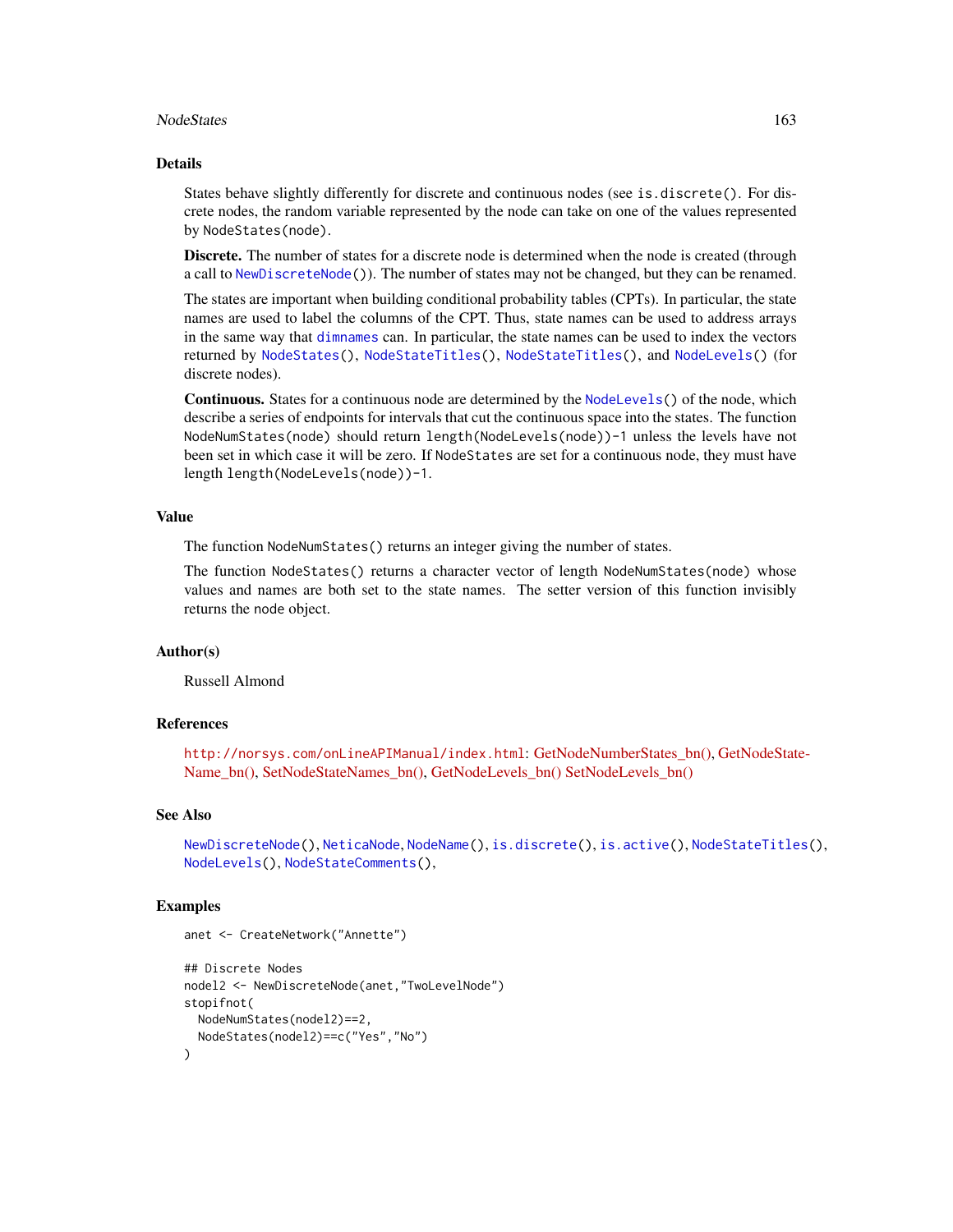```
NodeStates(nodel2) <- c("True","False")
stopifnot(
  NodeStates(nodel2)==c("True","False")
)
nodel3 <- NewDiscreteNode(anet,"ThreeLevelNode",c("High","Med","Low"))
stopifnot(
  NodeNumStates(nodel3)==3,
  NodeStates(nodel3)==c("High","Med","Low"),
  NodeStates(nodel3)[2]=="Med"
)
NodeStates(nodel3)[2] <- "Median"
stopifnot(
  NodeStates(nodel3)[2]=="Median"
)
NodeStates(nodel3)["Median"] <- "Medium"
stopifnot(
  NodeStates(nodel3)[2]=="Medium"
\mathcal{L}## Continuous Nodes
wnode <- NewContinuousNode(anet,"Weight")
## Not run:
## Don't run this until the levels for wnode have been set,
## it will generate an error.
NodeStates(vnode) <- c("Low","Medium","High")
## End(Not run)
## First set levels of node.
NodeLevels(wnode) <- c(0, 0.1, 10, Inf)
## Then can set States.
NodeStates(wnode) <- c("Low","Medium","High")
DeleteNetwork(anet)
```
<span id="page-163-0"></span>NodeStateTitles *Accessors for the titles and comments associated with states of Netica nodes.*

# <span id="page-163-1"></span>Description

Each state of a [NeticaNode](#page-106-0) can have a longer title or comments associated with it. These functions get or set the titles or comments.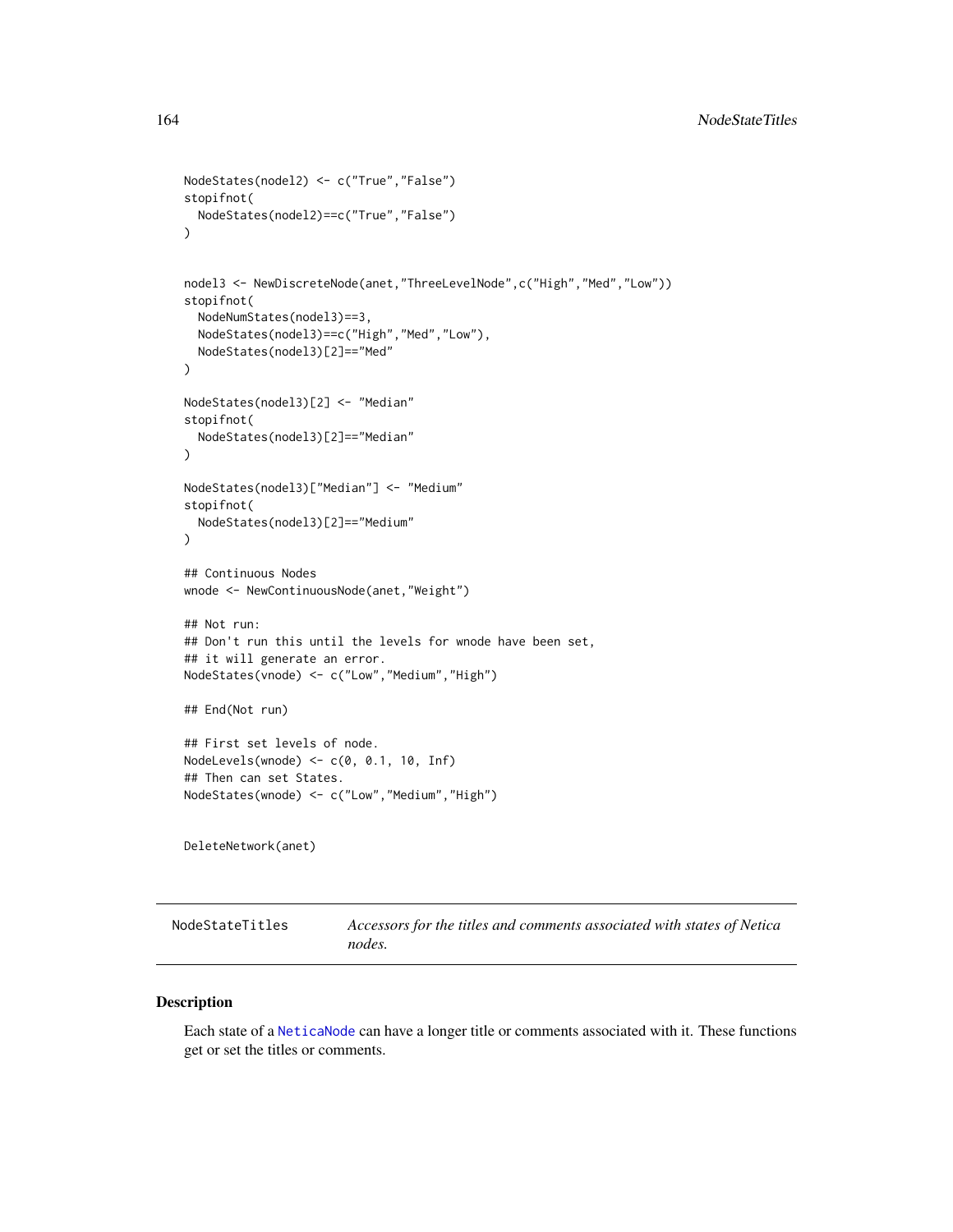# NodeStateTitles 165

#### Usage

```
NodeStateTitles(node)
NodeStateTitles(node) <- value
NodeStateComments(node)
NodeStateComments(node) <- value
```
### Arguments

| node  | An active Netica Node object whose state titles or coments will be accessed.                      |
|-------|---------------------------------------------------------------------------------------------------|
| value | A character vector of length NodeNumStates(node) which provides the new<br>state titles or names. |

# Details

The titles are meant to be a more human readable version of the state names and are not subject the the [IDname](#page-67-0) restrictions. These are displayed in the Netica GUI in certain display modes. The comments are meant to be a longer free form notes.

Both titles and comments are returned as a named character vector with names corresponding to the state names. Therefore one can change a single state title or comment by accessing it either using the state number or the state name.

### Value

Both NodeStateTitles() and NodeStateComments() return a character vector of length NodeNumStates(node) giving the titles or comments respectively. The names of this vector are NodeStates(node).

The setter methods return the modified NeticaNode object invisibly.

# Author(s)

Russell Almond

# References

<http://norsys.com/onLineAPIManual/index.html>: [GetNodeStateTitle\\_bn\(\),](http://norsys.com/onLineAPIManual/functions/GetNodeStateTitle_bn.html)[SetNodeStateTitle\\_bn\(\),](http://norsys.com/onLineAPIManual/functions/SetNodeStateTitle_bn.html) [GetNodeStateComment\\_bn\(\),](http://norsys.com/onLineAPIManual/functions/GetNodeStateComment_bn.html)[SetNodeStateComment\\_bn\(\)](http://norsys.com/onLineAPIManual/functions/SetNodeStateComment_bn.html)

### See Also

[NeticaNode](#page-106-0), [NodeStates\(](#page-161-1)), [NodeLevels\(](#page-146-0))

### Examples

```
cnet <- CreateNetwork("CreativeNet")
```

```
orig <- NewDiscreteNode(cnet,"Originality", c("H","M","L"))
NodeStateTitles(orig) <- c("High","Medium","Low")
NodeStateComments(orig)[1] <- "Produces solutions unlike those typically seen."
```
stopifnot(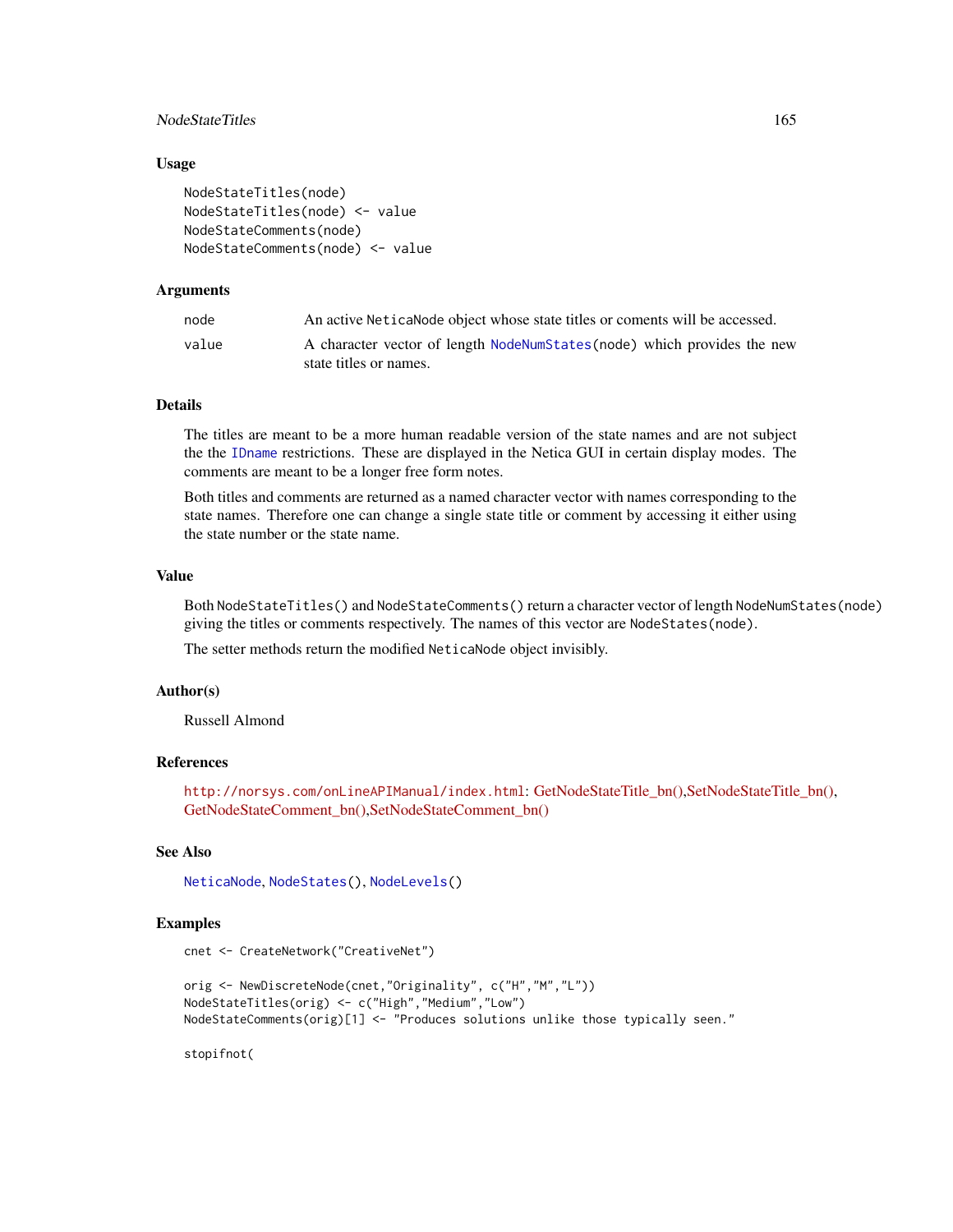```
NodeStateTitles(orig) == c("High","Medium","Low"),
 grep("solutions unlike", NodeStateComments(orig))==1,
 NodeStateComments(orig)[3]==""
 )
sol <- NewDiscreteNode(cnet,"Solution",
      c("Typical","Unusual","VeryUnusual"))
stopifnot(
 all(NodeStateTitles(sol) == ""),
 all(NodeStateComments(sol) == "")
 )
NodeStateTitles(sol)["VeryUnusual"] <- "Very Unusual"
NodeStateComments(sol) <- paste("Distance from typical solution",
                      c("<1", "1--2", ">2"))
stopifnot(
 NodeStateTitles(sol)[3]=="Very Unusual",
 NodeStateComments(sol)[1] == "Distance from typical solution <1"
 )
DeleteNetwork(cnet)
```
<span id="page-165-0"></span>NodeTitle *Gets the title or Description associated with a Netica node.*

# <span id="page-165-1"></span>Description

The title is a longer name for a node which is not subject to the netica [IDname](#page-67-0) restrictions. The description is a freeform text associated with a node.

# Usage

```
NodeTitle(node)
NodeTitle(node) <- value
NodeDescription(node)
NodeDescription(node) <- value
```
#### Arguments

| node  | A NeticaNode object.                                    |
|-------|---------------------------------------------------------|
| value | A character object giving the new title or description. |

# Details

The title is meant to be a human readable alternative to the name, which is not limited to the [IDname](#page-67-0) restrictions. The title also affects how the node is displayed in the Netica GUI.

The description is any text the user chooses to attach to the node. If value has length greater than 1, the vector is collapsed into a long string with newlines separating the components.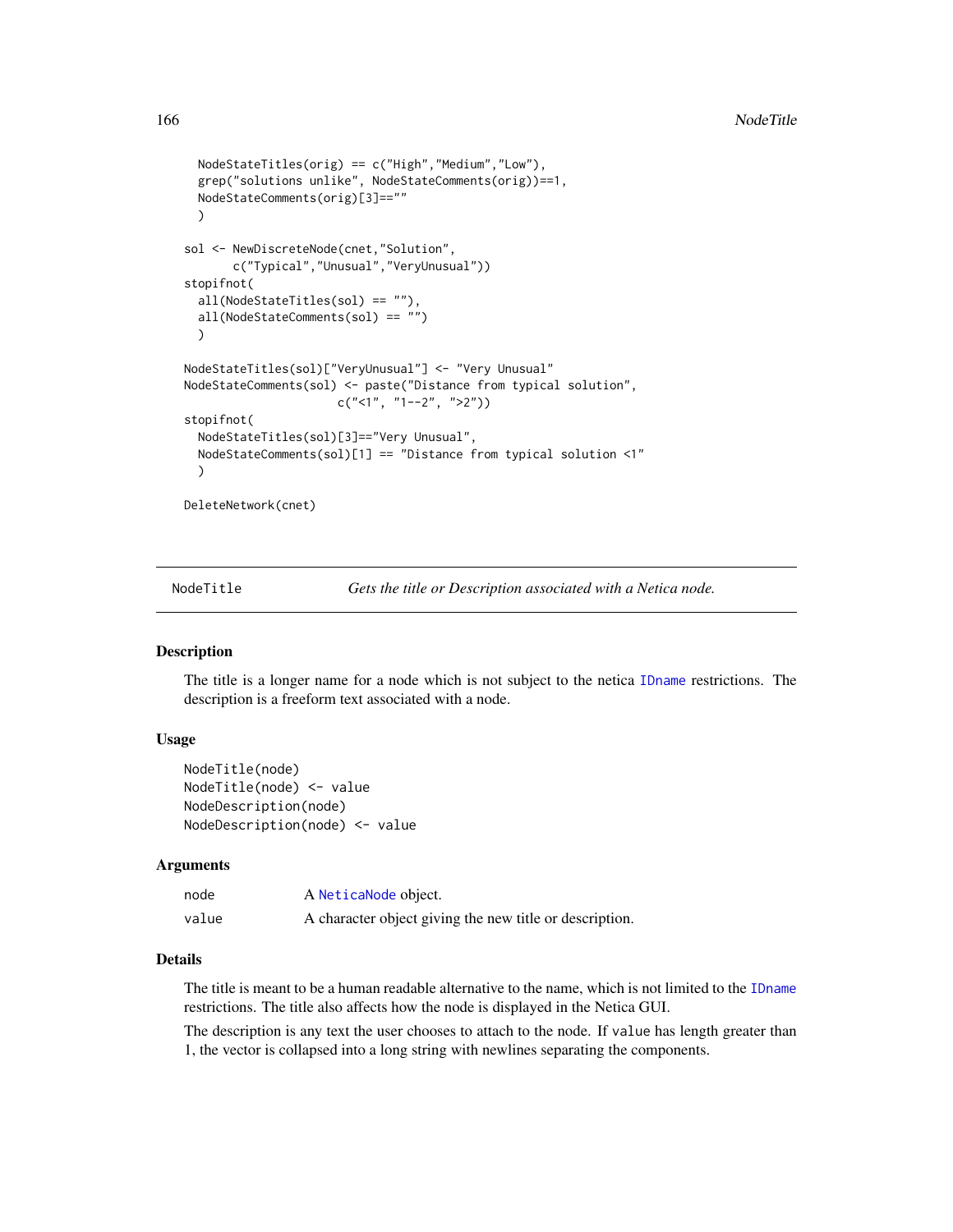# Value

A character vector of length 1 providing the title or description.

# Note

Node descriptions are called "Descriptions" in the Netica GUI, but "Comments" in the API.

# Author(s)

Russell Almond

# References

<http://norsys.com/onLineAPIManual/index.html>: [GetNodeTitle\\_bn\(\),](http://norsys.com/onLineAPIManual/functions/GetNodeTitle_bn.html) [SetNodeTitle\\_bn\(\),](http://norsys.com/onLineAPIManual/functions/SetNodeTitle_bn.html) [Ge](http://norsys.com/onLineAPIManual/functions/GetNodeComments_bn.html)tN[odeComments\\_bn\(\),](http://norsys.com/onLineAPIManual/functions/GetNodeComments_bn.html) [SetNodeComments\\_bn\(\)](http://norsys.com/onLineAPIManual/functions/SetNodeComments_bn.html)

### See Also

[NeticaNode](#page-106-0), [NodeName\(](#page-151-0))

### Examples

net2 <- CreateNetwork("secondNet")

firstNode <- NewDiscreteNode(net2,"firstNode")

NodeTitle(firstNode) <- "My First Bayesian Network Node" stopifnot(NodeTitle(firstNode)=="My First Bayesian Network Node")

```
now <- date()
NodeDescription(firstNode)<-c("Node created on",now)
stopifnot(NodeDescription(firstNode) ==
 paste(c("Node created on",now),collapse="\n"))
```
## Print here escapes the newline, so is harder to read cat(NodeDescription(firstNode),"\n")

DeleteNetwork(net2)

NodeUserField *Gets user definable fields associated with a Netica node.*

# Description

Netica provides a mechanism for associating user defined values with a node as a series of key/value pairs. The key must be a [IDname](#page-67-0) and the value can be an aribtrary string.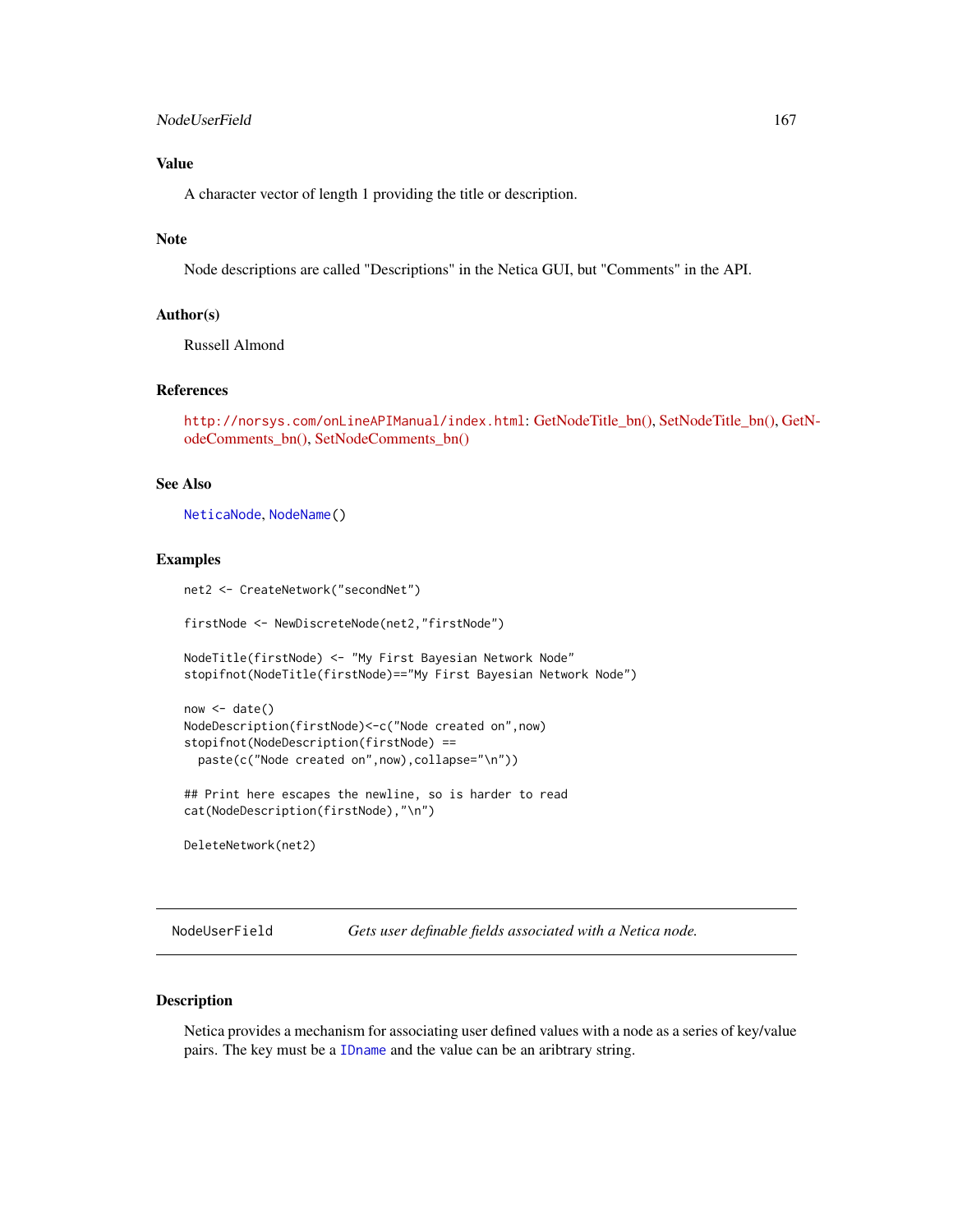### Usage

```
NodeUserField(node, fieldname)
NodeUserField(node, fieldname) <- value
NodeAllUserFields(node)
```
# Arguments

| node      | A NeticaBN object indicating the node.                                                     |
|-----------|--------------------------------------------------------------------------------------------|
| fieldname | A character scalar conforming to the ID name rules.                                        |
| value     | An arbitrary character string containing the new value. Only the first element is<br>used. |

# Details

Netica contains a mechanism for associating user data with nodes. In the Netica documentation, they note that only strings are really supported as only strings are portable across implementations. This meachnism can be used to store arbitrary values, but the user is responsible for encoding/decoding them as strings.

# Value

A character string with the value stored in the field fieldname, or NA if no such field exists.

The function NodeAllUserFields returns a character vector containing all user data stored with the node. The names of the result are the names of the fields.

# Author(s)

Russell Almond

# References

<http://norsys.com/onLineAPIManual/index.html> [GetNodeUserField\\_bn\(\),](http://norsys.com/onLineAPIManual/functions/GetNodeUserField_bn.html) [SetNodeUserField\\_bn\(\),](http://norsys.com/onLineAPIManual/functions/SetNodeUserField_bn.html) [GetNodeNthUserField\\_bn\(\)](http://norsys.com/onLineAPIManual/functions/GetNodeNthUserField_bn.html)

### See Also

[NeticaBN](#page-101-0), [NodeDescription\(](#page-165-1))

### Examples

usedNet <- CreateNetwork("UsedNet")

```
userNode <- NewContinuousNode(usedNet, "UserNode")
NodeUserField(userNode,"Author") <- "Russell Almond"
NodeUserField(userNode,"Status") <- "In Progress"
```
stopifnot(NodeUserField(userNode,"Author")=="Russell Almond") stopifnot(NodeUserField(userNode,"Status")=="In Progress")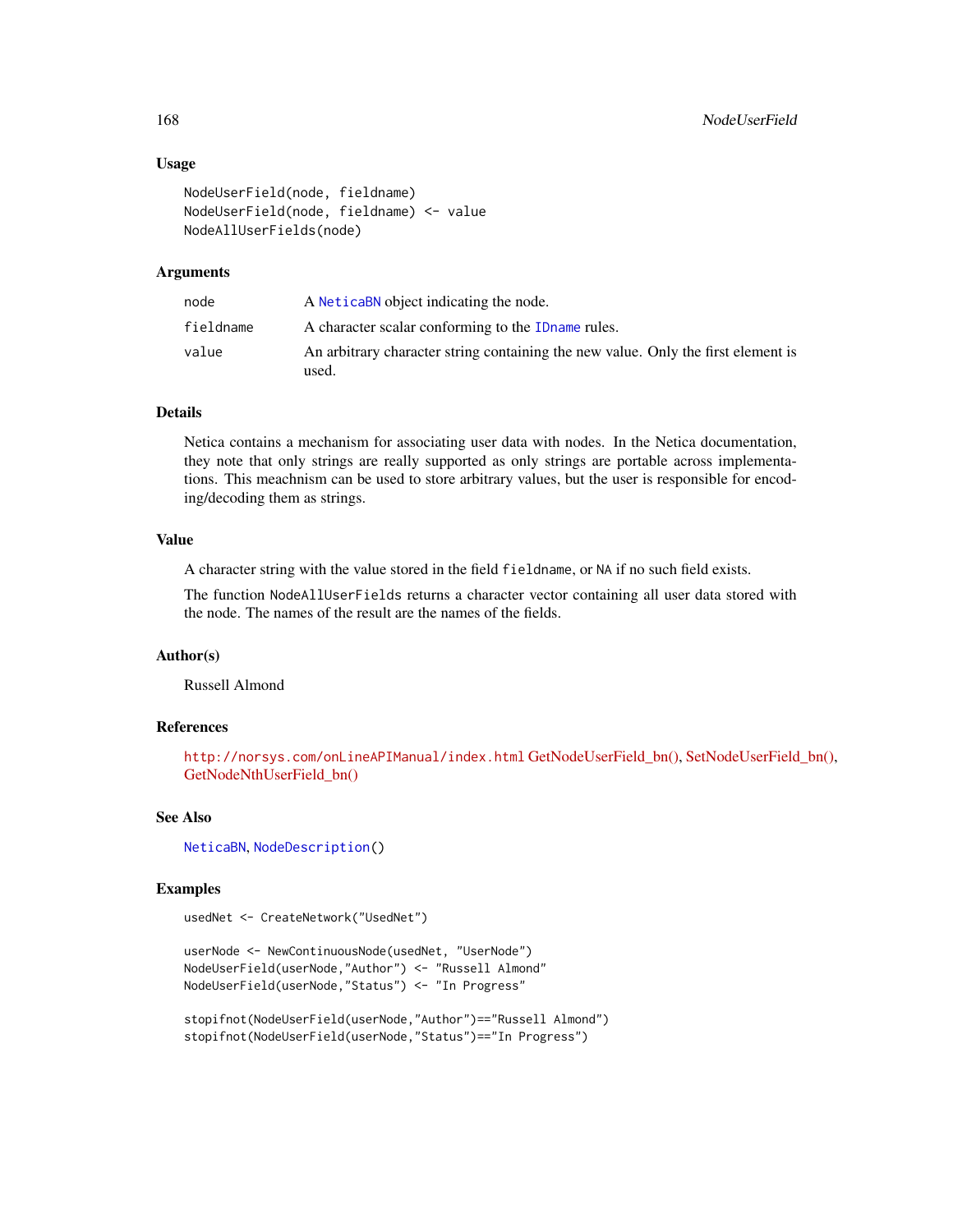#### Node Value 2008 and 2009 and 2009 and 2009 and 2009 and 2009 and 2009 and 2009 and 2009 and 2009 and 2009 and 2009 and 2009 and 2009 and 2009 and 2009 and 2009 and 2009 and 2009 and 2009 and 2009 and 2009 and 2009 and 2009

```
fields <- NodeAllUserFields(userNode)
stopifnot(length(fields)==2)
stopifnot(all(!is.na(match(c("Russell Almond","In Progress"),fields))))
stopifnot(all(!is.na(match(c("Author","Status"),names(fields)))))
```
stopifnot(is.na(NodeUserField(userNode,"gender")))

DeleteNetwork(usedNet)

| NodeValue |
|-----------|
|-----------|

Sets the numeric value of a continuous node

#### **Description**

This enters a numeric value (finding) for a continuous node or a discrete node which has numeric values assigned to the states.

#### Usage

NodeValue(node) NodeValue(node) <- value

### Arguments

| node  | An active Netical Node object that references the node. The node should be con- |
|-------|---------------------------------------------------------------------------------|
|       | tinuous or have a numeric value associated with each level (see NodeLevels).    |
| value | A real value for the node.                                                      |

#### Details

The behavior of the levels depends on whether the node is discrete ([is.discrete\(](#page-70-0)node)==TRUE) or continuous ([is.discrete\(](#page-70-0)node)==TRUE).

Discrete. For if node is a discrete node, then the states of node must have been assigned numeric values with [NodeLevels\(](#page-146-0)node) in order for NodeValue() to make sense. If all states have not been assigned values, NodeValue() will generate an error.

If the value of the node is determined, either because the value of the node has been set with [NodeFinding\(](#page-139-0)) or because the value can be determined exactly from the value of other nodes in the network (through logical probability distributions or formulae), then NodeValue(node) will return the value associated with the state of the node. Otherwise, it will return NA.

The expression NodeValue(node)<-value, can be used to set the value of node to the state associate with the numerical value. If value does not correspond to one of the node levels, this will generate an error.

**Continuous.** For continuous nodes, [NodeFinding\(](#page-139-0)node) returns the value associated with the node, either set with a previous call to NodeValue(node)<-value, or which can be determined through formulae.

The expression NodeValue(node)  $\leq$  value will set the value (the equivalent of a finding for a discrete node) to value. If node has been associated with cut scores through a previous call to [NodeLevels\(](#page-146-0)node), then this will also associate a finding with the node.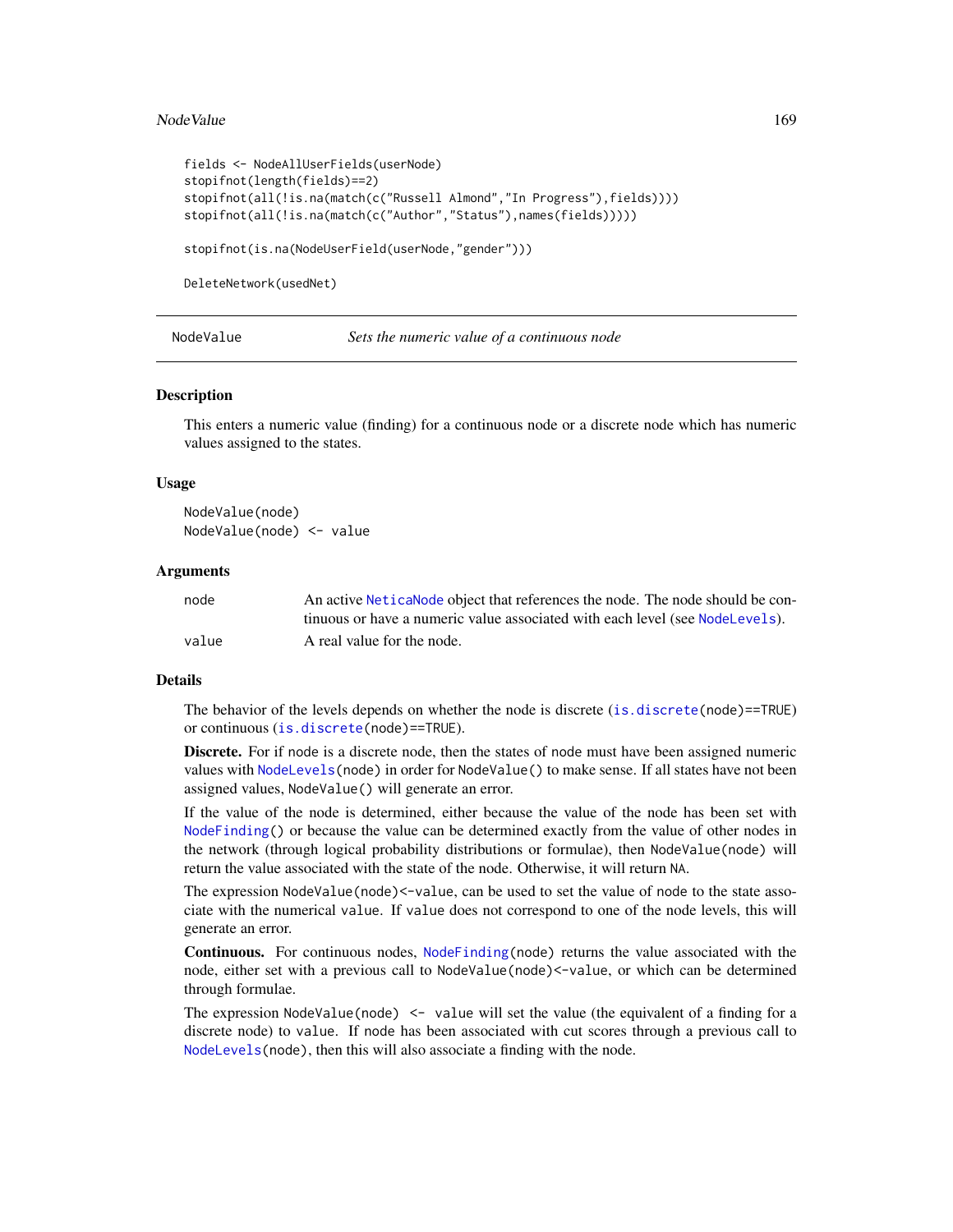# Value

The function NodeValue(node) returns the value of node if that can be determined (see Details) or NA if it cannot. It may generate an error if node is discrete and has not had numeric values associated with its states.

The expression NodeValue(node) <- value returns node.

### **Note**

Netica manual is not particularly clear on how continuous nodes are handled.

### Author(s)

Russell Almond

### References

```
http://norsys.com/onLineAPIManual/index.htmlGetNodeValueEntered_bn(),EnterNode-
Value_bn()
```
### See Also

```
NodeFinding(), NodeLevels(), EnterNegativeFinding(), EnterFindings(), RetractNodeFinding(),
NodeStates(), NodeEquation(),is.continuous(), NodeExpectedValue(), NodeBeliefs()
```
# Examples

```
aNet <- CreateNetwork("aNet")
dTheta <- NewDiscreteNode(aNet, "ThetaD",
          c("neg2","neg1","zero","pos1","pos2"))
NodeLevels(dTheta) <- c(-2,-1,0,1,2)
NodeFinding(dTheta) <- "pos1"
stopifnot(NodeValue(dTheta)==1)
NodeValue(dTheta) <- 0
stopifnot(NodeFinding(dTheta)=="zero")
cat("This next statement generates an error as 1/2 is not a legal value.")
stopifnot(class(try(NodeValue(dTheta) <- 1/2)) == "try-error")
```

```
cTheta <- NewContinuousNode(aNet, "ThetaC")
NodeLevels(cTheta) <- qnorm(c(.001,1/5,2/5,2/5,4/5,.999))
## Netica doesn't allow - sign or decimal point in state name, need to
## jump through a few hoops here.
midpoints \le round(qnorm((1:5)/5-.1),2)
NodeStates(cTheta) <- sub(".","o",
    paste(ifelse(midpoints<0,"n","p"),abs(midpoints),sep=""),
    fixed=TRUE)
```

```
NodeValue(cTheta) <- -1
```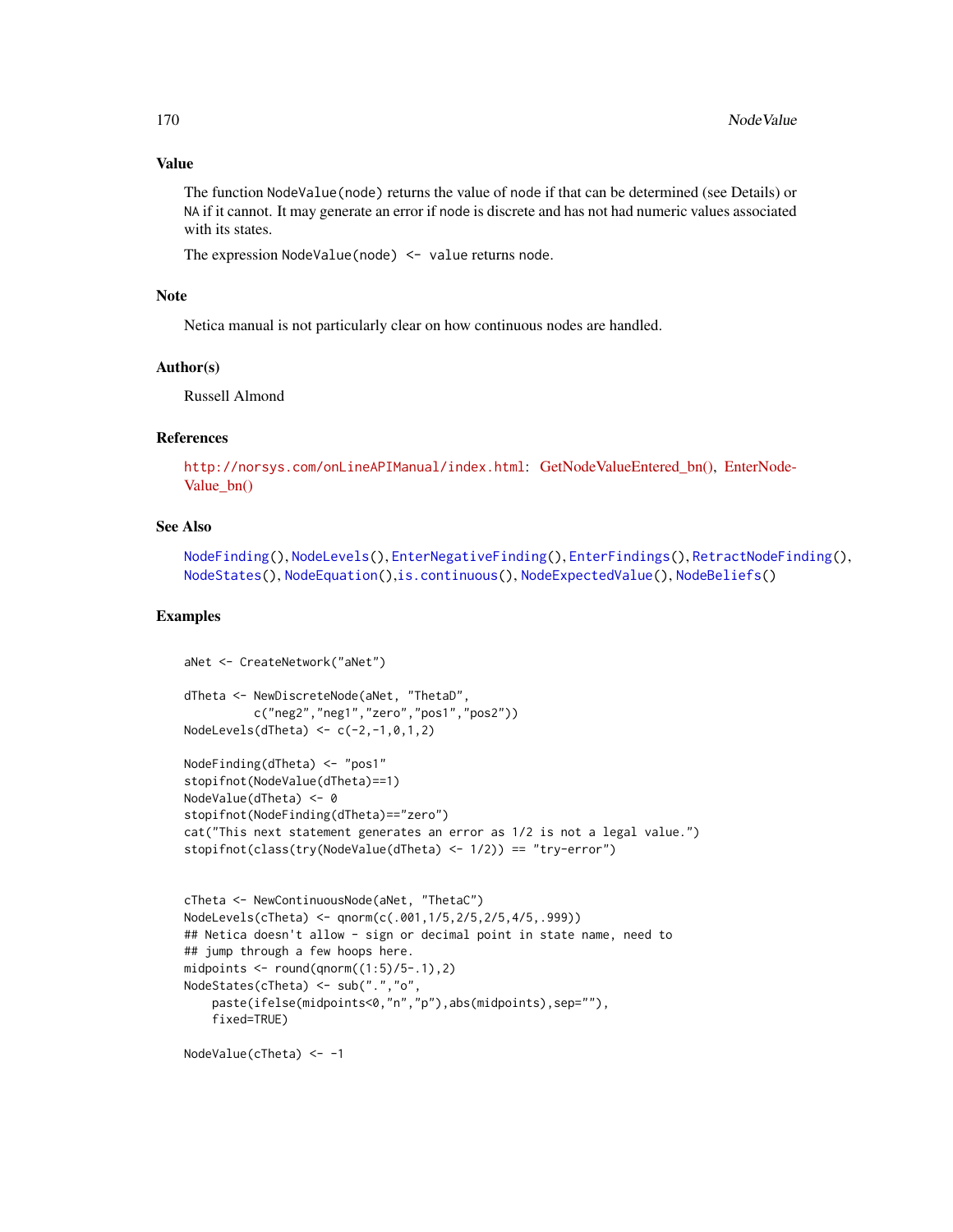#### NodeVisPos 171

```
stopifnot(NodeFinding(cTheta)=="n1o28")
NodeFinding(cTheta) <- "p0"
## No value associated with this finding.
stopifnot(is.na(NodeValue(cTheta)))
```
DeleteNetwork(aNet)

<span id="page-170-0"></span>NodeVisPos *Gets, sets the visual position of the node on the Netica display.*

# Description

When displayed in the GUI, Netica nodes have a position. The NodeVisPos() attribute controls where the node will be displayed.

### Usage

NodeVisPos(node) NodeVisPos(node) <- value

# Arguments

| node  | A Netica Node object whose position is to be determined.             |
|-------|----------------------------------------------------------------------|
| value | A numeric vector of length 2 giving the \$x\$ and \$y\$ coordinates. |

#### Details

The visual position of the node doesn't make much different in RNetica, as R does not display the node. However, it will control the appearence when the node is loaded into the Netica GUI.

# Value

A numeric vector of length 2 with names "x" and "y".

### Note

The minimum possible node position appears to be  $(0,0)$  and the maximum is never stated. Netica appears to round positions to the nearest integer. Also, if the position appears too close to the boarder (Netica positions the center of the node), Netica will move it away from the edge.

# Author(s)

Russell Almond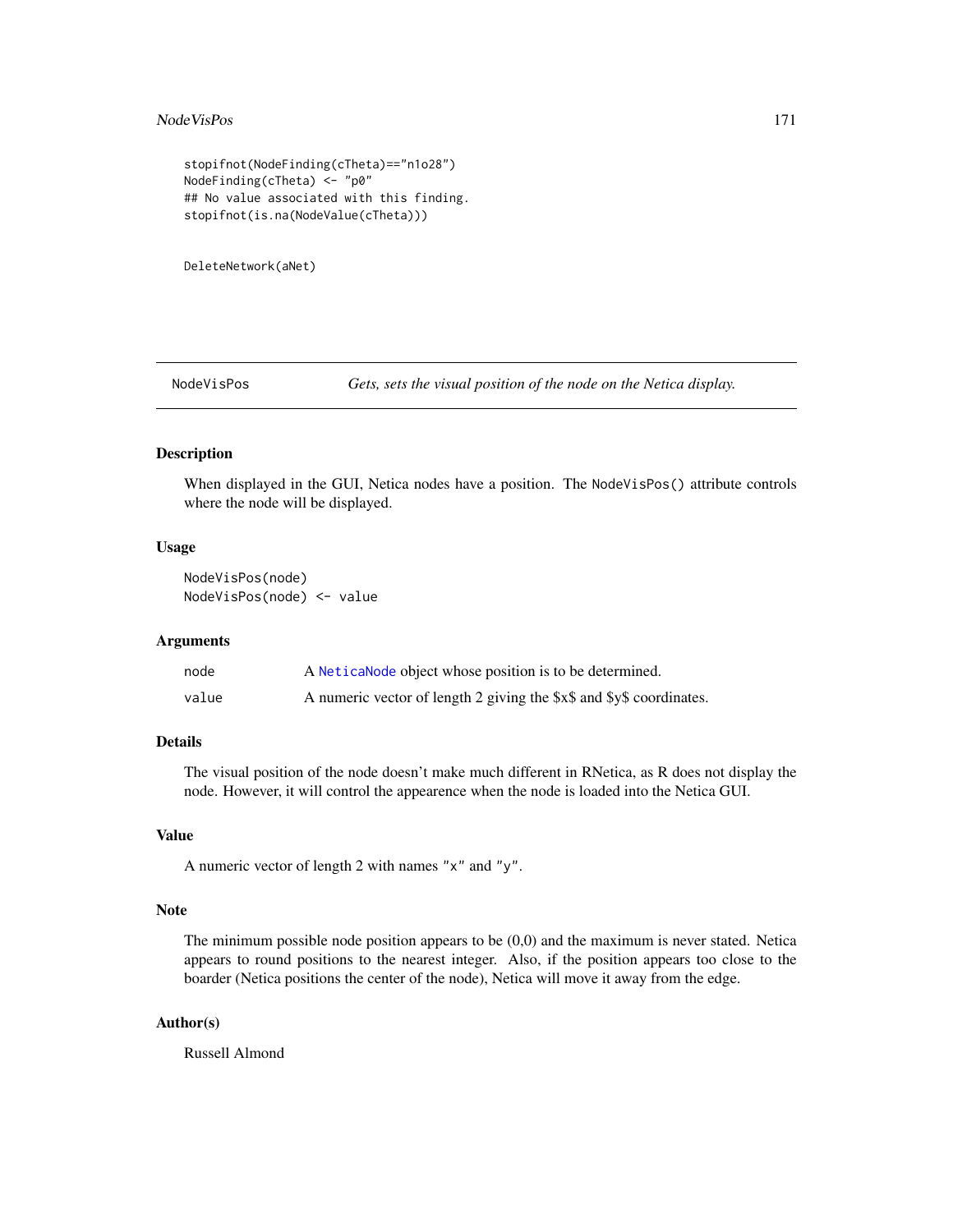# References

<http://norsys.com/onLineAPIManual/index.html>: [GetNodeVisPosition\\_bn\(\),](http://norsys.com/onLineAPIManual/functions/GetNodeVisPosition_bn.html) [SetNodeVisPo](http://norsys.com/onLineAPIManual/functions/SetNodeVisPosition_bn.html)[sition\\_bn\(\),](http://norsys.com/onLineAPIManual/functions/SetNodeVisPosition_bn.html)

# See Also

[NeticaNode](#page-106-0), [NodeVisPos\(](#page-170-0))

# Examples

```
pnet <- CreateNetwork("PositionNet")
pnode <- NewDiscreteNode(pnet,"PlaceMe")
NodeVisPos(pnode) <- c(100,300)
pos <- NodeVisPos(pnode)
stopifnot(
  pos["x"] ==100,
  pos["y"] ==300
)
## Netica rounds nonitenger positions.
NodeVisPos(pnode) <- c(74.3,88.8)
pos <- NodeVisPos(pnode)
stopifnot(
  pos["x"] ==74,
  pos["y"] ==88
)
## Warning, setting a node too close to the edge can cause Netica to
## reposition the node
NodeVisPos(pnode) <- c(1,1)
pos <- NodeVisPos(pnode)
stopifnot(
  pos["x"] >1,
  pos["y"] >1
)
DeleteNetwork(pnet)
```
NodeVisStyle *Gets/sets the nodes visual appearence in Netica.*

# **Description**

Netica internally has a number of styles it can use to draw a node, thes including, "Default", "Absent", "Shape", "LabeledBox", "BeliefBars", "BeliefLine", and "Meter". The function NodeVisStyle() returns how the node will be displayed, or sets how it will be displayed.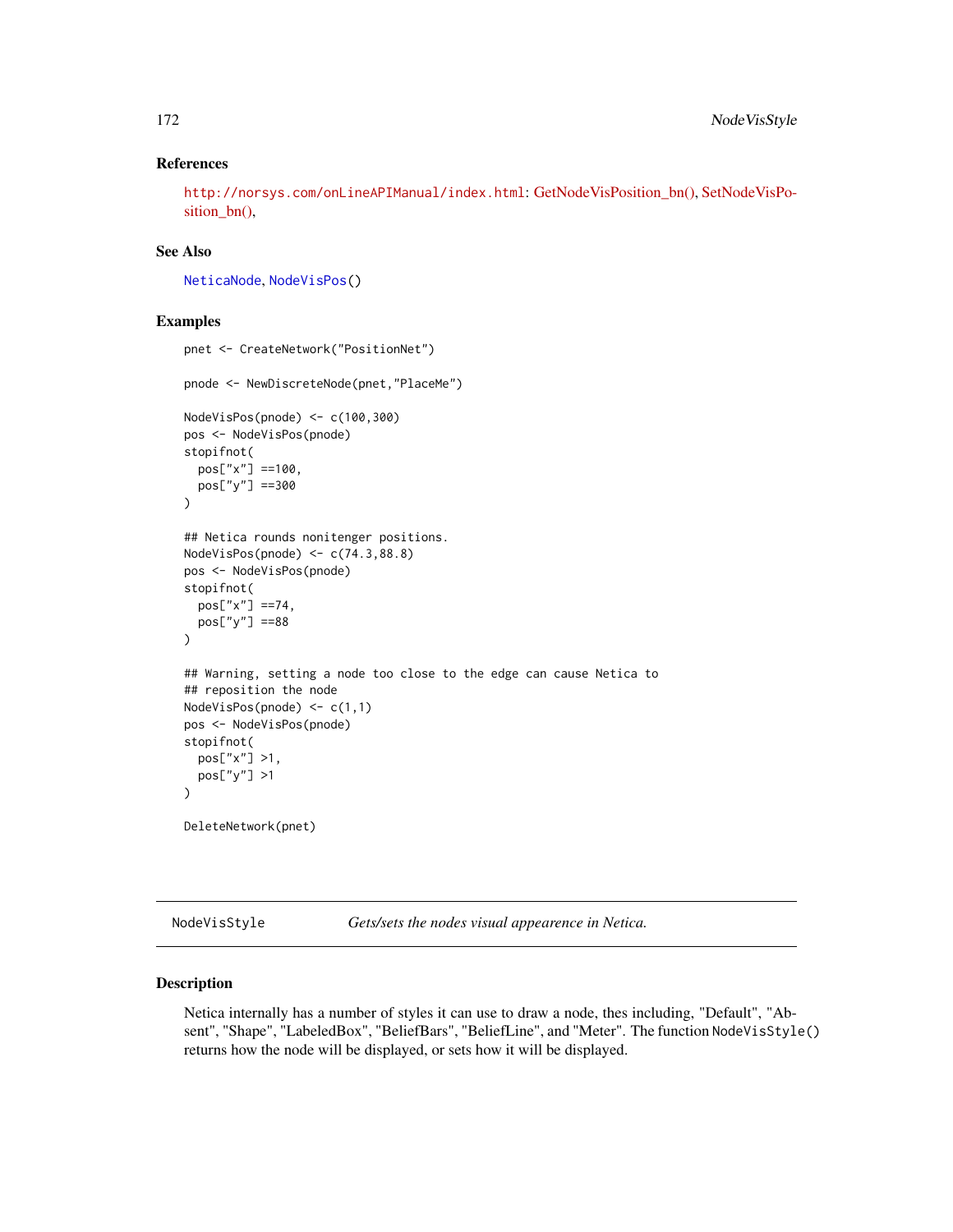# Node VisStyle 173

### Usage

NodeVisStyle(node) NodeVisStyle(node) <- value

#### Arguments

| node  | A Netica Node object whose style is to be determined.                        |
|-------|------------------------------------------------------------------------------|
| value | A character string giving the new style. Must be one of "Default", "Absent", |
|       | "Shape", "LabeledBox", "BeliefBars", "BeliefLine", or "Meter".               |

# Details

The visual style of the node doesn't make much different in RNetica, as R does not display the node. However, it will control the appearence when the node is loaded into the Netica GUI.

# Value

A character string which is one of the values "Default", "Absent", "Shape", "LabeledBox", "Belief-Bars", "BeliefLine", or "Meter", or NA if an error occured.

The setter method returns the modified node object.

# Note

The Netica documentation indicates that in the future additionl parameters can be added to the style, for example: "LabeledBox,CornerRoundingRadius=3,LineThickness=2"

# Author(s)

Russell Almond

### References

<http://norsys.com/onLineAPIManual/index.html>: [GetNodeVisStyle\\_bn\(\),](http://norsys.com/onLineAPIManual/functions/GetNodeVisStyle_bn.html) [SetNodeVisStyle\\_bn\(\),](http://norsys.com/onLineAPIManual/functions/SetNodeVisStyle_bn.html)

# See Also

[NeticaNode](#page-106-0), [NodeVisPos\(](#page-170-0))

### Examples

```
snet <- CreateNetwork("StylishNet")
```
snode <- NewDiscreteNode(snet,"StyleMe") stopifnot(NodeVisStyle(snode)=="Default")

```
NodeVisStyle(snode) <- "Meter"
stopifnot(NodeVisStyle(snode)=="Meter")
```
DeleteNetwork(snet)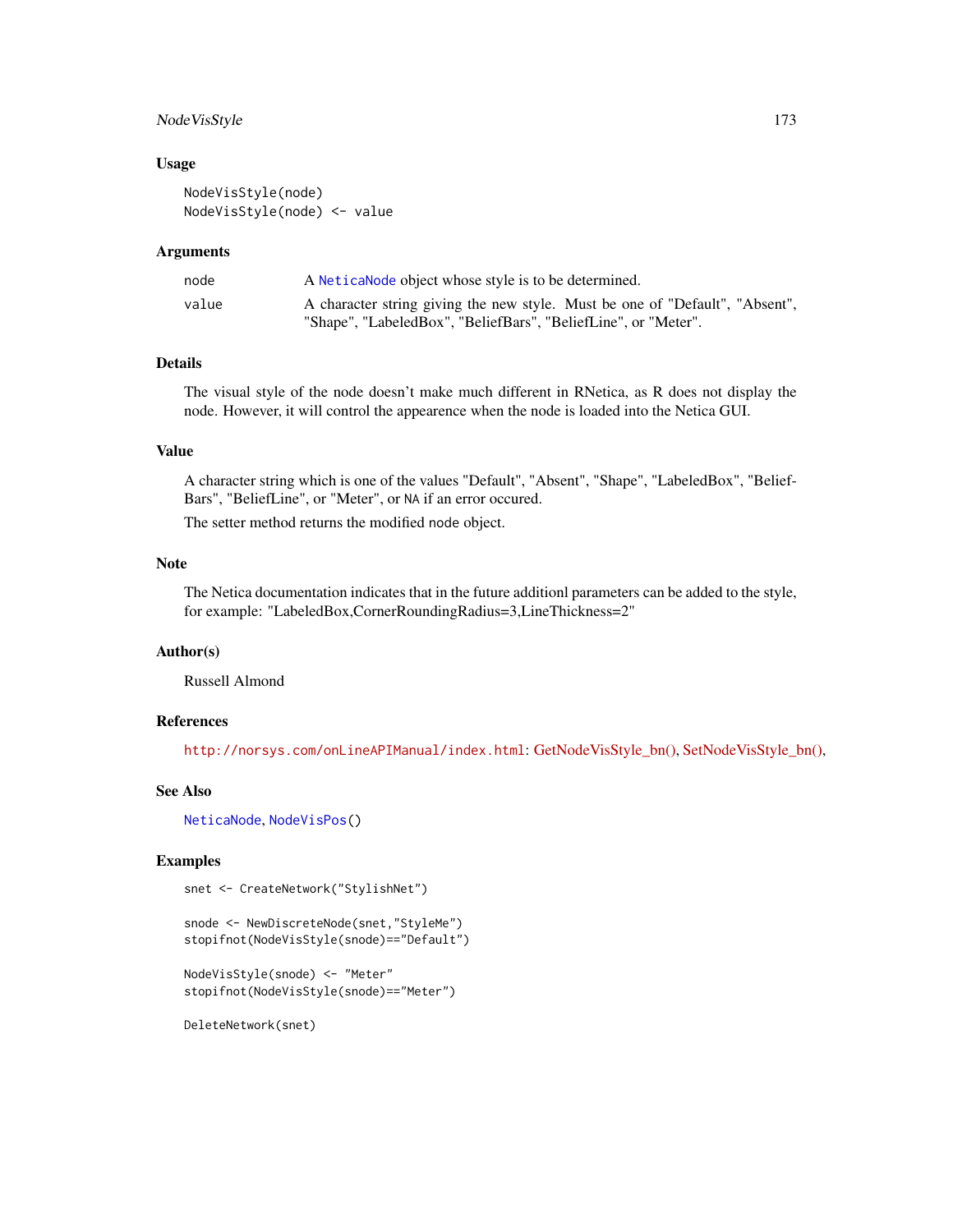#### <span id="page-173-0"></span>**Description**

A conditional probability table (CPT) represents a collection of probability distribution, one for each configuration of the parent variables. This function normalizes the CPT, insuring that the probabilities in each conditional distribution sum to 1.

#### Usage

```
normalize(cpt)
## S3 method for class 'CPF'
normalize(cpt)
## S3 method for class 'data.frame'
normalize(cpt)
## S3 method for class 'CPA'
normalize(cpt)
## S3 method for class 'array'
normalize(cpt)
## S3 method for class 'matrix'
normalize(cpt)
## Default S3 method:
normalize(cpt)
```
#### Arguments

cpt A conditional probability table stored in either array ([CPA](#page-29-0) format) or data frame ([CPF](#page-31-0) format). A general data vector is treated like an unconditional probability vector.

# Details

The normalize function is a generic function which attempts to normalize a conditional probability distribution.

A conditional probability table in RNetica is represented in one of two ways. In the conditional probability array (CPA) the table is represented as a  $p + 1$  dimensional array. The first p dimensions correspond to configurations of the parent variables and the last dimension the child value. The normalize.CPA method adjusts the data value so that the sum across all of the child states is 1. Thus, apply( $result,1:p,sum)$  should result in a matrix of 1's. The method normalize.array first coerces its argument into a CPA and then applies the normalize.CPA method.

The second way to represent a conditional probability table in RNetica is to use a data frame ([CPF](#page-31-0)). Here the factor variables correspond to a configuration of the parent states, and the numeric columns correspond to states of the child varaible. Each row corresponds to a particular configuration of parent variables and the numeric values should sum to one. The normalize.CPF function makes sure this constraint holds. The method normalize.data.frame first applies as.CPF() to make the data frame into a CPF.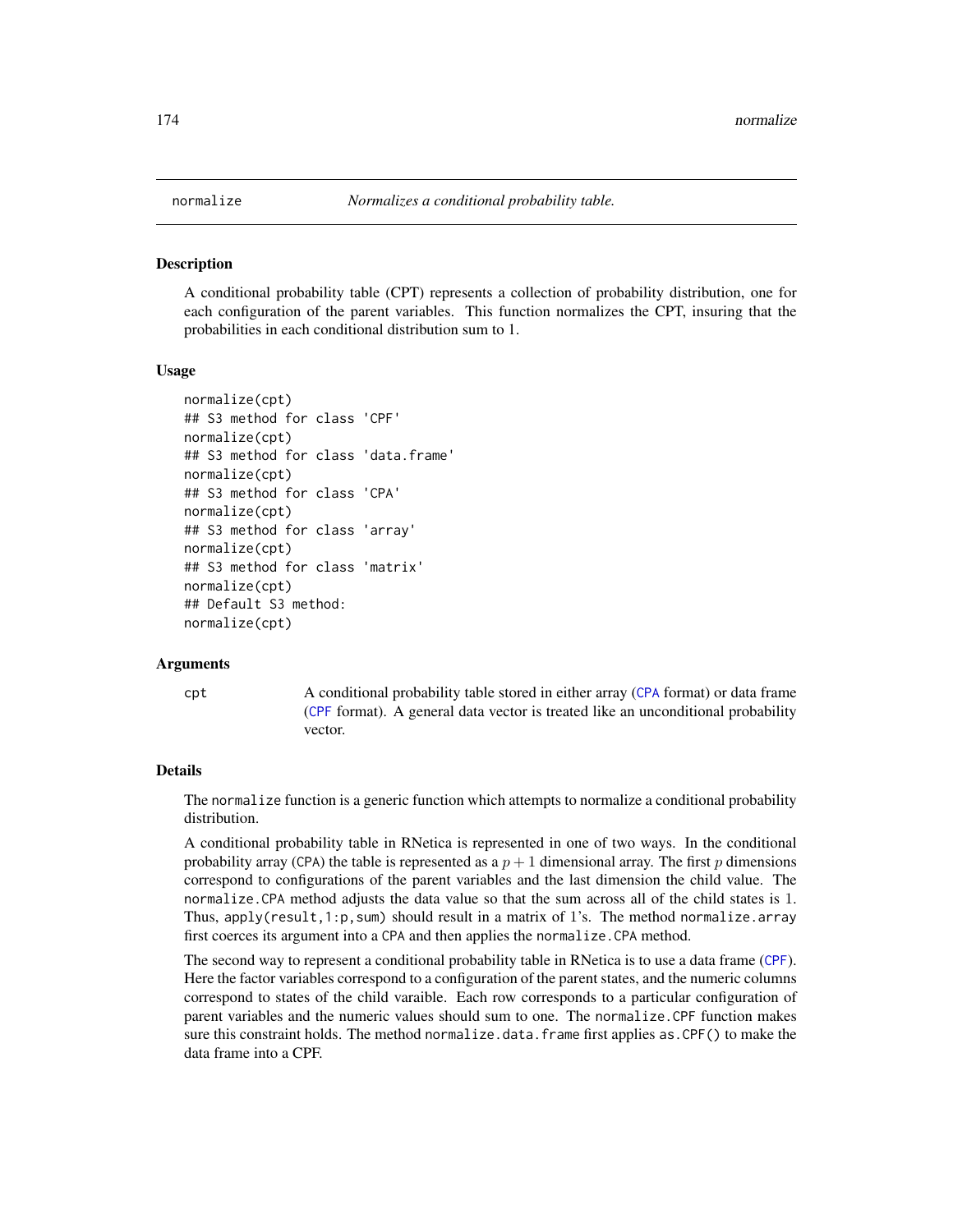#### normalize the contract of the contract of the contract of the contract of the contract of the contract of the contract of the contract of the contract of the contract of the contract of the contract of the contract of the

The method normalize.matrix ensures that the row sums are 1. It does not change the class. The default method only works for numeric objects. It ensures that the total sum is 1. NA's are not allowed and will produce a result that is all NAs.

### Value

An object with similar properities to cpt, but adjusted so that probabilities sum to one.

For normalize.CPA and normalize.array an normalized CPA array.

For normalize.CPF and normalize.data.fram an normalized CPF data frame.

For normalize.matrix an matrix whose row sums are 1.

For normalize.default a numeric vector whose values sum to 1.

### Note

May be other functions for CPTs later.

### Author(s)

Russell Almond

# See Also

[NodeProbs\(](#page-157-0))

# Examples

```
n14 \le normalize(1:4)
stopifnot (abs(sum(n14)-1.0) <.0001)
normalize(matrix(1:6,2,3))
normalize(array(1:24,c(4,3,2)))
arr < -array(1:24, c(4,3,2)),
             list(a=c("A1","A2","A3","A4"),
                  b=c("B1","B2","B3"),
                  c=c("C1","C2")))
arr <- as.CPA(arr)
narr <- normalize(arr)
stopifnot(
  is(narr,"CPA"), is(narr,"array"),
  all(abs(apply(narr,1:2,sum)-1) <.0001)
)
arf <- as.CPF(arr)
narf <- normalize(arf)
stopifnot(
  is(narf,"CPF"), is(narf,"data.frame"),
  all(abs(apply(narf[sapply(narf,is.numeric)],1,sum)-1) <.0001)
)
df2 <- data.frame(parentval=c("a","b"),
```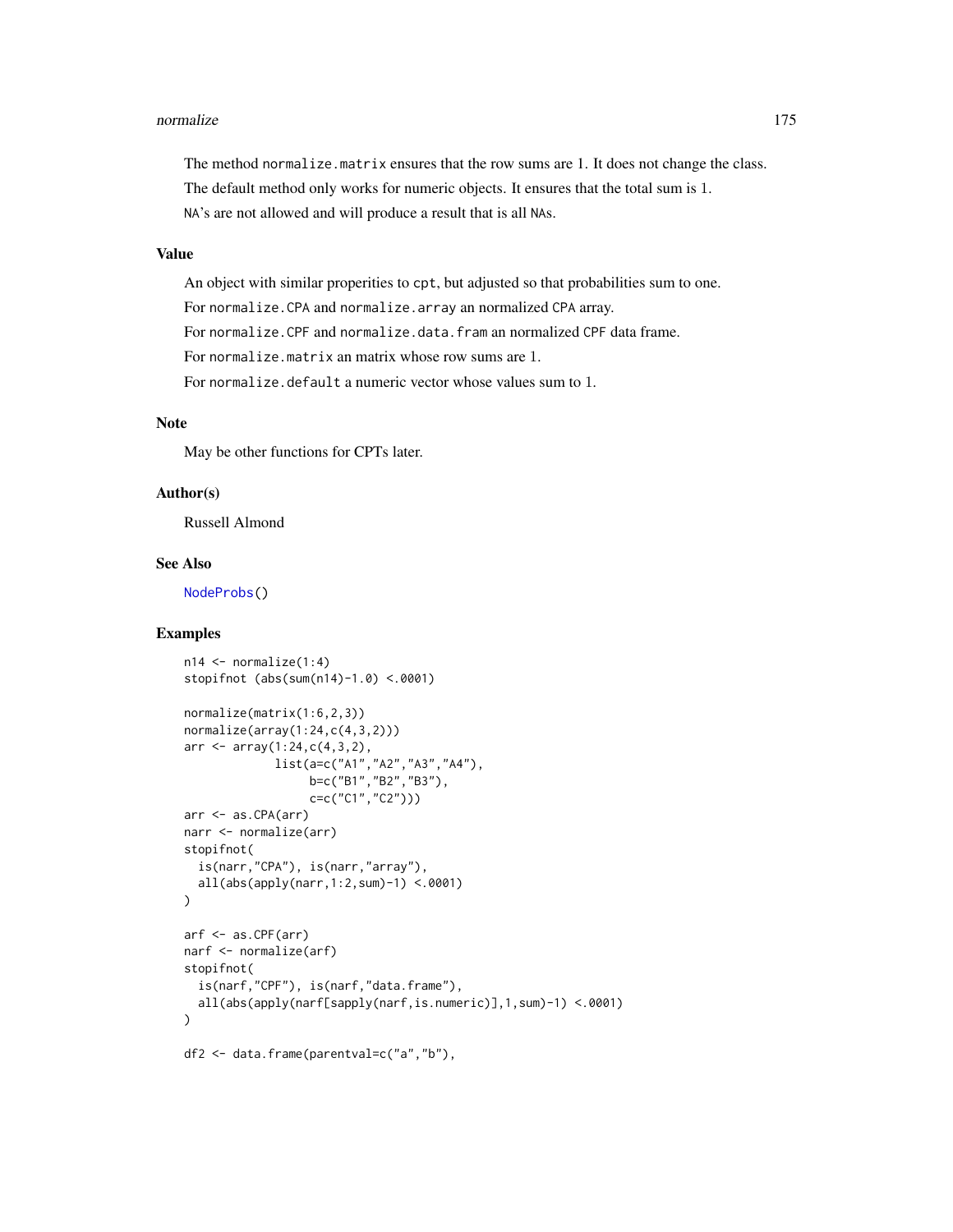#### 176 **ParentStates**

```
prob.true=c(1,1),prob.false=c(1,1))
ndf2 <- normalize(df2)
stopifnot(
 is(ndf2,"CPF"), is(ndf2,"data.frame"),
 all(abs(apply(ndf2[2:3],1,sum)-1) <.0001)
)
```
ParentStates *Returns a list of the names of the states of the parents of a Netica node.*

# Description

This function returns a list each of whose elements is a character vector giving the states of the par-ent variables (i.e., the result of calling [NodeStates\)](#page-161-1) on each of the elements of NodeParents (node)). The names of this list are the names assiged to the edges through [NodeInputNames\(](#page-142-0)node), or the names of the parent variables if edge names were not supplied.

# Usage

ParentStates(node) ParentNames(node)

### Arguments

node An active [NeticaNode](#page-106-0) object whose parent states are to be determined.

# Value

For ParentStates(node), named list where each element correponds to the states of a parent variable. If node has no parents, it returns a list of length 0.

The function ParentName(node) returns names(ParentNames(node), only is faster.

# Note

This is a slightly more sophisticated version of lapply(NodeParents(node), NodeStates). It does minimal checking so that it can be fast.

# Author(s)

Russell Almond

# See Also

[NodeStates\(](#page-161-1)), [NodeParents\(](#page-155-0)), [NodeInputNames\(](#page-142-0))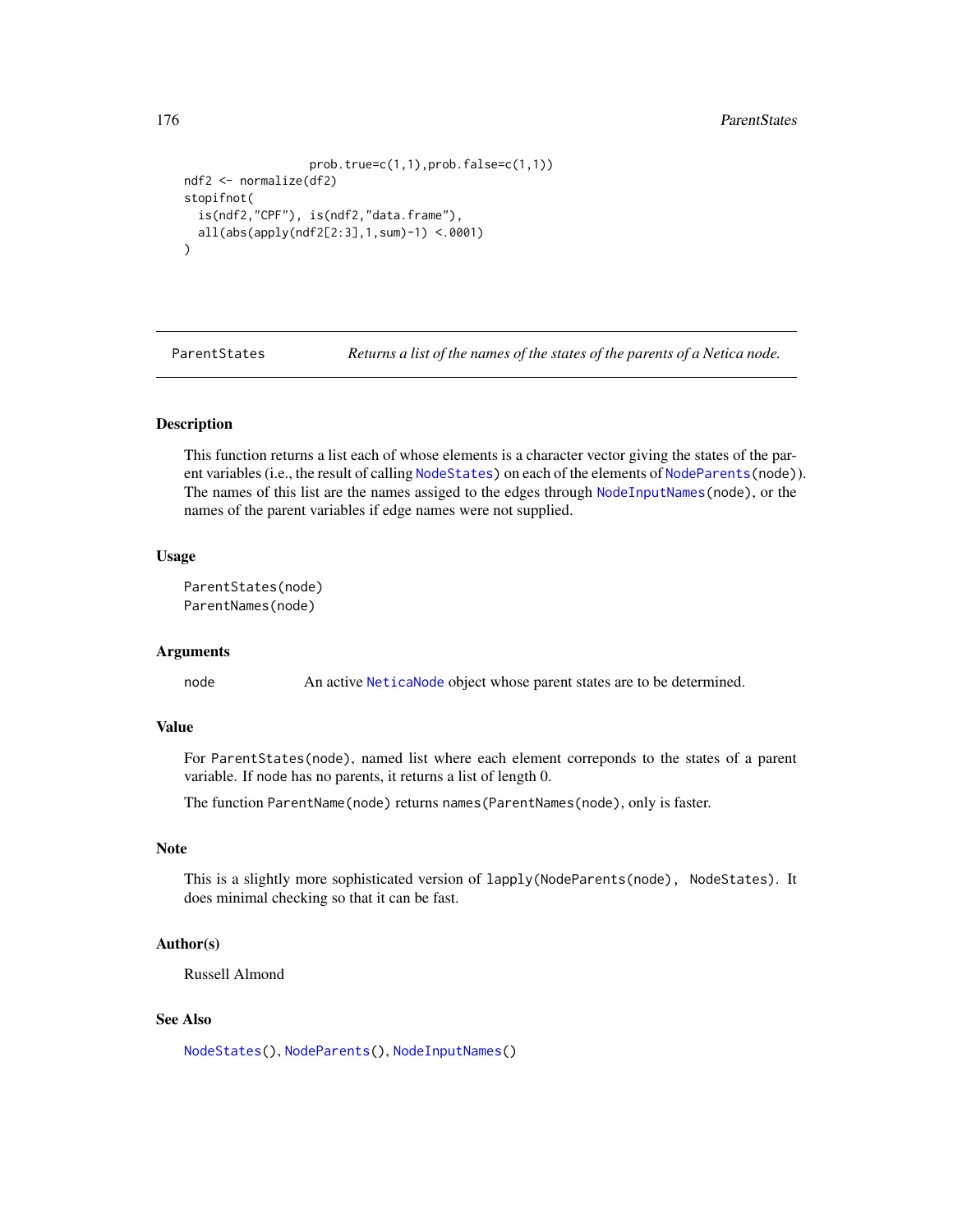# ReadFindings 177

# Examples

```
abc1 <- CreateNetwork("ABC1")
A <- NewDiscreteNode(abc1,"A",c("A1","A2","A3","A4"))
B <- NewDiscreteNode(abc1,"B",c("B1","B2","B3"))
C <- NewDiscreteNode(abc1,"C",c("C1","C2"))
stopifnot(
  length(ParentStates(A)) == 0
\mathcal{L}AddLink(A,B)
Bpars <- ParentStates(B)
stopifnot(
  length(Bpars) == 1,
  names(Bpars) == "A",
  Bpars$A==NodeStates(A)
\mathcal{L}AddLink(A,C)
AddLink(B,C)
NodeInputNames(C) <- c("A_type","B_type")
Cpars <- ParentStates(C)
stopifnot(
  length(Cpars) == 2,
  names(Cpars) == c("A_type","B_type"),
  Cpars[[1]]==NodeStates(A),
  Cpars$B_type==NodeStates(B)
\mathcal{L}DeleteNetwork(abc1)
```
<span id="page-176-0"></span>

ReadFindings *Retrieves a record from a Netica Case Stream*

# Description

This function reads a row from a netica case stream and instantiates the values of the listed nodes to the values found in that row of the case stream.

# Usage

```
ReadFindings(nodes, stream, pos = "NEXT", add = FALSE)
```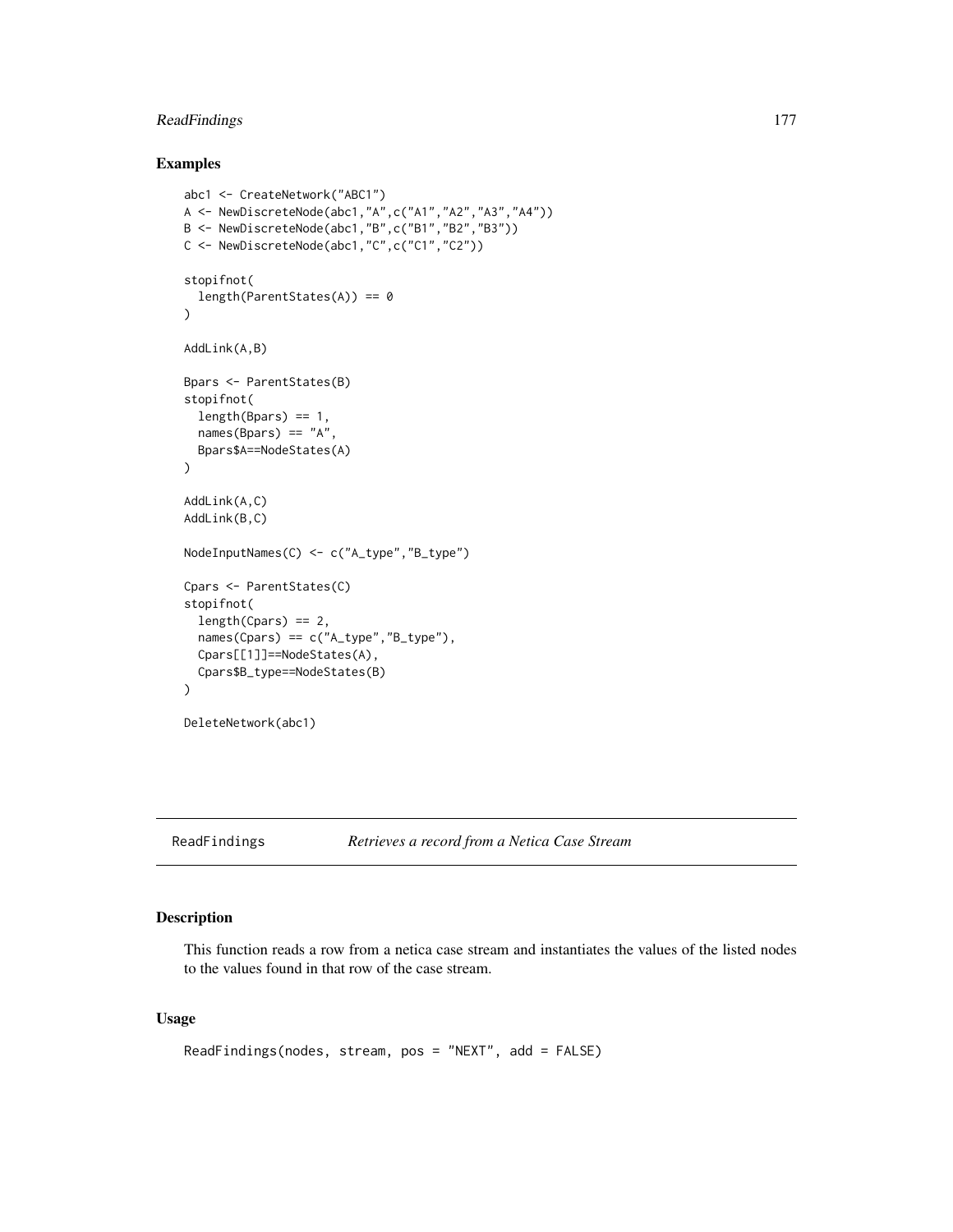### **Arguments**

| nodes  | The a list of active NeticaNode objects to be read. The findings of these nodes<br>will be modified by this call.                                                                                                                                                                                                                                                                                                           |
|--------|-----------------------------------------------------------------------------------------------------------------------------------------------------------------------------------------------------------------------------------------------------------------------------------------------------------------------------------------------------------------------------------------------------------------------------|
| stream | A NeticaCaseStream object which references the file or string object to be read<br>from.                                                                                                                                                                                                                                                                                                                                    |
| pos    | A character or integer scalar. This should almost certainly be one of the two<br>string values "FIRST" or "NEXT". It also can be an integer giving the position<br>(in characters) where to start the machine. This is likely to produce surprizing re-<br>sults unless the integer value is a value obtained from calling getCaseStreamPos<br>on this stream earlier after a call to either ReadFindings or WriteFindings. |
| add    | A logical scalar. If true, the findings from the case stream are added to the<br>existing node. If false, they are ignored.                                                                                                                                                                                                                                                                                                 |

# Details

A case file is a table where the rows represent cases, and the columns represent variables. ReadFindings reads a row out the table and instantiates ([NodeFinding](#page-139-0)) the nodes in nodeset to those values. If a the value corresponding a node is the value of [CaseFileMissingCode\(](#page-19-0)), then it is not instantiated. The values in the columns are separated by the value of [CaseFileDelimiter\(](#page-19-1)).

If add is false, it will first retract any findings assocated with the nodes in nodeset. If a finding is associated with a node, the the case file would cause it to be set to an inconsistent value, then an error will be generated.

The argument pos determines which record will be read next. If the value is "NEXT" the next code will be read. If the value is "FIRST" the first code will be read. If the value is a positive integer, then the record which starts at that character will be read. On completion of the read, the value of [getCaseStreamPos\(](#page-103-1)stream) is set to the starting position of the last read stream. This is also true when [WriteFindings](#page-188-0) is called. It is almost certainly an error to set the pos argument to anything but either one of the special string constants or a value which was previously cached after calling getCaseStreamPos. If the case stream is at the end, then [getCaseStreamPos\(](#page-103-1)stream) will be set to NA.

There are two special columns in the file. The column "IDnum" contains ID numbers for the cases. The value of [getCaseStreamLastId\(](#page-103-1)stream) is set to the value of this column if it is present in the case stream, otherwise it will be set to -1. The value of the column "NumCases" contains a weight to give to the current row. The value of [getCaseStreamLastFreq\(](#page-103-1)stream) is set to this value, if it is present. The returned stream object will have these updated properties, otherwise it will be set to  $-1$ .

#### Value

Returns the caseOrStream argument invisibly. Note that the values of [getCaseStreamPos\(](#page-103-1)stream) will return the position of the next record or NA if there are no records left in the stream. The values of [getCaseStreamLastId\(](#page-103-1)stream), and [getCaseStreamLastFreq\(](#page-103-1)stream) will be updated to reflect the values from the last read record, or will be -1 if these values are not provided in the stream.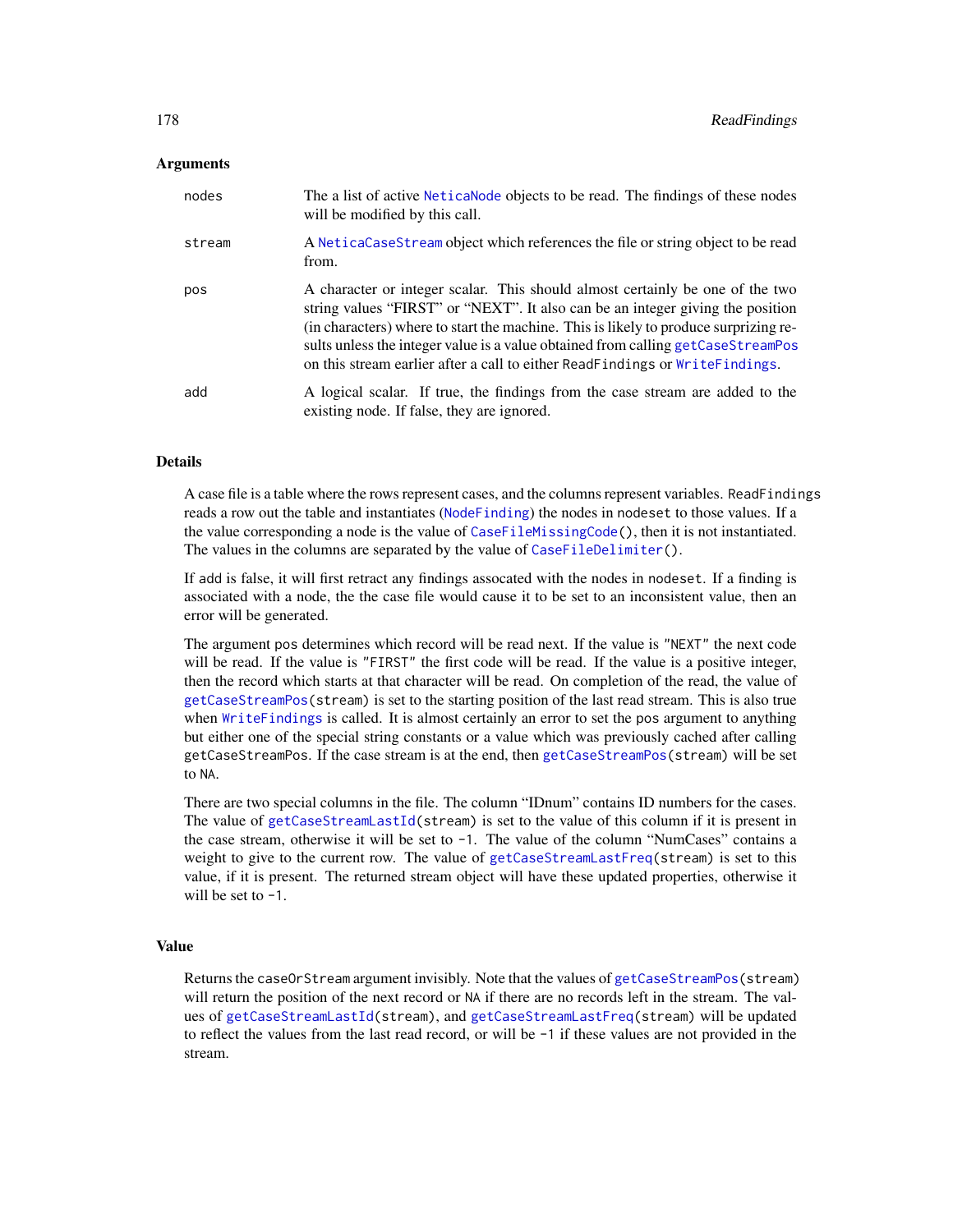# ReadFindings 179

### **Note**

The first time that ReadFindings is called on a stream it must be called with pos="FIRST". Failing to do so produces a fatal error in Netica.

The value of case\_posn returned by the Netica ReadNetFindings2\_bn function (which is the value to which [getCaseStreamPos\(](#page-103-1)stream)) is undocumented. I confirmed with Brent that this is in fact the position in characters from the start of the stream to the record. It is not recommended, however, that program rely on that fact.

The fact that the case positions are difficult to compute makes random access difficult. If it is needed, programmers will need to save the values of [getCaseStreamPos](#page-103-1) on previous calls to ReadFindings or [WriteFindings](#page-188-0). Fetching cases by the ID requires scanning through the case file (see [WithOpenCaseStream](#page-185-0) for an example).

# Author(s)

Russell G. Almond

### References

<http://norsys.com/onLineAPIManual/index.html>: [ReadNetFindings2\\_bn\(\)](http://norsys.com/onLineAPIManual/functions/ReadNetFindings2_bn.html)

### See Also

[CaseFileDelimiter](#page-19-1), [CaseFileMissingCode](#page-19-0), [NodeFinding](#page-139-0), [RetractNetFindings](#page-179-1) [ReadFindings](#page-176-0), [NeticaCaseStream](#page-103-0), [WithOpenCaseStream](#page-185-0)

# Examples

```
abc <- CreateNetwork("ABC")
A <- NewDiscreteNode(abc,"A",c("A1","A2","A3","A4"))
B <- NewDiscreteNode(abc,"B",c("B1","B2","B3"))
C <- NewDiscreteNode(abc,"C",c("C1","C2"))
AddLink(A,B)
AddLink(A,C)
AddLink(B,C)
## Input filename
## Note, this is a cached copy of the file written in the WriteFindings
## documentation.
casefile <- paste(library(help="RNetica")$path,
                           "testData","abctestcases.cas",
                           sep=.Platform$file.sep)
filestream <- CaseFileStream(casefile)
## Case 1
filestream <- ReadFindings(list(A,B,C),filestream,"FIRST")
stopifnot( NodeFinding(A) == "A1",NodeFinding(B) == "B1",
           NodeFinding(C) == "C1",
           getCaseStreamLastId(filestream)==1001,
```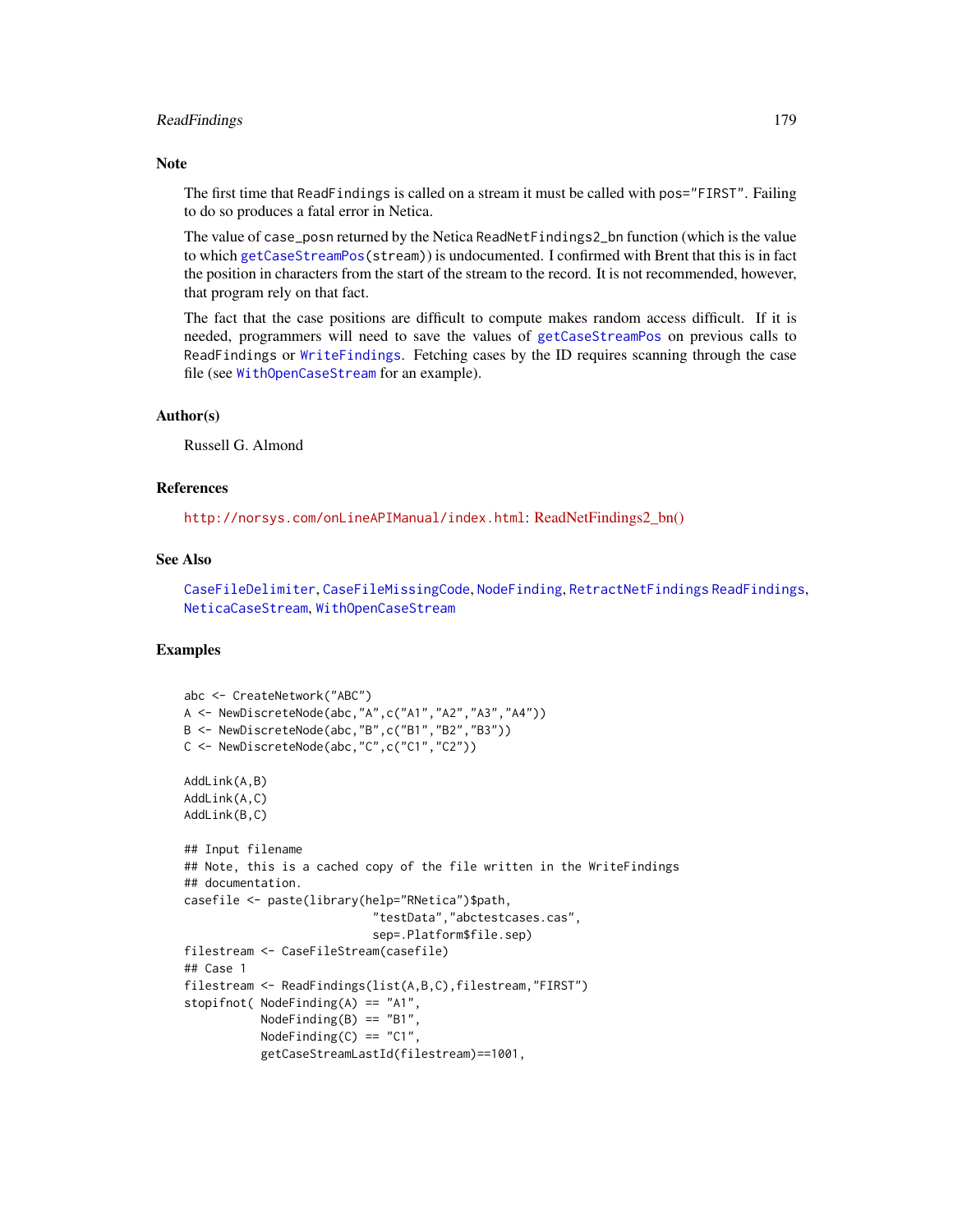```
abs(getCaseStreamLastFreq(filestream)-1.0) < .0001)
pos1 <- getCaseStreamPos(filestream)
## Case 2
filestream <- ReadFindings(list(A,B,C),filestream,"NEXT")
stopifnot( NodeFinding(A) == "A2",NodeFinding(B) == "B2",NodeFinding(C) == "C2",
           getCaseStreamLastId(filestream)==1002,
           abs(getCaseStreamLastFreq(filestream)-2.0) < .0001)
## Case 3
filestream <- ReadFindings(list(A,B,C),filestream,"NEXT")
stopifnot( NodeFinding(A) == "A3",
           NodeFinding(B) == "B3",
          NodeFinding(C) == "@NO FINDING",
           getCaseStreamLastId(filestream)==1003,
           abs(getCaseStreamLastFreq(filestream)-1.0) < .0001)
## At end of file
filestream <- ReadFindings(list(A,B,C),filestream,"NEXT")
stopifnot(is.na(getCaseStreamPos(filestream)))
## Restart from Case 1
filestream <- ReadFindings(list(A,B,C),filestream,"FIRST")
stopifnot( NodeFinding(A) == "A1",
          NodeFinding(B) == "B1",
          NodeFinding(C) == "C1",getCaseStreamLastId(filestream)==1001,
           abs(getCaseStreamLastFreq(filestream)-1.0) < .0001,
           pos1 == getCaseStreamPos(filestream))
##Clean Up
CloseCaseStream(filestream)
DeleteNetwork(abc)
```
<span id="page-179-0"></span>RetractNodeFinding *Clears any findings for a Netica node or network.*

# <span id="page-179-1"></span>Description

The function Retract[NodeFinding\(](#page-139-0)node) clears any findings or virtual findings set with NodeFinding(), [EnterNegativeFinding\(](#page-42-0)) or [NodeLikelihood\(](#page-149-0)) and associated with node. The function RetractNetFindings(net) clears any findings associated with any node in the network.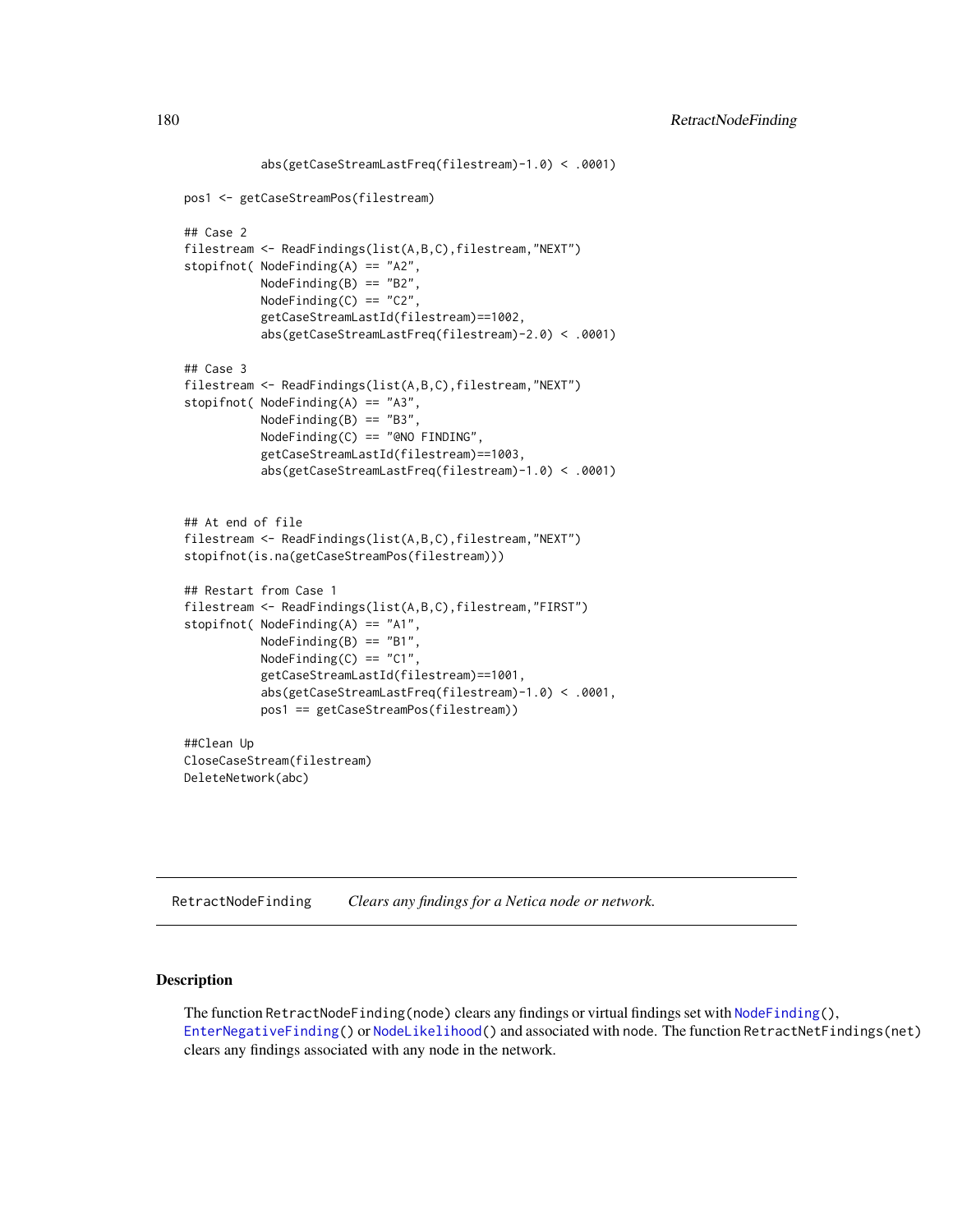# <span id="page-180-0"></span>RetractNodeFinding 181

#### Usage

```
RetractNodeFinding(node)
RetractNetFindings(net)
```
#### Arguments

| node | An active Netica Node whose findings are to be retracted. |
|------|-----------------------------------------------------------|
| net  | An active Netical BN whose findings are to be retracted.  |

# Details

This is an undo function for [NodeFinding\(](#page-139-0)), [EnterNegativeFinding\(](#page-42-0)) or [NodeLikelihood\(](#page-149-0)). In particular, it allows for entering hypothesized findings for various calculations.

# Value

Returns its argument invisibly.

# Note

If [SetNetworkAutoUpdate\(](#page-63-0)) has been set to TRUE, then this function could take some time as each finding is individually propagated. Consider wrapping multiple calls setting NodeFinding() in WithoutAutoUpdate(net, ...).

The Netica functions for setting node findings require the programmer to call RetractNodeFindings\_bn() before setting values to clear out old findings. The RNetica functions do this internally, so the user does not need to worry about this.

# Author(s)

Russell Almond

# References

<http://norsys.com/onLineAPIManual/index.html>: [RetractNetFindings\\_bn\(\),](http://norsys.com/onLineAPIManual/functions/RetractNetFindings_bn.html) [RetractNodeFind](http://norsys.com/onLineAPIManual/functions/RetractNodeFindings_bn.html)[ings\\_bn\(\)](http://norsys.com/onLineAPIManual/functions/RetractNodeFindings_bn.html)

# See Also

[NeticaBN](#page-101-0), [NodeBeliefs\(](#page-128-0)), [EnterNegativeFinding\(](#page-42-0)), [EnterGaussianFinding\(](#page-39-0)), [EnterIntervalFinding\(](#page-41-0)), [NodeFinding\(](#page-139-0)), [NodeLikelihood\(](#page-149-0))

# Examples

```
irt5 <- ReadNetworks(paste(library(help="RNetica")$path,
                           "sampleNets","IRT5.dne",
                           sep=.Platform$file.sep))
```

```
irt5.theta <- NetworkFindNode(irt5,"Theta")
irt5.x <- NetworkFindNode(irt5,paste("Item",1:5,sep="_"))
```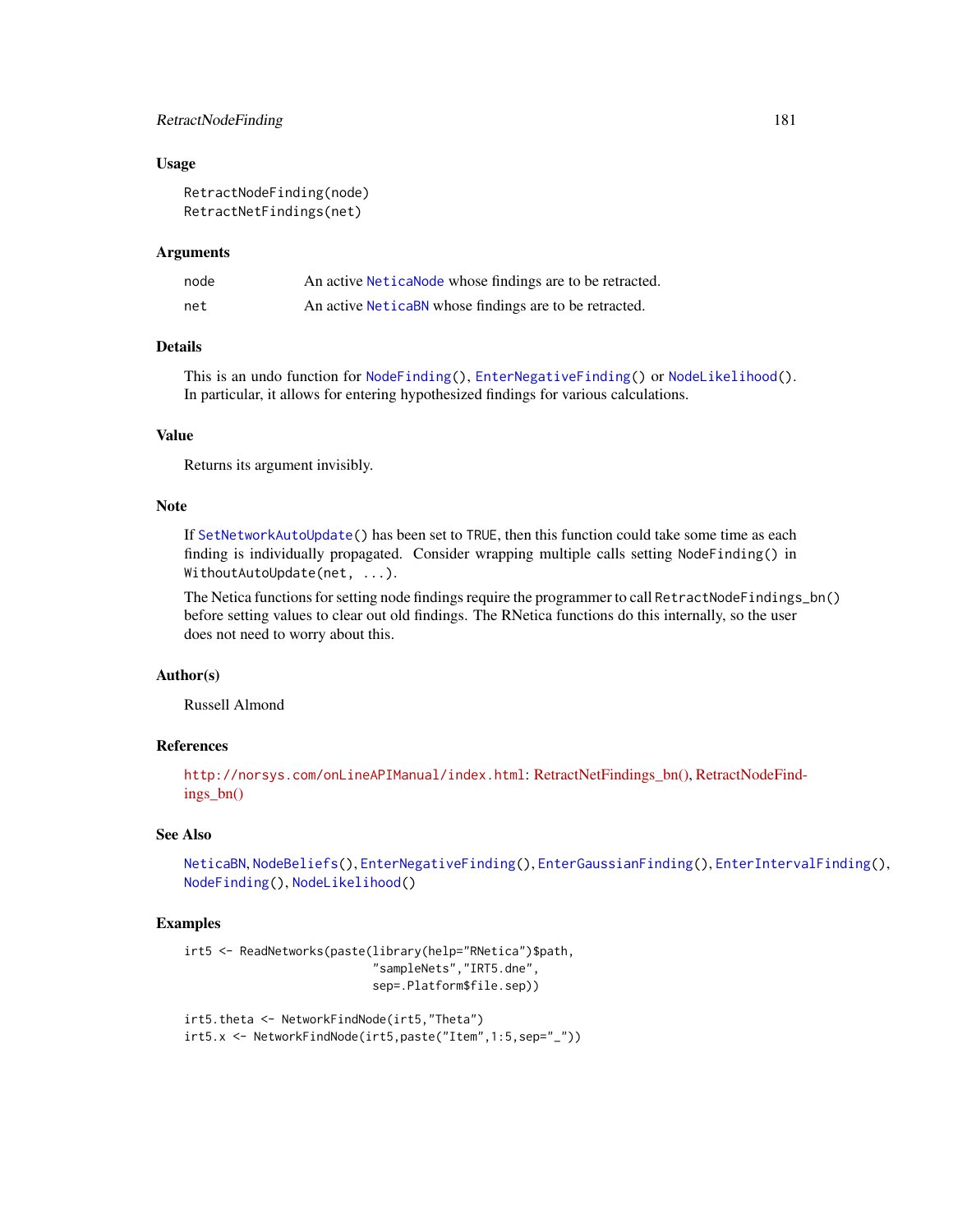```
CompileNetwork(irt5) ## Ready to enter findings
stopifnot(NodeFinding(irt5.x[[1]]) == "@NO FINDING")
NodeFinding(irt5.x[[1]]) <- "Right"
stopifnot(NodeFinding(irt5.x[[1]]) == "Right")
RetractNodeFinding(irt5.x[[1]])
stopifnot(NodeFinding(irt5.x[[1]]) == "@NO FINDING")
NodeFinding(irt5.x[[1]]) <- "Wrong"
NodeFinding(irt5.x[[2]]) <- 1
NodeFinding(irt5.x[[3]]) <- 2
stopifnot(
 NodeFinding(irt5.x[[1]]) == "Wrong",
 NodeFinding(irt5.x[[2]]) == "Right",
 NodeFinding(irt5.x[[3]]) == "Wrong",
 NodeFinding(irt5.x[[4]]) == "@NO FINDING",
 NodeFinding(irt5.x[[5]]) == "@NO FINDING"
)
RetractNetFindings(irt5)
stopifnot(
 NodeFinding(irt5.x[[1]]) == "@NO FINDING",
 NodeFinding(irt5.x[[2]]) == "@NO FINDING",
 NodeFinding(irt5.x[[3]]) == "@NO FINDING",
 NodeFinding(irt5.x[[4]]) == "@NO FINDING",
 NodeFinding(irt5.x[[5]]) == "@NO FINDING"
)
DeleteNetwork(irt5)
```
ReverseLink *Reverses a link in a Netica network.*

#### Description

This reverses the link between parent and child so that it now points from child to parent. If child has additional parents, they are connected to parent and the conditional probality tables are adjusted so that the joint probability distribution across all nodes in the network remains the same.

## Usage

```
ReverseLink(parent, child)
```
#### Arguments

parent An active [NeticaNode](#page-106-0) which is currently a parent of child and which will be the child after the transformation.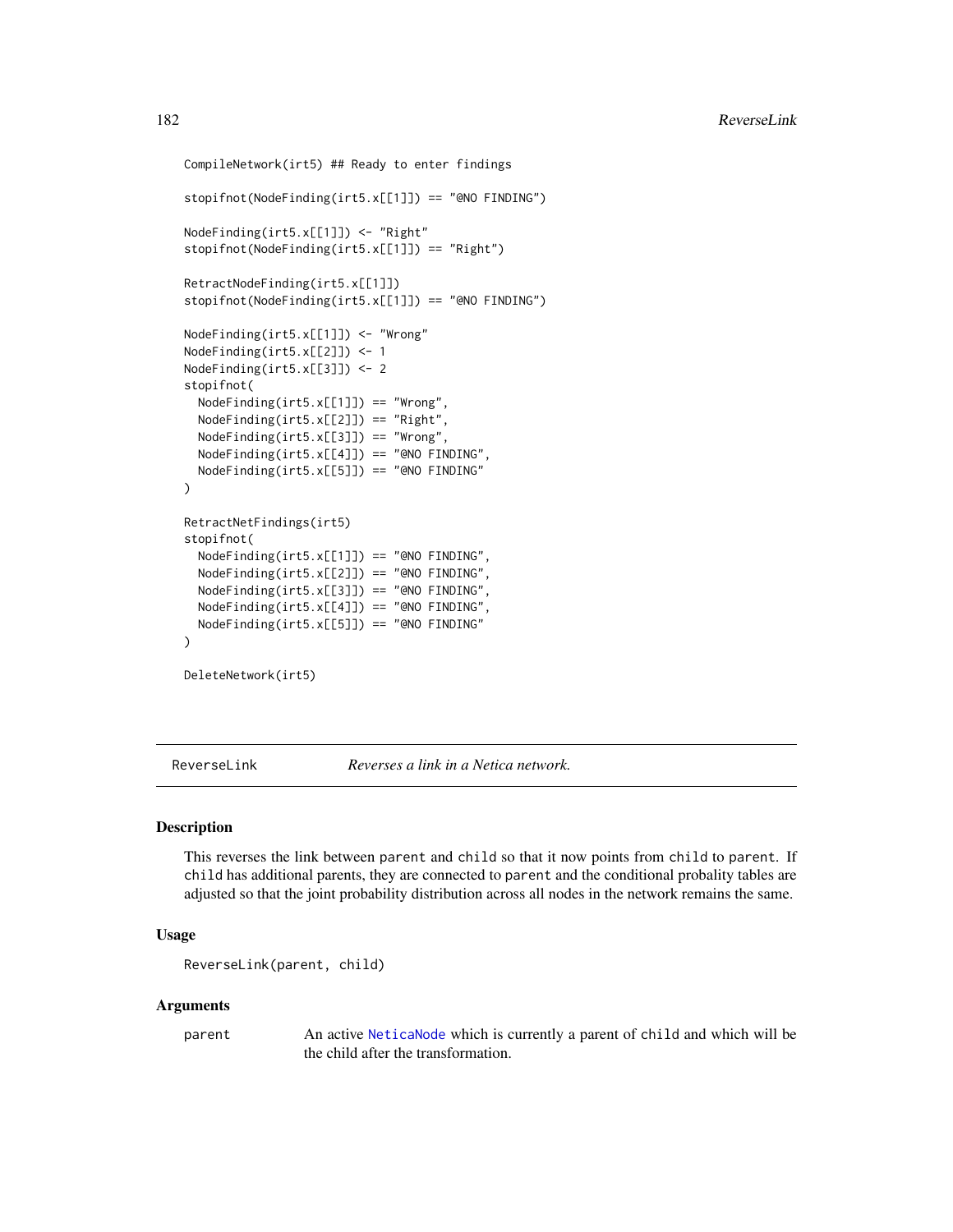#### <span id="page-182-0"></span>ReverseLink 183

#### Details

This is not just a simple reversal of a single edge, but rather the influence diagram operation of *arc reversal*. Netica will add additional links to enforce any conditional probability relationship. For example, Consider a net where A and B are both parents of C, but A is not directly connecte to C. After reversing the arc between B and C, A will also become a parent of B to maintain the joint distribution.

# Value

Returns NULL if successful and NA if there was a problem.

## Author(s)

Russell Almond

# References

<http://norsys.com/onLineAPIManual/index.html>: [ReverseLink\\_bn\(\)](http://norsys.com/onLineAPIManual/functions/ReverseLink_bn.html)

Shachter, R. D. (1986) "Evaluating Influence Diagrams." *Operations Research*, 34, 871–82.

# See Also

[NeticaNode](#page-106-0), [AddLink\(](#page-12-0)), [NodeChildren\(](#page-130-0)), [NodeParents\(](#page-155-0)), [AbsorbNodes\(](#page-10-0)), [is.NodeRelated\(](#page-71-0))

## Examples

```
abcnet <- CreateNetwork("ABC")
A <- NewDiscreteNode(abcnet,"A")
B <- NewDiscreteNode(abcnet,"B")
C <- NewDiscreteNode(abcnet,"C")
AddLink(A,C)
AddLink(B,C)
stopifnot(
  is.NodeRelated(A,C,"parent"),
  is.NodeRelated(C,B,"child"),
  !is.NodeRelated(A,B,"parent")
\mathcal{L}ReverseLink(B,C)
stopifnot(
  is.NodeRelated(A,C,"parent"),
  is.NodeRelated(C,B,"parent"),
  is.NodeRelated(A,B,"parent")
)
```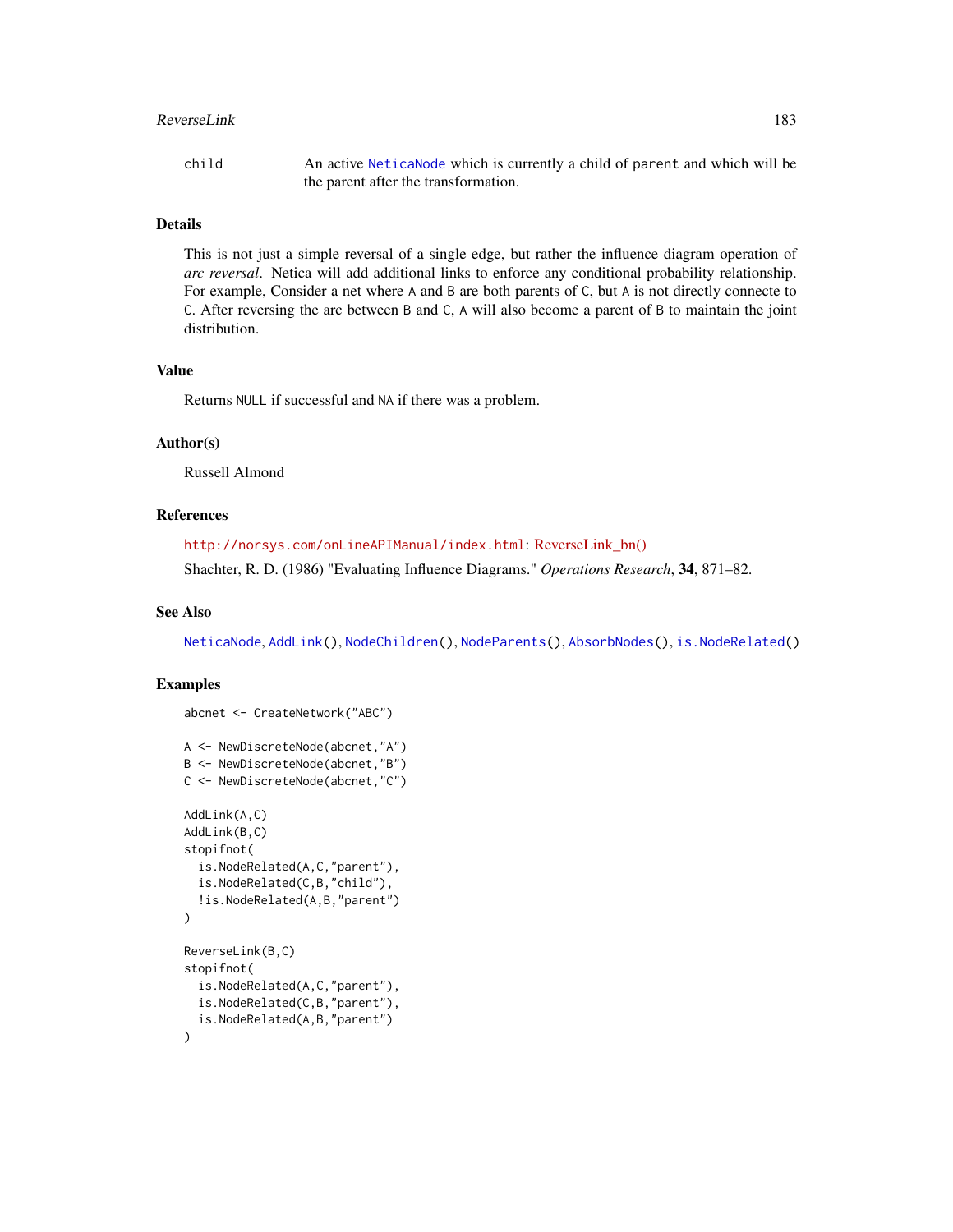DeleteNetwork(abcnet)

StartNetica *Starting and stopping the Netica shared library.*

#### **Description**

This function creates (or destroys) a Netica environment. The StartNetica function also allows you to set various parameters associated with the Netica environment.

#### Usage

```
StartNetica(license = LicenseKey, checking = NULL, maxmem = NULL)
StopNetica()
```
## Arguments

| license  | A string containing a license key from Norsys. If this is NULL the limited stu-<br>dent/demonstration version of Netica is used rather than the full version. If<br>the variable NeticaLicenseKey is set before RNetica is loaded, then the value<br>of that variable at the time the package is loaded will become the deafult for<br>license. |
|----------|-------------------------------------------------------------------------------------------------------------------------------------------------------------------------------------------------------------------------------------------------------------------------------------------------------------------------------------------------|
| checking | A character string containing one of the keywords: "NO_CHECK", "QUICK_CHECK",<br>"REGULAR_CHECK", "COMPLETE_CHECK", or "QUERY_CHECK", which controls how<br>rigorous Netica is about checking errors. A value of NULL uses the Netica default<br>which is "REGULAR_CHECK".                                                                      |
| maxmem   | An integer containing the maximum amount of memory to be used by the Netica<br>shared library in bytes. If supplied, this should be at least 200,000.                                                                                                                                                                                           |

# Details

The function StartNetica() calls the Netica functions NewNeticaEnviron\_ns() and InitNetica2\_bn() to create and set up a Netica environment.

Netica is commercial software. The RNetica package downloads and installs the demonstration version of Netica which is limited in its functionality (particularly in the size of the networks it handles). Unlocking the full version of Netica requires a license key which can be purchased from Norsys (<http://www.Norsys.com/>). They will send a license key which unlocks the full capabilities of the shared library. This can be passed as the first argument to StartNetica(). If the value of the first argument is NULL then the demonstration verison is used instead of the licensed version (could be useful for testing).

If you set the value of a variable NeticaLicenseKey, then when RNetica is loaded, then its value at the time the package is loaded is used as the default value for license. If no value for as NeticaLicenseKey, the default value for license is set to NULL, which loads the demo version of Netica.

<span id="page-183-0"></span>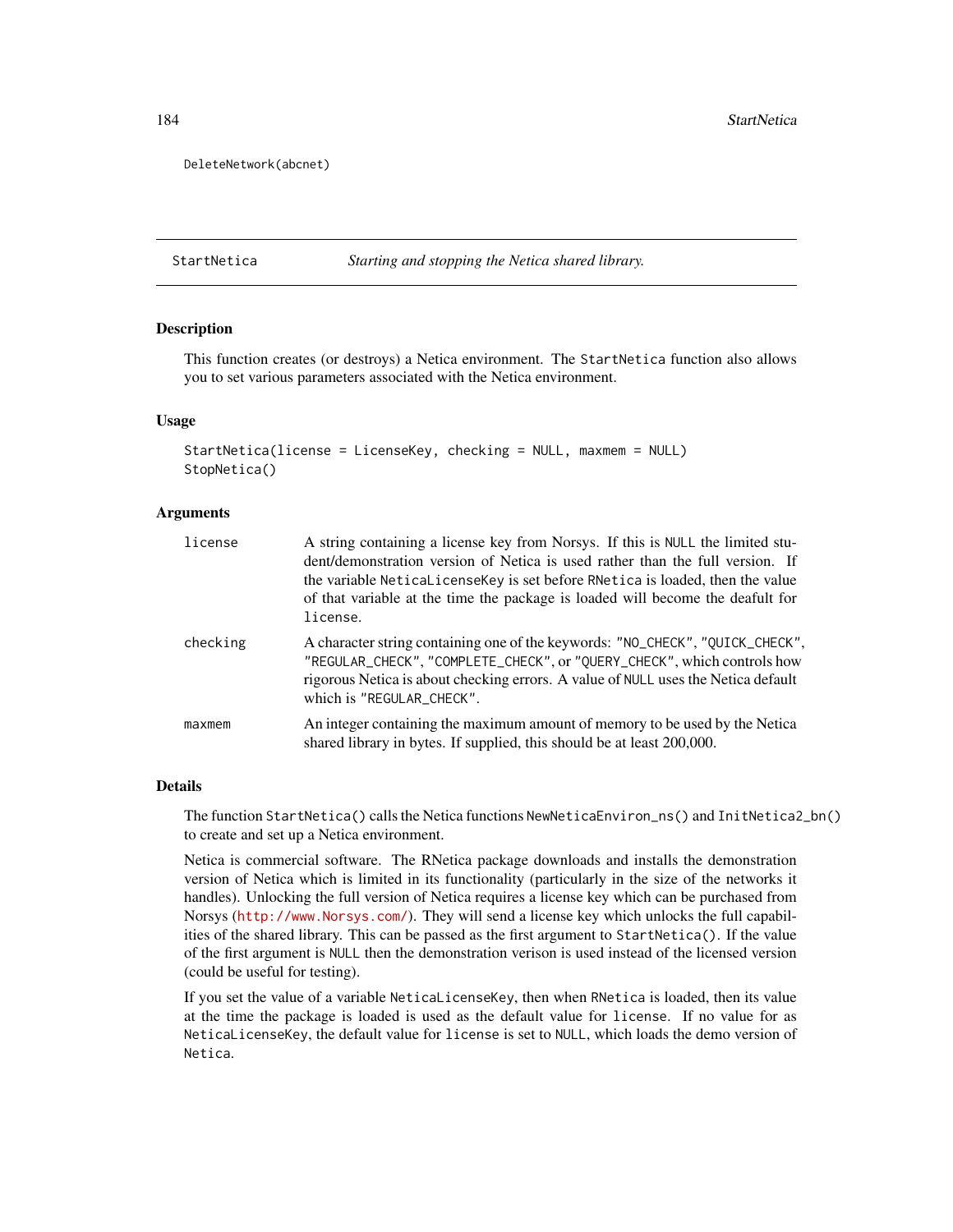#### <span id="page-184-0"></span>StartNetica 2008 and 2009 and 2008 and 2009 and 2009 and 2009 and 2009 and 2009 and 2009 and 2009 and 2009 and 2009 and 2009 and 2009 and 2009 and 2009 and 2009 and 2009 and 2009 and 2009 and 2009 and 2009 and 2009 and 200

The checking argument, if supplied, is used to call the Netica function ArgumentChecking\_ns(). See the documentation of that function for the meaning of the codes. The default value, "REGULAR\_CHECK" is appropriate for most development situations.

The maxmem argument, if supplied, is used to limit the amount of memory used by Netica. This is passed in a call to the Netica function LimitMemoryUsage\_ns(). Netica will complain if this value is less than 200,000. Leaving this as NULL will not place limits on the size of Netica's memory for tables and things.

The function StopNetica() calls the Netica function CloseNetica\_bn(). It is mainly used when one wants to stop Netica and restart it with other parameters.

The function StartNetica is called when the package is attached (in the .onAttach() function. The function StopNetica() is called by .Last.lib(), Normally, users should not need to call these functions, but they may wish to do so if they need to restart Netica with different arguments.

# Value

These functions are called for side effects and do not return meaningful values.

#### License

The Netica API is not free-as-in-speech software, the use of the Netica shared library makes you subject to the Netica License agreement (which can be found in the RNetica folder in your R library. If you do not agree to the terms of that license, please uninstall RNetica.

The Netica API is also not free-as-in-beer software. The demonstration version of the Netica API, however, is. In order for you to make full use of the RNetica API, you must purchase a Netica API license from Norsys (<http://norsys.com/>).

RNetica itself (the glue layers between R and Netica) is free (in both the speech and beer senses) software. Suggestions for improvements and bug fixes are welcome.

#### Implementation Notes

I'm looking into a way to burry the license key into RNetica during the installation process. Probably will happen in a future version. Until then, best bet is to save a value for NeticaLicenseKey in the workspace.

The Netica environment pointer, which is used by the Netica shared library is defined inside of the RNetica shared library, and not visible at the R level.

# Author(s)

Russell Almond

# References

<http://norsys.com/onLineAPIManual/index.html>: [NewNeticaEnviron\\_ns\(\),](http://norsys.com/onLineAPIManual/functions/NewNeticaEnviron_ns.html) [InitNetica2\\_bn\(\),](http://norsys.com/onLineAPIManual/functions/InitNetica2_bn.html) [CloseNetica\\_bn\(\),](http://norsys.com/onLineAPIManual/functions/CloseNetica_bn.html) [LimitMemoryUsage\\_ns\(\),](http://norsys.com/onLineAPIManual/functions/LimitMemoryUsage_ns.html) [ArgumentChecking\\_ns\(\)](http://norsys.com/onLineAPIManual/functions/ArgumentChecking_ns.html)

#### See Also

[NeticaVersion\(](#page-109-0)), [CreateNetwork\(](#page-33-0))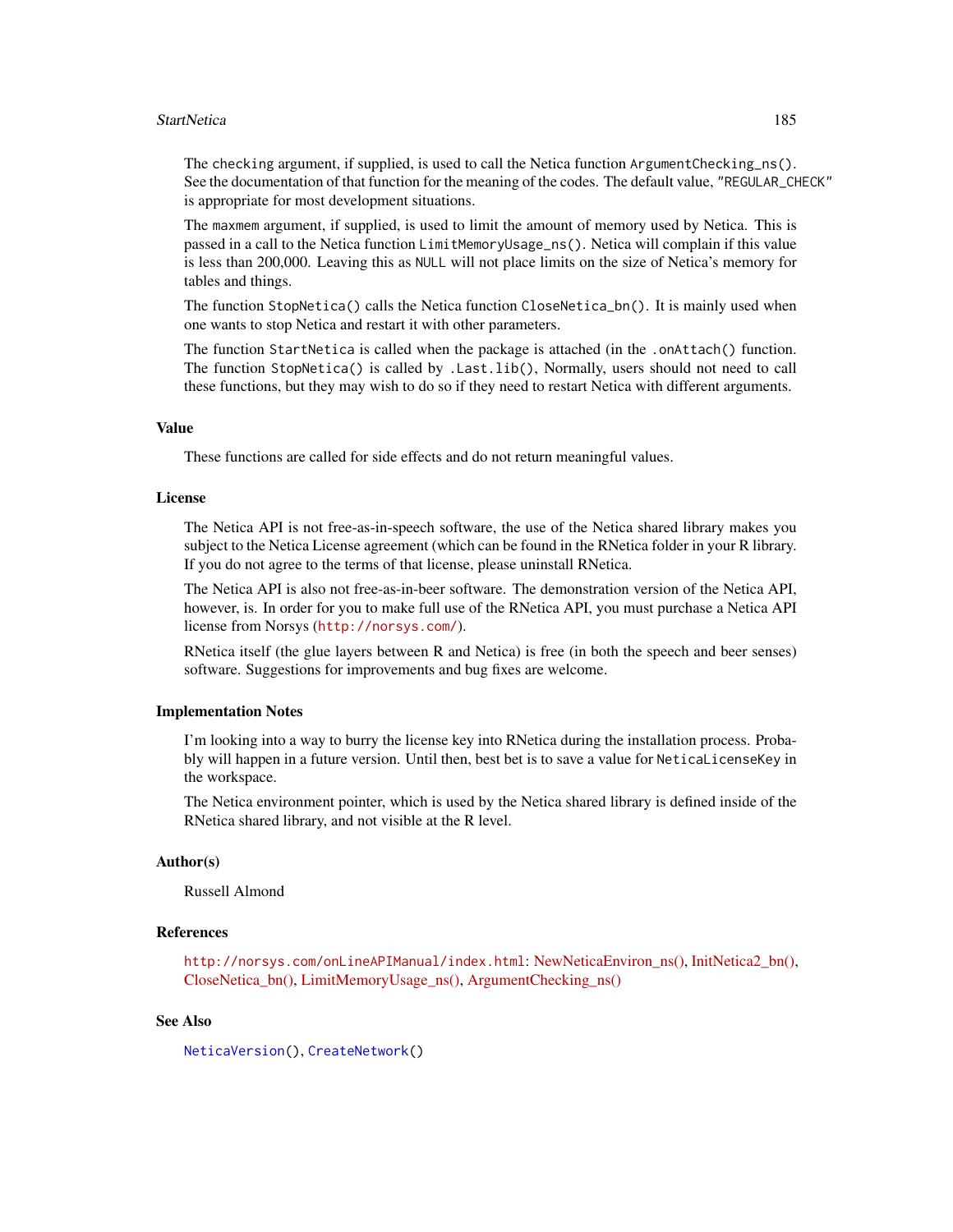# <span id="page-185-0"></span>Examples

```
## Not run:
## Restart licensed version
StopNetica()
StartNetica("License key from Norsys")
## Get the version of Netica.
print(NeticaVersion())
## Commonly done next step is to create a network.
net1 <- CreateNetwork("myNet")
## End(Not run)
```
WithOpenCaseStream *Evaluate an expression and then close the Netica Case Stream.*

# Description

This function evaluates expr in a context where the [NeticaCaseStream](#page-103-0) is open. The stream is closed when the evaluation is complete. The evaluation of expr is surrounded with a [tryCatch](#page-0-0) so that the stream is closed whether or not the expression is successfull executed.

#### Usage

```
WithOpenCaseStream(stream, expr)
```
# Arguments

| stream | A NeticaCaseStream object. This can be open or closed. If closed it is re-<br>opened. |  |
|--------|---------------------------------------------------------------------------------------|--|
| expr   | An arbitrary R expression to be executed.                                             |  |

# Value

Either the result of evaluating expr unless executing expr results in an error in which case it returns a try-error.

#### Author(s)

Russell Almond

# See Also

[NeticaCaseStream](#page-103-0),[ReadFindings](#page-176-0)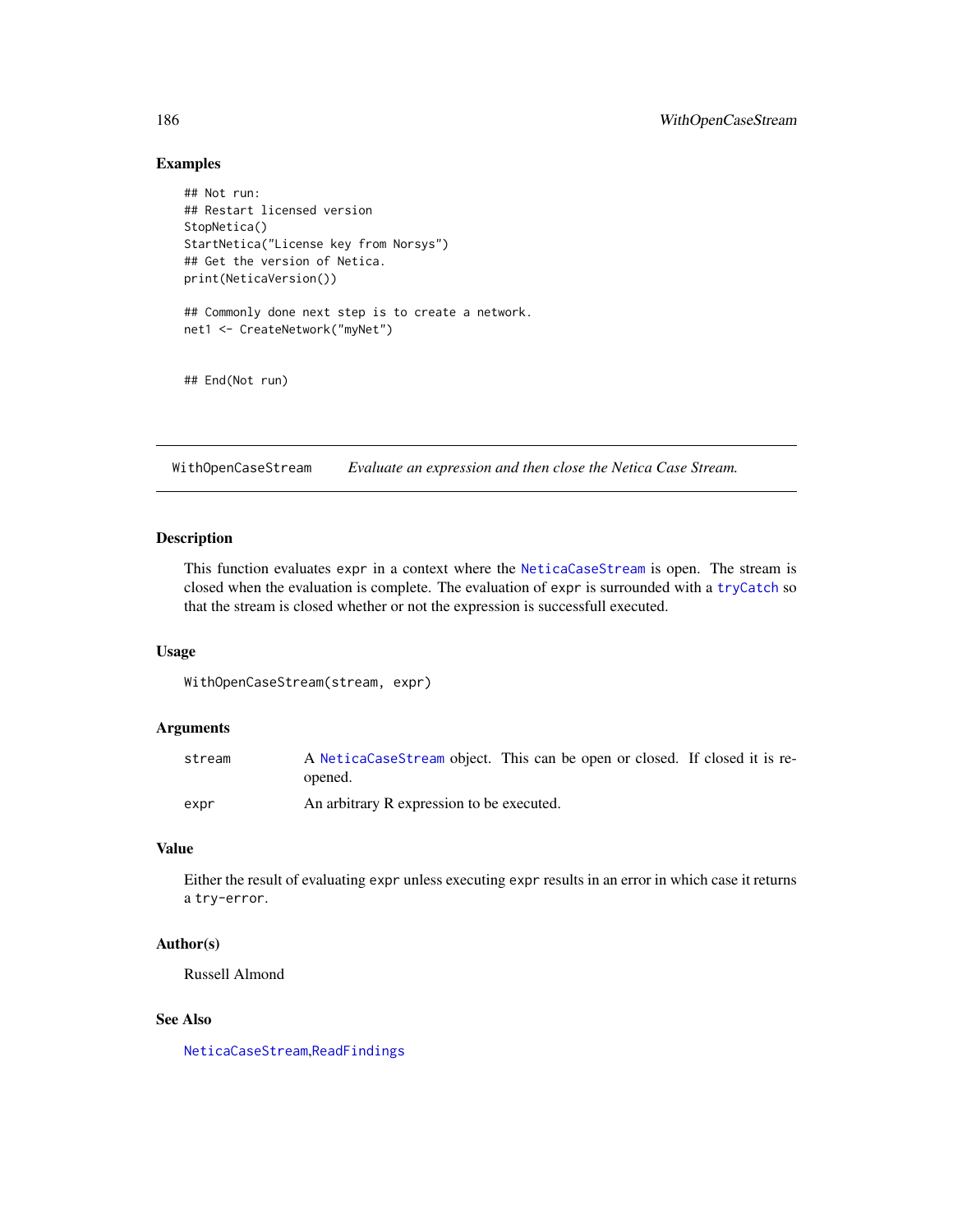# <span id="page-186-0"></span>write.CaseFile 187

#### Examples

```
## This function reads findings from a stream until it finds one
## matching a certain case ID.
ReadCase <- function (stream,nodes,caseID) {
  WithOpenCaseStream(stream,
    {stream <- ReadFindings(nodes,stream,"FIRST")
     while(!is.na(getCaseStreamPos(stream)) &&
           getCaseStreamLastId(stream) != caseID) {
       ReadFindings(nodes,stream,"NEXT")
     }
     if (is.na(getCaseStreamPos(stream))) {
       warning("Case ID:",caseID," not found in stream.")
     }
     stream
   })
}
## Test it.
abc <- CreateNetwork("ABC")
A <- NewDiscreteNode(abc,"A",c("A1","A2","A3","A4"))
B <- NewDiscreteNode(abc,"B",c("B1","B2","B3"))
C <- NewDiscreteNode(abc,"C",c("C1","C2"))
AddLink(A,B)
AddLink(A,C)
AddLink(B,C)
## Input filename
## Note, this is a cached copy of the file written in the WriteFindings
## documentation.
casefile <- paste(library(help="RNetica")$path,
                           "testData","abctestcases.cas",
                           sep=.Platform$file.sep)
filestream <- ReadCase(CaseFileStream(casefile),list(A,B,C),1002)
stopifnot( !isCaseStreamOpen(filestream),
           NodeFinding(A) == "A2",
           NodeFinding(B) == "B2",
           NodeFinding(C) == "C2",
           getCaseStreamLastId(filestream)==1002,
           abs(getCaseStreamLastFreq(filestream)-2.0) < .0001)
##Clean Up
DeleteNetwork(abc)
```
write.CaseFile *Read or write data frame in Netica Case File format.*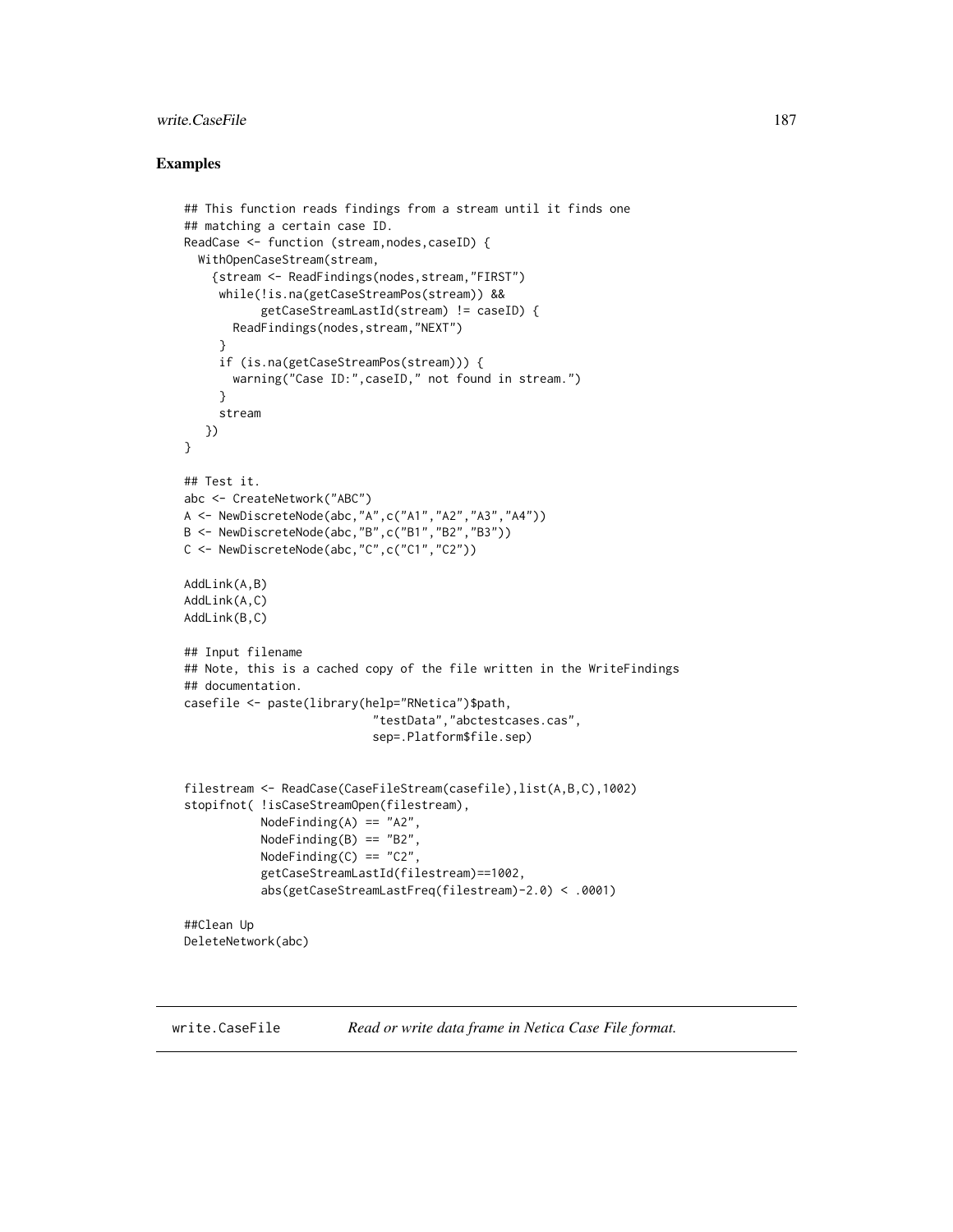#### **Description**

These functions our wrapper around [read.table](#page-0-0) and [write.table](#page-0-0) to format the file in the expected Netica case file format.

#### Usage

```
write.CaseFile(x, file, ...)
read.CaseFile(file, ...)
```
#### Arguments

| X       | A data frame to be written to the file. See details.                                                         |
|---------|--------------------------------------------------------------------------------------------------------------|
| file    | A file name or a connection object. By convention, Netica expects case files to<br>end in the ".cas" suffix. |
| $\cdot$ | Other arguments to read. table or write. table                                                               |

# Details

A Netica case file has a format that very much resembles the output of [write.table](#page-0-0). The first row is a header row, which contains the names of the variables, the second and subsequent rows contain a set of findings: an assignment of values to the nodes indicated in the columns. There are no row numbers, and the separator and missing value codes are the values of [CaseFileDelimiter\(](#page-19-0)), and [CaseFileMissingCode\(](#page-19-1)) respectively.

In addition to columns representing variables, two special columns are allowed. The column named "IDnum", if present should contain integers which correspond to ID numbers for the cases (this correspond to the id argument of [WriteFindings](#page-188-0)). The column named "NumCases" should contain number values and this allows rows to be differentially weighted (this correspond to the freq argument of [WriteFindings](#page-188-0)). If these special arguments are present, write.table permutes the columns if necessary to make them first in the order (as Netica does in WriteFindings).

```
The function read.CaseFile overrides following arguments of read.table: header = TRUE,
sep = CaseFileDelimiter(), and na.strings = CaseFileMissingCode(). The func-
tion write.CaseFile overrides following arguments of write.table: col.name = TRUE,
row.names = FALSE, quote = FALSE, sep = CaseFileDelimiter(), and na = CaseFileMissingCode().
```
#### Value

The function read.CaseFile returns a data frame containing the information in the case file. The function write.CaseFile returns the output of the [write.table](#page-0-0) call (which is undocumented).

# Author(s)

Russell Almond

#### See Also

[CaseFileDelimiter](#page-19-0), [CaseFileMissingCode](#page-19-1), [WriteFindings](#page-188-0), [ReadFindings](#page-176-0), [MemoryCaseStream](#page-92-0),[CaseFileStream](#page-21-0), [MemoryStreamContents](#page-95-0), [read.table](#page-0-0),[write.table](#page-0-0)

<span id="page-187-0"></span>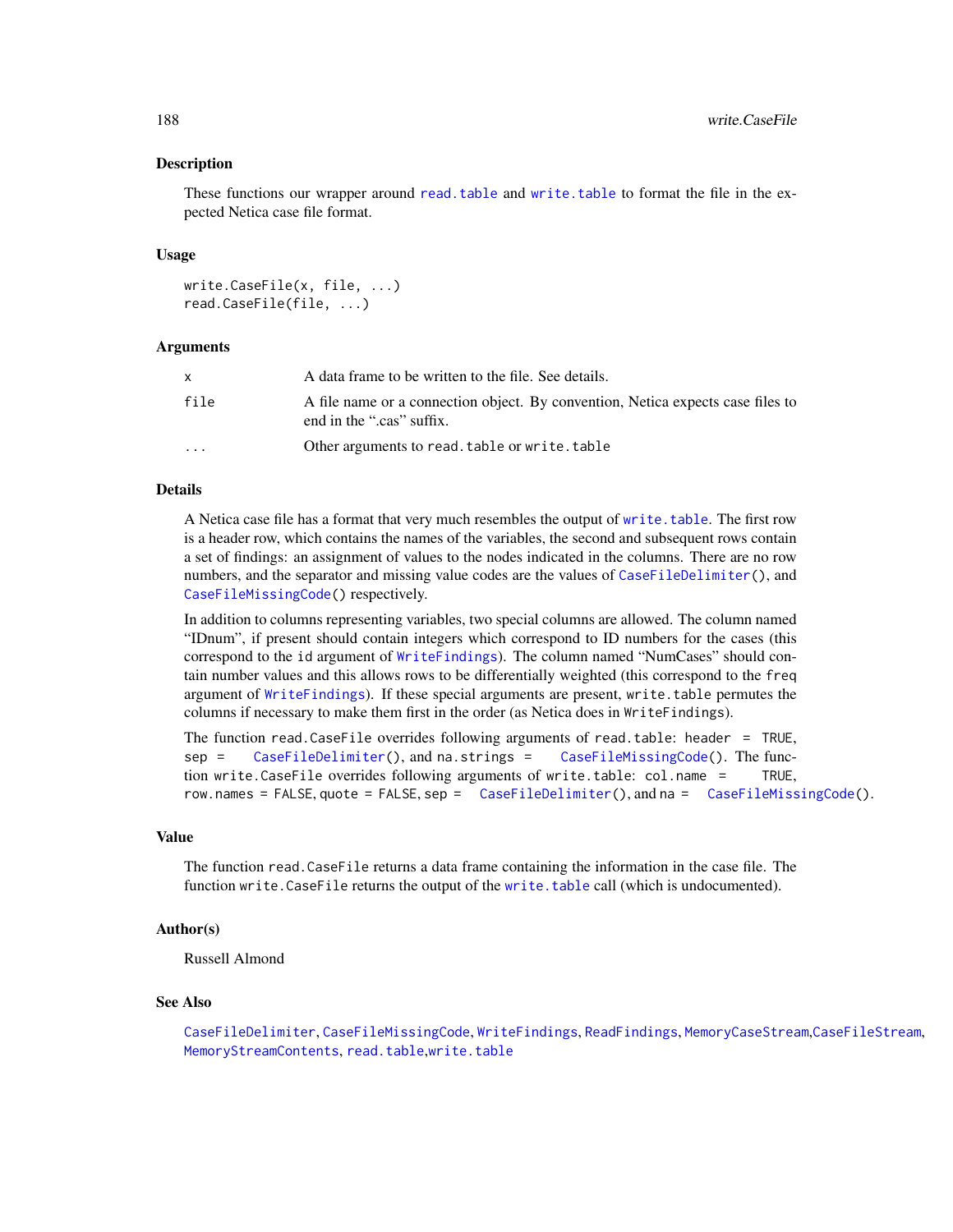# <span id="page-188-1"></span>WriteFindings 189

# Examples

```
casefile <- paste(library(help="RNetica")$path,
                           "testData","abctestcases.cas",
                           sep=.Platform$file.sep)
CaseFileDelimiter("\t")
CaseFileMissingCode("*")
cases <- read.CaseFile(casefile)
outfile <- tempfile("testcase",fileext=".cas")
write.CaseFile(cases,outfile)
```
<span id="page-188-0"></span>WriteFindings *Appends the current findings to a Netica case file.*

# Description

This function writes the current findings for a network as a row in a Netica case file. If filename already exists, the new row is appended on the end of the file. Variables that are not instantiated are written out using the missing code.

# Usage

```
WriteFindings(nodes, pathOrStream, id = -1L, freq = -1.0)
```
# Arguments

| nodes        | The a list of active <b>Netical objects</b> to be written out.                                                                                                                                                                                                                     |
|--------------|------------------------------------------------------------------------------------------------------------------------------------------------------------------------------------------------------------------------------------------------------------------------------------|
| pathOrStream | Either a character scaler giving the path name of the file to which the results are<br>to be written, or a NeticaCaseStream object. It is recommended that it have the<br>extension ".cas".                                                                                        |
| id           | An integer scalar giving the case ID. The default value of $-1$ suppresses the<br>writing of cases. If an ID is supplied for the first case, it should be supplied for<br>all cases.                                                                                               |
| freg         | An integer scalar giving the number of cases with the currently instantiated set of<br>findings. The default value $-1$ suppresses writing the cases, implicitly assuming<br>that all cases have weight 1. If supplied for the first row, this should be supplied<br>for all rows. |

# Details

A case file is a table where the rows represent cases, and the columns represent variables. WriteFindings writes out the currently instantiated value of the nodes in nodeset. If a node in nodeset does not currently have a finding attached, then the value of [CaseFileMissingCode\(](#page-19-1)) is printed out instead. The values in the columns are separated by the value of [CaseFileDelimiter\(](#page-19-0)).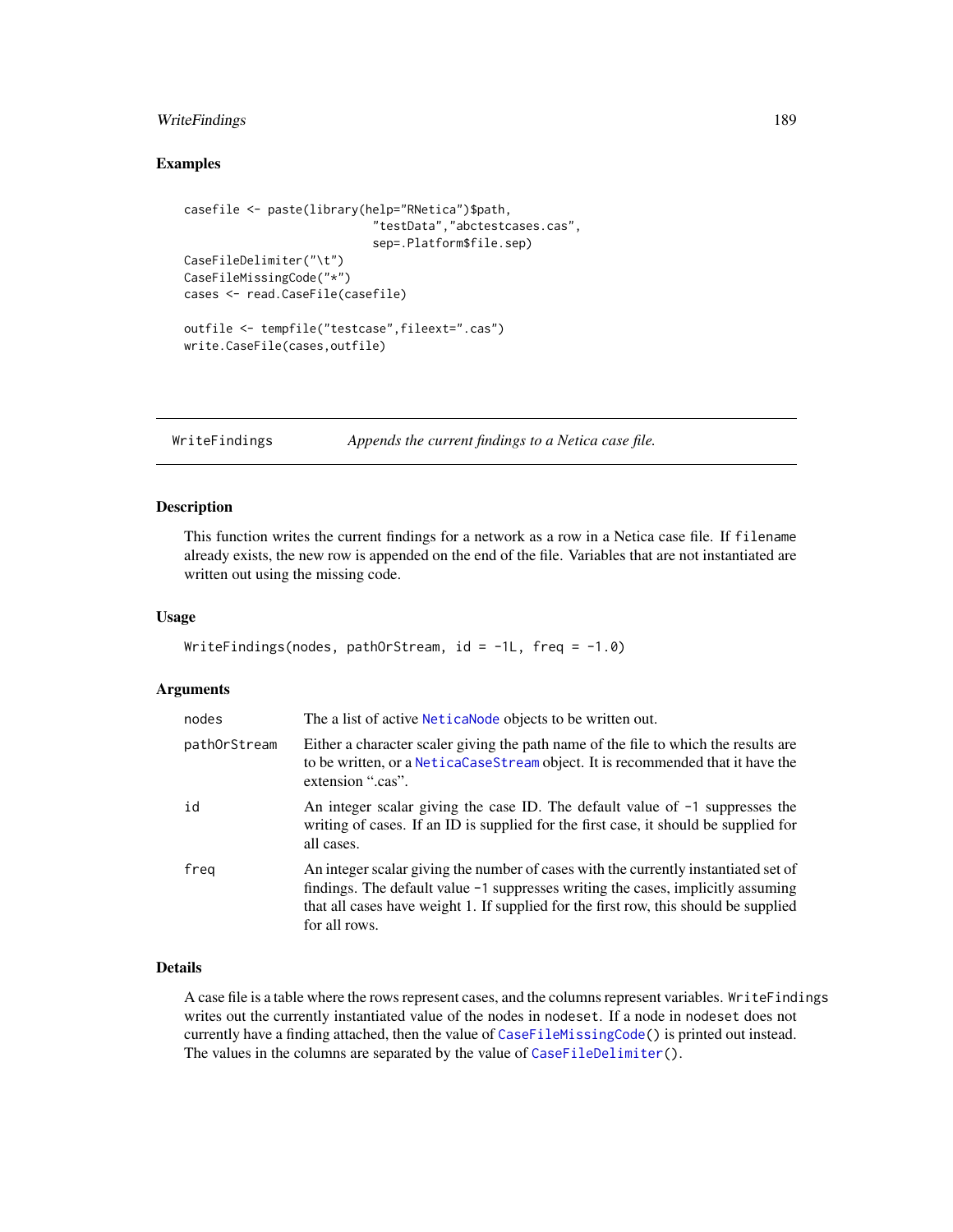<span id="page-189-0"></span>There are two special columns in the file. The column "IDnum" is set to the value id, which should contain an integer case number. The column "NumCases" is set to the value of freq which should give a weight to assign to the case (in various algorithms when freq is supplied, it is treated as if that case was repeated weight times). Assigning either of these fields a value of -1 means the corresponding column is appended to the output.

The function WriteFindings will create a new file associated with filename if it does not exist. In that case it will write out a header row containing the variable names followed by the current findings as the first case row. Subsequent calls to WriteFindings with the same filename append additional rows to the end of the file. In such cases, the nodelist should be the same, and if id or freq was -1, it should be in the following calls as well.

## Value

Returns the caseOrStream argument invisibly. Note that the values of [getCaseStreamPos\(](#page-103-1)stream), [getCaseStreamLastId\(](#page-103-1)stream), and [getCaseStreamLastFreq\(](#page-103-1)stream) will be updated to reflect the values from the last read record.

#### Author(s)

Russell G. Almond

#### References

<http://norsys.com/onLineAPIManual/index.html>: [WriteNetFindings\\_bn\(\)](http://norsys.com/onLineAPIManual/functions/WriteNetFindings_bn.html)

## See Also

[CaseFileDelimiter](#page-19-0), [CaseFileMissingCode](#page-19-1), [NodeFinding](#page-139-0), [RetractNetFindings](#page-179-0) [ReadFindings](#page-176-0), [NeticaCaseStream](#page-103-0)

#### Examples

```
abc <- CreateNetwork("ABC")
A <- NewDiscreteNode(abc,"A",c("A1","A2","A3","A4"))
B <- NewDiscreteNode(abc,"B",c("B1","B2","B3"))
C <- NewDiscreteNode(abc,"C",c("C1","C2"))
AddLink(A,B)
AddLink(A,C)
AddLink(B,C)
## Outputfilename
casefile <- tempfile("testcase",fileext=".cas")
filestream <- CaseFileStream(casefile)
stopifnot(is.CaseFileStream(filestream),
          isCaseStreamOpen(filestream))
## Case 1
NodeFinding(A) <- "A1"
NodeFinding(B) <- "B1"
```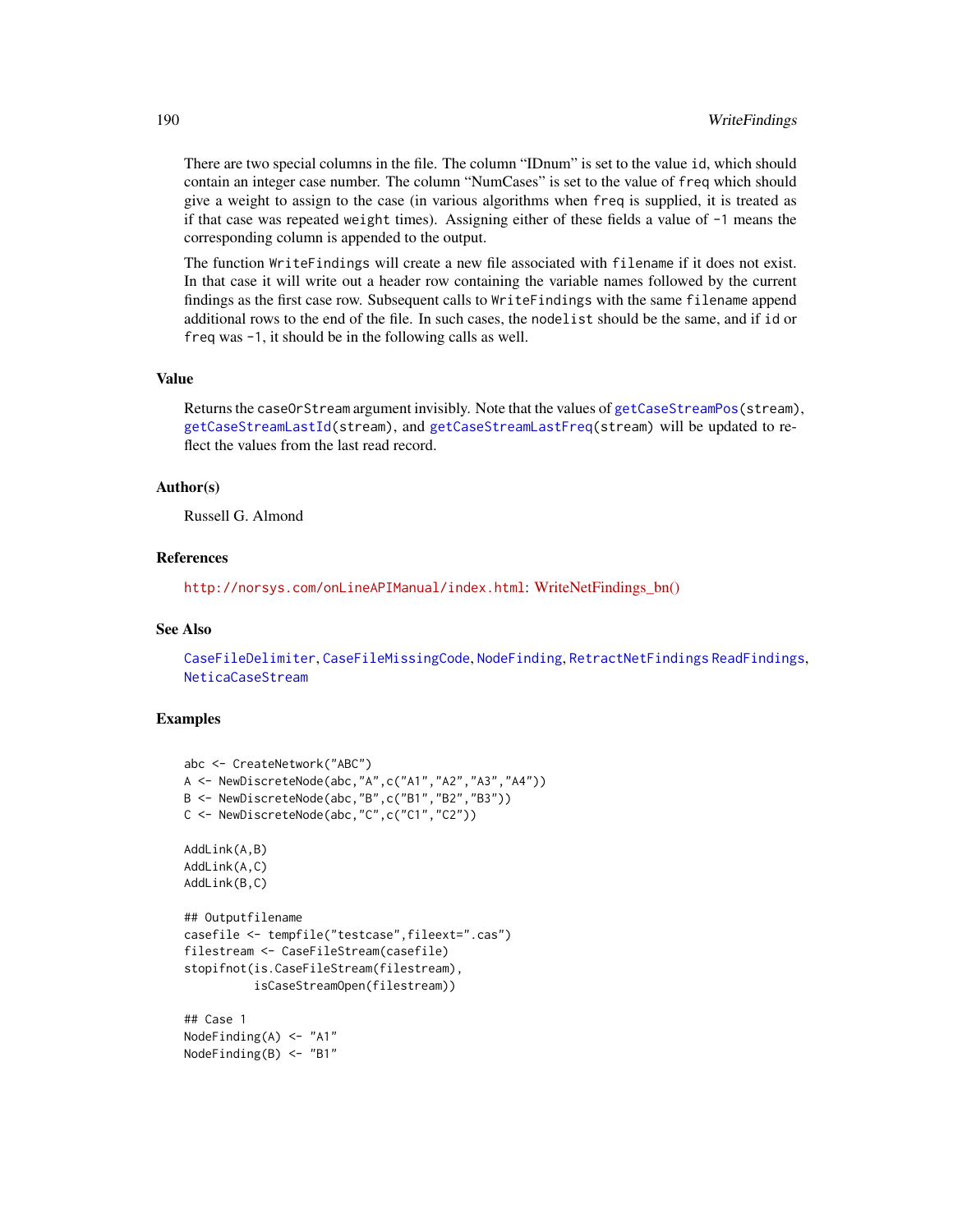# <span id="page-190-0"></span>WriteNetworks 191

```
NodeFinding(C) <- "C1"
WriteFindings(list(A,B,C),casefile,1)
RetractNetFindings(abc)
## Case 2
NodeFinding(A) <- "A2"
NodeFinding(B) <- "B2"
NodeFinding(C) <- "C2"
WriteFindings(list(A,B,C),casefile,2)
RetractNetFindings(abc)
## Case 3
NodeFinding(A) <- "A3"
NodeFinding(B) <- "B3"
## C will be missing
WriteFindings(list(A,B,C),casefile,3)
RetractNetFindings(abc)
```
DeleteNetwork(abc)

## WriteNetworks *Reads or writes a Netica network from a file.*

# Description

This function writes a Netica network to a .neta or .dne file or reads a network written by such a file. This allows networks created with RNetica to be shared with other Netica users.

# Usage

```
WriteNetworks(nets, paths)
ReadNetworks(paths)
GetNetworkFileName(net)
```
# Arguments

| nets  | A single NeticaBN object or a list of such objects.                                                                                                                                                                                                                                                               |
|-------|-------------------------------------------------------------------------------------------------------------------------------------------------------------------------------------------------------------------------------------------------------------------------------------------------------------------|
| net   | A single NeticaBN object.                                                                                                                                                                                                                                                                                         |
| paths | A character vector of pathnames to .neta files. For ReadNetworks(), the<br>pathnames must exist. For WriteNetworks(), the length(paths) must equal<br>length(nets). For WriteNetworks() if paths are missing, then GetNetworkFileName()<br>will be called to try and determine any path associated with the node. |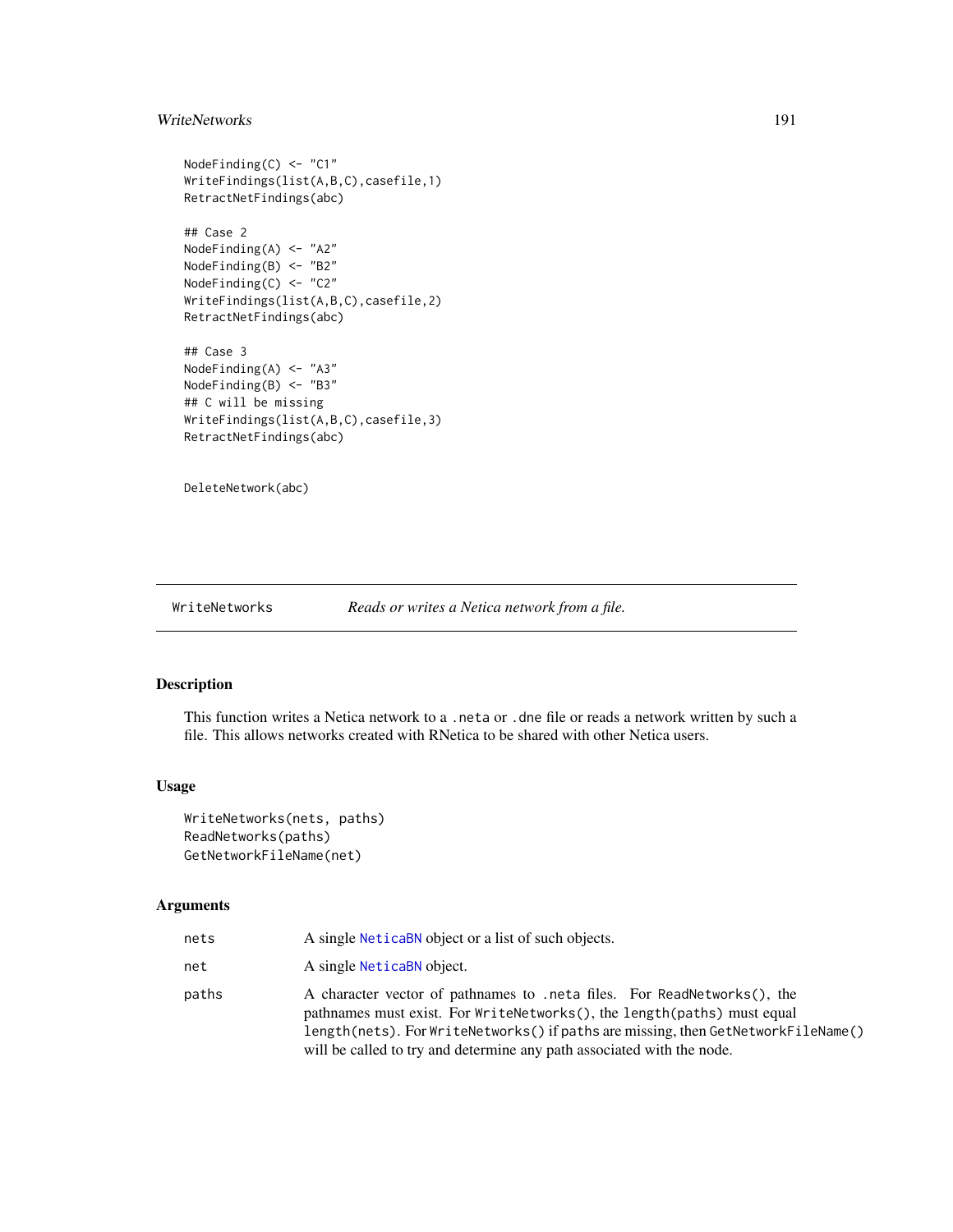# <span id="page-191-0"></span>Details

This method invokes the native Netica open and save functions to read and write networks to .neta or .dne files. The .neta format is binary and more compact, while the .dne format is ascii and may be safer in some circumstances (such as when used with a source control system). Netica figures out which format to use based on the extension of the file, elments of paths should end with .neta or .dne.

The function GetNetworkFileName() returns the name of the last file this network was saved to or read from. It cannot be set other than through the WriteNetworks() or ReadNetworks() functions.

To facilitate saving and restoring files across R sessions, both ReadNetworks() and WriteNetworks() attach a "Filename" attribute to the object, which records the file just read or written. GetNetworkFileName(net) will not work after quitting and restarting Netica, but attr(net, "Filename") should contain the same pathname. If ReadNetworks() is passed a NeticaBN object (or a list of such objects), it will attempt to read from the file referenced by the "Filename" attribute. Thus, calling net <- WriteNetworks(net, path) right before shutting down R and net <- ReadNetworks(net) right after the call to library(RNetica), should restore the network.

## Value

Both ReadNetworks() and WriteNetworks() return a list of NeticaBN objects corresponding to the new networks. In the case of a problem with one of the networks, the corresponding entry will be set to NULL. If the return list has length 1, a single NeticaBN object will be returned instead of a list.

A "Filename" attribute is added to the NeticaBN object that is returned. This can be used to restore NeticaBN objects after an R session is restarted.

#### Note

The demonstration version of Netica is limited to the size of the networks it will write (the limit is somewhere around 10 nodes). If you are running across errors saving large networks, you need to purchase a Netica API license from Norsys (<http://norsys.com/>).

ReadNetworks() and WriteNetworks() are vectorized, and can take either scalars or vectors as arguments (thus, a whole collection of networks can be read or written at once). When the argument is a scalar, a scalar is returned. This is probably the 80% case, but may produce unexpected behavior in certain coding circumstances.

#### Author(s)

Russell Almond

# References

<http://norsys.com/onLineAPIManual/index.html>: [WriteNet\\_bn\(\),](http://norsys.com/onLineAPIManual/functions/WriteNet_bn.html) [ReadNet\\_bn\(\)](http://norsys.com/onLineAPIManual/functions/ReadNet_bn.html)

#### See Also

[NeticaBN](#page-101-0), [CreateNetwork\(](#page-33-0)), [NetworkFindNode\(](#page-110-0)) (for recreating links to nodes after restoring a net)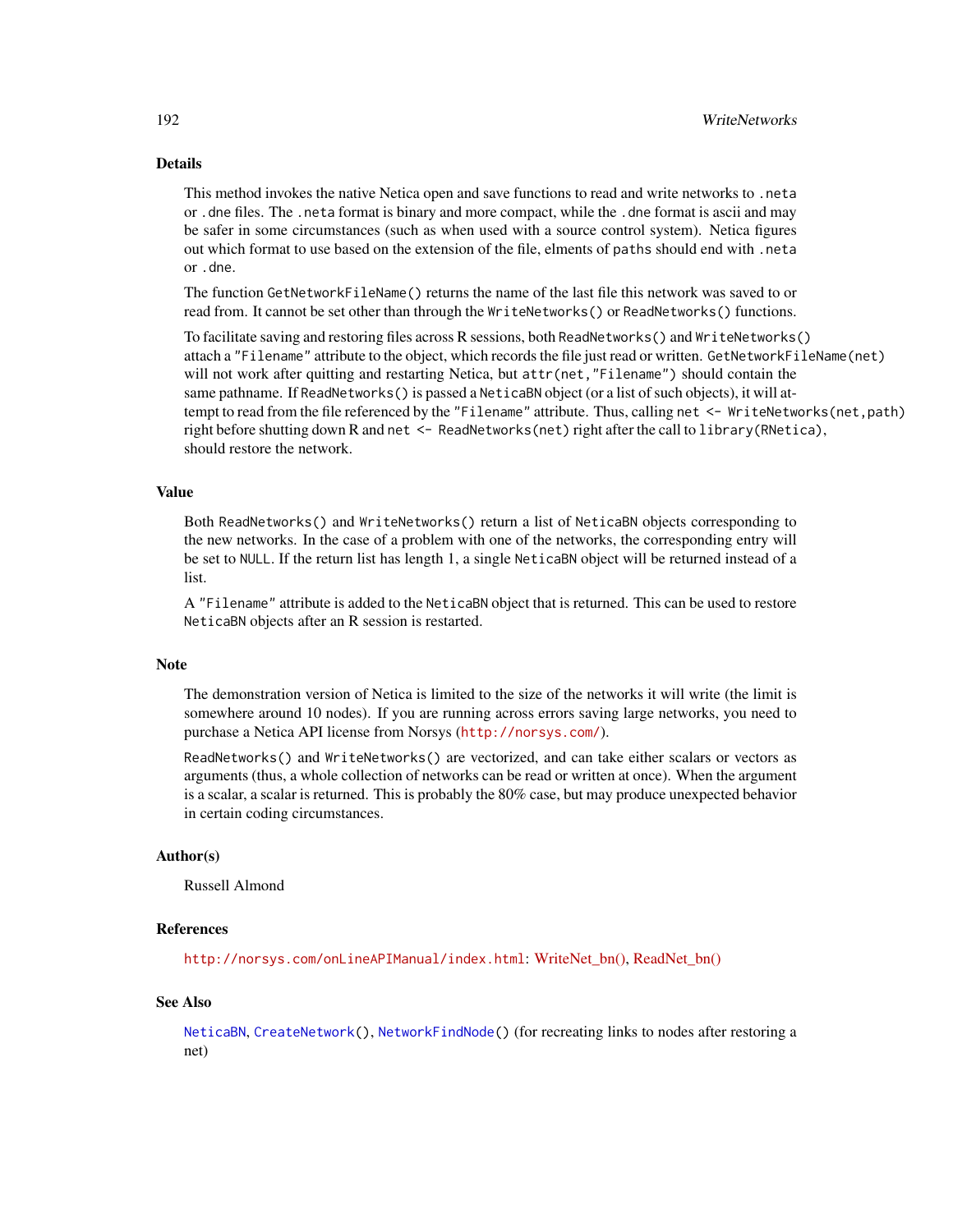# WriteNetworks 193

#### Examples

```
peanut <- CreateNetwork("peanut")
NetworkTitle(peanut) <- "The Peanut Network"
peanutFile <- tempfile("peanut",fileext=".dne")
WriteNetworks(peanut,peanutFile)
stopifnot(GetNetworkFileName(peanut)==peanutFile)
```

```
pecan <- CreateNetwork("pecan")
NetworkTitle(pecan) <- "The Pecan Network"
pecanFile <- tempfile("pecan",fileext=".dne")
almond <- CreateNetwork("almond")
NetworkTitle(almond) <- "The Almond Network"
almondFile <- tempfile("almond",fileext=".neta")
WriteNetworks(list(pecan,almond),c(pecanFile,almondFile))
```

```
DeleteNetwork(peanut)
DeleteNetwork(pecan)
DeleteNetwork(almond)
stopifnot(!is.active(almond))
```

```
peanut <- ReadNetworks(peanutFile)
stopifnot(is.active(peanut))
stopifnot(NetworkTitle(peanut)=="The Peanut Network")
```

```
nets <- ReadNetworks(c(pecanFile,almondFile))
stopifnot(length(nets)==2)
stopifnot(all(sapply(nets,is.active)))
stopifnot(NetworkTitle(nets[[1]])=="The Pecan Network")
almond <- GetNamedNetworks("almond")
stopifnot(is.NeticaBN(almond), is.active(almond))
```

```
DeleteNetwork(peanut)
DeleteNetwork(nets[[1]])
DeleteNetwork(almond)
```

```
## Not run:
## Safe way to preserve node and network objects across R sessions.
tnet <- WriteNetworks(tnet,"Tnet.neta")
q(save="yes")
# R
library(RNetica)
tnet <- ReadNetworks(tnet)
nodes <- NetworkFindNodes(tnet,as.character(nodes))
```
## End(Not run)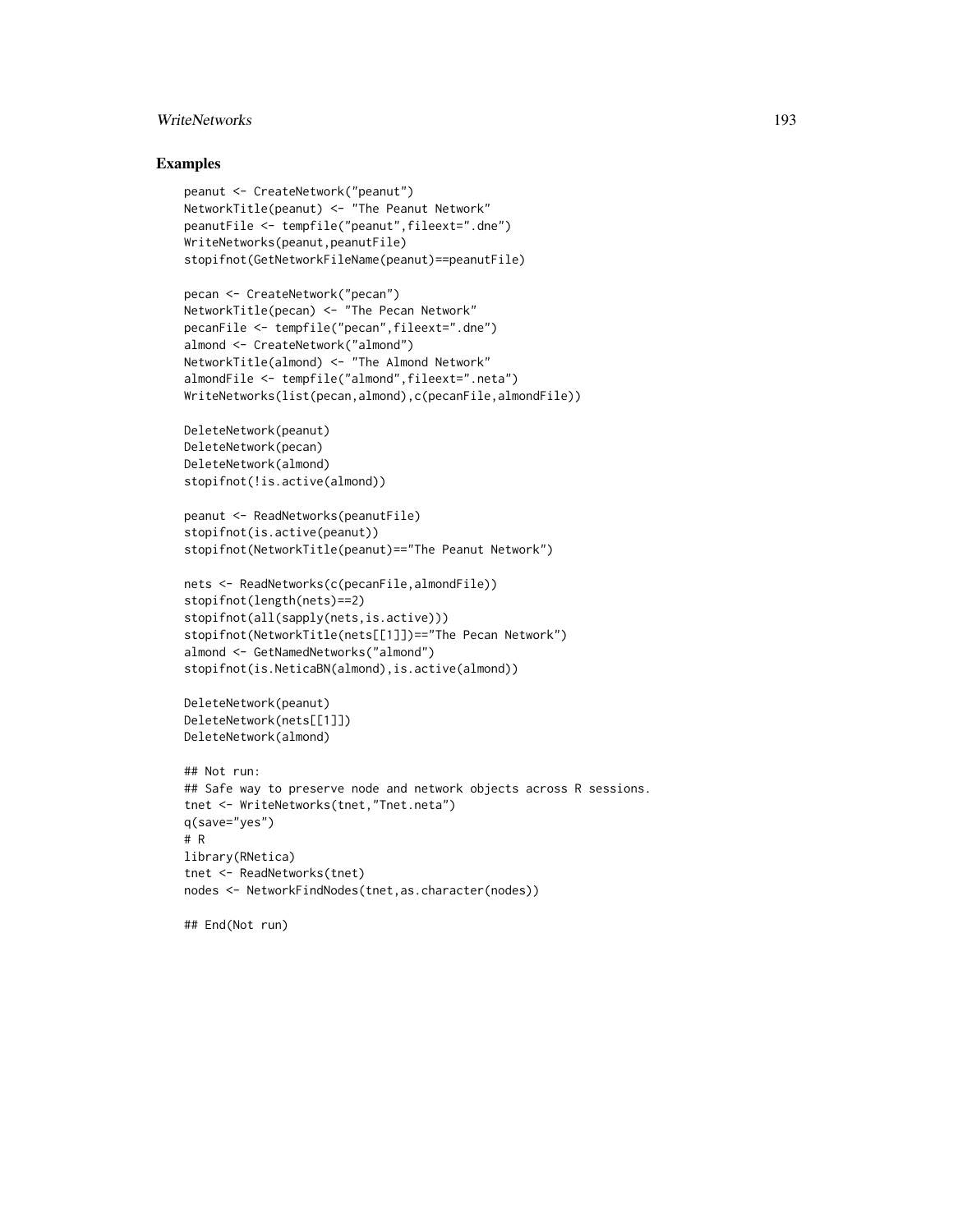# Index

∗Topic IO CaseFileDelimiter, [20](#page-19-2) CaseFileStream, [22](#page-21-1) MemoryCaseStream, [93](#page-92-1) MemoryStreamContents, [96](#page-95-1) NeticaCaseStream, [104](#page-103-2) WithOpenCaseStream, [186](#page-185-0) write.CaseFile, [187](#page-186-0) WriteFindings, [189](#page-188-1) WriteNetworks, [191](#page-190-0) ∗Topic Interface NodeEquation, [133](#page-132-0) ∗Topic array CPA, [30](#page-29-0) CPF, [32](#page-31-0) Extract.NeticaNode, [45](#page-44-0) normalize, [174](#page-173-0) ∗Topic attributes NetworkNodeSetColor, [115](#page-114-0) NetworkNodeSets, [117](#page-116-0) NodeSets, [160](#page-159-0) ∗Topic attribute GetNetworkAutoUpdate, [64](#page-63-1) NetworkName, [114](#page-113-0) NetworkNodesInSet, [119](#page-118-0) NetworkSetPriority, [121](#page-120-0) NetworkTitle, [123](#page-122-0) NetworkUserField, [125](#page-124-0) NodeInputNames, [143](#page-142-0) NodeKind, [145](#page-144-0) NodeLevels, [147](#page-146-0) NodeName, [152](#page-151-0) NodeStateTitles, [164](#page-163-0) NodeTitle, [166](#page-165-0) NodeUserField, [167](#page-166-0) NodeVisPos, [171](#page-170-0) NodeVisStyle, [172](#page-171-0) ∗Topic classes CPA, [30](#page-29-0)

CPF, [32](#page-31-0) NeticaBN, [102](#page-101-1) NeticaNode, [107](#page-106-1) ∗Topic environment NeticaVersion, [110](#page-109-1) StartNetica, [184](#page-183-0) ∗Topic graphs AbsorbNodes, [11](#page-10-1) AddLink, [13](#page-12-1) is.NodeRelated, [72](#page-71-1) NeticaBN, [102](#page-101-1) NeticaNode, [107](#page-106-1) NetworkFindNode, [111](#page-110-1) NewDiscreteNode, [127](#page-126-0) NodeChildren, [131](#page-130-1) NodeNet, [154](#page-153-0) NodeParents, [156](#page-155-1) NodeStates, [162](#page-161-0) ReverseLink, [182](#page-181-0) ∗Topic interfaces StartNetica, [184](#page-183-0) ∗Topic interface AbsorbNodes, [11](#page-10-1) AddLink, [13](#page-12-1) AdjoinNetwork, [15](#page-14-0) CalcNodeState, [18](#page-17-0) CaseFileDelimiter, [20](#page-19-2) CaseFileStream, [22](#page-21-1) CompileNetwork, [24](#page-23-0) CopyNetworks, [26](#page-25-0) CopyNodes, [27](#page-26-0) CreateNetwork, [34](#page-33-1) DeleteNodeTable, [36](#page-35-0) EliminationOrder, [37](#page-36-0) EnterFindings, [39](#page-38-0) EnterGaussianFinding, [40](#page-39-1) EnterIntervalFinding, [42](#page-41-1) EnterNegativeFinding, [43](#page-42-1) Extract.NeticaNode, [45](#page-44-0)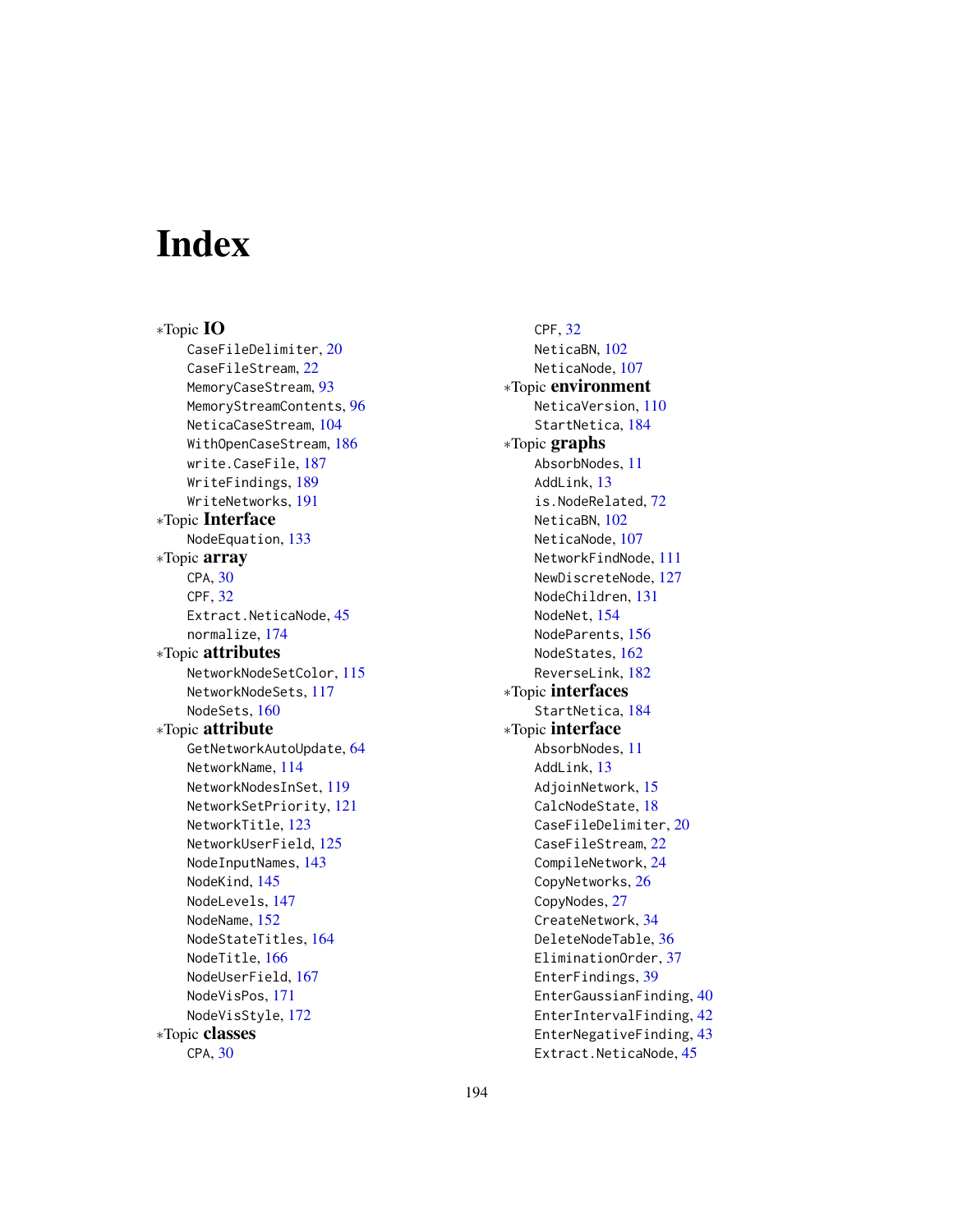FadeCPT, [59](#page-58-0) FindingsProbability , [61](#page-60-0) GetNamedNetworks , [62](#page-61-0) GetNetworkAutoUpdate , [64](#page-63-1) GetNthNetwork, [65](#page-64-0) HasNodeTable, [67](#page-66-0) IDname , [68](#page-67-0) is.active , [70](#page-69-0) is.discrete , [71](#page-70-0) is.NodeRelated , [72](#page-71-1) IsNodeDeterministic , [75](#page-74-0) JointProbability , [76](#page-75-0) JunctionTreeReport , [78](#page-77-0) LearnCases, [79](#page-78-0) LearnCPTs , [81](#page-80-0) LearnFindings, [88](#page-87-0) MakeCliqueNode , [90](#page-89-0) MemoryCaseStream , [93](#page-92-1) MemoryStreamContents , [96](#page-95-1) MostProbableConfig, [98](#page-97-0) MutualInfo,  $100\,$  $100\,$ NeticaBN, [102](#page-101-1) NeticaCaseStream , [104](#page-103-2) NeticaNode, [107](#page-106-1) NeticaVersion, [110](#page-109-1) NetworkFindNode , [111](#page-110-1) NetworkFootprint , [112](#page-111-0) NetworkName , [114](#page-113-0) NetworkNodeSetColor , [115](#page-114-0) NetworkNodeSets , [117](#page-116-0) NetworkNodesInSet , [119](#page-118-0) NetworkSetPriority , [121](#page-120-0) NetworkTitle, [123](#page-122-0) NetworkUndo , [124](#page-123-0) NetworkUserField , [125](#page-124-0) NewDiscreteNode , [127](#page-126-0) NodeBeliefs, [129](#page-128-1) NodeChildren , [131](#page-130-1) NodeExpectedUtils , [136](#page-135-0) NodeExpectedValue , [137](#page-136-0) NodeExperience , [138](#page-137-0) NodeFinding , [140](#page-139-1) NodeInputNames , [143](#page-142-0) NodeKind , [145](#page-144-0) NodeLevels , [147](#page-146-0) NodeLikelihood , [150](#page-149-1) NodeName , [152](#page-151-0) NodeNet , [154](#page-153-0)

NodeParents, [156](#page-155-1) NodeProbs , [158](#page-157-0) NodeSets, [160](#page-159-0) NodeStates , [162](#page-161-0) NodeStateTitles , [164](#page-163-0) NodeTitle, [166](#page-165-0) NodeUserField , [167](#page-166-0) NodeValue , [169](#page-168-0) NodeVisPos , [171](#page-170-0) NodeVisStyle , [172](#page-171-0) ParentStates , [176](#page-175-0) ReadFindings , [177](#page-176-1) RetractNodeFinding , [180](#page-179-1) ReverseLink , [182](#page-181-0) RNetica-package , [3](#page-2-0) WithOpenCaseStream, [186](#page-185-0) write.CaseFile , [187](#page-186-0) WriteFindings , [189](#page-188-1) WriteNetworks , [191](#page-190-0) ∗Topic io ReadFindings , [177](#page-176-1) ∗Topic logic HasNodeTable, [67](#page-66-0) is.discrete , [71](#page-70-0) is.NodeRelated , [72](#page-71-1) IsNodeDeterministic , [75](#page-74-0) ∗Topic manidp AdjoinNetwork , [15](#page-14-0) ∗Topic manip AbsorbNodes , [11](#page-10-1) AddLink , [13](#page-12-1) CalcNodeState , [18](#page-17-0) CopyNodes, [27](#page-26-0) DeleteNodeTable, [36](#page-35-0) EnterFindings , [39](#page-38-0) EnterGaussianFinding, [40](#page-39-1) EnterIntervalFinding , [42](#page-41-1) EnterNegativeFinding, [43](#page-42-1) FindingsProbability , [61](#page-60-0) JointProbability , [76](#page-75-0) MostProbableConfig, [98](#page-97-0) MutualInfo,  $100\,$  $100\,$ NetworkFootprint, [112](#page-111-0) NodeBeliefs, <mark>[129](#page-128-1)</mark> NodeEquation , [133](#page-132-0) NodeExpectedUtils , [136](#page-135-0) NodeExpectedValue , [137](#page-136-0) NodeFinding, [140](#page-139-1)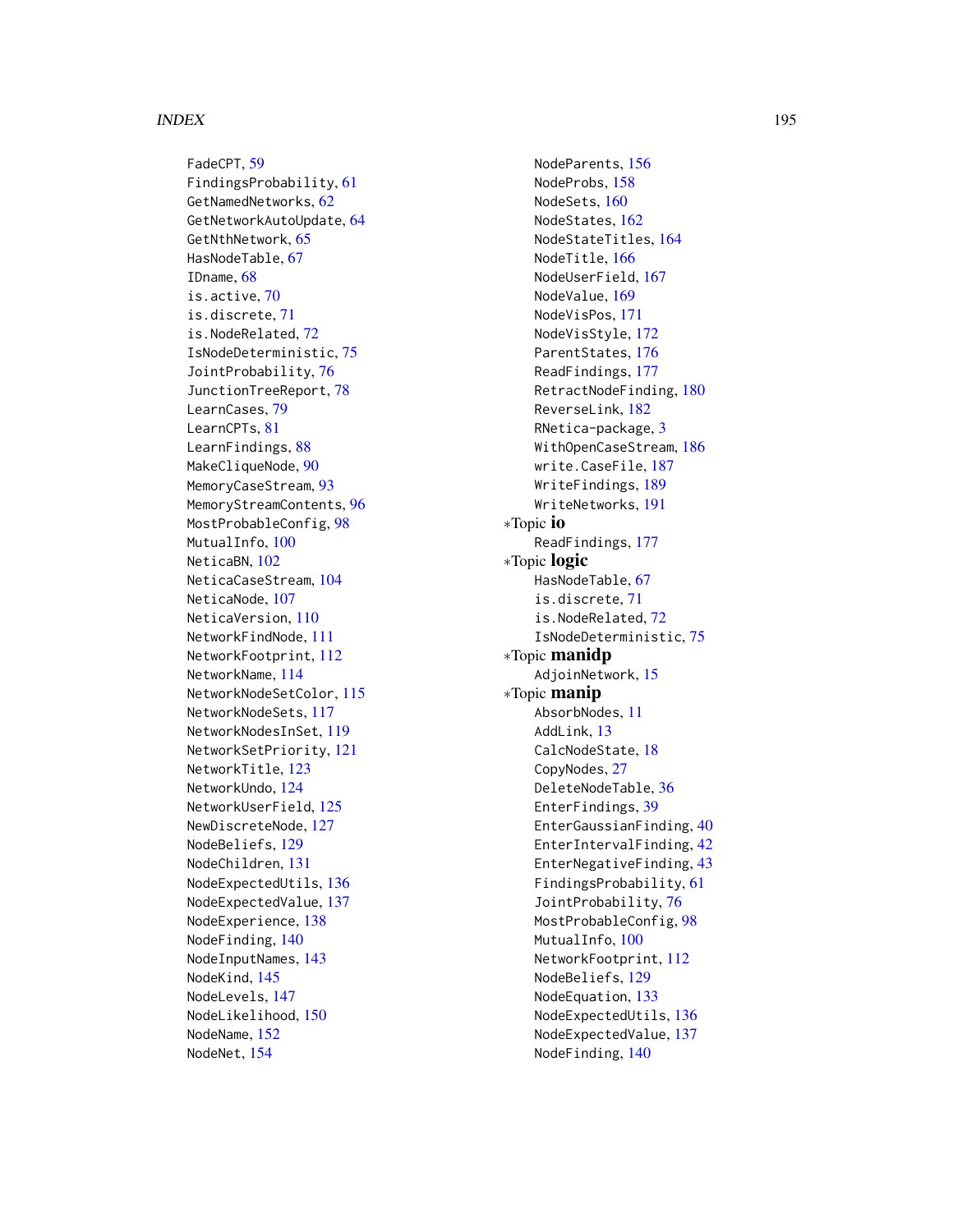NodeLikelihood, [150](#page-149-1) normalize, [174](#page-173-0) RetractNodeFinding, [180](#page-179-1) ∗Topic misc JunctionTreeReport, [78](#page-77-0) MakeCliqueNode, [90](#page-89-0) ∗Topic model CompileNetwork, [24](#page-23-0) FadeCPT, [59](#page-58-0) LearnCases, [79](#page-78-0) LearnCPTs, [81](#page-80-0) LearnFindings, [88](#page-87-0) NodeExperience, [138](#page-137-0) NodeProbs, [158](#page-157-0) ∗Topic package RNetica-package, [3](#page-2-0) ∗Topic programming GetNetworkAutoUpdate, [64](#page-63-1) ∗Topic utilities CopyNetworks, [26](#page-25-0) CreateNetwork, [34](#page-33-1) GetNamedNetworks, [62](#page-61-0) GetNetworkAutoUpdate, [64](#page-63-1) GetNthNetwork, [65](#page-64-0) IDname, [68](#page-67-0) NetworkFindNode, [111](#page-110-1) NetworkUndo, [124](#page-123-0) ∗Topic utility EliminationOrder, [37](#page-36-0) is.active, [70](#page-69-0) ParentStates, [176](#page-175-0) [.NeticaNode, *[8](#page-7-0)* [.NeticaNode *(*Extract.NeticaNode*)*, [45](#page-44-0) [<-.NeticaNode *(*Extract.NeticaNode*)*, [45](#page-44-0) [[.NeticaNode *(*Extract.NeticaNode*)*, [45](#page-44-0) AbsorbNodes, *[8](#page-7-0)*, [11,](#page-10-1) *[16](#page-15-0)*, *[28](#page-27-0)*, *[98](#page-97-0)*, *[183](#page-182-0)*

AddLink, *[8](#page-7-0)*, *[12](#page-11-0)*, [13,](#page-12-1) *[74](#page-73-0)*, *[77](#page-76-0)*, *[92](#page-91-0)*, *[132](#page-131-0)*, *[144](#page-143-0)*, *[156,](#page-155-1) [157](#page-156-0)*, *[183](#page-182-0)* AdjoinNetwork, [15,](#page-14-0) *[113](#page-112-0)* array, *[31](#page-30-0)* as.CPA *(*CPA*)*, [30](#page-29-0) as.CPF, *[31](#page-30-0)* as.CPF *(*CPF*)*, [32](#page-31-0) as.IDname *(*IDname*)*, [68](#page-67-0)

CalcNodeState, *[18](#page-17-0)*, [18](#page-17-0) CalcNodeValue, *[18](#page-17-0)*, *[130](#page-129-0)*, *[138](#page-137-0)* CalcNodeValue *(*CalcNodeState*)*, [18](#page-17-0) CaseFileDelimiter, [20,](#page-19-2) *[22,](#page-21-1) [23](#page-22-0)*, *[93](#page-92-1)*, *[95](#page-94-0)*, *[97](#page-96-0)*, *[106](#page-105-0)*, *[178,](#page-177-0) [179](#page-178-0)*, *[188](#page-187-0)[–190](#page-189-0)* CaseFileMissingCode, *[22,](#page-21-1) [23](#page-22-0)*, *[93](#page-92-1)*, *[95](#page-94-0)*, *[97](#page-96-0)*, *[106](#page-105-0)*, *[178,](#page-177-0) [179](#page-178-0)*, *[188](#page-187-0)[–190](#page-189-0)* CaseFileMissingCode *(*CaseFileDelimiter*)*, [20](#page-19-2) CaseFileStream, [22,](#page-21-1) *[80](#page-79-0)*, *[83](#page-82-0)*, *[93,](#page-92-1) [94](#page-93-0)*, *[104](#page-103-2)[–106](#page-105-0)*, *[188](#page-187-0)* CloseCaseStream, *[22](#page-21-1)* CloseCaseStream *(*NeticaCaseStream*)*, [104](#page-103-2) col2rgb, *[116](#page-115-0)* colors, *[116](#page-115-0)* CompileNetwork, *[8](#page-7-0)*, [24,](#page-23-0) *[37,](#page-36-0) [38](#page-37-0)*, *[78,](#page-77-0) [79](#page-78-0)*, *[91](#page-90-0)*, *[130](#page-129-0)* CopyNetworks, *[15](#page-14-0)*, [26,](#page-25-0) *[28](#page-27-0)*, *[35](#page-34-0)* CopyNodes, *[16](#page-15-0)*, [27,](#page-26-0) *[113](#page-112-0)* CPA, [30,](#page-29-0) *[33](#page-32-0)*, *[45](#page-44-0)*, *[50](#page-49-0)*, *[140](#page-139-1)*, *[159](#page-158-0)*, *[174](#page-173-0)* CPF, *[31](#page-30-0)*, [32,](#page-31-0) *[46](#page-45-0)*, *[48](#page-47-0)*, *[50](#page-49-0)*, *[159](#page-158-0)*, *[174](#page-173-0)* CreateNetwork, *[7,](#page-6-0) [8](#page-7-0)*, [34,](#page-33-1) *[63](#page-62-0)*, *[66](#page-65-0)*, *[69](#page-68-0)*, *[103](#page-102-0)*, *[115](#page-114-0)*, *[125](#page-124-0)*, *[128](#page-127-0)*, *[185](#page-184-0)*, *[192](#page-191-0)* cut, *[148](#page-147-0)*

data.frame, *[30](#page-29-0)*, *[32,](#page-31-0) [33](#page-32-0)*, *[93](#page-92-1)*, *[96](#page-95-1)* DeleteLink *(*AddLink*)*, [13](#page-12-1) DeleteNetwork, *[27](#page-26-0)*, *[70](#page-69-0)*, *[103](#page-102-0)* DeleteNetwork *(*CreateNetwork*)*, [34](#page-33-1) DeleteNodes, *[28](#page-27-0)*, *[70](#page-69-0)*, *[109](#page-108-0)* DeleteNodes *(*NewDiscreteNode*)*, [127](#page-126-0) DeleteNodeTable, [36,](#page-35-0) *[67](#page-66-0)*, *[80](#page-79-0)* dimnames, *[163](#page-162-0)*

EliminationOrder, *[25](#page-24-0)*, [37,](#page-36-0) *[79](#page-78-0)* EliminationOrder<- *(*EliminationOrder*)*, [37](#page-36-0) EnterFindings, [39,](#page-38-0) *[41,](#page-40-0) [42](#page-41-1)*, *[142](#page-141-0)*, *[170](#page-169-0)* EnterGaussianFinding, *[40](#page-39-1)*, [40,](#page-39-1) *[42](#page-41-1)*, *[142](#page-141-0)*, *[181](#page-180-0)* EnterIntervalFinding, *[40,](#page-39-1) [41](#page-40-0)*, [42,](#page-41-1) *[142](#page-141-0)*, *[181](#page-180-0)* EnterNegativeFinding, *[40](#page-39-1)[–42](#page-41-1)*, [43,](#page-42-1) *[62](#page-61-0)*, *[99](#page-98-0)*, *[141,](#page-140-0) [142](#page-141-0)*, *[150,](#page-149-1) [151](#page-150-0)*, *[170](#page-169-0)*, *[180,](#page-179-1) [181](#page-180-0)* EquationToTable *(*NodeEquation*)*, [133](#page-132-0) EVERY\_STATE *(*Extract.NeticaNode*)*, [45](#page-44-0) expand.grid, *[33](#page-32-0)*, *[47,](#page-46-0) [48](#page-47-0)* Extract.NeticaNode, *[31](#page-30-0)*, *[33](#page-32-0)*, [45,](#page-44-0) *[134](#page-133-0)*, *[159](#page-158-0)*

FadeCPT, [59,](#page-58-0) *[80](#page-79-0)*, *[83](#page-82-0)*, *[88,](#page-87-0) [89](#page-88-0)* FindingsProbability, *[9](#page-8-0)*, *[25](#page-24-0)*, *[40](#page-39-1)*, [61,](#page-60-0) *[99](#page-98-0)*, *[130](#page-129-0)*, *[142](#page-141-0)*, *[151](#page-150-0)*

getCaseStreamDataFrameName *(*MemoryCaseStream*)*, [93](#page-92-1)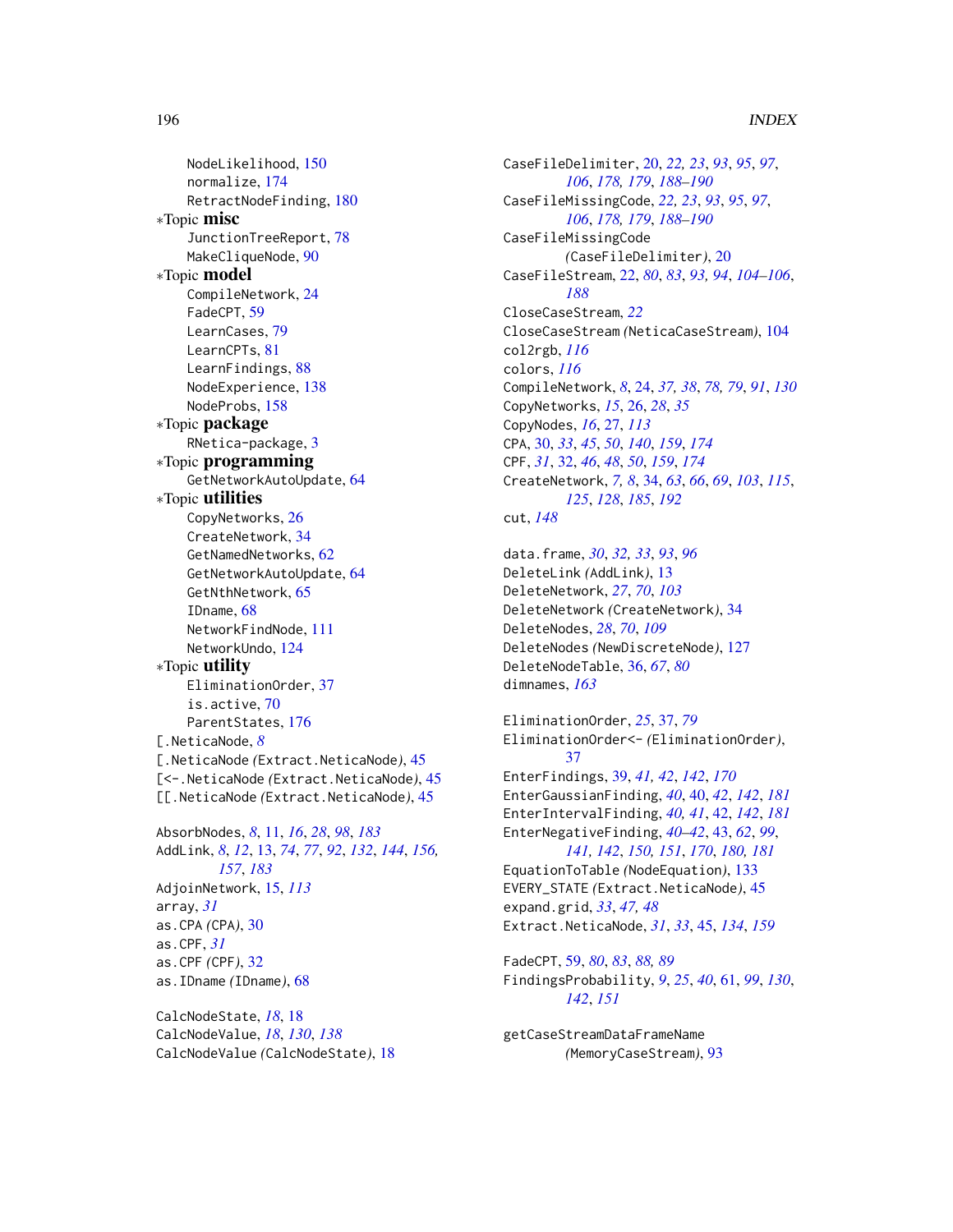getCaseStreamLastFreq, *[178](#page-177-0)*, *[190](#page-189-0)* getCaseStreamLastFreq *(*NeticaCaseStream*)*, [104](#page-103-2) getCaseStreamLastId, *[178](#page-177-0)*, *[190](#page-189-0)* getCaseStreamLastId *(*NeticaCaseStream*)*, [104](#page-103-2) getCaseStreamPath *(*CaseFileStream*)*, [22](#page-21-1) getCaseStreamPos, *[178,](#page-177-0) [179](#page-178-0)*, *[190](#page-189-0)* getCaseStreamPos *(*NeticaCaseStream*)*, [104](#page-103-2) GetClique *(*MakeCliqueNode*)*, [90](#page-89-0) GetNamedNetworks, [62,](#page-61-0) *[66](#page-65-0)*, *[103](#page-102-0)*, *[115](#page-114-0)* GetNetworkAutoUpdate, [64](#page-63-1) GetNetworkFileName, *[103](#page-102-0)* GetNetworkFileName *(*WriteNetworks*)*, [191](#page-190-0) GetNthNetwork, *[63](#page-62-0)*, [65](#page-64-0) GetRelatedNodes, *[132](#page-131-0)* GetRelatedNodes *(*is.NodeRelated*)*, [72](#page-71-1)

```
HasNodeTable, 25, 36, 67
```
IDname, *[8](#page-7-0)*, *[15](#page-14-0)*, *[35](#page-34-0)*, [68,](#page-67-0) *[111](#page-110-1)*, *[114](#page-113-0)*, *[123](#page-122-0)*, *[125–](#page-124-0)[127](#page-126-0)*, *[143](#page-142-0)*, *[152,](#page-151-0) [153](#page-152-0)*, *[162](#page-161-0)*, *[165–](#page-164-0)[168](#page-167-0)* is.active, *[7](#page-6-0)*, *[35](#page-34-0)*, [70,](#page-69-0) *[102,](#page-101-1) [103](#page-102-0)*, *[108,](#page-107-0) [109](#page-108-0)*, *[128](#page-127-0)*, *[149](#page-148-0)*, *[154,](#page-153-0) [155](#page-154-0)*, *[163](#page-162-0)* is.CaseFileStream *(*CaseFileStream*)*, [22](#page-21-1) is.CliqueNode *(*MakeCliqueNode*)*, [90](#page-89-0) is.continuous, *[19](#page-18-0)*, *[49](#page-48-0)*, *[101](#page-100-0)*, *[138](#page-137-0)*, *[170](#page-169-0)* is.continuous *(*is.discrete*)*, [71](#page-70-0) is.CPA *(*CPA*)*, [30](#page-29-0) is.CPF *(*CPF*)*, [32](#page-31-0) is.discrete, [71,](#page-70-0) *[108,](#page-107-0) [109](#page-108-0)*, *[128](#page-127-0)*, *[146](#page-145-0)*, *[148,](#page-147-0) [149](#page-148-0)*, *[159](#page-158-0)*, *[163](#page-162-0)*, *[169](#page-168-0)* is.IDname, *[160,](#page-159-0) [161](#page-160-0)* is.IDname *(*IDname*)*, [68](#page-67-0) is.MemoryCaseStream *(*MemoryCaseStream*)*, [93](#page-92-1) is.NeticaBN *(*NeticaBN*)*, [102](#page-101-1) is.NeticaCaseStream *(*NeticaCaseStream*)*, [104](#page-103-2) is.NeticaNode *(*NeticaNode*)*, [107](#page-106-1) is.NetworkCompiled *(*CompileNetwork*)*, [24](#page-23-0) is.NodeRelated, *[12](#page-11-0)*, *[14](#page-13-0)*, [72,](#page-71-1) *[156,](#page-155-1) [157](#page-156-0)*, *[183](#page-182-0)* IsBeliefUpdated *(*NodeBeliefs*)*, [129](#page-128-1) isCaseStreamOpen, *[22](#page-21-1)* isCaseStreamOpen *(*NeticaCaseStream*)*, [104](#page-103-2) IsNodeDeterministic, *[19](#page-18-0)*, [75](#page-74-0)

JointProbability, *[9](#page-8-0)*, *[16](#page-15-0)*, *[25](#page-24-0)*, *[40](#page-39-1)*, [76,](#page-75-0) *[91,](#page-90-0) [92](#page-91-0)*, *[98,](#page-97-0) [99](#page-98-0)*, *[130](#page-129-0)*, *[142](#page-141-0)*, *[151](#page-150-0)*

JunctionTreeReport, *[8](#page-7-0)*, *[25](#page-24-0)*, *[37,](#page-36-0) [38](#page-37-0)*, *[77](#page-76-0)*, [78,](#page-77-0) *[91,](#page-90-0) [92](#page-91-0)* LearnCases, [79,](#page-78-0) *[80](#page-79-0)[–83](#page-82-0)*, *[89](#page-88-0)*, *[94](#page-93-0)* LearnCPTs, *[80](#page-79-0)*, [81,](#page-80-0) *[83](#page-82-0)*, *[89](#page-88-0)*, *[94](#page-93-0)* LearnFindings, *[59,](#page-58-0) [60](#page-59-0)*, *[80](#page-79-0)*, *[83](#page-82-0)*, [88](#page-87-0) LicenseKey *(*StartNetica*)*, [184](#page-183-0) MakeCliqueNode, *[77](#page-76-0)*, [90,](#page-89-0) *[113](#page-112-0)* MemoryCaseStream, *[23](#page-22-0)*, *[79](#page-78-0)*, *[82](#page-81-0)*, [93,](#page-92-1) *[96,](#page-95-1) [97](#page-96-0)*, *[104](#page-103-2)[–106](#page-105-0)*, *[188](#page-187-0)* MemoryStreamContents, *[93](#page-92-1)[–95](#page-94-0)*, [96,](#page-95-1) *[188](#page-187-0)* MemoryStreamContents<- *(*MemoryStreamContents*)*, [96](#page-95-1) MostProbableConfig, *[9](#page-8-0)*, *[25](#page-24-0)*, *[40](#page-39-1)*, *[77](#page-76-0)*, [98,](#page-97-0) *[130](#page-129-0)*, *[142](#page-141-0)*, *[151](#page-150-0)* MutualInfo, [100](#page-99-0) NeticaBN, *[7](#page-6-0)*, *[9](#page-8-0)*, *[15](#page-14-0)*, *[24](#page-23-0)[–28](#page-27-0)*, *[34,](#page-33-1) [35](#page-34-0)*, *[37](#page-36-0)[–40](#page-39-1)*, *[44](#page-43-0)*,

*[62](#page-61-0)*, *[64,](#page-63-1) [65](#page-64-0)*, *[70](#page-69-0)*, *[78,](#page-77-0) [79](#page-78-0)*, *[98,](#page-97-0) [99](#page-98-0)*, [102,](#page-101-1) *[107](#page-106-1)*, *[109](#page-108-0)*, *[111,](#page-110-1) [112](#page-111-0)*, *[114](#page-113-0)[–116](#page-115-0)*, *[118](#page-117-0)[–121](#page-120-0)*, *[123](#page-122-0)[–127](#page-126-0)*, *[130](#page-129-0)*, *[142](#page-141-0)*, *[151](#page-150-0)*, *[154,](#page-153-0) [155](#page-154-0)*, *[168](#page-167-0)*, *[181](#page-180-0)*, *[191,](#page-190-0) [192](#page-191-0)* NeticaCaseStream, *[22,](#page-21-1) [23](#page-22-0)*, *[79](#page-78-0)[–82](#page-81-0)*, *[93](#page-92-1)*, *[95](#page-94-0)*, *[97](#page-96-0)*, [104,](#page-103-2) *[178,](#page-177-0) [179](#page-178-0)*, *[186](#page-185-0)*, *[189,](#page-188-1) [190](#page-189-0)* NeticaNode, *[9](#page-8-0)*, *[12](#page-11-0)[–14](#page-13-0)*, *[16](#page-15-0)*, *[18](#page-17-0)*, *[27,](#page-26-0) [28](#page-27-0)*, *[36](#page-35-0)*, *[40](#page-39-1)*, *[42,](#page-41-1) [43](#page-42-1)*, *[45](#page-44-0)*, *[50](#page-49-0)*, *[59](#page-58-0)*, *[62](#page-61-0)*, *[67](#page-66-0)*, *[70](#page-69-0)[–77](#page-76-0)*, *[79](#page-78-0)*, *[82](#page-81-0)*, *[88](#page-87-0)*, *[91,](#page-90-0) [92](#page-91-0)*, *[100](#page-99-0)*, [107,](#page-106-1) *[111](#page-110-1)*, *[113](#page-112-0)*, *[116](#page-115-0)*, *[118](#page-117-0)*, *[122](#page-121-0)*, *[127,](#page-126-0) [128](#page-127-0)*, *[130](#page-129-0)*, *[132,](#page-131-0) [133](#page-132-0)*, *[136,](#page-135-0) [137](#page-136-0)*, *[139](#page-138-0)[–141](#page-140-0)*, *[143](#page-142-0)[–147](#page-146-0)*, *[149,](#page-148-0) [150](#page-149-1)*, *[153](#page-152-0)[–157](#page-156-0)*, *[159](#page-158-0)[–167](#page-166-0)*, *[169](#page-168-0)*, *[171](#page-170-0)[–173](#page-172-0)*, *[176](#page-175-0)*, *[178](#page-177-0)*, *[181](#page-180-0)[–183](#page-182-0)*, *[189](#page-188-1)* NeticaVersion, [110,](#page-109-1) *[185](#page-184-0)* NetworkAllNodes, *[7](#page-6-0)*, *[38](#page-37-0)*, *[99](#page-98-0)*, *[103](#page-102-0)*, *[154,](#page-153-0) [155](#page-154-0)* NetworkAllNodes *(*NetworkFindNode*)*, [111](#page-110-1) NetworkAllUserFields *(*NetworkUserField*)*, [125](#page-124-0) NetworkComment, *[126](#page-125-0)* NetworkComment *(*NetworkTitle*)*, [123](#page-122-0) NetworkComment<- *(*NetworkTitle*)*, [123](#page-122-0) NetworkCompiledSize, *[25](#page-24-0)* NetworkCompiledSize *(*JunctionTreeReport*)*, [78](#page-77-0) NetworkFindNode, *[7](#page-6-0)*, *[109](#page-108-0)*, [111,](#page-110-1) *[153](#page-152-0)[–155](#page-154-0)*, *[192](#page-191-0)* NetworkFootprint, *[16](#page-15-0)*, [112](#page-111-0) NetworkName, *[103](#page-102-0)*, [114,](#page-113-0) *[123](#page-122-0)* NetworkName<- *(*NetworkName*)*, [114](#page-113-0) NetworkNodeSetColor, *[9](#page-8-0)*, [115,](#page-114-0) *[118](#page-117-0)*, *[120](#page-119-0)[–122](#page-121-0)*, *[161](#page-160-0)*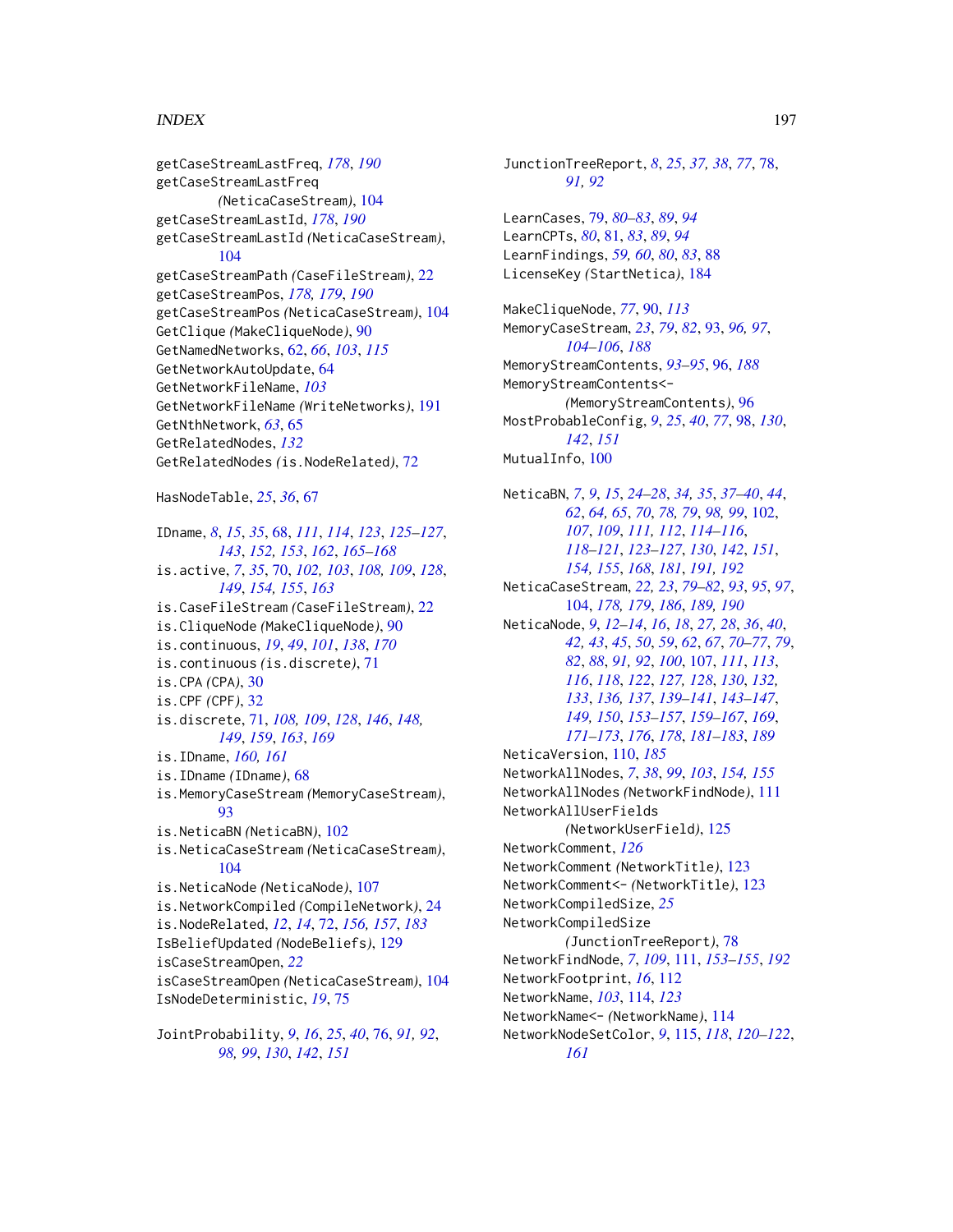NetworkNodeSets, *[116](#page-115-0)*, [117,](#page-116-0) *[122](#page-121-0)*, *[161](#page-160-0)* NetworkNodesInSet, *[7](#page-6-0)*, *[9](#page-8-0)*, *[116](#page-115-0)*, *[118](#page-117-0)*, [119,](#page-118-0) *[120](#page-119-0)*, *[122](#page-121-0)*, *[161](#page-160-0)* NetworkRedo *(*NetworkUndo*)*, [124](#page-123-0) NetworkSetPriority, *[115,](#page-114-0) [116](#page-115-0)*, *[118](#page-117-0)*, *[120](#page-119-0)*, [121,](#page-120-0) *[161](#page-160-0)* NetworkTitle, *[114,](#page-113-0) [115](#page-114-0)*, [123](#page-122-0) NetworkTitle<- *(*NetworkTitle*)*, [123](#page-122-0) NetworkUndo, [124](#page-123-0) NetworkUserField, [125](#page-124-0) NetworkUserField<- *(*NetworkUserField*)*, [125](#page-124-0) NewContinuousNode, *[7,](#page-6-0) [8](#page-7-0)*, *[71,](#page-70-0) [72](#page-71-1)*, *[109](#page-108-0)* NewContinuousNode *(*NewDiscreteNode*)*, [127](#page-126-0) NewDiscreteNode, *[7,](#page-6-0) [8](#page-7-0)*, *[69](#page-68-0)*, *[71,](#page-70-0) [72](#page-71-1)*, *[109](#page-108-0)*, [127,](#page-126-0) *[149](#page-148-0)*, *[153](#page-152-0)*, *[163](#page-162-0)* NodeAllUserFields *(*NodeUserField*)*, [167](#page-166-0) NodeBeliefs, *[9](#page-8-0)*, *[25](#page-24-0)*, *[40](#page-39-1)*, *[44](#page-43-0)*, *[62](#page-61-0)*, *[65](#page-64-0)*, *[77](#page-76-0)*, *[98,](#page-97-0) [99](#page-98-0)*, [129,](#page-128-1) *[138](#page-137-0)*, *[142](#page-141-0)*, *[151](#page-150-0)*, *[170](#page-169-0)*, *[181](#page-180-0)* NodeChildren, *[12](#page-11-0)*, *[14](#page-13-0)*, *[74](#page-73-0)*, [131,](#page-130-1) *[157](#page-156-0)*, *[183](#page-182-0)* NodeDescription, *[168](#page-167-0)* NodeDescription *(*NodeTitle*)*, [166](#page-165-0) NodeDescription<- *(*NodeTitle*)*, [166](#page-165-0) NodeEquation, *[18,](#page-17-0) [19](#page-18-0)*, [133,](#page-132-0) *[170](#page-169-0)* NodeEquation<- *(*NodeEquation*)*, [133](#page-132-0) NodeExpectedUtils, [136](#page-135-0) NodeExpectedValue, *[19](#page-18-0)*, *[101](#page-100-0)*, *[130](#page-129-0)*, *[137](#page-136-0)*, [137,](#page-136-0) *[170](#page-169-0)* NodeExperience, *[60](#page-59-0)*, *[80](#page-79-0)*, *[82,](#page-81-0) [83](#page-82-0)*, *[89](#page-88-0)*, [138](#page-137-0) NodeExperience<- *(*NodeExperience*)*, [138](#page-137-0) NodeFinding, *[8](#page-7-0)*, *[18,](#page-17-0) [19](#page-18-0)*, *[25](#page-24-0)*, *[39–](#page-38-0)[44](#page-43-0)*, *[49](#page-48-0)*, *[61](#page-60-0)*, *[65](#page-64-0)*, *[80](#page-79-0)*, *[83](#page-82-0)*, *[88,](#page-87-0) [89](#page-88-0)*, *[99](#page-98-0)*, *[130](#page-129-0)*, [140,](#page-139-1) *[150,](#page-149-1) [151](#page-150-0)*, *[169,](#page-168-0) [170](#page-169-0)*, *[178–](#page-177-0)[181](#page-180-0)*, *[190](#page-189-0)* NodeFinding<- *(*NodeFinding*)*, [140](#page-139-1) NodeInputNames, *[15](#page-14-0)*, *[31](#page-30-0)*, *[36](#page-35-0)*, *[47](#page-46-0)*, *[50](#page-49-0)*, *[67](#page-66-0)*, *[69](#page-68-0)*, *[76](#page-75-0)*, *[113](#page-112-0)*, [143,](#page-142-0) *[156,](#page-155-1) [157](#page-156-0)*, *[159](#page-158-0)*, *[176](#page-175-0)* NodeInputNames<- *(*NodeInputNames*)*, [143](#page-142-0) NodeKind, *[15](#page-14-0)*, *[127,](#page-126-0) [128](#page-127-0)*, *[134](#page-133-0)*, *[136,](#page-135-0) [137](#page-136-0)*, [145,](#page-144-0) *[156,](#page-155-1) [157](#page-156-0)*, *[161](#page-160-0)* NodeKind<- *(*NodeKind*)*, [145](#page-144-0) NodeLevels, *[18,](#page-17-0) [19](#page-18-0)*, *[40–](#page-39-1)[42](#page-41-1)*, *[71,](#page-70-0) [72](#page-71-1)*, *[100,](#page-99-0) [101](#page-100-0)*, *[108,](#page-107-0) [109](#page-108-0)*, *[127,](#page-126-0) [128](#page-127-0)*, *[137,](#page-136-0) [138](#page-137-0)*, [147,](#page-146-0) *[163](#page-162-0)*, *[165](#page-164-0)*, *[169,](#page-168-0) [170](#page-169-0)* NodeLevels<- *(*NodeLevels*)*, [147](#page-146-0) NodeLikelihood, *[8](#page-7-0)*, *[40–](#page-39-1)[44](#page-43-0)*, *[61,](#page-60-0) [62](#page-61-0)*, *[92](#page-91-0)*, *[99](#page-98-0)*, *[141,](#page-140-0) [142](#page-141-0)*, [150,](#page-149-1) *[180,](#page-179-1) [181](#page-180-0)* NodeLikelihood<- *(*NodeLikelihood*)*, [150](#page-149-1) NodeName, *[69](#page-68-0)*, *[109](#page-108-0)*, *[111](#page-110-1)*, *[128](#page-127-0)*, *[149](#page-148-0)*, [152,](#page-151-0) *[159](#page-158-0)*,

*[163](#page-162-0)*, *[167](#page-166-0)* NodeName<- *(*NodeName*)*, [152](#page-151-0) NodeNet, *[112](#page-111-0)*, *[128](#page-127-0)*, [154](#page-153-0) NodeNumStates, *[43](#page-42-1)*, *[45](#page-44-0)*, *[130](#page-129-0)*, *[136](#page-135-0)*, *[141](#page-140-0)*, *[148](#page-147-0)*, *[150,](#page-149-1) [151](#page-150-0)*, *[159](#page-158-0)*, *[165](#page-164-0)* NodeNumStates *(*NodeStates*)*, [162](#page-161-0) NodeParents, *[8](#page-7-0)*, *[12](#page-11-0)*, *[14,](#page-13-0) [15](#page-14-0)*, *[28](#page-27-0)*, *[31](#page-30-0)*, *[36](#page-35-0)*, *[47](#page-46-0)*, *[50](#page-49-0)*, *[67](#page-66-0)*, *[74](#page-73-0)*, *[76](#page-75-0)*, *[112,](#page-111-0) [113](#page-112-0)*, *[132](#page-131-0)*, *[140](#page-139-1)*, *[143,](#page-142-0) [144](#page-143-0)*, *[146](#page-145-0)*, [156,](#page-155-1) *[159](#page-158-0)*, *[176](#page-175-0)*, *[183](#page-182-0)* NodeParents<- *(*NodeParents*)*, [156](#page-155-1) NodeProbs, *[8](#page-7-0)*, *[13](#page-12-1)*, *[28](#page-27-0)*, *[31](#page-30-0)*, *[33](#page-32-0)*, *[45](#page-44-0)*, *[60](#page-59-0)*, *[67](#page-66-0)*, *[80](#page-79-0)*, *[82,](#page-81-0) [83](#page-82-0)*, *[89](#page-88-0)*, *[130](#page-129-0)*, *[134](#page-133-0)*, *[140](#page-139-1)*, *[156](#page-155-1)*, [158,](#page-157-0) *[175](#page-174-0)* NodeProbs<- *(*NodeProbs*)*, [158](#page-157-0) NodeSets, *[9](#page-8-0)*, *[15,](#page-14-0) [16](#page-15-0)*, *[28](#page-27-0)*, *[116](#page-115-0)*, *[118](#page-117-0)*, *[120](#page-119-0)*, *[122](#page-121-0)*, [160](#page-159-0) NodeSets<- *(*NodeSets*)*, [160](#page-159-0) NodeStateComments, *[148,](#page-147-0) [149](#page-148-0)*, *[163](#page-162-0)* NodeStateComments *(*NodeStateTitles*)*, [164](#page-163-0) NodeStateComments<- *(*NodeStateTitles*)*, [164](#page-163-0) NodeStates, *[31](#page-30-0)*, *[43](#page-42-1)*, *[50](#page-49-0)*, *[69](#page-68-0)*, *[72](#page-71-1)*, *[76,](#page-75-0) [77](#page-76-0)*, *[108,](#page-107-0) [109](#page-108-0)*, *[127,](#page-126-0) [128](#page-127-0)*, *[141](#page-140-0)*, *[149](#page-148-0)*, *[159](#page-158-0)*, [162,](#page-161-0) *[163](#page-162-0)*, *[165](#page-164-0)*, *[170](#page-169-0)*, *[176](#page-175-0)* NodeStates<- *(*NodeStates*)*, [162](#page-161-0) NodeStateTitles, *[148,](#page-147-0) [149](#page-148-0)*, *[163](#page-162-0)*, [164](#page-163-0) NodeStateTitles<- *(*NodeStateTitles*)*, [164](#page-163-0) NodeTitle, *[153](#page-152-0)*, [166](#page-165-0) NodeTitle<- *(*NodeTitle*)*, [166](#page-165-0) NodeUserField, [167](#page-166-0) NodeUserField<- *(*NodeUserField*)*, [167](#page-166-0) NodeValue, *[18,](#page-17-0) [19](#page-18-0)*, *[40](#page-39-1)[–42](#page-41-1)*, *[130](#page-129-0)*, *[134](#page-133-0)*, *[137,](#page-136-0) [138](#page-137-0)*, *[142](#page-141-0)*, [169](#page-168-0) NodeValue<- *(*NodeValue*)*, [169](#page-168-0) NodeVisPos, [171,](#page-170-0) *[172,](#page-171-0) [173](#page-172-0)* NodeVisPos<- *(*NodeVisPos*)*, [171](#page-170-0) NodeVisStyle, [172](#page-171-0) NodeVisStyle<- *(*NodeVisStyle*)*, [172](#page-171-0) normalize, *[31](#page-30-0)*, *[33](#page-32-0)*, *[159](#page-158-0)*, [174](#page-173-0)

OpenCaseStream, *[22](#page-21-1)* OpenCaseStream *(*NeticaCaseStream*)*, [104](#page-103-2) Ops.NeticaBN *(*NeticaBN*)*, [102](#page-101-1) Ops.NeticaNode *(*NeticaNode*)*, [107](#page-106-1)

palette, *[116](#page-115-0)* ParentNames, *[47](#page-46-0)* ParentNames *(*ParentStates*)*, [176](#page-175-0) ParentStates, *[47,](#page-46-0) [48](#page-47-0)*, *[50](#page-49-0)*, *[139](#page-138-0)*, [176](#page-175-0)